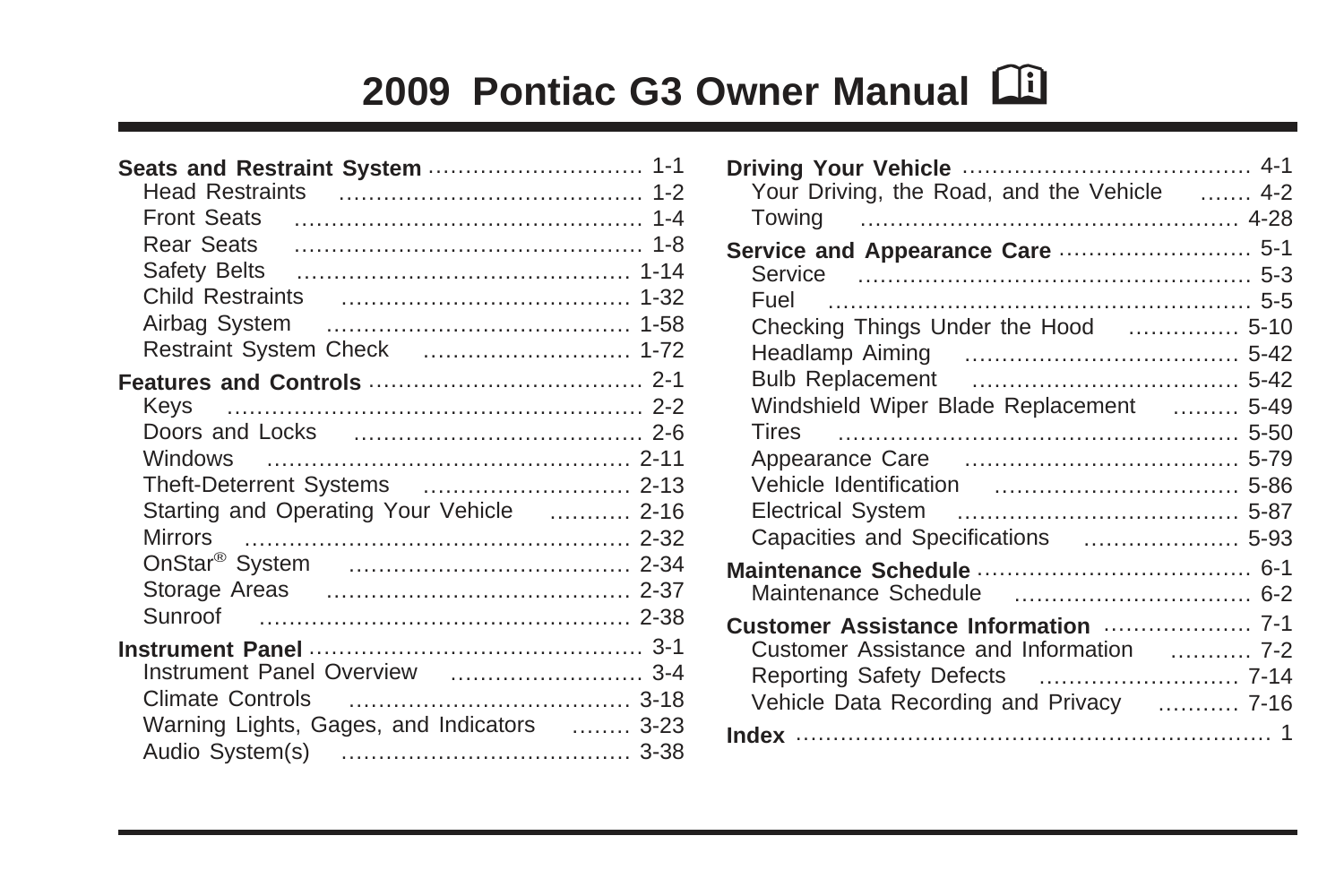

GENERAL MOTORS, GM, the GM Emblem, PONTIAC, the PONTIAC Emblem, and the name G3, are registered trademarks of General Motors Corporation.

This manual includes the latest information at the time it was printed. GM reserves the right to make changes after that time without further notice. For vehicles first sold in Canada, substitute the name "General Motors of Canada Limited" for Pontiac Motor Division wherever it appears in this manual.

This manual describes features that may or may not be on your specific vehicle.

Read this manual from beginning to end to learn about the vehicle's features and controls. Pictures, symbols, and words work together to explain vehicle operation.

Keep this manual in the vehicle for quick reference.

Litho in U.S.A.

### **Canadian Owners**

A French language copy of this manual can be obtained from your dealer/retailer or from:

Helm, Incorporated P.O. Box 07130 Detroit, MI 48207 1-800-551-4123 www.helminc.com

### **Propriétaires Canadiens**

On peut obtenir un exemplaire de ce guide en français auprès de concessionnaire ou à l'adresse suivante:

Helm, Incorporated P.O. Box 07130 Detroit, MI 48207 1-800-551-4123 www.helminc.com

### **Index**

To quickly locate information about the vehicle, use the index in the back of the manual. It is an alphabetical list of what is in the manual and the page number where it can be found.

Part No. 20811656 A First Printing <sup>©</sup>2008 General Motors Corporation. All Rights Reserved.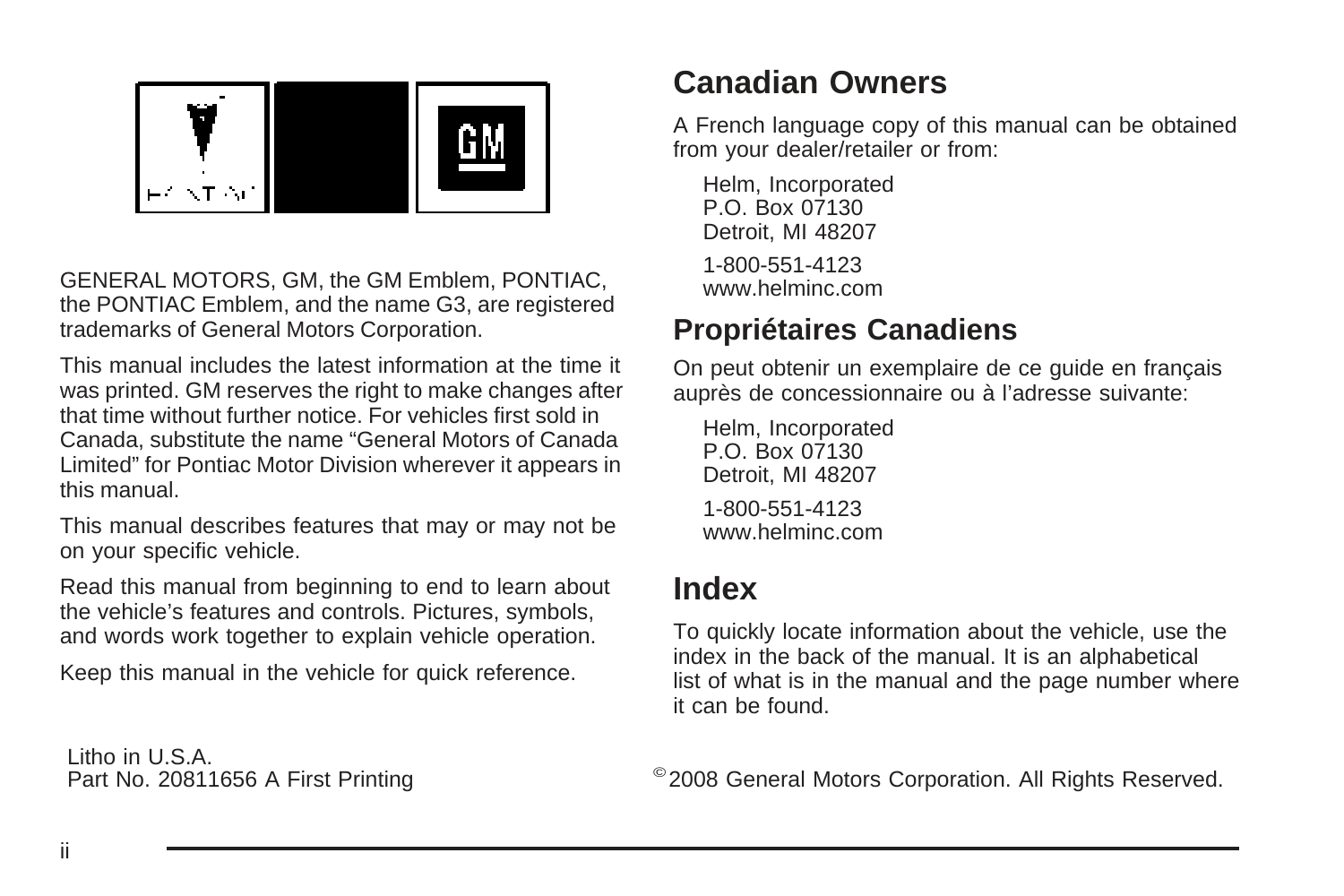### **Safety Warnings and Symbols**



A circle with a slash through it is a safety symbol which means "Do Not," "Do not do this," or "Do not let this happen."

A box with the word CAUTION is used to tell about things that could hurt you or others if you were to ignore the warning.

# { **CAUTION:**

These mean there is something that could hurt you or other people.

Cautions tell what the hazard is and what to do to avoid or reduce the hazard. Read these cautions.

A notice tells about something that can damage the vehicle.

#### **Notice: These mean there is something that could damage your vehicle.**

Many times, this damage would not be covered by the vehicle's warranty, and it could be costly. The notice tells what to do to help avoid the damage.

There are also warning labels on the vehicle which use the same words, CAUTION or Notice.

### **Vehicle Symbols**

The vehicle has components and labels that use symbols instead of text. Symbols are shown along with the text describing the operation or information relating to a specific component, control, message, gage, or indicator.

M **:** This symbol is shown when you need to see your owner manual for additional instructions or information.

**E**: This symbol is shown when you need to see a service manual for additional instructions or information.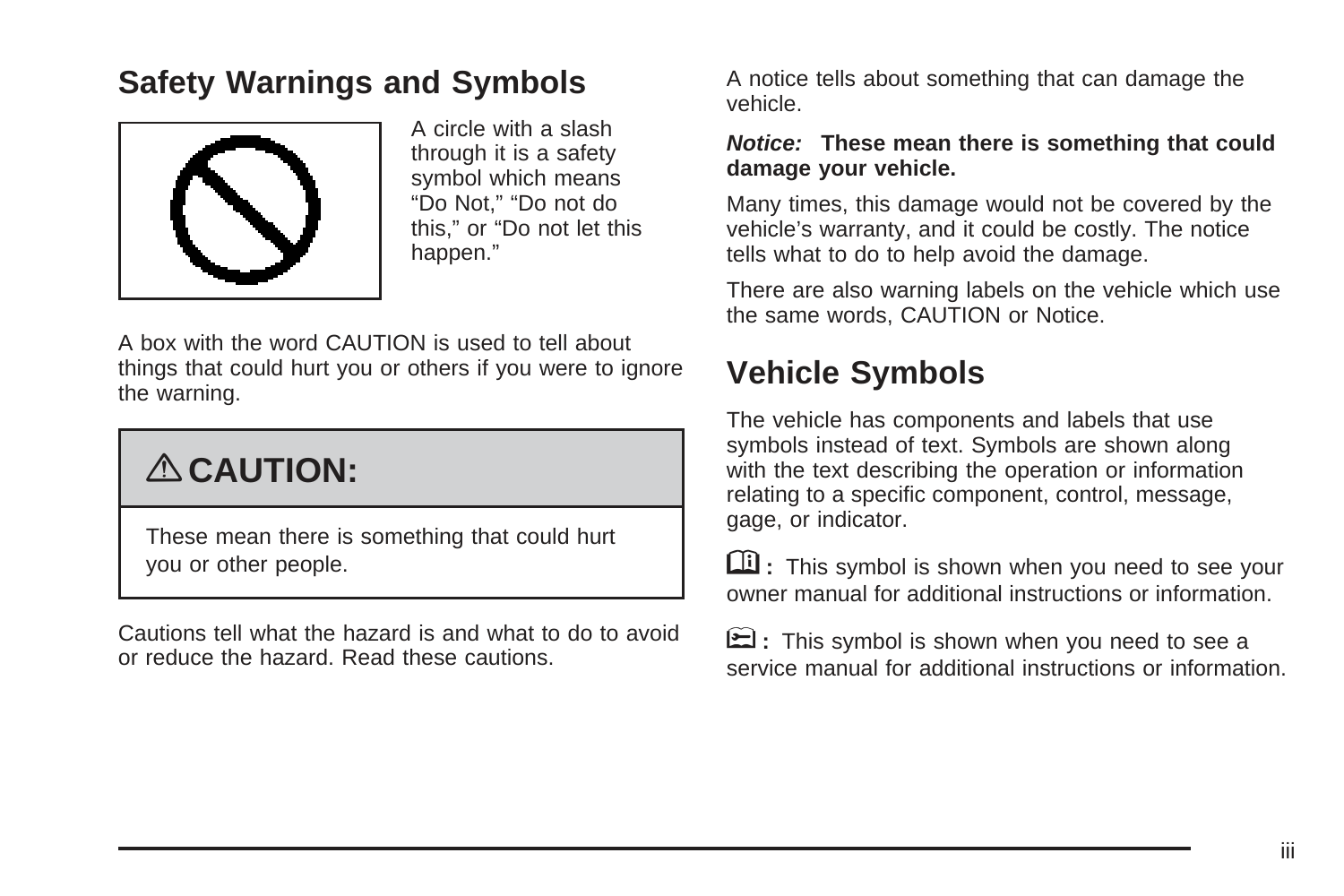#### **Vehicle Symbol Chart**

Here are some additional symbols that may be found on the vehicle and what they mean. For more information on the symbol, refer to the index.

- **\*** : Airbag Readiness Light
- # **:** Air Conditioning
- ! **:** Antilock Brake System (ABS)
- «<sup>2</sup>: Audio Steering Wheel Controls or OnStar<sup>®</sup>
- $\circledR$  : Brake System Warning Light
- **F**: Charging System
- I **:** Cruise Control
- B **:** Engine Coolant Temperature
- · **①** : Exterior Lamps
- # **:** Fog Lamps
- $\mathbf{D}$  : Fuel Gage
- + **:** Fuses
- **iii** : Headlamp High/Low-Beam Changer
- **2** : LATCH System Child Restraints
- \* **:** Malfunction Indicator Lamp
- : **:** Oil Pressure
- } **:** Power
- / **:** Remote Vehicle Start
- > **:** Safety Belt Reminders
- 7 **:** Tire Pressure Monitor
- F **:** Traction Control
- M **:** Windshield Washer Fluid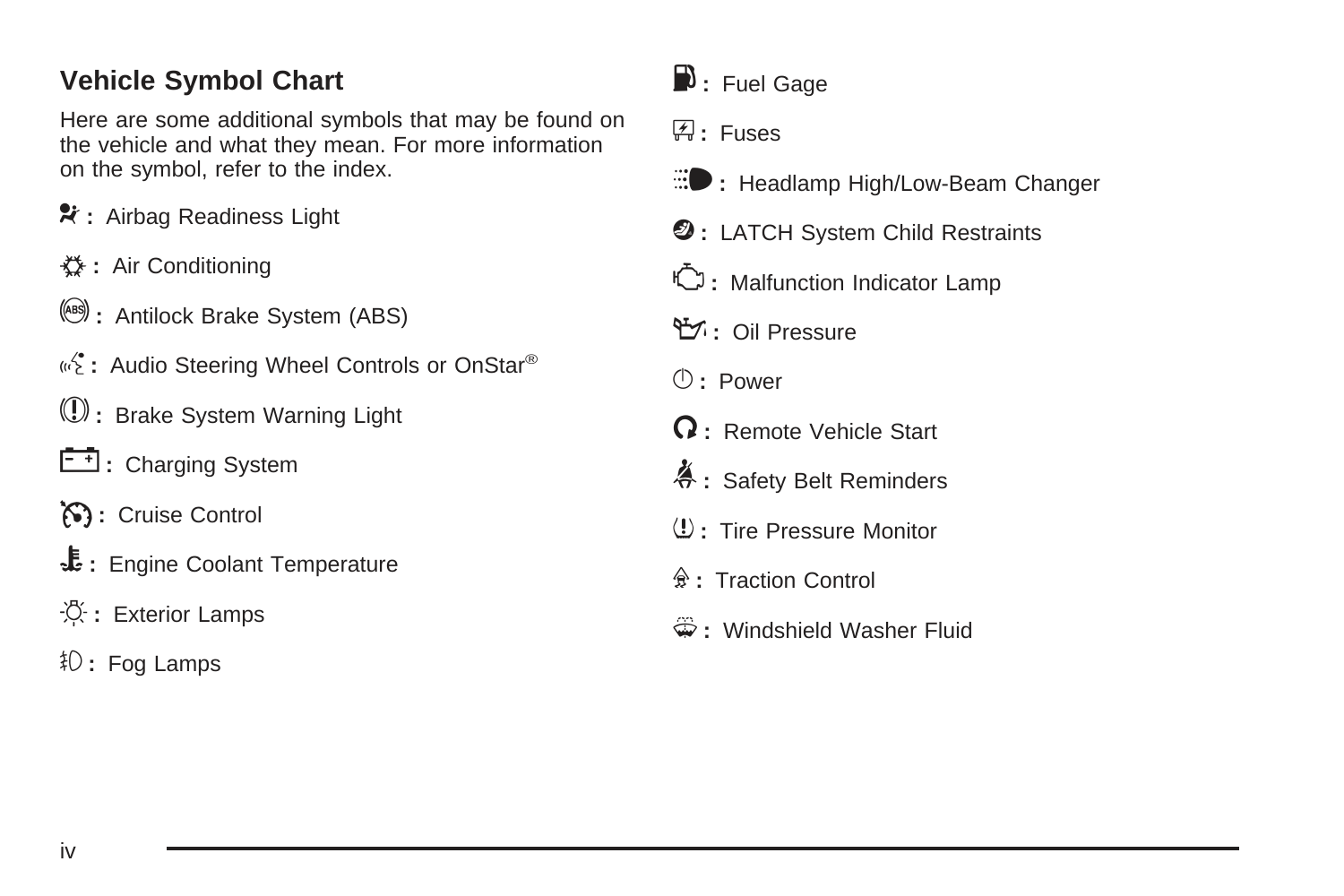## **Section 1 Seats and Restraint System**

<span id="page-4-0"></span>

| Rear Seat Operation (Sedan) 1-8          |  |
|------------------------------------------|--|
| Rear Seat Operation (Hatchback) 1-11     |  |
|                                          |  |
| Safety Belts: They Are for Everyone 1-14 |  |
| How to Wear Safety Belts Properly 1-20   |  |
|                                          |  |
| Safety Belt Use During Pregnancy 1-31    |  |
|                                          |  |
|                                          |  |
|                                          |  |
| Infants and Young Children 1-36          |  |
|                                          |  |
| Where to Put the Restraint 1-42          |  |
|                                          |  |

| Lower Anchors and Tethers for                    |  |
|--------------------------------------------------|--|
|                                                  |  |
| Securing a Child Restraint in a                  |  |
|                                                  |  |
| Securing a Child Restraint in the                |  |
| Right Front Seat Position 1-54                   |  |
|                                                  |  |
|                                                  |  |
| When Should an Airbag Inflate? 1-62              |  |
| What Makes an Airbag Inflate? 1-63               |  |
| How Does an Airbag Restrain? 1-63                |  |
| What Will You See After an Airbag Inflates? 1-64 |  |
| Passenger Sensing System 1-65                    |  |
| Servicing Your Airbag-Equipped Vehicle 1-70      |  |
| Adding Equipment to Your                         |  |
| Airbag-Equipped Vehicle 1-71                     |  |
|                                                  |  |
| Checking the Restraint Systems 1-72              |  |
| Replacing Restraint System Parts                 |  |
|                                                  |  |
|                                                  |  |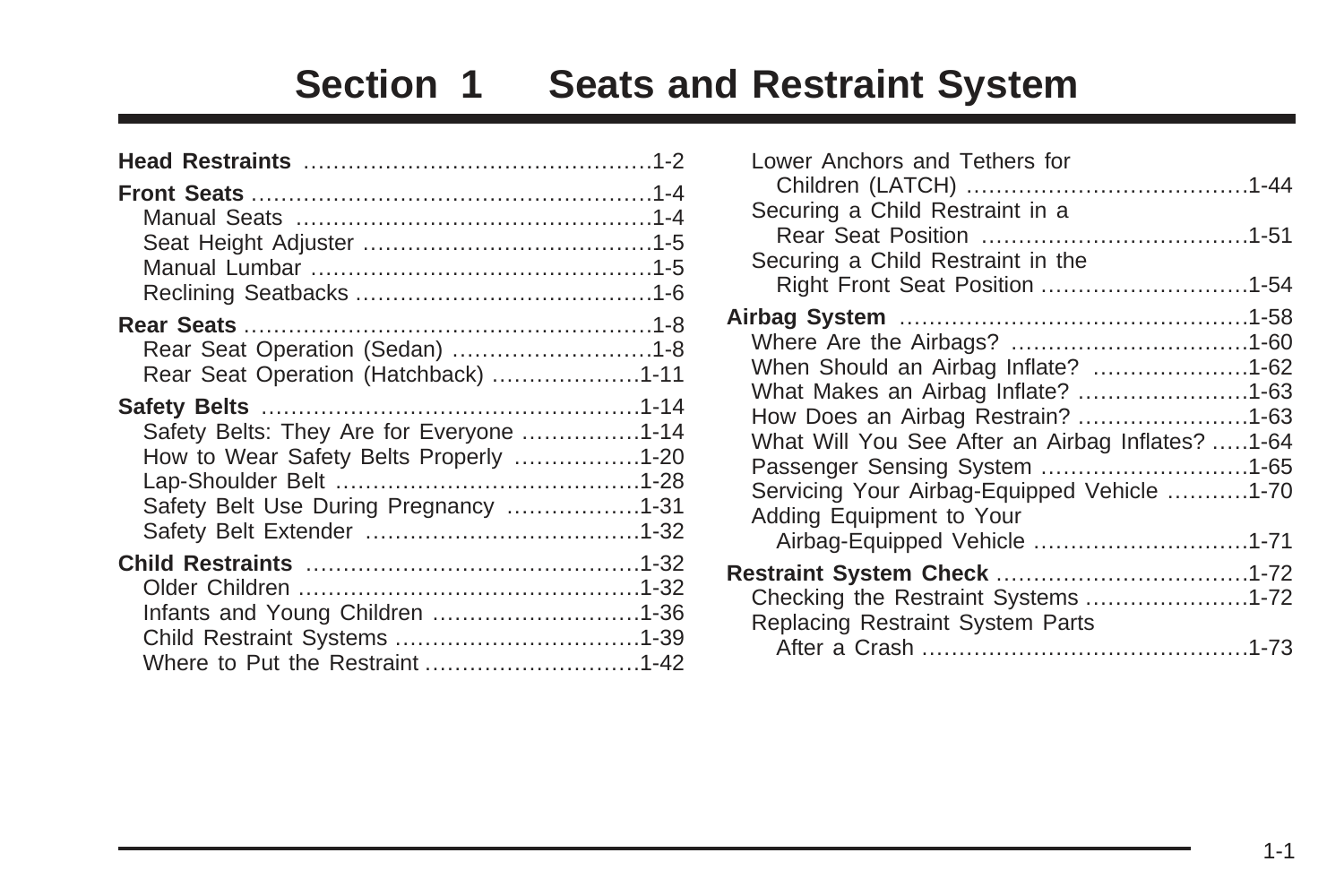### <span id="page-5-0"></span>**Head Restraints**

The front seats have adjustable head restraints in the outboard seating positions.

# { **CAUTION:**

With head restraints that are not installed and adjusted properly, there is a greater chance that occupants will suffer a neck/spinal injury in a crash. Do not drive until the head restraints for all occupants are installed and adjusted properly.



Adjust the head restraint so that the top of the restraint is at the same height as the top of the occupant's head. This position reduces the chances of a neck injury in a crash.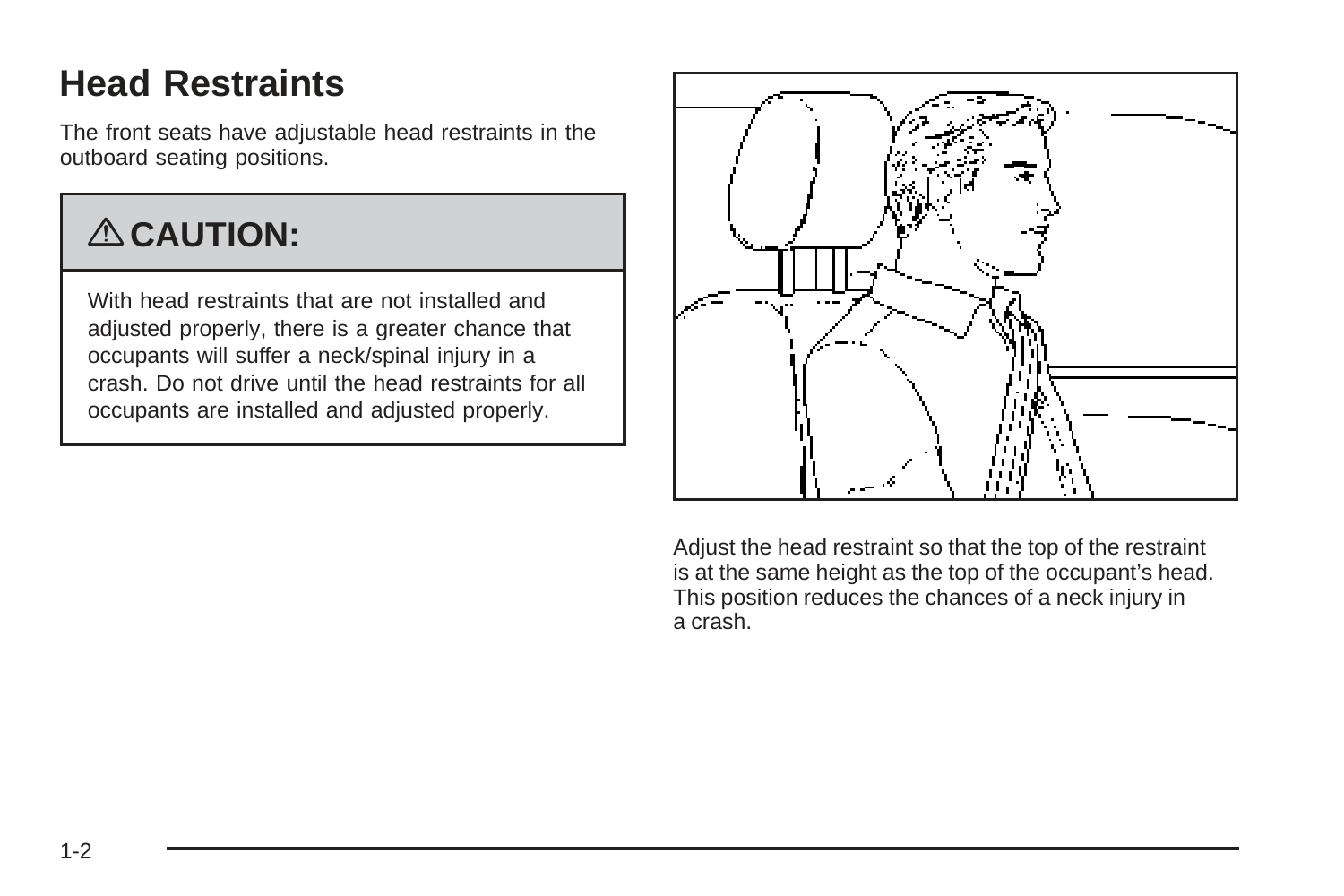

Push down on the head restraint after the button is released to make sure that it is locked in place.

The head restraints are not designed to be removed.

The rear seats have head rests that are adjustable up and down.

Pull the head restraint up to raise it. To lower the head restraint, press the button, located on the top of the seatback, and push the restraint down.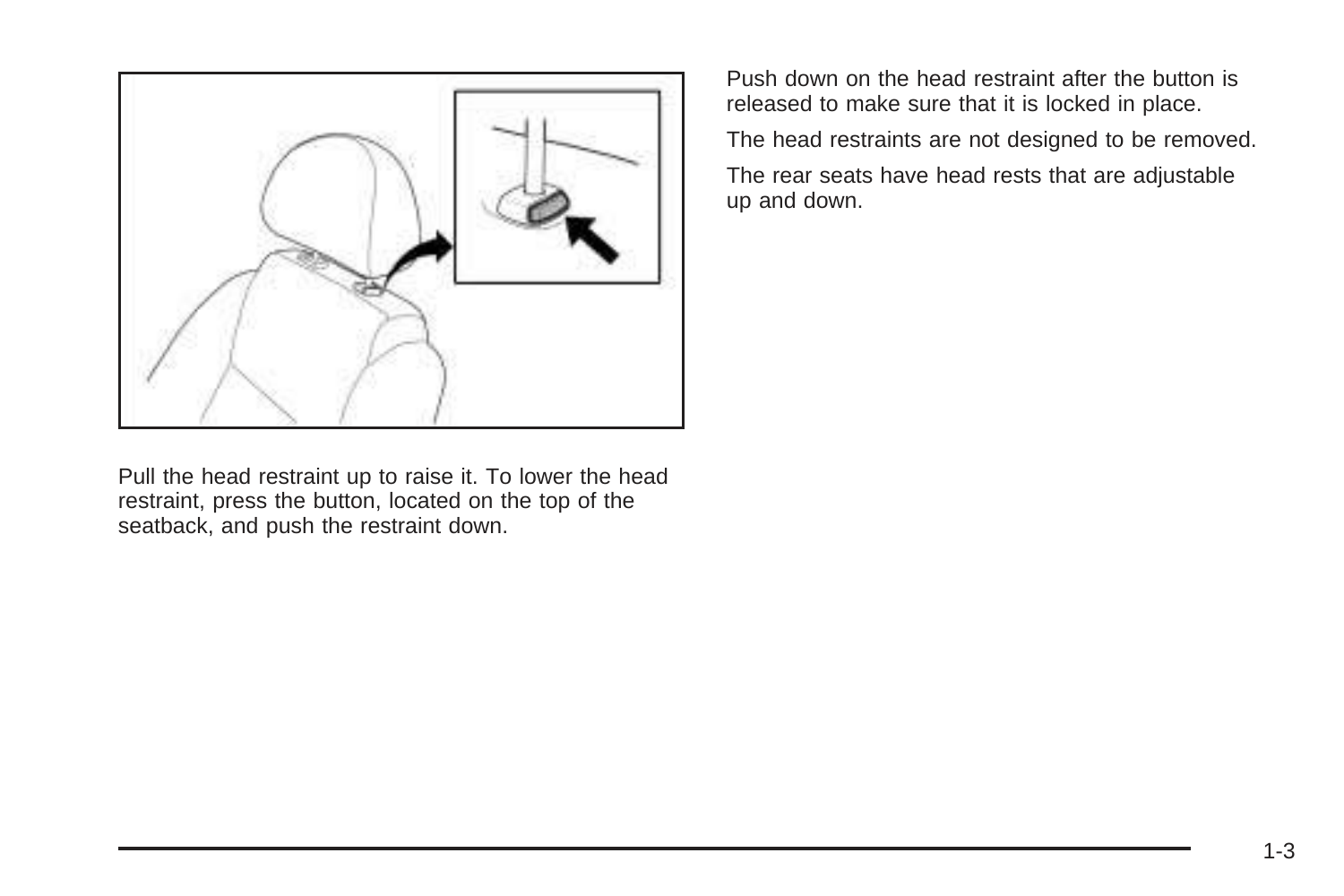### <span id="page-7-0"></span>**Front Seats**

### **Manual Seats**

# { **CAUTION:**

You can lose control of the vehicle if you try to adjust a manual driver's seat while the vehicle is moving. The sudden movement could startle and confuse you, or make you push a pedal when you do not want to. Adjust the driver's seat only when the vehicle is not moving.



Pull up and hold the bar located under the front of the seat to unlock it.

Slide the seat to where you want it and release the bar. Then try to move the seat with your body, to make sure the seat is locked into place.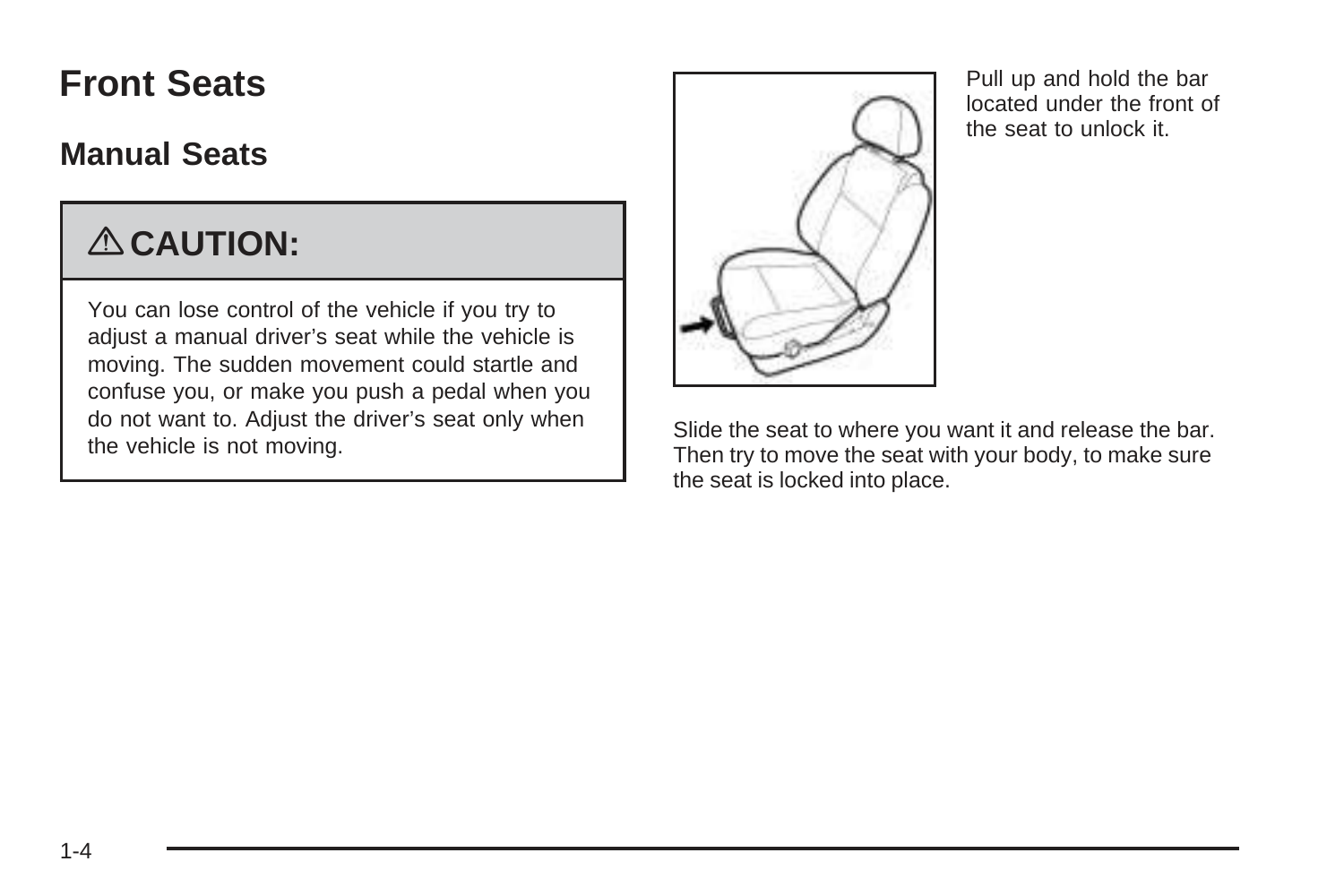### <span id="page-8-0"></span>**Seat Height Adjuster**



Turn the knob located on the outboard side of the seat cushion to adjust the height of the driver seat cushion.

Turn the knob forward to raise the height of the seat cushion and rearward to lower it.

### **Manual Lumbar**



On vehicles with front seat manual lumbar, the adjustment lever is located on the outboard side of the seatback.

Move the lever up or down to one of its three positions to increase or decrease the lumbar support. The highest position provides the most support and the lowest position provides the least support.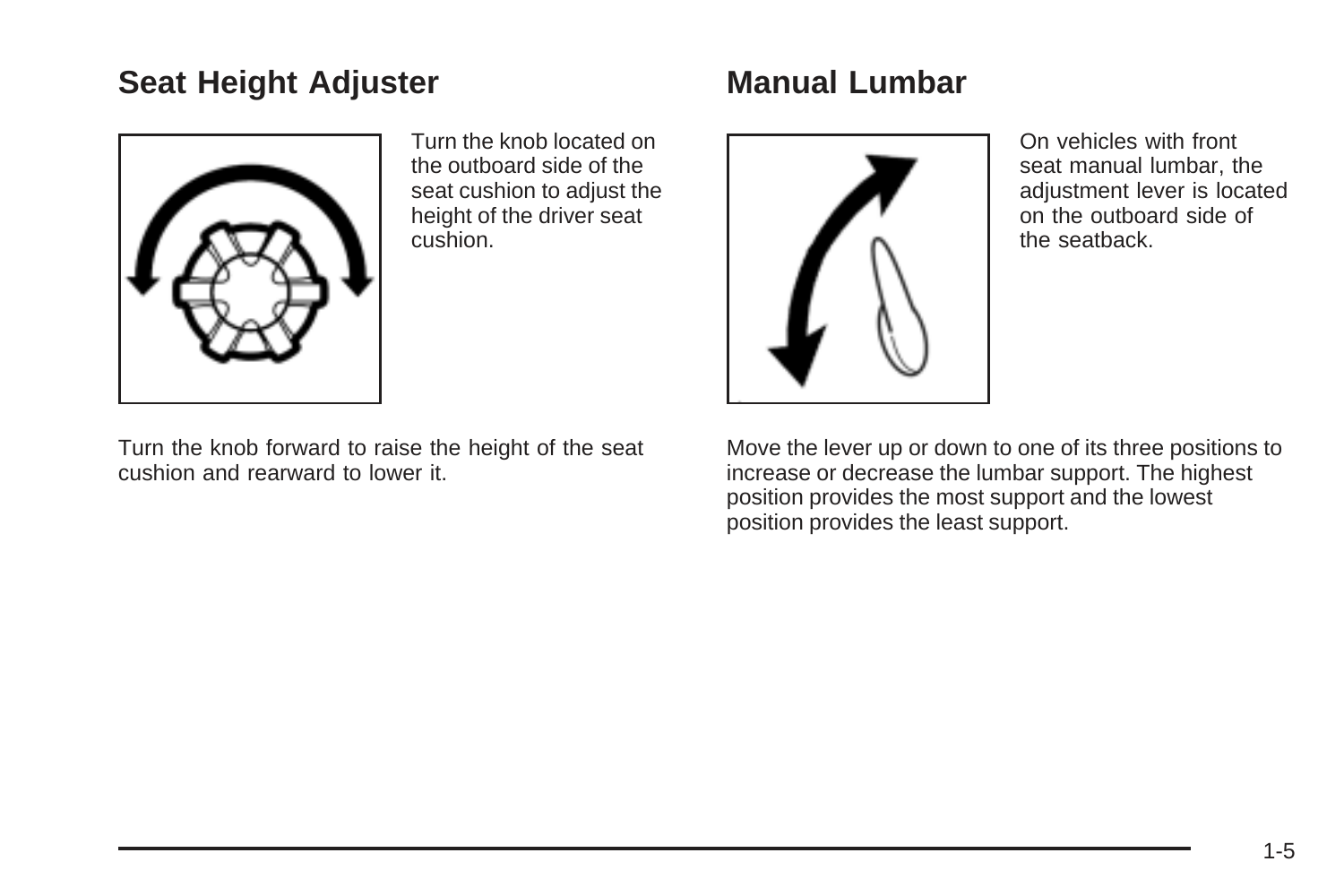### <span id="page-9-0"></span>**Reclining Seatbacks**

# { **CAUTION:**

You can lose control of the vehicle if you try to adjust a manual driver's seat while the vehicle is moving. The sudden movement could startle and confuse you, or make you push a pedal when you do not want to. Adjust the driver's seat only when the vehicle is not moving.

# { **CAUTION:**

If either seatback is not locked, it could move forward in a sudden stop or crash. That could cause injury to the person sitting there. Always push and pull on the seatbacks to be sure they are locked.

The seats have manual reclining seatbacks. The lever used to operate them is located on the outboard side of the seats.



To recline the seatback:

- 1. Lift the recline lever.
- 2. Move the seatback to the desired position, then release the lever to lock the seatback in place.
- 3. Push and pull on the seatback to make sure it is locked.

To return the seatback to an upright position:

- 1. Lift the lever fully without applying pressure to the seatback and the seatback will return to the upright position.
- 2. Push and pull on the seatback to make sure it is locked.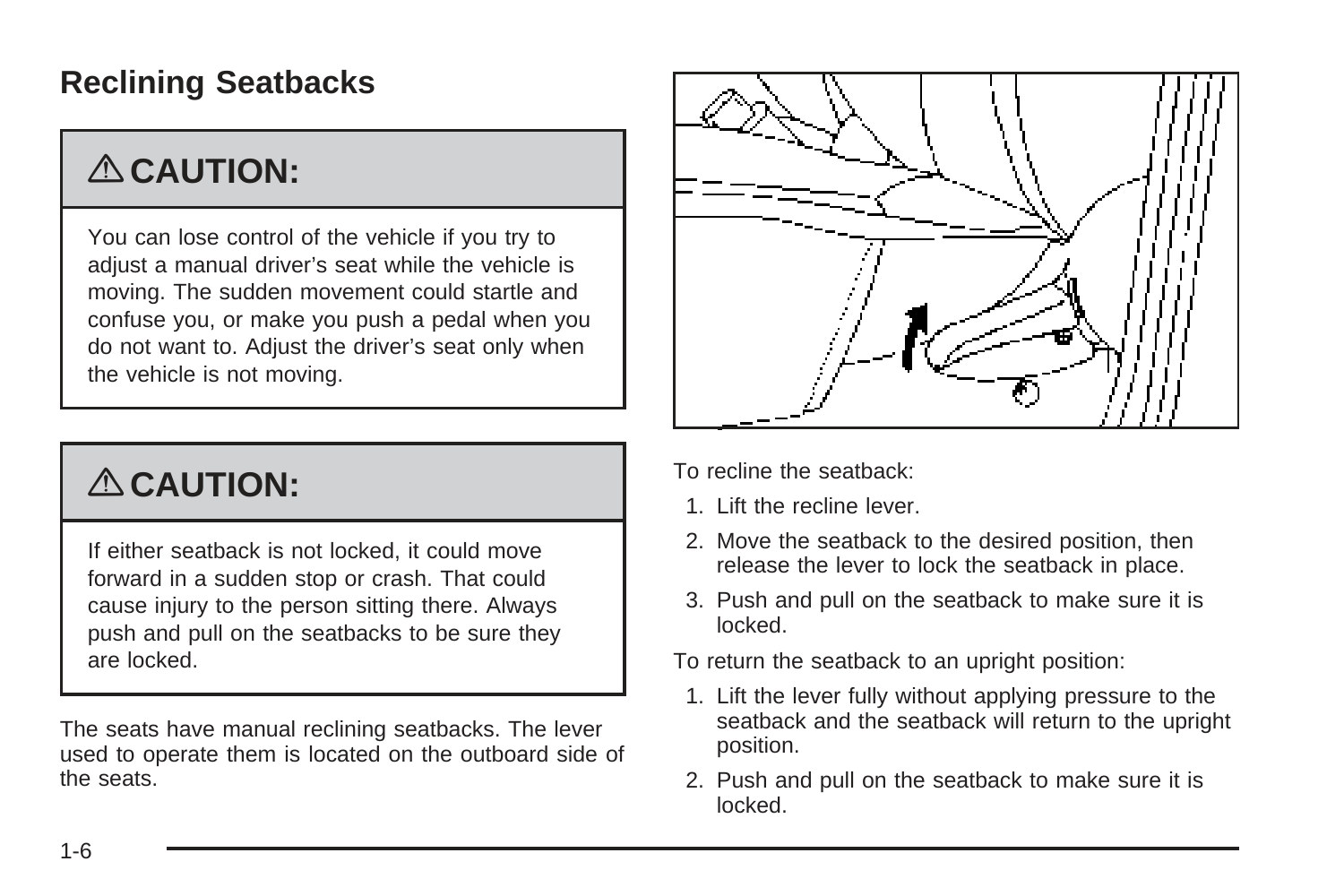# { **CAUTION:**

Sitting in a reclined position when the vehicle is in motion can be dangerous. Even when buckled up, the safety belts cannot do their job when reclined like this.

The shoulder belt cannot do its job because it will not be against your body. Instead, it will be in front of you. In a crash, you could go into it, receiving neck or other injuries.

The lap belt cannot do its job either. In a crash, the belt could go up over your abdomen. The belt forces would be there, not at your pelvic bones. This could cause serious internal injuries.

For proper protection when the vehicle is in motion, have the seatback upright. Then sit well back in the seat and wear the safety belt properly.



Do not have a seatback reclined if the vehicle is moving.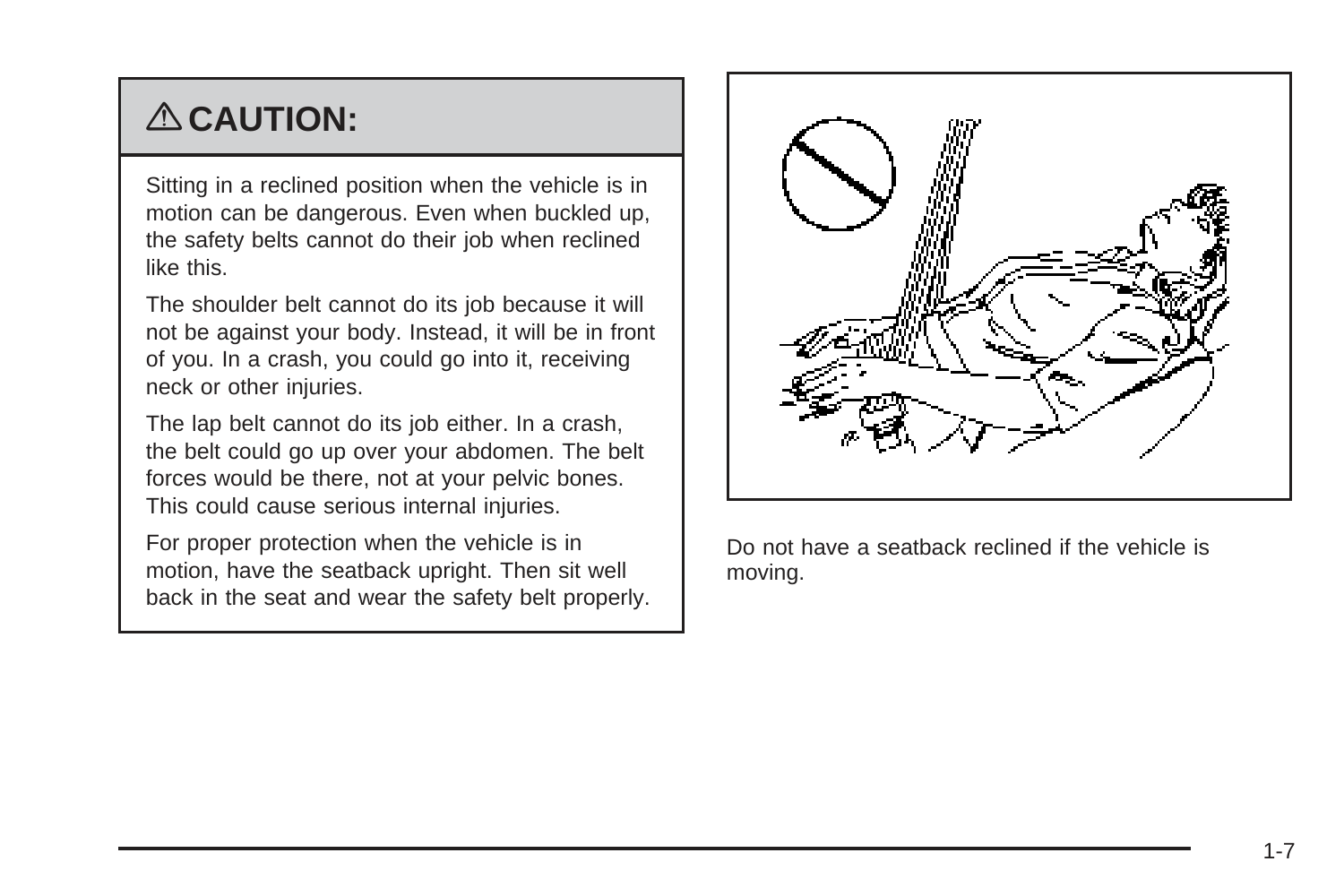### <span id="page-11-0"></span>**Rear Seats**

### **Rear Seat Operation (Sedan)**

#### **Folding the Seatbacks**

The rear seatbacks can be folded down to increase cargo space.

To fold down the seatbacks:

**Notice: Folding a rear seat with the safety belts still fastened may cause damage to the seat or the safety belts. Always unbuckle the safety belts and return them to their normal stowed position before folding a rear seat.**



- 1. Remove the safety belt strap from the safety belt guide by pulling it through the slot.
- 2. Push the head restraints all the way down.
- 3. Unlatch the center safety belt by pressing the red button on the buckle.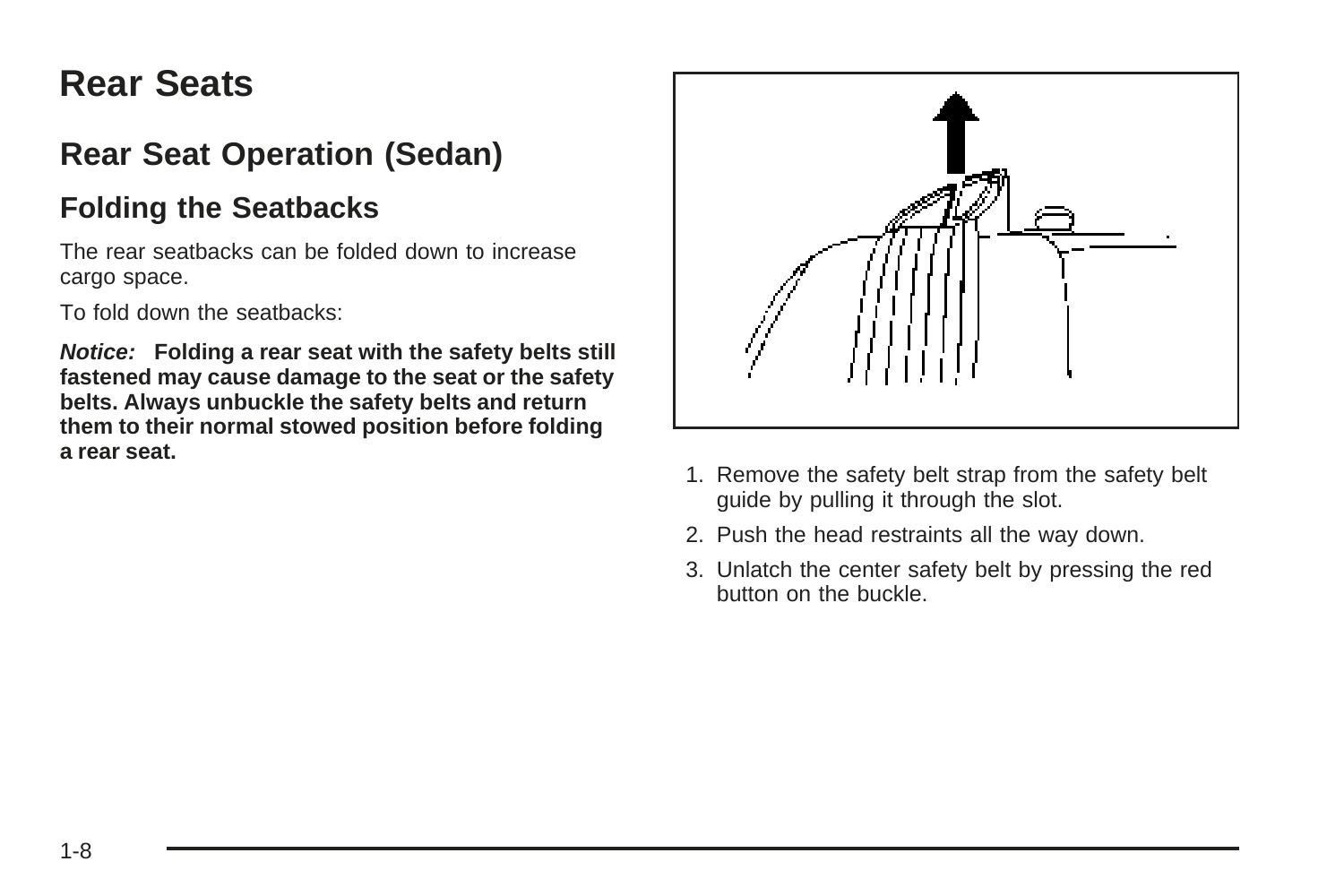

4. Detach the center safety belt from the mini buckle by inserting the ignition key into the slot in the mini buckle, pressing the release button, and allowing the belt to retract.



- 5. Pull up the release knob located on top of either of the rear seatbacks.
- 6. Fold the rear seatback forward and down.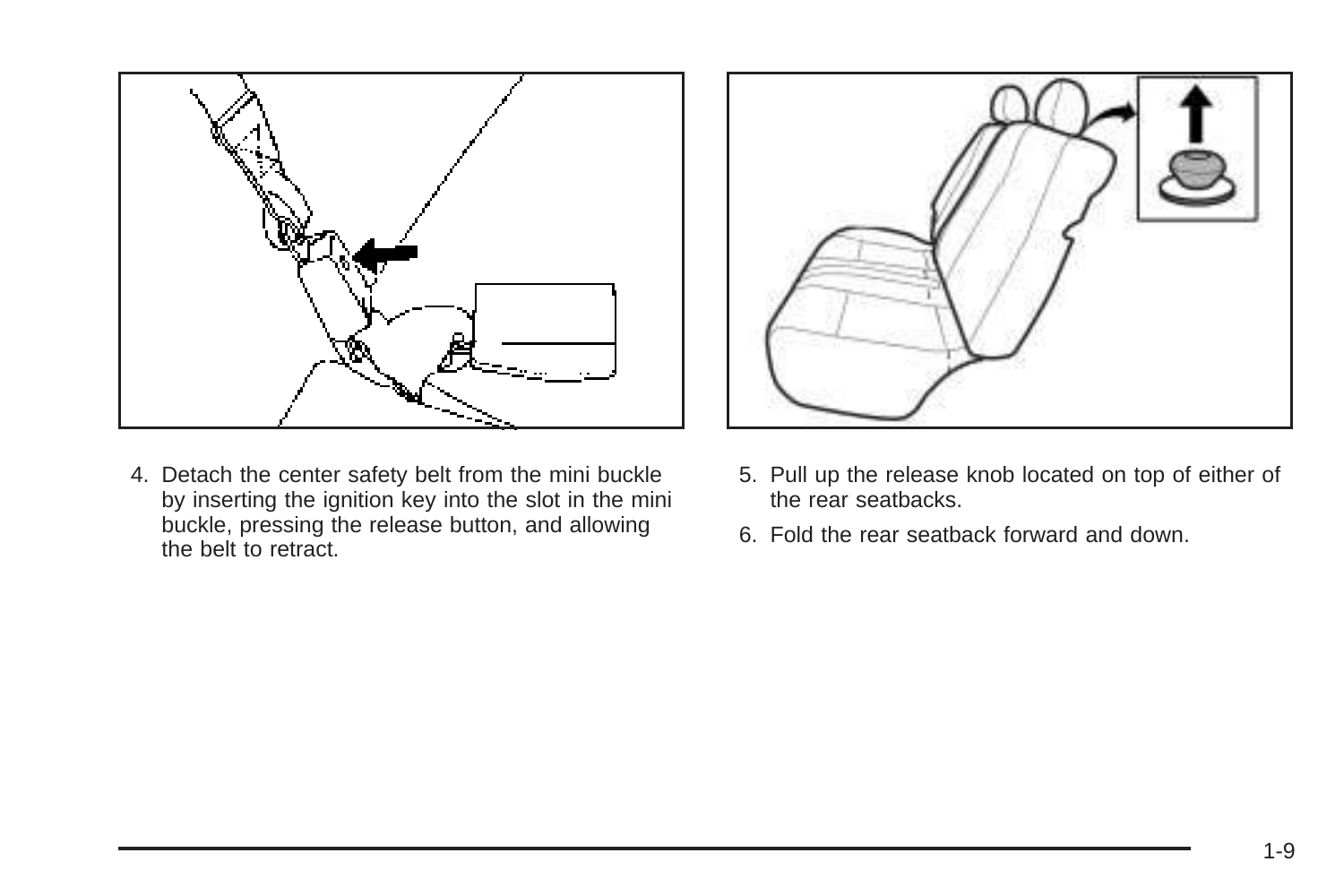To return the seatback to the upright position:

- 1. Hook the safety belts into the safety belt guide.
- 2. Lift the seatback up and push it to its original position.

# { **CAUTION:**

If either seatback is not locked, it could move forward in a sudden stop or crash. That could cause injury to the person sitting there. Always push and pull on the seatbacks to be sure they are locked.

3. Push down and rearward firmly on the top of the seatbacks until it latches securely in the fully upright position.

- 4. To reattach the center seat safety belt to the mini buckle, pull it from the retractor.
- 5. Push the latch plate at the end of the safety belt strap into the mini-buckle until the mechanism clicks. Make sure the strap is not twisted. The sliding latch plate will face the front of the vehicle.

# { **CAUTION:**

A safety belt that is improperly routed, not properly attached, or twisted will not provide the protection needed in a crash. The person wearing the belt could be seriously injured. After raising the rear seatback, always check to be sure that the safety belts are properly routed and attached, and are not twisted.

6. Insert the safety belt strap back into the safety belt guide.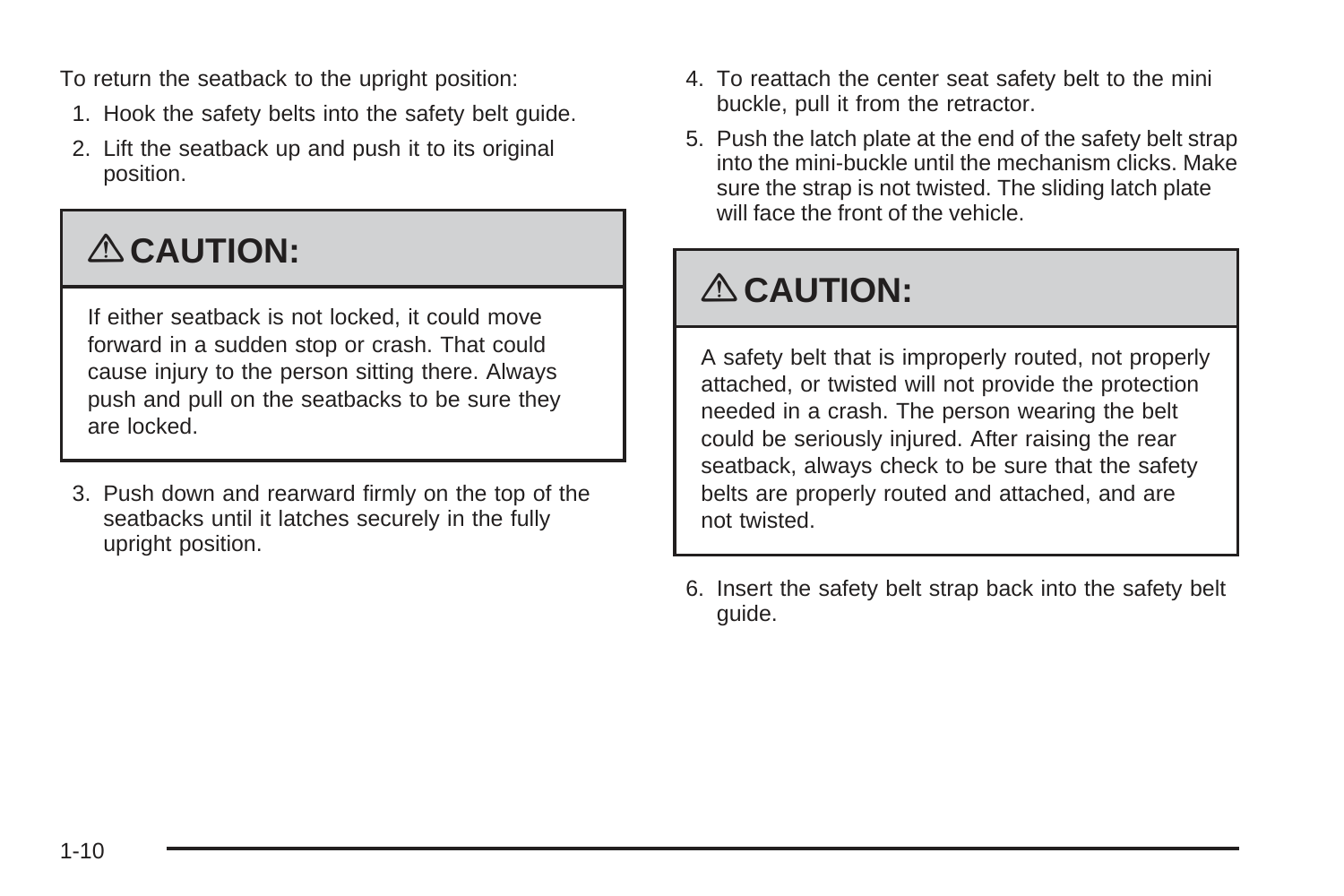### <span id="page-14-0"></span>**Rear Seat Operation (Hatchback)**

### **Folding the Rear Seats**

The rear seats can be folded to increase cargo space.

To fold the rear seats:

- 1. Lower the head restraints completely.
- 2. Unlatch the center safety belt by pressing the red button on the buckle.



3. Detach the center safety belt from the mini buckle by inserting the key into the slot in the mini buckle, pressing the release button, and allowing it to retract.



4. Pull up the release knob, located on the top of the seatbacks, and fold the seatbacks forward and down.

**Notice: Folding a rear seat with the safety belts still fastened may cause damage to the seat or the safety belts. Always unbuckle the safety belts and return them to their normal stowed position before folding a rear seat.**

5. Move the safety belt buckles and safety belt in the center seating position out of the space between the seatbacks and the seat cushion so they are not in the way as the seat is being folded.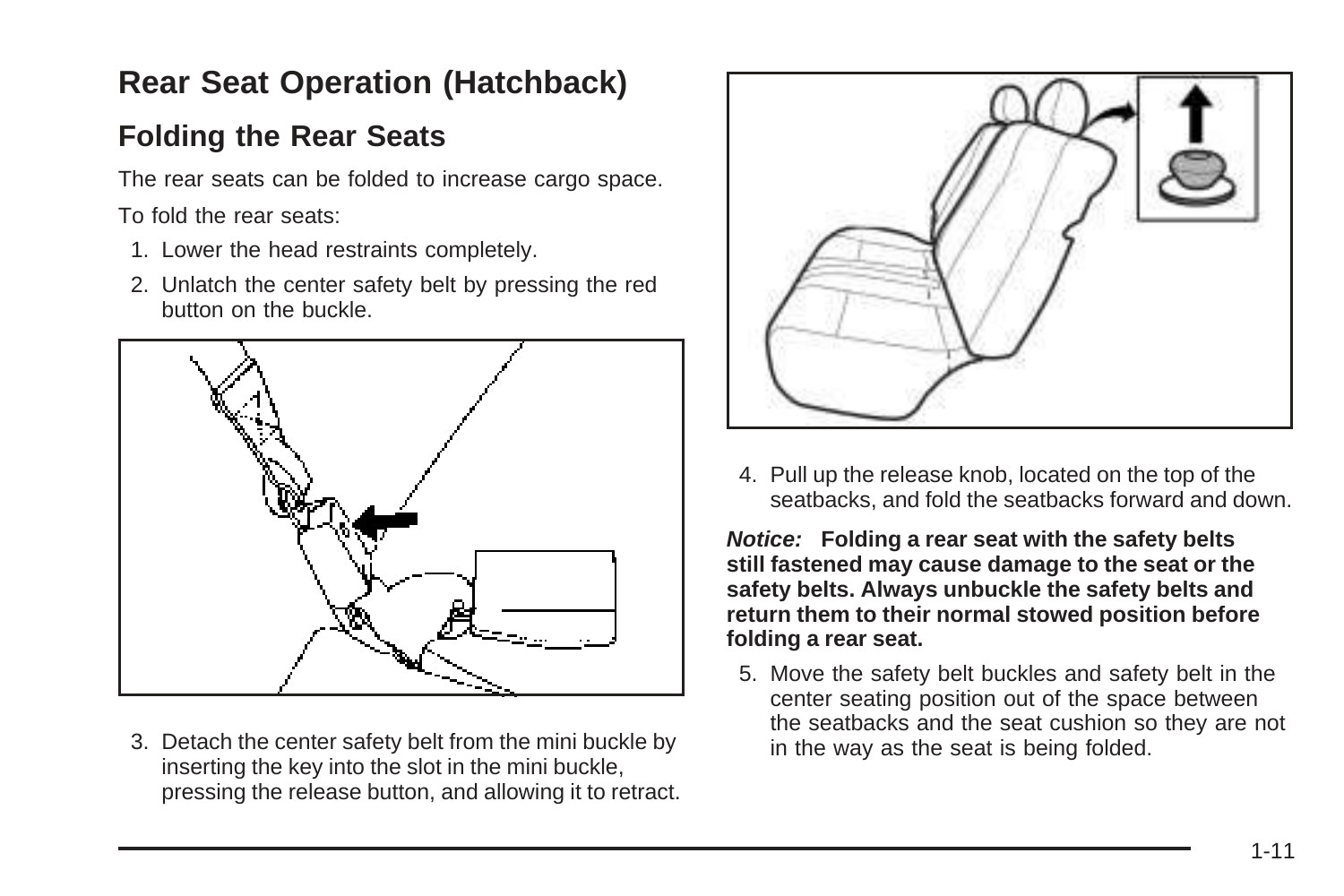

- 6. Firmly pull the release handles on the rear side of the seat cushion to unlock the seat cushion.
- 7. Lift the seat cushion up and flip it forward.



8. Clip the hook to the front seat head restraint to keep the rear seat secure.

### **Unfolding the Seats**

To return the rear seats to the normal seating position:

- 1. Unclip the hook from the front seat head restraint.
- 2. Position the buckles in back of the seat latches when moving the rear seats to the sitting position.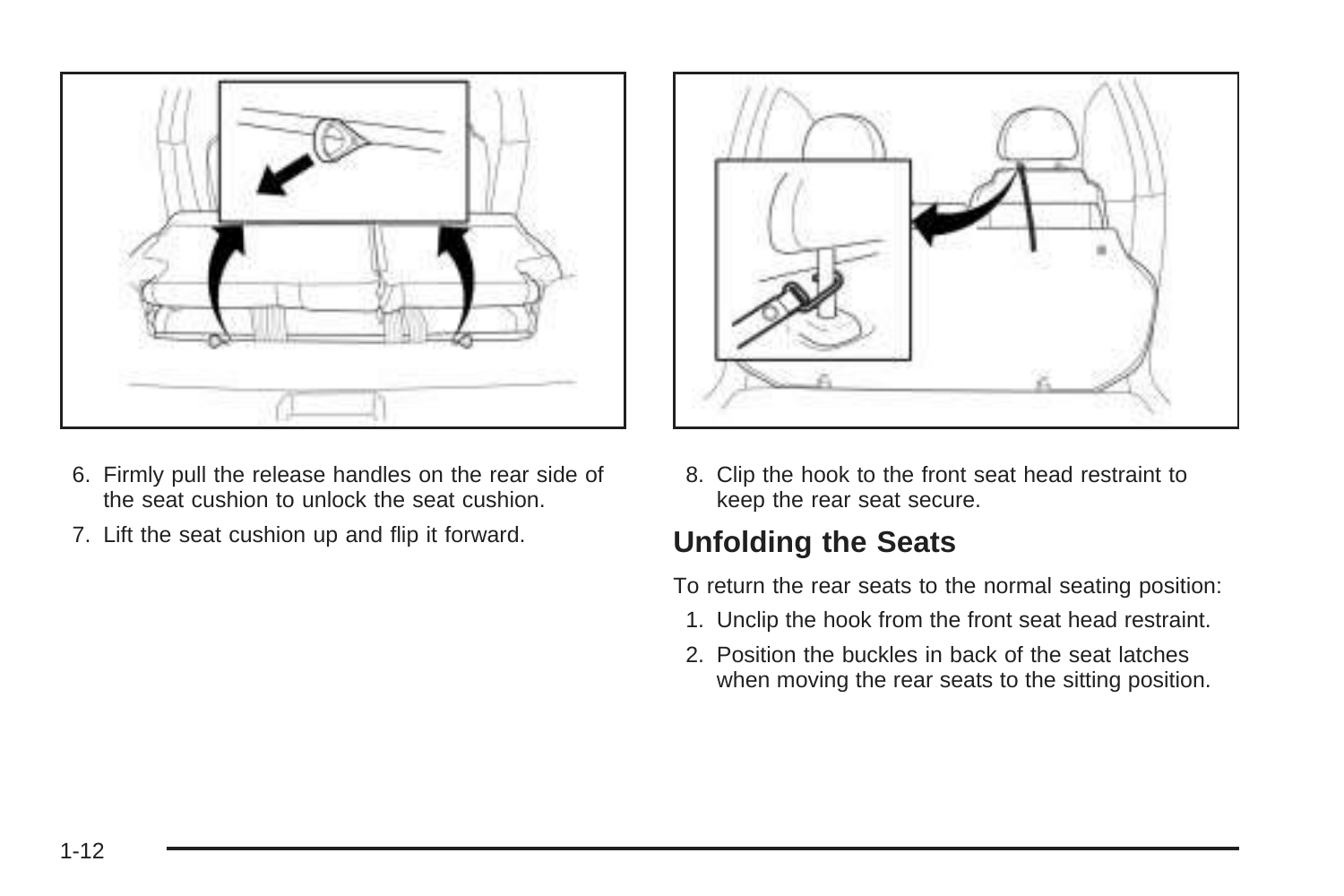**Notice: Damage to the safety belt buckle or rear seat locking mechanism can occur if the safety belt and buckles are pinched under the rear seat cushion. Do not place the safety belt and buckles on the floor under the rear seat cushion when the rear seat is put back to the sitting position.**

3. Push the seat cushion down to its original position until it latches securely. Try to pull up on the seat to make sure it is locked in place.



4. Hook the safety belts in the outboard seating positions into the retaining clips.

### { **CAUTION:**

A safety belt that is improperly routed, not properly attached, or twisted will not provide the protection needed in a crash. The person wearing the belt could be seriously injured. After raising the rear seatback, always check to be sure that the safety belts are properly routed and attached, and are not twisted.

- 5. Lift the seatbacks up and push them back to their original latched positions.
- 6. Unhook the safety belts in the outboard seating positions from the retaining clips.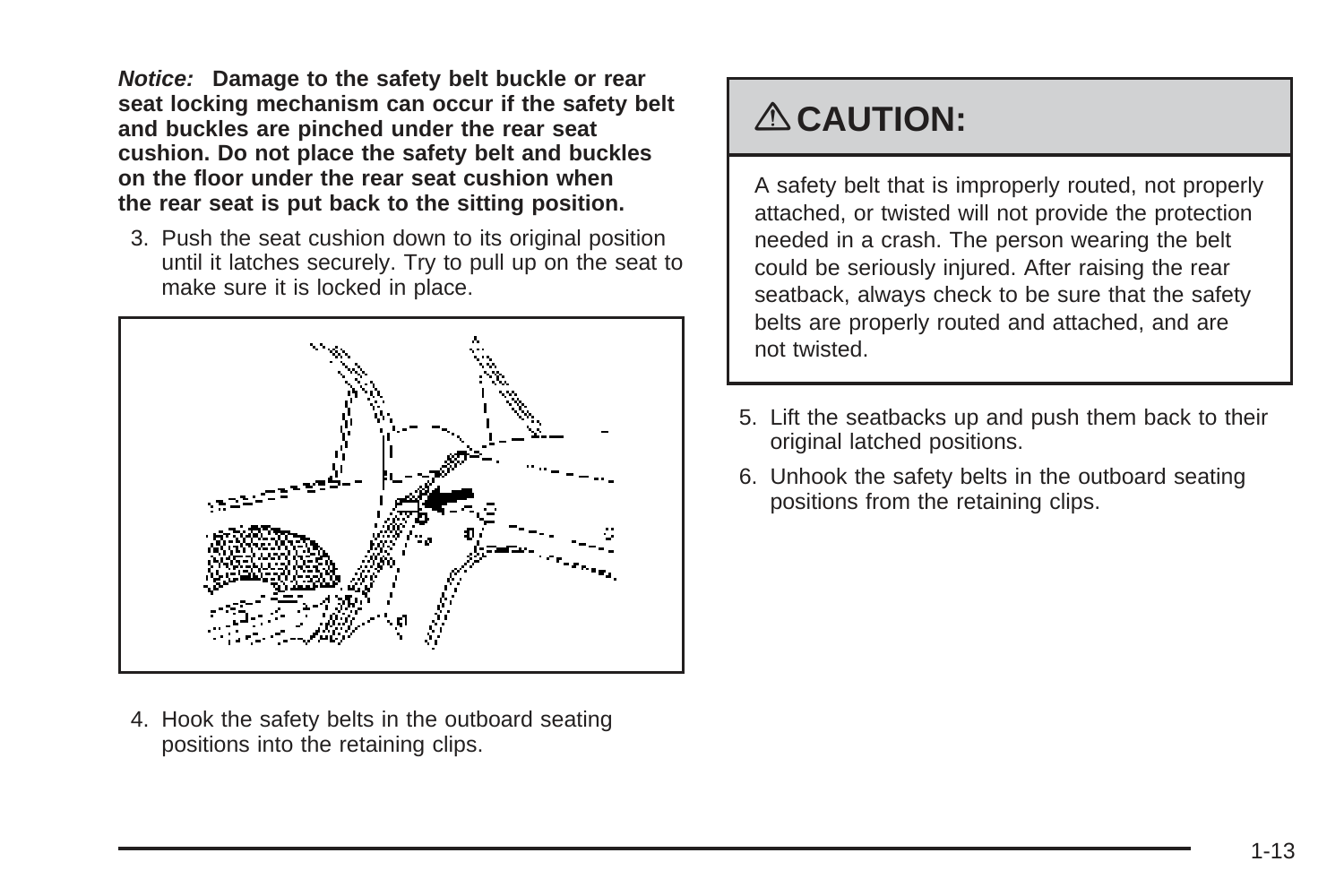- <span id="page-17-0"></span>7. Return the safety belt buckles and the center seat safety belt to their original position between the rear seatback and the seat cushion. Make sure the straps of the safety belt and buckles are not twisted.
- 8. To reattach the center seat safety belt to the mini buckle, pull it from the retractor.

# { **CAUTION:**

If either seatback is not locked, it could move forward in a sudden stop or crash. That could cause injury to the person sitting there. Always push and pull on the seatbacks to be sure they are locked.

9. Push down and rearward firmly on the top of the seatbacks until they latch securely in the fully upright position.

### **Safety Belts**

### **Safety Belts: They Are for Everyone**

This section of the manual describes how to use safety belts properly. It also describes some things not to do with safety belts.

# { **CAUTION:**

Do not let anyone ride where a safety belt cannot be worn properly. In a crash, if you or your passenger(s) are not wearing safety belts, the injuries can be much worse. You can hit things inside the vehicle harder or be ejected from the vehicle. You and your passenger(s) can be seriously injured or killed. In the same crash, you might not be, if you are buckled up. Always fasten your safety belt, and check that your passenger(s) are restrained properly too.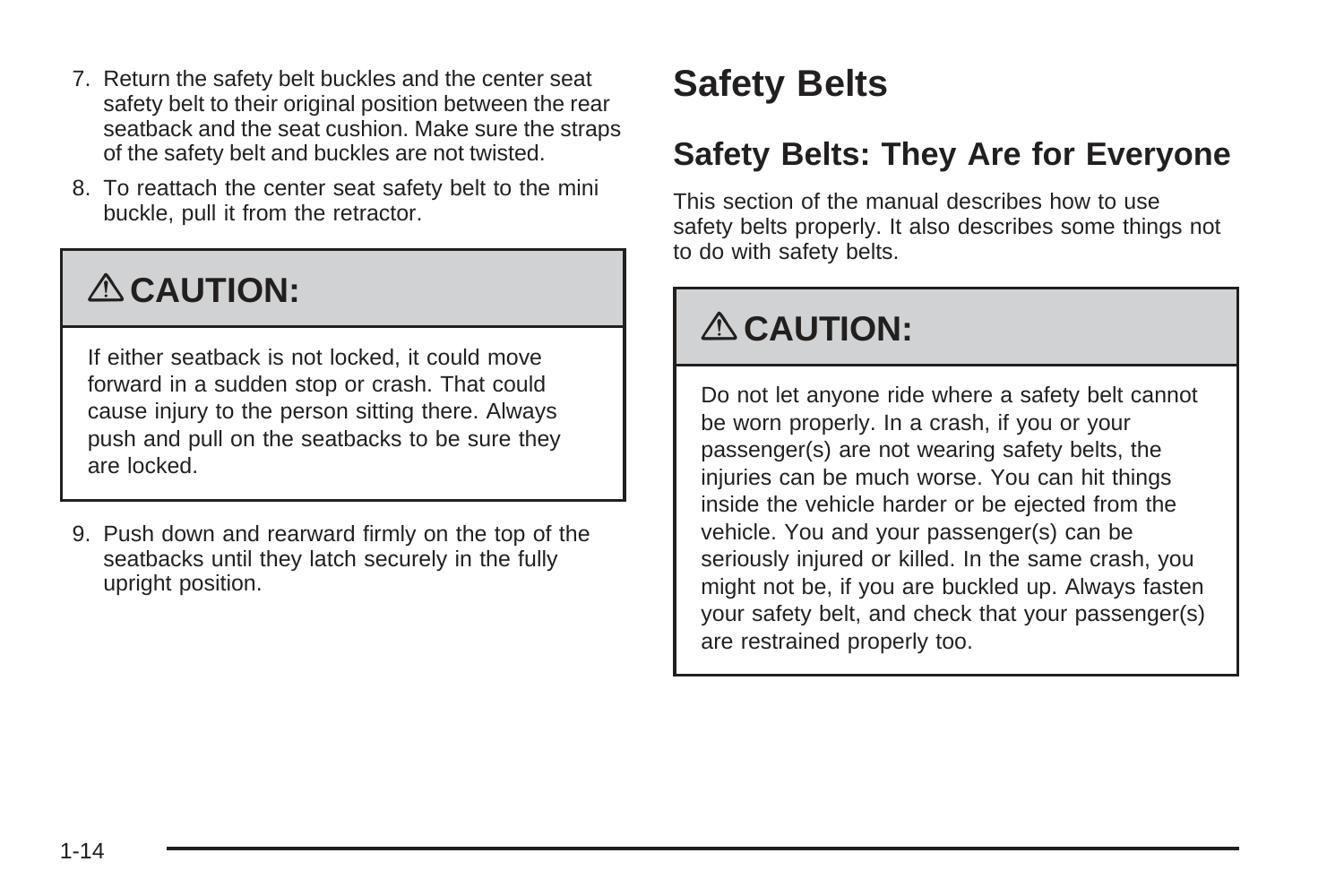# { **CAUTION:**

It is extremely dangerous to ride in a cargo area, inside or outside of a vehicle. In a collision, people riding in these areas are more likely to be seriously injured or killed. Do not allow people to ride in any area of your vehicle that is not equipped with seats and safety belts. Be sure everyone in your vehicle is in a seat and using a safety belt properly.

This vehicle has indicators as a reminder to buckle the safety belts. See [Safety Belt Reminders](#page-141-0) on page 3-26 for additional information.

In most states and in all Canadian provinces, the law requires wearing safety belts. Here is why:

You never know if you will be in a crash. If you do have a crash, you do not know if it will be a serious one.

A few crashes are mild, and some crashes can be so serious that even buckled up, a person would not survive. But most crashes are in between. In many of them, people who buckle up can survive and sometimes walk away. Without safety belts, they could have been badly hurt or killed.

After more than 40 years of safety belts in vehicles, the facts are clear. In most crashes buckling up does matter... a lot!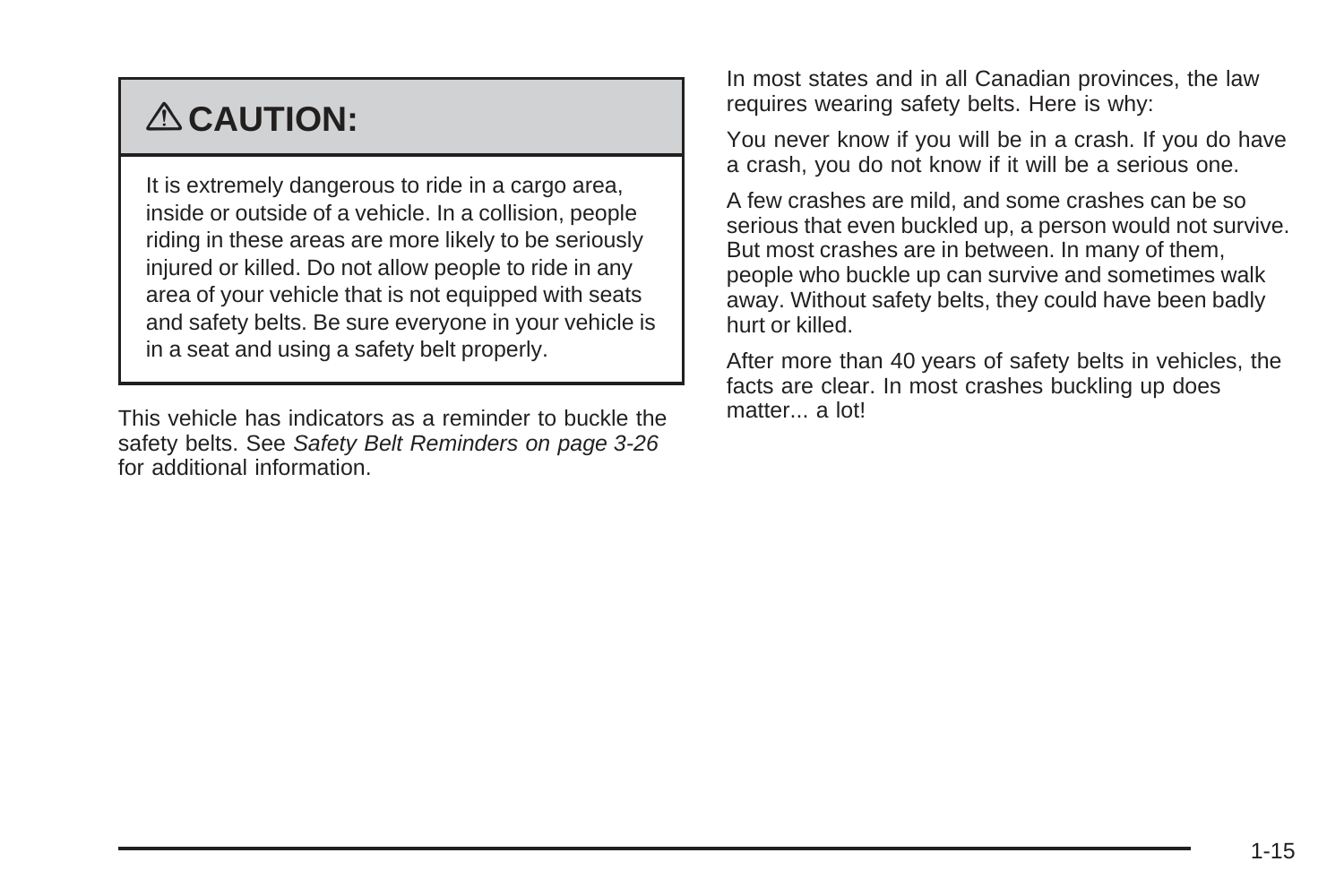#### **Why Safety Belts Work**

When you ride in or on anything, you go as fast as it goes.



Take the simplest vehicle. Suppose it is just a seat on wheels.



Put someone on it.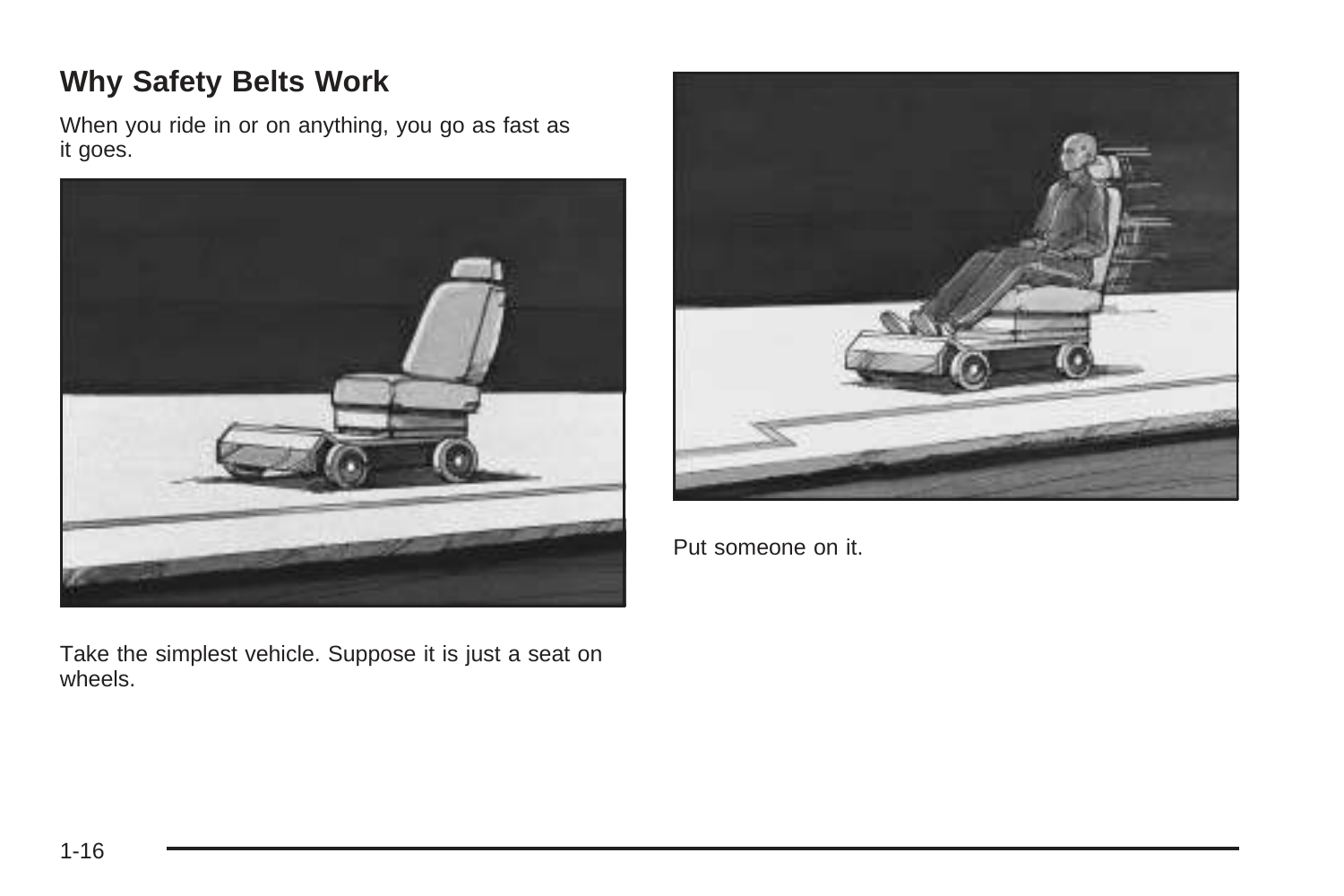

Get it up to speed. Then stop the vehicle. The rider does not stop.



The person keeps going until stopped by something. In a real vehicle, it could be the windshield...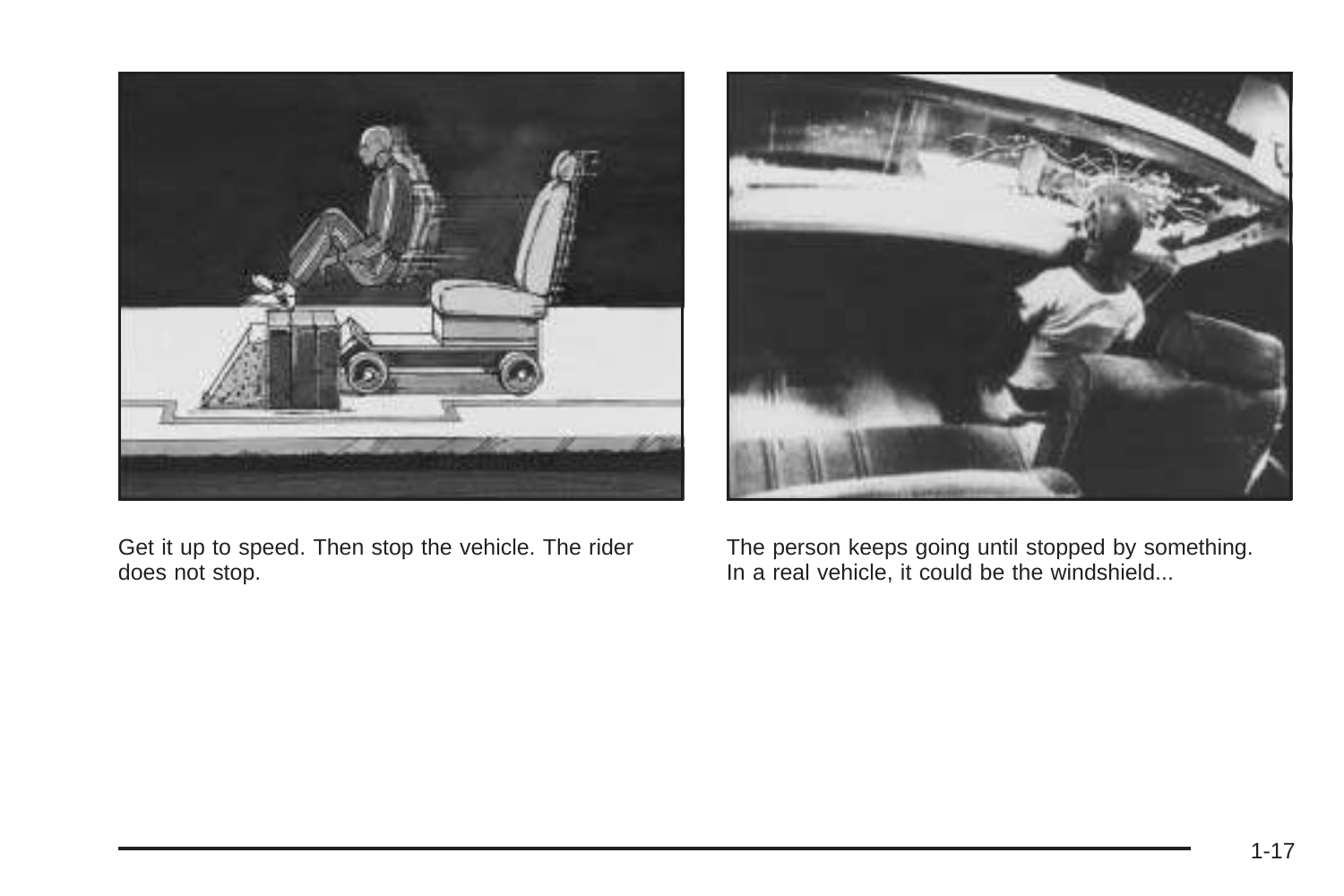

or the instrument panel... **but all the safety belts!** or the safety belts!



With safety belts, you slow down as the vehicle does. You get more time to stop. You stop over more distance, and your strongest bones take the forces. That is why safety belts make such good sense.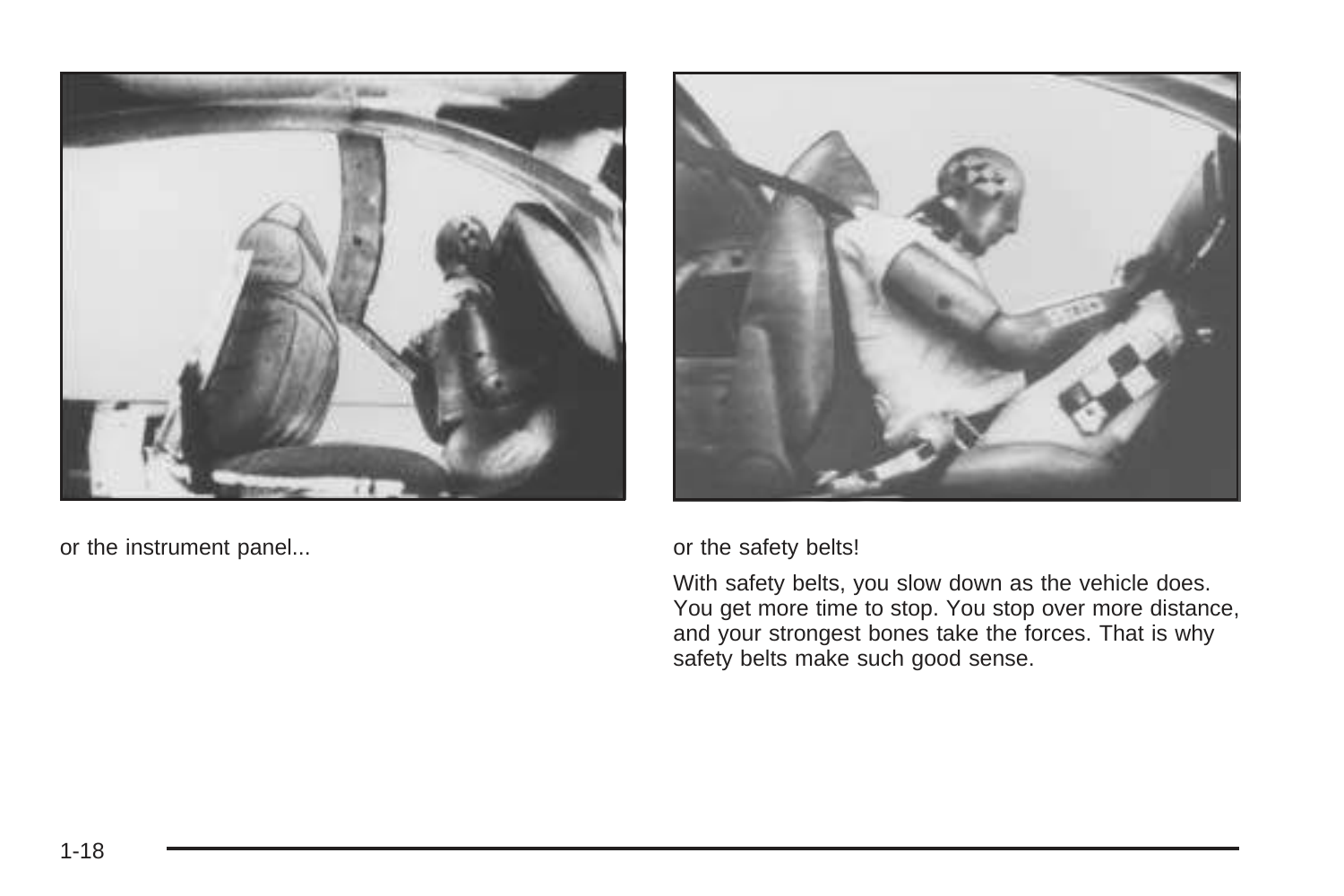#### **Questions and Answers About Safety Belts**

- **Q: Will I be trapped in the vehicle after a crash if I am wearing a safety belt?**
- **A:** You could be whether you are wearing a safety belt or not. But your chance of being conscious during and after an accident, so you can unbuckle and get out, is much greater if you are belted. And you can unbuckle a safety belt, even if you are upside down.

#### **Q: If my vehicle has airbags, why should I have to wear safety belts?**

A: Airbags are supplemental systems only; so they work with safety belts — not instead of them. Whether or not an airbag is provided, all occupants still have to buckle up to get the most protection. That is true not only in frontal collisions, but especially in side and other collisions.

#### **Q: If I am a good driver, and I never drive far from home, why should I wear safety belts?**

**A:** You may be an excellent driver, but if you are in a crash — even one that is not your fault — you and your passenger(s) can be hurt. Being a good driver does not protect you from things beyond your control, such as bad drivers.

Most accidents occur within 25 miles (40 km) of home. And the greatest number of serious injuries and deaths occur at speeds of less than 40 mph (65 km/h).

Safety belts are for everyone.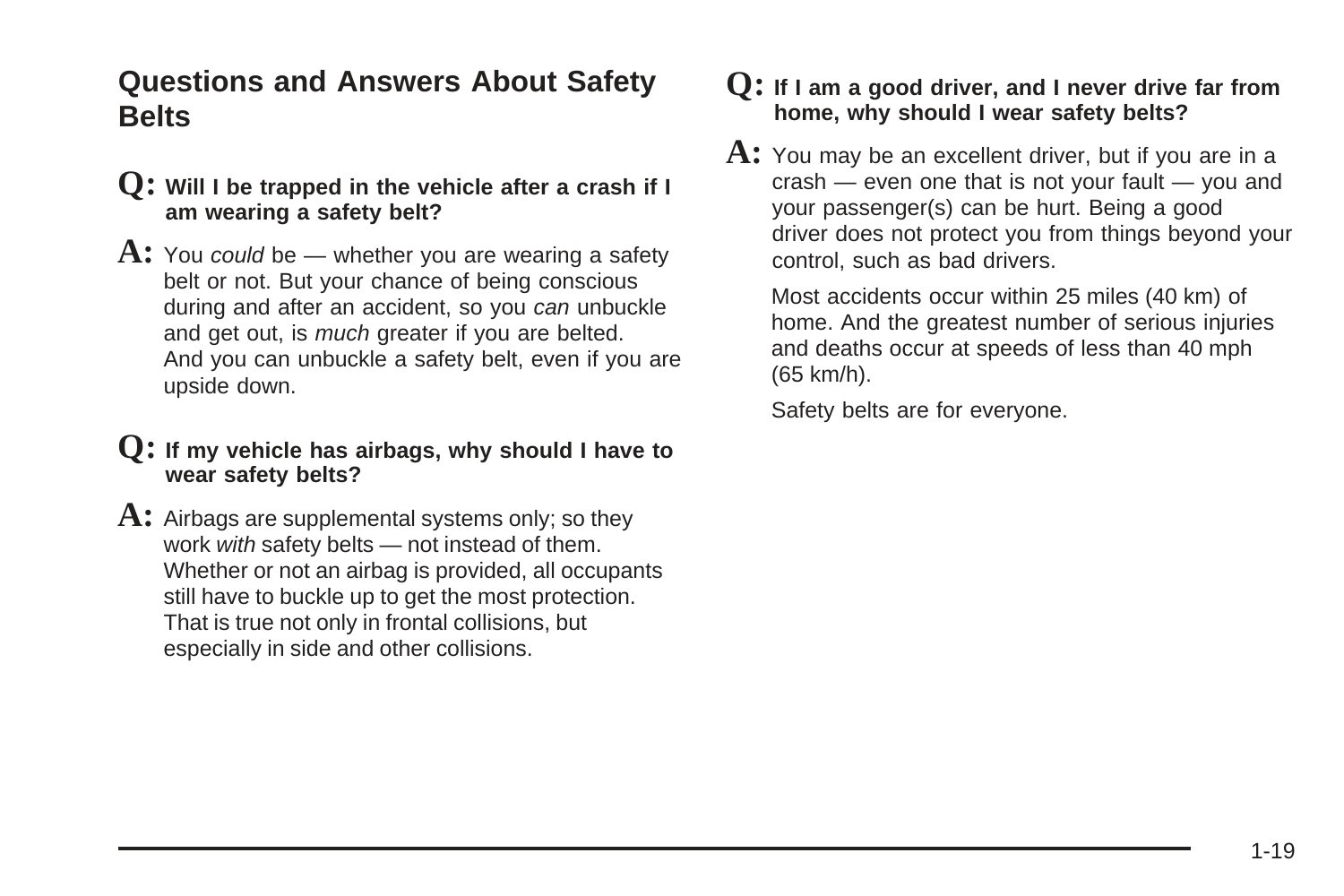### <span id="page-23-0"></span>**How to Wear Safety Belts Properly**

This section is only for people of adult size.

Be aware that there are special things to know about safety belts and children. And there are different rules for smaller children and infants. If a child will be riding in the vehicle, see [Older Children](#page-35-0) on page 1-32 or [Infants and Young Children](#page-39-0) on page 1-36. Follow those rules for everyone's protection.

It is very important for all occupants to buckle up. Statistics show that unbelted people are hurt more often in crashes than those who are wearing safety belts.

Occupants who are not buckled up can be thrown out of the vehicle in a crash. And they can strike others in the vehicle who are wearing safety belts.

First, before you or your passenger(s) wear a safety belt, there is important information you should know.<br>Sit up straight and always keep your feet on the floor in



front of you. The lap part of the belt should be worn low and snug on the hips, just touching the thighs. In a crash, this applies force to the strong pelvic bones and you would be less likely to slide under the lap belt. If you slid under it, the belt would apply force on your abdomen. This could cause serious or even fatal injuries. The shoulder belt should go over the shoulder and across the chest. These parts of the body are best able to take belt restraining forces.

The shoulder belt locks if there is a sudden stop or crash.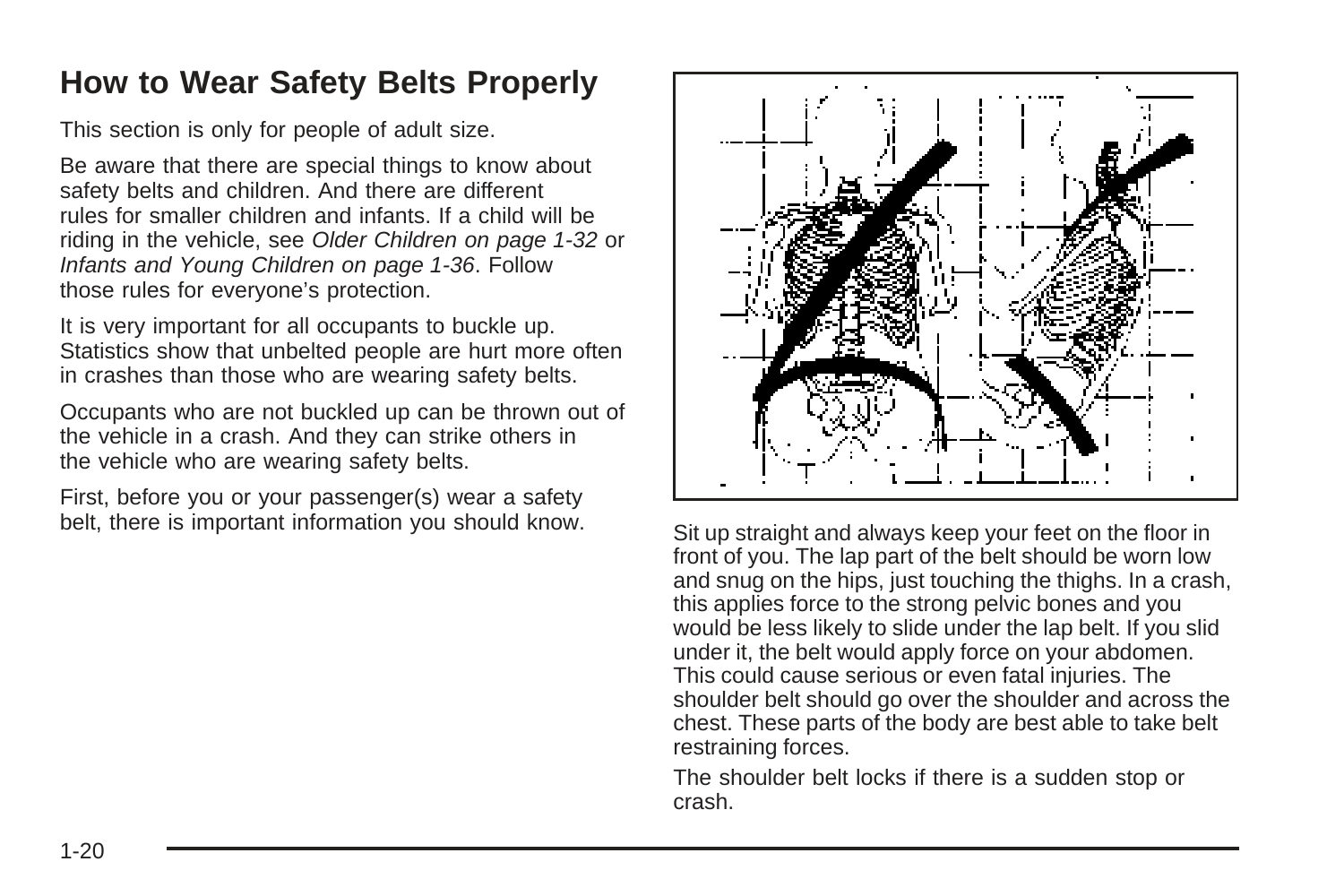

### { **CAUTION:**

You can be seriously hurt if your shoulder belt is too loose. In a crash, you would move forward too much, which could increase injury. The shoulder belt should fit snugly against your body.

**A:** The shoulder belt is too loose. It will not give as much protection this way.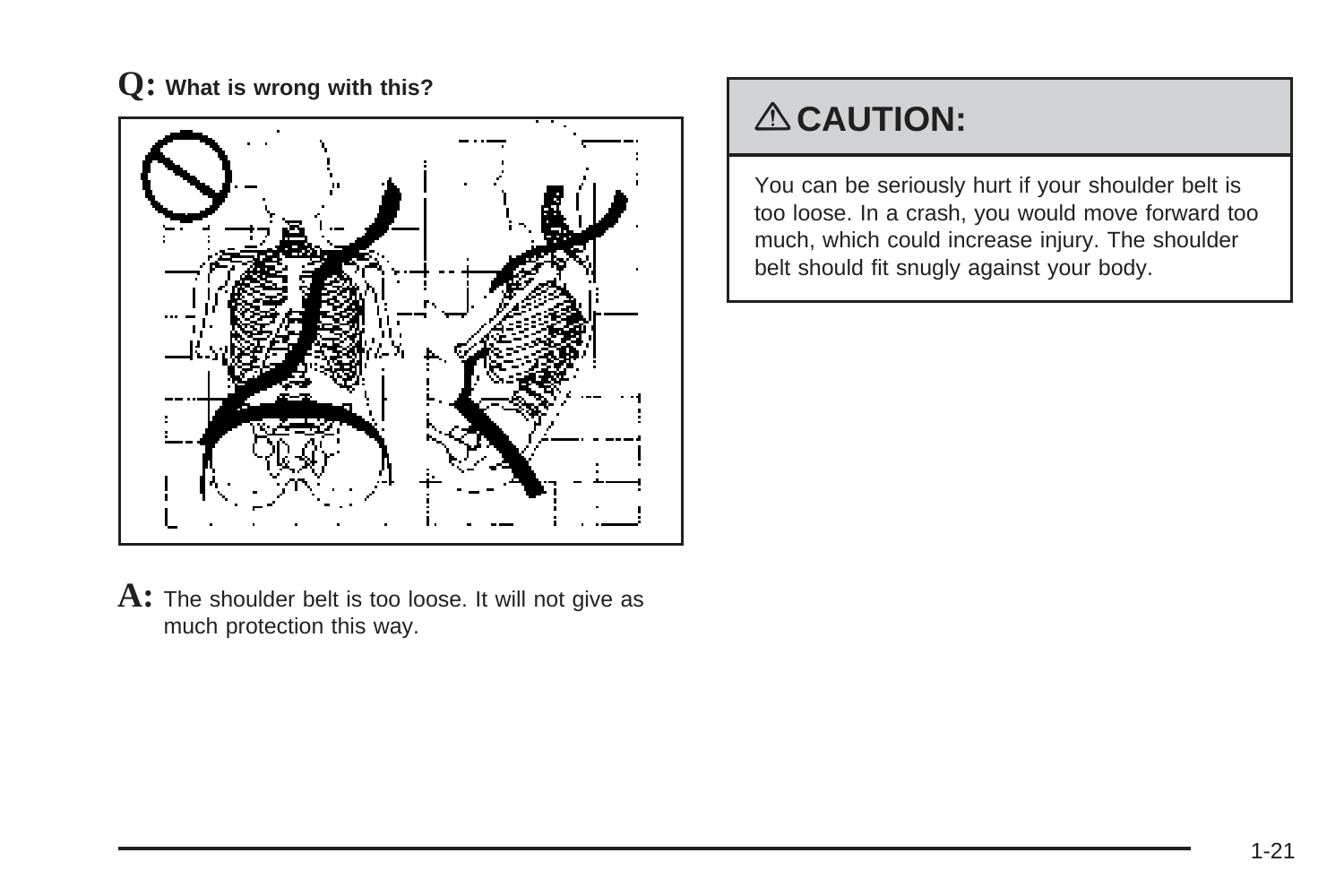

**A:** The lap belt is too loose. It will not give nearly as much protection this way.

### { **CAUTION:**

You can be seriously hurt if your lap belt is too loose. In a crash, you could slide under the lap belt and apply force on your abdomen. This could cause serious or even fatal injuries. The lap belt should be worn low and snug on the hips, just touching the thighs.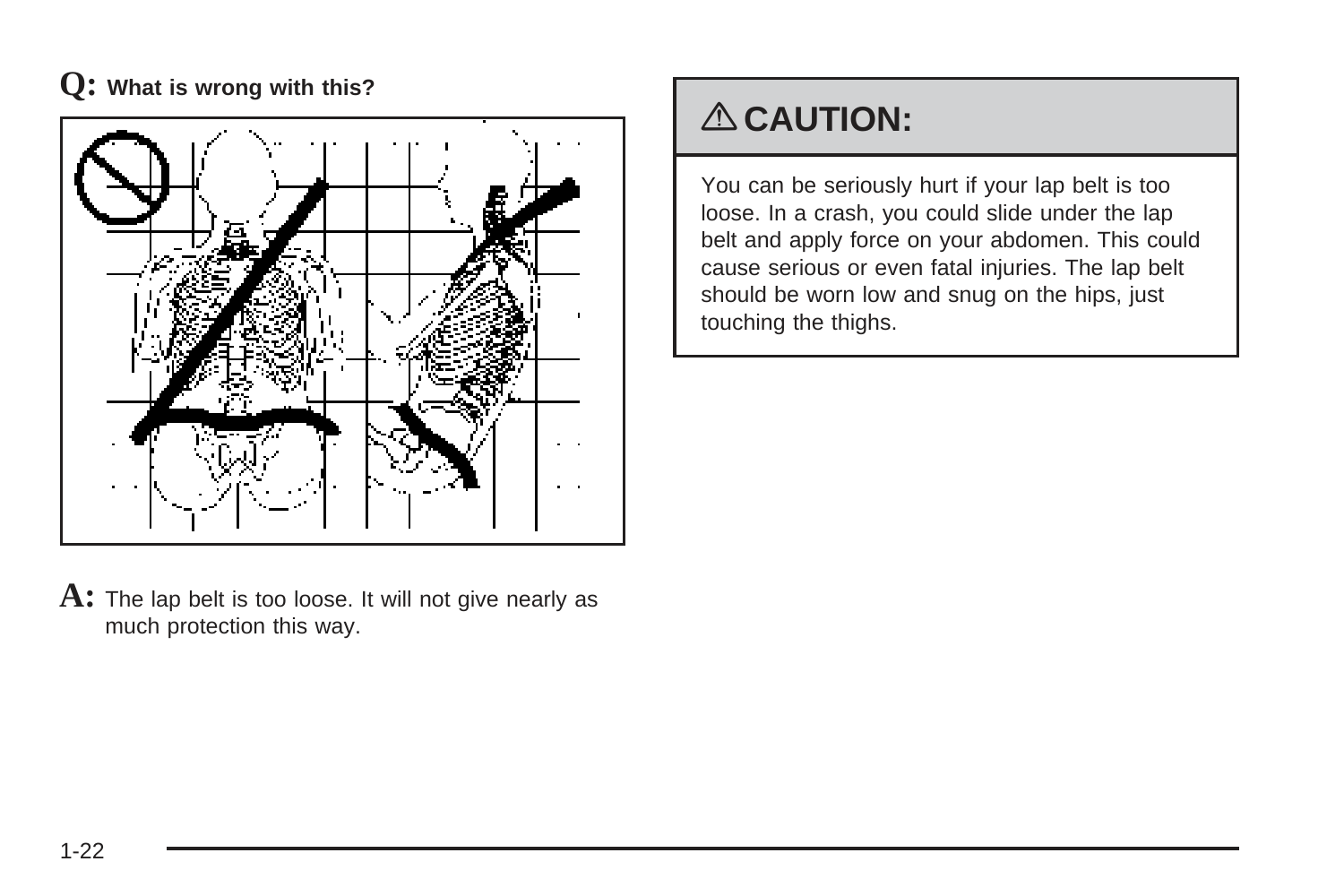

## { **CAUTION:**

You can be seriously injured if your belt is buckled in the wrong place like this. In a crash, the belt would go up over your abdomen. The belt forces would be there, not on the pelvic bones. This could cause serious internal injuries. Always buckle your belt into the buckle nearest you.

**A:** The belt is buckled in the wrong buckle.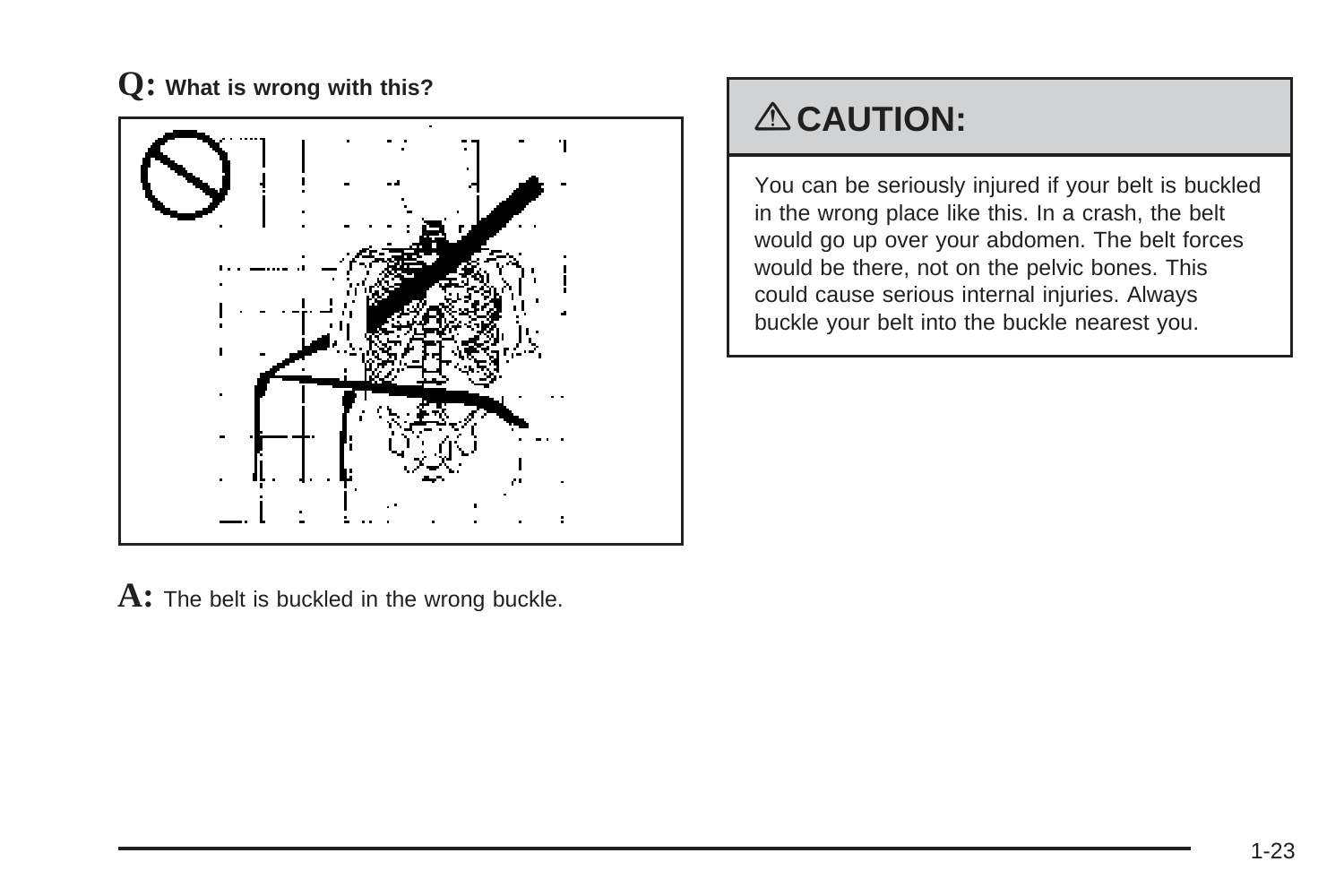

## { **CAUTION:**

You can be seriously injured if your belt goes over an armrest like this. The belt would be much too high. In a crash, you can slide under the belt. The belt force would then be applied on the abdomen, not on the pelvic bones, and that could cause serious or fatal injuries. Be sure the belt goes under the armrests.

**A:** The belt is over an armrest.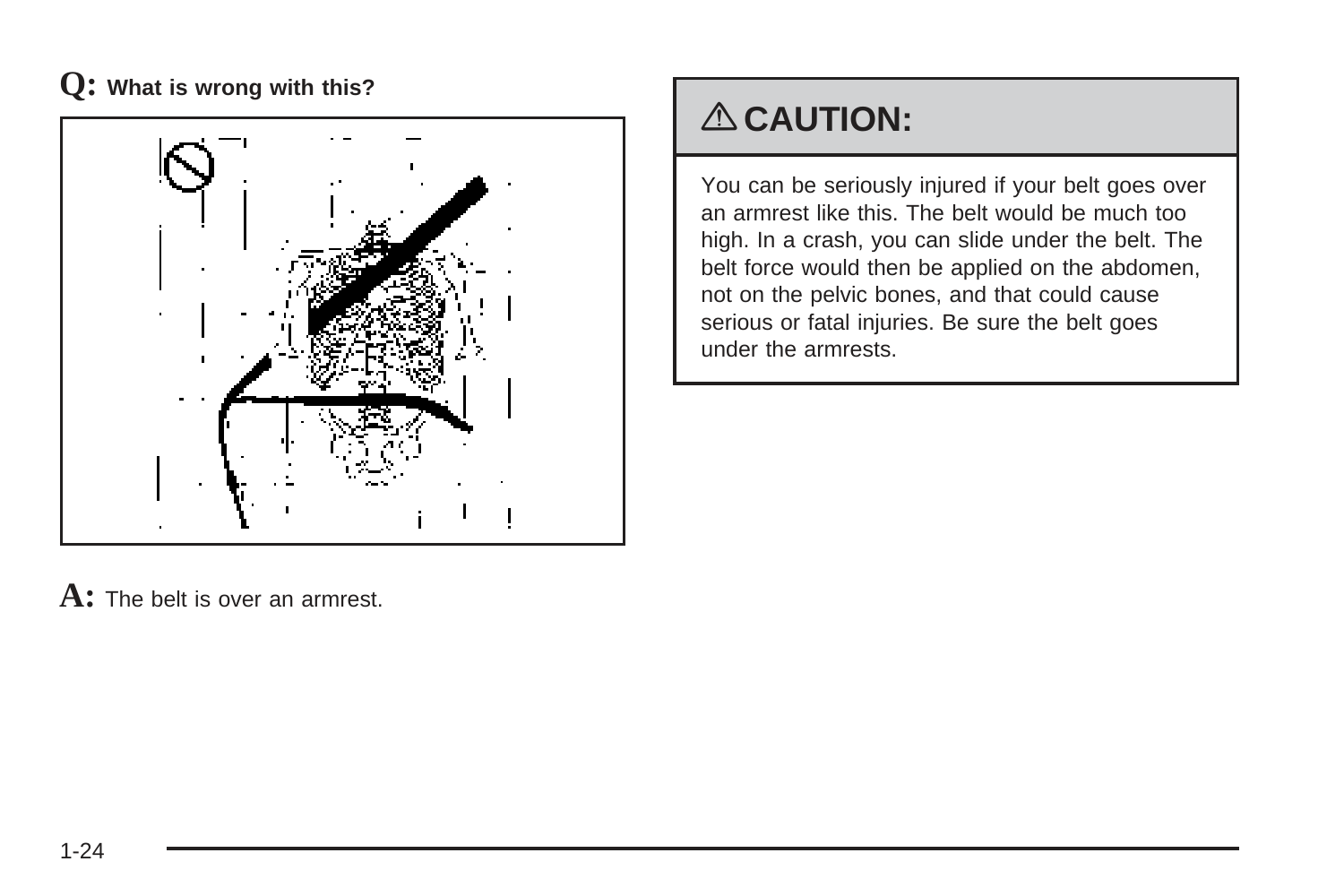

**A:** The shoulder belt is worn under the arm. It should be worn over the shoulder at all times.

## { **CAUTION:**

You can be seriously injured if you wear the shoulder belt under your arm. In a crash, your body would move too far forward, which would increase the chance of head and neck injury. Also, the belt would apply too much force to the ribs, which are not as strong as shoulder bones. You could also severely injure internal organs like your liver or spleen. The shoulder belt should go over the shoulder and across the chest.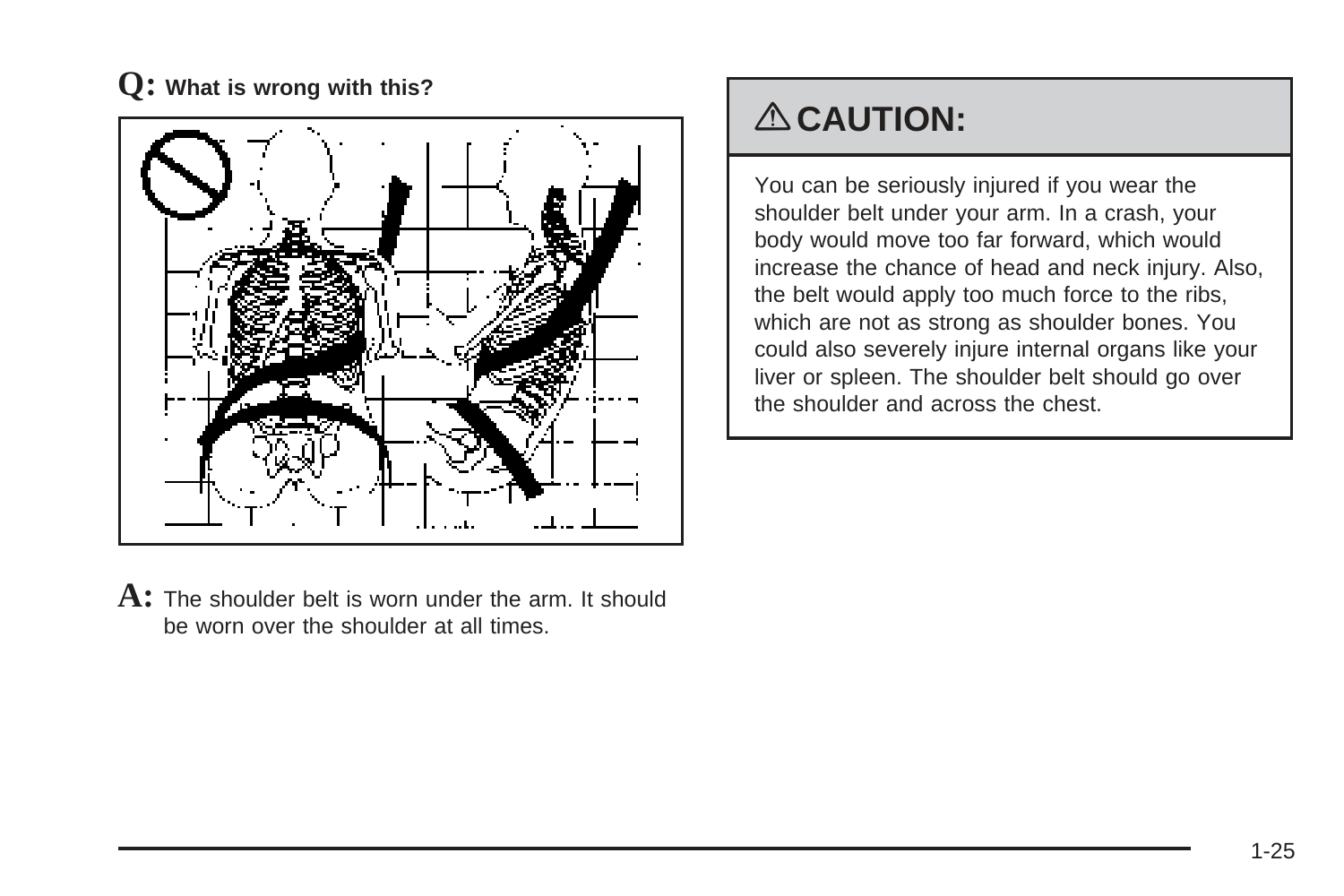

## { **CAUTION:**

You can be seriously injured by not wearing the lap-shoulder belt properly. In a crash, you would not be restrained by the shoulder belt. Your body could move too far forward increasing the chance of head and neck injury. You might also slide under the lap belt. The belt force would then be applied right on the abdomen. That could cause serious or fatal injuries. The shoulder belt should go over the shoulder and across the chest.

A: The belt is behind the body.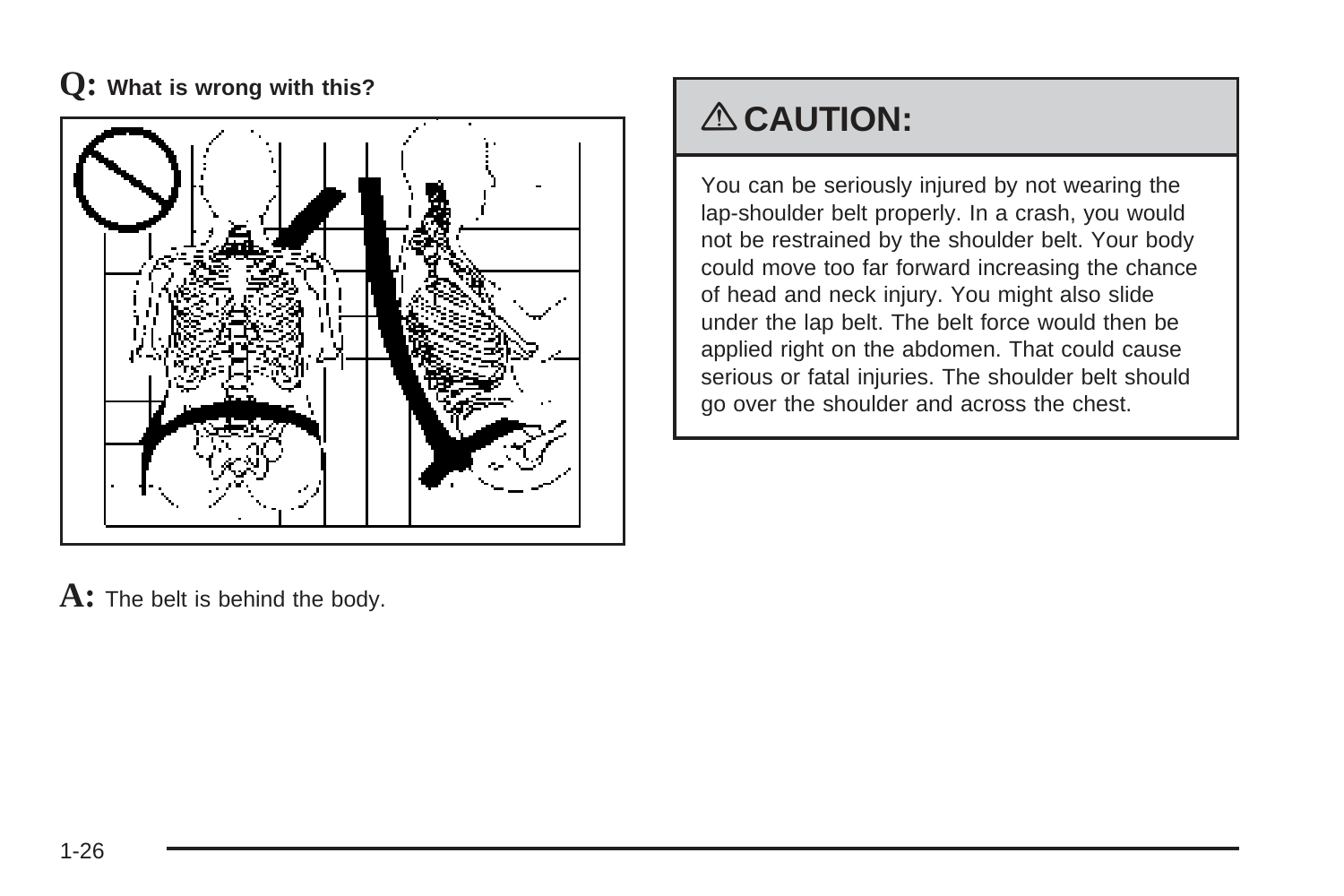

## { **CAUTION:**

You can be seriously injured by a twisted belt. In a crash, you would not have the full width of the belt to spread impact forces. If a belt is twisted, make it straight so it can work properly, or ask your dealer/retailer to fix it.

A: The belt is twisted across the body.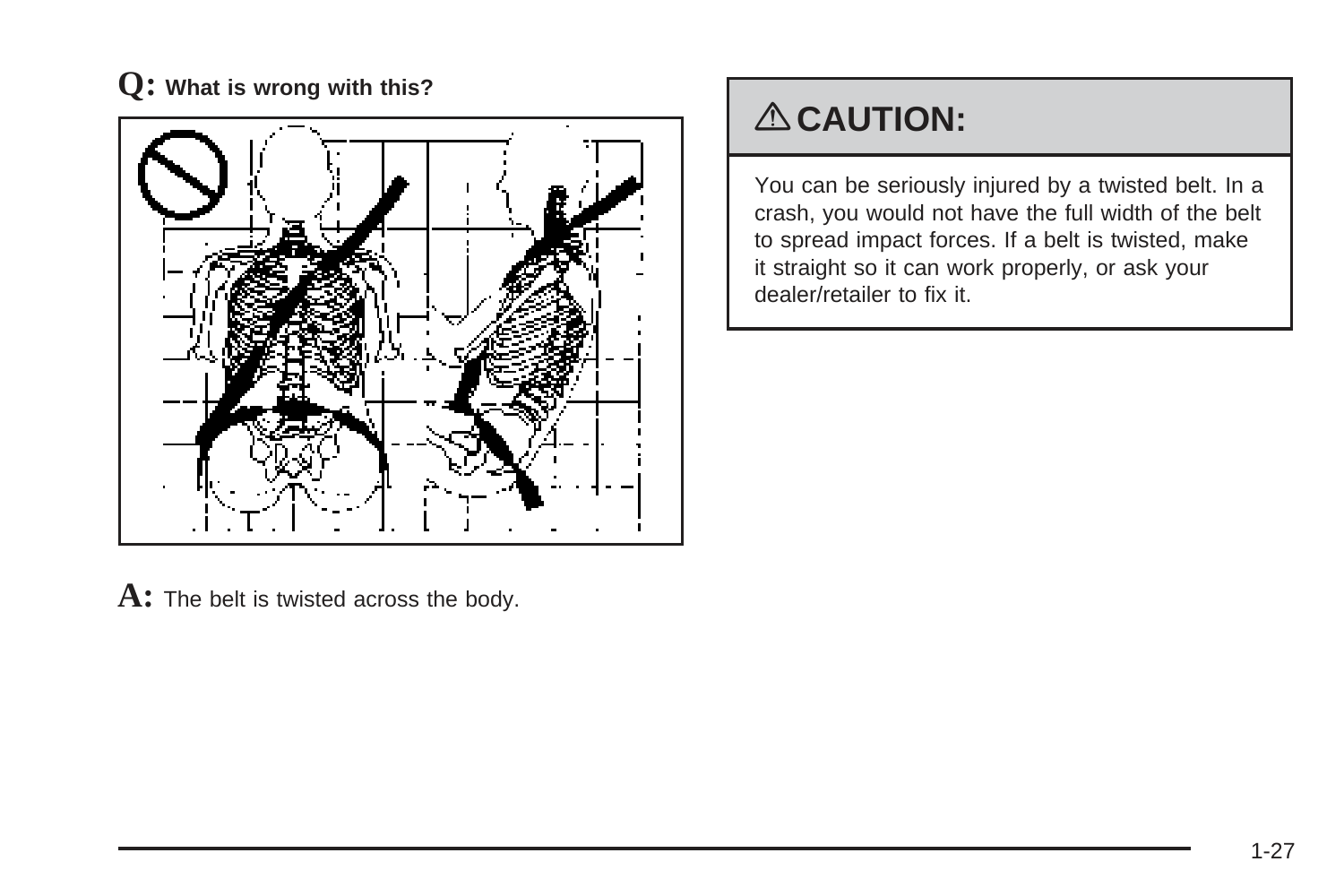### <span id="page-31-0"></span>**Lap-Shoulder Belt**

All seating positions in the vehicle have a lap-shoulder belt.

If you are using a rear seating position with a detachable safety belt and the safety belt is not attached, see [Rear](#page-11-0) [Seat Operation \(Sedan\)](#page-11-0) on page 1-8 or [Rear Seat](#page-14-0) [Operation \(Hatchback\)](#page-14-0) on page 1-11 for instruction on reconnecting the safety belt to the mini-buckle.

The following instructions explain how to wear a lap-shoulder belt properly.

- 1. Adjust the seat, if the seat is adjustable, so you can sit up straight. To see how, see "Seats" in the Index.
- 2. Pick up the latch plate and pull the belt across you. Do not let it get twisted.

The lap-shoulder belt may lock if you pull the belt across you very quickly. If this happens, let the belt go back slightly to unlock it. Then pull the belt across you more slowly.

If the shoulder portion of a passenger belt is pulled out all the way, the child restraint locking feature may be engaged. If this happens, let the belt go back all the way and start again.



3. If the belt stops before it reaches the buckle, tilt the latch plate and keep pulling until it can be buckled.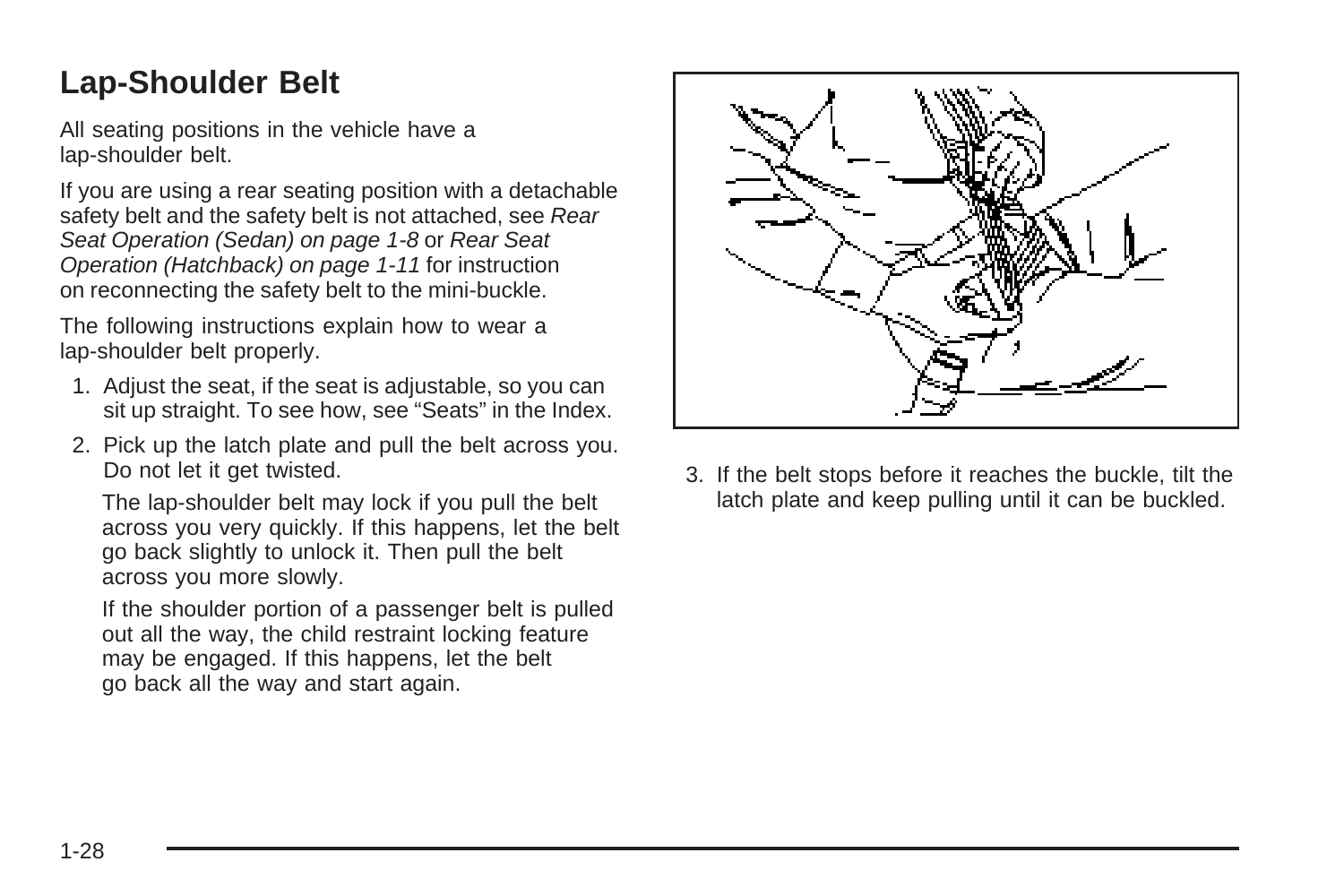

4. Push the latch plate into the buckle until it clicks. If the latch plate will not go fully into the buckle, check if the correct buckle is being used.

Pull up on the latch plate to make sure it is secure. If the belt is not long enough, see [Safety Belt](#page-35-0) [Extender](#page-35-0) on page 1-32.

Position the release button on the buckle so that the safety belt could be quickly unbuckled if necessary.

5. If equipped with a shoulder belt height adjuster, move it to the height that is right for you. See "Shoulder Belt Height Adjustment" later in this section for instructions on use and important safety information.



6. To make the lap part tight, pull up on the shoulder belt.

It may be necessary to pull stitching on the safety belt through the latch plate to fully tighten the lap belt on smaller occupants.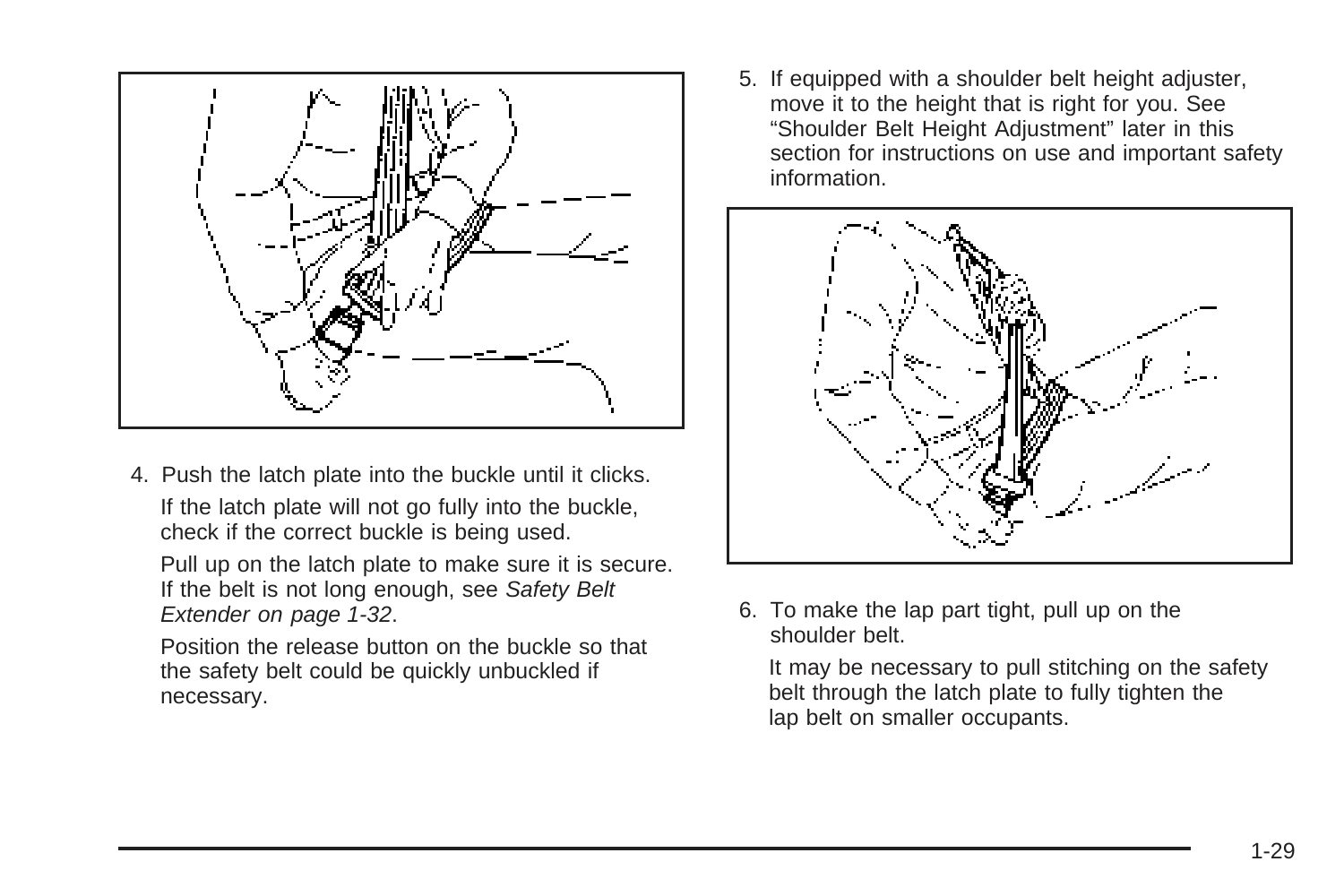

To unlatch the belt, push the button on the buckle. The belt should return to its stowed position.

Before a door is closed, be sure the belt is out of the way. If a door is slammed against a safety belt, damage can occur to both the safety belt and the vehicle.

### **Shoulder Belt Height Adjuster**

The vehicle has a shoulder belt height adjuster for the driver and right front passenger seating positions.

Adjust the height so that the shoulder portion of the belt is centered on the shoulder. The belt should be away from the face and neck, but not falling off the shoulder. Improper shoulder belt height adjustment could reduce the effectiveness of the safety belt in a crash.



To move it down, press the release button (A) and move the height adjuster to the desired position.

After the adjuster is set to the desired position, try to move it down without pressing the release button to make sure it has locked into position.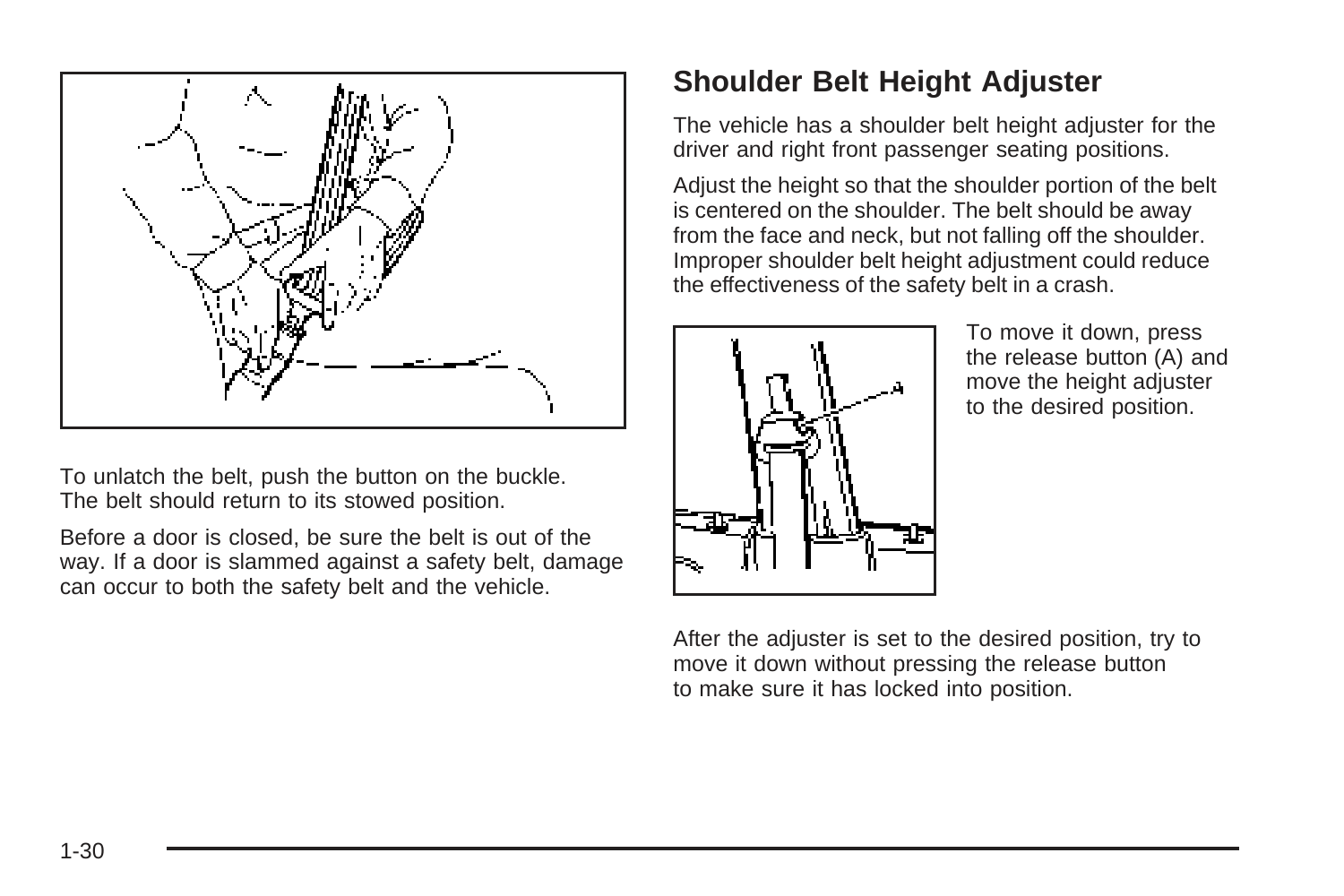#### <span id="page-34-0"></span>**Safety Belt Pretensioners**

This vehicle has safety belt pretensioners for front outboard occupants. Although the safety belt pretensioners cannot be seen, they are part of the safety belt assembly. They can help tighten the safety belts during the early stages of a moderate to severe frontal or near frontal crash if the threshold conditions for pretensioner activation are met.

Pretensioners work only once. If the pretensioners activate in a crash, they will need to be replaced, and probably other new parts for the vehicle's safety belt system. See [Replacing Restraint System Parts](#page-76-0) [After a Crash](#page-76-0) on page 1-73.

### **Safety Belt Use During Pregnancy**

Safety belts work for everyone, including pregnant women. Like all occupants, they are more likely to be seriously injured if they do not wear safety belts.



A pregnant woman should wear a lap-shoulder belt, and the lap portion should be worn as low as possible, below the rounding, throughout the pregnancy.

The best way to protect the fetus is to protect the mother. When a safety belt is worn properly, it is more likely that the fetus will not be hurt in a crash. For pregnant women, as for anyone, the key to making safety belts effective is wearing them properly.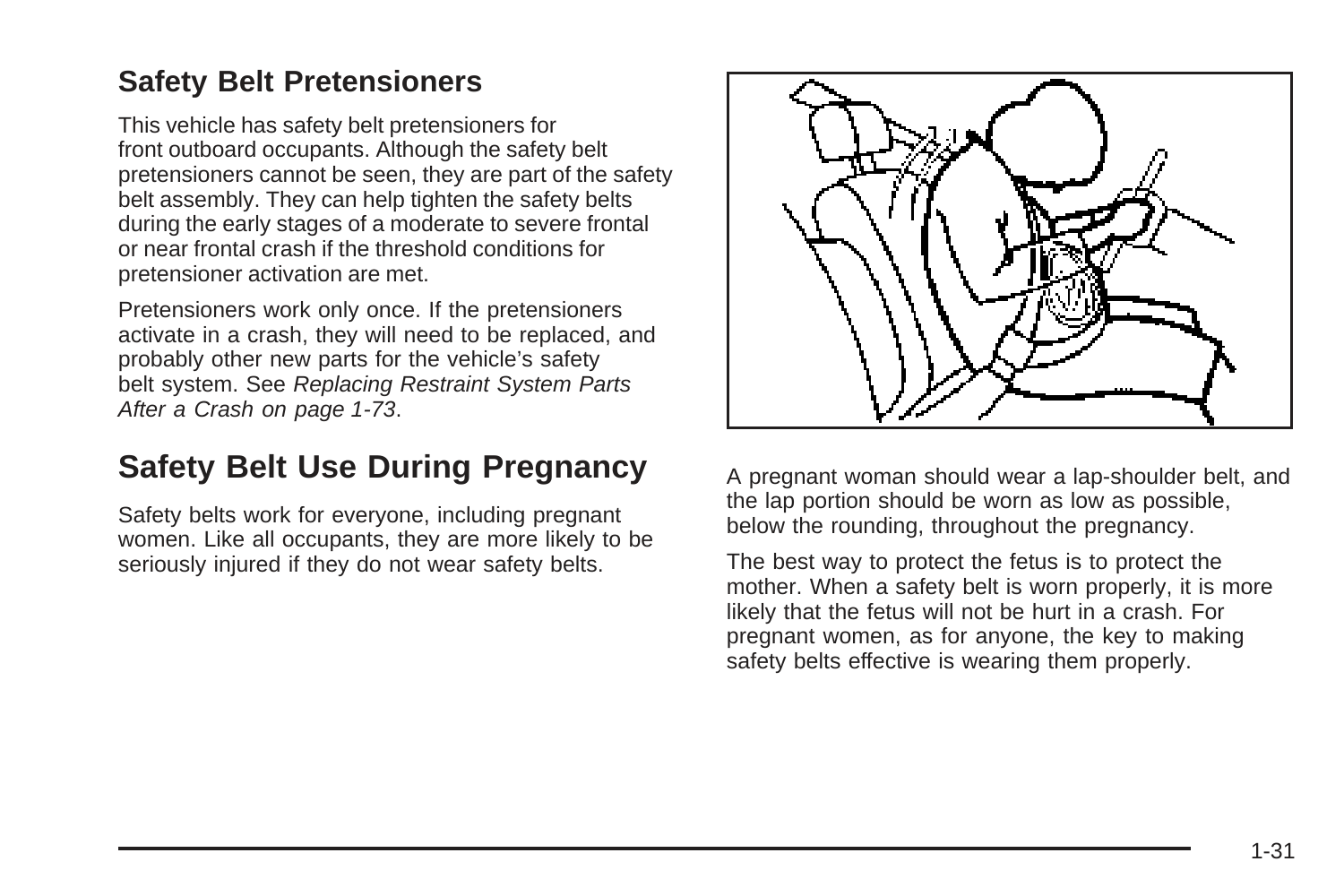### <span id="page-35-0"></span>**Safety Belt Extender**

If the vehicle's safety belt will fasten around you, you should use it.

But if a safety belt is not long enough, your dealer/retailer will order you an extender. When you go in to order it, take the heaviest coat you will wear, so the extender will be long enough for you. To help avoid personal injury, do not let someone else use it, and use it only for the seat it is made to fit. The extender has been designed for adults. Never use it for securing child seats. To wear it, attach it to the regular safety belt. For more information, see the instruction sheet that comes with the extender.

### **Child Restraints**

### **Older Children**



Older children who have outgrown booster seats should wear the vehicle's safety belts.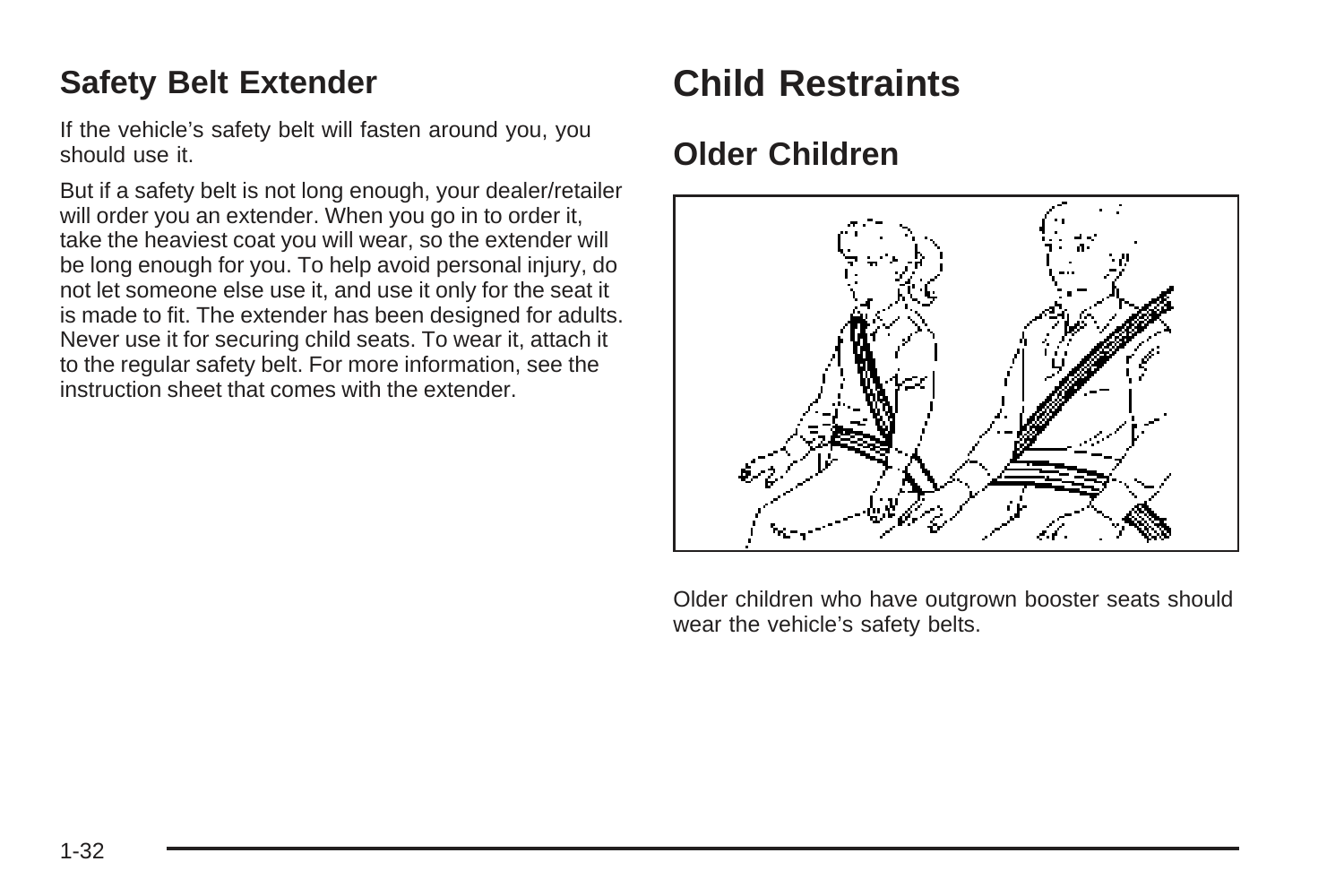The manufacturer's instructions that come with the booster seat, state the weight and height limitations for that booster. Use a booster seat with a lap-shoulder belt until the child passes the below fit test:

- Sit all the way back on the seat. Do the knees bend at the seat edge? If yes, continue. If no, return to the booster seat.
- Buckle the lap-shoulder belt. Does the shoulder belt rest on the shoulder? If yes, continue. If no, then return to the booster seat.
- Does the lap belt fit low and snug on the hips, touching the thighs? If yes, continue. If no, return to the booster seat.
- Can proper safety belt fit be maintained for the length of the trip? If yes, continue. If no, return to the booster seat.

#### **Q: What is the proper way to wear safety belts?**

**A:** An older child should wear a lap-shoulder belt and get the additional restraint a shoulder belt can provide. The shoulder belt should not cross the face or neck. The lap belt should fit snugly below the hips, just touching the top of the thighs. This applies belt force to the child's pelvic bones in a crash. It should never be worn over the abdomen, which could cause severe or even fatal internal injuries in a crash.

According to accident statistics, children and infants are safer when properly restrained in the rear seating positions than in the front seating positions.

In a crash, children who are not buckled up can strike other people who are buckled up, or can be thrown out of the vehicle. Older children need to use safety belts properly.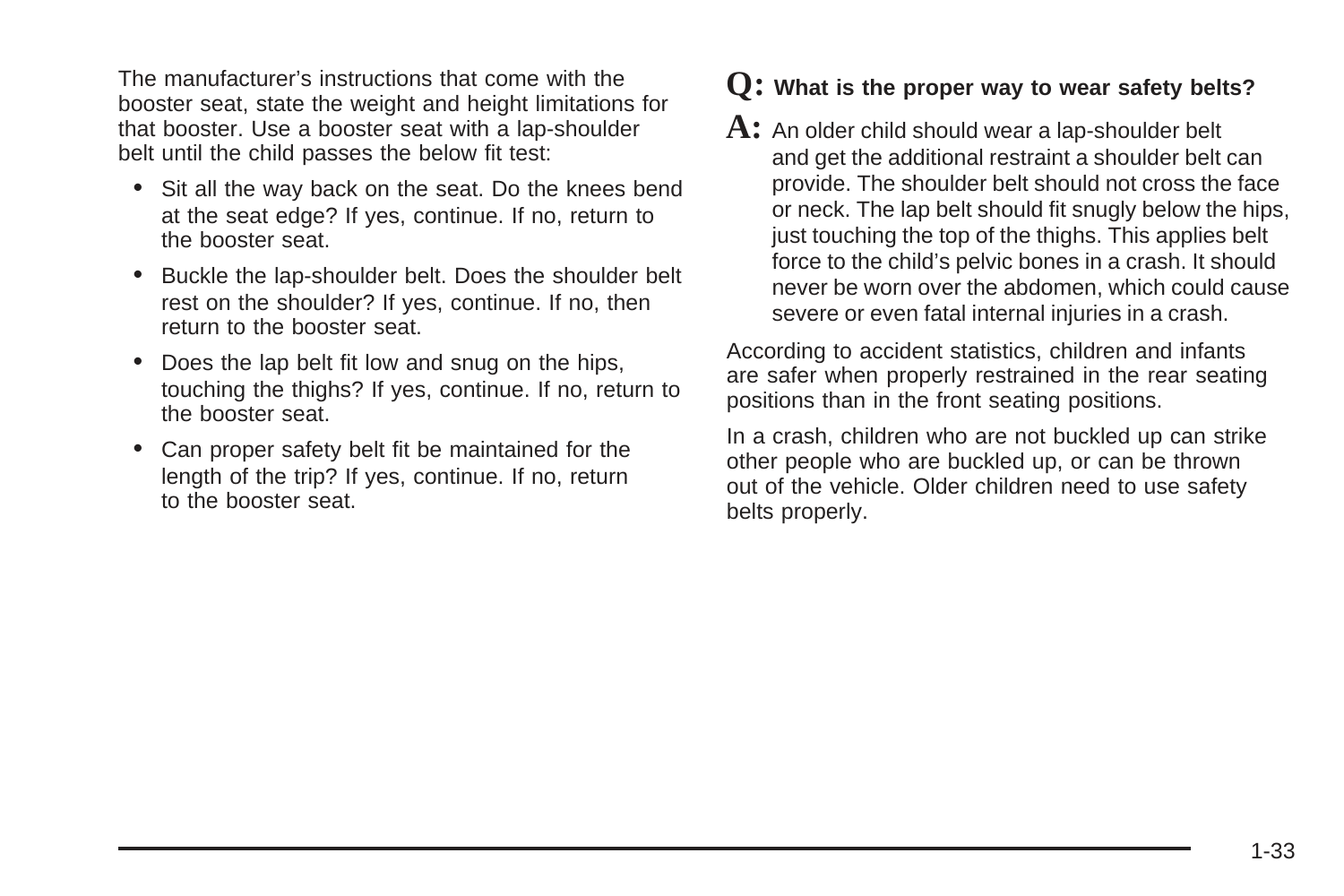# { **CAUTION:**

Never do this.

Never allow two children to wear the same safety belt. The safety belt can not properly spread the impact forces. In a crash, the two children can be crushed together and seriously injured. A safety belt must be used by only one person at a time.

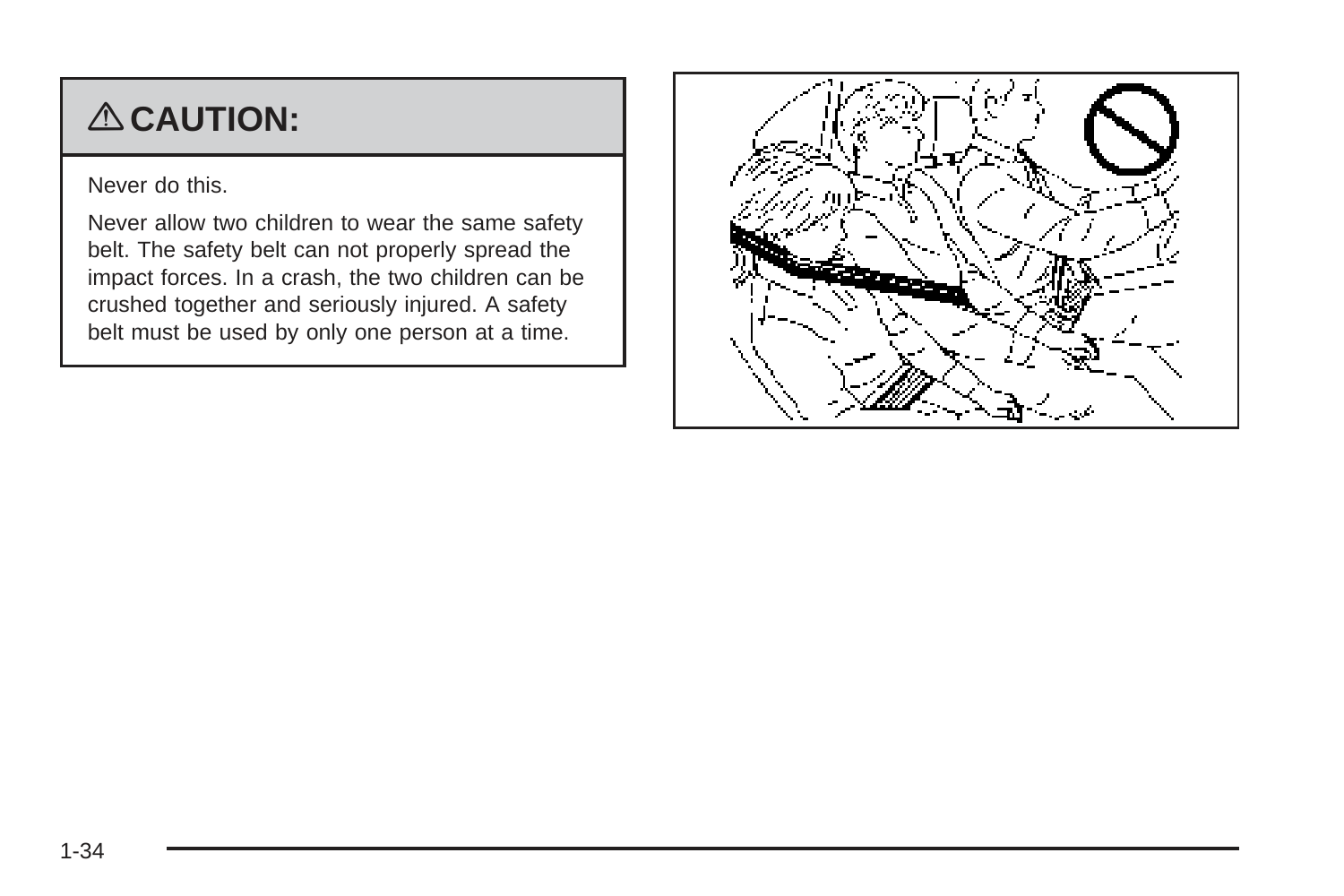# { **CAUTION:**

Never do this.

Never allow a child to wear the safety belt with the shoulder belt behind their back. A child can be seriously injured by not wearing the lap-shoulder belt properly. In a crash, the child would not be restrained by the shoulder belt. The child could move too far forward increasing the chance of head and neck injury. The child might also slide under the lap belt. The belt force would then be applied right on the abdomen. That could cause serious or fatal injuries. The shoulder belt should go over the shoulder and across the chest.

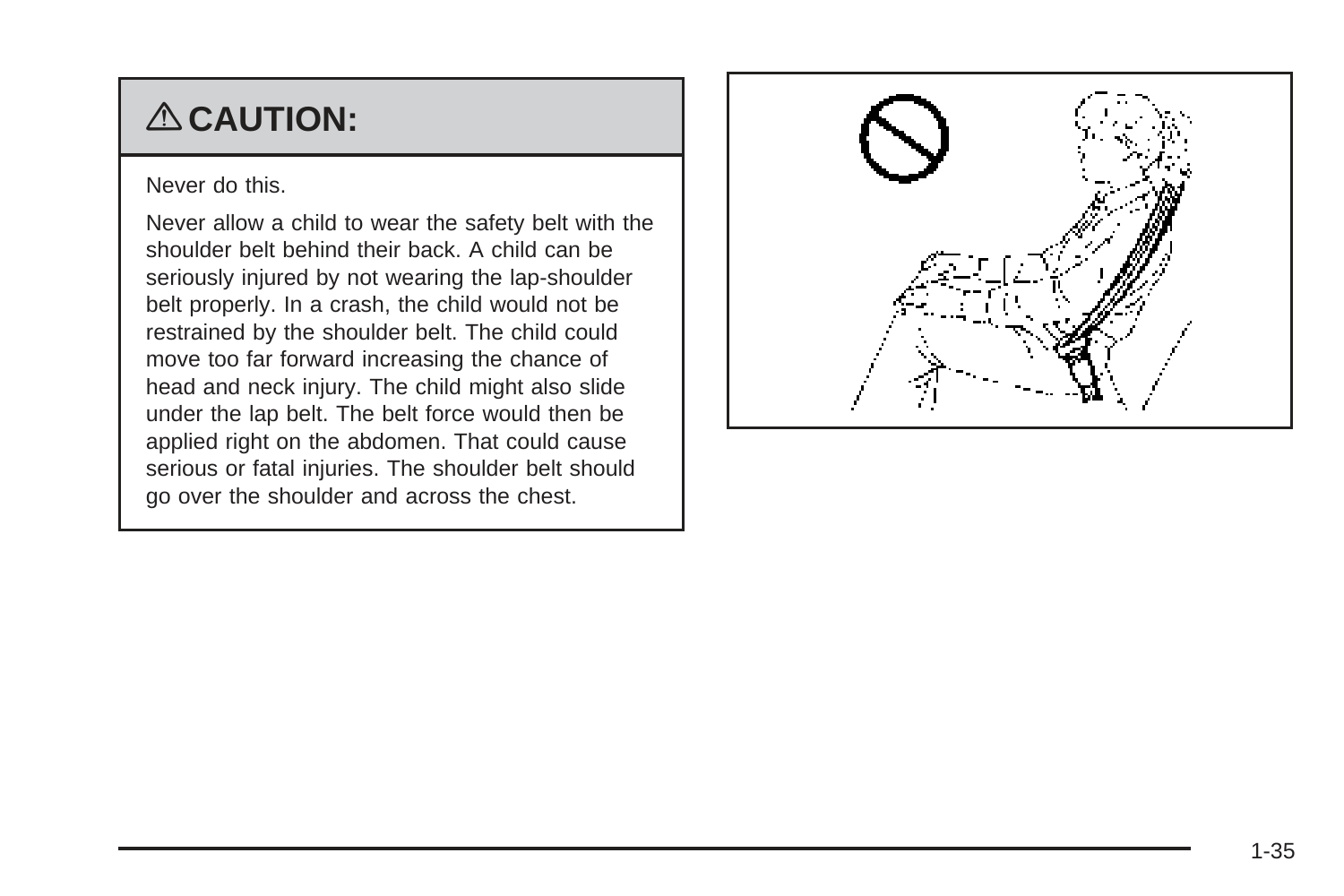### <span id="page-39-0"></span>**Infants and Young Children**

Everyone in a vehicle needs protection! This includes infants and all other children. Neither the distance traveled nor the age and size of the traveler changes the need, for everyone, to use safety restraints. In fact, the law in every state in the United States and in every Canadian province says children up to some age must be restrained while in a vehicle.

# { **CAUTION:**

Children can be seriously injured or strangled if a shoulder belt is wrapped around their neck and the safety belt continues to tighten. Never leave children unattended in a vehicle and never allow children to play with the safety belts.

Airbags plus lap-shoulder belts offer protection for adults and older children, but not for young children and infants. Neither the vehicle's safety belt system nor its airbag system is designed for them. Every time infants and young children ride in vehicles, they should have the protection provided by appropriate child restraints.

Children who are not restrained properly can strike other people, or can be thrown out of the vehicle.

# { **CAUTION:**

Never do this.

Never hold an infant or a child while riding in a vehicle. Due to crash forces, an infant or a child will become so heavy it is not possible to hold it during a crash. For example, in a crash at only 25 mph (40 km/h), a 12 lb (5.5 kg) infant will suddenly become a 240 lb (110 kg) force on a person's arms. An infant should be secured in an appropriate restraint.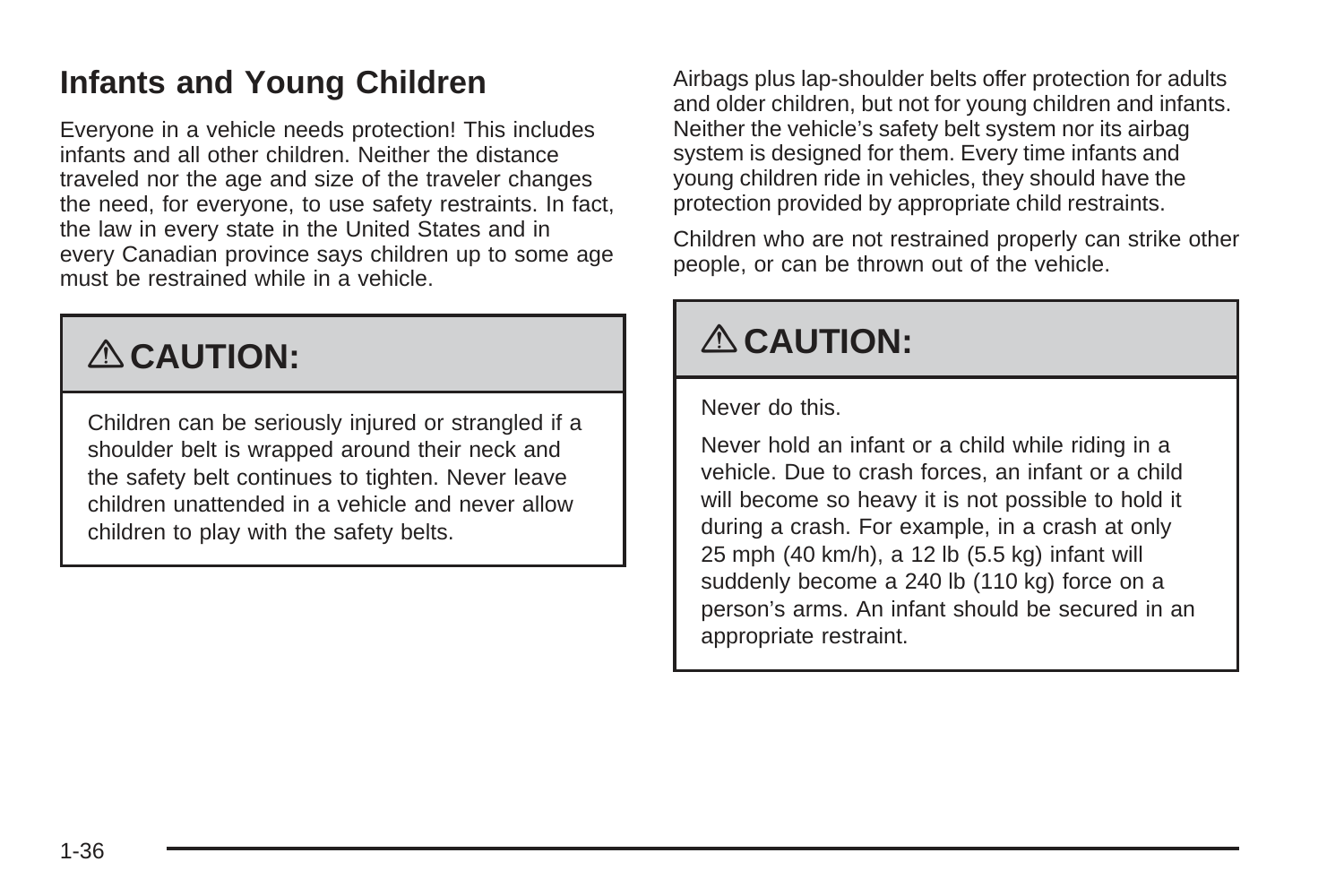

# { **CAUTION:**

Never do this.

Children who are up against, or very close to, any airbag when it inflates can be seriously injured or killed. Never put a rear-facing child restraint in the right front seat. Secure a rear-facing child restraint

CAUTION: (Continued)

#### **CAUTION: (Continued)**

in a rear seat. It is also better to secure a forward-facing child restraint in a rear seat. If you must secure a forward-facing child restraint in the right front seat, always move the front passenger seat as far back as it will go.

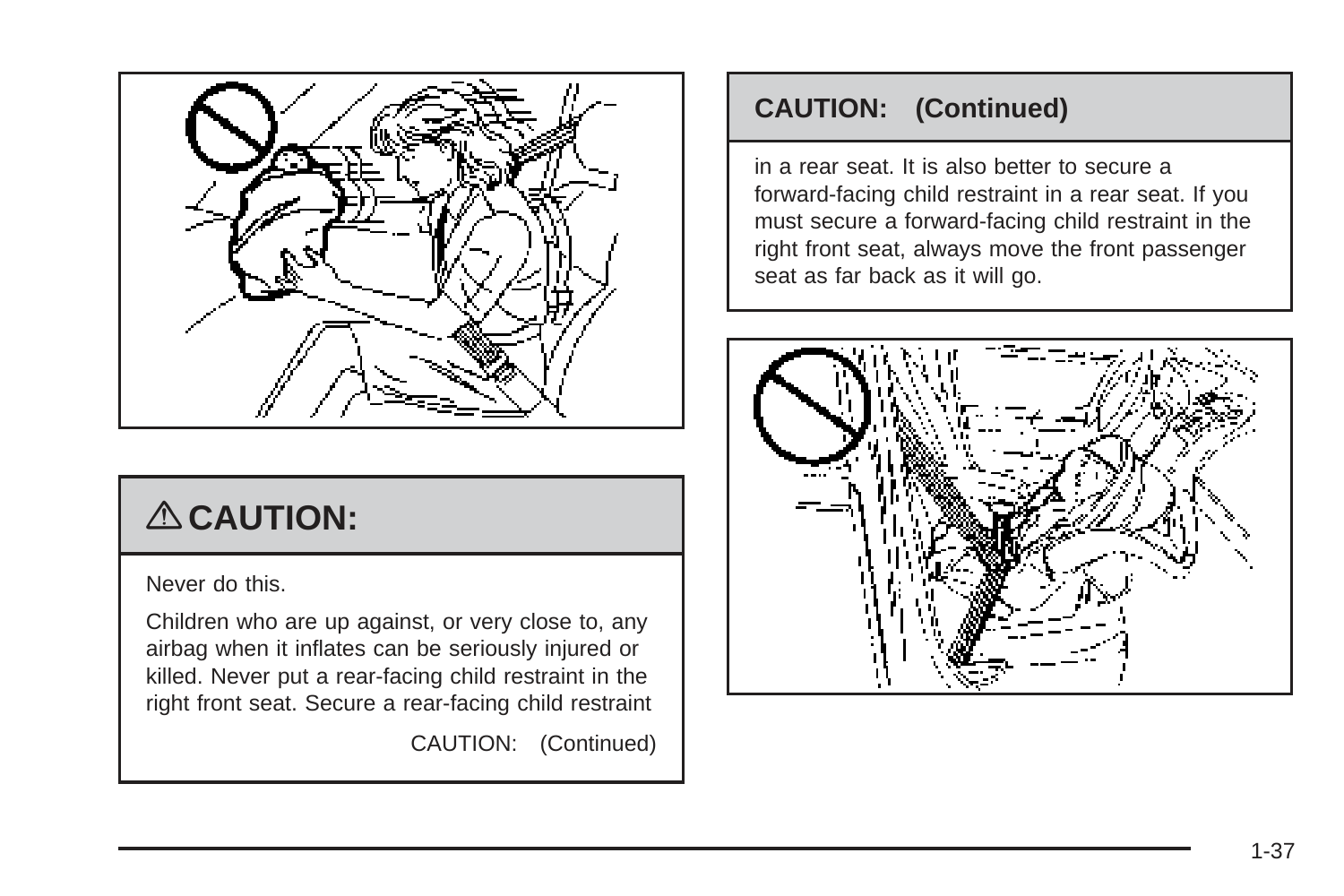- **Q: What are the different types of add-on child restraints?**
- **A:** Add-on child restraints, which are purchased by the vehicle's owner, are available in four basic types. Selection of a particular restraint should take into consideration not only the child's weight, height, and age but also whether or not the restraint will be compatible with the motor vehicle in which it will be used.

For most basic types of child restraints, there are many different models available. When purchasing a child restraint, be sure it is designed to be used in a motor vehicle. If it is, the restraint will have a label saying that it meets federal motor vehicle safety standards.

The restraint manufacturer's instructions that come with the restraint state the weight and height limitations for a particular child restraint. In addition, there are many kinds of restraints available for children with special needs.

## { **CAUTION:**

To reduce the risk of neck and head injury during a crash, infants need complete support. This is because an infant's neck is not fully developed and its head weighs so much compared with the rest of its body. In a crash, an infant in a rear-facing child restraint settles into the restraint, so the crash forces can be distributed across the strongest part of an infant's body, the back and shoulders. Infants should always be secured in rear-facing child restraints.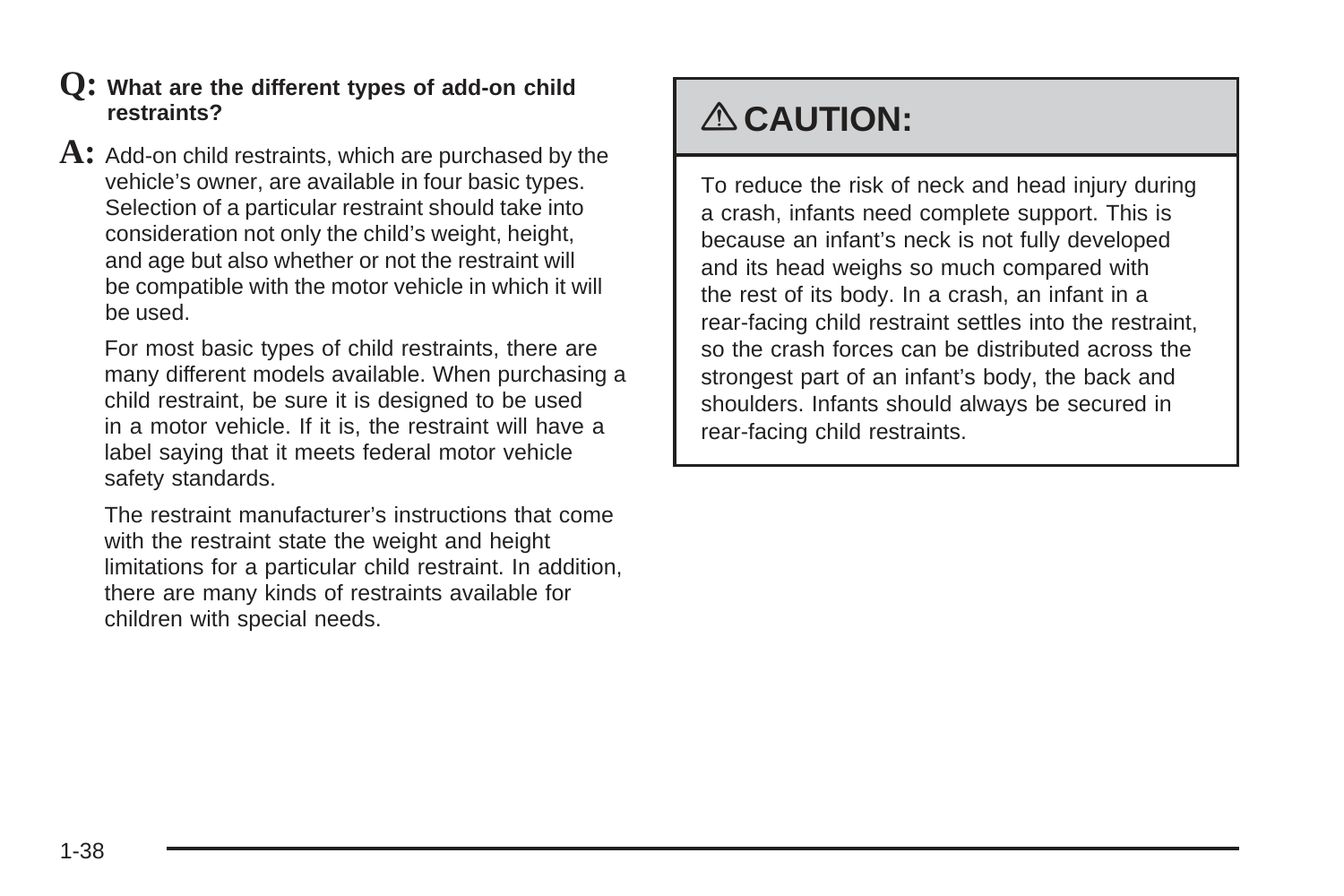# { **CAUTION:**

A young child's hip bones are still so small that the vehicle's regular safety belt may not remain low on the hip bones, as it should. Instead, it may settle up around the child's abdomen. In a crash, the belt would apply force on a body area that is unprotected by any bony structure. This alone could cause serious or fatal injuries. To reduce the risk of serious or fatal injuries during a crash, young children should always be secured in appropriate child restraints.

### **Child Restraint Systems**



A rear-facing infant seat (A) provides restraint with the seating surface against the back of the infant.

The harness system holds the infant in place and, in a crash, acts to keep the infant positioned in the restraint.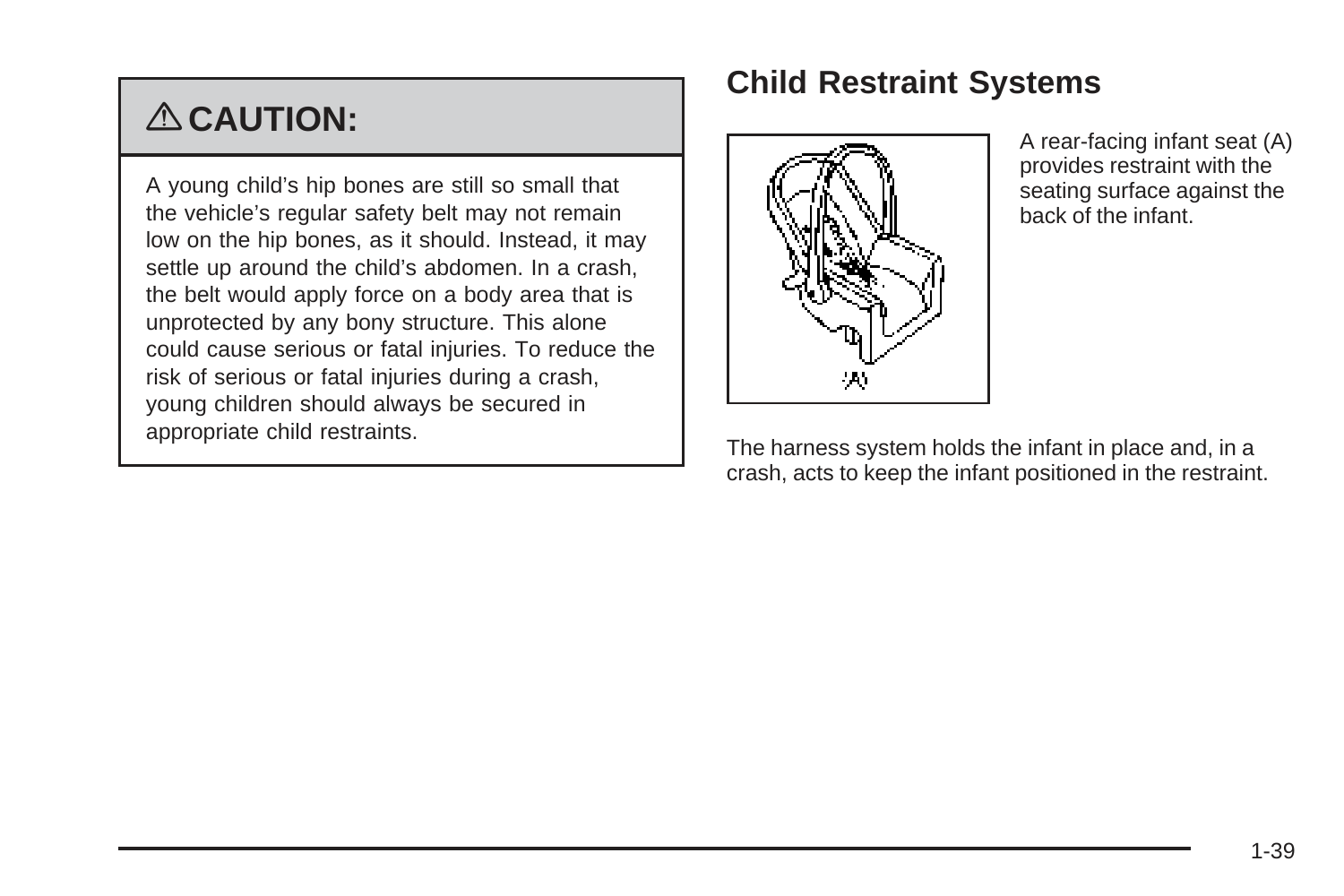

A forward-facing child seat (B) provides restraint for the child's body with the harness.



A booster seat (C-D) is a child restraint designed to improve the fit of the vehicle's safety belt system. A booster seat can also help a child to see out the window.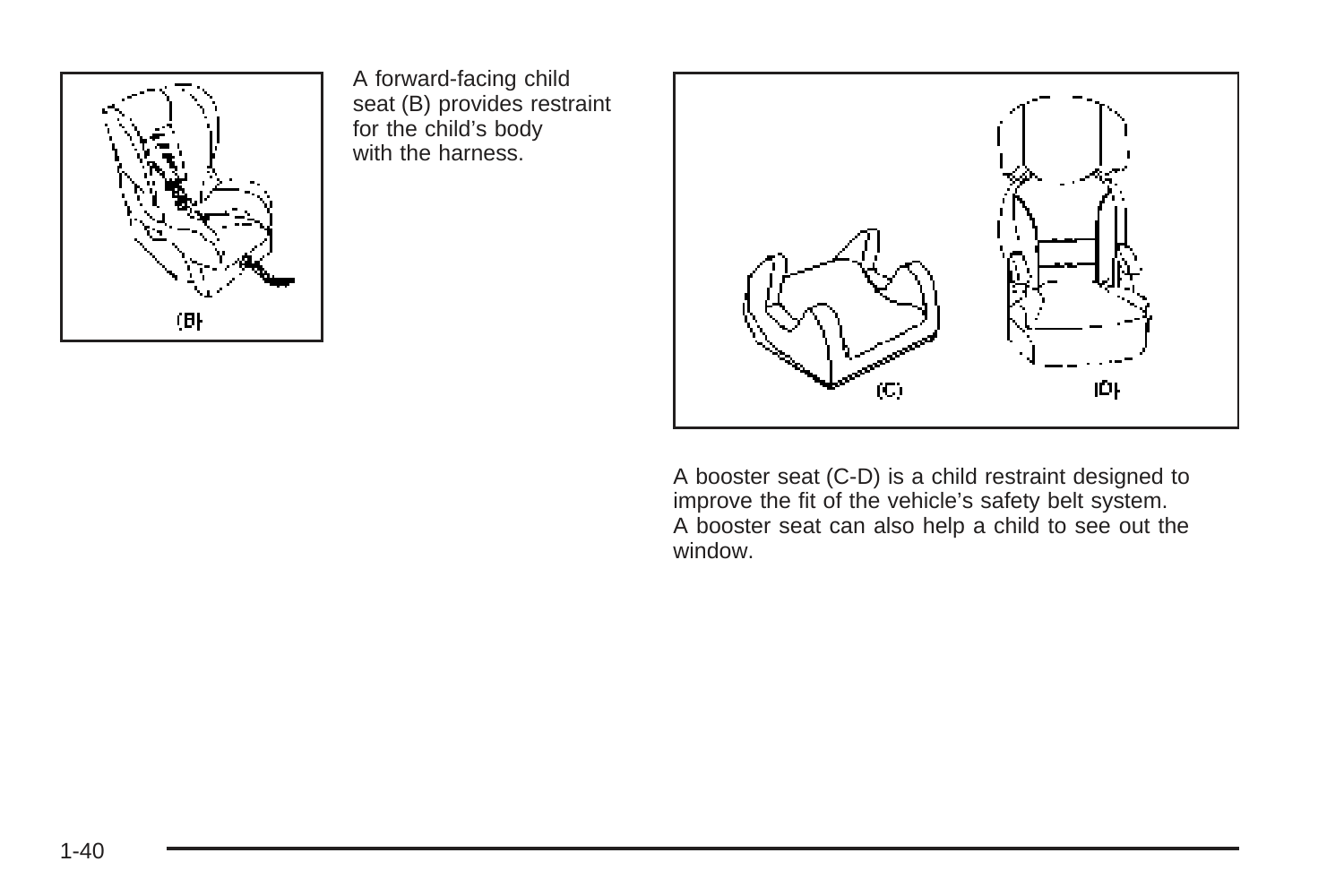#### **Securing an Add-On Child Restraint in the Vehicle**

# { **CAUTION:**

A child can be seriously injured or killed in a crash if the child restraint is not properly secured in the vehicle. Secure the child restraint properly in the vehicle using the vehicle's safety belt or LATCH system, following the instructions that came with that child restraint and the instructions in this manual.

To help reduce the chance of injury, the child restraint must be secured in the vehicle. Child restraint systems must be secured in vehicle seats by lap belts or the lap belt portion of a lap-shoulder belt, or by the LATCH system. See [Lower Anchors and Tethers for Children](#page-47-0) [\(LATCH\)](#page-47-0) on page 1-44 for more information. A child can be endangered in a crash if the child restraint is not properly secured in the vehicle.

When securing an add-on child restraint, refer to the instructions that come with the restraint which may be on the restraint itself or in a booklet, or both, and to this manual. The child restraint instructions are important, so if they are not available, obtain a replacement copy from the manufacturer.

Keep in mind that an unsecured child restraint can move around in a collision or sudden stop and injure people in the vehicle. Be sure to properly secure any child restraint in the vehicle — even when no child is in it.

#### **Securing the Child Within the Child Restraint**

# { **CAUTION:**

A child can be seriously injured or killed in a crash if the child is not properly secured in the child restraint. Secure the child properly following the instructions that came with that child restraint.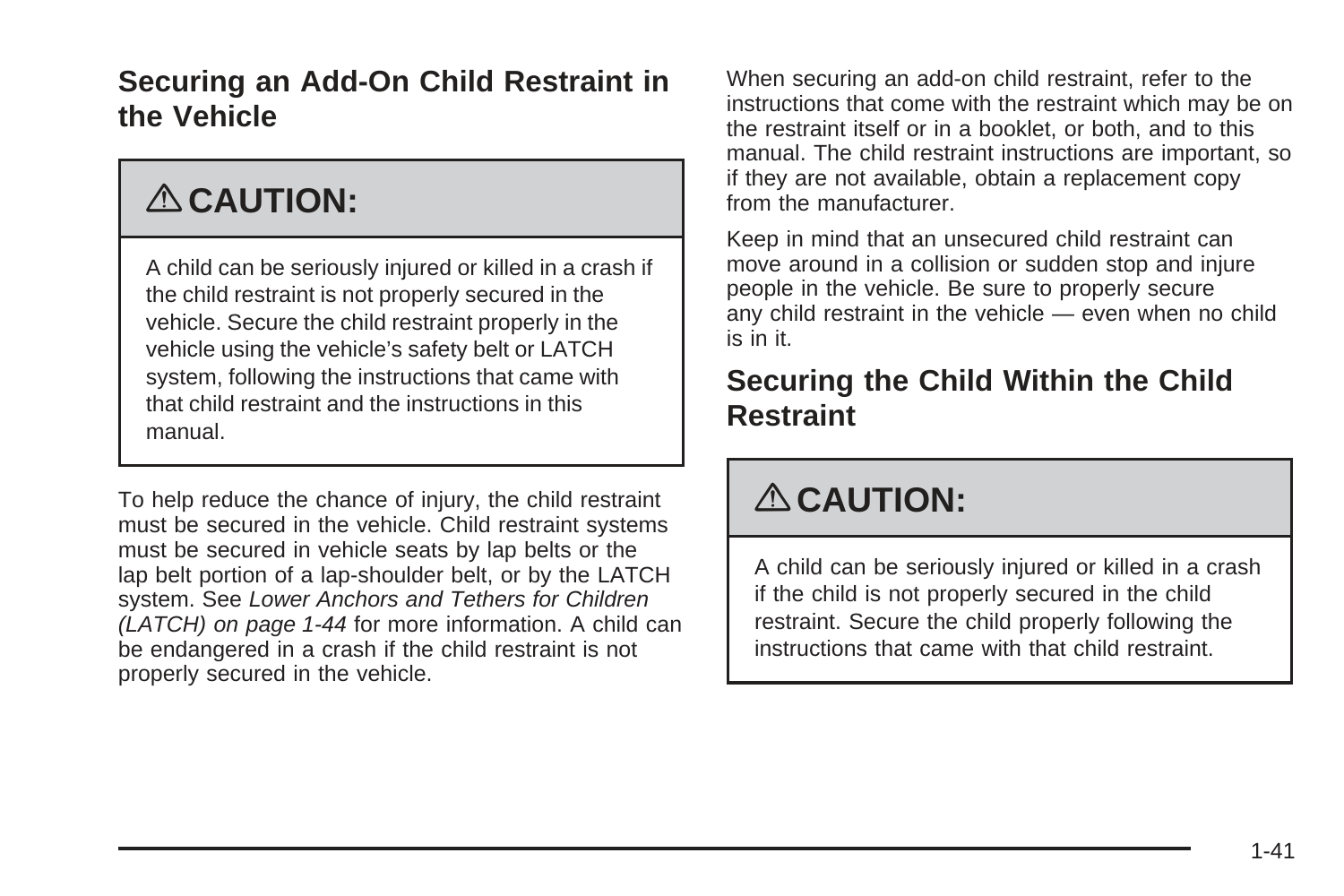### <span id="page-45-0"></span>**Where to Put the Restraint**

Accident statistics show that children are safer if they are restrained in the rear rather than the front seat.

We recommend that children and child restraints be secured in a rear seat, including: an infant or a child riding in a rear-facing child restraint; a child riding in a forward-facing child seat; an older child riding in a booster seat; and children, who are large enough, using safety belts.

A label on your sun visor says, "Never put a rear-facing child seat in the front." This is because the risk to the rear-facing child is so great, if the airbag deploys.

# { **CAUTION:**

A child in a rear-facing child restraint can be seriously injured or killed if the right front passenger airbag inflates. This is because the back of the rear-facing child restraint would be very close to the inflating airbag. A child in a forward-facing child restraint can be seriously injured or killed if the right front passenger airbag inflates and the passenger seat is in a forward position.

CAUTION: (Continued)

#### **CAUTION: (Continued)**

Even if the passenger sensing system has turned off the right front passenger frontal airbag, no system is fail-safe. No one can guarantee that an airbag will not deploy under some unusual circumstance, even though it is turned off.

Secure rear-facing child restraints in a rear seat, even if the airbag is off. If you secure a forward-facing child restraint in the right front seat, always move the front passenger seat as far back as it will go. It is better to secure the child restraint in a rear seat.

See [Passenger Sensing System](#page-68-0) on page 1-65 for additional information.

When securing a child restraint in a rear seating position, study the instructions that came with your child restraint to make sure it is compatible with this vehicle.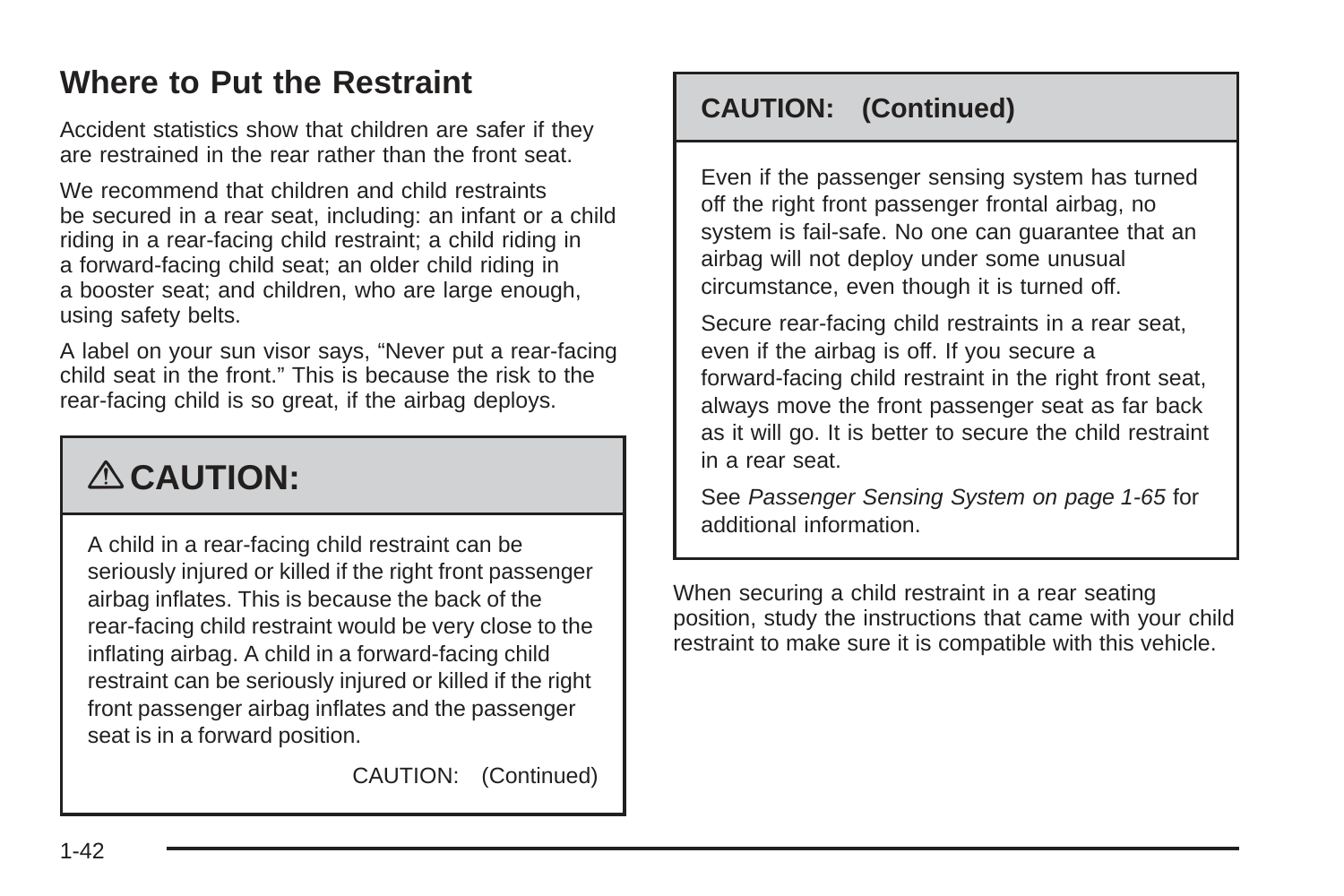There are a couple of things you need to know about using child restraints in your rear seat:



If you use a child restraint in the center rear seating position (A), the safety belts and the child restraint LATCH anchors for the rear outside seating positions (B) will not be accessible.

Therefore, you will not be able to secure child restraints or have passengers ride in the rear outside seating positions.



If you use two child restraints (A) in the rear outside seating positions, the safety belt for the center rear seat position (B) will not be accessible.

Therefore, you will not be able to secure a child restraint or have a passenger ride in the center rear seating position.

Wherever you install a child restraint, be sure to secure the child restraint properly.

Keep in mind that an unsecured child restraint can move around in a collision or sudden stop and injure people in the vehicle. Be sure to properly secure any child restraint in your vehicle — even when no child is in it.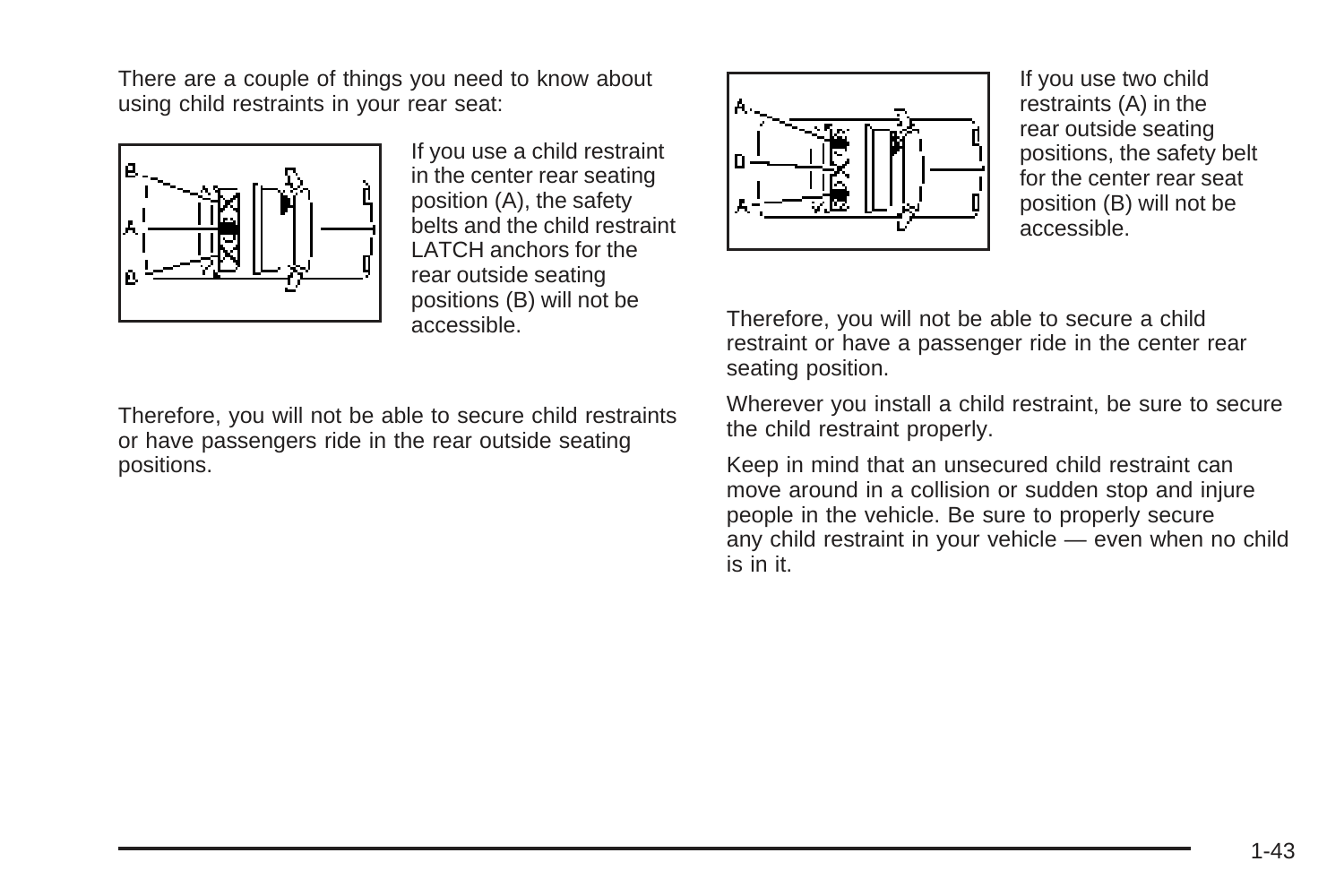## <span id="page-47-0"></span>**Lower Anchors and Tethers for Children (LATCH)**

The LATCH system holds a child restraint during driving or in a crash. This system is designed to make installation of a child restraint easier. The LATCH system uses anchors in the vehicle and attachments on the child restraint that are made for use with the LATCH system.

Make sure that a LATCH-compatible child restraint is properly installed using the anchors, or use the vehicle's safety belts to secure the restraint, following the instructions that came with that restraint, and also the instructions in this manual. When installing a child restraint with a top tether, you must also use either the lower anchors or the safety belts to properly secure the child restraint. A child restraint must never be installed using only the top tether and anchor.

In order to use the LATCH system in your vehicle, you need a child restraint that has LATCH attachments. The child restraint manufacturer will provide you with instructions on how to use the child restraint and its attachments. The following explains how to attach a child restraint with these attachments in your vehicle.

Not all vehicle seating positions or child restraints have lower anchors and attachments or top tether anchors and attachments.

#### **Lower Anchors**



Lower anchors (A) are metal bars built into the vehicle. There are two lower anchors for each LATCH seating position that will accommodate a child restraint with lower attachments (B).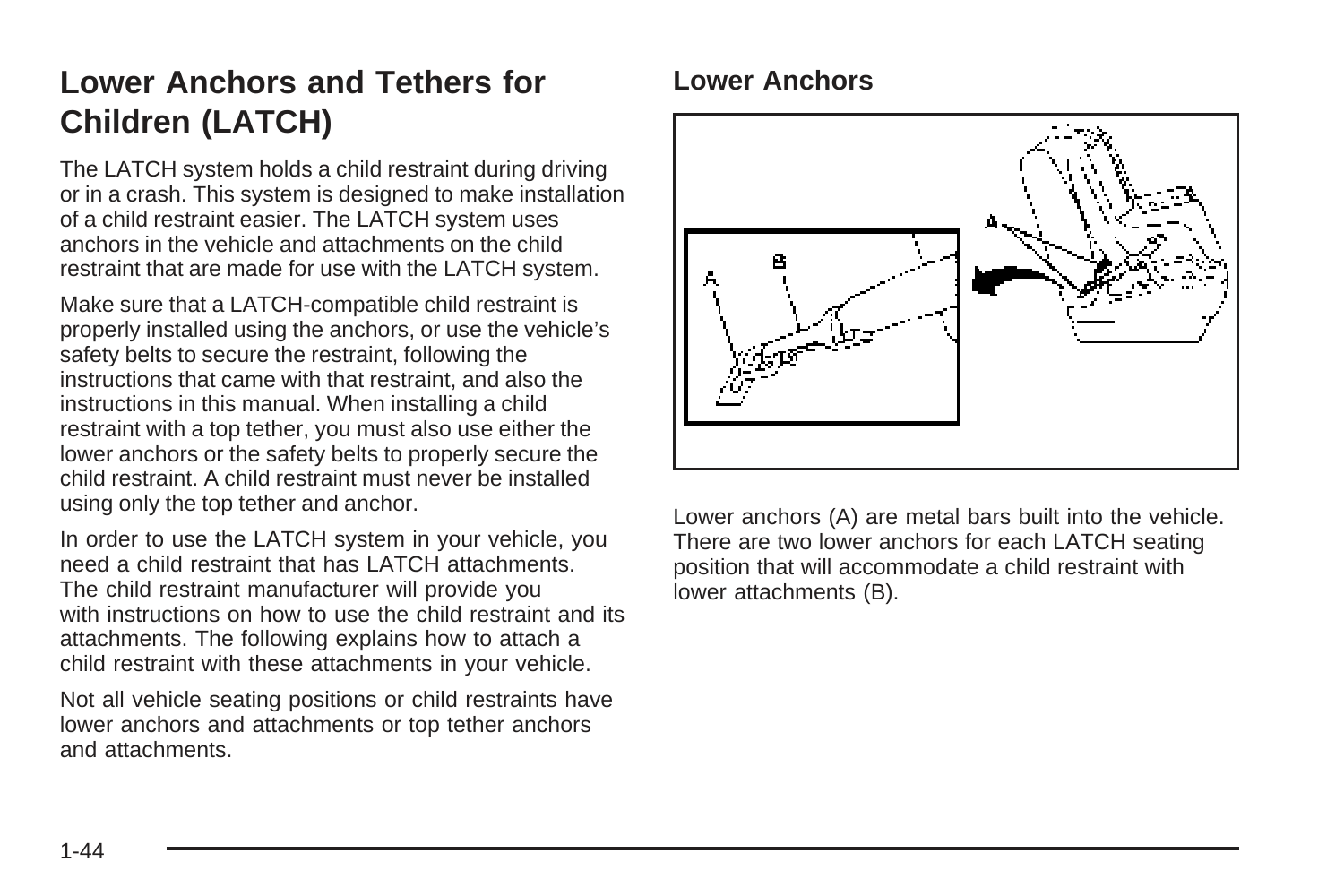#### **Top Tether Anchor**



A top tether (A, C) anchors the top of the child restraint to the vehicle. A top tether anchor is built into the vehicle. The top tether attachment (B) on the child restraint connects to the top tether anchor in the vehicle in order to reduce the forward movement and rotation of the child restraint during driving or in a crash.

Your child restraint may have a single tether (A) or a dual tether (C). Either will have a single attachment (B) to secure the top tether to the anchor.

Some child restraints that have a top tether are designed for use with or without the top tether being attached. Others require the top tether always to be attached. In Canada, the law requires that forward-facing child restraints have a top tether, and that the tether be attached. Be sure to read and follow the instructions for your child restraint.

If the child restraint does not have a top tether, one can be obtained, in kit form, for many child restraints. Ask the child restraint manufacturer whether or not a kit is available.

#### **Lower Anchor and Top Tether Anchor Locations**



*i***l** (Top Tether Anchor): Seating positions with top tether anchors.

**2** (Lower Anchor): Seating positions with two lower anchors.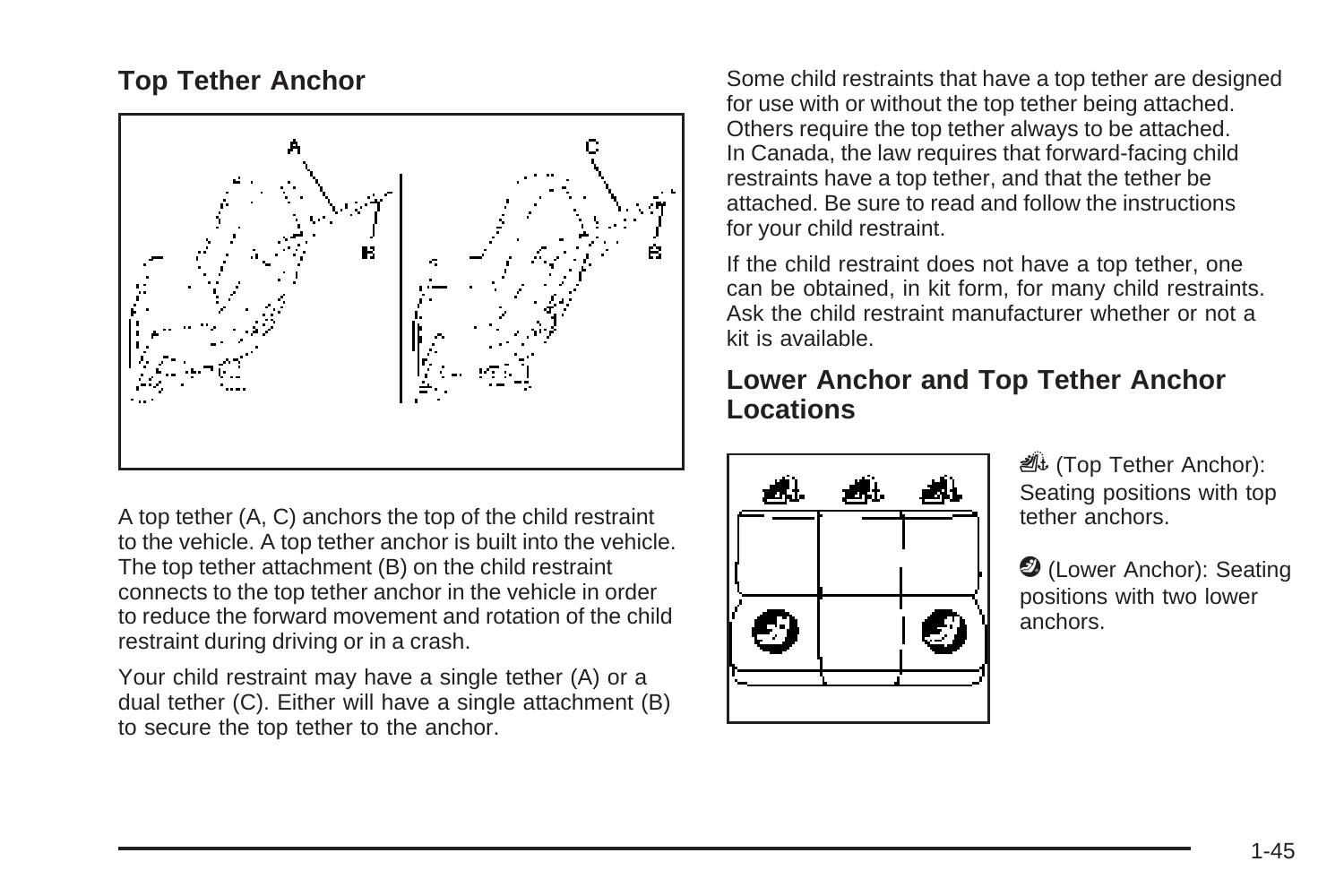

To assist you in locating the lower anchors, each seating position with lower anchors has two labels, near the crease between the seatback and the seat cushion.

Hatchback models may have zippers over the lower anchor areas. If so, unzip the seat cover below the labels to access each lower anchor.



To assist you in locating the top tether anchors, the top tether anchor symbol is located on the cover.





For sedan models, the top tether anchors are located under the covers behind the rear seat on the filler panel. Pull open the cover to access the top tether anchors. Be sure to use an anchor located on the same side of the vehicle as the seating position where the child restraint will be placed.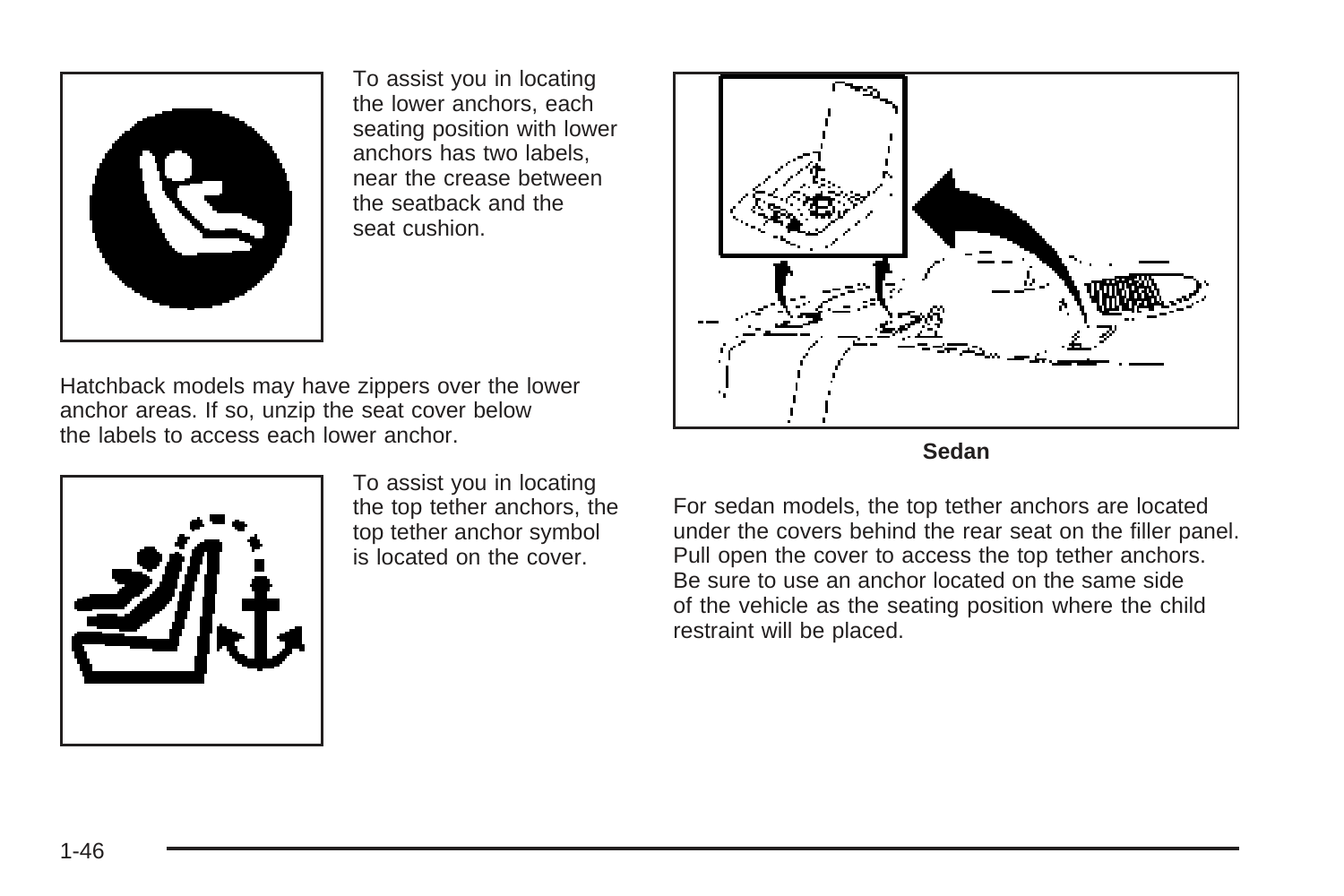

**Hatchback**

For hatchback models, the top tether anchors (B) are located in the rear cargo area, attached to the back wall (A) of the vehicle. Squeeze and pull the front part of the plastic cover to access the top tether anchors.

Remove the cargo shade before installing the top tether. The cargo shade should remain off while the top tether is in use. Be sure to use an anchor located on the same side of the vehicle as the seating position where the child restraint will be placed.

Do not secure a child restraint in a position without a top tether anchor if a national or local law requires that the top tether be attached, or if the instructions that come with the child restraint say that the top tether must be attached.

Accident statistics show that children are safer if they are restrained in the rear rather than the front seat. See [Where to Put the Restraint](#page-45-0) on page 1-42 for additional information.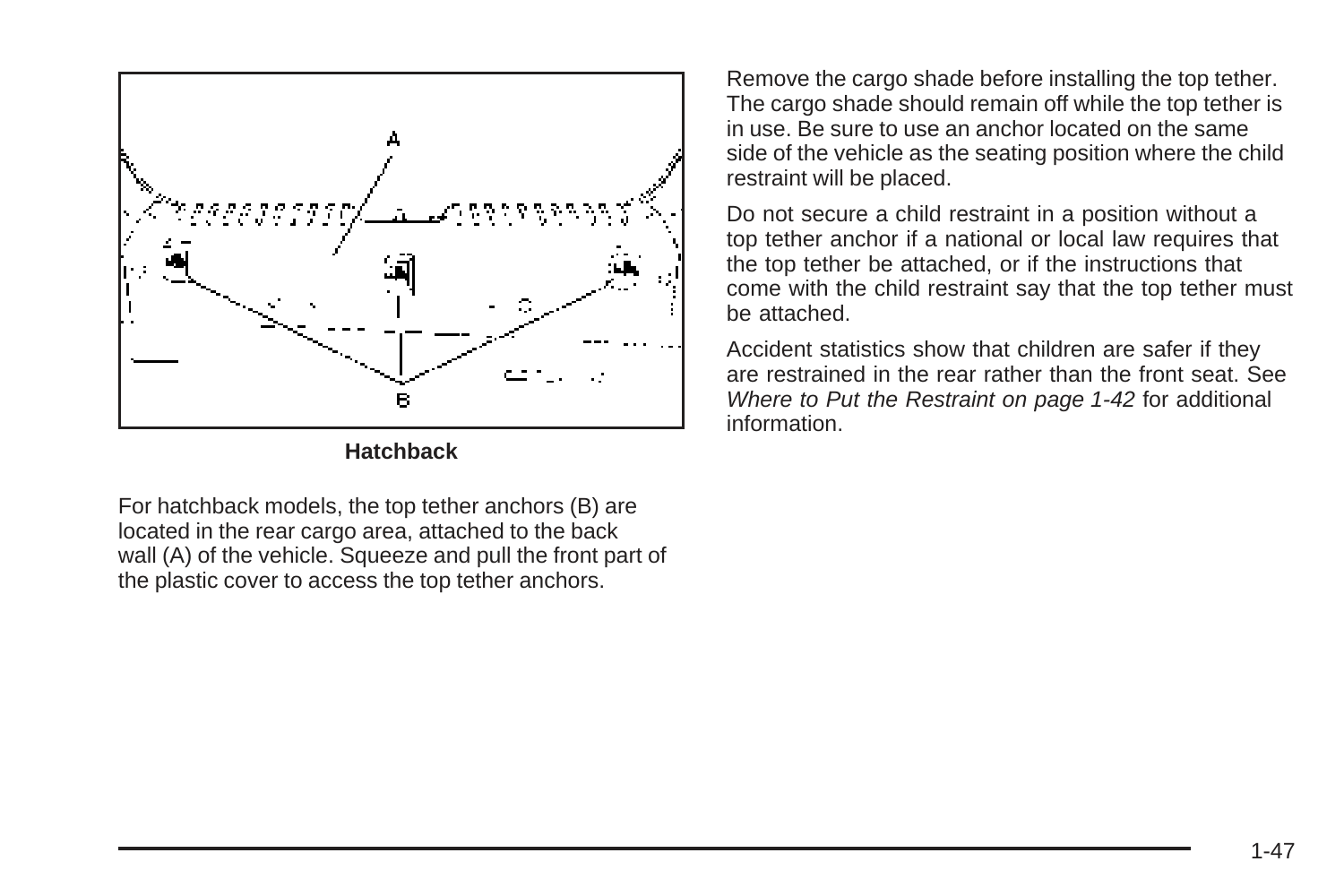**Securing a Child Restraint Designed for the LATCH System**

# { **CAUTION:**

If a LATCH-type child restraint is not attached to anchors, the child restraint will not be able to protect the child correctly. In a crash, the child could be seriously injured or killed. Install a LATCH-type child restraint properly using the anchors, or use the vehicle's safety belts to secure the restraint, following the instructions that came with the child restraint and the instructions in this manual.

# { **CAUTION:**

Do not attach more than one child restraint to a single anchor. Attaching more than one child restraint to a single anchor could cause the anchor or attachment to come loose or even break during a crash. A child or others could be injured. To reduce the risk of serious or fatal injuries during a crash, attach only one child restraint per anchor.

# { **CAUTION:**

Children can be seriously injured or strangled if a shoulder belt is wrapped around their neck and the safety belt continues to tighten. Buckle any unused safety belts behind the child restraint so children cannot reach them. Pull the shoulder belt all the way out of the retractor to set the lock, if your vehicle has one, after the child restraint has been installed.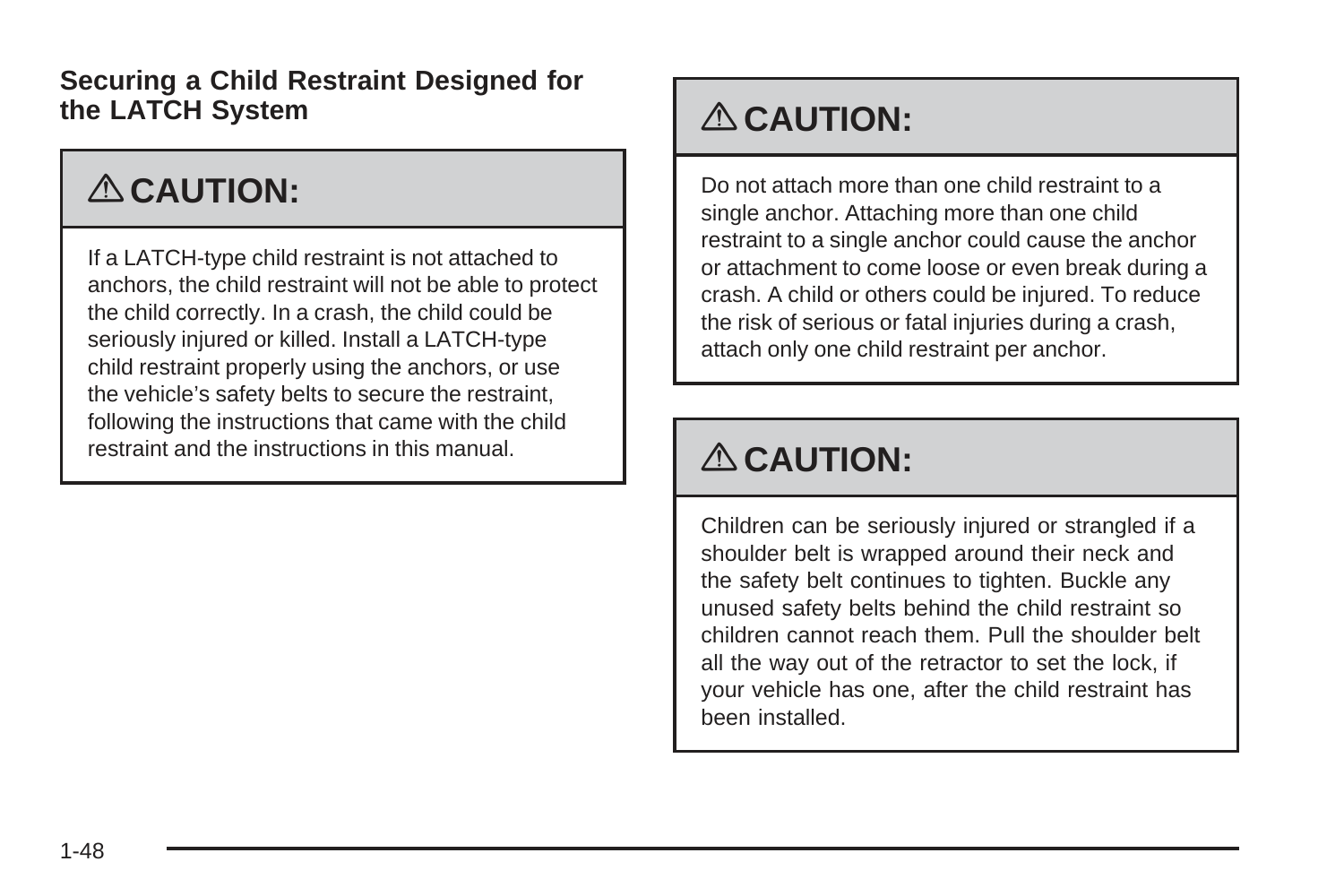**Notice: Do not let the LATCH attachments rub against the vehicle's safety belts. This may damage these parts. If necessary, move buckled safety belts to avoid rubbing the LATCH attachments.**

**Do not fold the empty rear seat with a safety belt buckled. This could damage the safety belt or the seat. Unbuckle and return the safety belt to its stowed position, before folding the seat.**

- 1. Attach and tighten the lower attachments to the lower anchors. If the child restraint does not have lower attachments or the desired seating position does not have lower anchors, secure the child restraint with the top tether and the safety belts. Refer to your child restraint manufacturer instructions and the instructions in this manual.
	- 1.1. Find the lower anchors for the desired seating position.
	- 1.2. Put the child restraint on the seat.
	- 1.3. Attach and tighten the lower attachments on the child restraint to the lower anchors.
- 2. If the child restraint manufacturer recommends that the top tether be attached, attach and tighten the top tether to the top tether anchor, if equipped. Refer to the child restraint instructions and the following steps:
	- 2.1. Find the top tether anchor.
	- 2.2. Flip the cover to access the top tether anchors.
	- 2.3. For hatchback models, remove the cargo shade before installing the top tether. The cargo shade should remain off while the top tether is in use.
	- 2.4. Raise the headrest or head restraint if the desired seating position has an adjustable headrest or head restraint. See [Head](#page-5-0) [Restraints](#page-5-0) on page 1-2.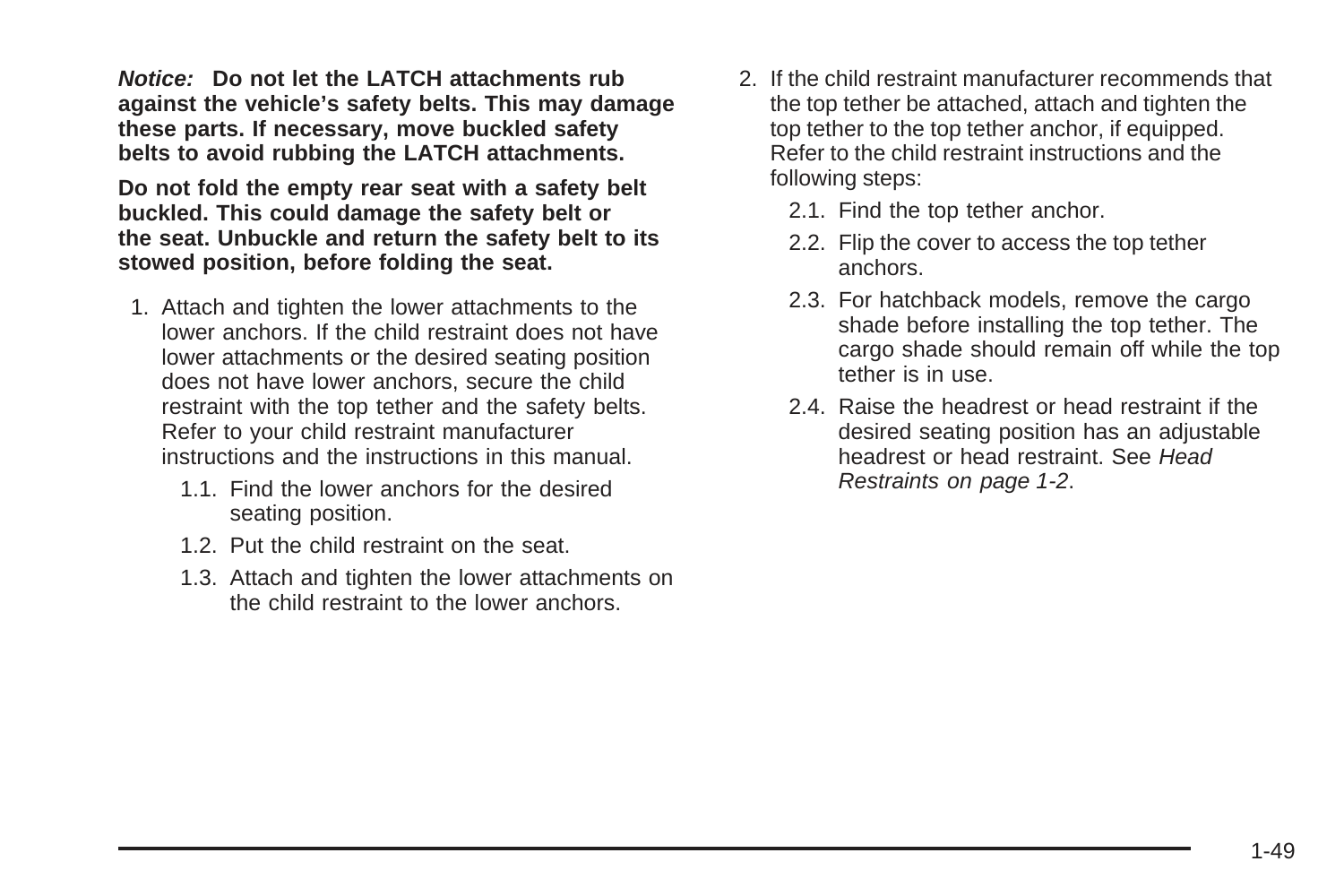2.5. Route and tighten the top tether according to your child restraint instructions and the following instructions:



If the position you are using does not have a headrest or head restraint and you are using a single tether, route the tether over the seatback.



If the position you are using has a headrest or head restraint and you are using a dual tether, route the tether under the headrest or head restraint and in between the headrest or head restraint posts.



If the position you are using does not have a headrest or head restraint and you are using a dual tether, route the tether over the seatback.



If the position you are using has an adjustable headrest or head restraint and you are using a single tether, route the tether under the headrest or head restraint and in between the headrest or head restraint posts.

3. Push and pull the child restraint in different directions to be sure it is secure.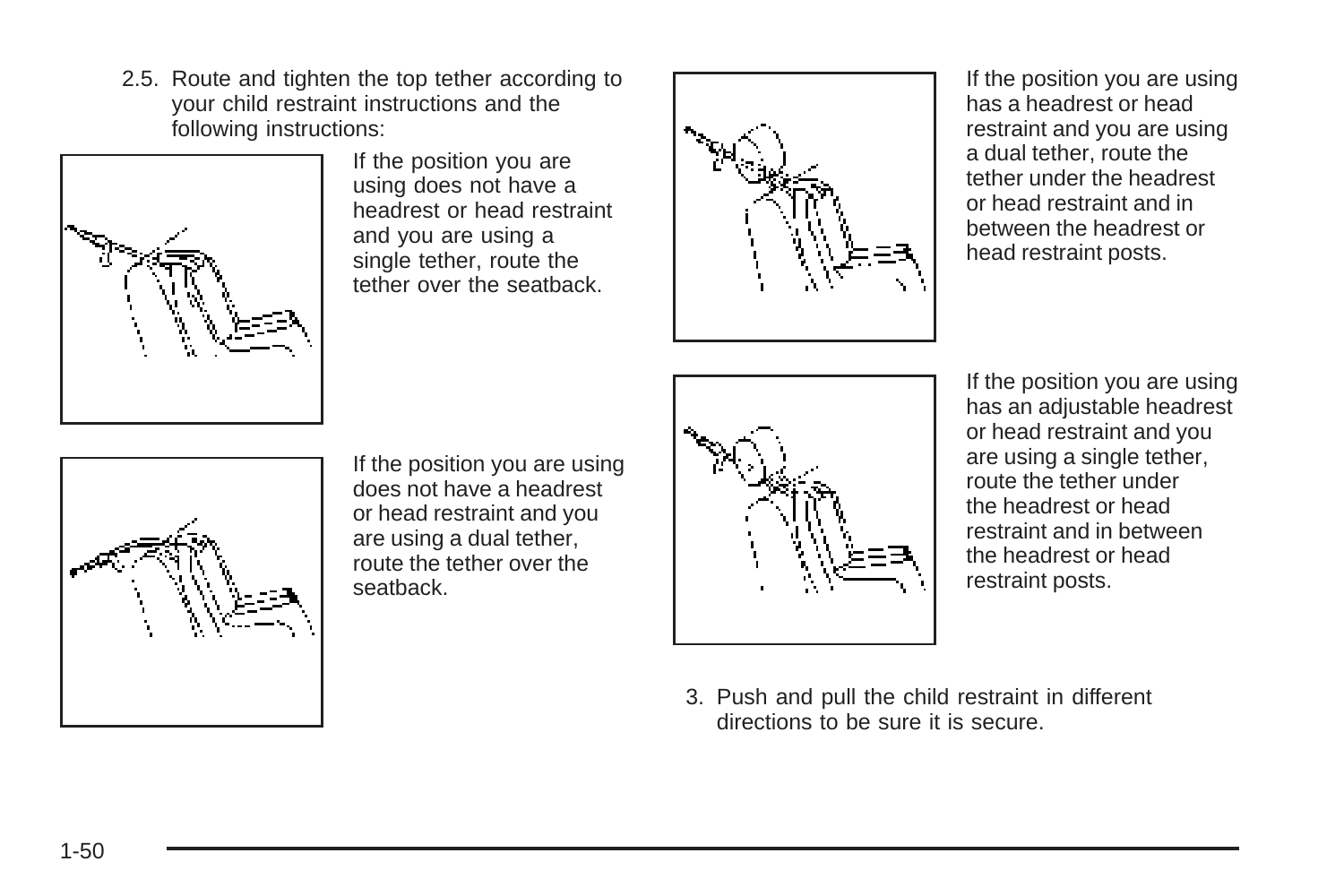### **Securing a Child Restraint in a Rear Seat Position**

When securing a child restraint in a rear seating position, study the instructions that came with your child restraint to make sure it is compatible with this vehicle.

If your child restraint has the LATCH system, see [Lower](#page-47-0) [Anchors and Tethers for Children \(LATCH\)](#page-47-0) on page 1-44 for how to install your child restraint using LATCH. If you secure a child restraint using a safety belt and it uses a top tether, see [Lower Anchors and Tethers for Children](#page-47-0) [\(LATCH\)](#page-47-0) on page 1-44 for top tether anchor locations.

Do not secure a child restraint in a position without a top tether anchor if a national or local law requires that the top tether be anchored, or if the instructions that come with the child restraint say that the top strap must be anchored.

In Canada, the law requires that forward-facing child restraints have a top tether, and that the tether be attached.

If your child restraint does not have the LATCH system, you will be using the safety belt to secure the child restraint in this position. Be sure to follow the instructions that came with the child restraint. Secure the child in the child restraint when and as the instructions say.

If you need to install more than one child restraint in the rear seat, be sure to read [Where to Put the Restraint](#page-45-0) on page 1-42.

- 1. Put the child restraint on the seat.
- 2. Pick up the latch plate, and run the lap and shoulder portions of the vehicle's safety belt through or around the restraint. The child restraint instructions will show you how.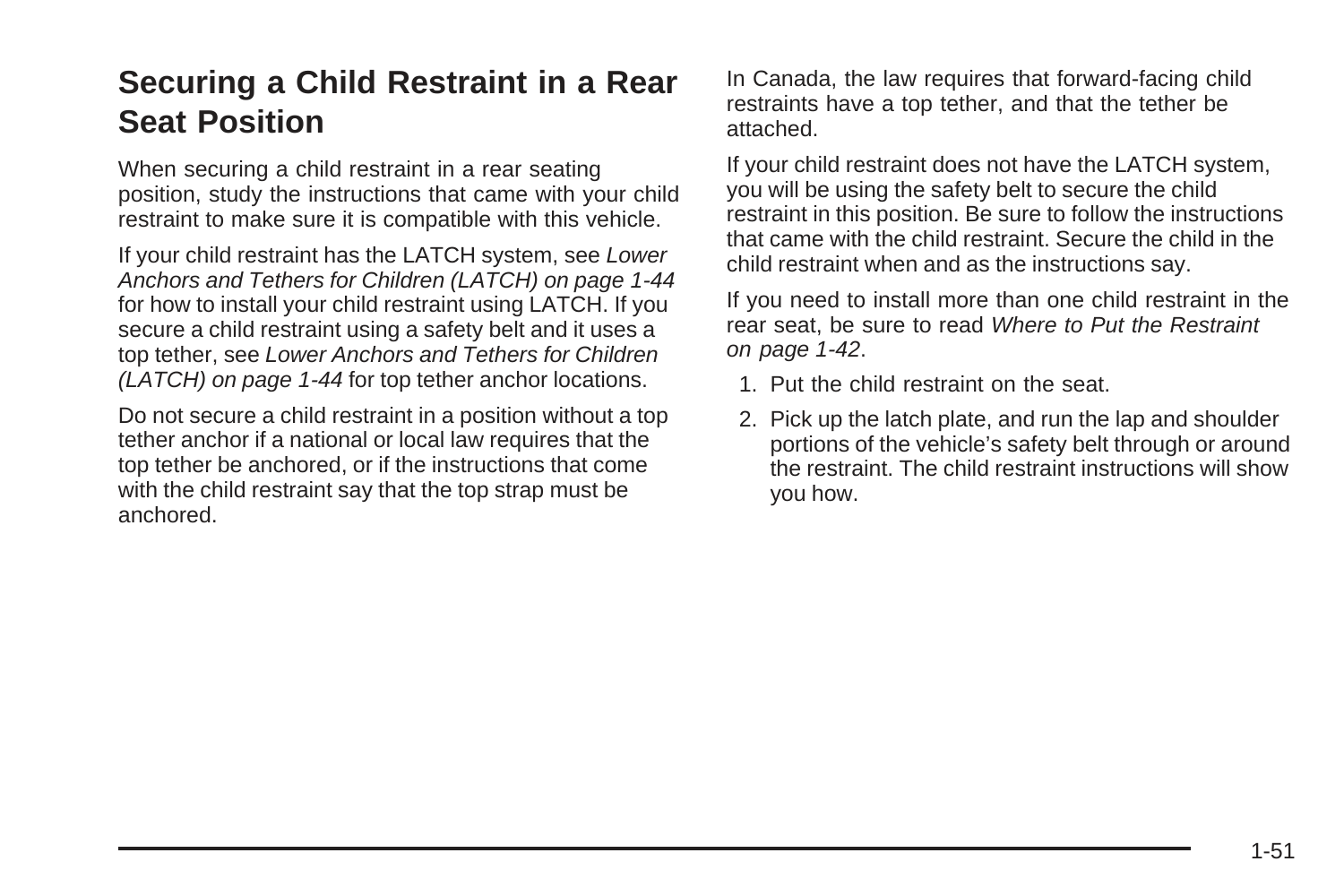

3. Push the latch plate into the buckle until it clicks. If you find that the latch plate will not go fully into the buckle, see if you are using the correct buckle.

Make sure the release button is positioned so you would be able to unbuckle the safety belt quickly if necessary.



4. Pull the rest of the shoulder belt all the way out of the retractor to set the lock.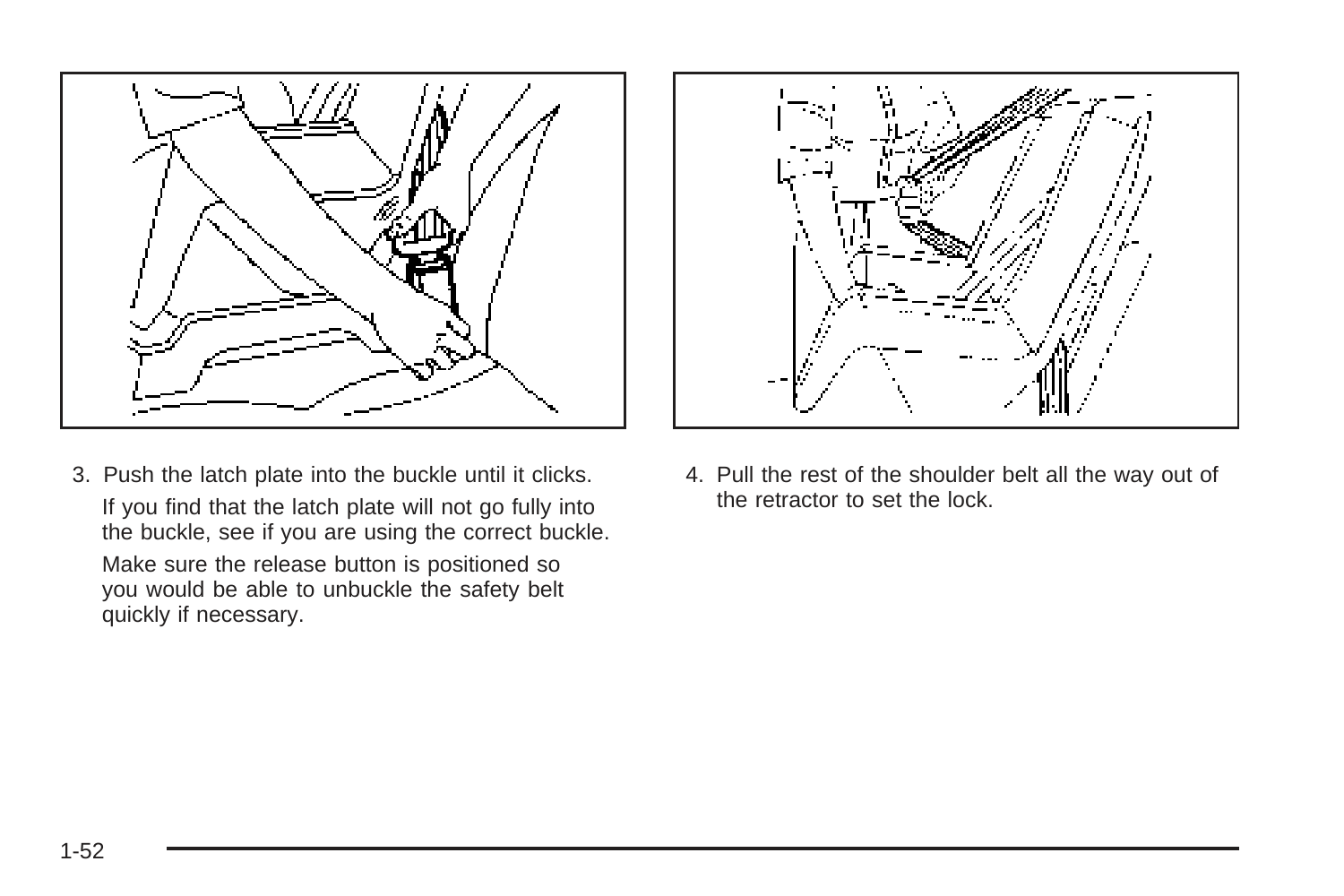

5. To tighten the belt, push down on the child restraint, pull the shoulder portion of the belt to tighten the lap portion of the belt and feed the shoulder belt back into the retractor. If you are using a forward-facing child restraint, you may find it helpful to use your knee to push down on the child restraint as you tighten the belt.

- 6. If your child restraint has a top tether, follow the child restraint manufacturer's instructions regarding the use of the top tether. See [Lower Anchors](#page-47-0) [and Tethers for Children \(LATCH\)](#page-47-0) on page 1-44.
- 7. Push and pull the child restraint in different directions to be sure it is secure.

To remove the child restraint, unbuckle the vehicle's safety belt and let it go back all the way. If the top tether is attached to a top tether anchor, disconnect it.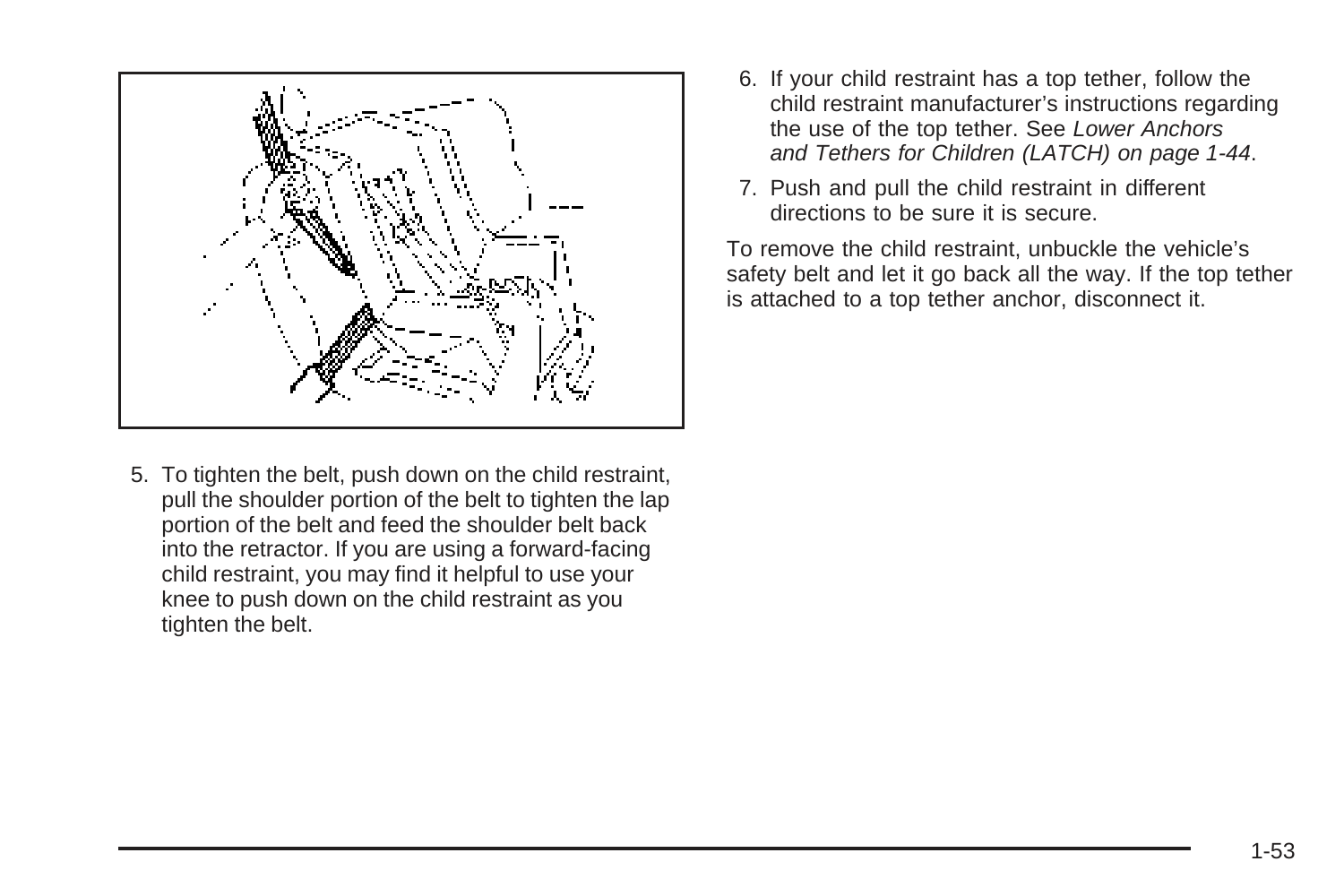### <span id="page-57-0"></span>**Securing a Child Restraint in the Right Front Seat Position**

This vehicle has airbags. A rear seat is a safer place to secure a forward-facing child restraint. See [Where to](#page-45-0) [Put the Restraint](#page-45-0) on page 1-42.

In addition, the vehicle has a passenger sensing system which is designed to turn off the right front passenger frontal airbag and seat-mounted side impact airbag (if equipped) under certain conditions. See [Passenger](#page-68-0) [Sensing System](#page-68-0) on page 1-65 and [Passenger Airbag](#page-142-0) [Status Indicator](#page-142-0) on page 3-27 for more information on this, including important safety information.

A label on the sun visor says, "Never put a rear-facing child seat in the front." This is because the risk to the rear-facing child is so great, if the airbag deploys.

## { **CAUTION:**

A child in a rear-facing child restraint can be seriously injured or killed if the right front passenger airbag inflates. This is because the back of the rear-facing child restraint would be very close to the inflating airbag. A child in a forward-facing child restraint can be seriously injured or killed if the right front passenger airbag inflates and the passenger seat is in a forward position.

Even if the passenger sensing system has turned off the right front passenger frontal airbag, no system is fail-safe. No one can guarantee that an airbag will not deploy under some unusual circumstance, even though it is turned off.

CAUTION: (Continued)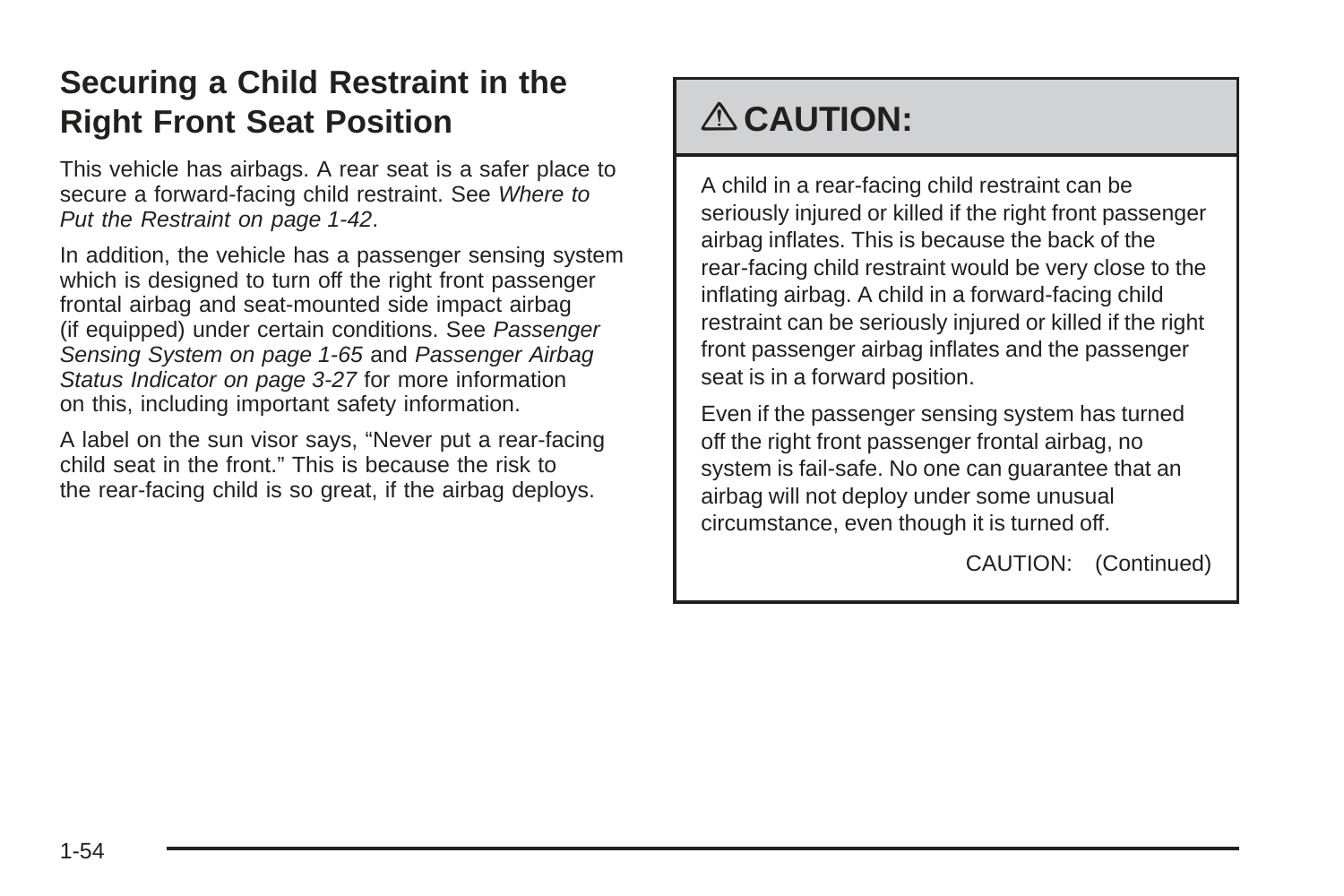#### **CAUTION: (Continued)**

Secure rear-facing child restraints in a rear seat, even if the airbag is off. If you secure a forward-facing child restraint in the right front seat, always move the front passenger seat as far back as it will go. It is better to secure the child restraint in a rear seat.

See [Passenger Sensing System](#page-68-0) on page 1-65 for additional information.

If the child restraint has the LATCH system, see [Lower](#page-47-0) [Anchors and Tethers for Children \(LATCH\)](#page-47-0) on page 1-44 for how to install your child restraint using LATCH. If a child restraint is secured using a safety belt and it uses a top tether, see [Lower Anchors and Tethers for Children](#page-47-0) [\(LATCH\)](#page-47-0) on page 1-44 for top tether anchor locations.

Do not secure a child seat in a position without a top tether anchor if a national or local law requires that the top tether be anchored, or if the instructions that come with the child restraint say that the top strap must be anchored.

In Canada, the law requires that forward-facing child restraints have a top tether, and that the tether be attached.

You will be using the lap-shoulder belt to secure the child restraint in this position. Follow the instructions that came with the child restraint.

1. Move the seat as far back as it will go before securing the forward-facing child restraint.

When the passenger sensing system has turned off the right front passenger frontal airbag and seat-mounted side impact airbag (if equipped), the off indicator on the passenger airbag status indicator should light and stay lit when you start the vehicle. See [Passenger Airbag Status Indicator](#page-142-0) on page 3-27.

- 2. Put the child restraint on the seat.
- 3. Pick up the latch plate, and run the lap and shoulder portions of the vehicle's safety belt through or around the restraint. The child restraint instructions will show you how.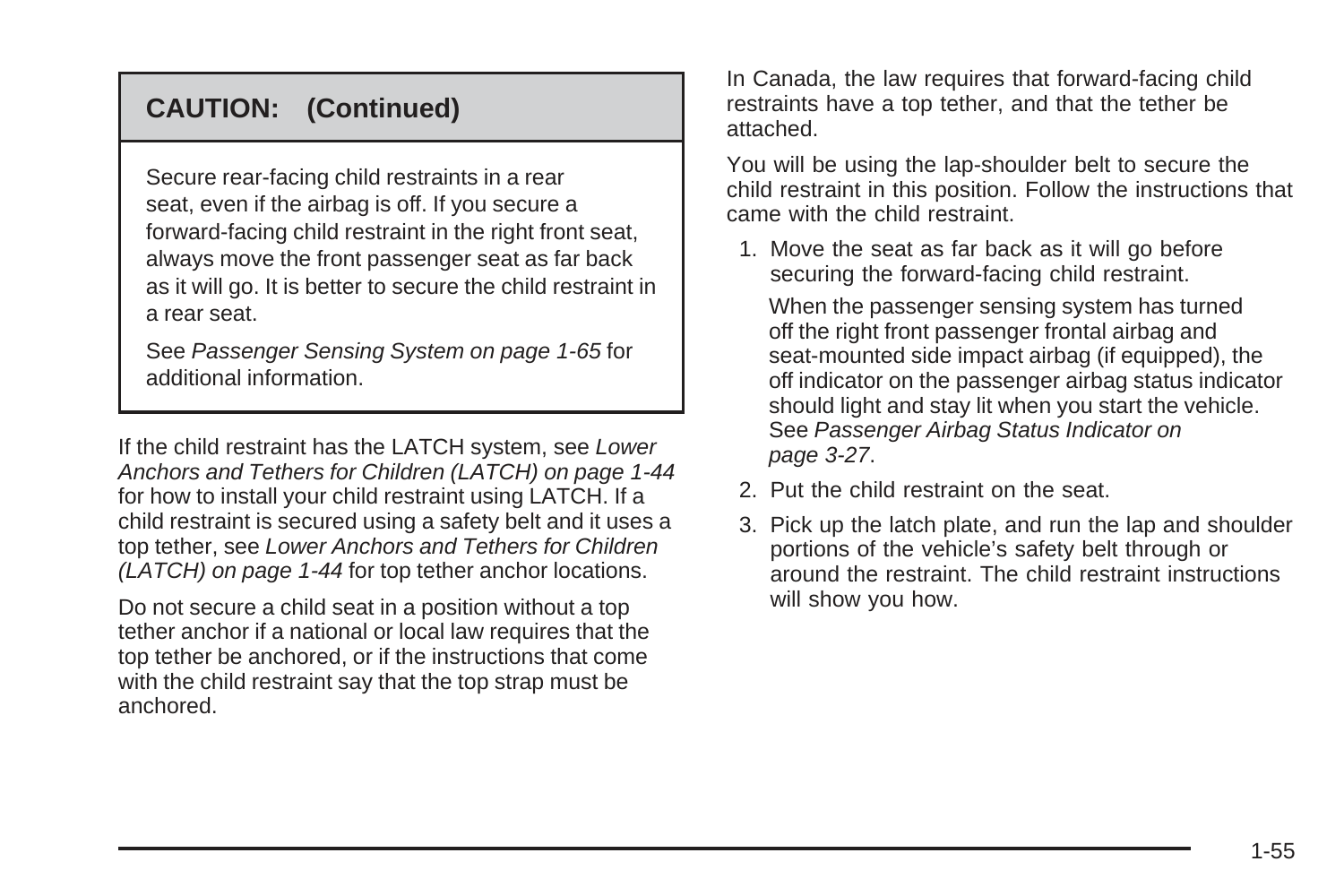



Tilt the latch plate to adjust the belt if needed. 4. Push the latch plate into the buckle until it clicks. Position the release button on the buckle so that the safety belt could be quickly unbuckled if necessary.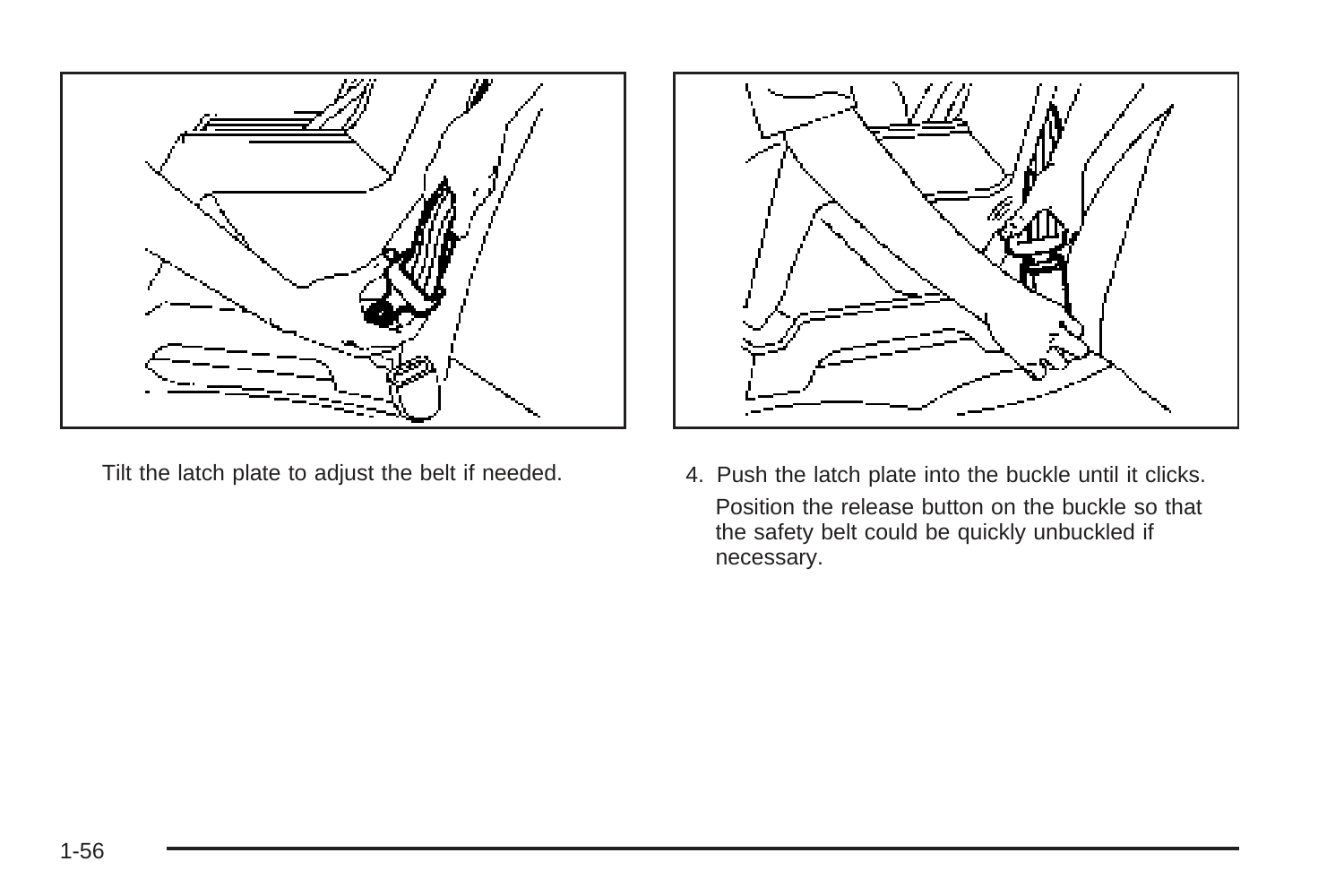

5. Pull the rest of the shoulder belt all the way out of the retractor to set the lock.



- 6. To tighten the belt, push down on the child restraint, pull the shoulder portion of the belt to tighten the lap portion of the belt and feed the shoulder belt back into the retractor. If you are using a forward-facing child restraint, you may find it helpful to use your knee to push down on the child restraint as you tighten the belt.
- 7. Push and pull the child restraint in different directions to be sure it is secure.

If the airbag or airbags are off, the off indicator in the passenger airbag status indicator will come on and stay on when the vehicle is started.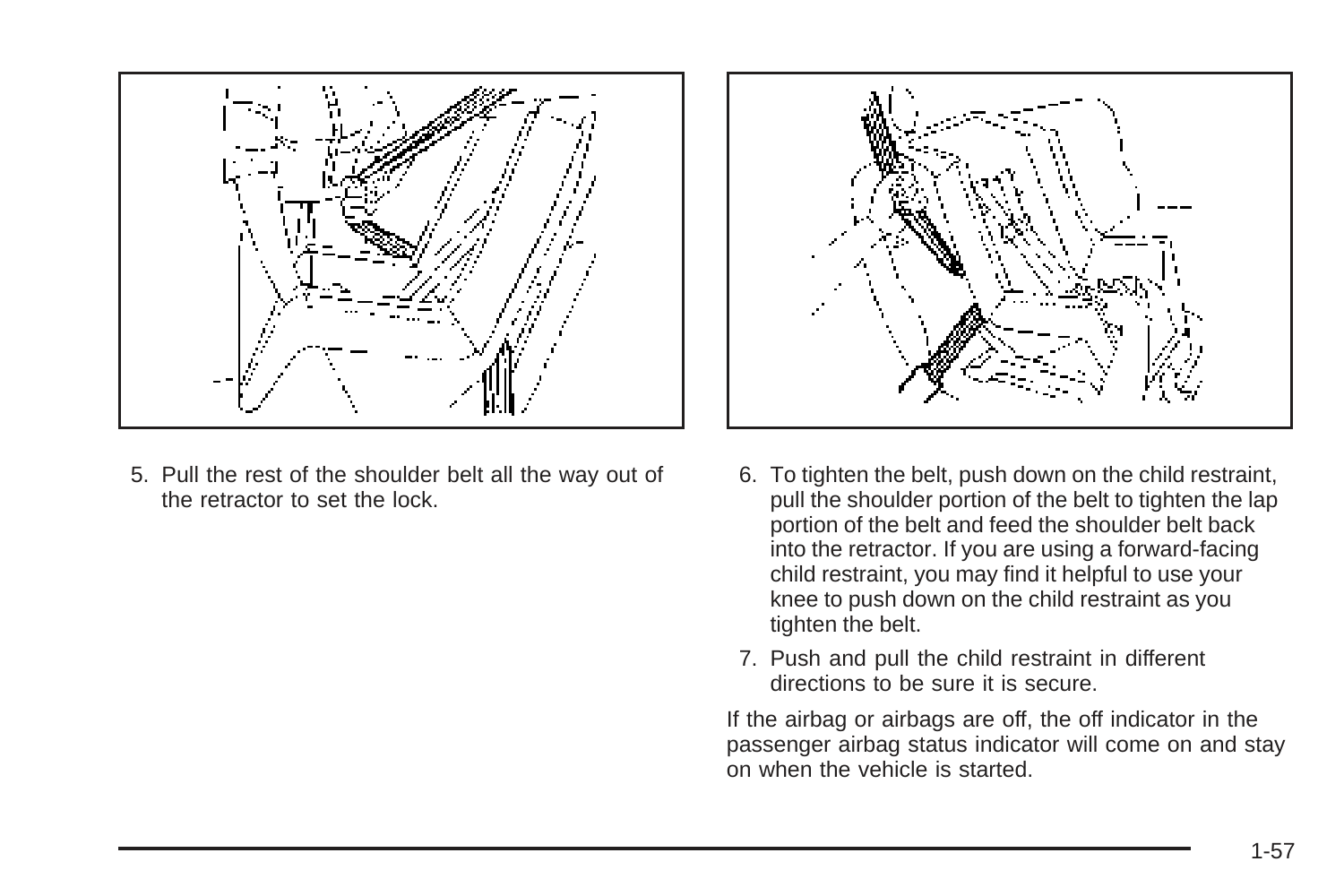<span id="page-61-0"></span>If a child restraint has been installed and the off symbol is not lit, see "If the On Indicator is Lit for a Child Restraint" under [Passenger Sensing System](#page-68-0) on page 1-65 for more information.

To remove the child restraint, unbuckle the vehicle's safety belt and let it go back all the way.

## **Airbag System**

The vehicle has the following airbags:

- A frontal airbag for the driver.
- A frontal airbag for the right front passenger.

The vehicle may have the following airbags:

- A seat-mounted side impact airbag for the driver.
- A seat-mounted side impact airbag for the right front passenger.

All of the airbags in your vehicle will have the word AIRBAG embossed in the trim or on an attached label near the deployment opening.

For frontal airbags, the word AIRBAG will appear on the middle part of the steering wheel for the driver and on the instrument panel for the right front passenger.

With seat-mounted side impact airbags, the word AIRBAG will appear on the side of the seatback closest to the door.

Airbags are designed to supplement the protection provided by safety belts. Even though today's airbags are also designed to help reduce the risk of injury from the force of an inflating bag, all airbags must inflate very quickly to do their job.

Here are the most important things to know about the airbag system:

## { **CAUTION:**

You can be severely injured or killed in a crash if you are not wearing your safety belt — even if you have airbags. Airbags are designed to work with safety belts, but do not replace them. Also, airbags are not designed to deploy in every crash. In some crashes safety belts are your only restraint. See [When Should an Airbag Inflate?](#page-65-0) on page 1-62.

Wearing your safety belt during a crash helps reduce your chance of hitting things inside the vehicle or being ejected from it. Airbags are "supplemental restraints" to the safety belts. Everyone in your vehicle should wear a safety belt properly — whether or not there is an airbag for that person.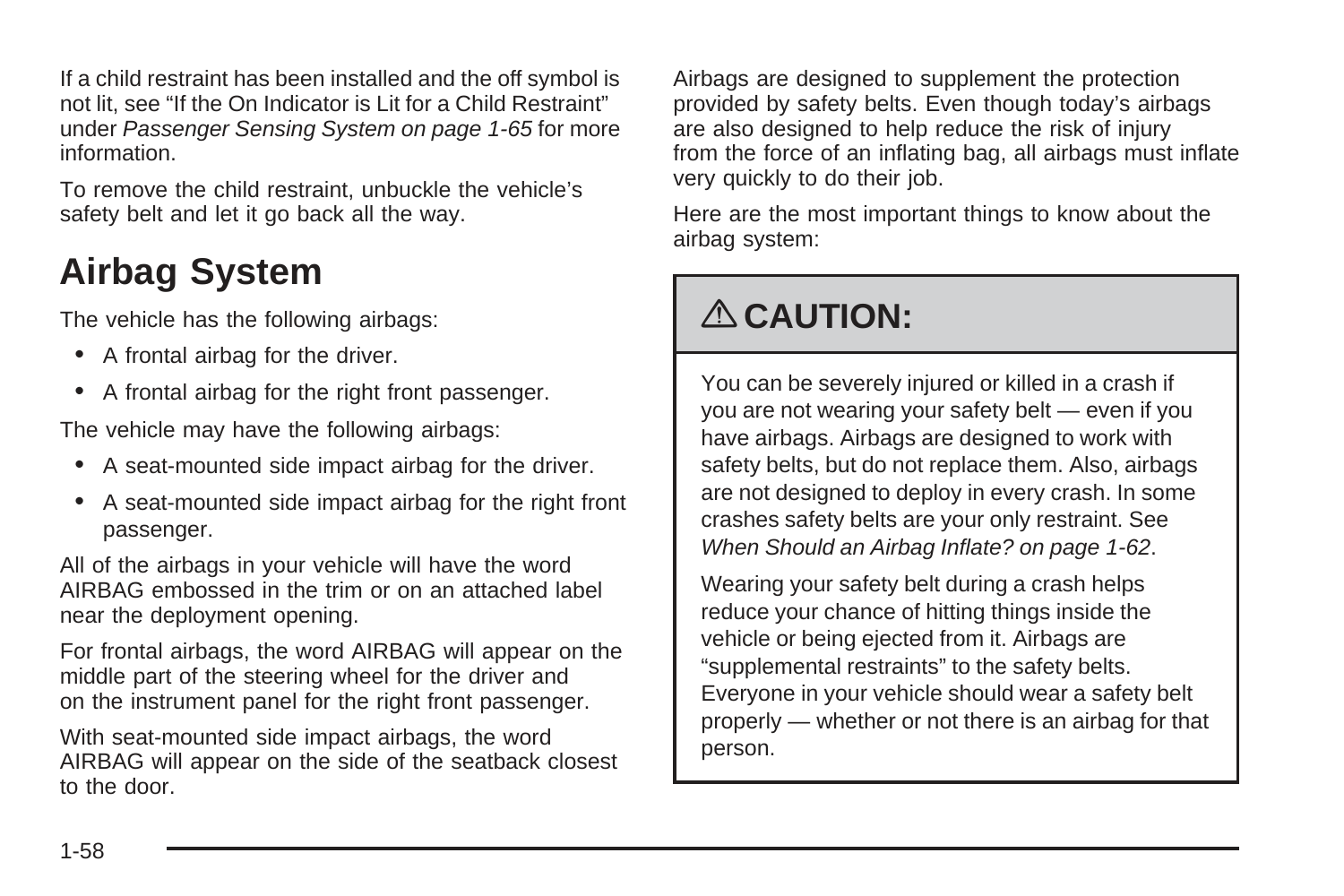# { **CAUTION:**

Airbags inflate with great force, faster than the blink of an eye. Anyone who is up against, or very close to, any airbag when it inflates can be seriously injured or killed. Do not sit unnecessarily close to the airbag, as you would be if you were sitting on the edge of your seat or leaning forward. Safety belts help keep you in position before and during a crash. Always wear your safety belt, even with airbags. The driver should sit as far back as possible while still maintaining control of the vehicle.

Occupants should not lean on or sleep against the door or side windows in seating positions with seat-mounted airbags.

## { **CAUTION:**

Children who are up against, or very close to, any airbag when it inflates can be seriously injured or killed. Airbags plus lap-shoulder belts offer protection for adults and older children, but not for young children and infants. Neither the vehicle's safety belt system nor its airbag system is designed for them. Young children and infants need the protection that a child restraint system can provide. Always secure children properly in your vehicle. To read how, see [Older Children](#page-35-0) on page 1-32 or [Infants and Young Children](#page-39-0) on page 1-36.



There is an airbag readiness light on the instrument panel, which shows the airbag symbol.

The system checks the airbag electrical system for malfunctions. The light tells you if there is an electrical problem. See [Airbag Readiness Light](#page-141-0) on page 3-26 for more information.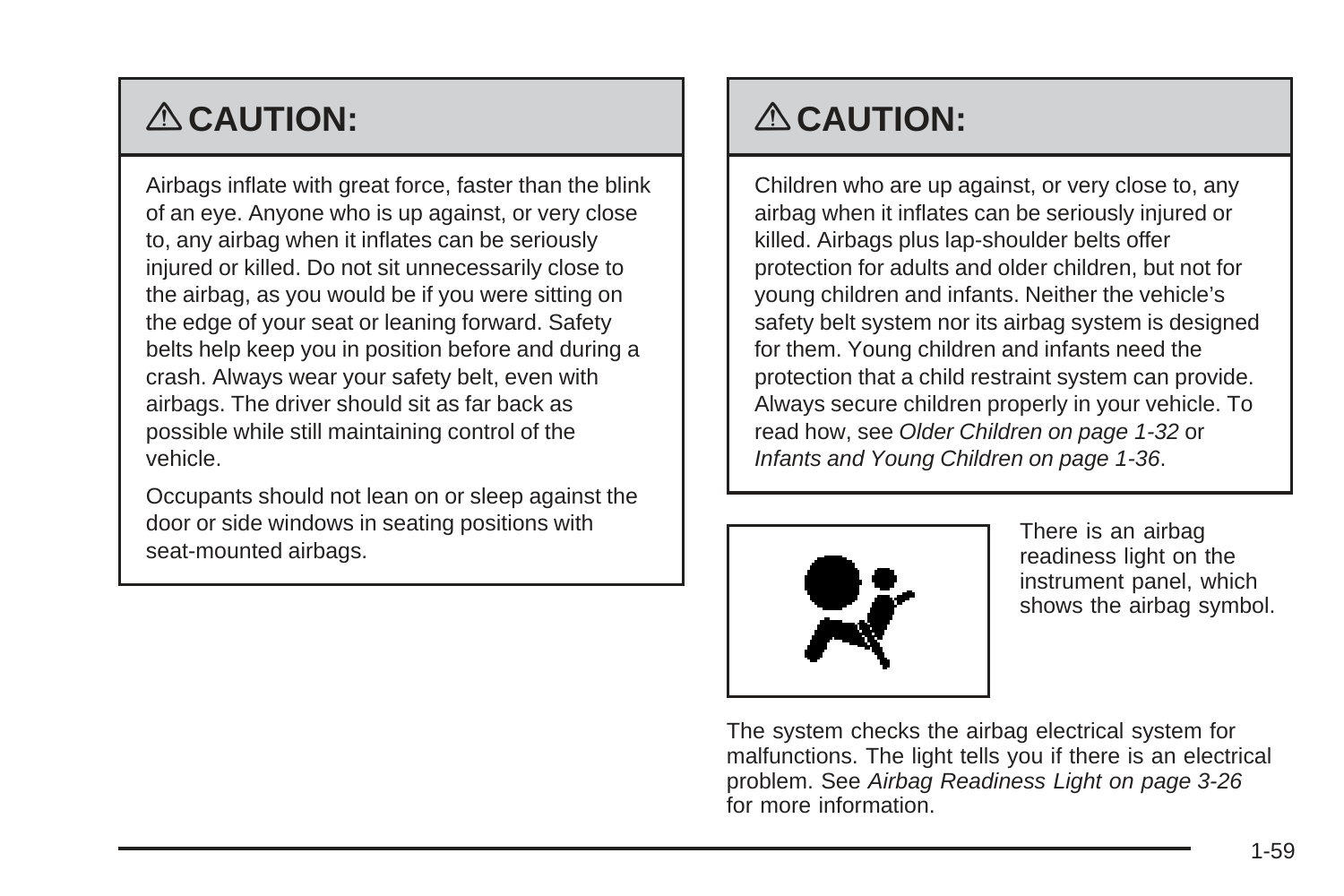### **Where Are the Airbags?**



The driver's frontal airbag is in the middle of the steering wheel.



The right front passenger's frontal airbag is in the instrument panel on the passenger's side.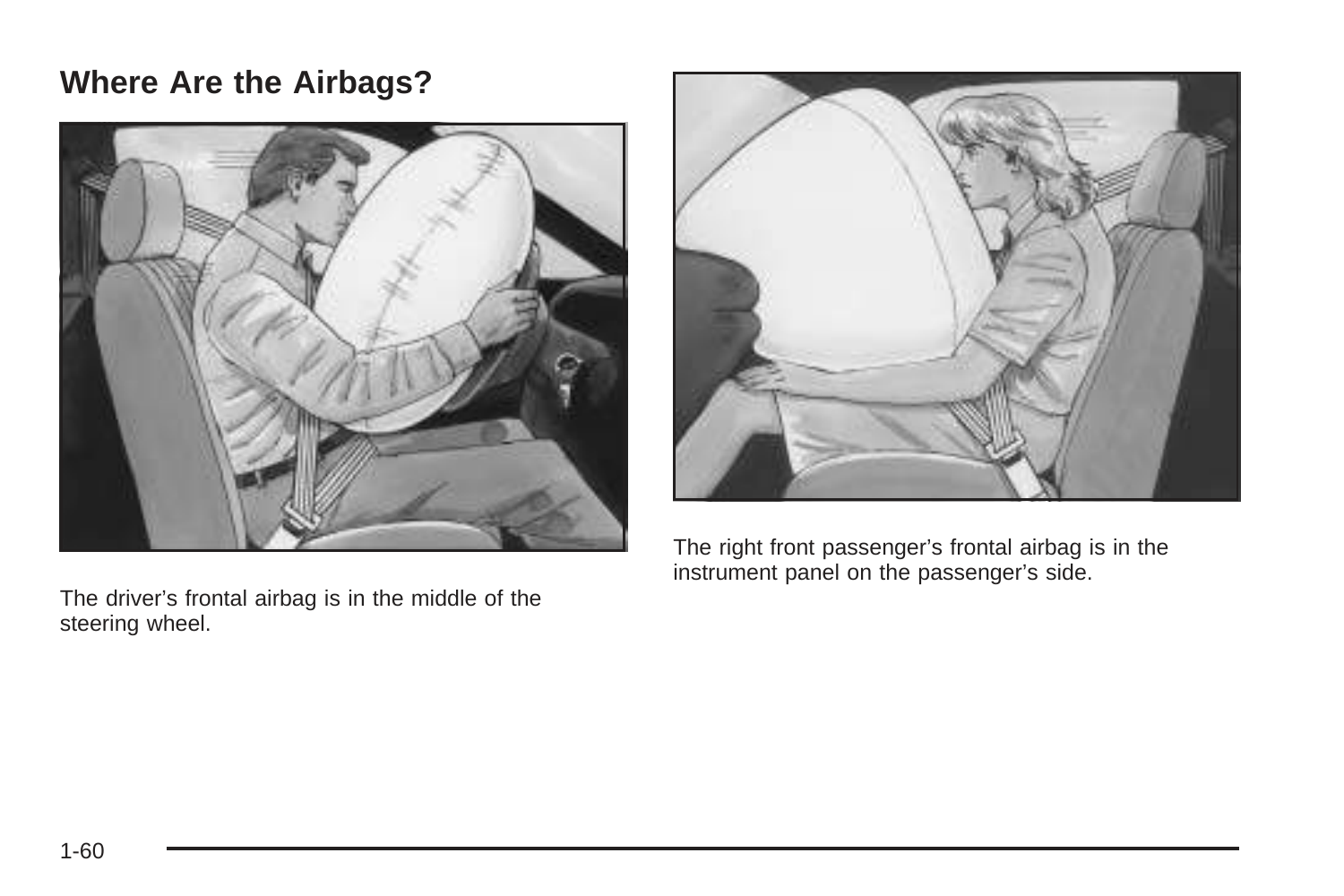

**Driver Side shown, Passenger Side similar**

If your vehicle has seat-mounted side impact airbags for the driver and right front passenger, they are in the side of the seatbacks closest to the door.

## { **CAUTION:**

If something is between an occupant and an airbag, the airbag might not inflate properly or it might force the object into that person causing severe injury or even death. The path of an inflating airbag must be kept clear. Do not put anything between an occupant and an airbag, and do not attach or put anything on the steering wheel hub or on or near any other airbag covering.

Do not use seat accessories that block the inflation path of a seat-mounted side impact airbag.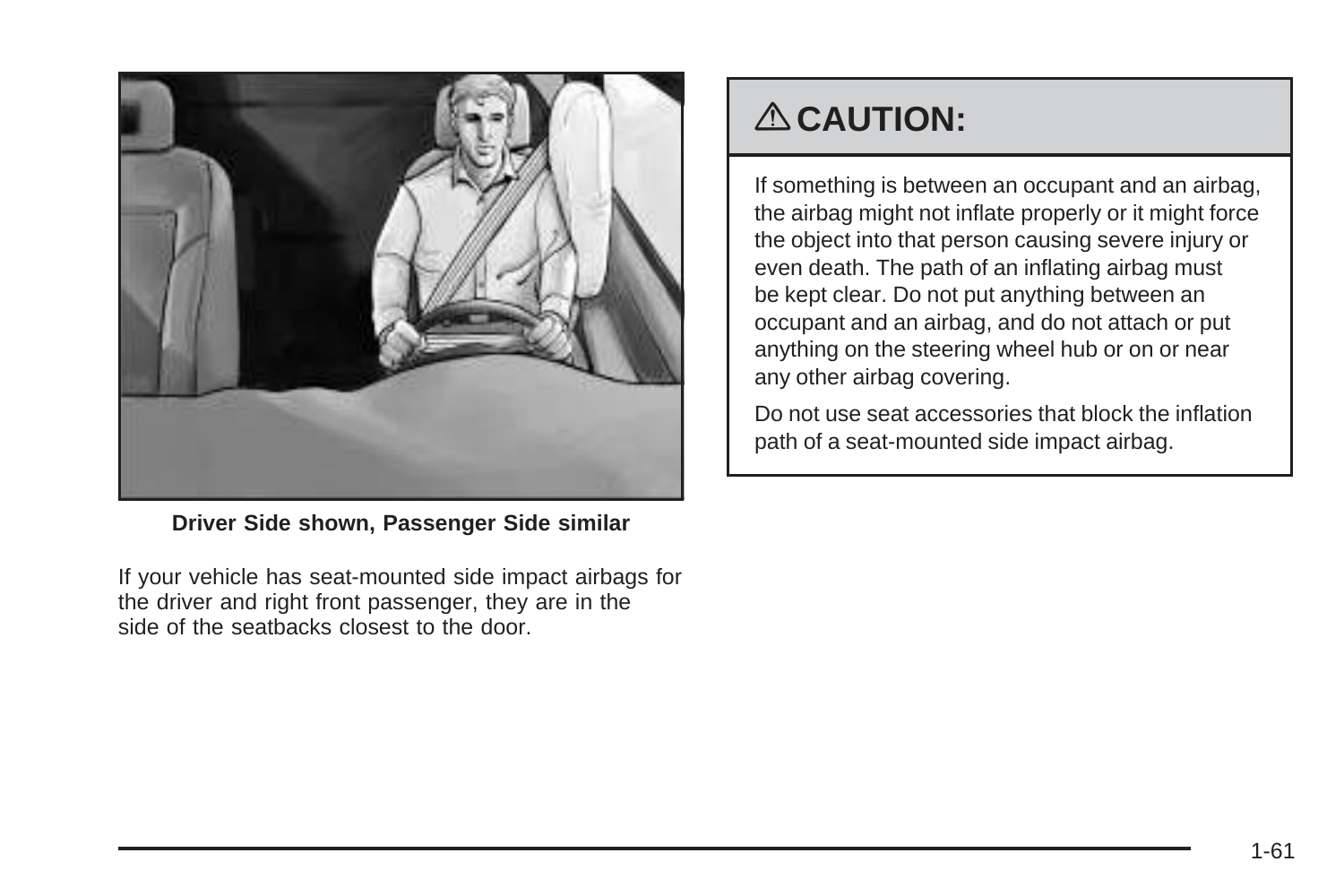### <span id="page-65-0"></span>**When Should an Airbag Inflate?**

Frontal airbags are designed to inflate in moderate to severe frontal or near-frontal crashes to help reduce the potential for severe injuries mainly to the driver's or right front passenger's head and chest. However, they are only designed to inflate if the impact exceeds a predetermined deployment threshold. Deployment thresholds are used to predict how severe a crash is likely to be in time for the airbags to inflate and help restrain the occupants.

Whether your frontal airbags will or should deploy is not based on how fast your vehicle is traveling. It depends largely on what you hit, the direction of the impact, and how quickly your vehicle slows down.

Frontal airbags may inflate at different crash speeds. For example:

- If the vehicle hits a stationary object, the airbags could inflate at a different crash speed than if the vehicle hits a moving object.
- If the vehicle hits an object that deforms, the airbags could inflate at a different crash speed than if the vehicle hits an object that does not deform.
- If the vehicle hits a narrow object (like a pole), the airbags could inflate at a different crash speed than if the vehicle hits a wide object (like a wall).
- If the vehicle goes into an object at an angle, the airbags could inflate at a different crash speed than if the vehicle goes straight into the object.

Thresholds can also vary with specific vehicle design.

In addition, your vehicle has dual-stage frontal airbags. Dual-stage airbags adjust the restraint according to crash severity. Your vehicle has electronic frontal sensors, which help the sensing system distinguish between a moderate frontal impact and a more severe frontal impact. For moderate frontal impacts, dual-stage airbags inflate at a level less than full deployment. For more severe frontal impacts, full deployment occurs.

Frontal airbags are not intended to inflate during vehicle rollovers, rear impacts, or in many side impacts.

The vehicle may or may not have seat-mounted side impact airbags. See [Airbag System](#page-61-0) on page 1-58. Seat-mounted side impact airbags are intended to inflate in moderate to severe side crashes. Seat-mounted side impact airbags will inflate if the crash severity is above the system's designed threshold level. The threshold level can vary with specific vehicle design.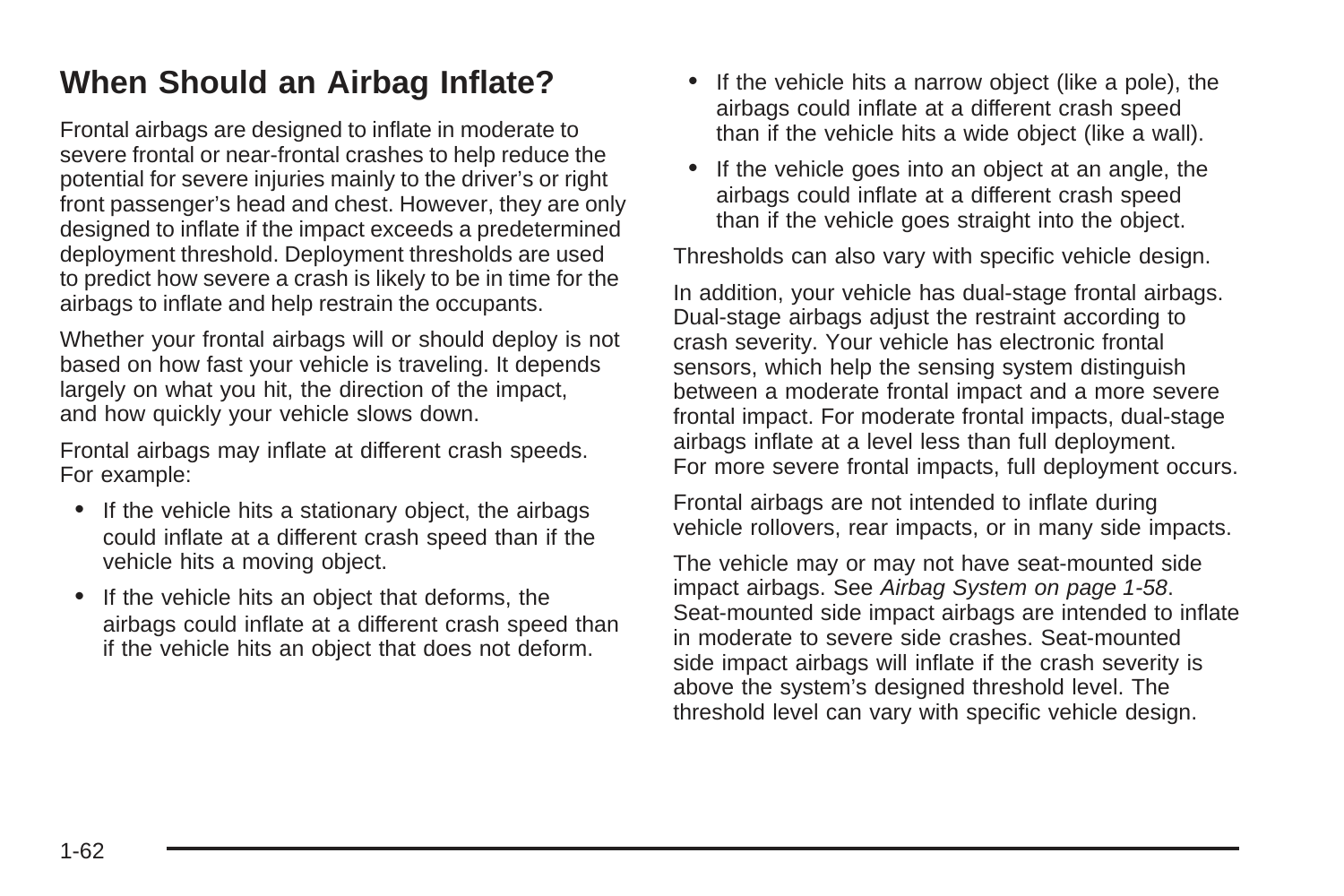<span id="page-66-0"></span>Seat-mounted side impact airbags are not intended to inflate in frontal impacts, near-frontal impacts, rollovers, or rear impacts. A seat-mounted side impact airbag is intended to deploy on the side of the vehicle that is struck.

In any particular crash, no one can say whether an airbag should have inflated simply because of the damage to a vehicle or because of what the repair costs were. For frontal airbags, inflation is determined by what the vehicle hits, the angle of the impact, and how quickly the vehicle slows down. For seat-mounted side impact airbags, deployment is determined by the location and severity of the side impact.

### **What Makes an Airbag Inflate?**

In a deployment event, the sensing system sends an electrical signal triggering a release of gas from the inflator. Gas from the inflator fills the airbag causing the bag to break out of the cover and deploy. The inflator, the airbag, and related hardware are all part of the airbag module.

Frontal airbag modules are located inside the steering wheel and instrument panel. For vehicles with seat-mounted side impact airbags, there are airbag modules in the side of the front seatbacks closest to the door.

### **How Does an Airbag Restrain?**

In moderate to severe frontal or near frontal collisions, even belted occupants can contact the steering wheel or the instrument panel. In moderate to severe side collisions, even belted occupants can contact the inside of the vehicle.

Airbags supplement the protection provided by safety belts. Frontal airbags distribute the force of the impact more evenly over the occupant's upper body, stopping the occupant more gradually. Seat-mounted side impact airbags distribute the force of the impact more evenly over the occupant's upper body.

But airbags would not help in many types of collisions, primarily because the occupant's motion is not toward those airbags. See [When Should an Airbag](#page-65-0) [Inflate?](#page-65-0) on page 1-62 for more information.

Airbags should never be regarded as anything more than a supplement to safety belts.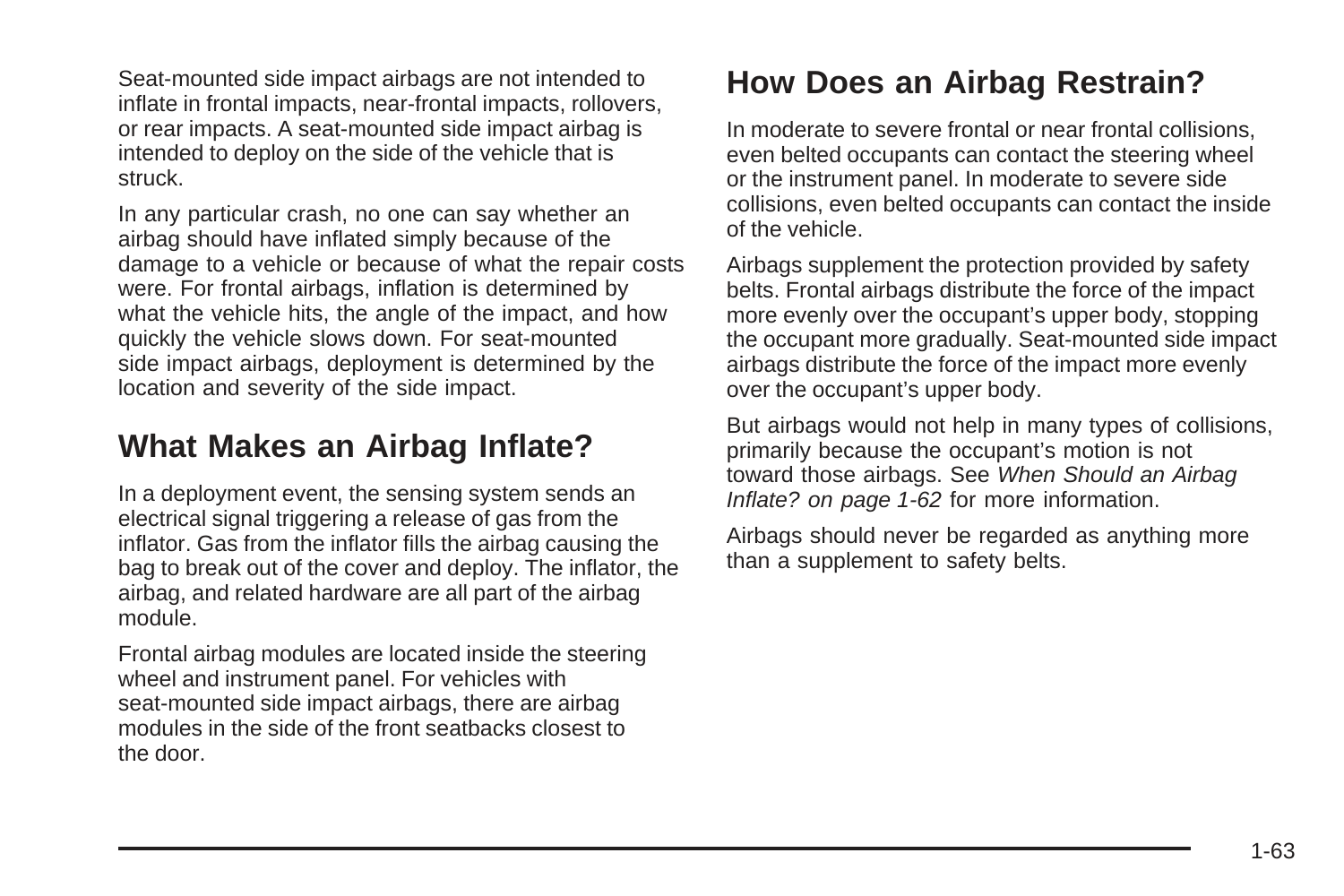### **What Will You See After an Airbag Inflates?**

After the frontal and seat-mounted side impact airbags inflate, they quickly deflate, so quickly that some people may not even realize the airbags inflated. Some components of the airbag module may be hot for several minutes. For location of the airbag modules, see [What](#page-66-0) [Makes an Airbag Inflate?](#page-66-0) on page 1-63.

The parts of the airbag that come into contact with you may be warm, but not too hot to touch. There may be some smoke and dust coming from the vents in the deflated airbags. Airbag inflation does not prevent the driver from seeing out of the windshield or being able to steer the vehicle, nor does it prevent people from leaving the vehicle.

## { **CAUTION:**

When an airbag inflates, there may be dust in the air. This dust could cause breathing problems for people with a history of asthma or other breathing trouble. To avoid this, everyone in the vehicle should get out as soon as it is safe to do so. If you have breathing problems but cannot get out of the vehicle after an airbag inflates, then get fresh air by opening a window or a door. If you experience breathing problems following an airbag deployment, you should seek medical attention.

The vehicle has a feature that may automatically unlock the doors, turn the interior lamps on, and turn on the hazard warning flashers when the airbags inflate. You can lock the doors, turn the interior lamps off, and turn the hazard warning flashers off by using the controls for those features.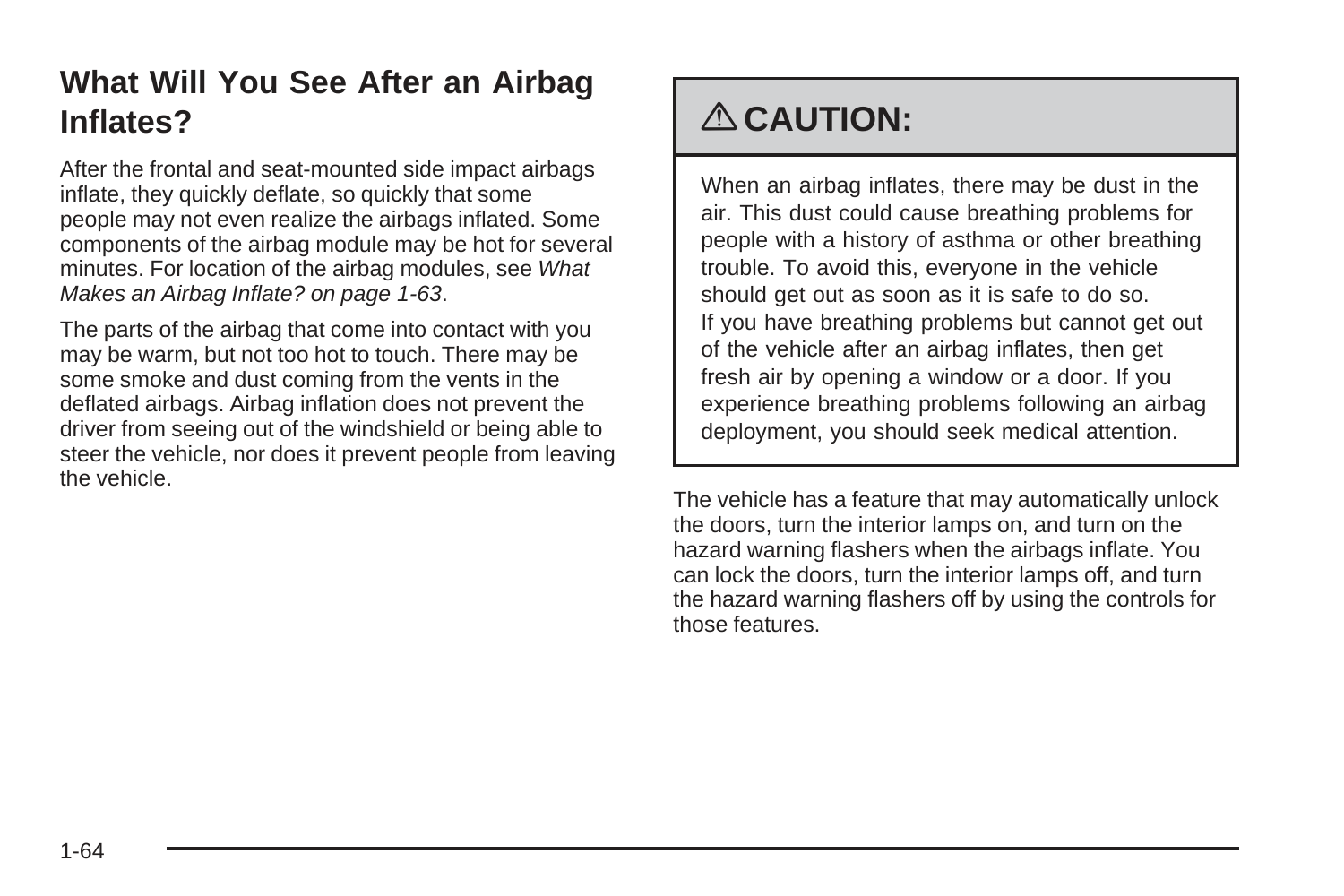<span id="page-68-0"></span>In many crashes severe enough to inflate the airbag, windshields are broken by vehicle deformation. Additional windshield breakage may also occur from the right front passenger airbag.

- Airbags are designed to inflate only once. After an airbag inflates, you will need some new parts for the airbag system. If you do not get them, the airbag system will not be there to help protect you in another crash. A new system will include airbag modules and possibly other parts. The service manual for your vehicle covers the need to replace other parts.
- The vehicle has a crash sensing and diagnostic module which records information after a crash. See [Vehicle Data Recording and Privacy](#page-331-0) on page 7-16 and [Event Data Recorders](#page-332-0) on page 7-17.
- Let only qualified technicians work on the airbag system. Improper service can mean that the airbag system will not work properly. See your dealer/ retailer for service.

### **Passenger Sensing System**

The vehicle has a passenger sensing system for the right front passenger position. The passenger airbag status indicator will be visible, near the clock, located in the center of the instrument panel, when the vehicle is started.



**United States Canada**

The word ON and OFF or the symbol for on and off will be visible, during the system check.

When the system check is complete, either the word ON and OFF or the symbol for on and off will be visible. See [Passenger Airbag Status Indicator](#page-142-0) on page 3-27.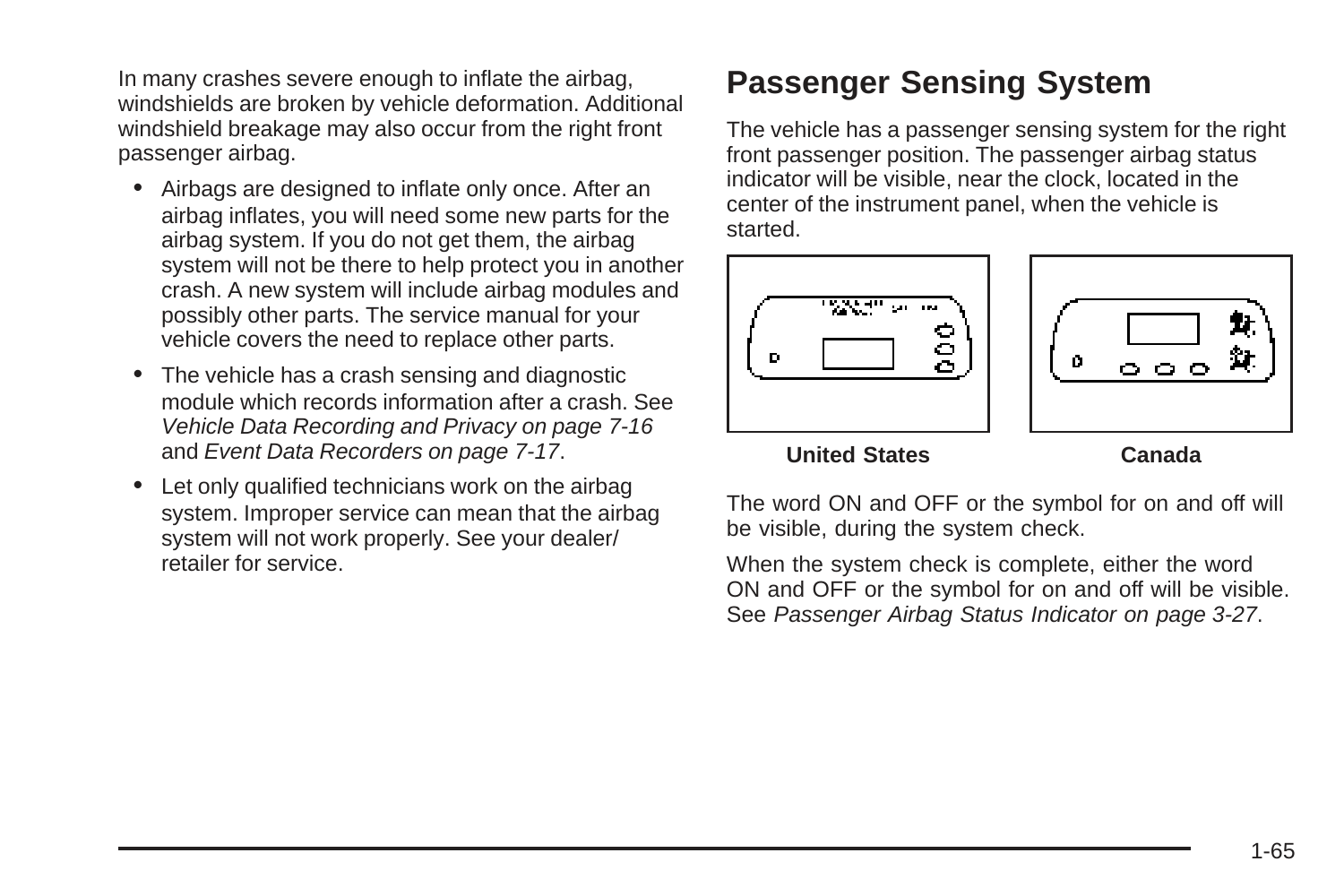The passenger sensing system will turn off the right front passenger frontal airbag and seat-mounted side impact airbag (if equipped) under certain conditions. The driver airbags are not affected by the passenger sensing system.

The passenger sensing system works with sensors that are part of the right front passenger seat. The sensors are designed to detect the presence of a properly-seated occupant and determine if the right front passenger frontal airbag and seat-mounted side impact airbag (if equipped) should be enabled (may inflate) or not.

According to accident statistics, children are safer when properly secured in a rear seat in the correct child restrain for their weight and size.

We recommend that children be secured in a rear seat, including: an infant or a child riding in a rear-facing child restraint; a child riding in a forward-facing child seat; an older child riding in a booster seat; and children, who are large enough, using safety belts.

A label on the sun visor says, "Never put a rear-facing child seat in the front." This is because the risk to the rear-facing child is so great, if the airbag deploys.

# { **CAUTION:**

A child in a rear-facing child restraint can be seriously injured or killed if the right front passenger airbag inflates. This is because the back of the rear-facing child restraint would be very close to the inflating airbag. A child in a forward-facing child restraint can be seriously injured or killed if the right front passenger airbag inflates and the passenger seat is in a forward position.

Even if the passenger sensing system has turned off the right front passenger frontal airbag and seat-mounted side impact airbag (if equipped), no system is fail-safe. No one can guarantee that an airbag will not deploy under some unusual circumstance, even though the airbag(s) are off.

Secure rear-facing child restraints in a rear seat, even if the airbag(s) are off. If you secure a forward-facing child restraint in the right front seat, always move the front passenger seat as far back as it will go. It is better to secure the child restraint in a rear seat.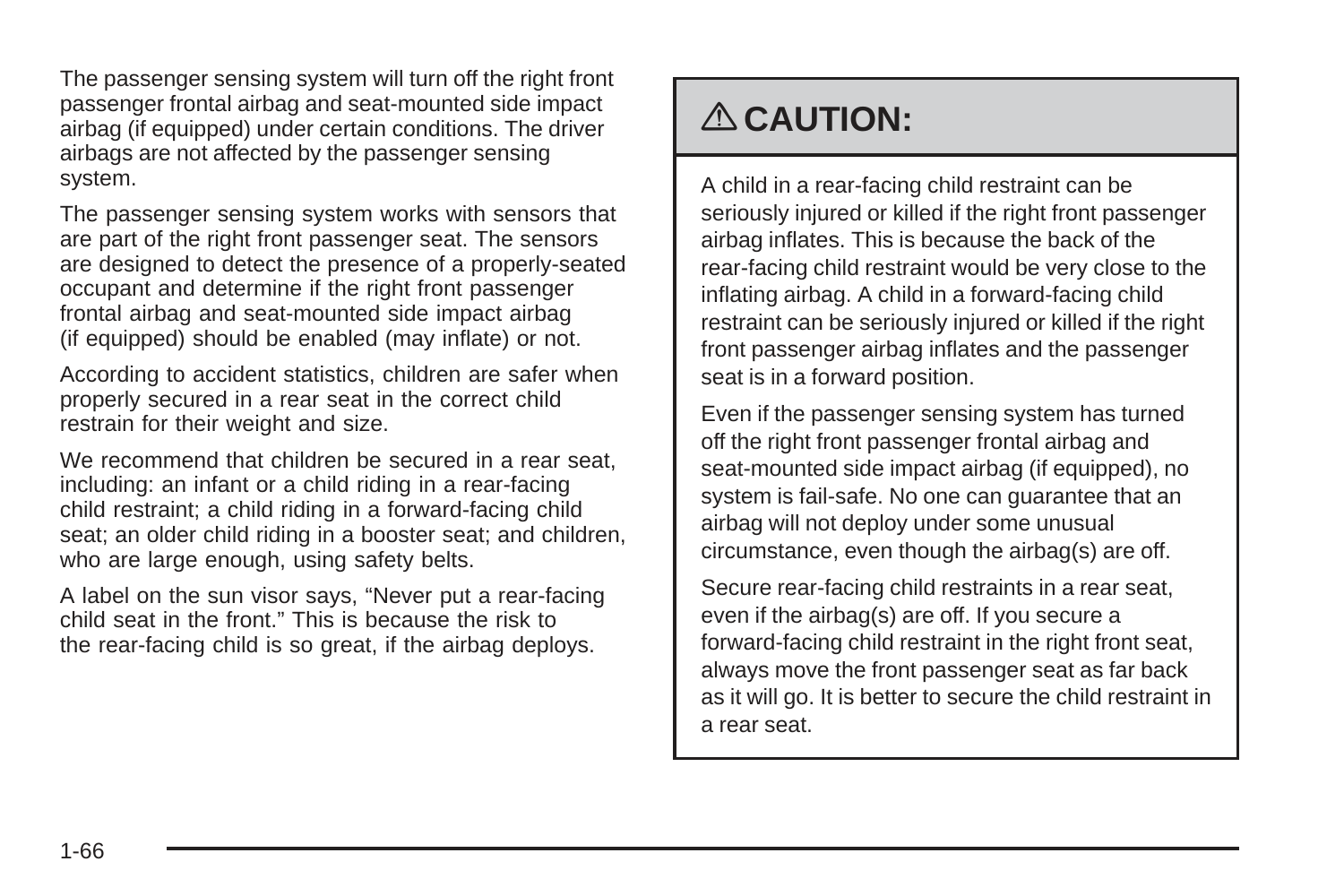The passenger sensing system is designed to turn off the right front passenger frontal airbag and seat-mounted side impact airbag (if equipped) if:

- The right front passenger seat is unoccupied.
- The system determines that an infant is present in a rear-facing infant seat.
- The system determines that a small child is present in a child restraint.
- The system determines that a small child is present in a booster seat.
- A right front passenger takes his/her weight off of the seat for a period of time.
- The right front passenger seat is occupied by a smaller person, such as a child who has outgrown child restraints.
- Or, if there is a critical problem with the airbag system or the passenger sensing system.

When the passenger sensing system has turned off the right front passenger frontal airbag and seat-mounted side impact airbag (if equipped), the off indicator will light and stay lit to remind you that the airbag or airbags are off. See [Passenger Airbag Status Indicator](#page-142-0) on page 3-27.

The passenger sensing system is designed to enable (may inflate) the right front passenger frontal airbag and seat-mounted side impact airbag (if equipped) anytime the system senses that a person of adult size is

sitting properly in the right front passenger seat. When the passenger sensing system has allowed the airbag or airbags to be enabled, the on symbol will light and stay lit to remind you that the airbag or airbags are active.

For some children who have outgrown child restraints and for very small adults, the passenger sensing system may or may not turn off the right front passenger frontal airbag and seat-mounted side impact airbag (if equipped), depending upon the person's seating posture and body build. Everyone in your vehicle who has outgrown child restraints should wear a safety belt properly — whether or not there is an airbag for that person.

## { **CAUTION:**

If the airbag readiness light ever comes on and stays on, it means that something may be wrong with the airbag system. To help avoid injury to yourself or others, have the vehicle serviced right away. See [Airbag Readiness Light](#page-141-0) on page 3-26 for more information, including important safety information.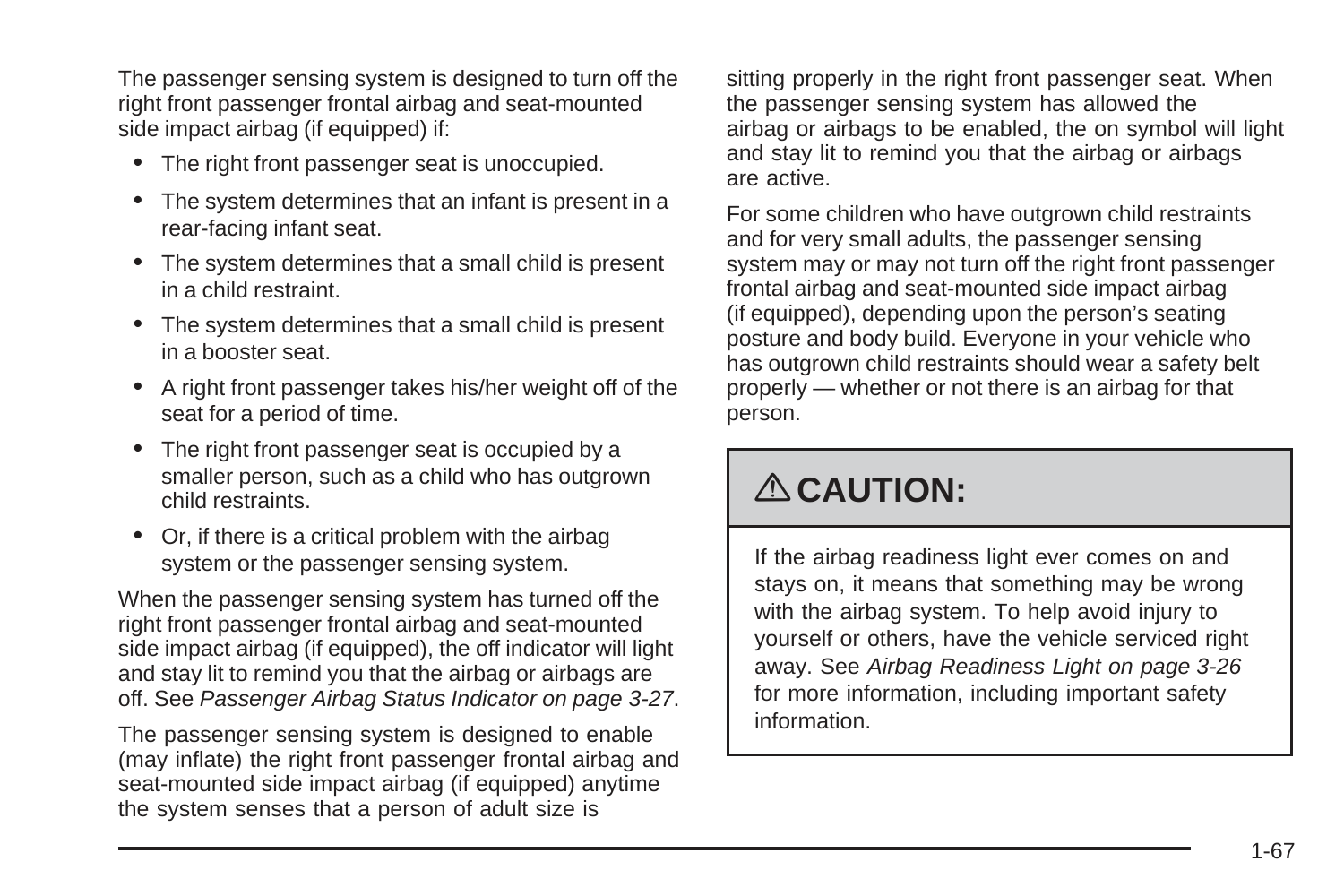### **If the On Indicator is Lit for a Child Restraint**

If a child restraint has been installed and the on indicator is lit:

- 1. Turn the vehicle off.
- 2. Remove the child restraint from the vehicle.
- 3. Remove any additional items from the seat such as blankets, cushions, seat covers, seat heaters, or seat massagers.
- 4. Reinstall the child restraint following the directions provided by the child restraint manufacturer and refer to [Securing a Child Restraint in the Right Front](#page-57-0) [Seat Position](#page-57-0) on page 1-54.

5. If, after reinstalling the child restraint and restarting the vehicle, the on indicator is still lit, turn the vehicle off. Then slightly recline the vehicle seatback and adjust the seat cushion, if adjustable, to make sure that the vehicle seatback is not pushing the child restraint into the seat cushion.

Also make sure the child restraint is not trapped under the vehicle head restraint. If this happens, adjust the head restraint. See [Head Restraints](#page-5-0) on page 1-2.

6. Restart the vehicle.

If the on indicator is still lit, secure the child in the child restraint in a rear seat position in the vehicle, and check with your dealer/retailer.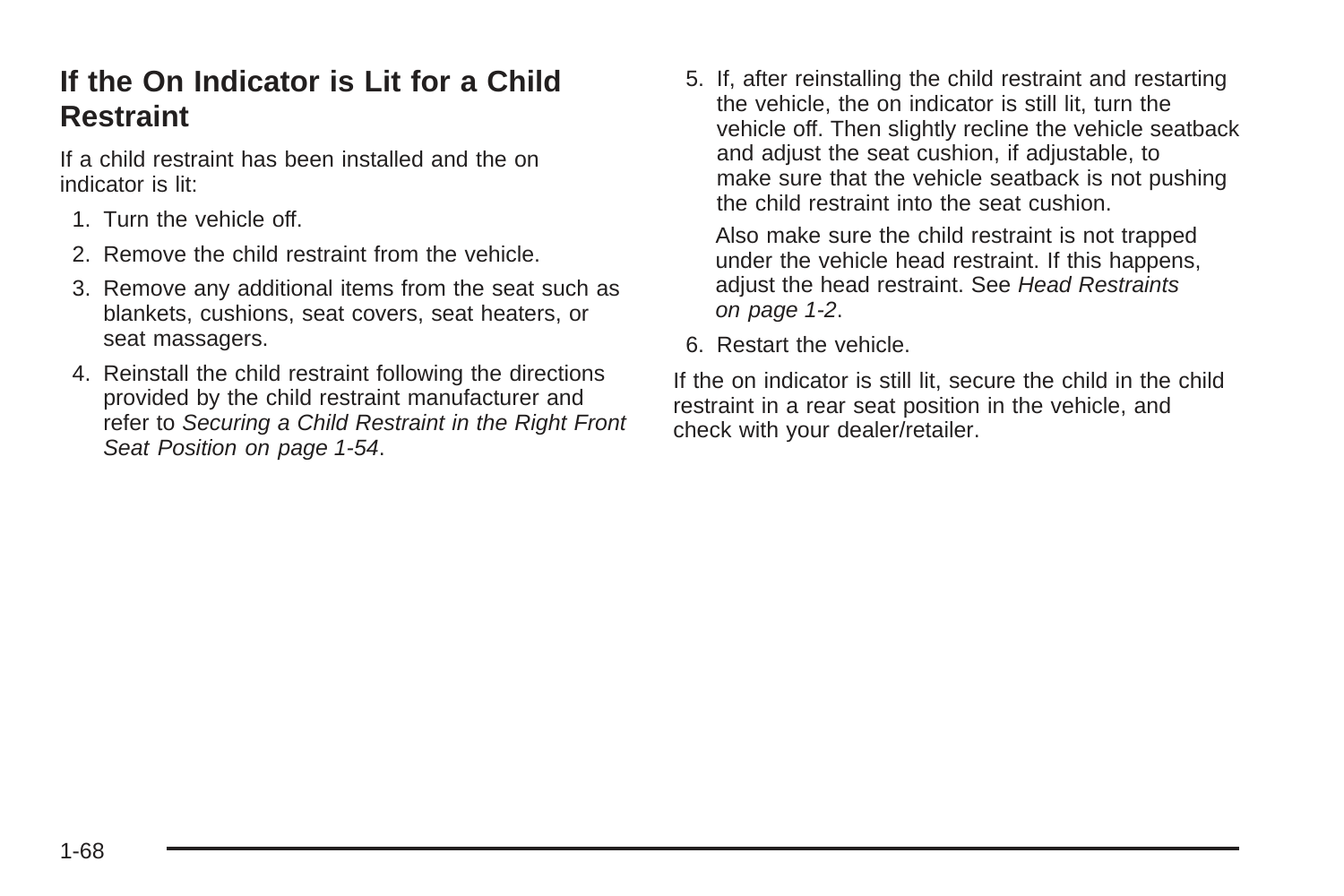#### **If the On Indicator is Lit for an Adult-Size Occupant**



If a person of adult-size is sitting in the right front passenger seat, but the off indicator is lit, it could be because that person is not sitting properly in the seat. If this happens, use the following steps to allow the system to detect that person and enable the right front passenger frontal airbag and seat-mounted side impact airbag (if equipped):

- 1. Turn the vehicle off.
- 2. Remove any additional material from the seat, such as blankets, cushions, seat covers, seat heaters, or seat massagers.
- 3. Place the seatback in the fully upright position.
- 4. Have the person sit upright in the seat, centered on the seat cushion, with legs comfortably extended.
- 5. Restart the vehicle and have the person remain in this position for two to three minutes after the on indicator is lit.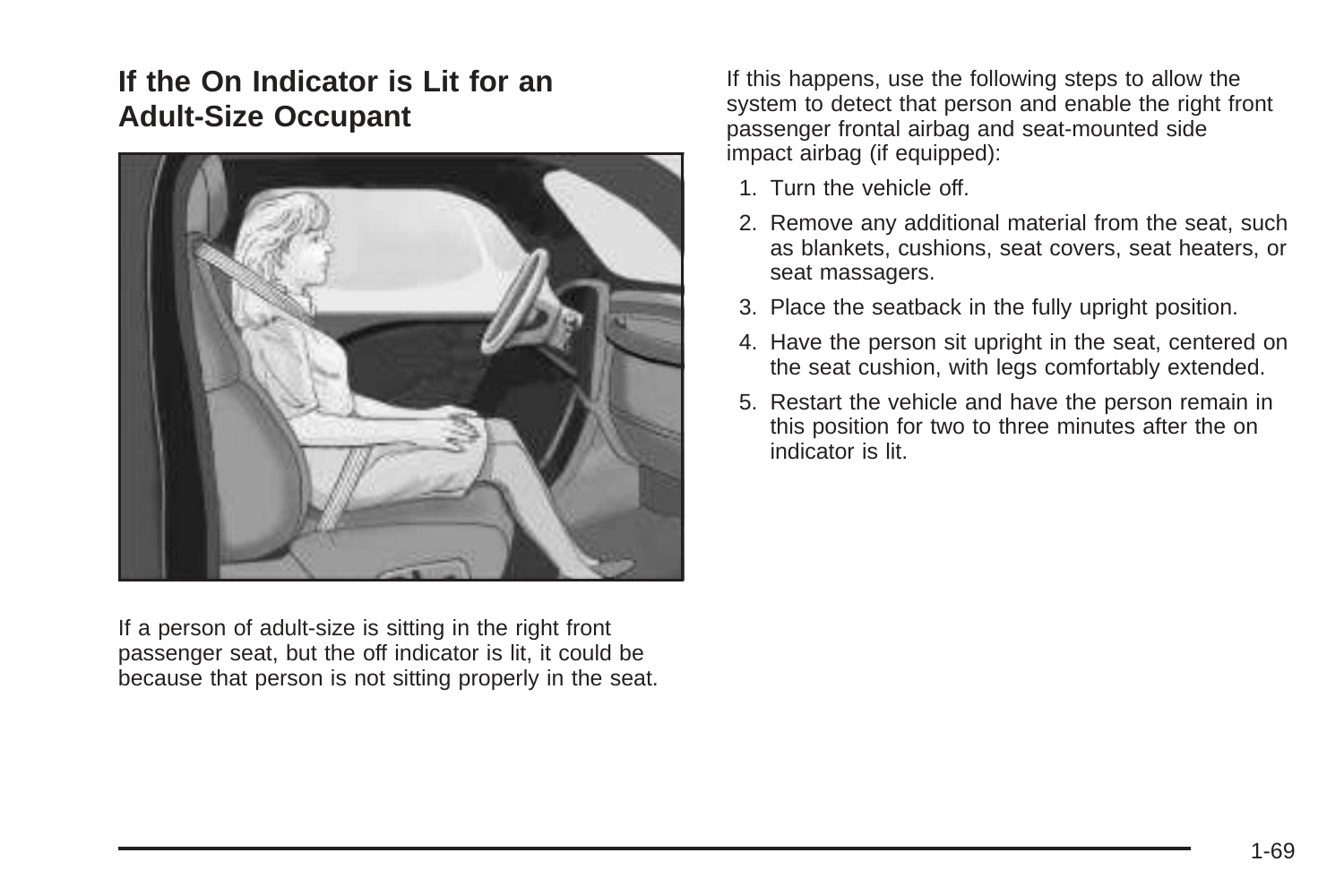### **Additional Factors Affecting System Operation**

Safety belts help keep the passenger in position on the seat during vehicle maneuvers and braking, which helps the passenger sensing system maintain the passenger airbag status. See "Safety Belts" and "Child Restraints" in the Index for additional information about the importance of proper restraint use.

A thick layer of additional material, such as a blanket or cushion, or aftermarket equipment such as seat covers, seat heaters, and seat massagers can affect how well the passenger sensing system operates. We recommend that you not use seat covers or other aftermarket equipment other than any that GM has approved for your specific vehicle. See [Adding Equipment to Your](#page-74-0) [Airbag-Equipped Vehicle](#page-74-0) on page 1-71 for more information about modifications that can affect how the system operates.

# { **CAUTION:**

Stowing of articles under the passenger seat or between the passenger seat cushion and seatback may interfere with the proper operation of the passenger sensing system.

### **Servicing Your Airbag-Equipped Vehicle**

Airbags affect how the vehicle should be serviced. There are parts of the airbag system in several places around the vehicle. Your dealer/retailer and the service manual have information about servicing the vehicle and the airbag system. To purchase a service manual, see [Service Publications Ordering Information](#page-330-0) on page 7-15.

# { **CAUTION:**

For up to 10 seconds after the ignition is turned off and the battery is disconnected, an airbag can still inflate during improper service. You can be injured if you are close to an airbag when it inflates. Avoid yellow connectors. They are probably part of the airbag system. Be sure to follow proper service procedures, and make sure the person performing work for you is qualified to do so.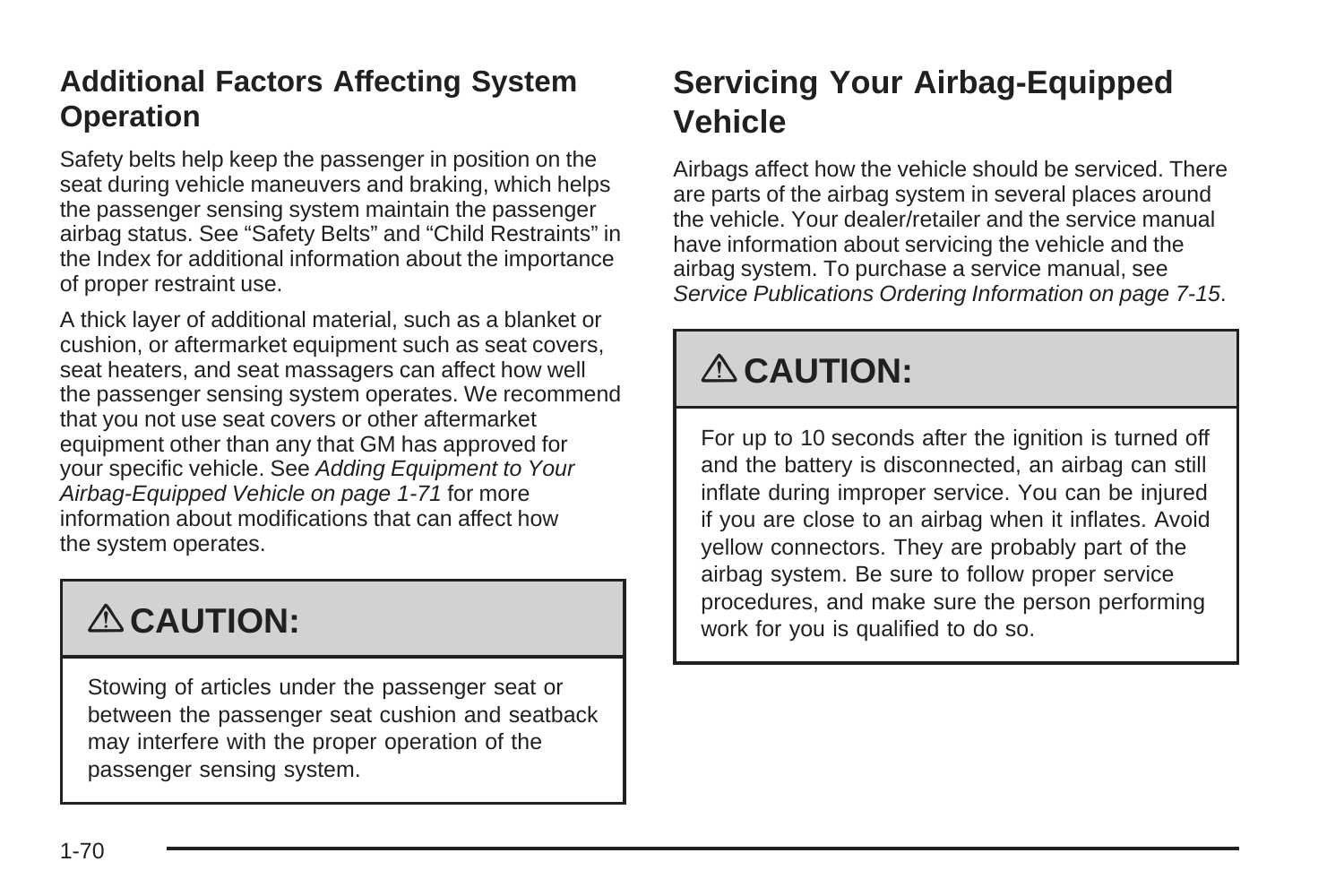### <span id="page-74-0"></span>**Adding Equipment to Your Airbag-Equipped Vehicle**

- **Q: Is there anything I might add to or change about the vehicle that could keep the airbags from working properly?**
- A: Yes. If you add things that change your vehicle's frame, bumper system, height, front end or side sheet metal, they may keep the airbag system from working properly. Changing or moving any parts of the front seats, safety belts, the airbag sensing and diagnostic module, steering wheel, instrument panel, front sensors, or airbag wiring can affect the operation of the airbag system.

In addition, the vehicle has a passenger sensing system for the right front passenger position, which includes sensors that are part of the passenger seat. The passenger sensing system may not operate properly if the original seat trim is replaced with non-GM covers, upholstery or trim, or with GM covers, upholstery or trim designed for a different vehicle. Any object, such as an aftermarket seat heater or a comfort enhancing pad or device, installed under or on top of the seat fabric, could also interfere with the operation of the passenger sensing system. This could either prevent proper deployment of the passenger airbag(s) or prevent the passenger sensing system from properly turning off the passenger airbag(s). See [Passenger Sensing](#page-68-0) [System](#page-68-0) on page 1-65.

If you have any questions about this, you should contact Customer Assistance before you modify your vehicle. The phone numbers and addresses for Customer Assistance are in Step Two of the Customer Satisfaction Procedure in this manual. See [Customer Satisfaction Procedure](#page-317-0) on page 7-2.

#### **Q: Because I have a disability, I have to get my vehicle modified. How can I find out whether this will affect my airbag system?**

A: If you have questions, call Customer Assistance. The phone numbers and addresses for Customer Assistance are in Step Two of the Customer Satisfaction Procedure in this manual. See [Customer Satisfaction Procedure](#page-317-0) on page 7-2.

In addition, your dealer/retailer and the service manual have information about the location of the airbag sensors, sensing and diagnostic module and airbag wiring.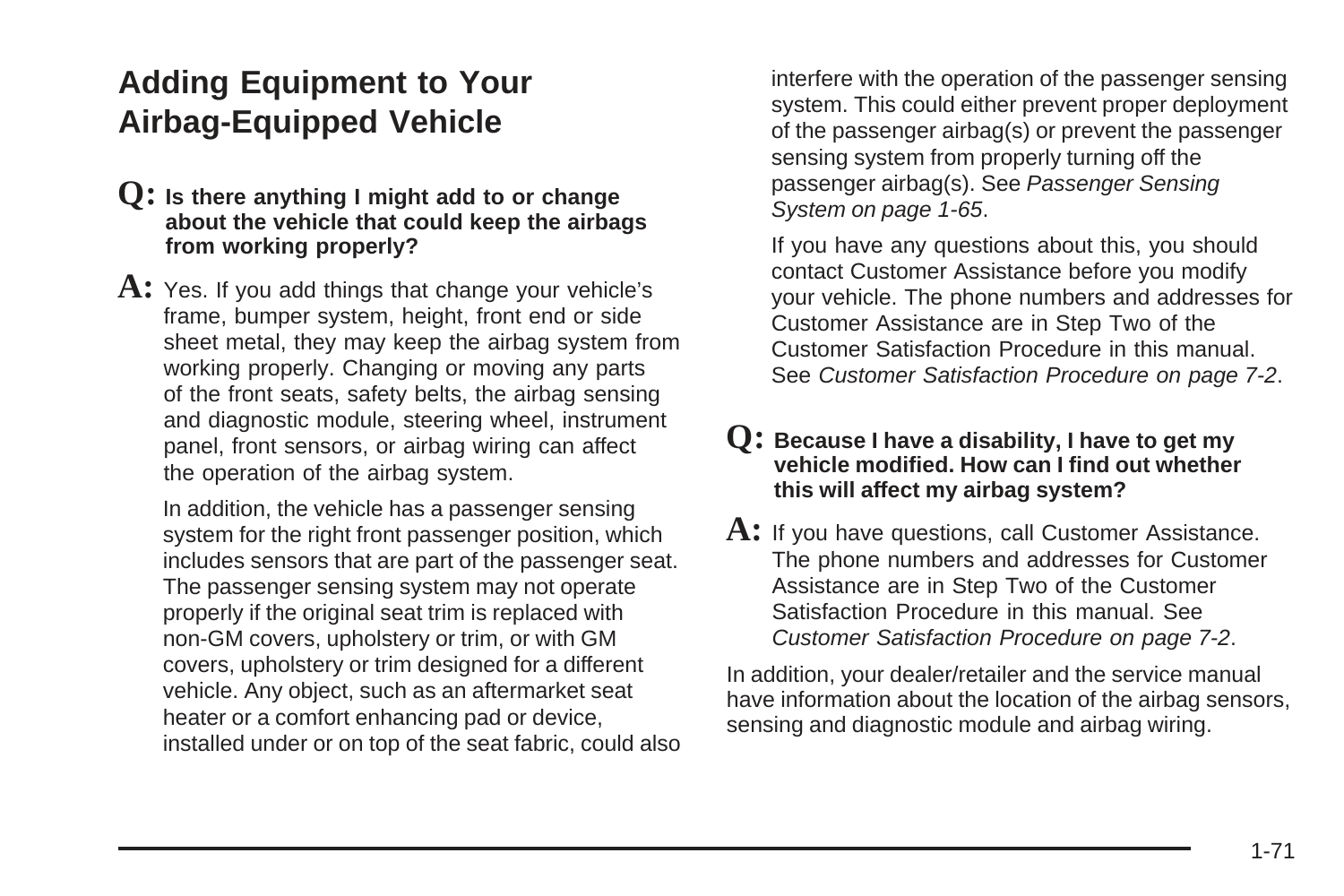# **Restraint System Check**

### **Checking the Restraint Systems**

#### **Safety Belts**

Now and then, check that the safety belt reminder light, safety belts, buckles, latch plates, retractors, and anchorages are all working properly.

Look for any other loose or damaged safety belt system parts that might keep a safety belt system from doing its job. See your dealer/retailer to have it repaired. Torn or frayed safety belts may not protect you in a crash. They can rip apart under impact forces. If a belt is torn or frayed, get a new one right away.

Make sure the safety belt reminder light is working. See [Safety Belt Reminders](#page-141-0) on page 3-26 for more information.

Keep safety belts clean and dry. See [Care of Safety](#page-285-0) [Belts](#page-285-0) on page 5-82.

### **Airbags**

The airbag system does not need regularly scheduled maintenance or replacement. Make sure the airbag readiness light is working. See [Airbag Readiness Light](#page-141-0) on page 3-26 for more information.

**Notice: If an airbag covering is damaged, opened, or broken, the airbag may not work properly. Do not open or break the airbag coverings. If there are any opened or broken airbag covers, have the airbag covering and/or airbag module replaced. For the location of the airbag modules, see [What Makes an](#page-66-0) [Airbag Inflate?](#page-66-0) on page 1-63. See your dealer/retailer for service.**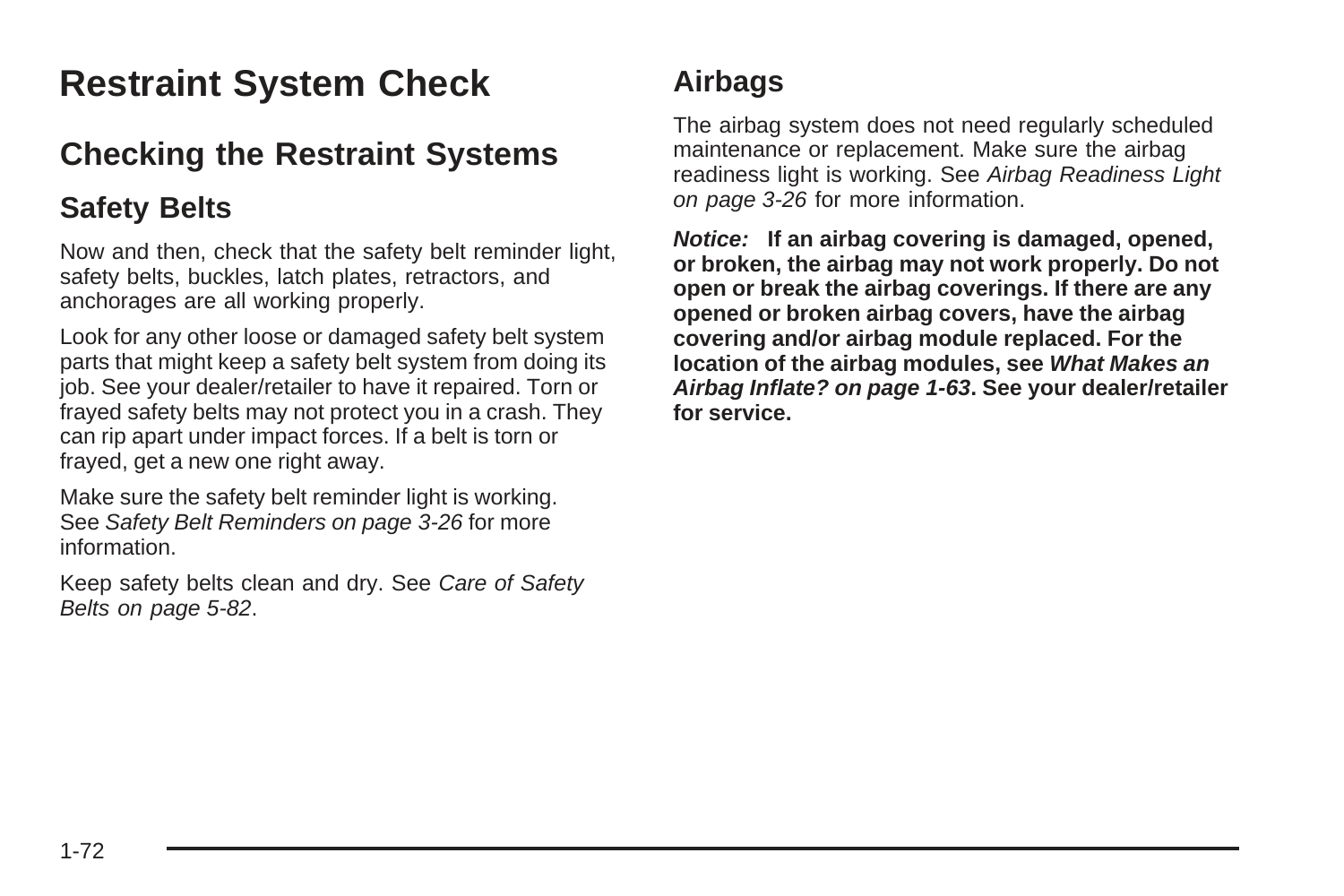### **Replacing Restraint System Parts After a Crash**

# { **CAUTION:**

A crash can damage the restraint systems in your vehicle. A damaged restraint system may not properly protect the person using it, resulting in serious injury or even death in a crash. To help make sure your restraint systems are working properly after a crash, have them inspected and any necessary replacements made as soon as possible.

If the vehicle has been in a crash, do you need new safety belts or LATCH system (if equipped) parts?

After a very minor crash, nothing may be necessary. But the safety belt assemblies that were used during any crash may have been stressed or damaged. See your dealer/retailer to have the safety belt assemblies inspected or replaced.

If the vehicle has the LATCH system and it was being used during a crash, you may need new LATCH system parts.

New parts and repairs may be necessary even if the safety belt or LATCH system (if equipped), was not being used at the time of the crash.

If an airbag inflates, you will need to replace airbag system parts. See the part on the airbag system earlier in this section.

Have the safety belt pretensioners checked if the vehicle has been in a crash, if the airbag readiness light stays on after the vehicle is started, or while you are driving. See [Airbag Readiness Light](#page-141-0) on page 3-26.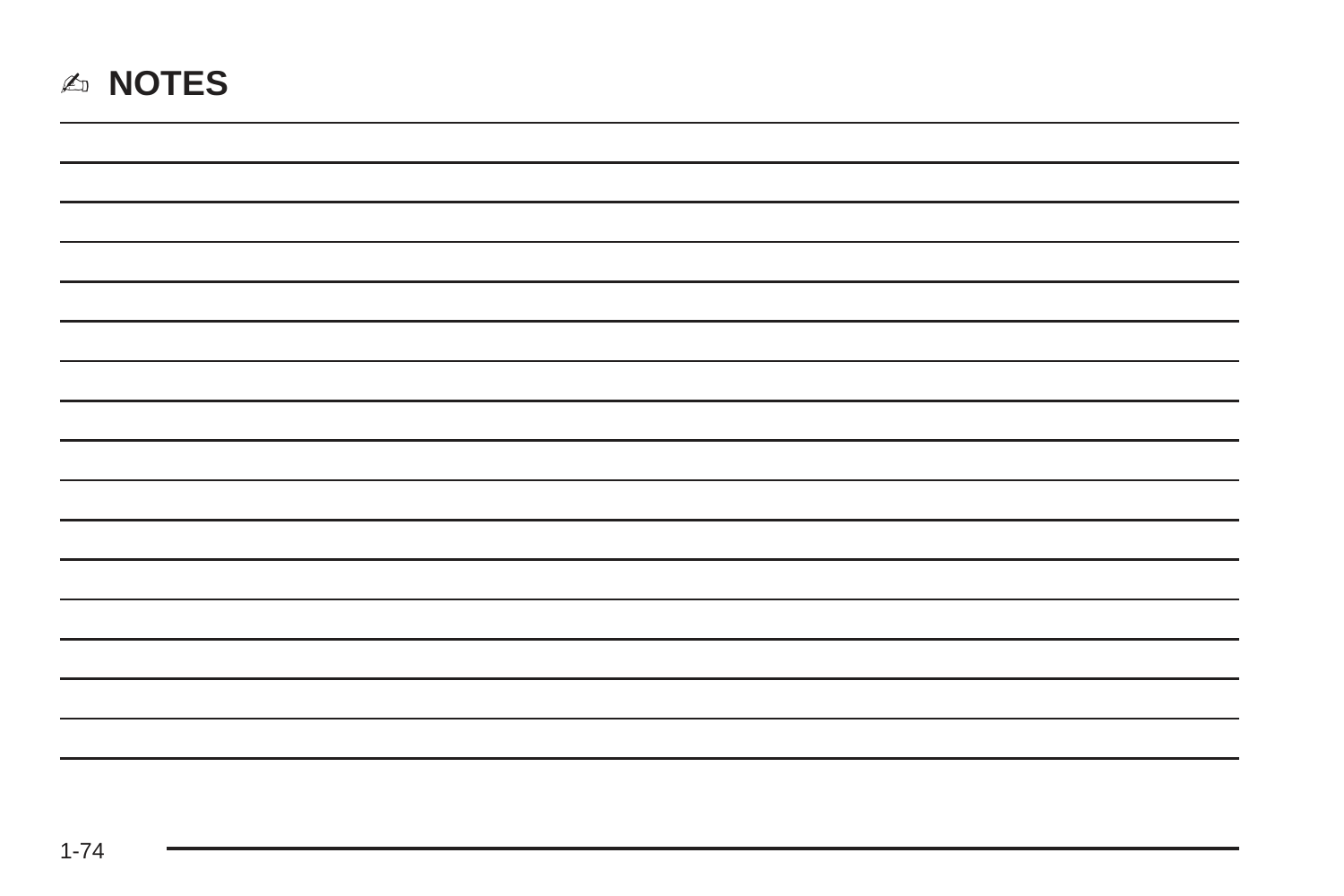# **Section 2 Features and Controls**

| Remote Keyless Entry (RKE) System 2-3    |  |
|------------------------------------------|--|
| Remote Keyless Entry (RKE) System        |  |
|                                          |  |
|                                          |  |
| Central Door Unlocking System 2-6        |  |
|                                          |  |
|                                          |  |
|                                          |  |
|                                          |  |
|                                          |  |
|                                          |  |
|                                          |  |
|                                          |  |
|                                          |  |
|                                          |  |
|                                          |  |
|                                          |  |
| Starting and Operating Your Vehicle 2-16 |  |
|                                          |  |
|                                          |  |
|                                          |  |

| Automatic Transmission Operation 2-20            |  |
|--------------------------------------------------|--|
| Manual Transmission Operation 2-24               |  |
|                                                  |  |
| Shifting Into Park (Automatic Transmission) 2-27 |  |
|                                                  |  |
| Parking the Vehicle (Manual Transmission) 2-29   |  |
| Parking Over Things That Burn 2-30               |  |
|                                                  |  |
| Running the Vehicle While Parked 2-31            |  |
| <b>Mirrors</b> ……………………………………………………2-32          |  |
|                                                  |  |
|                                                  |  |
|                                                  |  |
|                                                  |  |
|                                                  |  |
|                                                  |  |
|                                                  |  |
|                                                  |  |
|                                                  |  |
| Sunglasses Storage Compartment 2-38              |  |
|                                                  |  |
|                                                  |  |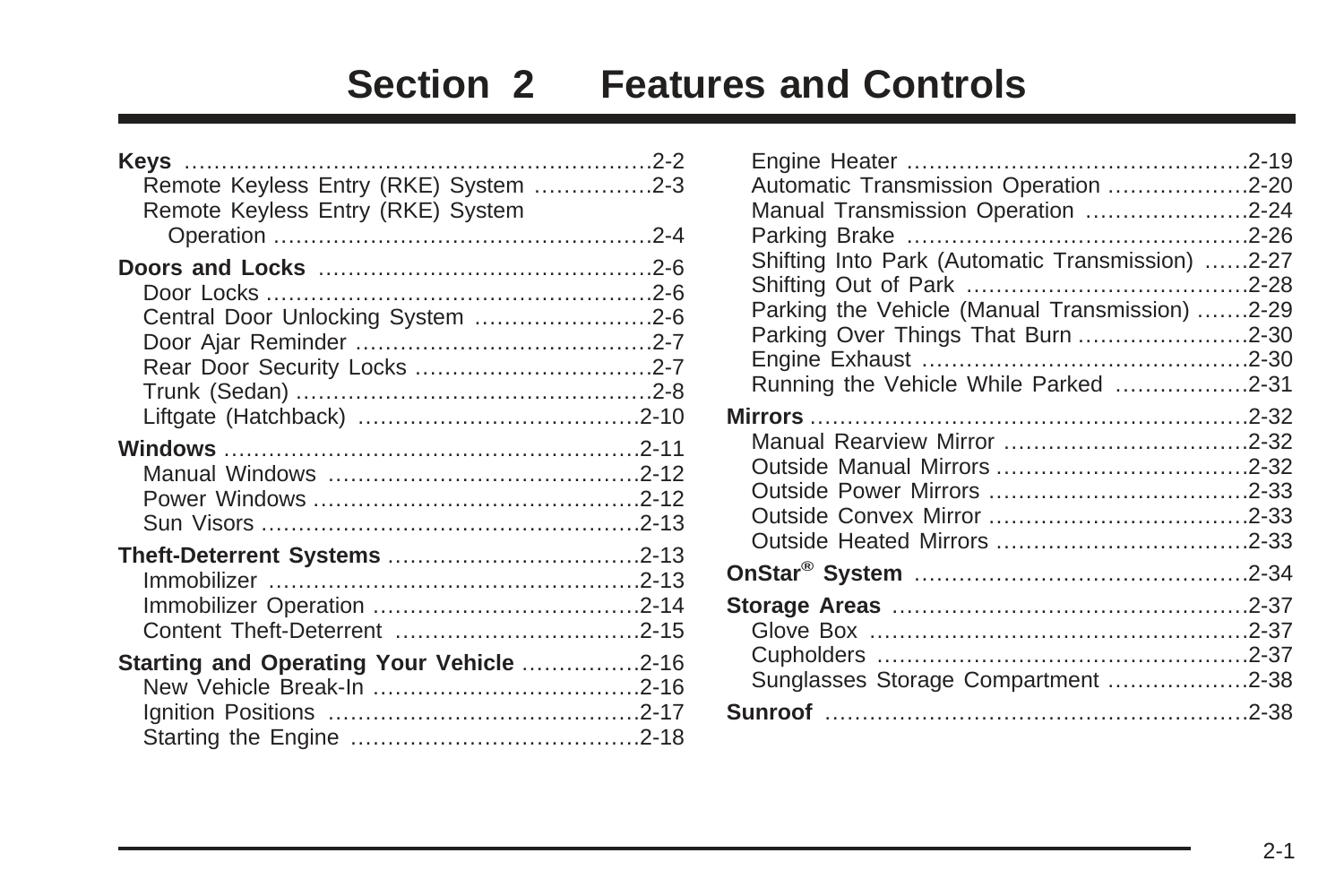# <span id="page-79-0"></span>**Keys**

# { **CAUTION:**

Leaving children in a vehicle with the ignition key is dangerous for many reasons, children or others could be badly injured or even killed. They could operate the power windows or other controls or even make the vehicle move. The windows will function with the keys in the ignition and children could be seriously injured or killed if caught in the path of a closing window. Do not leave the keys in a vehicle with children.



The key can be used for the ignition, doors and all other locks.

The key has a key code tag that the dealer/retailer or qualified locksmith can use to make new keys. Store this information in a safe place, not in your vehicle.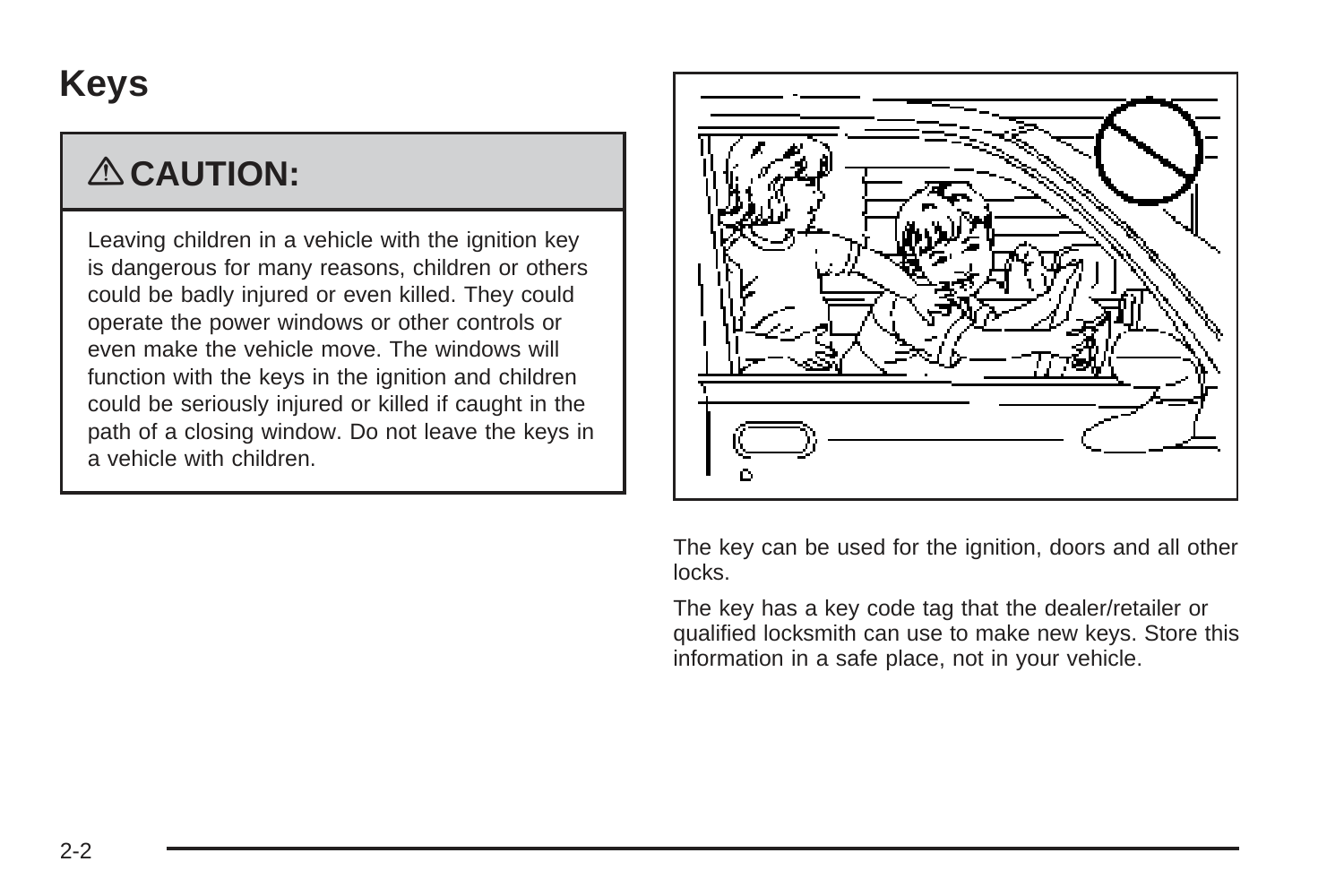<span id="page-80-0"></span>Your vehicle may have an electronic immobilizer designed to protect your car against theft. If so, only keys with the correct electronic code can be used to start the vehicle. See [Immobilizer Operation](#page-91-0) on page 2-14 for additional information. If a replacement key or an additional key is needed, it must be purchased from your dealer/retailer or certified locksmith.

#### **Notice: If you ever lock your keys in the vehicle, you may have to damage the vehicle to get in. Be sure you have spare keys.**

In an emergency, contact Roadside Assistance. See [Roadside Assistance Program](#page-322-0) on page 7-7 for more information.

### **Remote Keyless Entry (RKE) System**

If this vehicle has the Remote Keyless Entry (RKE) system, it operates on a radio frequency subject to Federal Communications Commission (FCC) Rules and with Industry Canada.

This device complies with Part 15 of the FCC Rules. Operation is subject to the following two conditions:

- 1. This device may not cause interference.
- 2. This device must accept any interference received, including interference that may cause undesired operation of the device.

This device complies with RSS-210 of Industry Canada. Operation is subject to the following two conditions:

- 1. This device may not cause interference.
- 2. This device must accept any interference received, including interference that may cause undesired operation of the device.

Changes or modifications to this system by other than an authorized service facility could void authorization to use this equipment.

If there is a decrease in the RKE operating range, try this:

- Check the distance. The transmitter may be too far from the vehicle. Stand closer during rainy or snowy weather.
- Check the location. Other vehicles or objects may be blocking the signal. Take a few steps to the left or right, hold the transmitter higher, and try again.
- Check the transmitter's battery. See "Battery Replacement" later in this section.
- If the transmitter is still not working correctly, see your dealer/retailer or a qualified technician for service.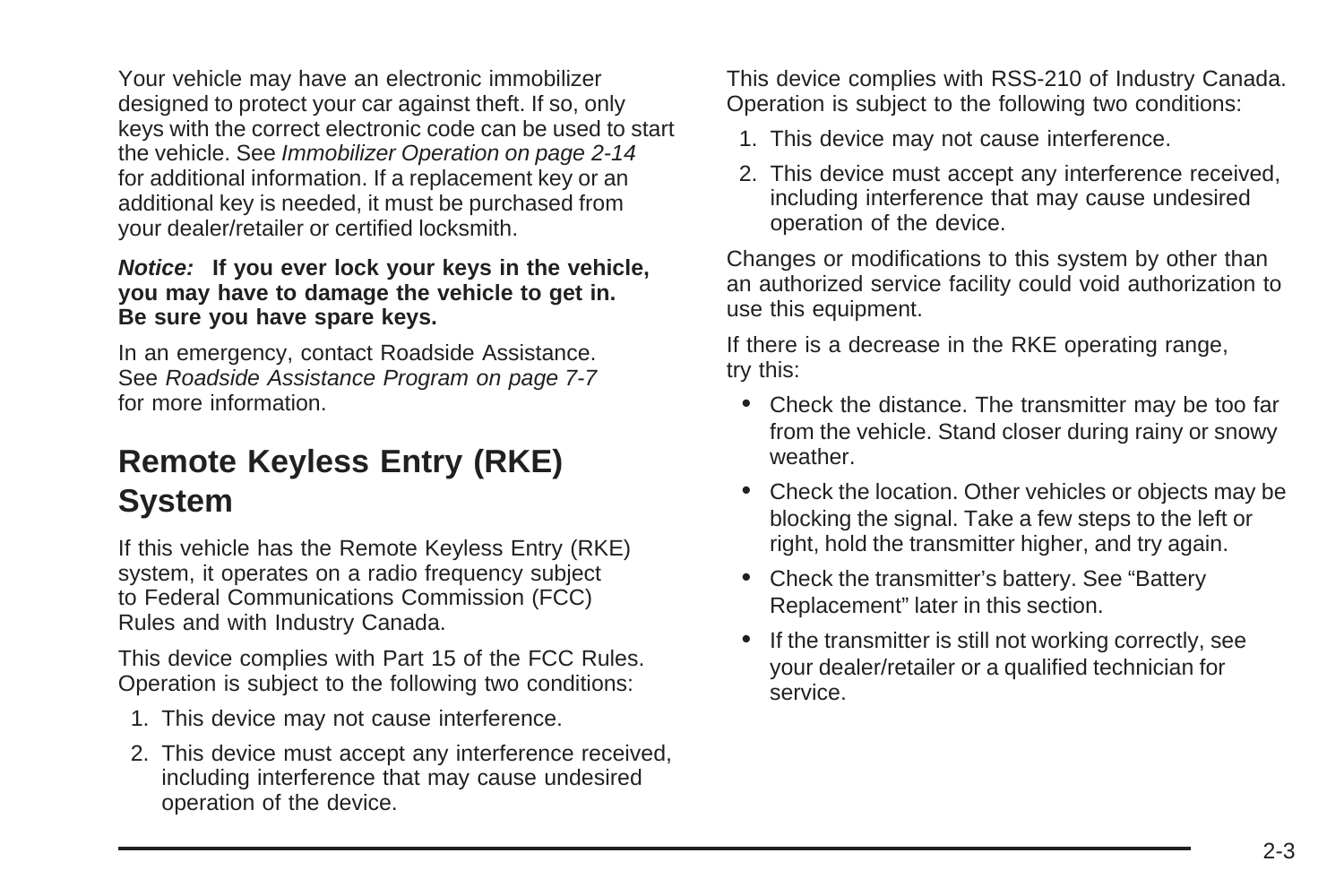# <span id="page-81-0"></span>**Remote Keyless Entry (RKE) System Operation**

The Remote Keyless Entry (RKE) transmitter functions work up to 65 feet (20 m) away from the vehicle.

There are other conditions which can affect the performance of the transmitter. See [Remote Keyless](#page-80-0) [Entry \(RKE\) System](#page-80-0) on page 2-3.



The following functions may be available if the vehicle has RKE:

Q **(Lock):** Press to lock all of the doors. If all of the doors and the trunk or liftgate are closed, the hazard lamps flash once and the horn will sound to indicate that locking has occurred and the theft-deterrent system is active.

**R** (Unlock): Press to unlock all of the doors. The hazard lamps flash twice to indicate that unlocking has occurred and that the theft-deterrent system is deactivated. If the doors are not opened within 30 seconds the doors will lock again.

**() (Panic) (Hatchback):** Press to sound the panic alarm. The hazard lamps will flash and the panic alarm will stay on for about 30 seconds. Press any of the buttons on the transmitter to turn off the alarm.

V**(Remote Trunk Release) (Sedan):** Press and hold for approximately one second to open the trunk.

The LED light (A) on the transmitter flashes when the buttons on the transmitter are pressed. If the light does not flash see "Battery Replacement" later in this section.

The buttons do not operate and the theft-deterrent system does not activate if the key is in the ignition.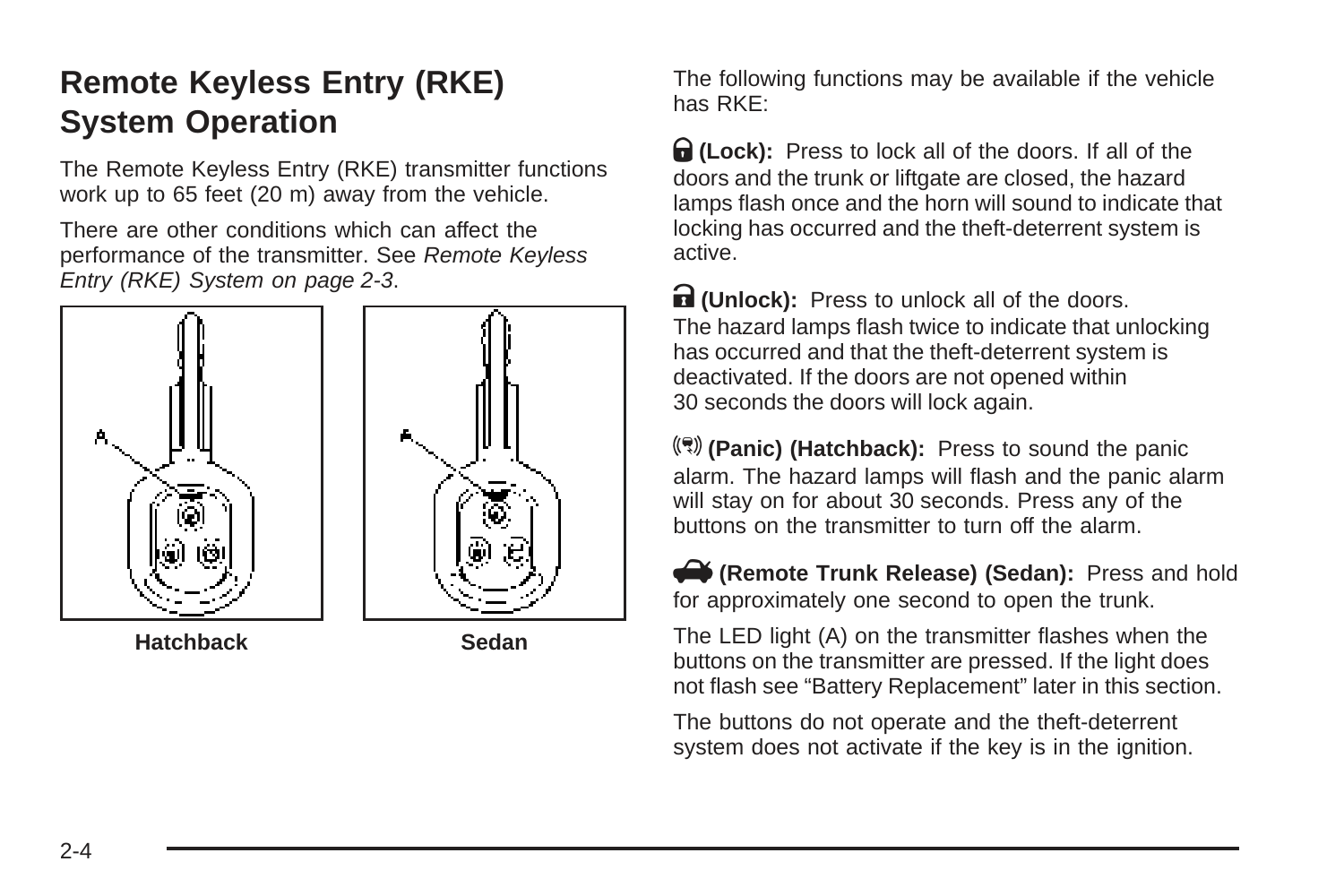#### **Programming Transmitters to the Vehicle**

Only RKE transmitters programmed to the vehicle will work. If a transmitter is lost or stolen, a replacement can be purchased and programmed through your dealer/retailer. When the replacement transmitter is programmed to the vehicle, all remaining transmitters must also be programmed. Any lost or stolen transmitters no longer work once the new transmitter is programmed. Each vehicle can have up to five transmitters programmed to it.

#### **Battery Replacement**

Replace the battery if the LED on the transmitter does not flash when you press the buttons.

**Notice: When replacing the battery, do not touch any of the circuitry on the transmitter. Static from your body could damage the transmitter.**

To replace the battery:

- 1. Remove the screw from the back of the cover and open the cover of the transmitter.
- 2. Pull the transmitter out of the cover and carefully turn the circle cover of the transmitter unit toward open.
- 3. Remove the battery.
- 4. Insert the new battery, positive side facing up. Use one three-volt, CR1620, or equivalent, type battery.
- 5. Turn the circle cover of the transmitter unit toward close and put the transmitter unit in the cover.
- 6. Put the two halves back together and replace the screw. Make sure the cover is on tightly, so water will not get in.
- 7. Test the transmitter operation.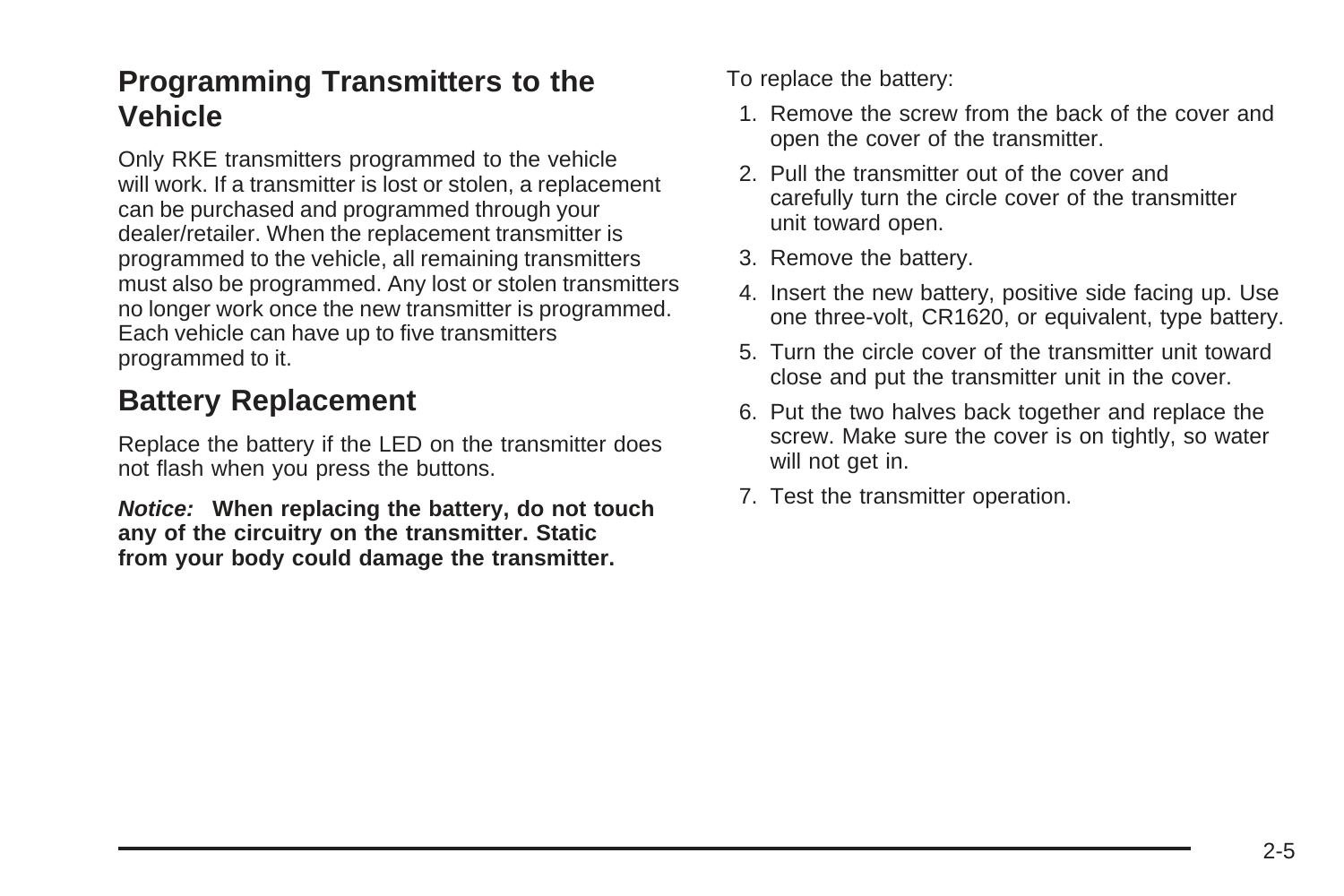# <span id="page-83-0"></span>**Doors and Locks**

### **Door Locks**

# { **CAUTION:**

Unlocked doors can be dangerous.

- Passengers, especially children, can easily open the doors and fall out of a moving vehicle. When a door is locked, the handle will not open it. The chance of being thrown out of the vehicle in a crash is increased if the doors are not locked. So, all passengers should wear safety belts properly and the doors should be locked whenever the vehicle is driven.
- Young children who get into unlocked vehicles may be unable to get out. A child can be overcome by extreme heat and can suffer permanent injuries or even death from heat stroke. Always lock the vehicle whenever leaving it.
- Outsiders can easily enter through an unlocked door when you slow down or stop your vehicle. Locking your doors can help prevent this from happening.

There are several ways to lock and unlock the vehicle.

From the outside, use your key or the Remote Keyless Entry (RKE) transmitter. See [Remote Keyless](#page-81-0) [Entry \(RKE\) System Operation](#page-81-0) on page 2-4.

To manually unlock the front doors from the outside, insert the key and turn it toward the front of the vehicle. To manually lock the doors from the outside, insert the key and turn it toward the rear of the vehicle.

All doors, except for the driver door, can be locked by pushing down the manual door lock and then closing the door. On vehicles with power locks, the driver door can only by locked from the outside by using the key or the optional RKE transmitter.

From the inside, all of the doors can be locked and unlocked by pushing or pulling the manual door lock located on each door.

# **Central Door Unlocking System**

The vehicle may be equipped with the central door unlocking system. This system is activated from the driver door.

From the outside, lock or unlock all the doors by using either the key or the RKE transmitter, if equipped. From the inside, lock or unlock all the doors by using the driver door lock switch.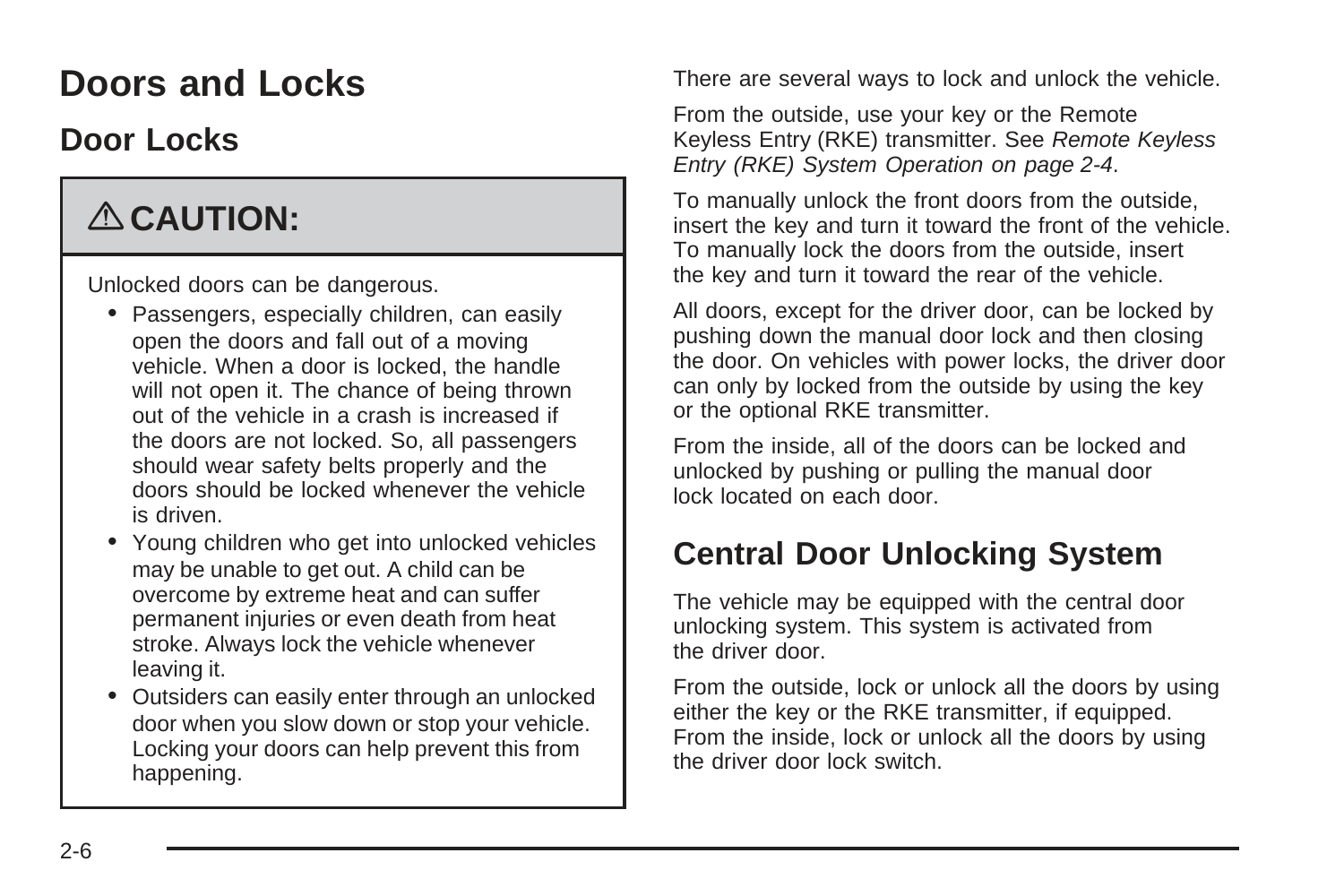### <span id="page-84-0"></span>**Door Ajar Reminder**



If one of the doors, trunk, or liftgate is not closed properly while the ignition is on, the door ajar light on the instrument panel comes on and stays on until the doors are closed.

### **Rear Door Security Locks**



The vehicle has rear door security locks on each rear door that prevents passengers from opening the rear doors from the inside.

#### **Using the Rear Door Security Lock**

- 1. Move the lever up to lock.
- 2. Close the door.
- 3. Repeat Steps 1 and 2 to the other rear door lock.

**Notice: Pulling the inside door handle while the rear door security locks are engaged could damage your vehicle. Do not pull the inside door handle while the rear door security locks are engaged.**

The rear doors on the vehicle cannot be opened from the inside while this feature is in use.

#### **Opening a Rear Door When the Security Lock is On**

- 1. Unlock the door from the inside.
- 2. Open the door from the outside.

If you do not cancel the security lock, adults or older children who ride in the rear will not be able to open the rear door from the inside.

#### **Canceling the Rear Door Security Lock**

- 1. Unlock the door from the inside and open the door from the outside.
- 2. Move the lever down to unlock.
- 3. Repeat Steps 1 and 2 to the other rear door lock.

The rear door locks can now be locked and unlocked normally.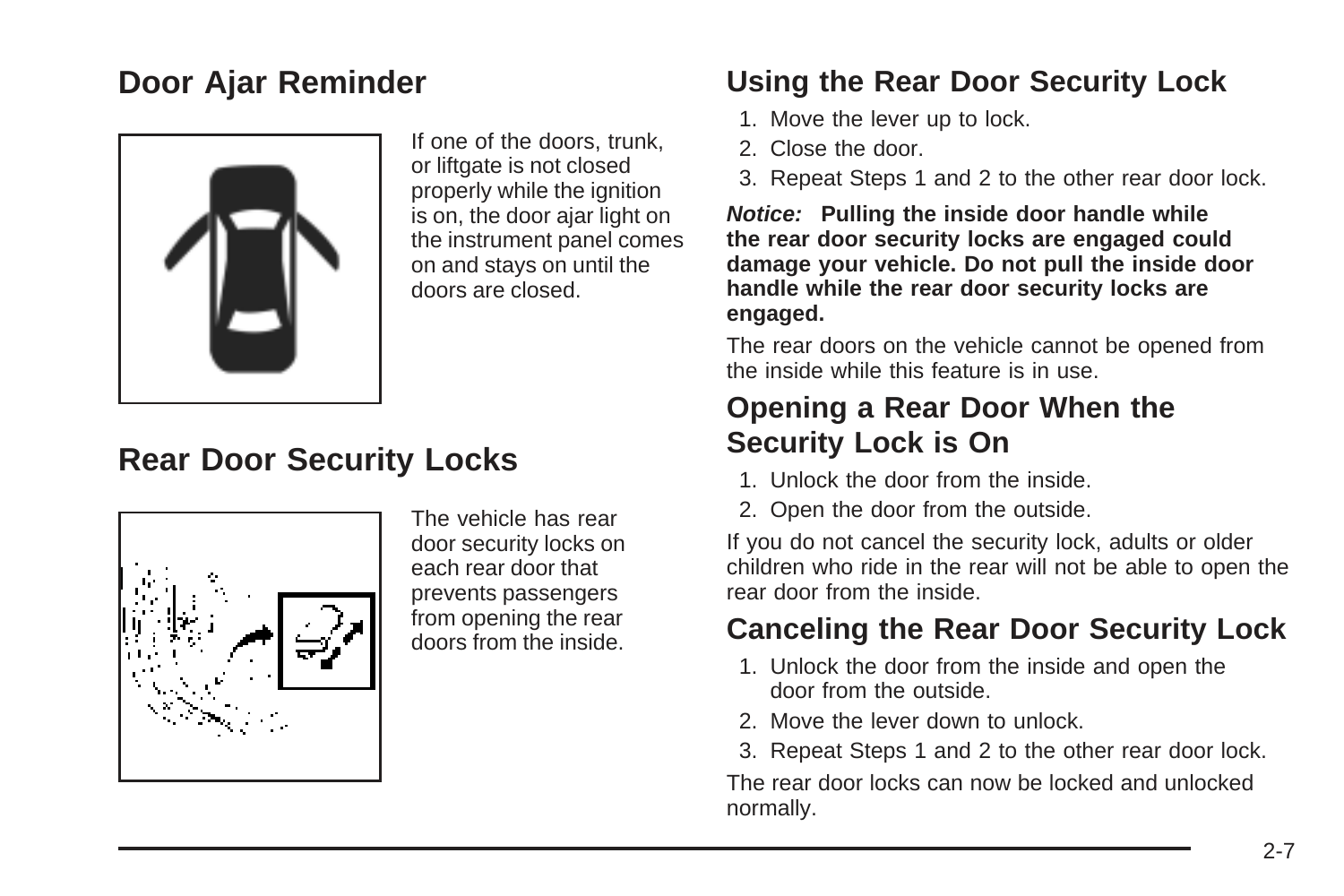# <span id="page-85-0"></span>**Trunk (Sedan)**

# { **CAUTION:**

Exhaust gases can enter the vehicle if it is driven with the liftgate, trunk/hatch open, or with any objects that pass through the seal between the body and the trunk/hatch or liftgate. Engine exhaust contains Carbon Monoxide (CO) which cannot be seen or smelled. It can cause unconsciousness and even death.

If the vehicle must be driven with the liftgate, or trunk/hatch open:

- Close all of the windows.
- Fully open the air outlets on or under the instrument panel.
- Adjust the Climate Control system to a setting that brings in only outside air and set the fan speed to the highest setting. See Climate Control System in the Index.
- If the vehicle is equipped with a power liftgate, disable the power liftgate function.

For more information about carbon monoxide, see [Engine Exhaust](#page-107-0) on page 2-30.

To open the trunk on a sedan from outside of the vehicle, insert the key into the lock cylinder and turn the key clockwise or use the RKE transmitter, if equipped. See [Remote Keyless Entry \(RKE\) System Operation](#page-81-0) on page 2-4.

#### **Remote Trunk Release**



If the vehicle has a trunk release button located on the driver door, the trunk can be opened from inside the vehicle by pressing the release button.

#### **Trunk Release Button**

When closing the trunk, close from the center to ensure it fully latches.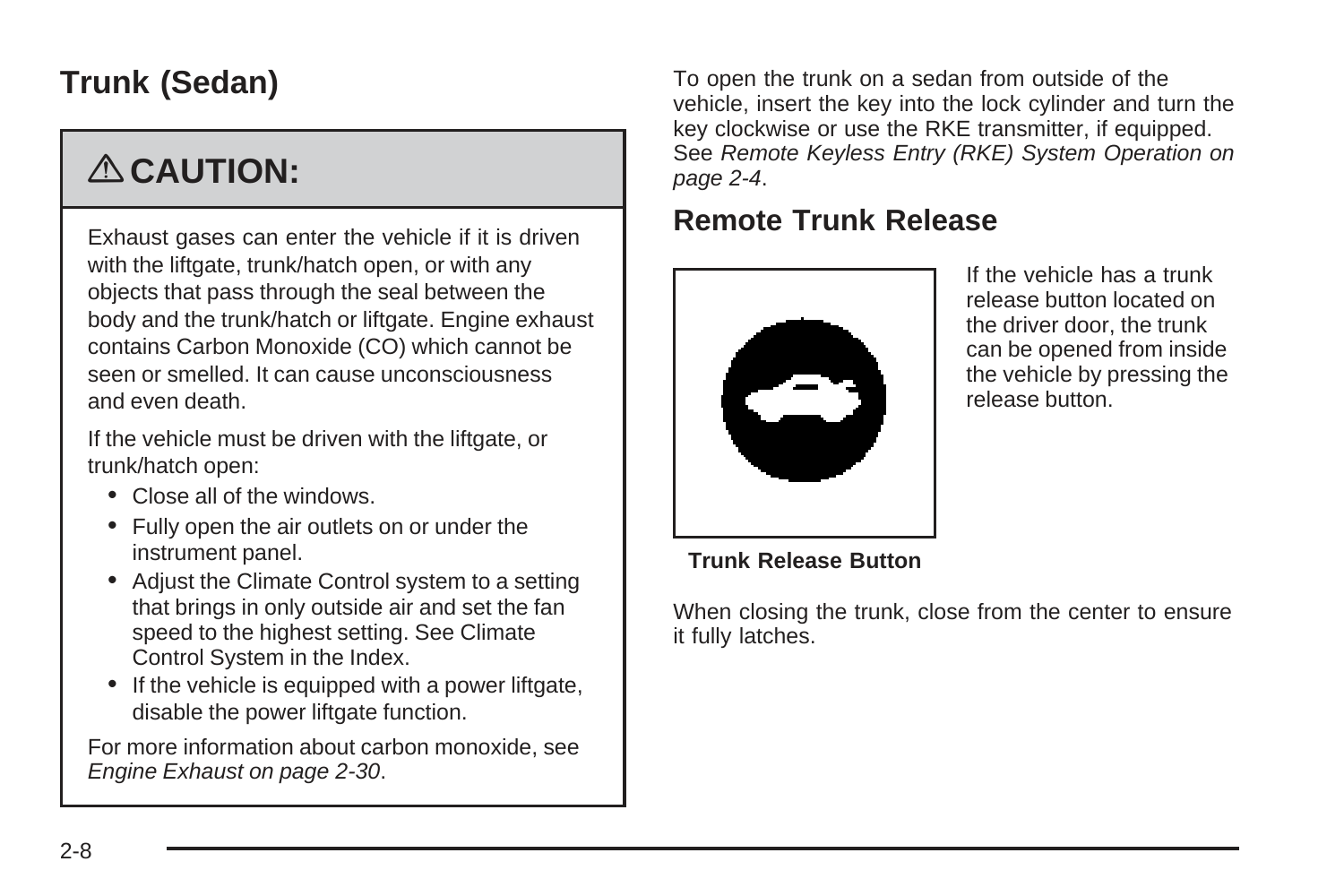

If the vehicle has a trunk release lever located on the outboard side of the driver seat, the trunk can be opened from inside the vehicle by pulling the release lever.

**Trunk Release Lever**

#### **Emergency Trunk Release Handle**

**Notice: Do not use the emergency trunk release handle as a tie-down or anchor point when securing items in the trunk as it could damage the handle. The emergency trunk release handle is only intended to aid a person trapped in a latched trunk, enabling them to open the trunk from the inside.**

There is a glow-in-the-dark emergency trunk release handle located on the underside of the trunk lid. This handle will glow following exposure to light. Pull the release handle down to open the trunk from the inside.

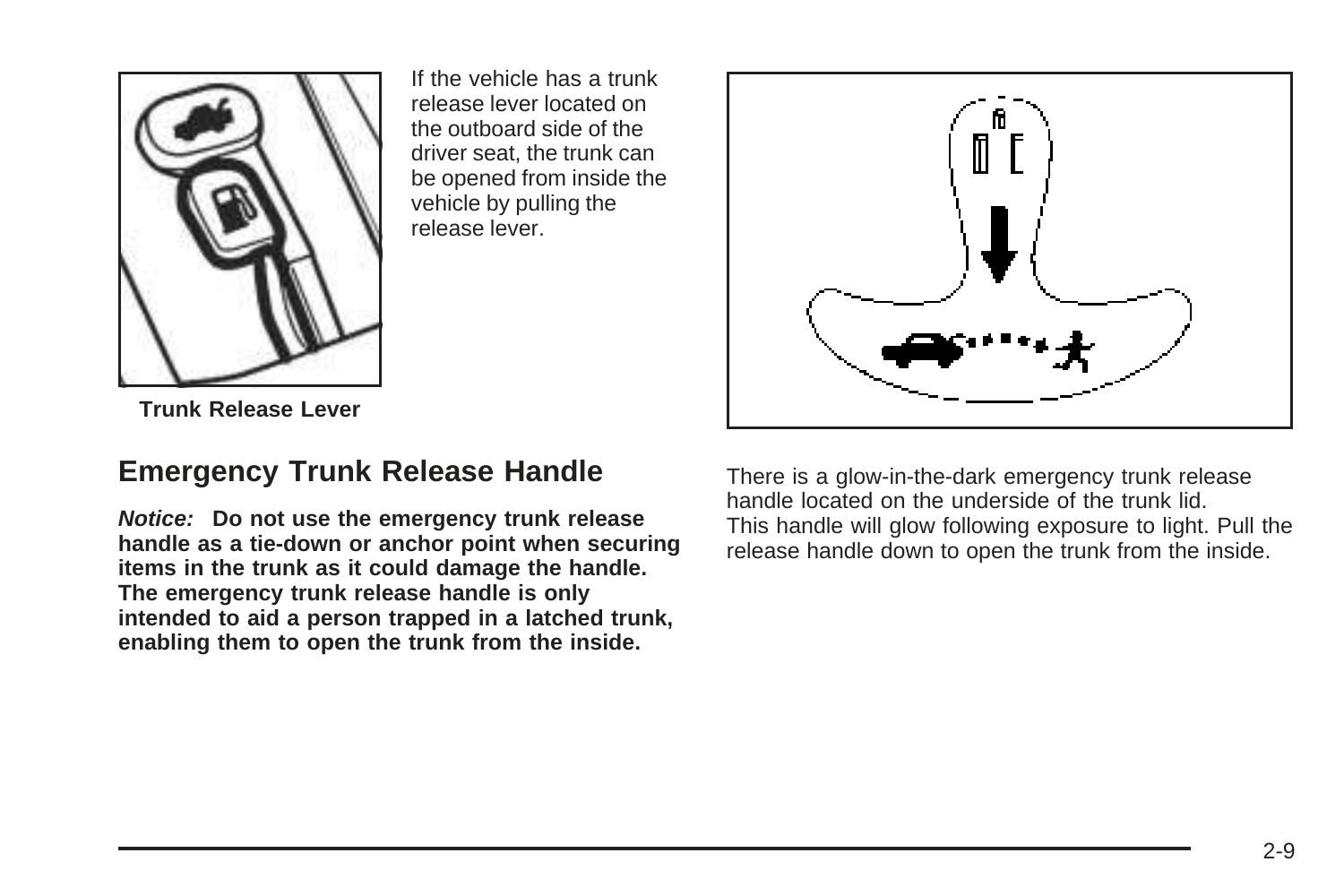# <span id="page-87-0"></span>**Liftgate (Hatchback)**

# { **CAUTION:**

Exhaust gases can enter the vehicle if it is driven with the liftgate, trunk/hatch open, or with any objects that pass through the seal between the body and the trunk/hatch or liftgate. Engine exhaust contains Carbon Monoxide (CO) which cannot be seen or smelled. It can cause unconsciousness and even death.

If the vehicle must be driven with the liftgate, or trunk/hatch open:

- Close all of the windows.
- Fully open the air outlets on or under the instrument panel.
- Adjust the Climate Control system to a setting that brings in only outside air and set the fan speed to the highest setting. See Climate Control System in the Index.
- If the vehicle is equipped with a power liftgate, disable the power liftgate function.

For more information about carbon monoxide, see [Engine Exhaust](#page-107-0) on page 2-30.

To open the liftgate on a hatchback from outside of the vehicle, insert the key into the lock cylinder and turn it counterclockwise or use the RKE transmitter, if equipped. Then pull up the handle above the license plate to open the liftgate.

When closing the liftgate, close from the center to ensure it fully latches.

To lock the liftgate, insert the key into the lock cylinder and turn it clockwise or use the RKE transmitter, if equipped.

The liftgate can also be locked or unlocked by the central door unlocking system or RKE transmitter, if equipped. See [Central Door Unlocking System](#page-83-0) on page 2-6 and [Remote Keyless Entry \(RKE\) System](#page-81-0) [Operation](#page-81-0) on page 2-4.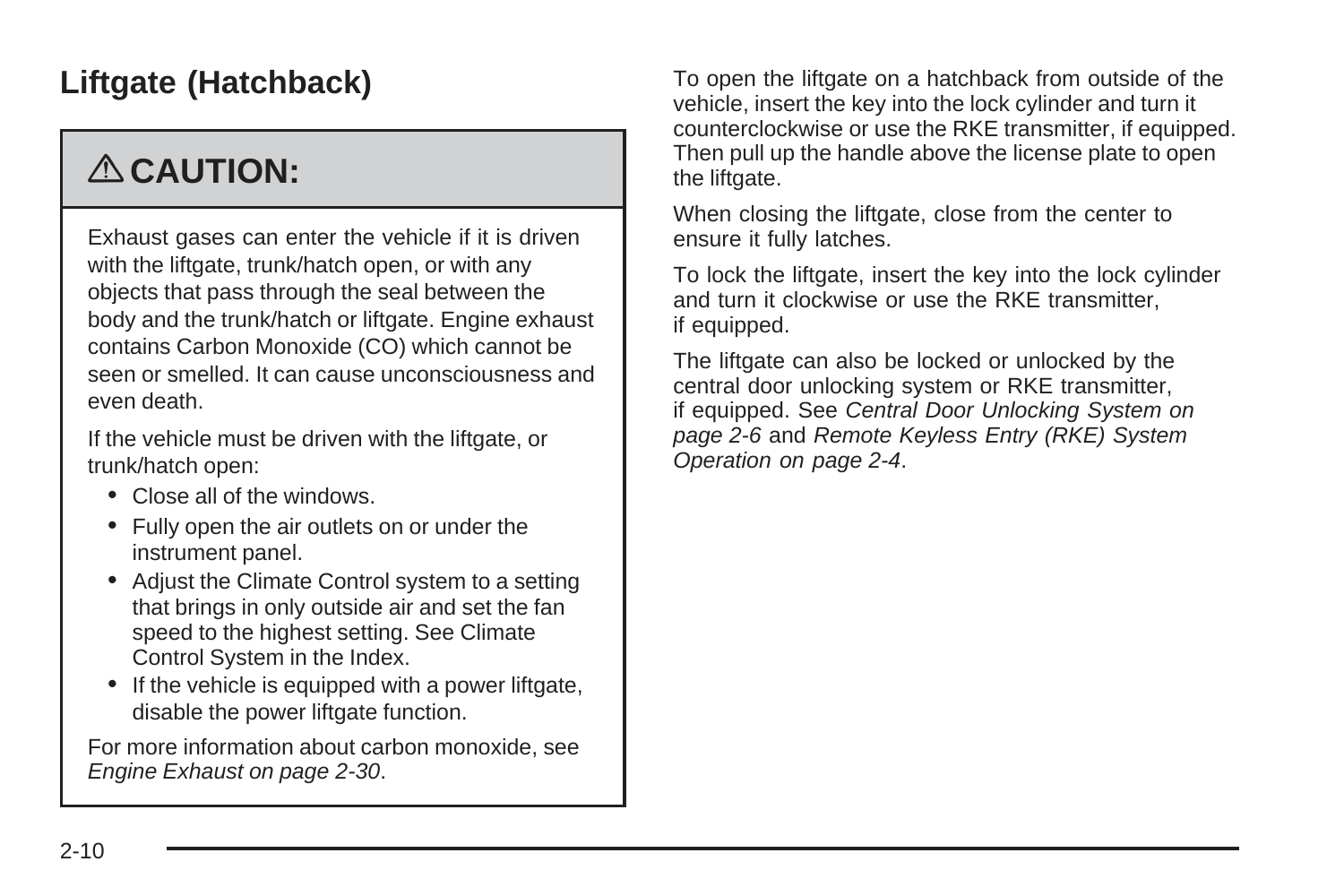# <span id="page-88-0"></span>**Windows**

# { **CAUTION:**

Leaving children, helpless adults, or pets in a vehicle with the windows closed is dangerous. They can be overcome by the extreme heat and suffer permanent injuries or even death from heat stroke. Never leave a child, a helpless adult, or a pet alone in a vehicle, especially with the windows closed in warm or hot weather.

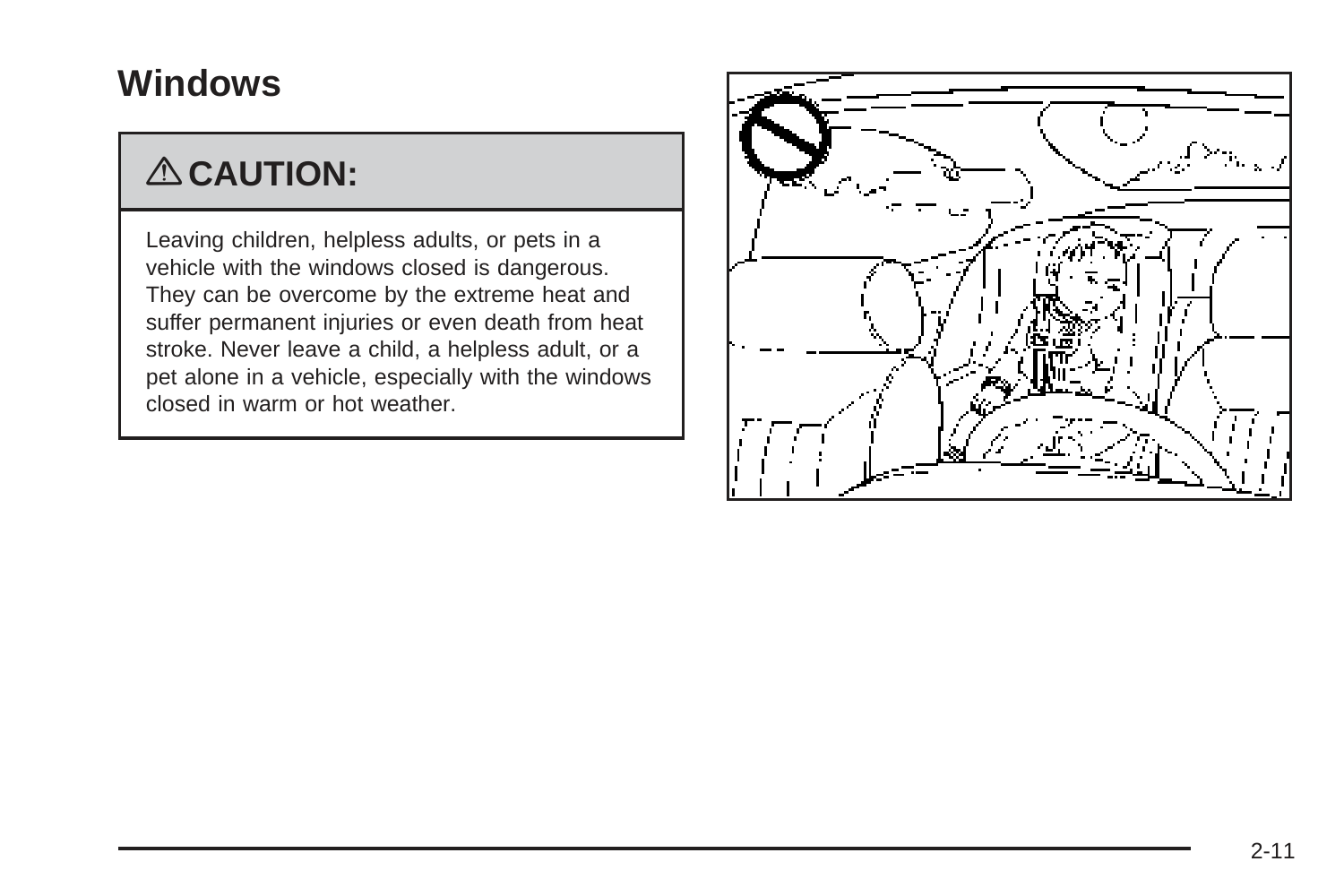### <span id="page-89-0"></span>**Manual Windows**

Use the window crank to open and close each window. The rear windows do not open fully.

### **Power Windows**

# { **CAUTION:**

Leaving children in a vehicle with the keys is dangerous for many reasons, children or others could be badly injured or even killed. They could operate the power windows or other controls or even make the vehicle move. The windows will function and they could be seriously injured or killed if caught in the path of a closing window. Do not leave keys in a vehicle with children.

When there are children in the rear seat use the window lockout button to prevent unintentional operation of the windows.



On vehicles with power windows, the switches are located on the driver door. In addition, each passenger door has a switch for its own window.

The ignition must be turned to ON/RUN to use the power windows. To lower the window, press and hold the switch. To raise the window, lift up on the switch. Release the switch when the window reaches the desired level.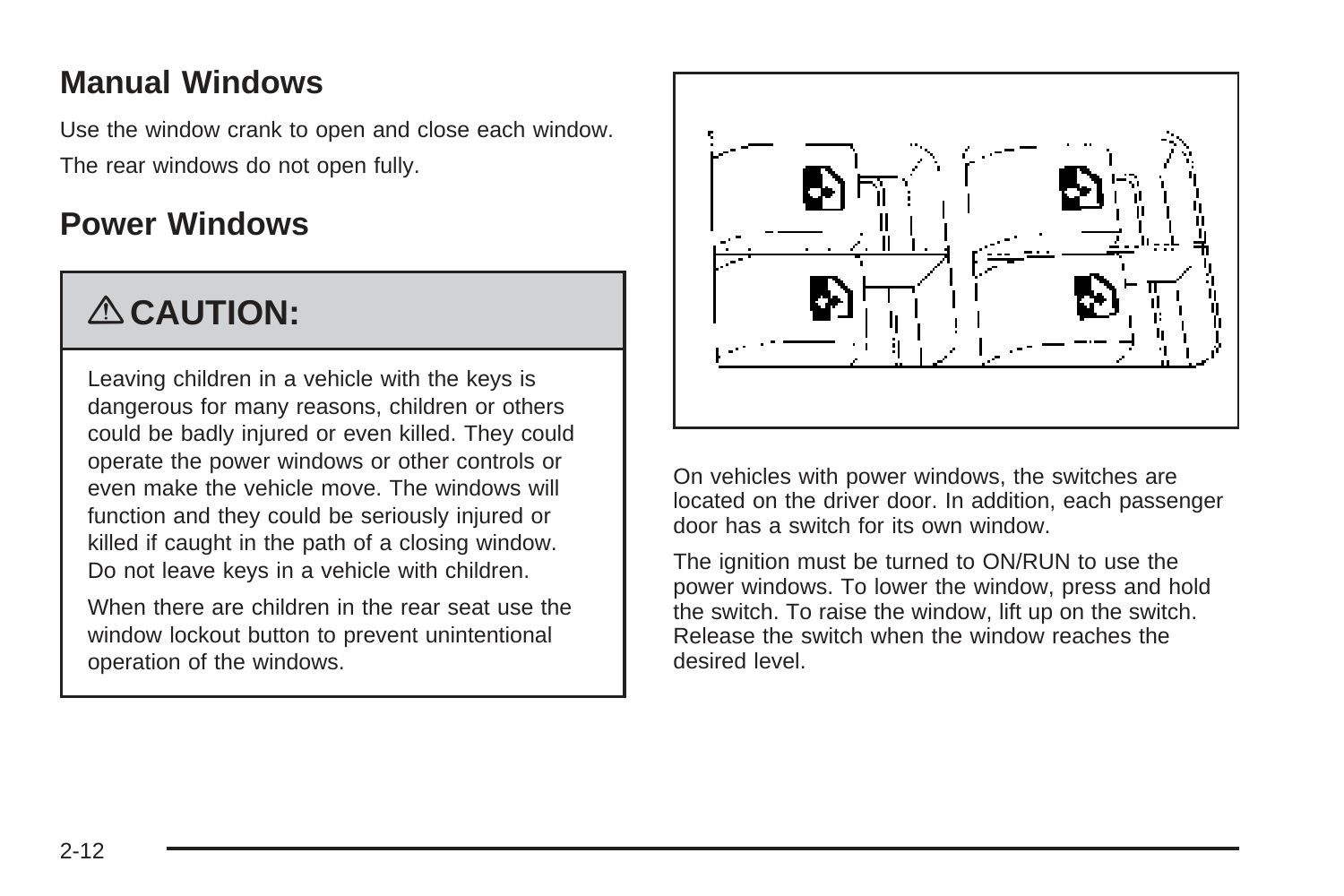#### <span id="page-90-0"></span>**Window Lockout**



The window lockout is located with the driver power window switches.

Press the lockout button to stop the rear passengers from using the rear window switches. The driver can still operate all the windows with the lockout on. Press the lockout button again to return to normal window operation.

## **Sun Visors**

To block out glare you can swing down the sun visors. You can also remove them from the center mount and swing them to the side.

#### **Visor Vanity Mirror**

The vehicle has vanity mirrors located on the back of the sun visors. Swing down the sun visor to expose the vanity mirror.

# **Theft-Deterrent Systems**

Vehicle theft is big business, especially in some cities. This vehicle has theft-deterrent features, however, they do not make it impossible to steal.

### **Immobilizer**

This device complies with Part 15 of the FCC Rules. Operation is subject to the following two conditions:

- 1. This device may not cause interference.
- 2. This device must accept any interference received, including interference that may cause undesired operation.

This device complies with RSS-210 of Industry Canada. Operation is subject to the following two conditions:

- 1. This device may not cause interference.
- 2. This device must accept any interference received, including interference that may cause undesired operation of the device.

Changes or modifications to this system by other than an authorized service facility could void authorization to use this equipment.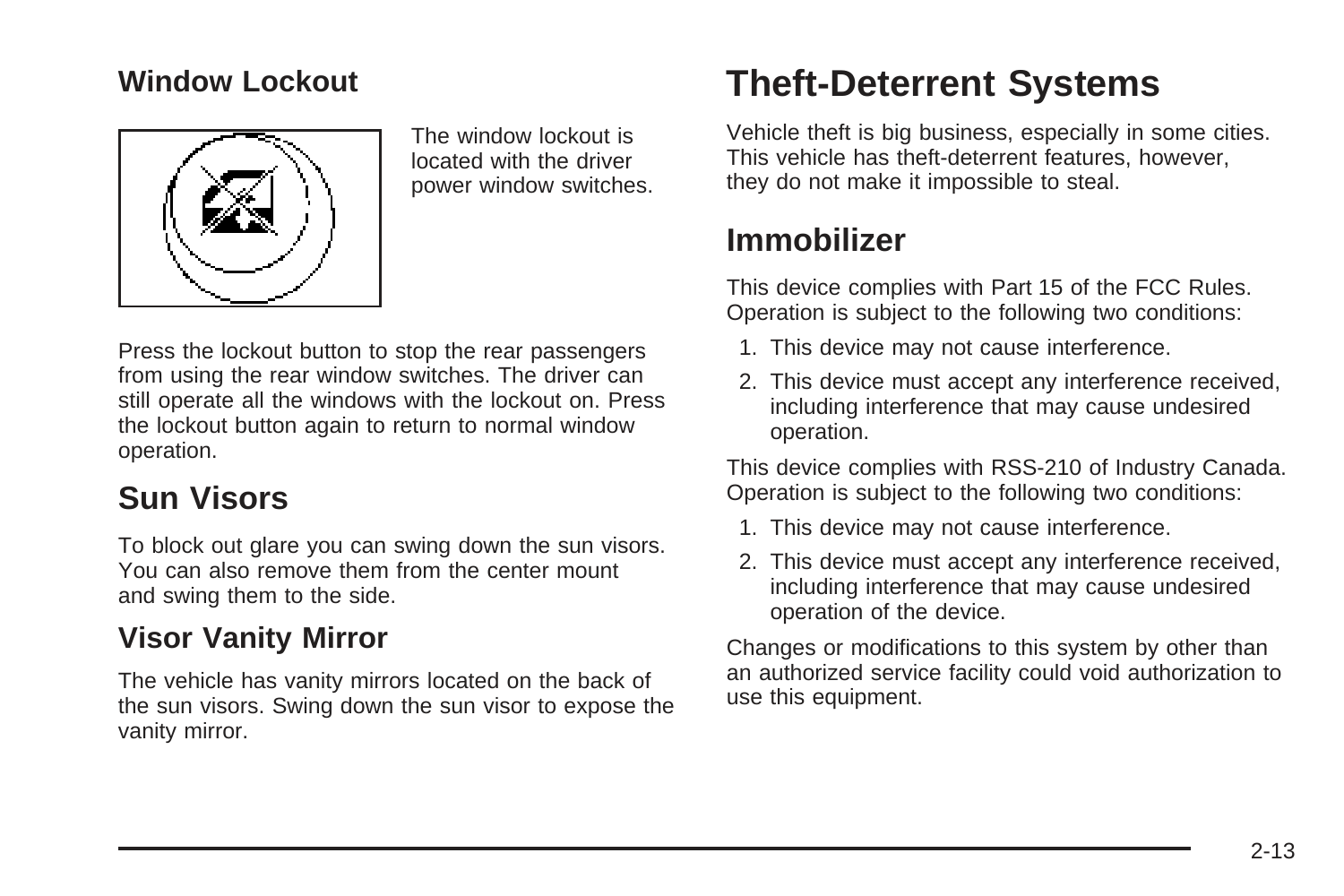### <span id="page-91-0"></span>**Immobilizer Operation**

The vehicle may have a passive theft-deterrent system.

The immobilizer system prevents the vehicle from being started by an unauthorized person by isolating the power supply to the ignition system, the fuel pump and the fuel injectors.

The system is automatically armed when the key is removed from the ignition. You do not have to manually arm or disarm the system.

Your vehicle has a special key that works with the theft-deterrent system. There is a transponder in the key head that is electronically coded. The correct key will start the vehicle. An invalid key immobilizes the engine. If your key is ever damaged, you may not be able to start your vehicle.

When trying to start the vehicle, if the engine does not start and the security light flashes or comes on, there may be a problem with the theft-deterrent system. Turn the ignition off and try again.

If the engine still does not start, and the key appears to be undamaged, try another key. At this time, you may also want to check the fuse. See [Fuses and Circuit](#page-291-0) [Breakers](#page-291-0) on page 5-88. If the engine still does not start with the other key, your vehicle needs service. If your vehicle does start, the first key may be faulty. See your dealer/retailer who can have a new key made.

Up to 10 keys may be programmed for the vehicle. If you lose or damage your keys, only a dealer/retailer can have new keys made.

If you are ever driving and the security light comes on and stays on, you will be able to restart the engine if you turn it off. The theft-deterrent system, however, is not working properly and must be serviced by your dealer/retailer. Your vehicle is not protected by the theft-deterrent system at this time.

In an emergency, contact Roadside Assistance. See [Roadside Assistance Program](#page-322-0) on page 7-7.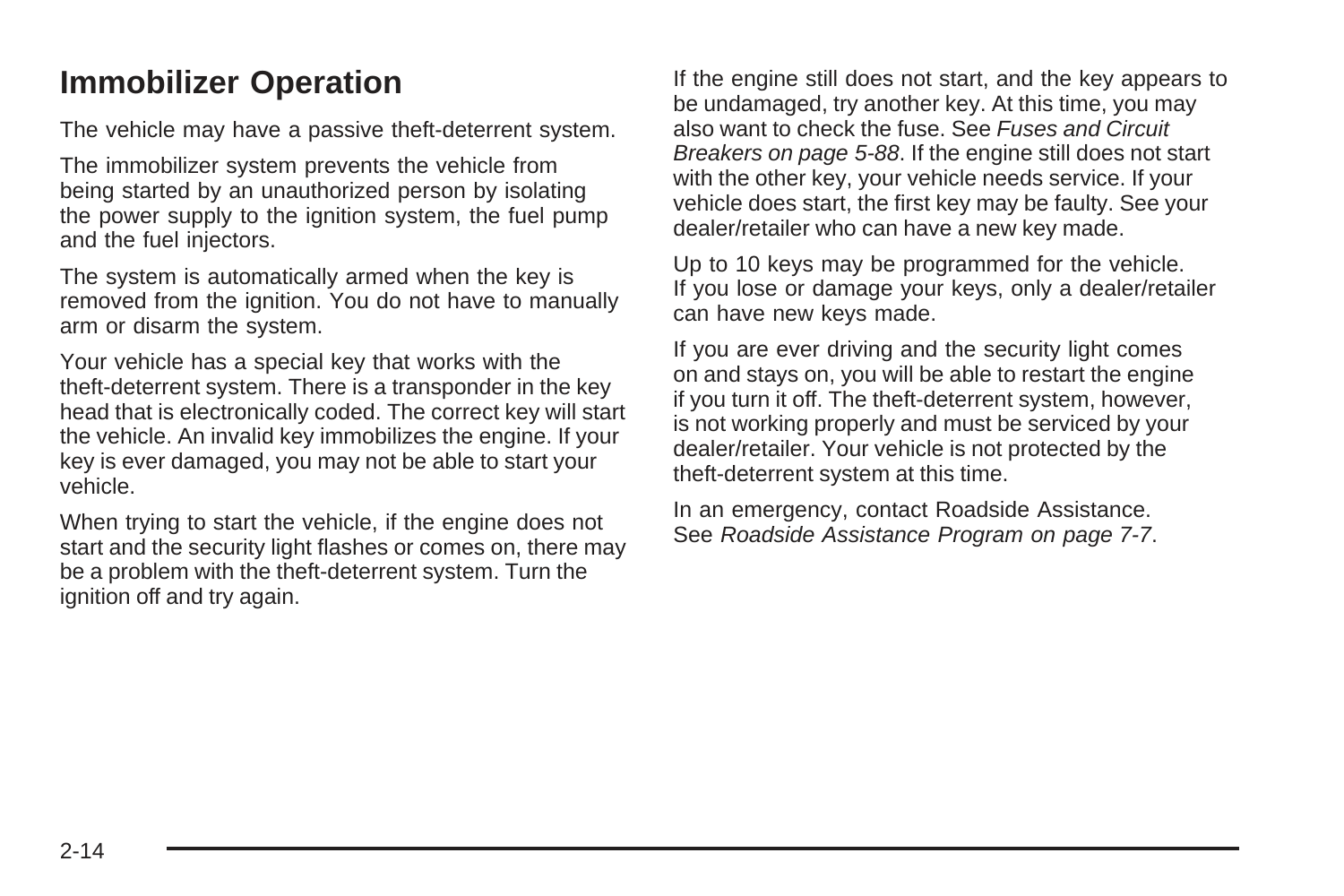## <span id="page-92-0"></span>**Content Theft-Deterrent**

Your vehicle may have a content theft-deterrent system.

The theft-deterrent system will not arm when you lock the doors using the key or the manual door lock. It arms only when you use the remote keyless entry transmitter.

#### **Arming the System**

To arm the system, do the following:

1. Close the doors, the windows, the hood, and the trunk or liftgate.

Make sure that the windows are closed, as the system can be armed even if the windows are open.

2. Turn the key to LOCK/OFF and remove the key from the ignition.

If the key is inserted in the ignition, the transmitter will not arm the theft-deterrent system.

- 3. Lock the doors by pressing the lock button on the remote keyless entry transmitter.
	- The LED light on the transmitter will flash once.
	- All of the doors will lock.
	- The hazard warning lamps will flash once and the horn will sound.
	- The security light will flash continuously to indicate that the theft-deterrent system is armed. The security light is located on the center of the instrument panel near the clock.

To avoid activating the alarm by accident, do one of the following:

- Unlock the driver's or passenger's front door using the key.
- Press the unlock button on the remote keyless entry transmitter.

Unlocking a door any other way will activate the alarm when a door or the trunk or liftgate is opened.

If you do not want to arm the theft-deterrent system, lock the vehicle using the key or the manual door locks.

### **Disarming the System**

To disarm the system, do one of the following:

- Unlock the driver's or passenger's front door using the key.
- Press the unlock button on the remote keyless entry transmitter.
	- − The LED light on the transmitter will flash once.
	- − All of the doors will unlock.
	- − The hazard warning lamps will flash twice.

If the door is not opened or if the engine is not started within 30 seconds after disarming the system using the transmitter, all of the doors will automatically lock and the theft-deterrent mode will rearm.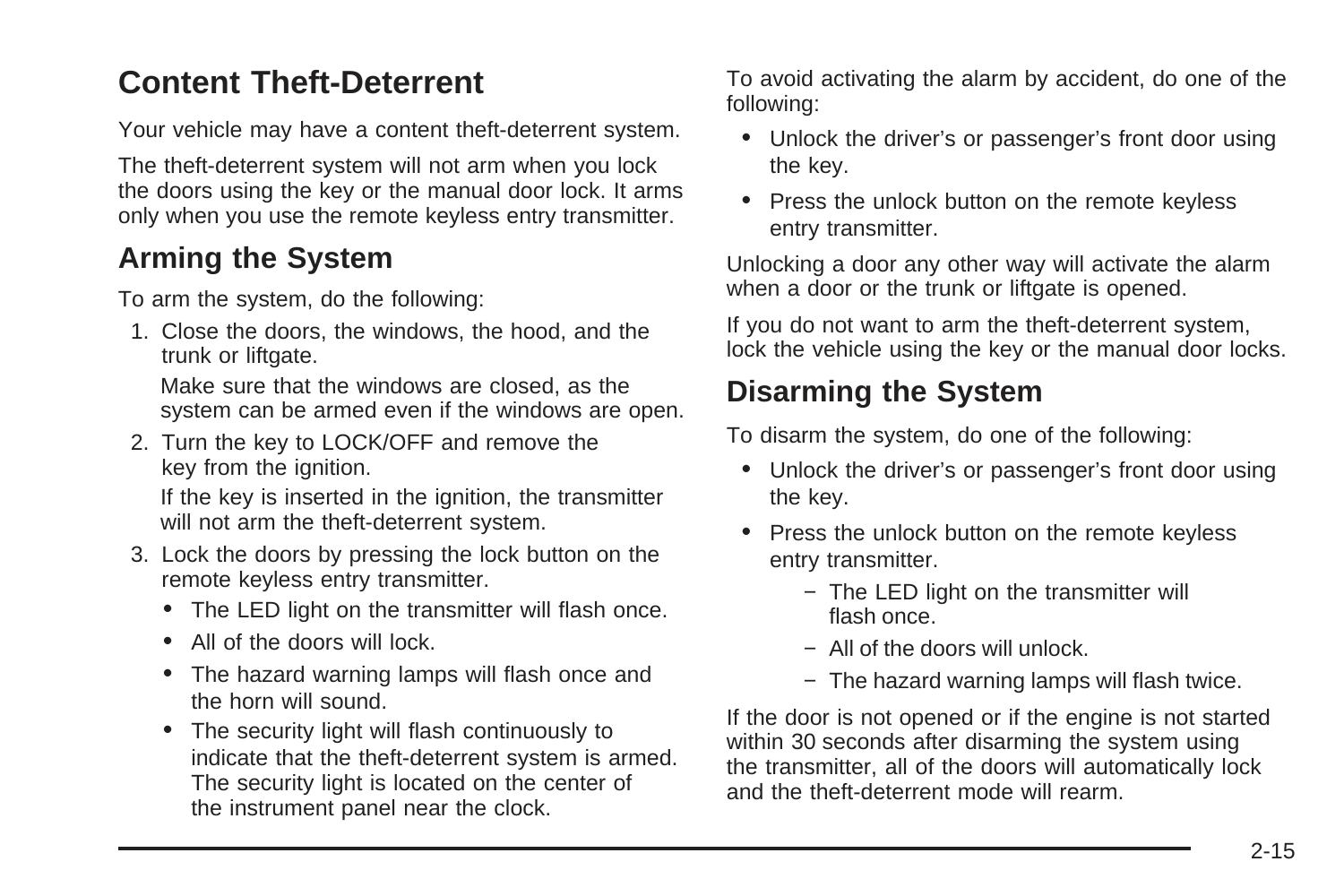#### <span id="page-93-0"></span>**How the System Alarm is Activated**

If a door or the trunk or liftgate is opened without using the key or the remote keyless entry transmitter, the horn will sound and the lamps will flash for up to 30 seconds.

#### **How to Turn Off the System Alarm**

If the system alarm is active, it can be deactivated using one of the following methods:

- Press one of the buttons on the remote keyless entry transmitter.
- Unlock the driver's or passenger's front door using the key.

Otherwise, the alarm will automatically stop after 30 seconds. The system will then lock the doors and rearm the theft-deterrent system.

#### **How to Detect a Tamper Condition**

If the hazard warning lamps flash once when you press the lock button on the remote keyless entry transmitter, the theft-deterrent system alarm was activated while you were away.

# **Starting and Operating Your Vehicle**

#### **New Vehicle Break-In**

**Notice: The vehicle does not need an elaborate break-in. But it will perform better in the long run if you follow these guidelines:**

- **• Do not drive at any one constant speed, fast or slow, for the first 500 miles (805 km). Do not make full-throttle starts. Avoid downshifting to brake or slow the vehicle.**
- **• Avoid making hard stops for the first 200 miles (322 km) or so. During this time the new brake linings are not yet broken in. Hard stops with new linings can mean premature wear and earlier replacement. Follow this breaking-in guideline every time you get new brake linings.**

**Following break-in, engine speed and load can be gradually increased.**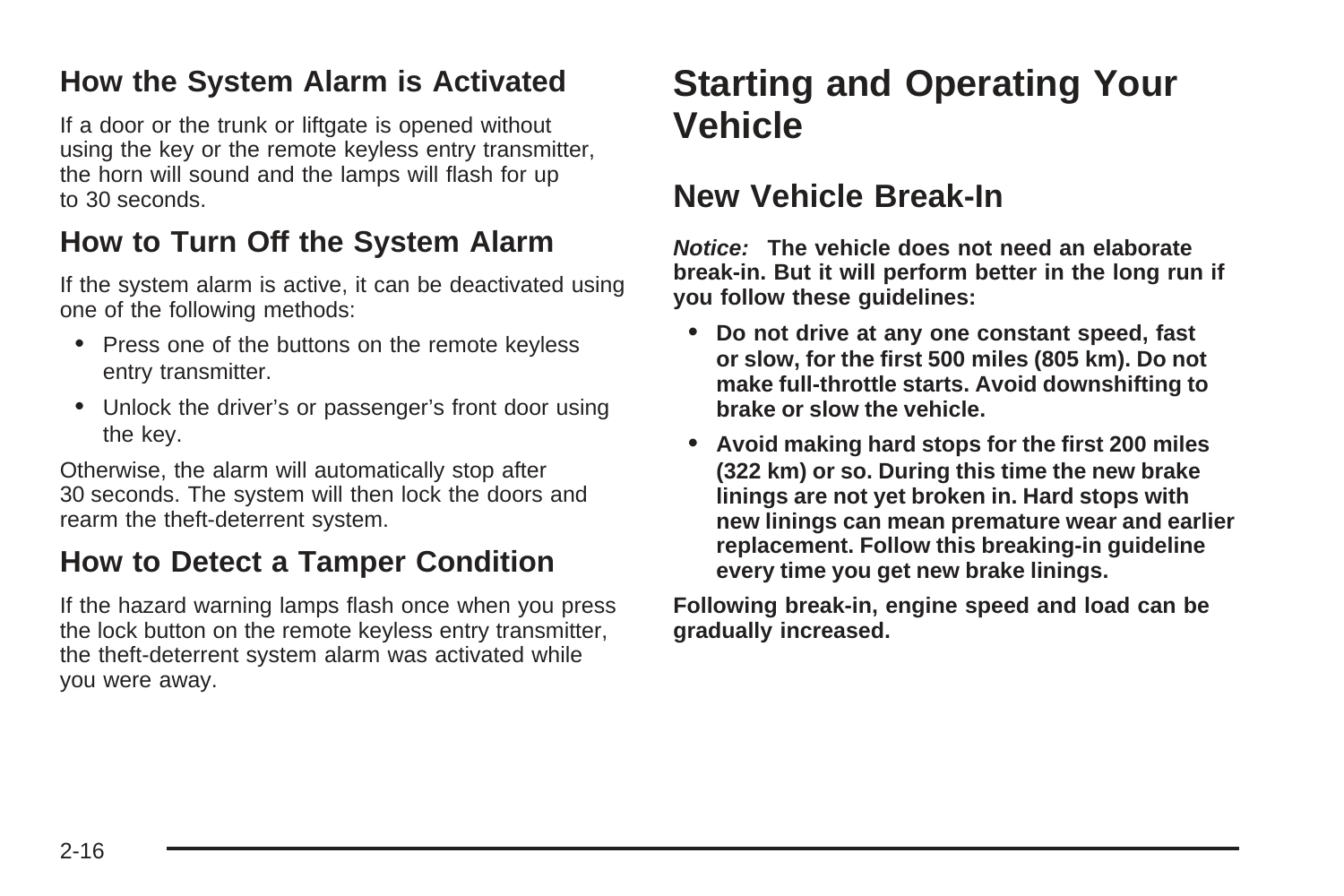### <span id="page-94-0"></span>**Ignition Positions**



The ignition switch has four different positions.

# { **CAUTION:**

On manual transmission vehicles, turning the key to LOCK/OFF will lock the steering column and result in a loss of ability to steer the vehicle. This could cause a collision. If you need to turn the engine off while the vehicle is moving, turn the key only to ACC/ACCESSORY. Do not push the key in while the vehicle is moving.

**Notice: Using a tool to force the key to turn in the ignition could cause damage to the switch or break the key. Use the correct key, make sure it is all the way in, and turn it only with your hand. If the key cannot be turned by hand, see your dealer/retailer.**

**LOCK/OFF:** This position locks the steering wheel, ignition, shift lever and transmission. This is the only position in which you can insert or remove the key.

The steering can bind with the wheels turned off center. If this happens, move the steering wheel from right to left while turning the key to ACC/ACCESSORY. If this doesn't work, then the vehicle needs service.

**ACC/ACCESSORY:** This position operates some of the electrical accessories, such as the radio, but not the climate control system.

**ON/RUN:** This position can be used to operate the electrical accessories, and to display some instrument panel cluster warning and indicator lights. The switch stays in this position when the engine is running. If you leave the key in the ACC/ACCESSORY or ON/RUN position with the engine off, the battery could be drained. You may not be able to start the vehicle if the battery is allowed to drain for an extended period of time.

**START:** This is the position that starts the engine. When the engine starts, release the key. The ignition switch returns to ON/RUN for driving. Do not turn the key to START if the engine is running.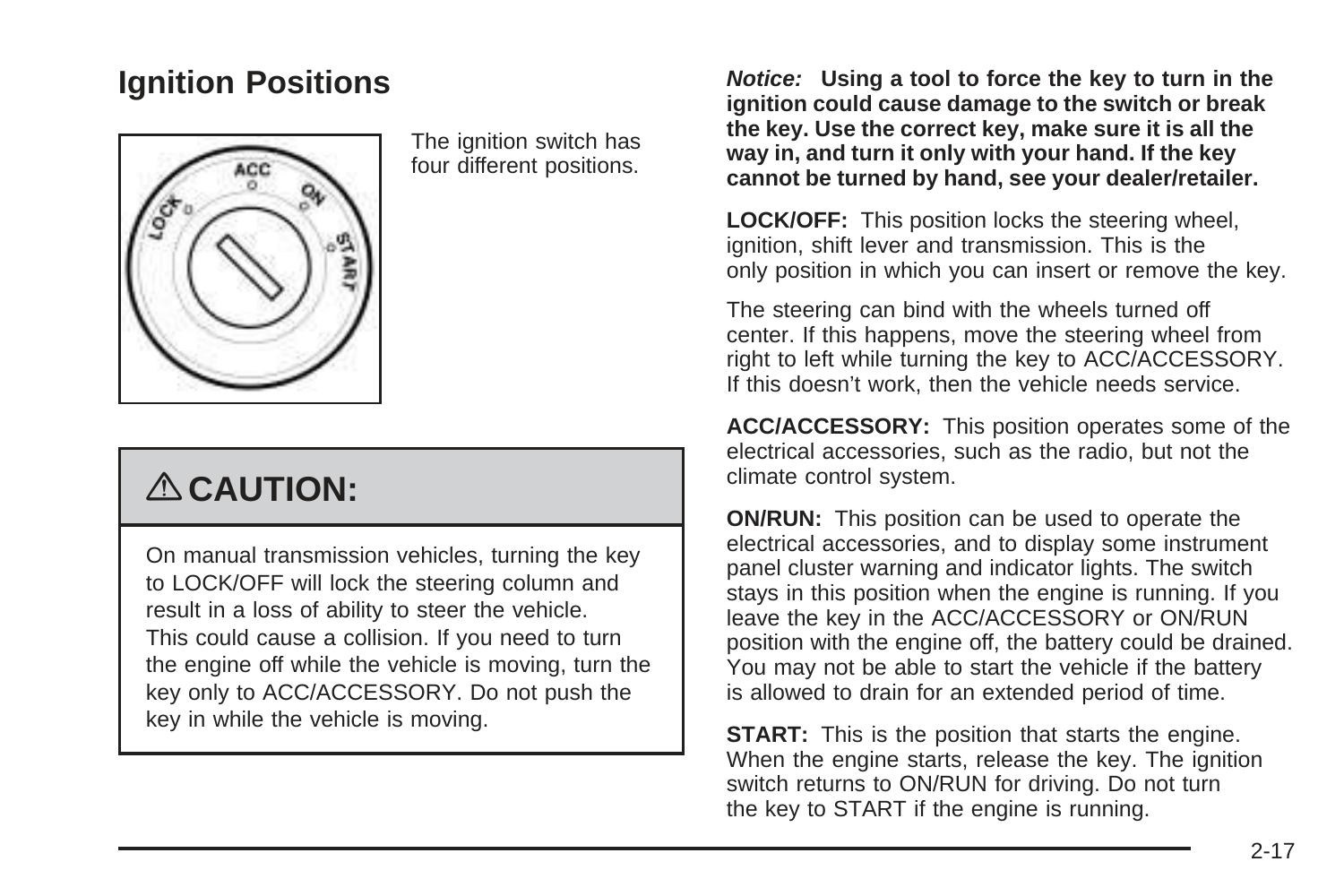# <span id="page-95-0"></span>**Starting the Engine**

#### **Automatic Transmission**

Move the shift lever to P (Park) or N (Neutral). The engine will not start in any other position. To restart the engine when the vehicle is already moving, use N (Neutral) only.

**Notice: Do not try to shift to P (Park) if the vehicle is moving. If you do, you could damage the transmission. Shift to P (Park) only when the vehicle is stopped.**

### **Manual Transmission**

The shift lever should be in N (Neutral) and the parking brake engaged. Hold the clutch pedal to the floor and start the engine. The vehicle will not start if the clutch pedal is not all the way down.

### **Starting Procedure**

1. With your foot off the accelerator pedal, turn the ignition to START. When the engine starts, let go of the key. The idle speed will go down as the engine gets warm.

**Notice: Holding the key in START for longer than 15 seconds at a time will cause the battery to be drained much sooner. And the excessive heat can**

#### **damage the starter motor. Wait about 15 seconds between each try to help avoid draining the battery or damaging the starter.**

2. If the engine does not start, wait about 15 seconds and try again. Wait about 15 seconds between each try.

When the engine has run about 10 seconds to warm up, the vehicle is ready to be driven. Do not run the engine at high speed when it is cold.

If the weather is below freezing (32°F or 0°C), let the engine run for a few minutes to warm up.

3. If the engine still will not start, or starts but then stops, it could be flooded with too much gasoline. Try pushing the accelerator pedal all the way to the floor and holding it there as you hold the key in START for about three seconds. If the vehicle starts briefly but then stops again, do the same thing, but this time keep the pedal down for five or six seconds. This clears the extra gasoline from the engine.

**Notice: The engine is designed to work with the electronics in the vehicle. If electrical parts or accessories are added, you could change the way the engine operates. Before adding electrical equipment, check with your dealer/retailer. If you do not, the engine might not perform properly. Any resulting damage would not be covered by the vehicle warranty.**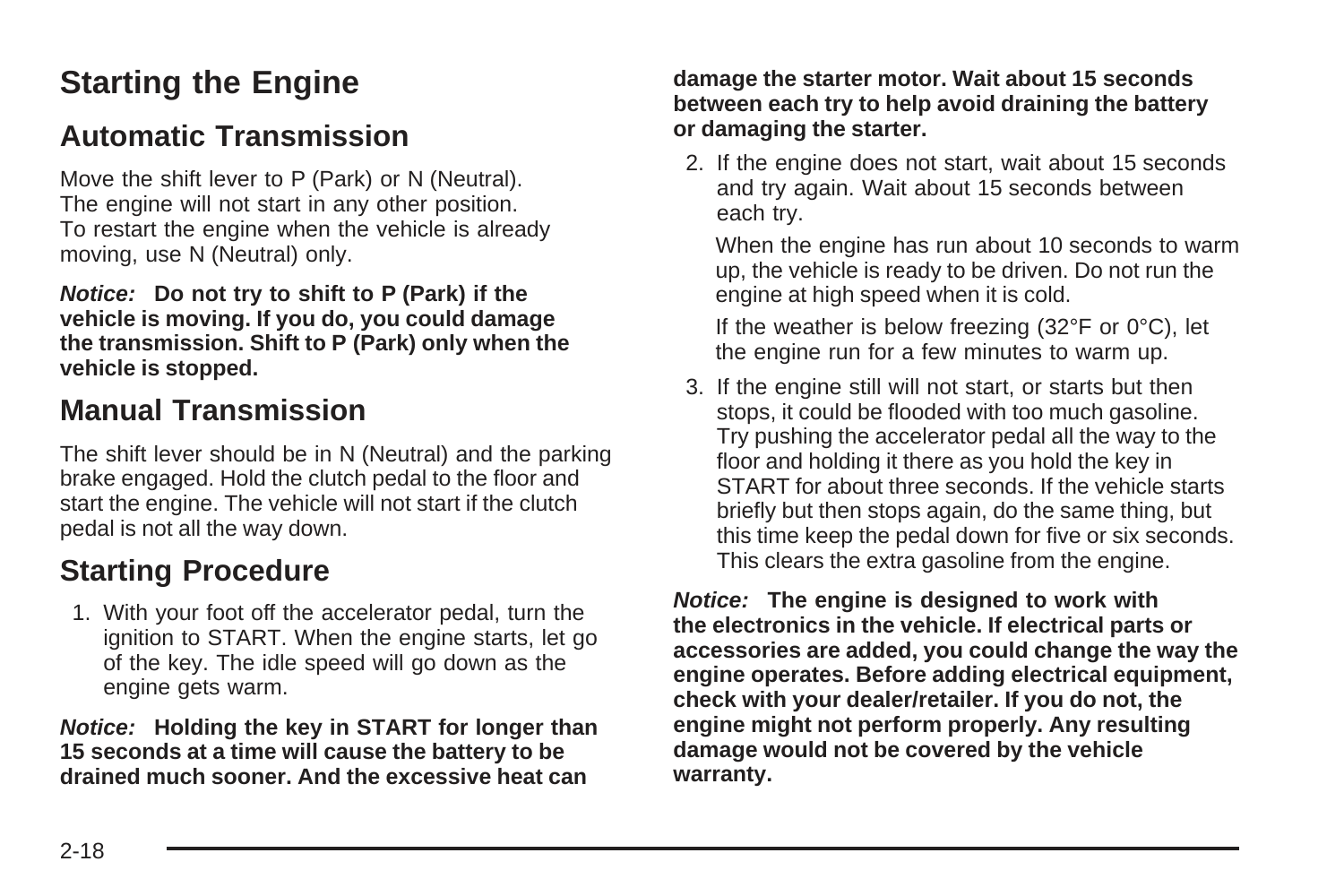## <span id="page-96-0"></span>**Engine Heater**

The engine heater can provide easier starting and better fuel economy during engine warm-up in cold weather conditions at or below 0°F (-18°C). Vehicles with an engine heater should be plugged in at least four hours before starting.

### **To Use the Engine Heater**

1. Turn off the engine.



2. Remove the extension cord from the trunk. Open the hood and connect the electrical cord (A) with the extension cord.

3. Plug the extension cord into a normal, grounded 110-Volt AC outlet.

# { **CAUTION:**

Plugging the cord into an ungrounded outlet could cause an electrical shock. Also, the wrong kind of extension cord could overheat and cause a fire. You could be seriously injured. Plug the cord into a properly grounded three-prong 110-volt AC outlet. If the cord will not reach, use a heavy-duty three-prong extension cord rated for at least 15 amps.

4. Before starting the engine, be sure to unplug both the extension cord and under hood electrical cord, and store them as they were before. This will keep them away from moving engine parts, and prevent damage.

The length of time the heater should remain plugged in depends on several factors. Ask a dealer/retailer in the area where you will be parking the vehicle for the best advice on this.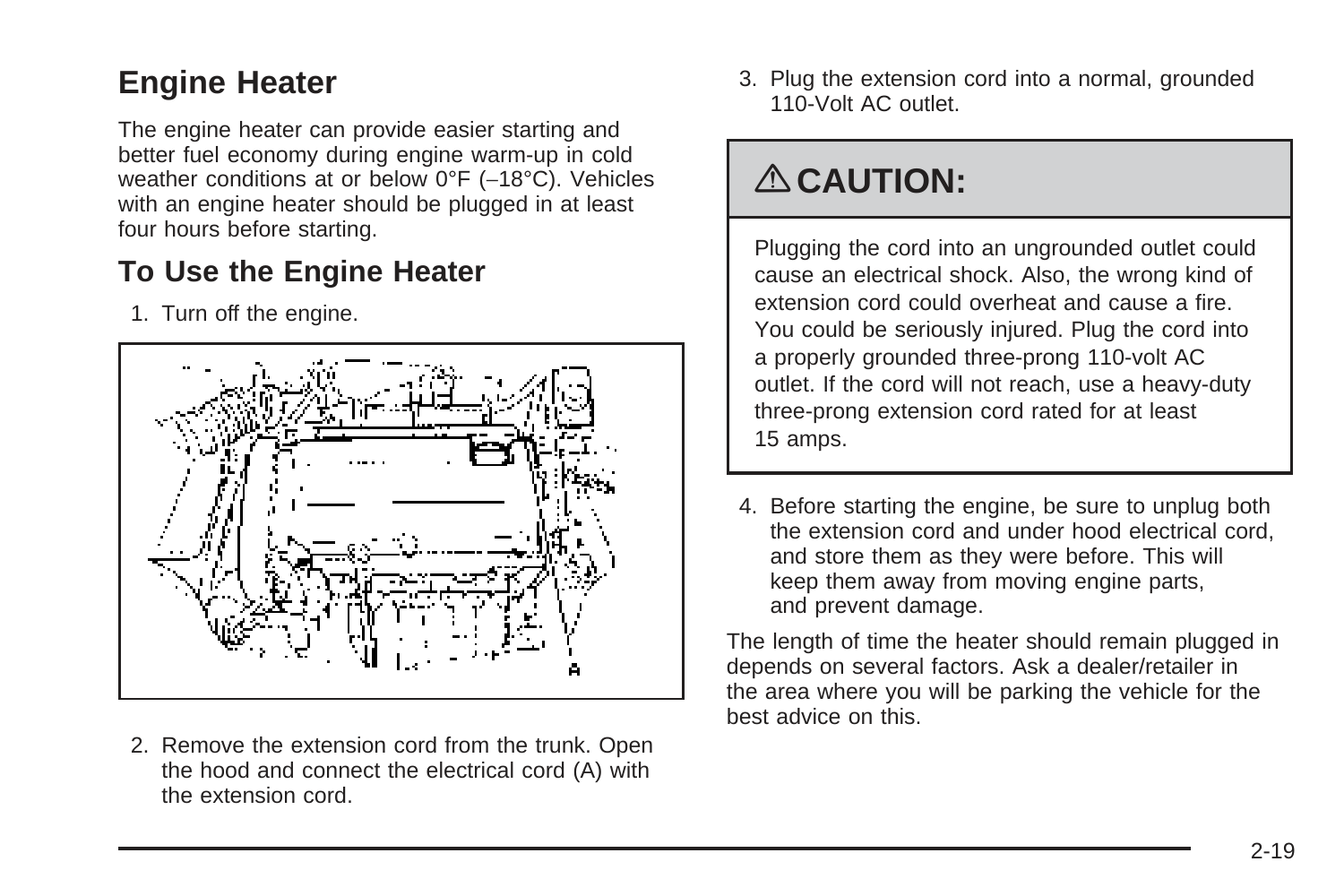### <span id="page-97-0"></span>**Automatic Transmission Operation**



If the vehicle has an automatic transmission, the shift lever is located on the console between the seats.

Movement between certain positions requires pushing the release button on the front of the shifter.

**P (Park):** This position locks the front wheels. It is the best position to use when you start the engine because the vehicle cannot move easily.

# { **CAUTION:**

It is dangerous to get out of the vehicle if the shift lever is not fully in P (Park) with the parking brake firmly set. The vehicle can roll.

Do not leave the vehicle when the engine is running unless you have to. If you have left the engine running, the vehicle can move suddenly. You or others could be injured. To be sure the vehicle will not move, even when you are on fairly level ground, always set the parking brake and move the shift lever to P (Park). See [Shifting Into](#page-104-0) [Park \(Automatic Transmission\)](#page-104-0) on page 2-27.

Ensure that the shift lever is fully in P (Park) before starting the engine. The vehicle has an automatic transmission shift lock control system. You have to apply the brake pedal before you can shift from P (Park) when the key is in ON/RUN. If you cannot shift out of P (Park) while holding the brake pedal down, see [Shifting Out of](#page-105-0) [Park](#page-105-0) on page 2-28.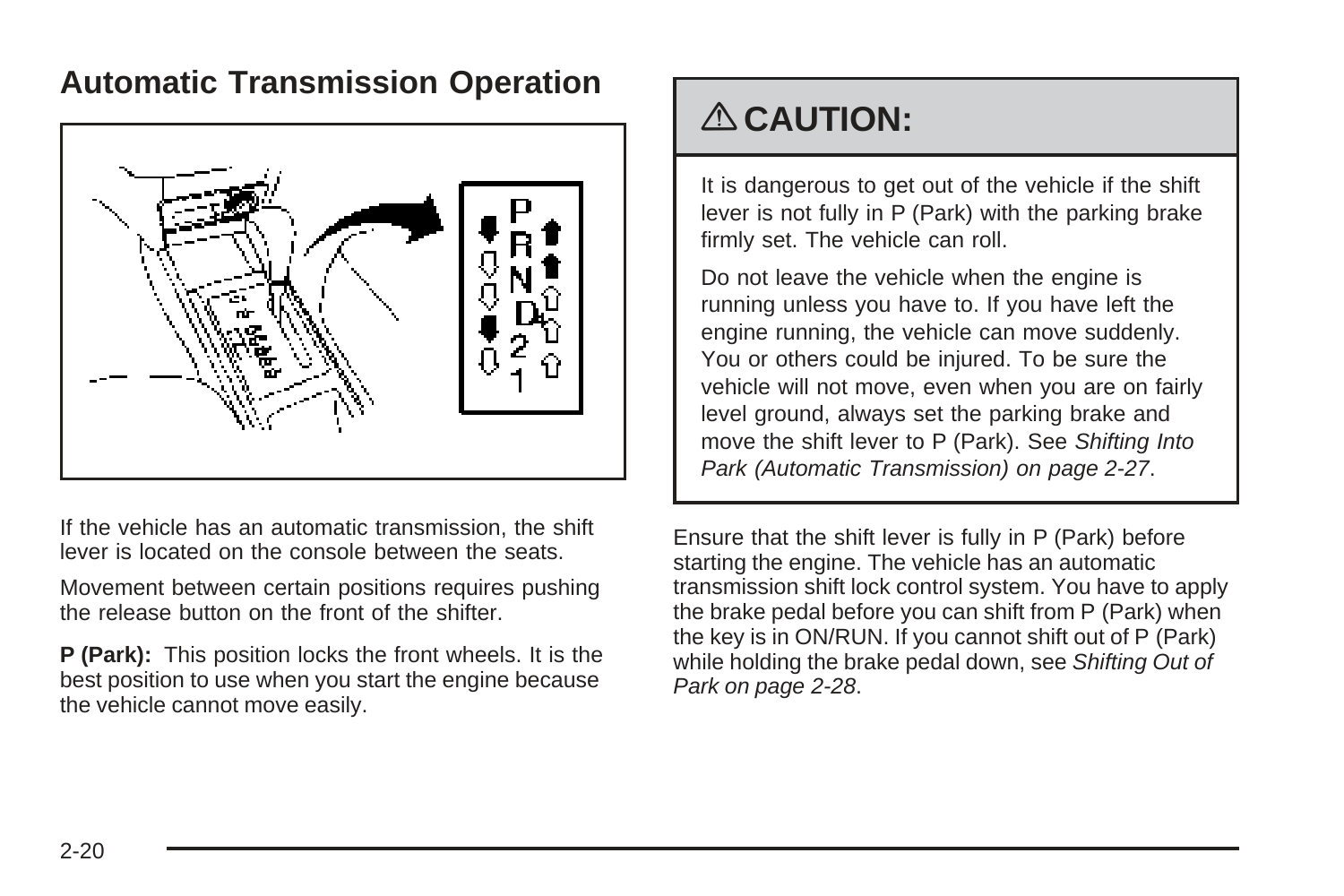**R (Reverse):** Use this gear to back up.

When shifting from N (Neutral) to R (Reverse), you need to apply the brake pedal and push the release button on the front of the shifter.

**Notice: Shifting to R (Reverse) while the vehicle is moving forward could damage the transmission. The repairs would not be covered by the vehicle warranty. Shift to R (Reverse) only after the vehicle is stopped.**

To rock the vehicle back and forth to get out of snow, ice or sand without damaging the transmission, see [If Your Vehicle is Stuck in Sand, Mud, Ice, or Snow](#page-190-0) on page 4-17.

**N (Neutral):** In this position, the engine does not connect with the wheels. To restart the engine while the vehicle is already moving, use N (Neutral) only. Also, use N (Neutral) when the vehicle is being towed.

# { **CAUTION:**

Shifting into a drive gear while the engine is running at high speed is dangerous. Unless your foot is firmly on the brake pedal, the vehicle could move very rapidly. You could lose control and hit people or objects. Do not shift into a drive gear while the engine is running at high speed.

**Notice: Shifting out of P (Park) or N (Neutral) with the engine running at high speed may damage the transmission. The repairs would not be covered by the vehicle warranty. Be sure the engine is not running at high speed when shifting the vehicle.**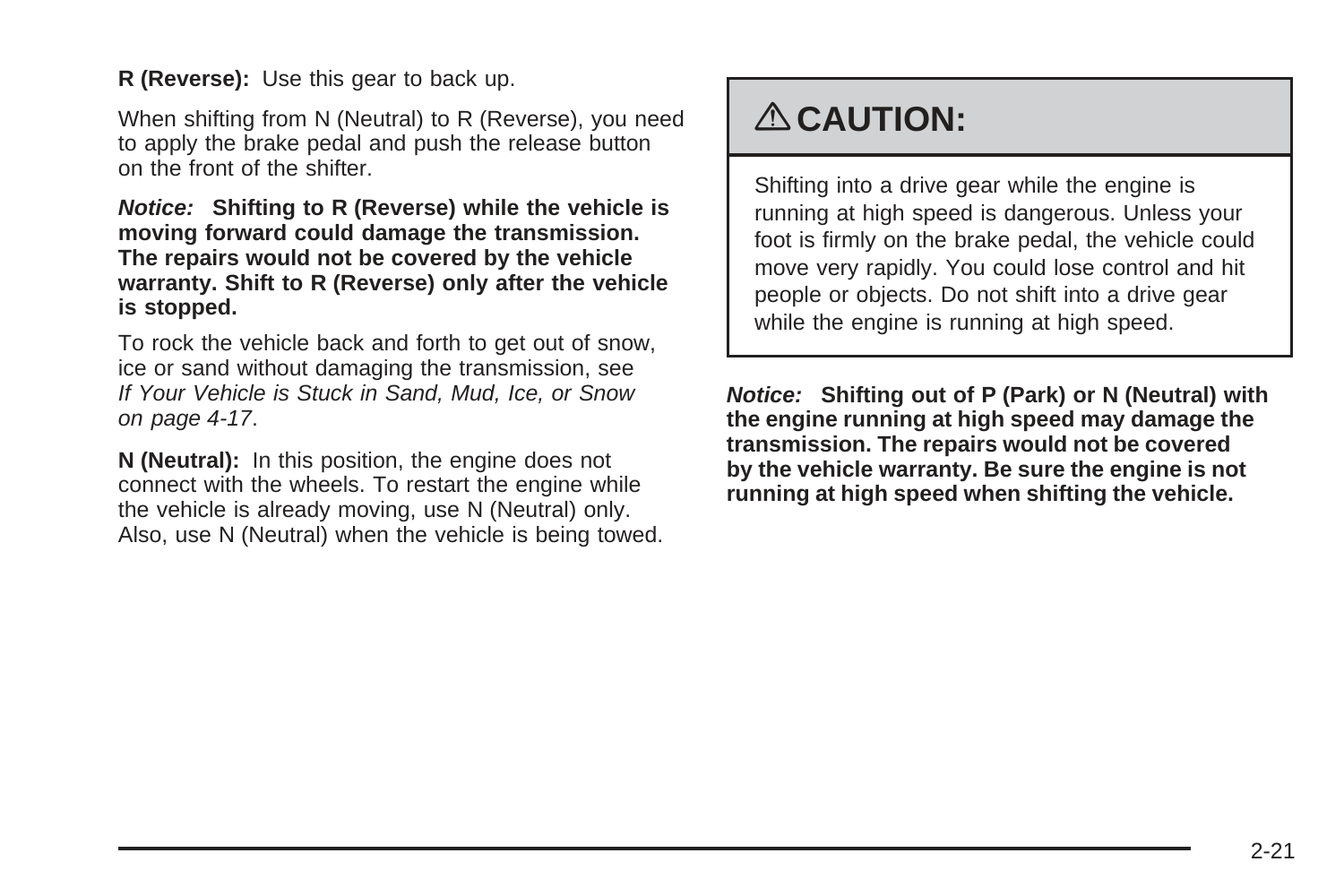**D4 (Automatic Overdrive):** This position is for normal driving.

When operating the vehicle in severe cold conditions, the transmission may be prevented from shifting into D4 gear until the transmission fluid has warmed up to it's operational temperature.

**Notice: If the vehicle seems to start up rather slowly or not shift gears when you go faster, and you continue to drive the vehicle that way, you could damage the transmission. Have the vehicle serviced right away. You can drive in 2 (Second) when you are driving less than 35 mph (55 km/h) and D4 (Automatic Overdrive) for higher speeds until then.**

**2 (Second):** This position gives you more power but lower fuel economy. You can use 2 (Second) on hills. It can help control vehicle speed as you go down steep mountain roads, while using the brakes off and on.

**Notice: Do not drive in 2 (Second) at speeds over 65 mph (105 km/h), or you can damage the transmission. Use D4 (Automatic Overdrive) as much as possible. Do not shift into 2 (Second) unless you are going slower than 65 mph (105 km/h) or you can damage the engine.**

**1 (First):** This position gives you even more power but lower fuel economy than 2 (Second). You can use it on very steep hills, or in deep snow or mud. If the shift lever is put in 1 (First), the transmission will not shift into first gear until the vehicle is going slowly enough.

**Notice: Spinning the tires or holding the vehicle in one place on a hill using only the accelerator pedal may damage the transmission. The repair will not be covered by the vehicle warranty. If you are stuck, do not spin the tires. When stopping on a hill, use the brakes to hold the vehicle in place.**

If there is a malfunction with the automatic transmission, the malfunction indicator lamp (MIL) or the HOLD indicator light will turn on or flash. See [Malfunction](#page-147-0) [Indicator Lamp](#page-147-0) on page 3-32 or [Hold Mode Light](#page-145-0) on page 3-30.

Have the vehicle fixed as soon as possible.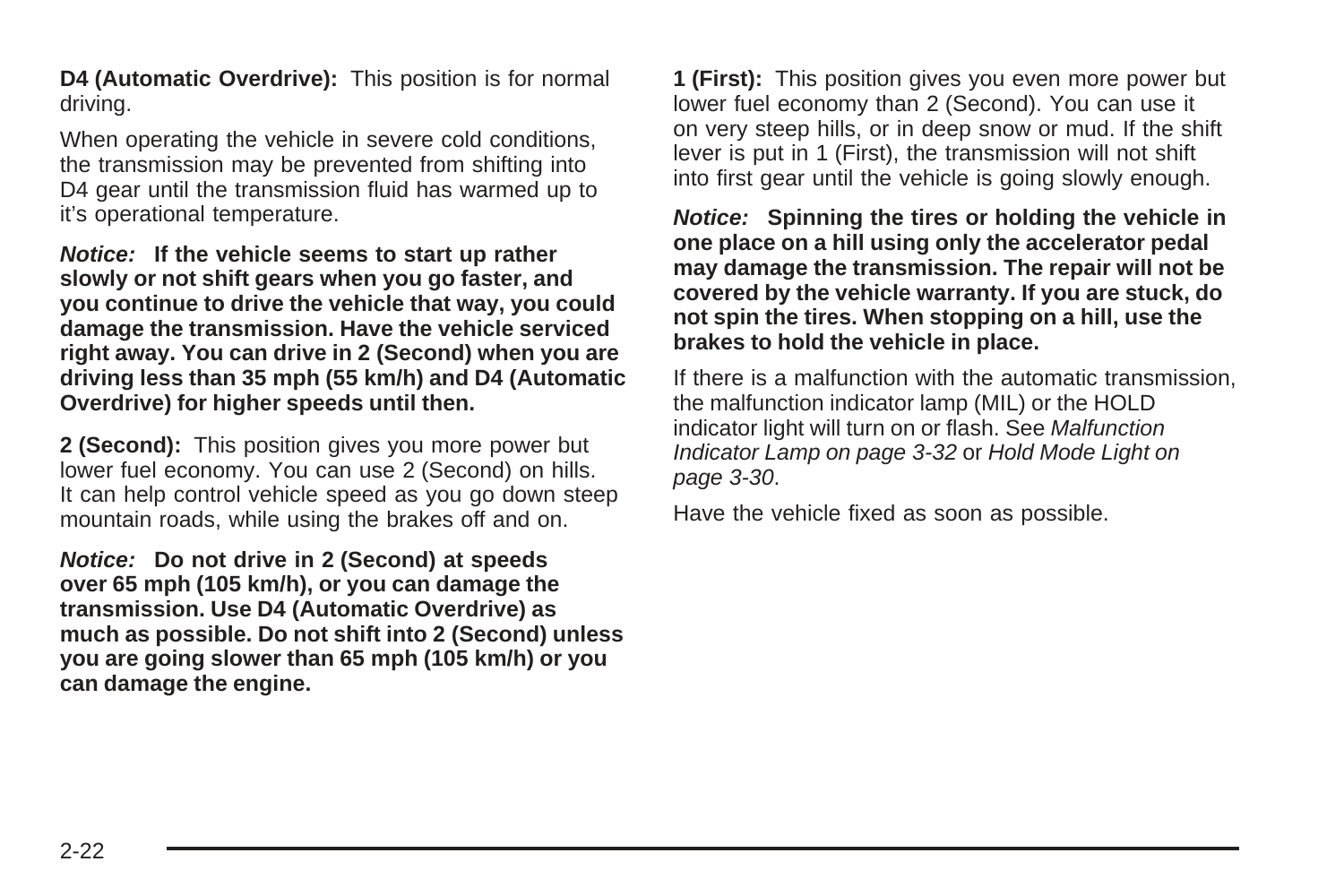#### **Hold Mode**

If the vehicle's transmission has hold mode, you can select this mode to allow the automatic transmission to stay in a specific gear range.



Press the HOLD button on the shift lever console to turn on hold mode. Press the button again to turn off hold mode, and return to normal automatic transmission operation.

The HOLD light will light up on the instrument panel cluster. See [Hold Mode Light](#page-145-0) on page 3-30.

When hold mode is activated, the transmission runs as follows:

| <b>Selector Lever Position</b> | <b>Gear Range</b> |  |
|--------------------------------|-------------------|--|
| D4                             | <b>Third Gear</b> |  |
|                                | Second Gear       |  |
|                                | <b>First Gear</b> |  |

#### **Hold Mode Features Winter Function**

Select hold mode while in D4 (Automatic Overdrive) or 2 (Second) gear to help the vehicle maintain traction on slippery road surfaces, such as snow, mud, or ice.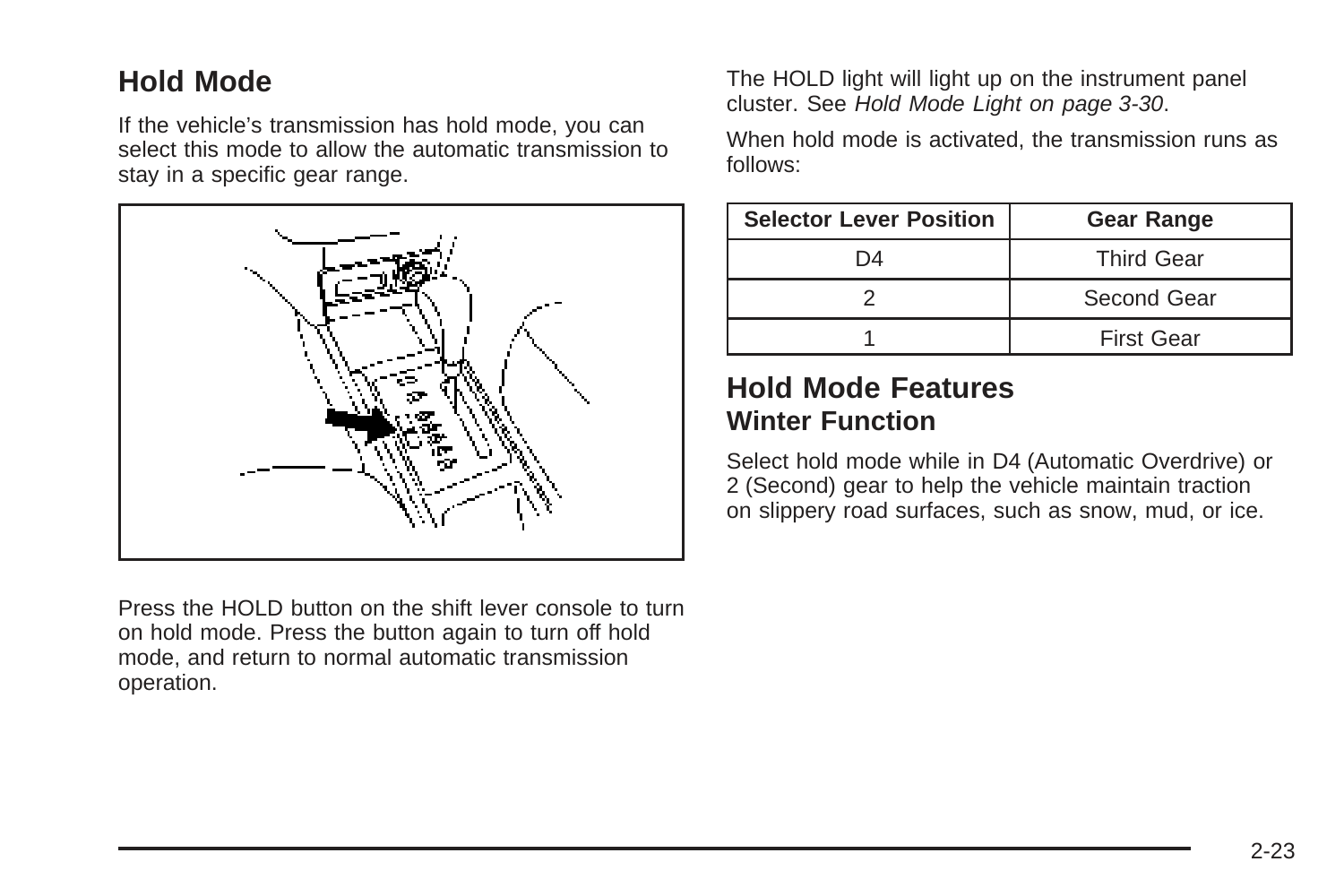### <span id="page-101-0"></span>**Manual Transmission Operation**

#### **Five-Speed**



This is your shift pattern.

**1 (First):** Press the clutch pedal and shift into 1 (First). Then, slowly let up on the clutch pedal as you press the accelerator pedal.

You can shift into 1 (First) when you are going less than 20 mph (32 km/h). If you have come to a complete stop and it is hard to shift into 1 (First), put the shift lever in N (Neutral) and let up on the clutch. Press the clutch pedal back down. Then shift into 1 (First).

**2 (Second):** Press the clutch pedal as you let up on the accelerator pedal and shift into 2 (Second). Then, slowly let up on the clutch pedal as you press the accelerator pedal.

**3 (Third), 4 (Fourth) and 5 (Fifth):** Shift into 3 (Third), 4 (Fourth) and 5 (Fifth), the same way you do for 2 (Second). Slowly let up on the clutch pedal as you press the accelerator pedal.

To stop, let up on the accelerator pedal and press the brake pedal. Just before the vehicle stops, press the clutch pedal and the brake pedal, and shift to N (Neutral).

**N (Neutral):** Use this position when you start or idle the engine.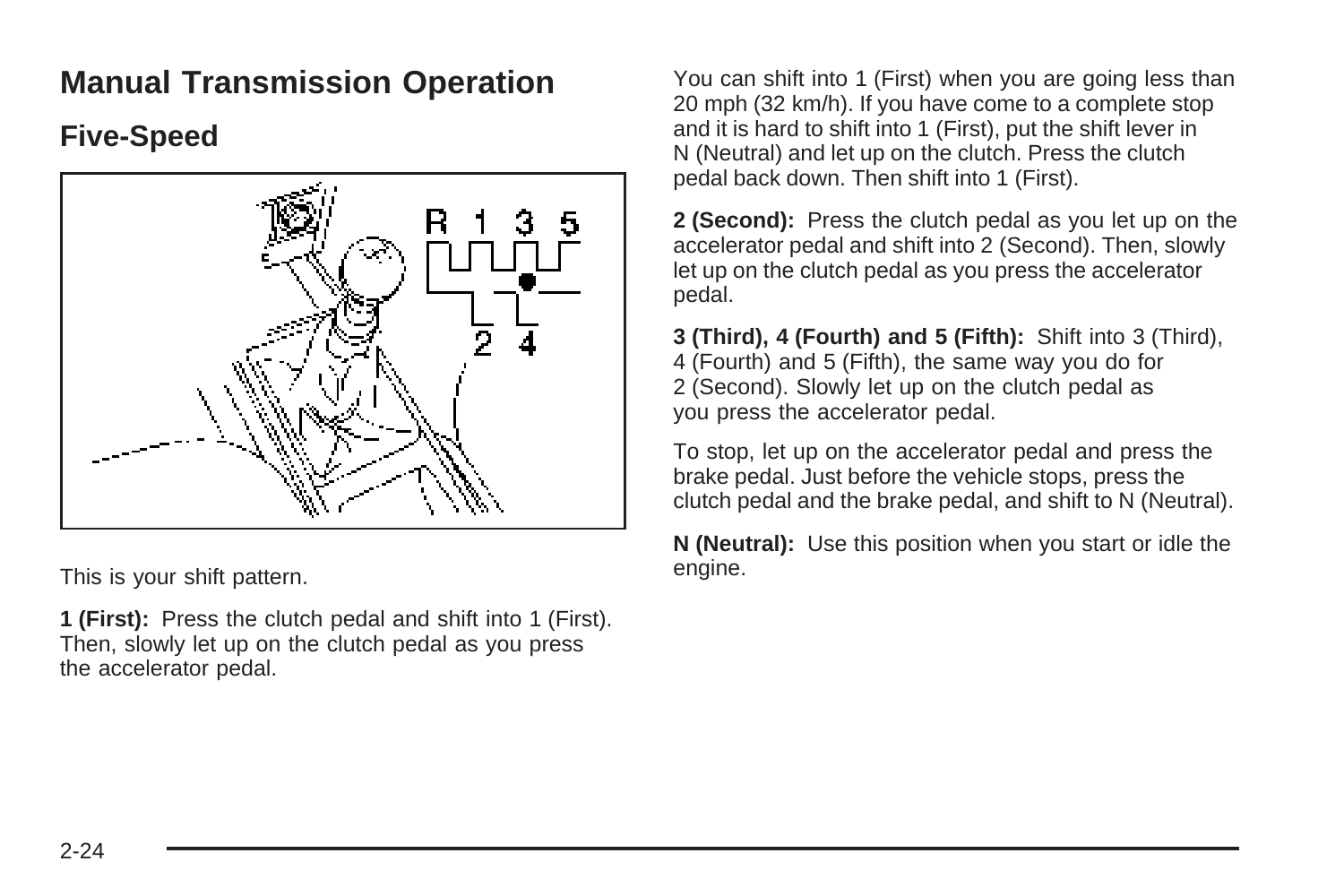**R (Reverse):** To back up, press down the clutch pedal, lift up the ring on the shift lever and shift into R (Reverse). Let up on the clutch pedal slowly while pressing the accelerator pedal.

**Notice: Shifting to R (Reverse) while the vehicle is moving forward could damage the transmission. The repairs would not be covered by the vehicle warranty. Shift to R (Reverse) only after the vehicle is stopped.**

Also, use R (Reverse), along with the parking brake, for parking the vehicle.

### **Shift Speeds**

# { **CAUTION:**

If you skip a gear when you downshift, you could lose control of the vehicle. You could injure yourself or others. Do not shift down more than one gear at a time when you downshift.

# **Up-Shift Light**



If you have a manual transmission, you may have an up-shift light. This light will show you when to shift to the next higher gear for the best fuel economy.

When this light comes on, you can shift to the next higher gear if weather, road, and traffic conditions let you. For the best fuel economy, accelerate slowly and shift when the light comes on.

While you accelerate, it is normal for the light to go on and off if you quickly change the position of the accelerator. Ignore the light when you downshift.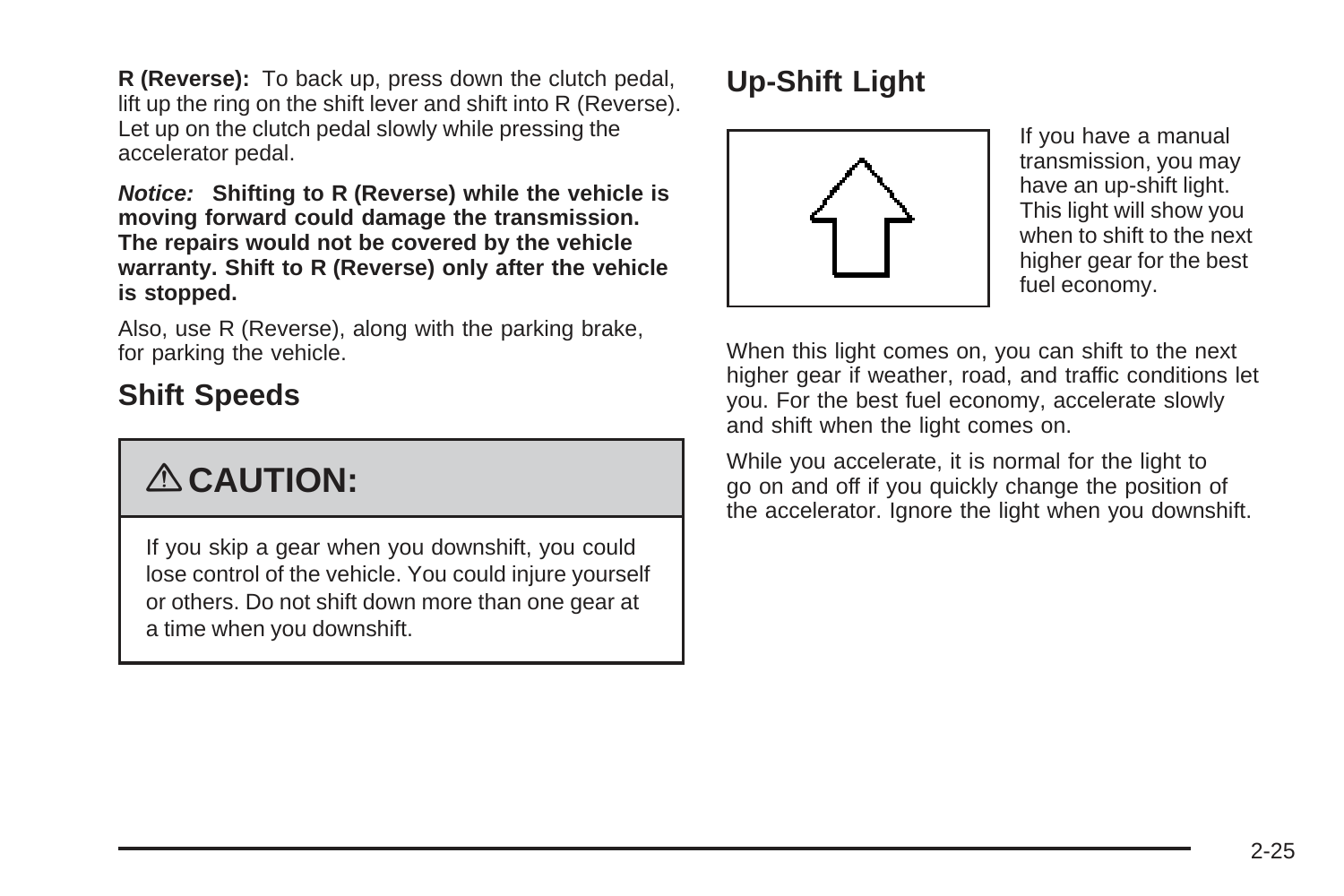### <span id="page-103-0"></span>**Parking Brake**



The parking brake lever is located between the bucket seats.

To set the parking brake, hold the brake pedal down and pull up on the parking brake lever. If the ignition is on, the brake system warning light will come on. See [Brake System Warning Light](#page-143-0) on page 3-28.

To release the parking brake, hold the brake pedal down. Pull the parking brake lever up until you can press the release button. Hold the release button in as you move the brake lever all the way down.

**Notice: Driving with the parking brake on can overheat the brake system and cause premature wear or damage to brake system parts. Make sure that the parking brake is fully released and the brake warning light is off before driving.**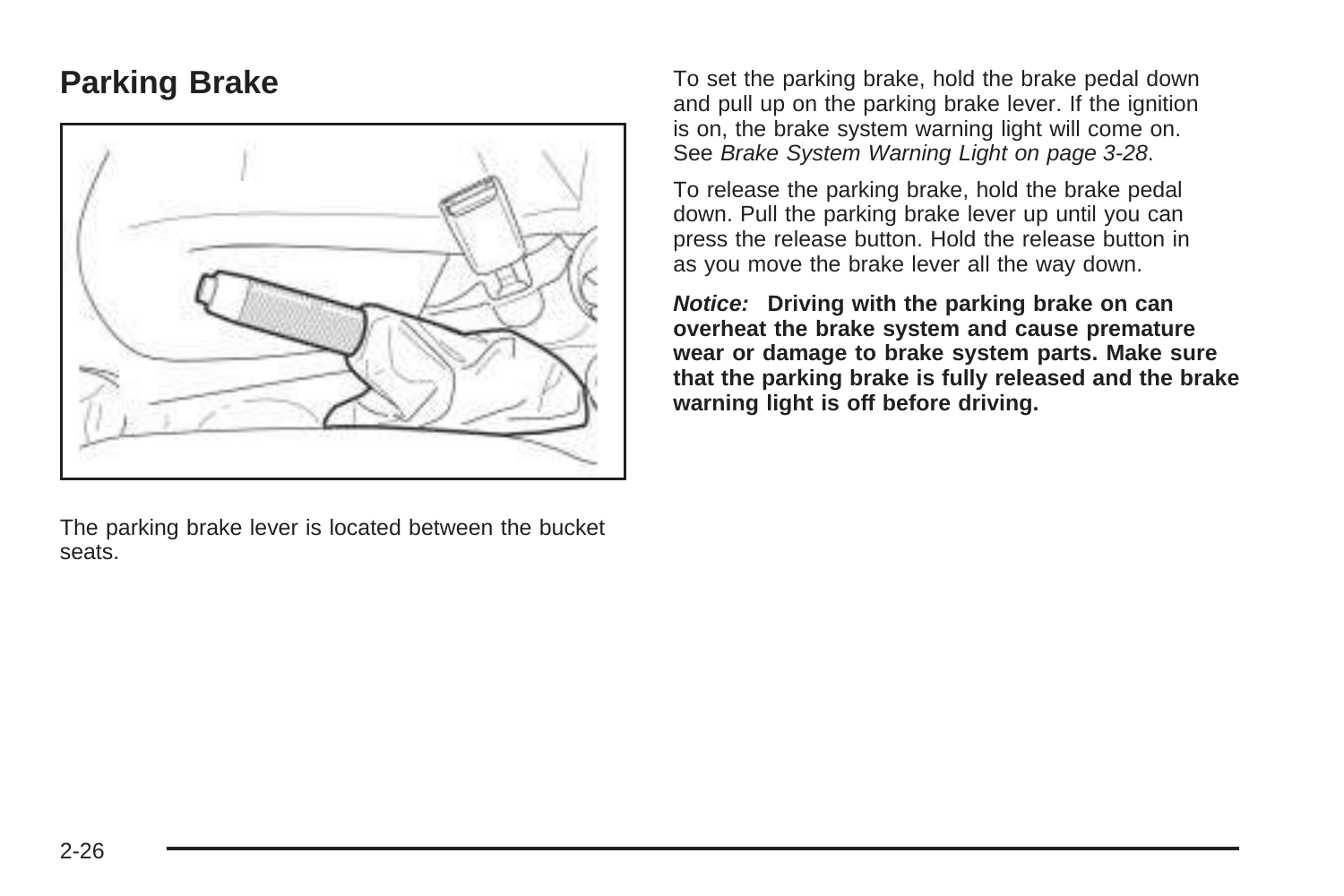# <span id="page-104-0"></span>**Shifting Into Park (Automatic Transmission)**

# { **CAUTION:**

It can be dangerous to get out of the vehicle if the shift lever is not fully in P (Park) with the parking brake firmly set. The vehicle can roll. If you have left the engine running, the vehicle can move suddenly. You or others could be injured. To be sure the vehicle will not move, even when you are on fairly level ground, use the steps that follow.

- 1. Hold the brake pedal down and set the parking brake. See [Parking Brake](#page-103-0) on page 2-26 for more information.
- 2. Move the shift lever into P (Park) by pressing the button on the shift lever and pushing the lever all the way toward the front of the vehicle.
- 3. Turn the ignition key to LOCK/OFF.
- 4. Remove the key and take it with you. If you can leave the vehicle with the ignition key in your hand, the vehicle is in P (Park).

### **Leaving the Vehicle With the Engine Running (Automatic Transmission)**

# { **CAUTION:**

It can be dangerous to leave the vehicle with the engine running. The vehicle could move suddenly if the shift lever is not fully in P (Park) with the parking brake firmly set. And, if you leave the vehicle with the engine running, it could overheat and even catch fire. You or others could be injured. Do not leave the vehicle with the engine running.

If you have to leave the vehicle with the engine running, be sure the vehicle is in P (Park) and the parking brake is firmly set before you leave it. After you have moved the shift lever into P (Park), hold the brake pedal down. Then see if you can move the shift lever away from P (Park) without first pushing the shift lock release button. If you can, it means that the shift lever was not fully locked into P (Park).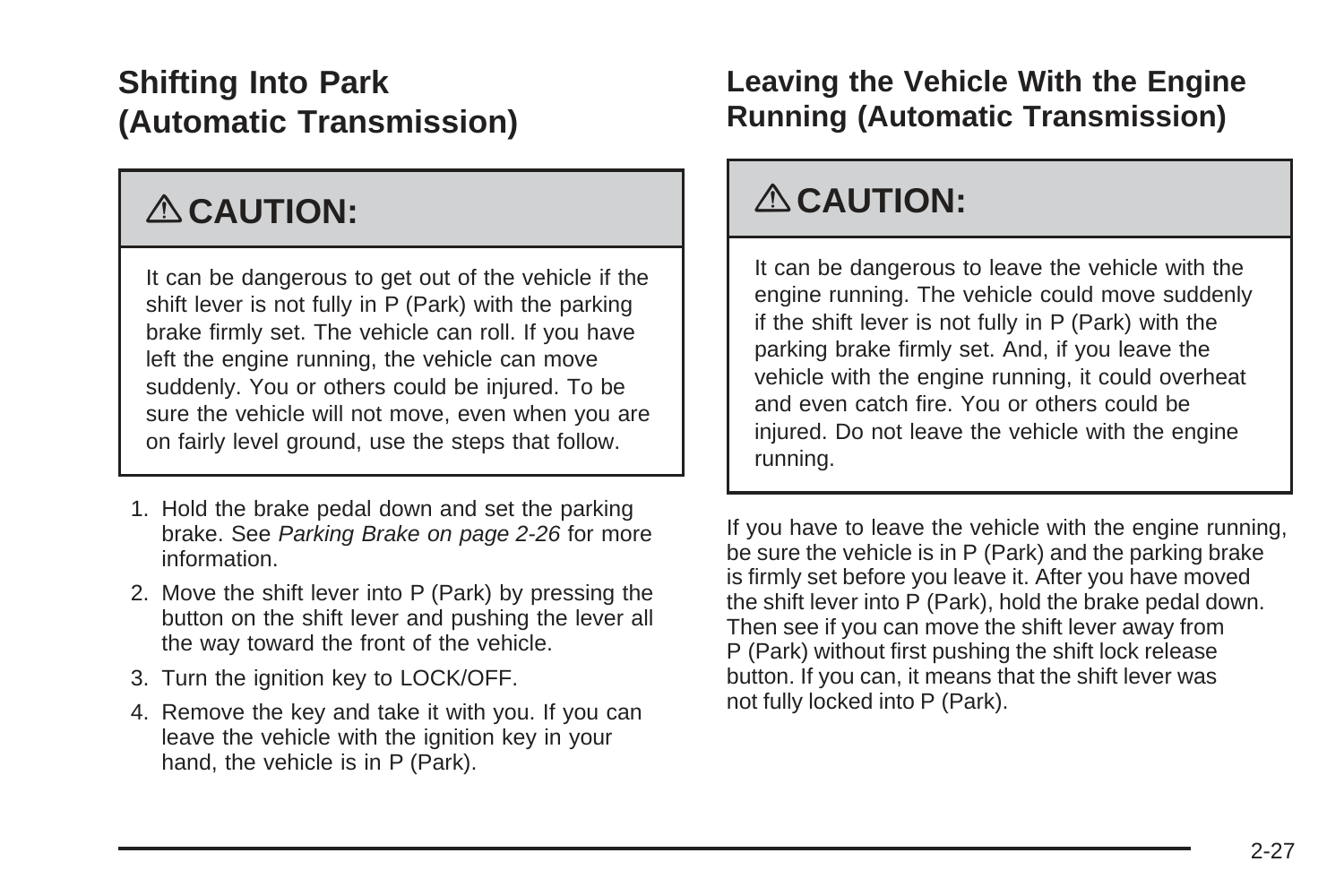### <span id="page-105-0"></span>**Torque Lock (Automatic Transmission)**

If you are parking on a hill and you do not shift your transmission into P (Park) properly, the weight of the vehicle may put too much force on the parking pawl in the transmission. You may find it difficult to pull the shift lever out of P (Park). This is called "torque lock." To prevent torque lock, set the parking brake and then shift into P (Park) properly before you leave the driver seat. To find out how, see [Shifting Into Park \(Automatic](#page-104-0) [Transmission\)](#page-104-0) on page 2-27.

When you are ready to drive, move the shift lever out of P (Park) before you release the parking brake.

If torque lock does occur, you may need to have another vehicle push yours a little uphill to take some of the pressure from the parking pawl in the transmission, so you can pull the shift lever out of P (Park).

# **Shifting Out of Park**

Vehicles with an automatic transmission have a shift interlock system. You have to apply the brake pedal before you can shift from P (Park) when the ignition is in the ON/RUN position. See [Automatic Transmission](#page-97-0) [Operation](#page-97-0) on page 2-20.

If you cannot shift out of P (Park) while holding the brake pedal down, try this:

- 1. Set the parking brake.
- 2. Turn the ignition off and remove the key.
- 3. Remove the hole cover from the shift lock slot by prying it off using a small, flat object. The shift lock release slot is located at the top of the shift lever.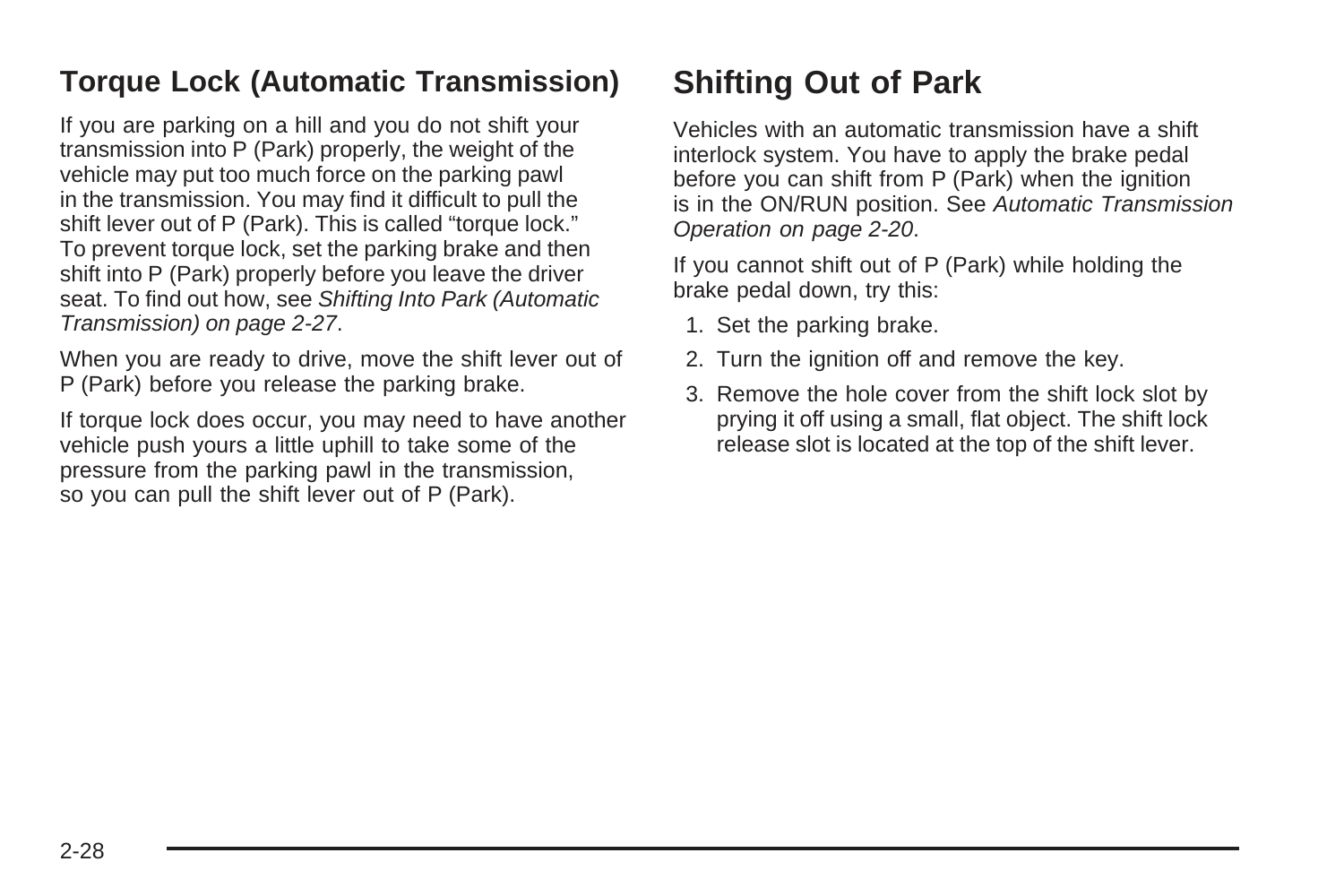<span id="page-106-0"></span>

- 4. Insert the key into the shift lock slot and press and hold the key.
- 5. Shift to N (Neutral).
- 6. Remove the key from the slot, insert the key into the ignition and start the engine.
- 7. Replace the shift-lock release slot cover.
- 8. Apply and hold the brake pedal fully and release the parking brake.
- 9. Shift to the gear you want.
- 10. Have the vehicle fixed as soon as you can.

# **Parking the Vehicle (Manual Transmission)**

Before leaving the vehicle, do the following:

- 1. Hold the brake pedal down and firmly apply the parking brake.
- 2. Fully press in the clutch pedal and place the shift lever into the gear position as stated below:
	- When parking on level ground, place the shift lever into N (Neutral).
	- When parking downhill, place the shift lever in R (Reverse).
	- When parking uphill, place the shift lever in 1 (First).
- 3. After shifting, turn the ignition to LOCK/OFF, remove the key and release the clutch.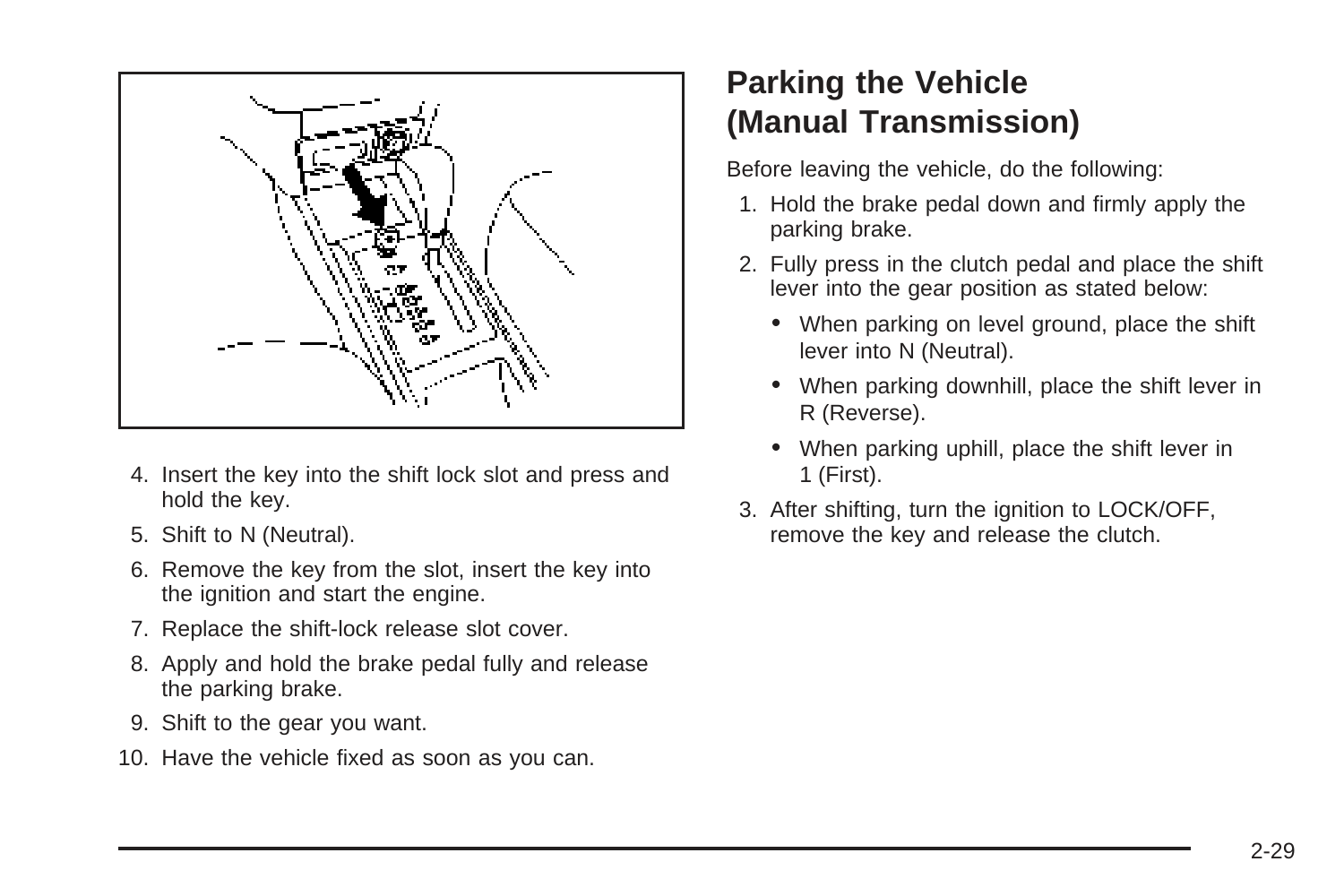### <span id="page-107-0"></span>**Parking Over Things That Burn**

# { **CAUTION:**

Things that can burn could touch hot exhaust parts under the vehicle and ignite. Do not park over papers, leaves, dry grass, or other things that can burn.

### **Engine Exhaust**

# { **CAUTION:**

Engine exhaust contains Carbon Monoxide (CO) which cannot be seen or smelled. Exposure to CO can cause unconsciousness and even death.

CAUTION: (Continued)

#### **CAUTION: (Continued)**

Exhaust may enter the vehicle if:

- The vehicle idles in areas with poor ventilation (parking garages, tunnels, deep snow that may block underbody airflow or tail pipes).
- The exhaust smells or sounds strange or different.
- The exhaust system leaks due to corrosion or damage.
- The vehicle's exhaust system has been modified, damaged or improperly repaired.
- There are holes or openings in the vehicle body from damage or after-market modifications that are not completely sealed.

If unusual fumes are detected or if it is suspected that exhaust is coming into the vehicle:

- Drive it only with the windows completely down.
- Have the vehicle repaired immediately.

Never park the vehicle with the engine running in an enclosed area such as a garage or a building that has no fresh air ventilation.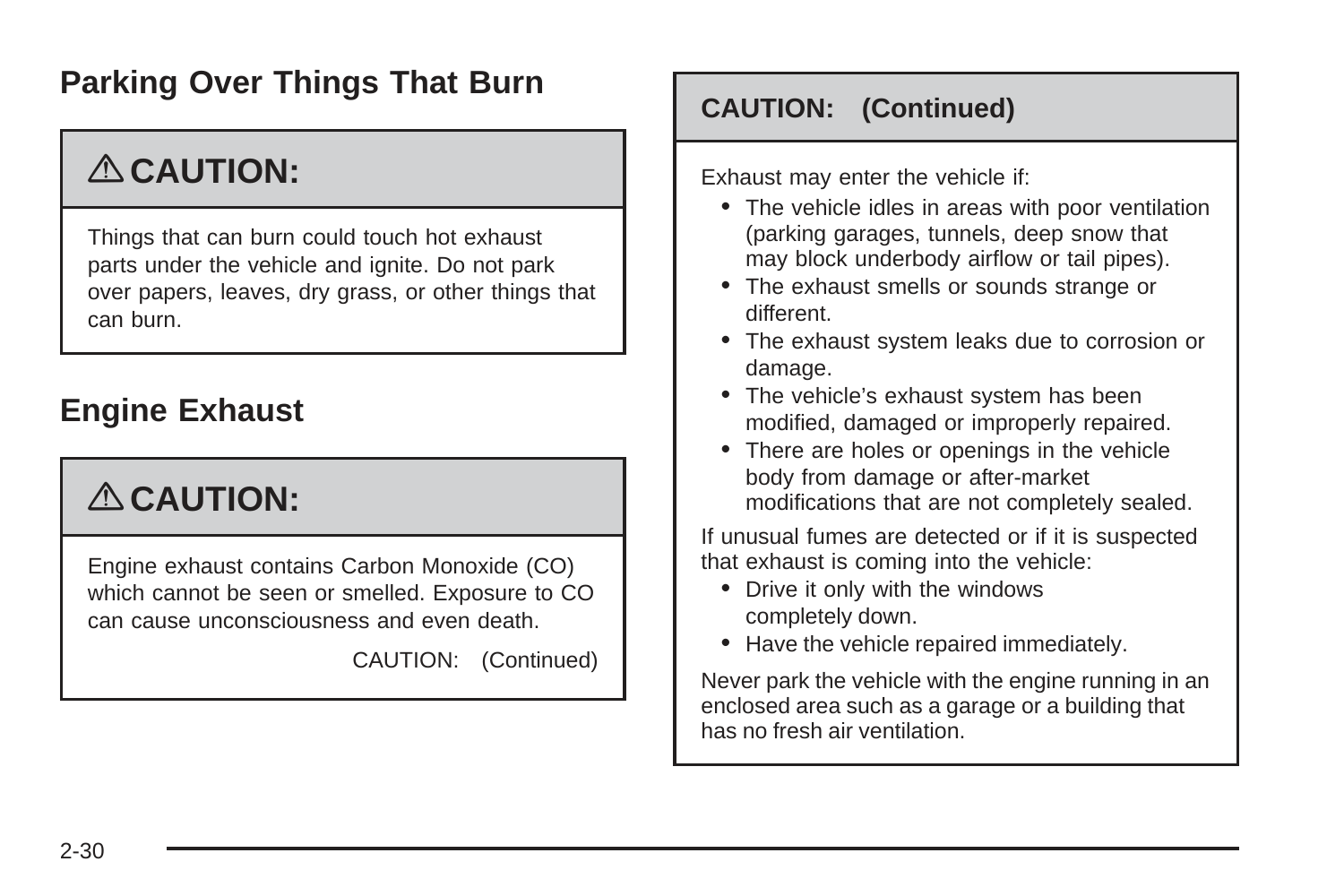## **Running the Vehicle While Parked**

It is better not to park with the engine running. But if you ever have to, here are some things to know.

# { **CAUTION:**

Idling a vehicle in an enclosed area with poor ventilation is dangerous. Engine exhaust may enter the vehicle. Engine exhaust contains Carbon Monoxide (CO) which cannot be seen or smelled. It can cause unconsciousness and even death. Never run the engine in an enclosed area that has no fresh air ventilation. For more information, see [Engine Exhaust](#page-107-0) on page 2-30.

# { **CAUTION:**

It can be dangerous to get out of the vehicle if the automatic transmission shift lever is not fully in P (Park) with the parking brake firmly set. The vehicle can roll. Do not leave the vehicle when the engine is running unless you have to. If you have left the engine running, the vehicle can move suddenly. You or others could be injured. To be sure the vehicle will not move, even when it is on fairly level ground, always set the parking brake and move the automatic transmission shift lever to P (Park), or the manual transmission shift lever to Neutral.

Follow the proper steps to be sure the vehicle will not move. If the vehicle has an automatic transmission, see [Shifting Into Park \(Automatic Transmission\)](#page-104-0) on page 2-27.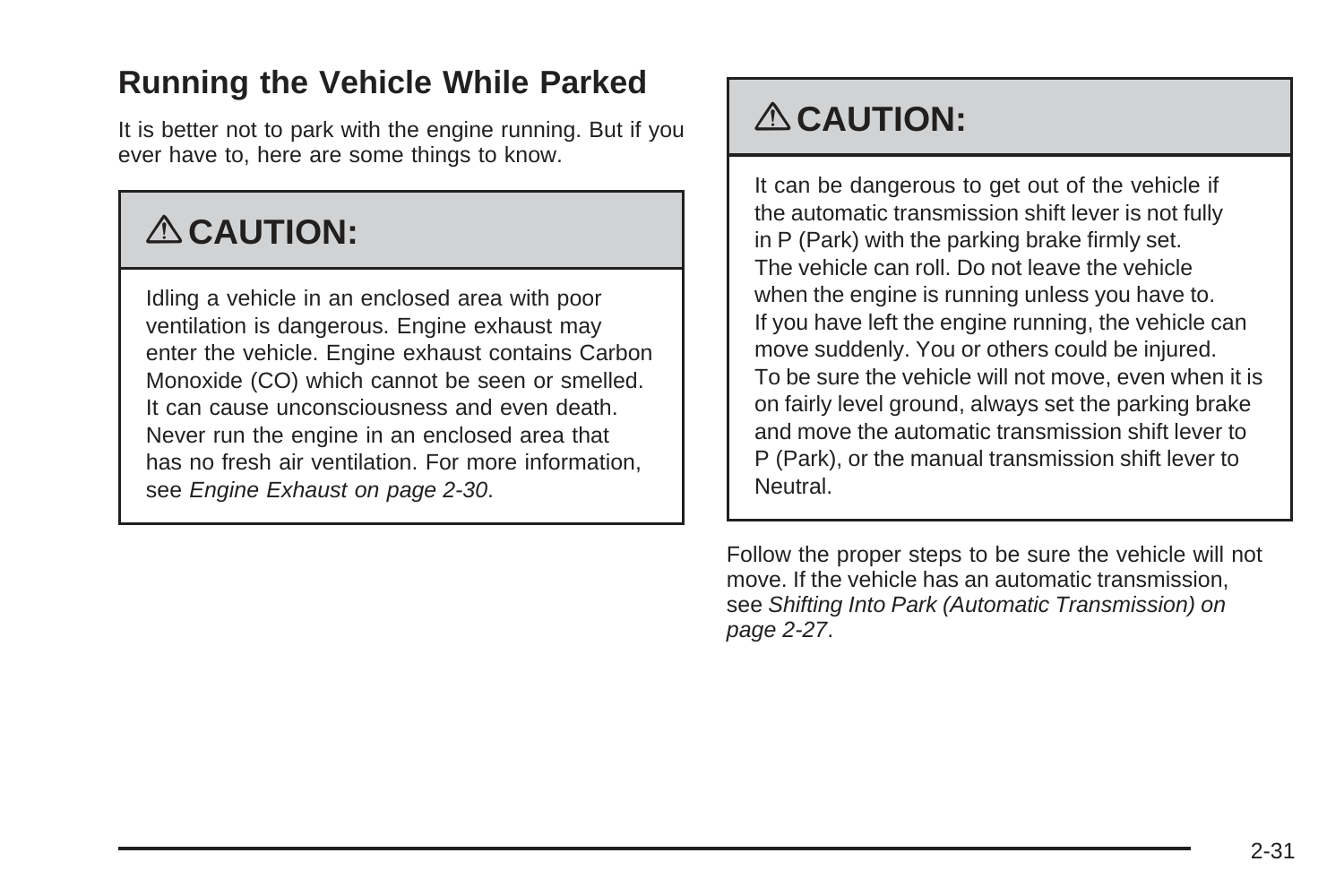## **Mirrors**

### **Manual Rearview Mirror**

Hold the inside rearview mirror in the center to move it for a clearer view behind your vehicle. Adjust the mirror to avoid glare from the headlamps behind you. Push the tab forward for daytime use and pull it for nighttime use.

### **Outside Manual Mirrors**

Adjust the mirrors to see a little of the side of your vehicle.



Controls for the outside manual mirrors are located next to each mirror.

Manually fold the mirrors inward to prevent damage when going through an automatic car wash. To fold, push the mirror toward the vehicle. Push the mirror outward, to return it to the original position.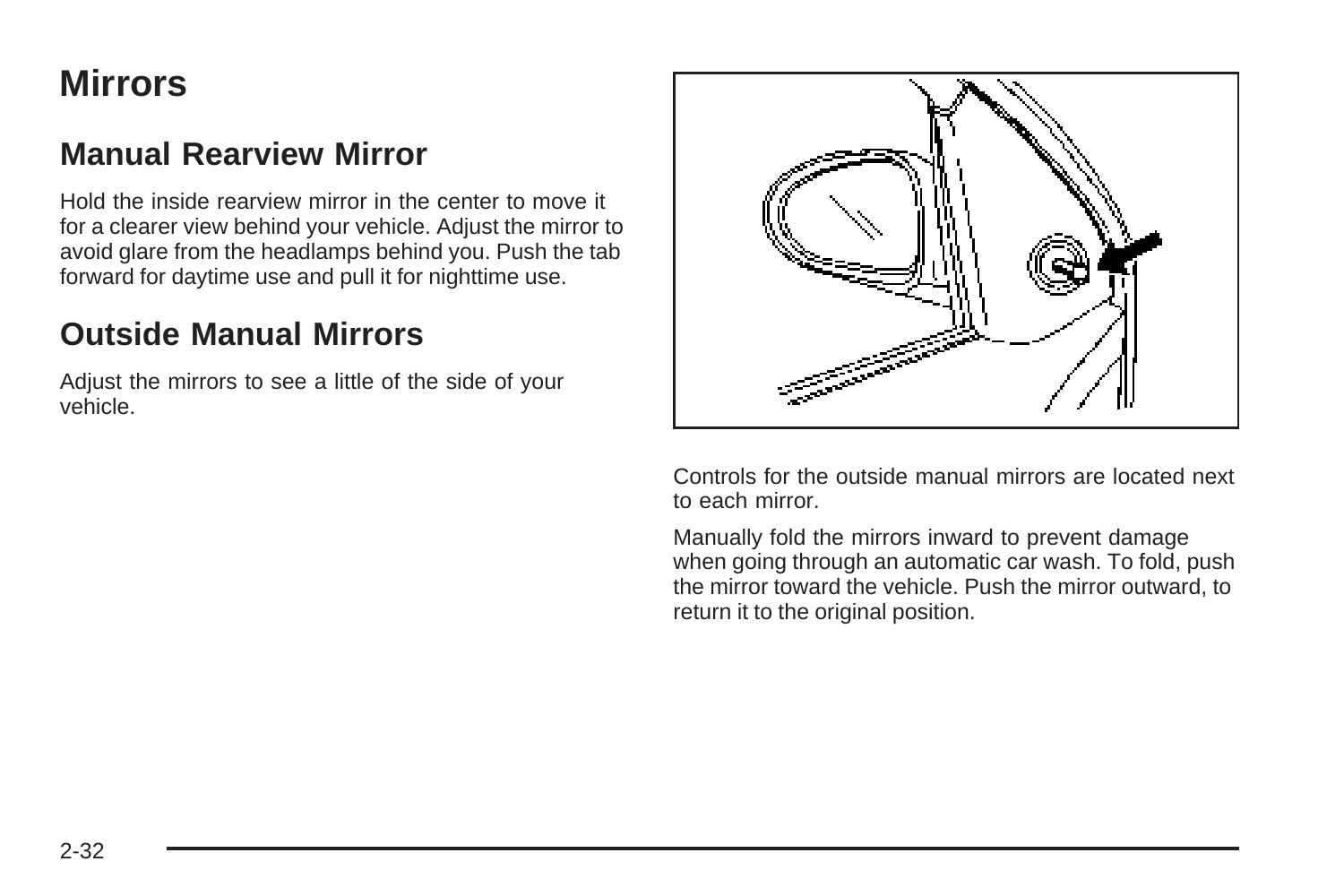### **Outside Power Mirrors**



The control is located on the instrument panel, left of the steering wheel.

The ignition must be turned to ON/RUN to adjust the mirrors.

To adjust the mirrors:

- 1. Select the mirror you want to adjust by moving the selector switch to L for the driver side mirror or R for the passenger side mirror.
- 2. Press one of the four arrows located on the control pad to move the mirror to the desired direction.

Manually fold the mirrors inward to prevent damage when going through an automatic car wash. To fold, push the mirror toward the vehicle. Push the mirror outward, to return to its original position.

## **Outside Convex Mirror**

# { **CAUTION:**

A convex mirror can make things (like other vehicles) look farther away than they really are. If you cut too sharply into the right lane, you could hit a vehicle on the right. Check the inside mirror or glance over your shoulder before changing lanes.

The passenger side mirror is convex shaped. A convex mirror's surface is curved so more can be seen from the driver seat.

## **Outside Heated Mirrors**

For vehicles with this feature:

< **(Rear Window Defogger):** Press to heat the mirrors. See "Rear Window and Outside Mirror Defogger" under [Climate Control System](#page-133-0) on page 3-18 for more information.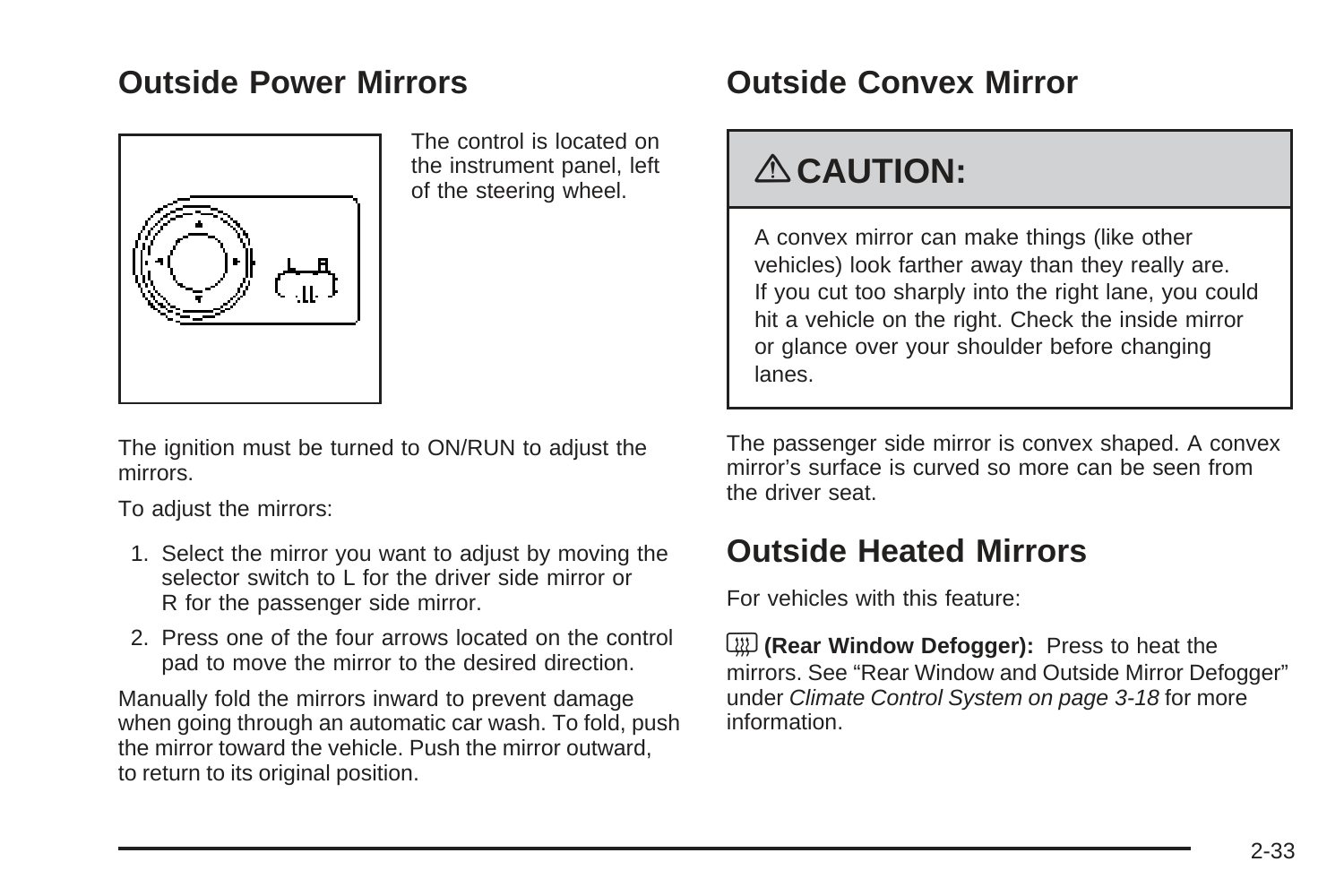# **OnStar® System**



OnStar uses several innovative technologies and live advisors to provide a wide range of safety, security, information, and convenience services. If the airbags deploy, the system is designed to make an automatic call to OnStar Emergency advisors who can request emergency services be sent to your location. If the keys are locked in the vehicle, call OnStar at 1-888-4-ONSTAR to have a signal sent to unlock the doors. OnStar Hands-Free Calling, including 30 trial minutes good for 60 days, is available on most vehicles. OnStar Turn-by-Turn Navigation service, with one trial route, is available on most vehicles. Press the OnStar button to have an OnStar advisor contact Roadside Service.

OnStar service is provided subject to the OnStar Terms and Conditions included in the OnStar Subscriber glove box literature.

Some services such as Remote Door Unlock or Stolen Vehicle Location Assistance may not be available until the owner of the vehicle registers with OnStar. After the first prepaid year, contact OnStar to select a monthly or annual subscription payment plan. If a payment plan is not selected, the OnStar system and all services, including airbag notification and emergency services, may be deactivated and no longer available. For more information visit onstar.com (U.S.) or onstar.ca (Canada), or press the OnStar button to speak with an advisor.

Not all OnStar services are available on all vehicles. To check if this vehicle is able to provide the services described below, or for a full description of OnStar services and system limitations, see the OnStar Owner's Guide in the glove box or visit onstar.com (U.S.) or onstar.ca (Canada), contact OnStar at 1-888-4-ONSTAR (1-888-466-7827) or TTY 1-877-248-2080, or press the OnStar button to speak with an OnStar advisor 24 hours a day, 7 days a week.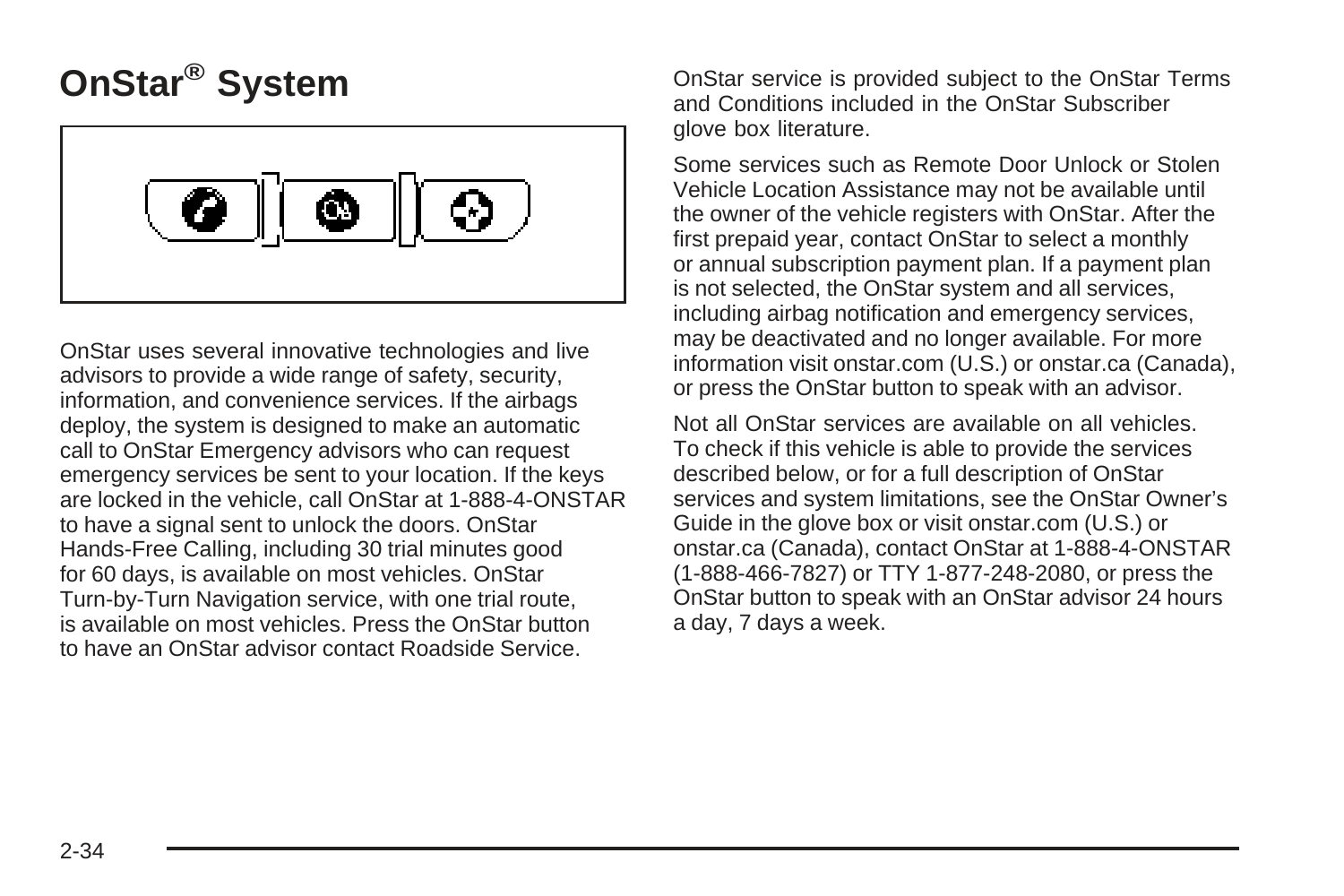### **OnStar Services Available with the Safe & Sound Plan**

- Automatic Notification of Airbag Deployment
- Advanced Automatic Crash Notification (AACN) (If equipped)
- Link to Emergency Services
- Roadside Assistance
- Stolen Vehicle Location Assistance
- Remote Door Unlock/Vehicle Alert
- OnStar Vehicle Diagnostic Email
- GM Goodwrench On Demand Diagnostics
- OnStar Hands-Free Calling with 30 trial minutes
- OnStar Virtual Advisor (U.S. Only)

### **OnStar Services Included with Directions & Connections Plan**

- All Safe and Sound Plan Services
- Driving Directions Advisor delivered
- RideAssist
- Information and Convenience Services

## **OnStar Hands-Free Calling**

OnStar Hands-Free Calling allows eligible OnStar subscribers to make and receive calls using voice commands. Hands-Free Calling is fully integrated into the vehicle, and can be used with OnStar Pre-Paid Minute Packages. Most vehicles include 30 trial minutes good for 60 days. Hands-Free Calling can also be linked to a Verizon Wireless service plan in the U.S. or a Bell Mobility service plan in Canada, depending on eligibility. To find out more, refer to the OnStar Owner's Guide in the vehicle's glove box, visit onstar.com or onstar.ca, or speak with an OnStar advisor by pressing the OnStar button or calling 1-888-4-ONSTAR (1-888-466-7827).

### **OnStar Virtual Advisor**

OnStar Virtual Advisor is a feature of OnStar Hands-Free Calling that uses minutes to access location-based weather, local traffic reports, and stock quotes. Press the phone button and give a few simple voice commands to browse through the various topics. See the OnStar Owner's Guide for more information. This feature is only available in the continental U.S.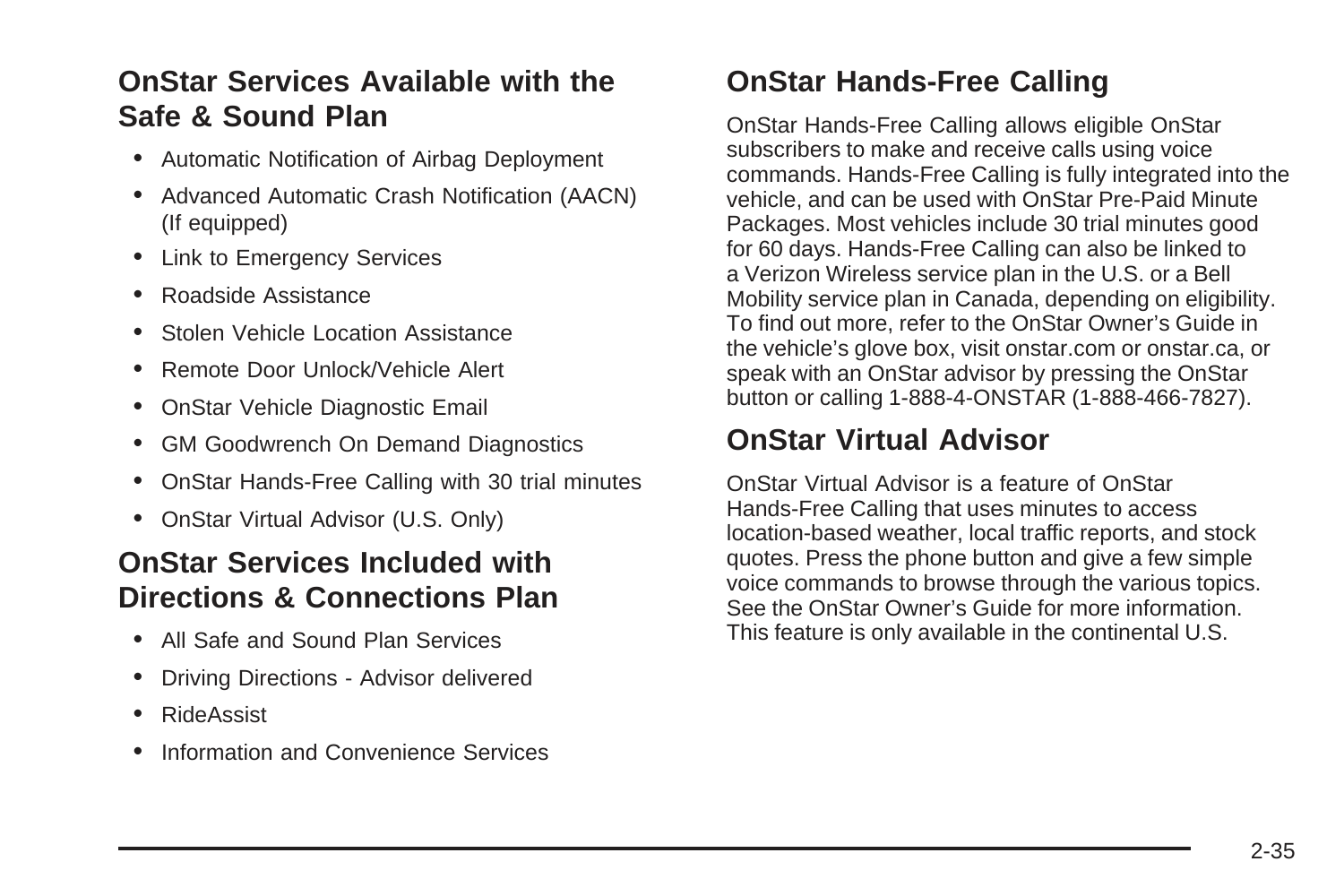### **How OnStar Service Works**

The OnStar system can record and transmit vehicle information. This information is automatically sent to an OnStar Call Center when the OnStar button is pressed, the emergency button is pressed, or if the airbags or AACN system deploy. This information usually includes the vehicle's GPS location and, in the event of a crash, additional information regarding the crash that the vehicle was involved in (e.g. the direction from which the vehicle was hit). When the Virtual Advisor feature of OnStar Hands-Free Calling is used, the vehicle also sends OnStar the vehicle's GPS location so they can provide services where it is located.

OnStar service cannot work unless the vehicle is in a place where OnStar has an agreement with a wireless service provider for service in that area. OnStar service also cannot work unless the vehicle is in a place where the wireless service provider OnStar has hired for that area has coverage, network capacity and reception when the service is needed, and technology that is compatible with the OnStar service. Not all services are available everywhere, particularly in remote or enclosed areas, or at all times.

Location information about the vehicle is only available if the GPS satellite signals are unobstructed and available.

The vehicle must have a working electrical system, including adequate battery power, for the OnStar equipment to operate. There are other problems OnStar cannot control that may prevent OnStar from providing OnStar service at any particular time or place. Some examples are damage to important parts of the vehicle in a crash, hills, tall buildings, tunnels, weather or wireless phone network congestion.

#### **Your Responsibility**

Increase the volume of the radio if the OnStar advisor cannot be heard. If the light next to the OnStar buttons is red, the system may not be functioning properly. Press the OnStar button and request a vehicle diagnostic. If the light appears clear (no light is appearing), your OnStar subscription has expired and all services have been deactivated. Press the OnStar button to confirm that the OnStar equipment is active.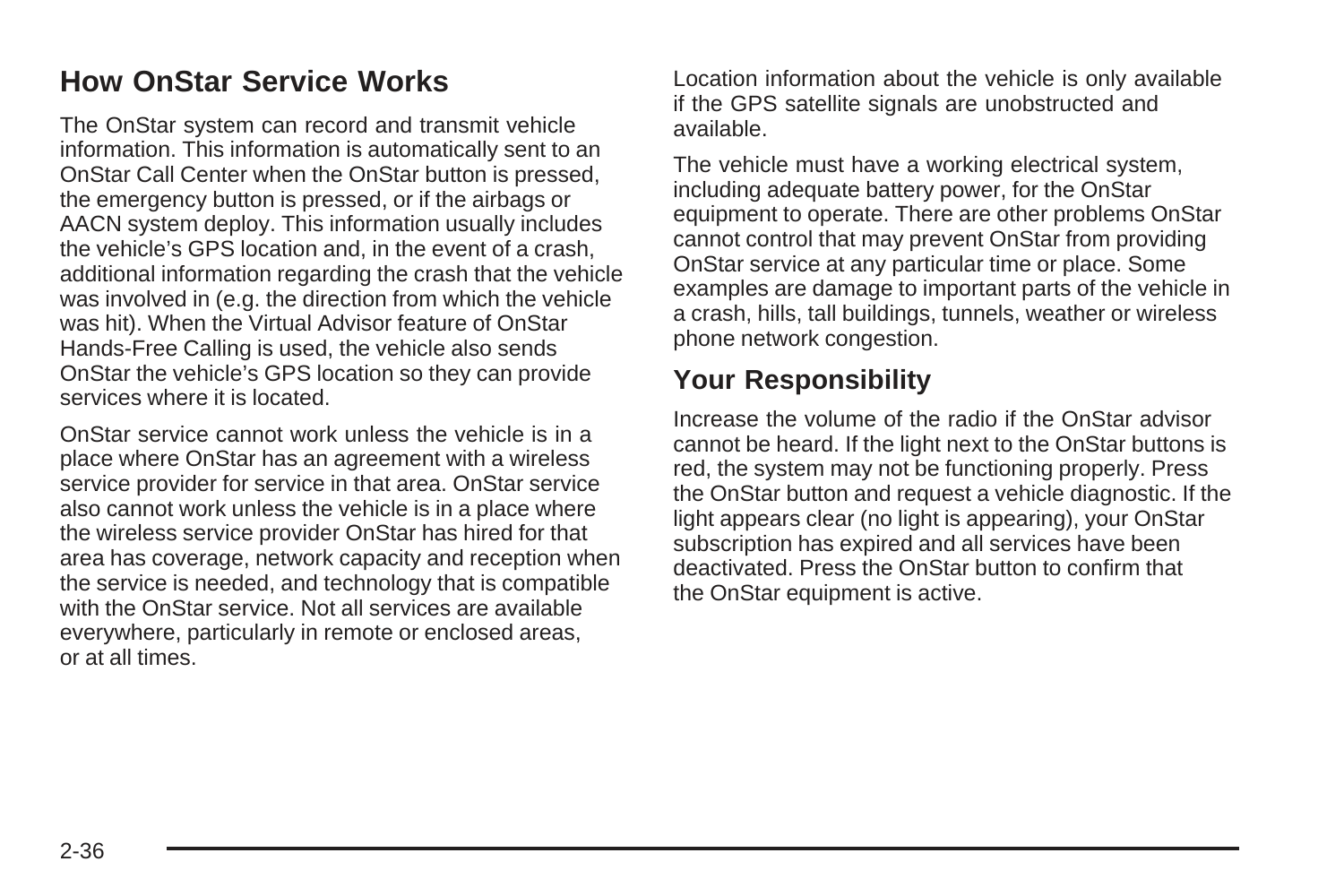## <span id="page-114-0"></span>**Storage Areas**



The vehicle has shopping bag hooks on each front seatback. Lift the headrest to access the hooks.

### **Glove Box**

Lift up on the glove box lever to open it.

### **Cupholders**



Two cupholders are located in the center instrument panel, below the climate control system. To use the cupholder, push in on the cover, then pull it out. After use, push in the cupholder until it latches.

There is also a cupholder located in the rear of the center console.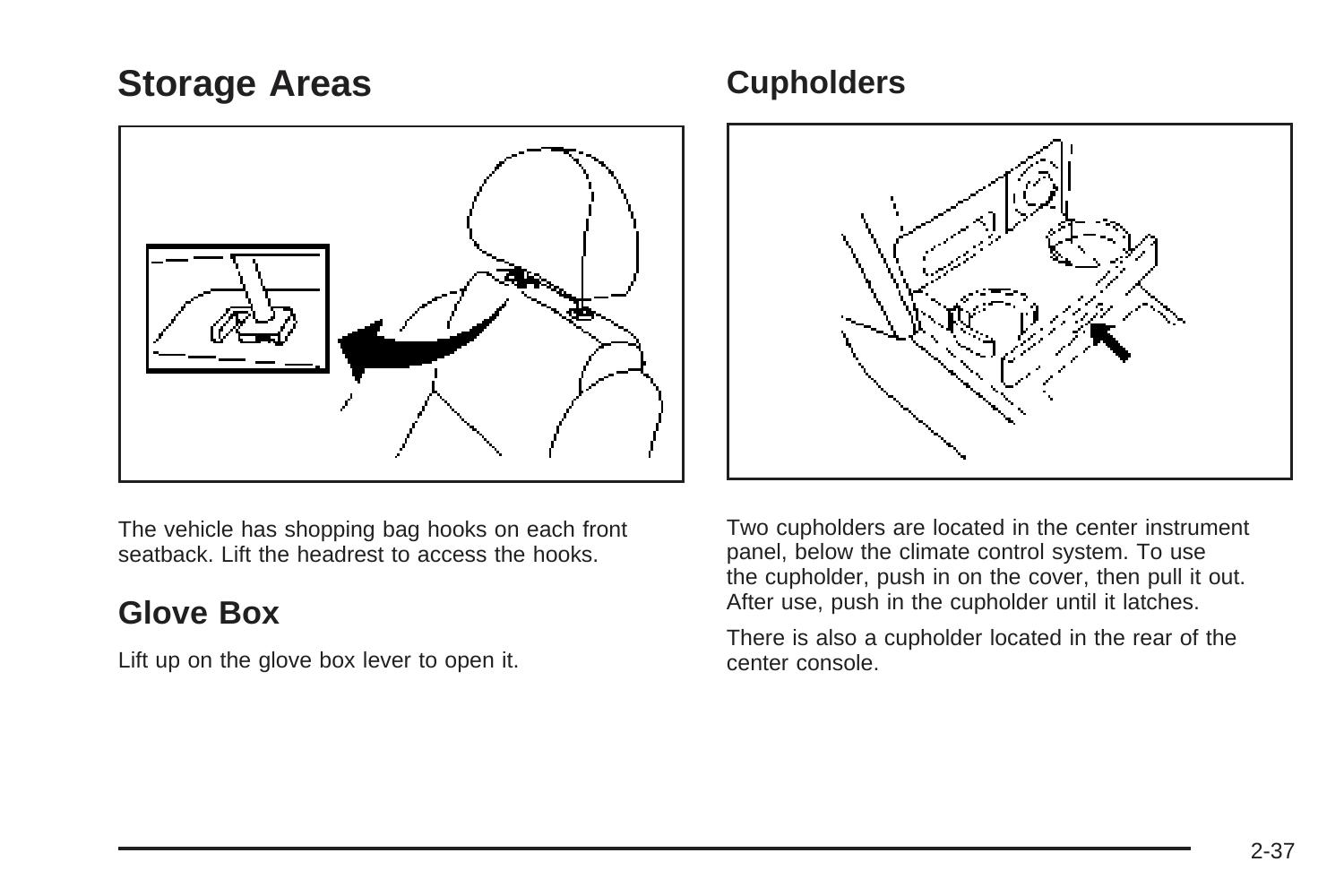### **Sunglasses Storage Compartment**

## **Sunroof**



For vehicles with this feature, the sunglasses storage compartment is located above the driver's door. To open, pull down and hold the upper part of the cover. Release the cover and the compartment will automatically close.



On vehicles with this feature, the switch is located on the headliner between the sun visors.

The sunroof only operates when the ignition is turned to ON/RUN. The sunroof can be opened to a vent position or it can be opened all of the way.

To open the sunroof to the vent position, open the sunshade. Then press and hold the driver side of the switch. To close the sunroof, press and hold the passenger side of the switch until the sunroof reaches the desired position.

To fully open the sunroof, press and hold the passenger side of the switch. The sunshade opens with the sunroof. To close the sunroof, press and hold the driver side of the switch. The sunroof will stop if the switch is released during operation. Close the sunshade manually.

In both the vent and fully open positions, the air flow can be adjusted by pushing and holding the switch until the sunroof moves to the desired position.

The sunroof cannot be opened or closed if the vehicle has an electrical failure.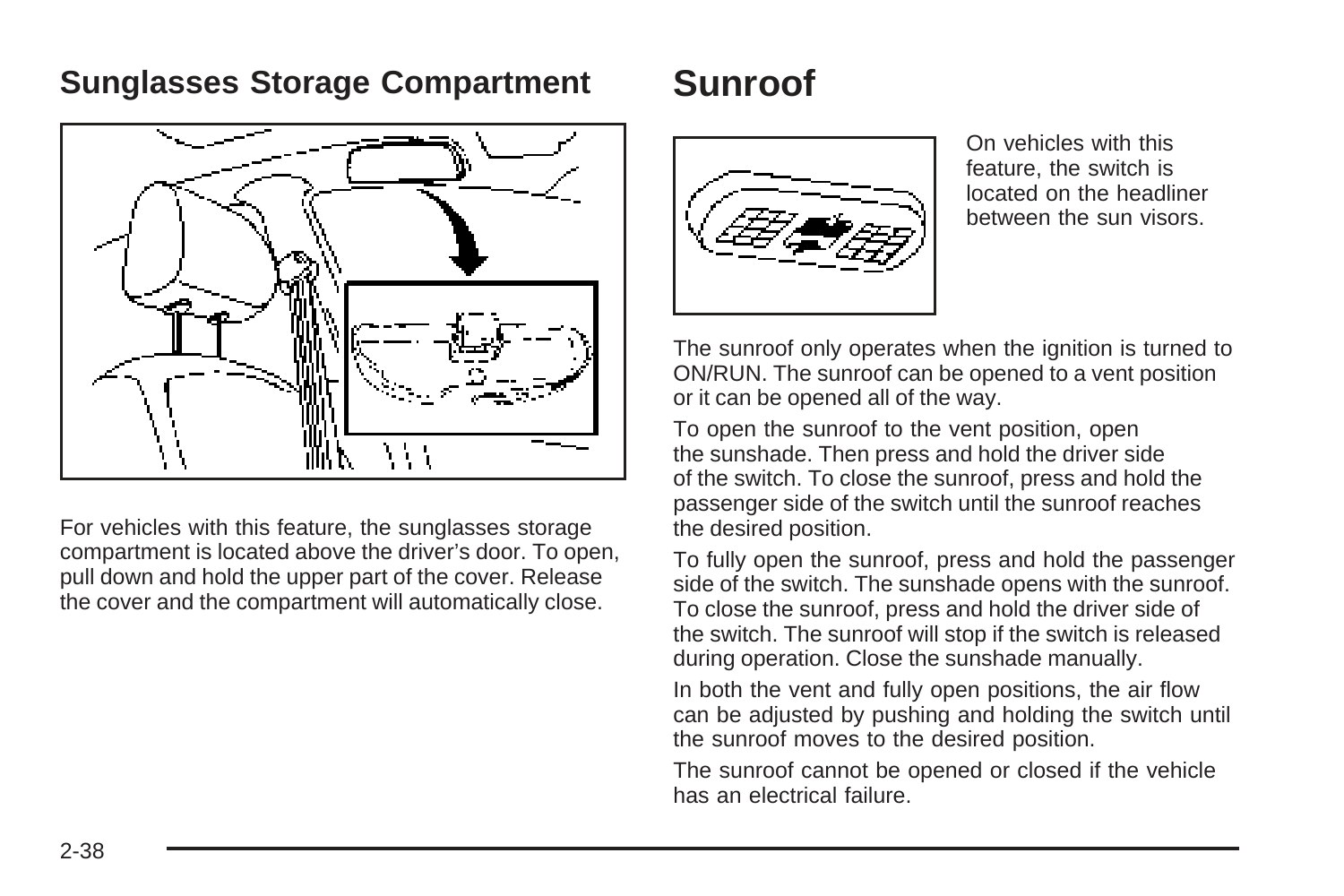# **Section 3 Instrument Panel**

| Instrument Panel Overview 3-4         |  |
|---------------------------------------|--|
| Hazard Warning Flashers 3-6           |  |
|                                       |  |
|                                       |  |
| Turn Signal/Multifunction Lever 3-7   |  |
| Turn and Lane-Change Signals 3-7      |  |
| Headlamp High/Low-Beam Changer 3-8    |  |
|                                       |  |
|                                       |  |
|                                       |  |
| Rear Window Wiper/Washer 3-10         |  |
|                                       |  |
|                                       |  |
| Daytime Running Lamps (DRL) 3-14      |  |
|                                       |  |
| Instrument Panel Brightness 3-15      |  |
|                                       |  |
| Inadvertent Power Battery Saver 3-15  |  |
| Accessory Power Outlet(s) 3-16        |  |
| Ashtray(s) and Cigarette Lighter 3-17 |  |
|                                       |  |

| Passenger Compartment Air Filter 3-22          |  |
|------------------------------------------------|--|
| Warning Lights, Gages, and Indicators 3-23     |  |
|                                                |  |
| Speedometer and Odometer 3-25                  |  |
|                                                |  |
|                                                |  |
|                                                |  |
|                                                |  |
| Passenger Airbag Status Indicator 3-27         |  |
|                                                |  |
|                                                |  |
| Brake System Warning Light 3-28                |  |
| Antilock Brake System (ABS) Warning Light 3-30 |  |
|                                                |  |
| Engine Coolant Temperature Gage 3-30           |  |
|                                                |  |
|                                                |  |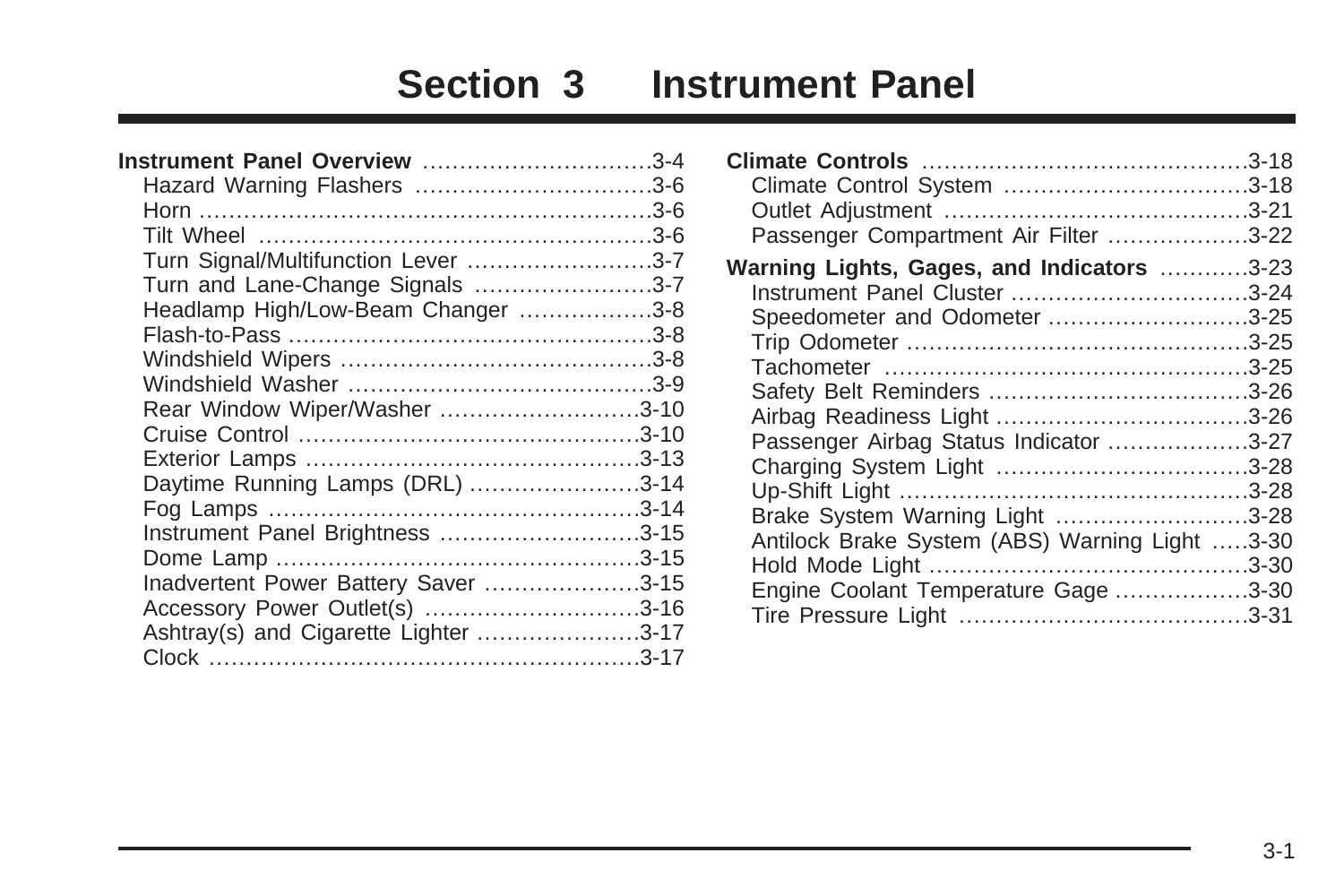# **Section 3 Instrument Panel**

| Malfunction Indicator Lamp 3-32                  |  |
|--------------------------------------------------|--|
|                                                  |  |
|                                                  |  |
|                                                  |  |
|                                                  |  |
|                                                  |  |
| Daytime Running Lamps (DRL) Indicator Light 3-36 |  |
|                                                  |  |
|                                                  |  |
|                                                  |  |
|                                                  |  |

| Audio Steering Wheel Controls 3-54  |  |
|-------------------------------------|--|
|                                     |  |
| Fixed Mast Antenna (Hatchback) 3-56 |  |
| Backglass Antenna (Sedan) 3-56      |  |
|                                     |  |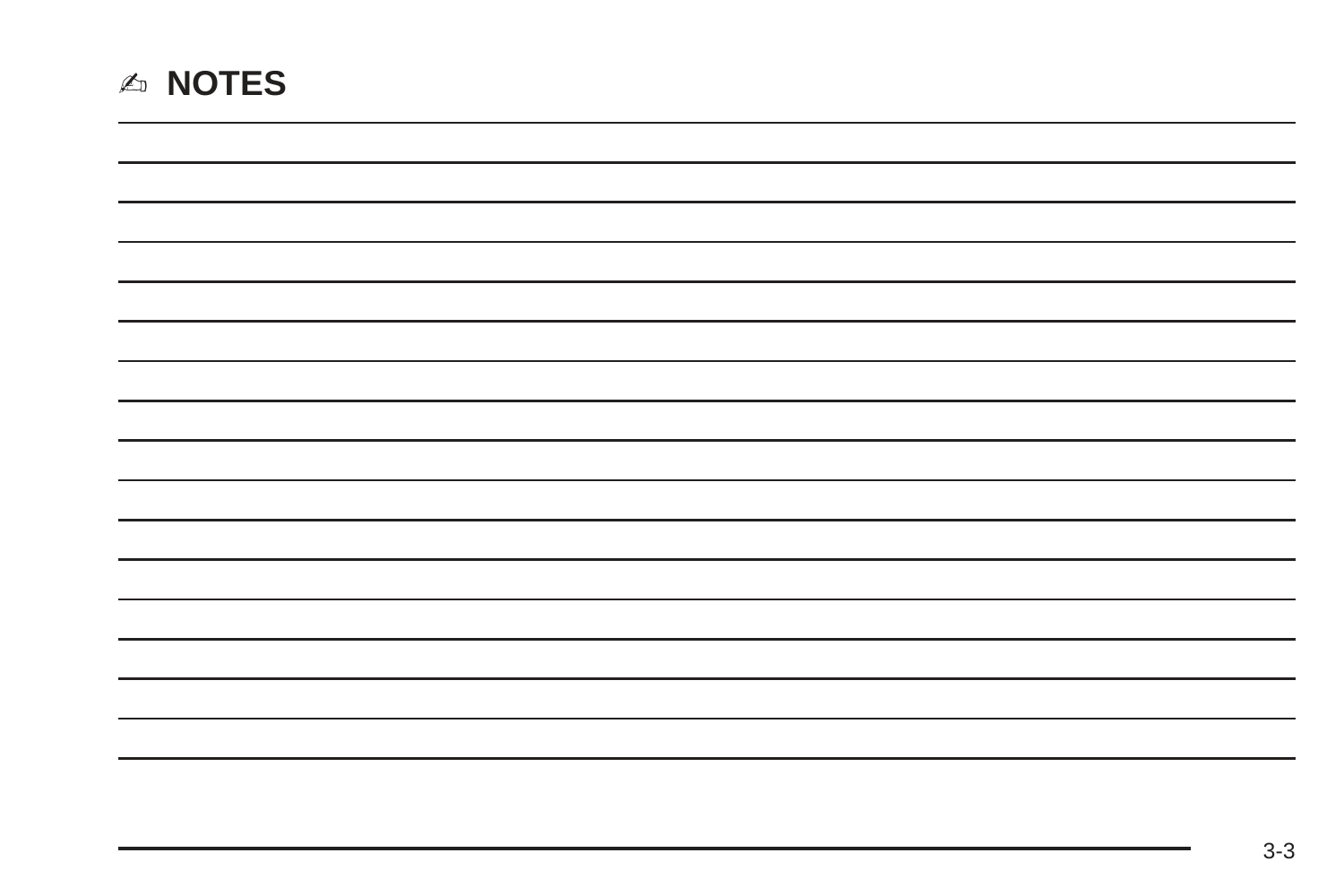## <span id="page-119-0"></span>**Instrument Panel Overview**

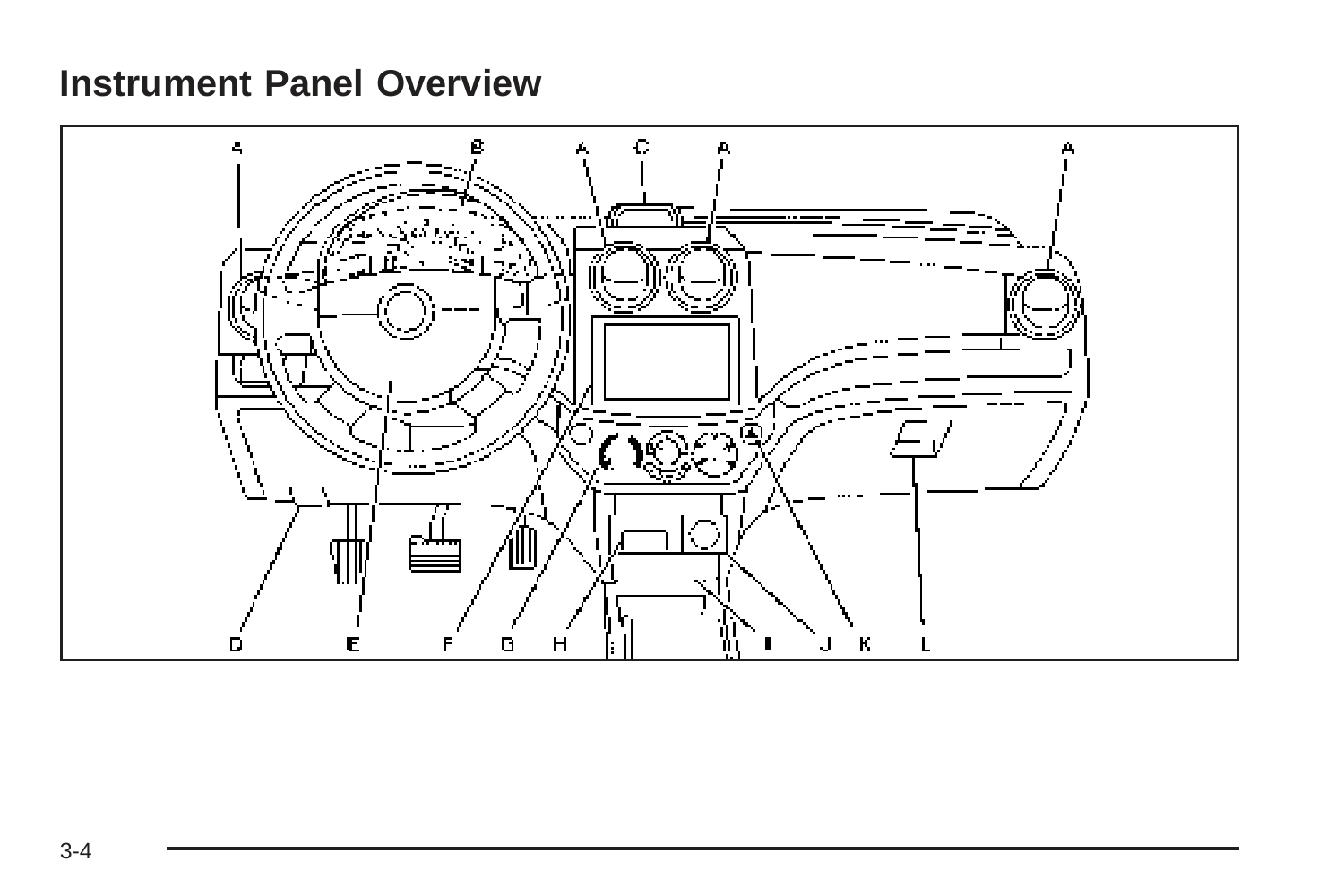The main components of the instrument panel are the following:

- A. [Outlet Adjustment](#page-136-0) on page 3-21.
- B. [Instrument Panel Cluster](#page-139-0) on page 3-24.
- C. [Clock](#page-132-0) on page 3-17.
- D. [Hood Release](#page-214-0) on page 5-11.
- E. [Horn](#page-121-0) on page 3-6.
- F. [Audio System\(s\)](#page-153-0) on page 3-38.
- G. [Climate Control System](#page-133-0) on page 3-18.
- H. Ashtray. See [Ashtray\(s\) and Cigarette Lighter](#page-132-0) on page 3-17.
- I. [Cupholders](#page-114-0) on page 2-37.
- J. Cigarette Lighter. See [Ashtray\(s\) and Cigarette](#page-132-0) [Lighter](#page-132-0) on page 3-17.
- K. [Hazard Warning Flashers](#page-121-0) on page 3-6.
- L. [Glove Box](#page-114-0) on page 2-37.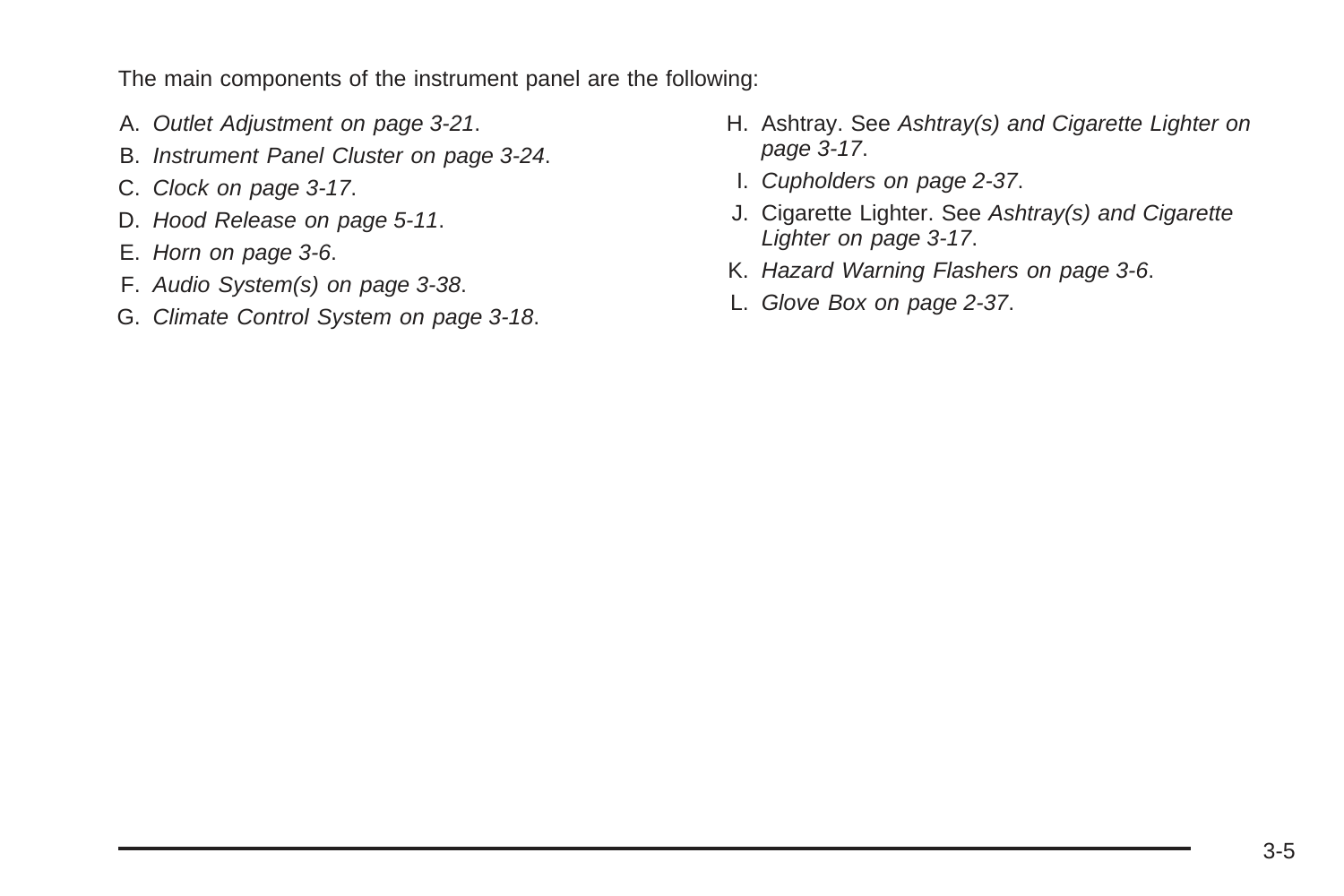## <span id="page-121-0"></span>**Hazard Warning Flashers**

The hazard warning flasher button is located to the right of the climate control system on the sedan.

| **Hazard Warning Flasher:** Press to make the front and rear turn signal lamps flash on and off. This warns others that you are having trouble. Press the button again to turn the flashers off.

When the hazard warning flashers are on, the turn signals will not work.

### **Horn**

Press near or on the horn symbols on the steering wheel pad to sound the horn.

## **Tilt Wheel**

A tilt wheel lets the steering wheel be adjusted.



The tilt wheel lever is located underneath the steering column slightly to the left.

Pull the lever down to move the steering wheel up or down. Pull the lever up to lock the wheel in place.

Do not adjust the tilt lever while driving.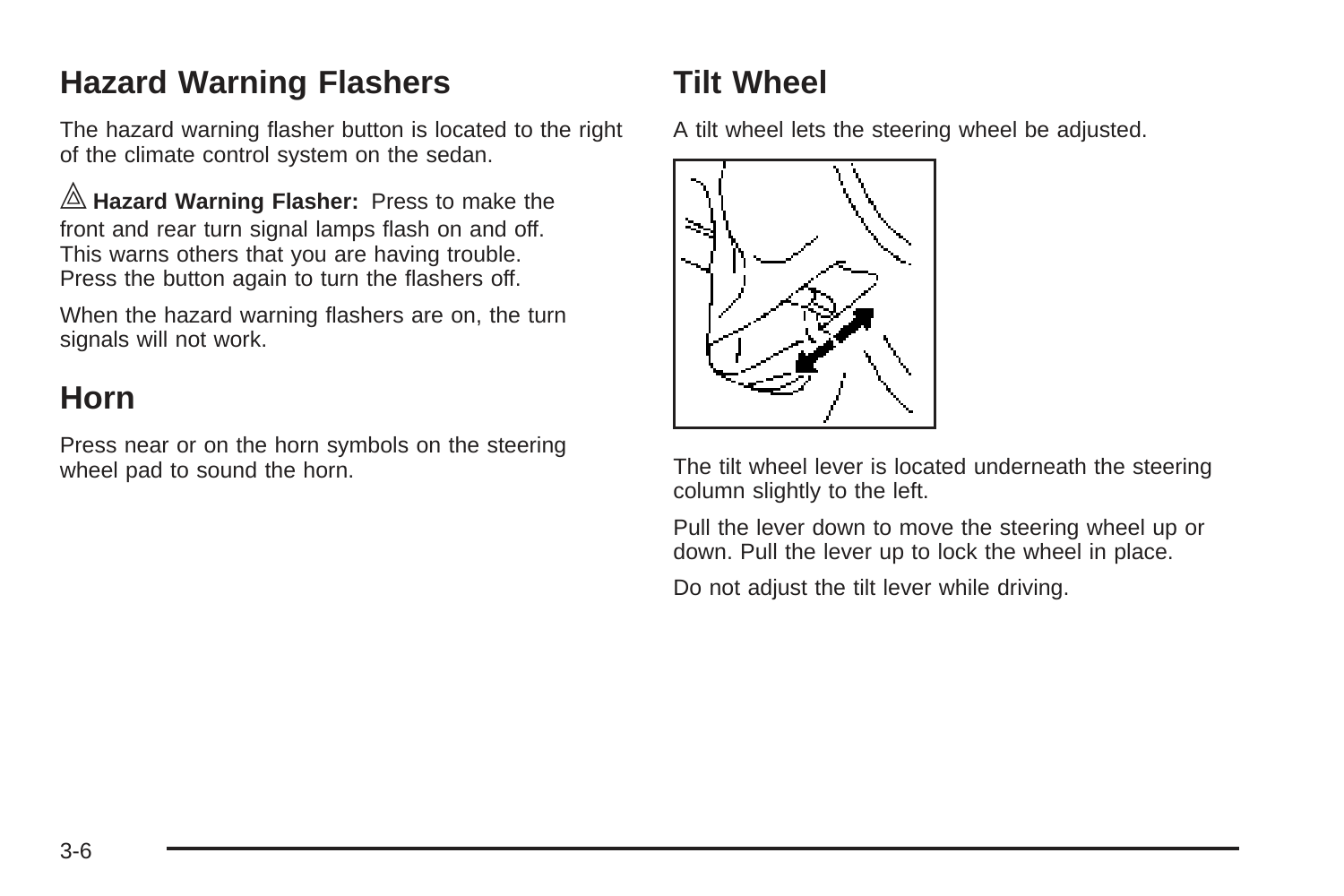### <span id="page-122-0"></span>**Turn Signal/Multifunction Lever**



The lever on the left side of the steering column includes the following:

- G**:** Turn and Lane-Change Signals
- 3 **:** Headlamp High/Low-Beam Changer
- **登**: Exterior Light Control
- # **:** Fog Lamps, if equipped

Flash-to-Pass Feature.

Information for these features is on the pages following.

## **Turn and Lane-Change Signals**

The turn signal has two upward (for right) and two downward (for left) positions. These positions allow you to signal a turn or a lane change.

To signal a turn, move the lever all the way up or down. When the turn is finished, the lever will return automatically.



An arrow on the instrument panel cluster will flash in the direction of the turn or lane change.

To signal a lane change, just raise or lower the lever until the arrow starts to flash. Hold it there until you complete your lane change. The lever will return by itself when you release it.

As you signal a turn or a lane change, if the arrows flash rapidly, a signal bulb may be burned out and other drivers will not see your turn signal.

If a bulb is burned out, replace it to help avoid an accident. If the arrows do not go on at all when you signal a turn, check for burned-out bulbs and then check the fuse. See [Fuses and Circuit Breakers](#page-291-0) on page 5-88.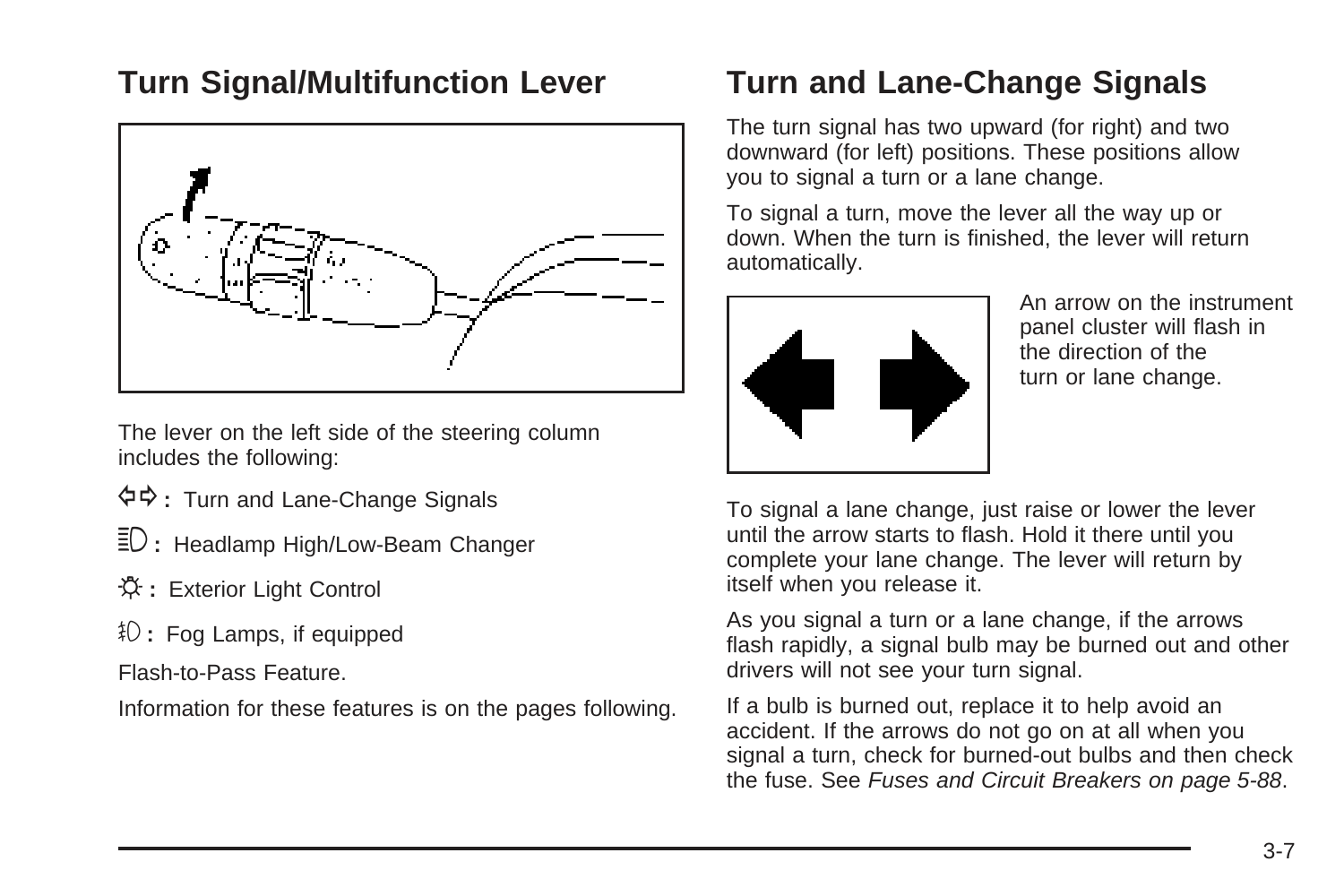## <span id="page-123-0"></span>**Headlamp High/Low-Beam Changer**

The headlamps must be on for this feature to work.

Push the turn signal lever away from you to turn the high beams on.

This instrument panel cluster light  $\bar{\Xi}$  comes on while the high beams are on and the ignition is turned to ON/RUN.

Pull the lever towards you to return to low beams.

## **Flash-to-Pass**

This feature is used to signal to the vehicle ahead that you want to pass.

Pull the turn signal/multifunction lever towards you until the high-beam headlamps come on, then release the lever to turn them off.

## **Windshield Wipers**



**Sedan shown**



**Hatchback shown**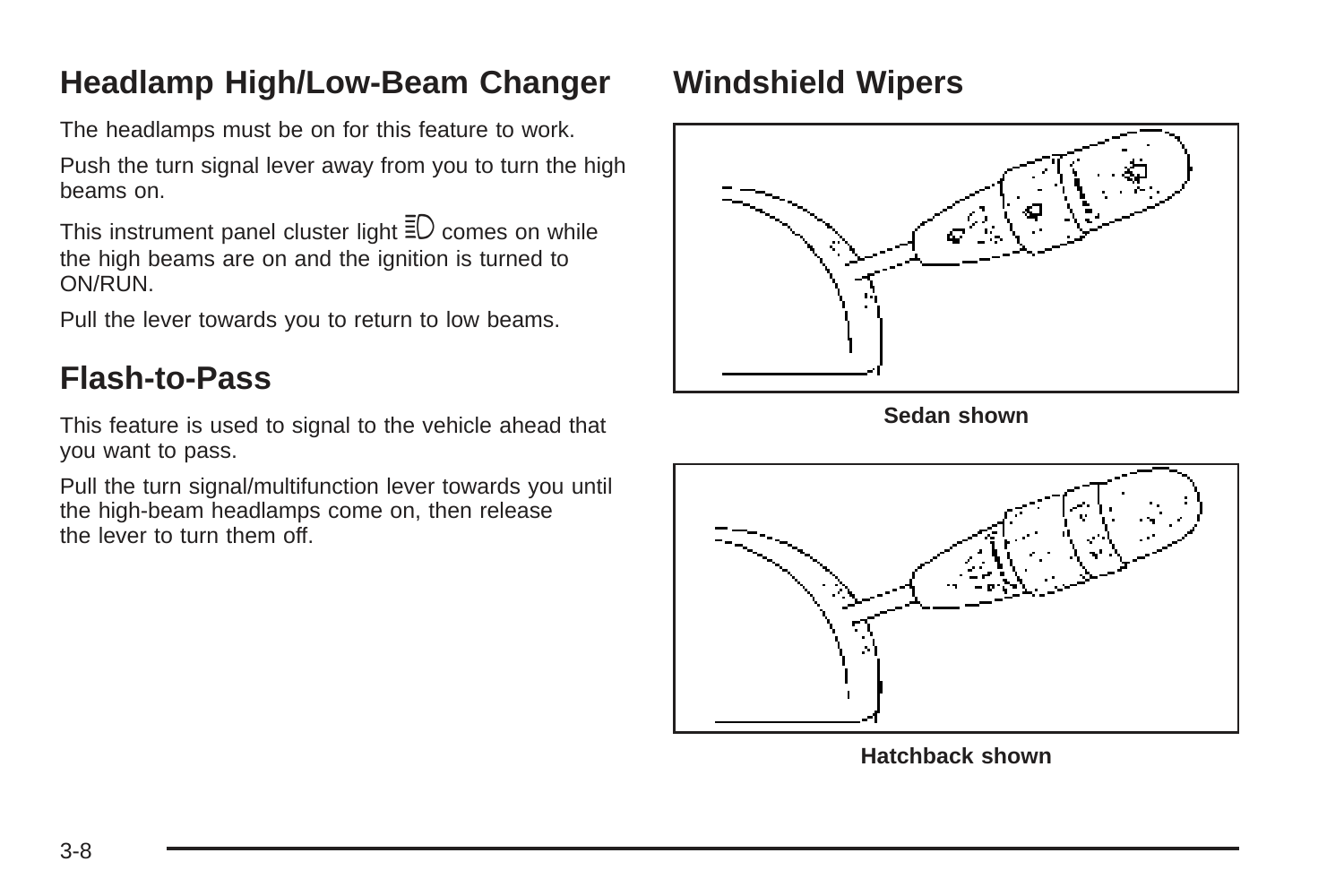<span id="page-124-0"></span>The lever is located on the right side of the steering column. The ignition must be turned to ON/RUN to operate the windshield wipers.

Move the lever to one of the following positions:

**HI (High Speed):** For steady wiping at high speed.

**LO (Low Speed):** For steady wiping at low speed.

**INT (Intermittent):** Move to this position for a delayed wiping cycle. Turn the band on the windshield wiper toward FAST or SLOW for a shorter or longer delay between wipes. The wiper speed can only be adjusted when the lever is in the INT position.

**OFF:** Turns the windshield wipers off.

#### **Misting Function**

Move the lever toward INT for a single wiping cycle. Hold it there until the windshield wipers start; then let go. The windshield wipers will stop after one wipe. If more wipes are needed, hold the band toward INT longer.

Clear ice and snow from the wiper blades before using them. If they are frozen to the windshield, carefully loosen or thaw them. If the blades become damaged, get new blades or blade inserts. See [Windshield](#page-252-0) [Wiper Blade Replacement](#page-252-0) on page 5-49.

Heavy snow or ice can overload the wipers. A circuit breaker stops them until the motor cools.

## **Windshield Washer**

To use this feature the ignition must be turned to ON/RUN. Pull the windshield washer/wiper lever toward you to spray washer fluid on the windshield.

The spray continues until the lever is released. The wipers will run a few times and either stop or will resume at the speed being used previously. See [Windshield Washer Fluid](#page-234-0) on page 5-31 for information on filling the windshield washer fluid.

# { **CAUTION:**

In freezing weather, do not use your washer until the windshield is warmed. Otherwise the washer fluid can form ice on the windshield, blocking your vision.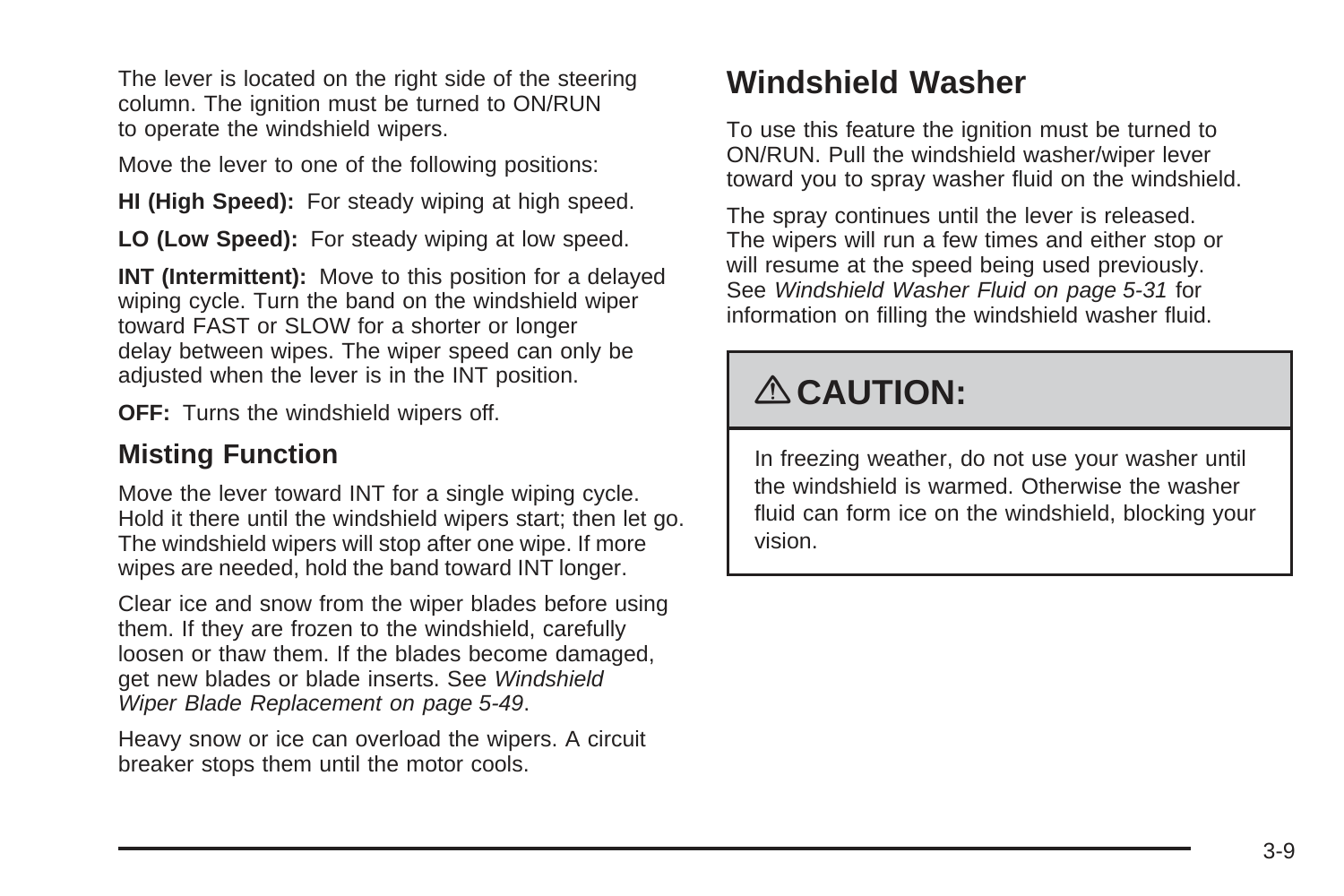## <span id="page-125-0"></span>**Rear Window Wiper/Washer**

# { **CAUTION:**

In freezing weather, do not use your washer until the windshield is warmed. Otherwise the washer fluid can form ice on the windshield, blocking your vision.

The vehicle may have a rear window wiper/washer.

Turn the rear wiper/washer band to operate the rear window wiper/washer.

**OFF:** Turns the rear window wiper/washer off.

 $\overline{\mathcal{L}}$  **:** Turns the rear wiper on for intermittent wipes.

 $\mathbb{D}$ : Sprays washer fluid onto the rear window and the wiper operates continuously.

The windshield washer reservoir is used for the windshield and rear window. Check the fluid level if either washer is not working. See [Windshield Washer](#page-234-0) [Fluid](#page-234-0) on page 5-31.

## **Cruise Control**

For vehicles with cruise control, a speed of about 24 mph (39 km/h) or more can be maintained without keeping your foot on the accelerator. Cruise control does not work at speeds below 24 mph (39 km/h).

When the brakes are applied, or the clutch pedal if you have a manual transmission, the cruise control turns off.

# { **CAUTION:**

Cruise control can be dangerous where you cannot drive safely at a steady speed. So, do not use the cruise control on winding roads or in heavy traffic.

Cruise control can be dangerous on slippery roads. On such roads, fast changes in tire traction can cause excessive wheel slip, and you could lose control. Do not use cruise control on slippery roads.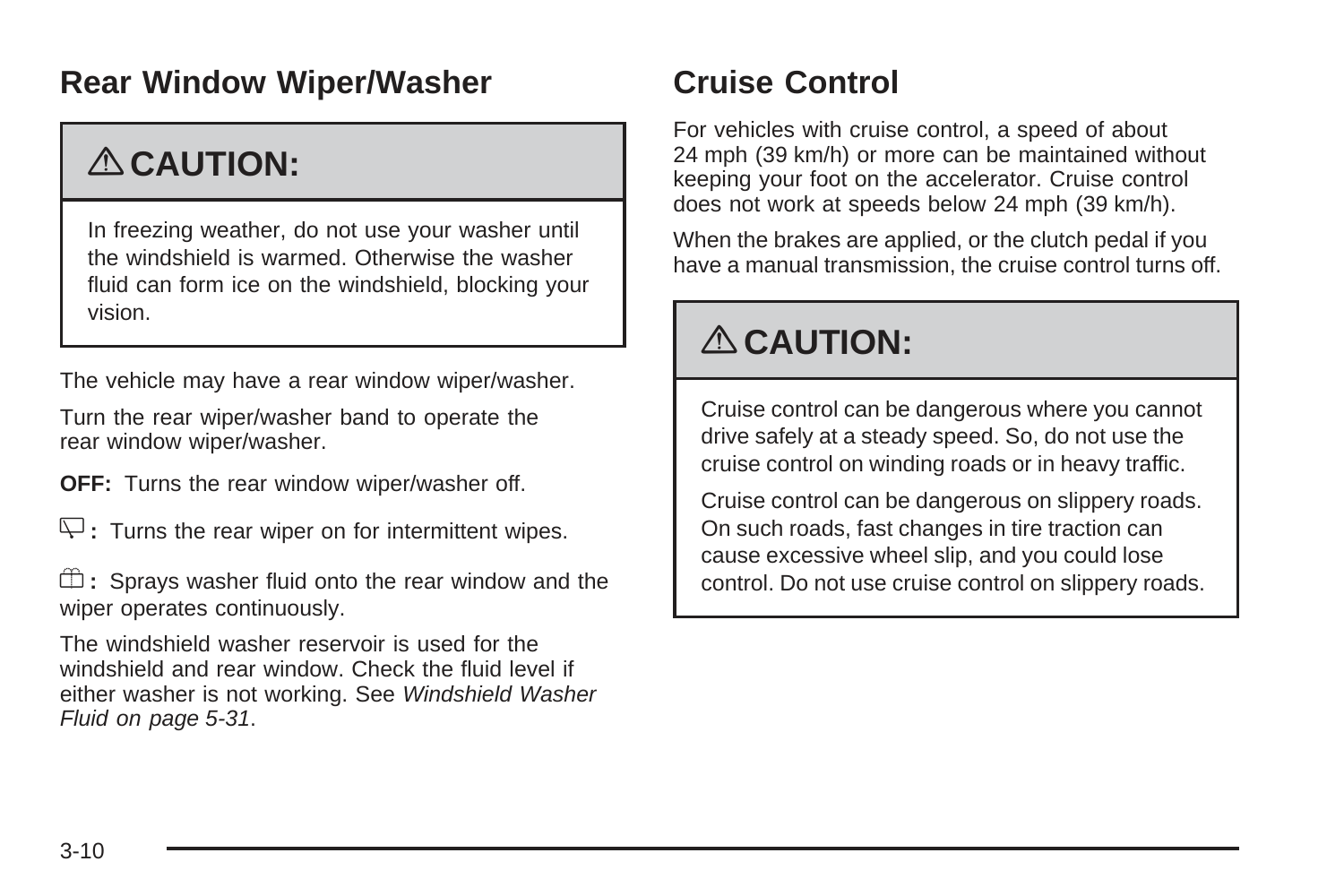

The cruise control buttons are located on the right side of the steering wheel.

 $\mathcal{B}$  /  $\circlearrowleft$  (On/Off): Press to turn the cruise control on or off.

**RES+ (Resume/Accelerate):** Press to make the vehicle accelerate or resume to a previously set speed.

**SET**− **(Set/Coast):** Press to set the speed or make the vehicle decelerate.

### **Setting Cruise Control**

# { **CAUTION:**

If you leave your cruise control on when you are not using cruise, you might hit a button and go into cruise when you do not want to. You could be startled and even lose control. Keep the cruise control switch off until you want to use cruise control.

- 1. Press  $\mathbb{S}$  /  $\circlearrowright$  to turn cruise control on.
- 2. Accelerate to the speed desired.
- 3. Press the SET− button and release it. The cruise control light comes on in the instrument panel cluster to show that the cruise control is on.
- 4. Take your foot off the accelerate pedal.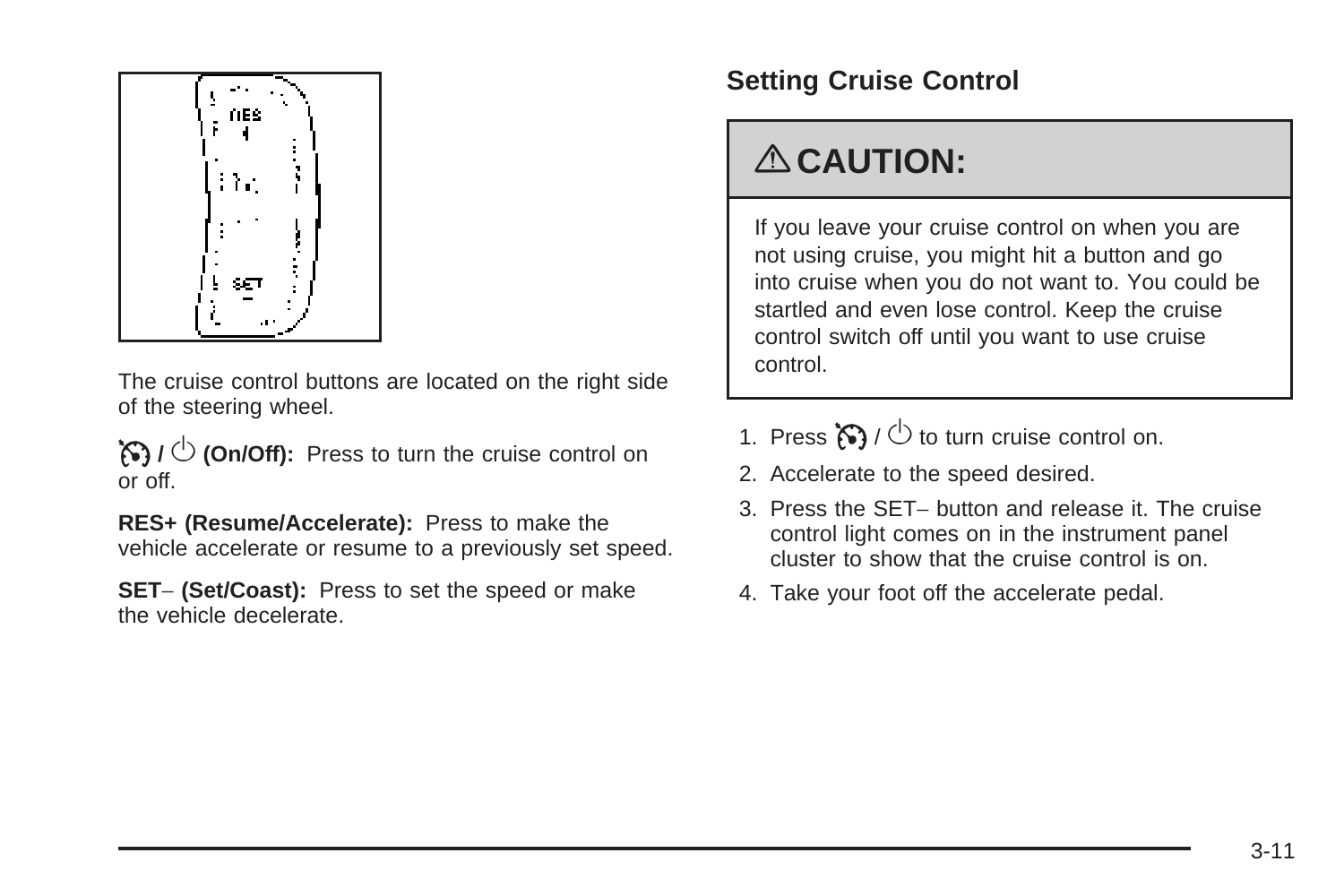#### **Resuming a Set Speed**

If the cruise control is set to a desired speed and then the brakes are applied, or the clutch pedal if you have a manual transmission, the cruise control shuts off. But it does not need to be reset.

Once the vehicle is going about 24 mph (39 km/h) or more, briefly press the RES+ button. The vehicle returns to the previously set speed and stays there.

If the RES+ button is held, the vehicle speed will continue to increase until the button is released or the brake pedal is applied. Do not hold in the RES+ button, unless you want the vehicle to go faster.

#### **Increasing Speed While Using Cruise Control**

There are two ways to go to a higher speed.

- Use the accelerator pedal to get to a higher speed. Press the SET− button, then release the button and the accelerator pedal.
- Press the RES+ button. Hold it there until the desired speed is reached, and then release it. To increase the vehicle speed in small amounts, briefly press the RES+ button and then release it. Each time this is done, the vehicle goes about 1 mph (1.6 km/h) faster.

The accelerate feature only works after the cruise control is turned on by pressing the SET− button.

#### **Reducing Speed While Using Cruise Control**

There are two ways to reduce the vehicle speed while using cruise control:

- Press the SET− button until the lower speed desired is reached, then release it.
- To slow down in small amounts, briefly press the SET− button. Each time this is done, the vehicle goes about 1 mph (1.6 km/h) slower.

#### **Passing Another Vehicle While Using Cruise Control**

Use the accelerator pedal to increase the vehicle speed. When you take your foot off the pedal, the vehicle slows down to the cruise control speed set earlier.

#### **Using Cruise Control on Hills**

How well the cruise control works on hills depends upon the vehicle speed, load, and the steepness of the hills. When going up steep hills, you might have to step on the accelerator pedal to maintain the vehicle's speed. When going downhill, you might have to brake or shift to a lower gear to keep the vehicle's speed down. When the brakes are applied the cruise control turns off.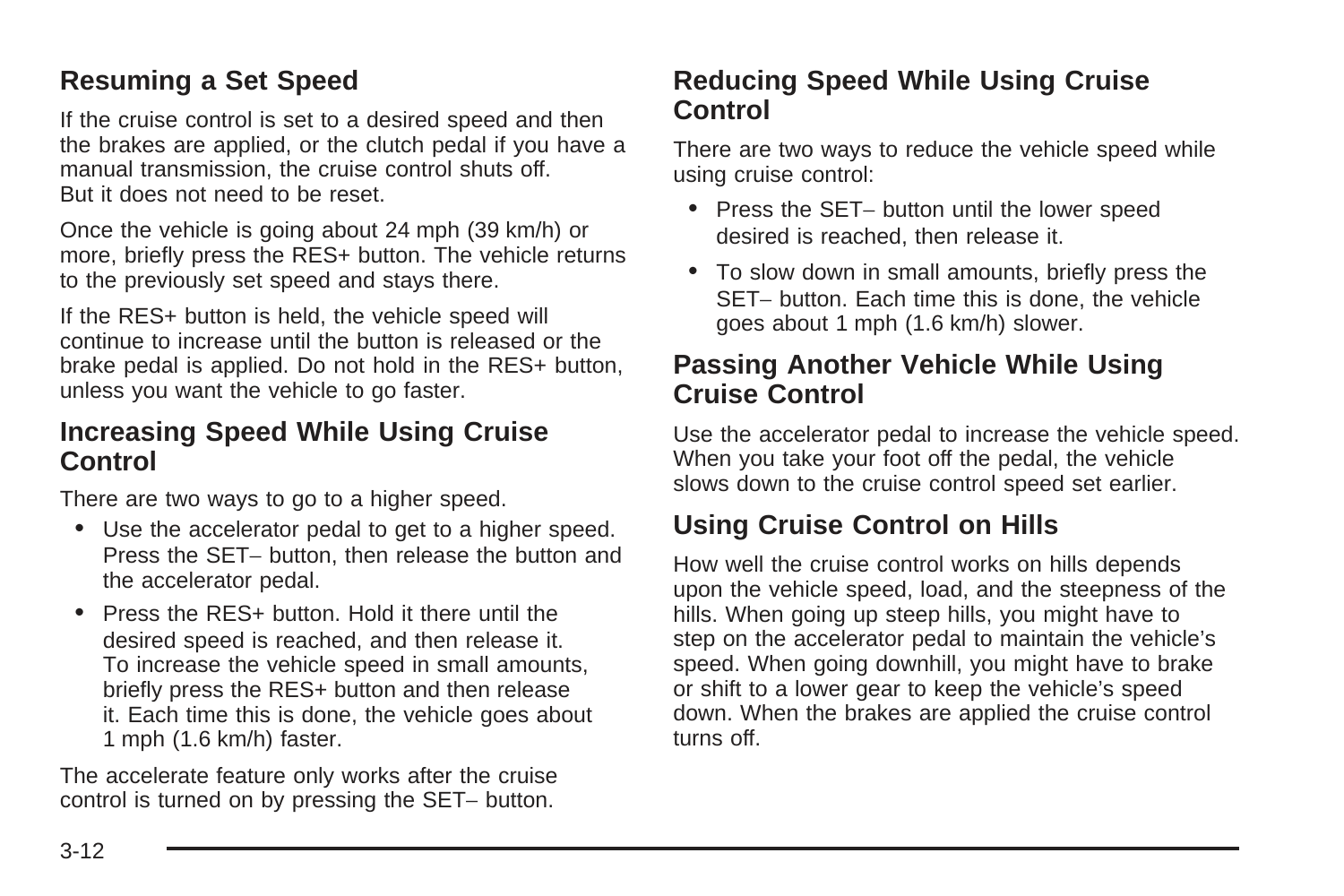### <span id="page-128-0"></span>**Ending Cruise Control**

There are two ways to turn off the cruise control:

- Step lightly on the brake pedal, or press the clutch pedal, if you have a manual transmission.
- Press  $\mathcal{B}$  /  $\circlearrowright$  on the cruise control pad.

#### **Erasing Speed Memory**

The cruise control set speed memory is erased when the cruise control or the ignition is turned off.

### **Exterior Lamps**



**Uplevel shown, Base similar**

The lever on the left side of the steering column operates the exterior lamps.

The exterior lamp band has three positions:

 $\bar{\Xi}$ <sup>D</sup> (Headlamps): Turns on the headlamps, together with the following:

- Taillamps
- License Plate Lamp
- Instrument Panel Lights
- Parking Lamps

The headlamps automatically turn off when the ignition key is turned to LOCK/OFF or ACC/ACCESSORY.

; **(Parking Lamps):** Turns on the parking lamps, together with the taillamps, license plate lamp, and instrument panel lights.

**OFF:** Turns all the lamps off, except the Daytime Running Lamps (DRL).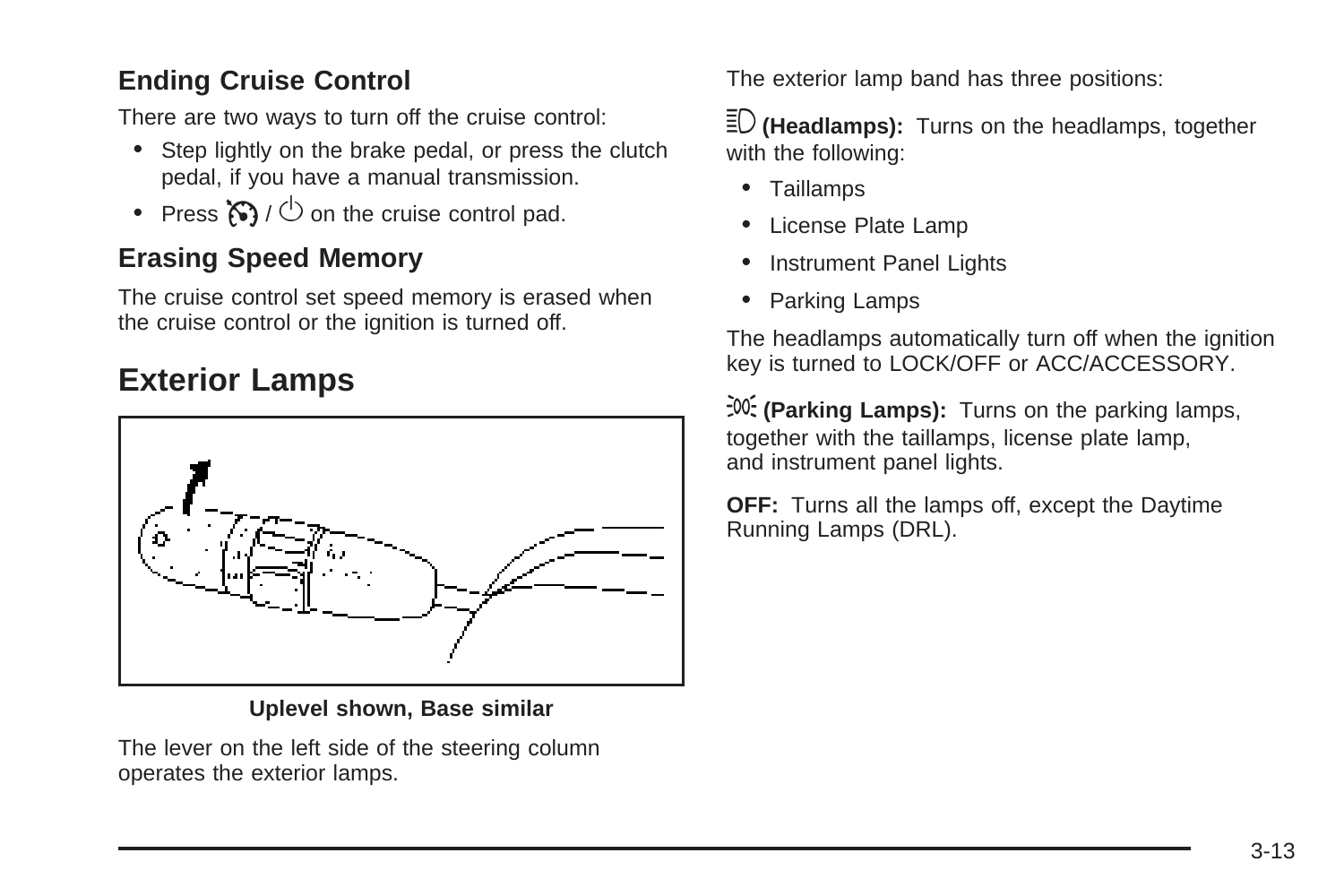## <span id="page-129-0"></span>**Daytime Running Lamps (DRL)**

Daytime Running Lamps (DRL) can make it easier for others to see the front of your vehicle during the day. Fully functional daytime running lamps are required on all vehicles first sold in Canada.

The DRL system makes the headlamps come on when the following conditions are met:

- The ignition is on.
- The exterior lamp band is in OFF or in the parking lamp position.
- The parking brake is released.

An indicator light on instrument panel cluster comes on when the DRL system is on.

When the DRL system is on, the taillamps, sidemarker lamps, parking lamps and instrument panel lights do not come on unless the exterior lamps control is turned to the parking lamp or headlamp position.

The DRL system turns off when one of the following conditions are met:

- The ignition is off.
- The parking brake is on.
- The high-beam headlamps are on.
- The low-beam headlamps are on.
- The flash-to-pass feature is used.

The regular headlamp system should be used when needed.

## **Fog Lamps**

For vehicles with fog lamps, they are controlled by the  $\frac{1}{4}$  band located on the middle of the turn signal/multifunction lever.

To use the fog lamps, the ignition must be turned to ON/RUN and the low-beam headlamps or parking lamps must be on.

Turn the band to  $\text{\$}$  to turn the fog lamps on. The band automatically returns to its starting position when released. The fog lamp indicator light comes on in the instrument panel cluster. See [Fog Lamp Light](#page-150-0) on page 3-35.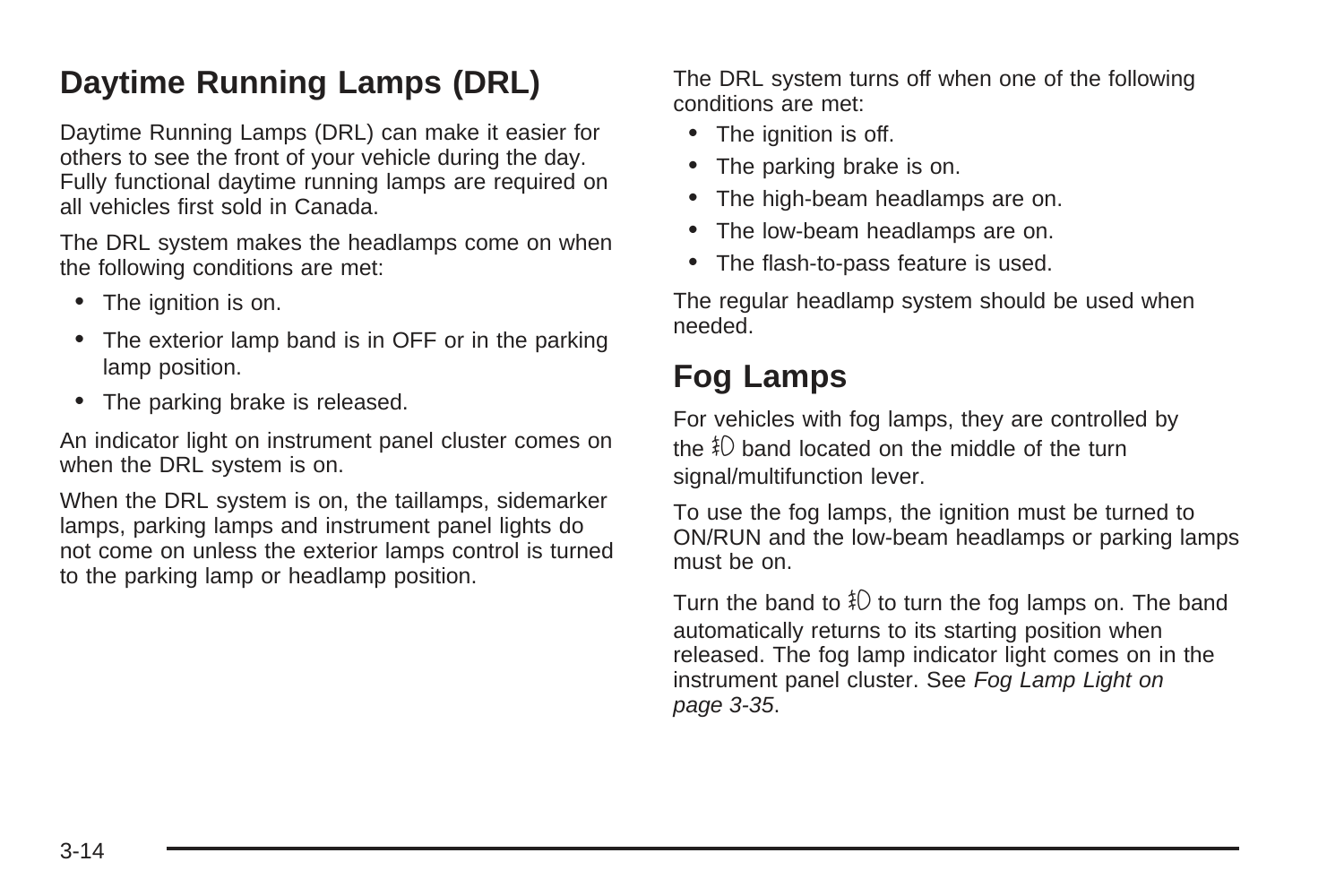<span id="page-130-0"></span>To turn the fog lamps off, turn the band to  $\ddagger$ O again. The fog lamp indicator light will go off.

The fog lamps will also turn off when the high-beam headlamps are turned on. When the high-beam headlamps are turned off, the fog lamps will turn on again.

Some localities have laws that require the headlamps to be on along with the fog lamps.

### **Instrument Panel Brightness**

This feature controls the brightness of the instrument panel lights.



The thumbwheel for this feature is located on the instrument panel to the left of the steering column. Turn the thumbwheel to brighten or dim the lights.

## **Dome Lamp**

The vehicle has a dome lamp.

**ON:** The light comes on and stays on.

O **(Door):** The light comes on when a door is opened. The light turns off when all the doors are closed.

**OFF:** The light remains off even when a door is opened.

## **Inadvertent Power Battery Saver**

This feature is designed to protect the vehicle's battery against drainage. If the exterior lamps control is left in the  $\frac{1}{2}$ . or  $\frac{1}{2}$  position, the key is removed and the driver door is opened, the lights will turn off automatically.

If the key is removed and the driver door is opened while the dome lamp is on, the dome lamp will not turn off automatically.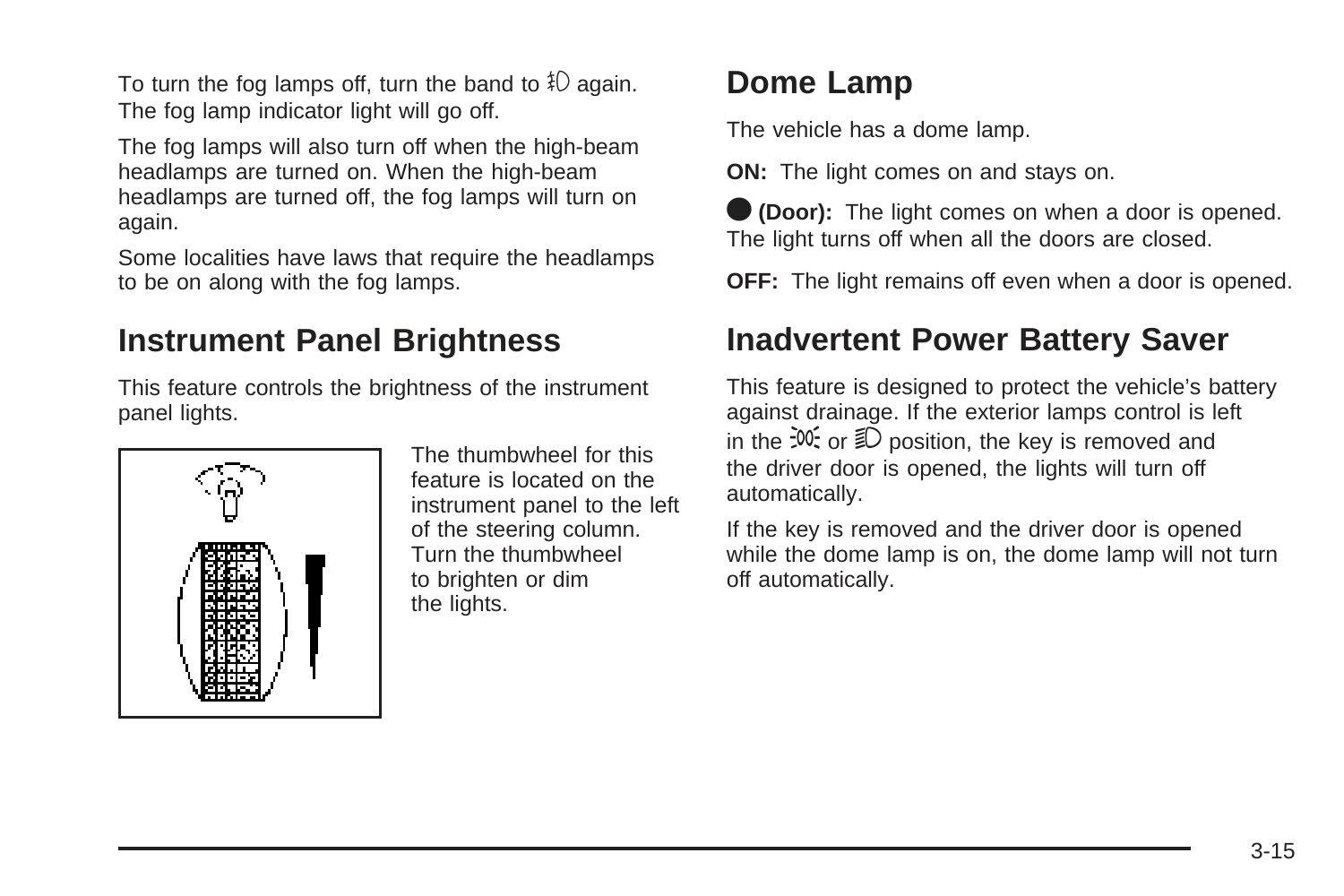## <span id="page-131-0"></span>**Accessory Power Outlet(s)**

Accessory power outlets can be used to plug in auxiliary electrical equipment, such as a cellular phone.

The accessory power outlet is located next to the parking brake on the center console.

To use the accessory power outlet, remove the protective cap. When not in use, always cover the outlet with the protective cap. The accessory power outlet is operational when the ignition is turned to ACC/ACCESSORY or ON/RUN.

**Notice: Leaving electrical equipment on for extended periods will drain the battery. Always turn off electrical equipment when not in use and do not plug in equipment that exceeds the maximum amperage rating.**

Certain electrical accessories may not be compatible with the accessory power outlet and could result in blown vehicle or adapter fuses. If you experience a problem, see your dealer/retailer for additional information on accessory power outlets.

**Notice: Adding any electrical equipment to the vehicle can damage it or keep other components from working as they should. The repairs would not be covered by the vehicle warranty. Do not use equipment exceeding maximum amperage rating of 20 amperes. Check with your dealer/retailer before adding electrical equipment.**

When adding electrical equipment, be sure to follow the proper installation instructions included with the equipment.

**Notice: Improper use of the power outlet can cause damage not covered by the warranty. Do not hang any type of accessory or accessory bracket from the plug because the power outlets are designed for accessory power plugs only.**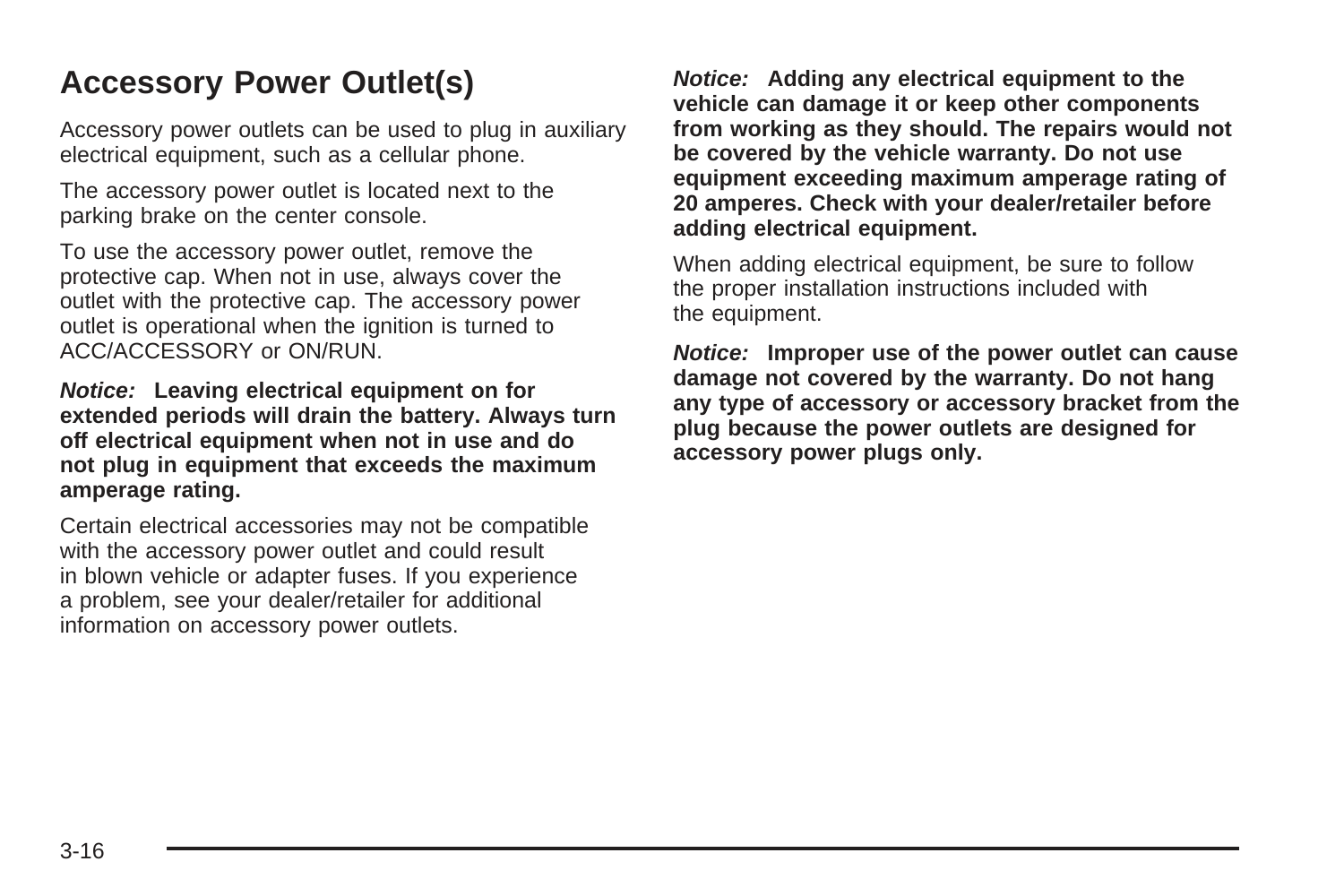## <span id="page-132-0"></span>**Ashtray(s) and Cigarette Lighter**

The ashtray is located at the lower part of the center instrument panel. To remove the front ashtray for cleaning, open the ashtray fully, press in the retaining tab and pull the bin out.

**Notice: If papers, pins, or other flammable items are put in the ashtray, hot cigarettes or other smoking materials could ignite them and possibly damage the vehicle. Never put flammable items in the ashtray.**

The cigarette lighter is located to the right of the front ashtray. To use it, turn the ignition to ACC/ACCESSORY or ON/RUN, push the cigarette lighter in all the way and let go. When it is ready, it will pop back out.

**Notice: Holding a cigarette lighter in while it is heating will not allow the lighter to back away from the heating element when it is hot. Damage from overheating may occur to the lighter or heating element. Do not hold a cigarette lighter in while it is heating.**

## **Clock**

There is a digital clock located in the center of the instrument panel, above the center air outlets. When the ignition is turned to ACC/ACCESSORY or ON/RUN, the time is displayed in the digital clock. There are three buttons for adjusting the digital clock:

**H (Hour):** Press once to go forward one hour. To go forward more than one hour, press and hold the button until the correct hour is reached.

**M (Minute):** Press once to go forward one minute. To go forward more than one minute, press and hold the button until the correct minute is reached.

**S (Set):** Press to reset the time to the nearest hour.

For example, if the set button is pressed while the time is between 8:00 and 8:29, the display is set to 8:00. If this button is pressed while the time is between 8:30 and 8:59, the display is set to 9:00.

After disconnecting the battery or replacing the fuse, reset the clock.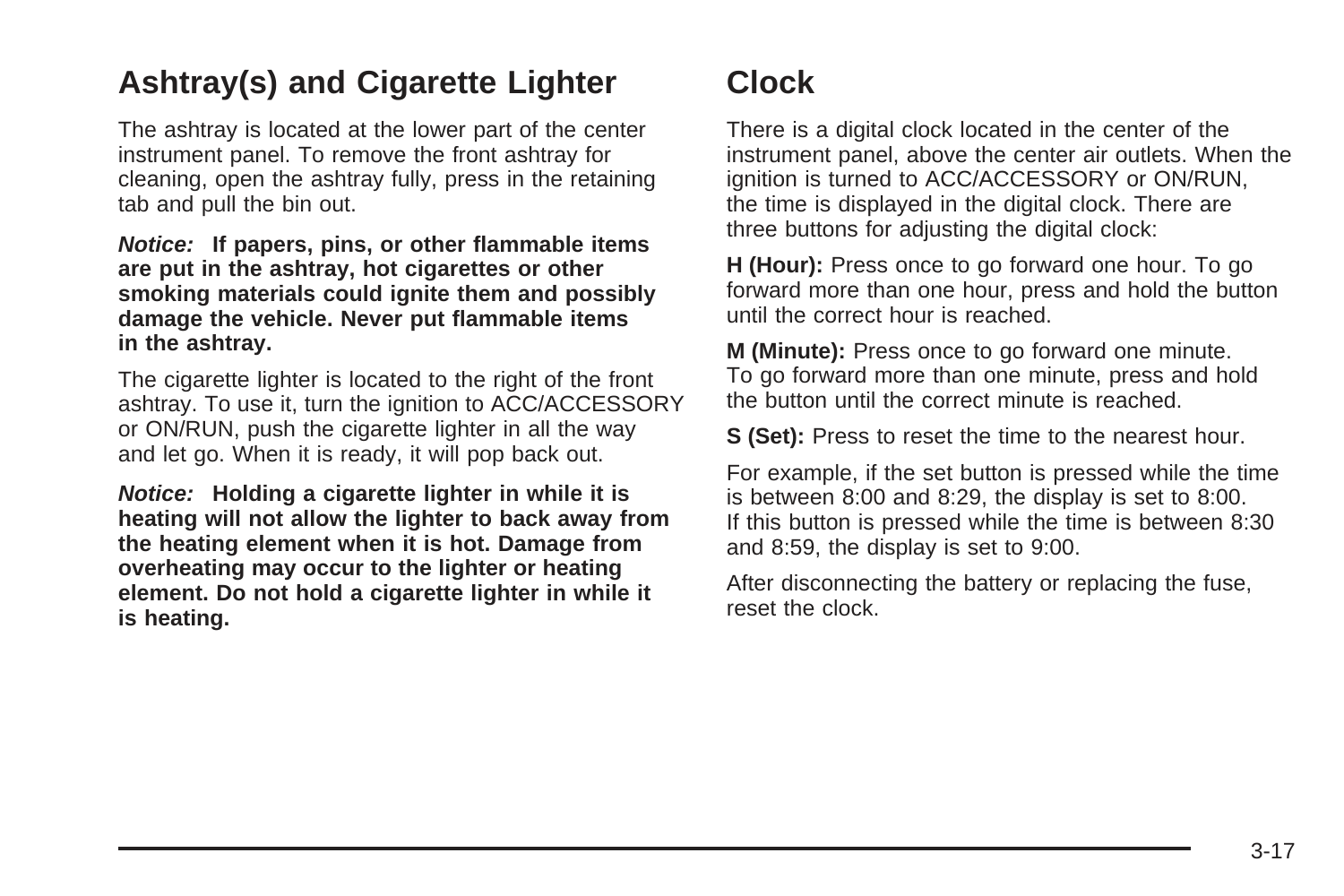# <span id="page-133-0"></span>**Climate Controls**

## **Climate Control System**

The heating, cooling, and ventilation for the vehicle can be controlled with this system.



**Climate Control System with Heater and Air Conditioning**

- A. Temperature Control
- D. Air Conditioning (A/C)
- B. Fan Control
- C. Air Delivery Mode **Control**
- E. Recirculation
- 
- F. Rear Window **Defogger**



#### **Climate Control System with Heater Only**

- A. Temperature Control
- B. Fan Control
- C. Air Delivery Mode **Control**
- D. Rear Window **Defogger**
- E. Outside Air/ **Recirculation**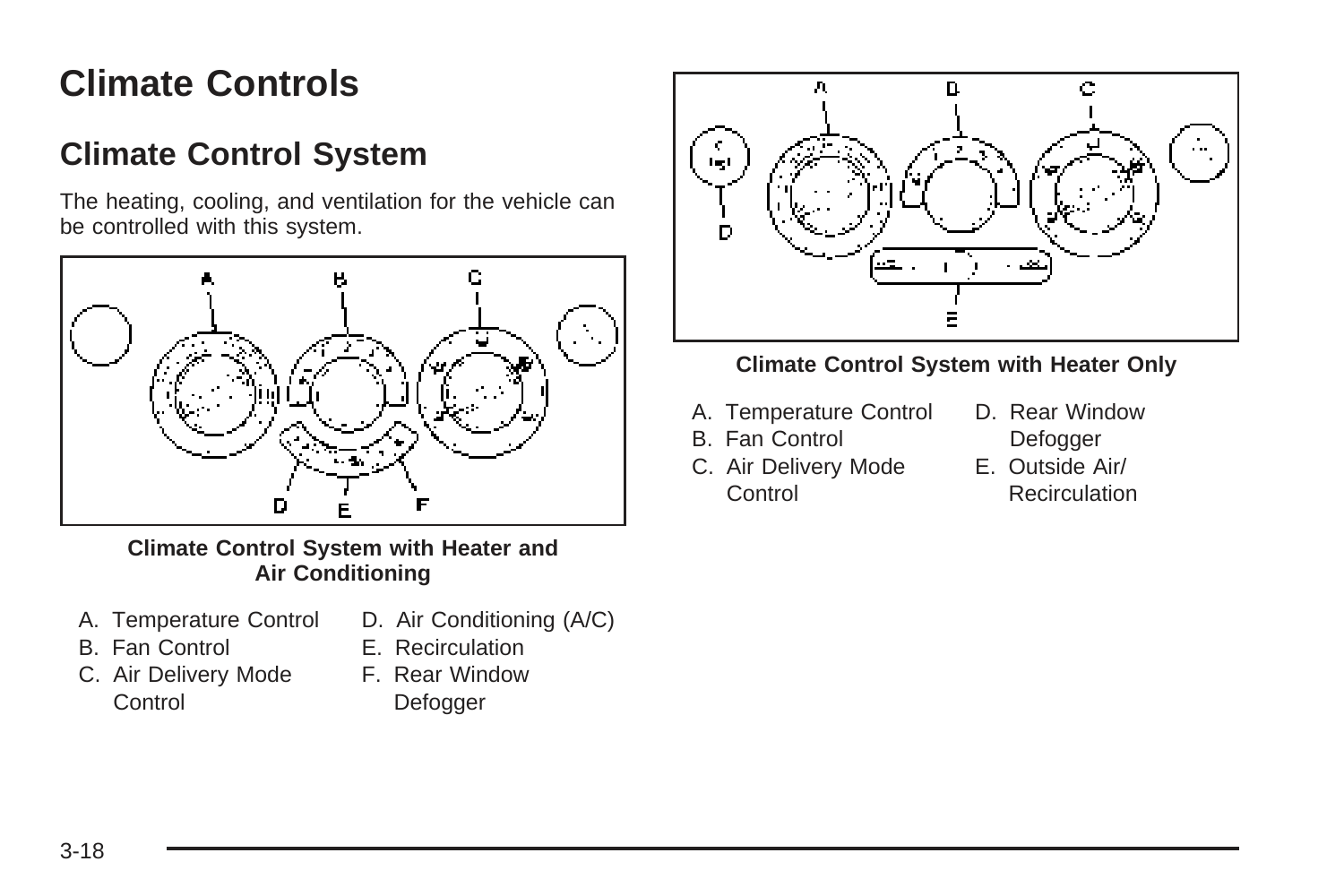**OFF:** Turns the fan off.

**Temperature Control:** Turn clockwise or counterclockwise to increase or decrease the temperature of the air flowing from the system.

9 **(Fan Control):** Turn clockwise or counterclockwise to increase or decrease the fan speed. The fan must be turned on to run the air conditioning compressor.

**Air Delivery Mode Control:** Turn clockwise or counterclockwise to change the current airflow mode.

Select from the following air delivery modes:

Y **(Vent):** Air is directed to the instrument panel outlets.

\ **(Bi-Level):** Air is divided between the instrument panel and floor outlets.

**(Floor):** Air is directed to the floor outlets, with some air directed to the rear outlets. Keep the area under the front seats clear to allow the flow of air to the rear compartment.

**EXALCORED FOR THE MODE CLEARED** FOR **FOR THE CONSTANTING OF STATE OF STATE** moisture. Air is directed to the windshield, floor, and side window outlets. When this mode is selected, the system automatically runs the air-conditioning. To defog the windows faster, turn the temperature control to the warmest setting.

**(Defrost):** This mode quickly clears the windshield of fog or frost. Air is directed to the windshield and side window outlets. When this mode is selected, the system automatically runs the air-conditioning. To defrost the windows faster, turn the temperature control to the warmest setting.

Do not drive the vehicle until all the windows are clear.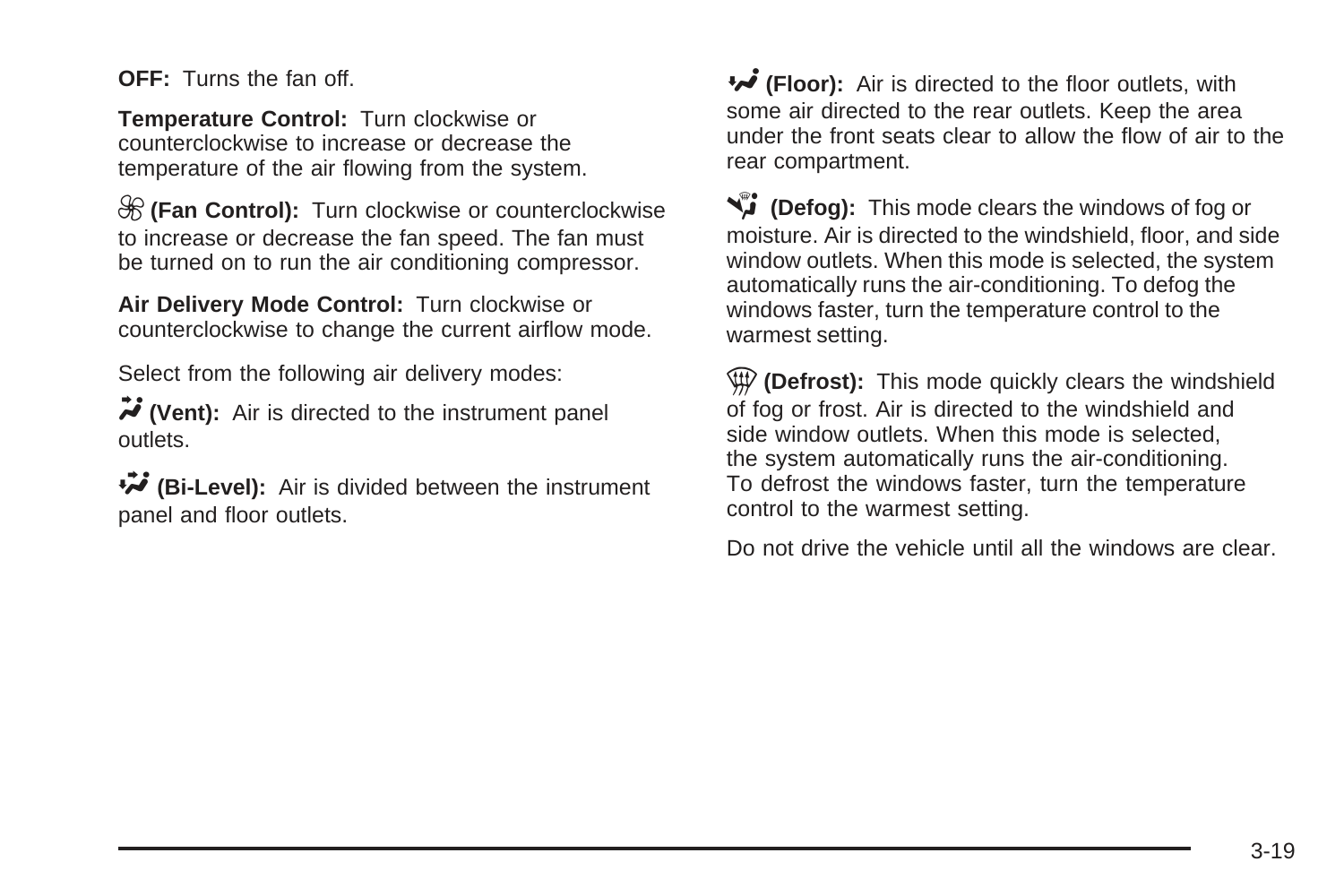**A/C (Air Conditioning):** For vehicles with air conditioning, follow these steps to use the system. Turn  $\mathcal{R}$  to the desired speed. The air conditioning does not operate when the fan control knob is in the off position. Press A/C to turn the air conditioning on and off. When A/C is pressed, an indicator light comes on to show that the air conditioning is on.

For quick cool down on hot days, do the following:

- 1. Open the windows to let hot air escape.
- 2. Press  $\bigotimes$
- 3. Press A/C.
- 4. Select the coolest temperature.
- 5. Select the highest  $\mathcal{R}$  speed.

Using these settings together for long periods of time may cause the air inside of the vehicle to become too dry. To prevent this from happening, after the air in the vehicle has cooled, turn the recirculation mode off.

The air conditioning system removes moisture from the air, so a small amount of water might drip under the vehicle while idling or after turning off the engine. This is normal.

?**(Recirculation):** This mode recirculates and helps to quickly cool the air inside the vehicle. It can be used to prevent outside air and odors from entering the vehicle.

For vehicles with a recirculation button, press the button to turn the recirculation mode on. An indicator light comes on to show that the recirculation is on. Press the button again to return to outside air mode.

For vehicles with a lever, move the lever to choose the recirculation mode.

Using the recirculation mode for extended periods may cause the windows to fog. If this happens, select the defrost mode.

:**(Outside Air):** This mode brings outside air into the vehicle.

For vehicles with a recirculation button, press the button until the recirculation mode is turned off. The vehicle then returns to the outside air mode.

For vehicles with a lever, move the lever to choose the outside air mode.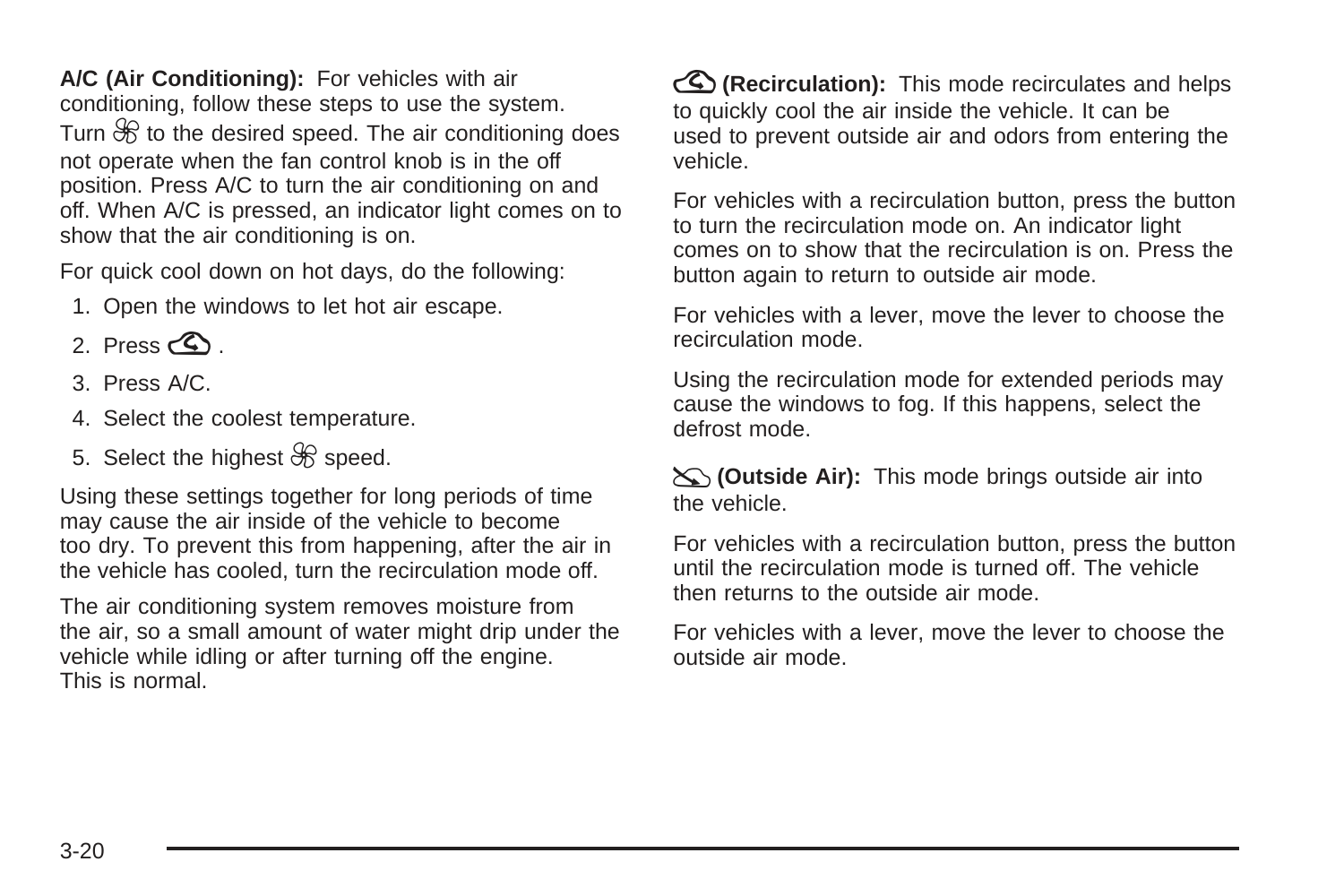### <span id="page-136-0"></span>**Rear Window and Outside Mirror Defogger**

For vehicles with a rear window and outside mirror defogger, they only work when the ignition is turned to ON/RUN.

The rear window defogger uses a warming grid to remove fog or frost from the rear window.

**(W)** (Rear Window Defogger): Press to turn the rear window and outside mirror defogger on or off. An indicator light comes on to show that the feature is on.

If the vehicle does not have air conditioning, the rear window defogger may turn off about 10 minutes after the button is pressed. If it remains on, it can be turned off by pressing  $\square \square$  again or by turning off the engine.

If the vehicle has air conditioning, the rear window defogger turns off about 10 minutes after the button is pressed. The defogger can also be turned off by turning the engine off.

**Notice: Do not use anything sharp on the inside of the rear window. If you do, you could cut or damage the warming grid, and the repairs would not be covered by the vehicle warranty. Do not attach a temporary vehicle license, tape, a decal or anything similar to the defogger grid.**

## **Outlet Adjustment**

To open an outlet, press on its cover. Turn the cover to change the direction of the airflow.

#### **Operation Tips**

- Clear away any ice, snow or leaves from the air inlets at the base of the windshield that may block the flow of air into the vehicle.
- Use of non-GM approved hood deflectors may adversely affect the performance of the system.
- Keep the path under the front seats clear of objects to help circulate the air inside of the vehicle more effectively.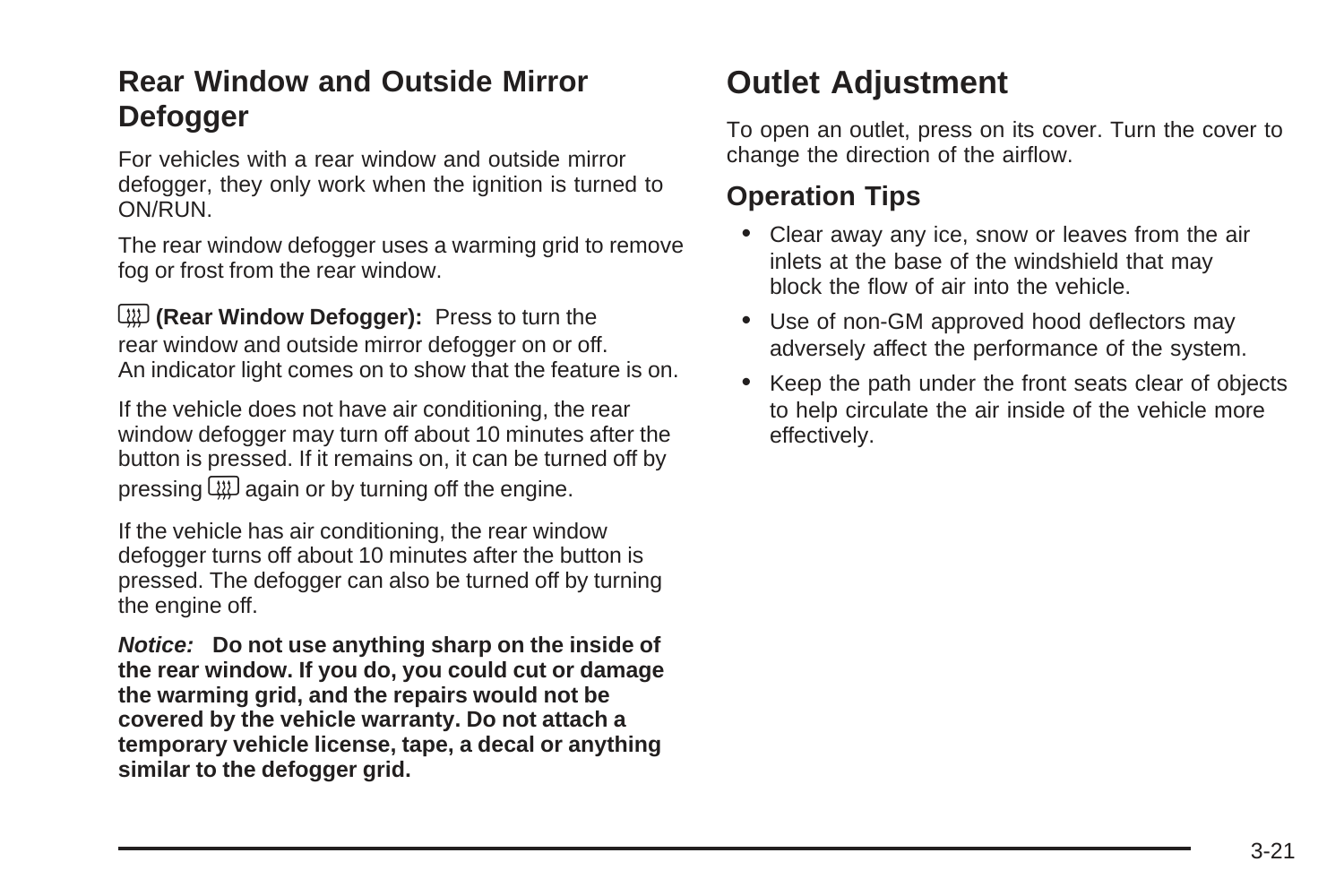## <span id="page-137-0"></span>**Passenger Compartment Air Filter**

For vehicles with a passenger compartment air filter, it is located behind the glove box. It can be accessed after removing the glove box from its housing.

Pollen and dust are removed by the filter. The air cleaner/filter may need to be changed periodically.

To change the passenger compartment air filter, use the following steps:



- 1. Open the glove box halfway down.
- 2. Grip the glove box by both the upper and lower sides and pull it out of its housing.



3. Remove the filter cover by pressing in on the bottom retaining tab and pulling the cover down.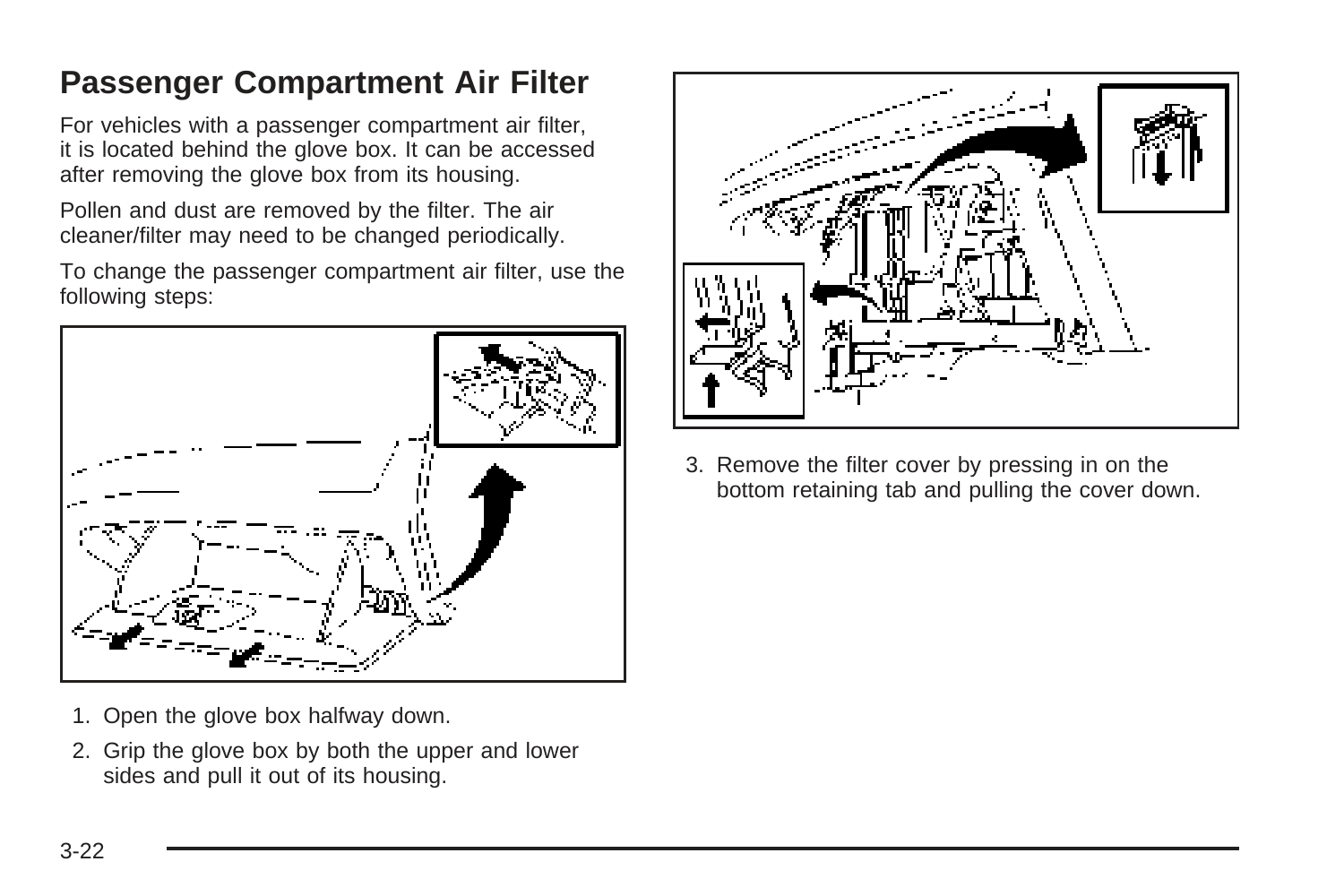<span id="page-138-0"></span>

- 4. Replace the air conditioner filter.
- 5. View the air flow arrows on the filter before installing to ensure the filter is installed correctly.

## **Warning Lights, Gages, and Indicators**

Warning lights and gages can signal that something is wrong before it becomes serious enough to cause an expensive repair or replacement. Paying attention to the warning lights and gages could prevent injury.

Warning lights come on when there may be or is a problem with one of the vehicle's functions. Some warning lights come on briefly when the engine is started to indicate they are working.

Gages can indicate when there may be or is a problem with one of the vehicle's functions. Often gages and warning lights work together to indicate a problem with the vehicle.

When one of the warning lights comes on and stays on while driving, or when one of the gages shows there may be a problem, check the section that explains what to do. Follow this manual's advice. Waiting to do repairs can be costly and even dangerous.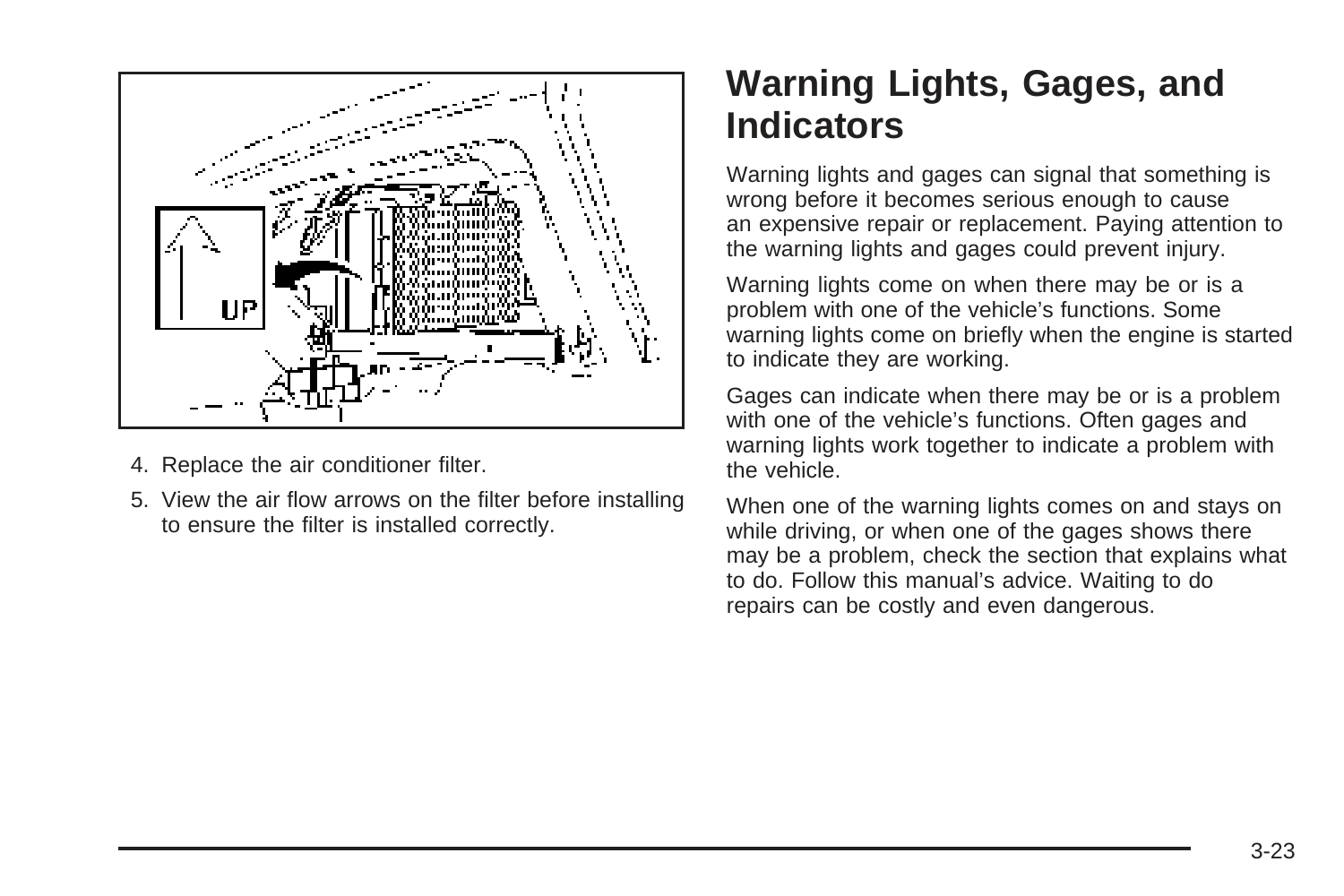## <span id="page-139-0"></span>**Instrument Panel Cluster**

The instrument panel cluster is designed to show how the vehicle is running. It indicates how fast the vehicle is going, how much fuel is being used, and many other things needed drive safely and economically.

The vehicle's instrument panel cluster includes indicator warning lights and gages that are explained on the following pages.



**United States Automatic Shown, Canada and, Manual Similar**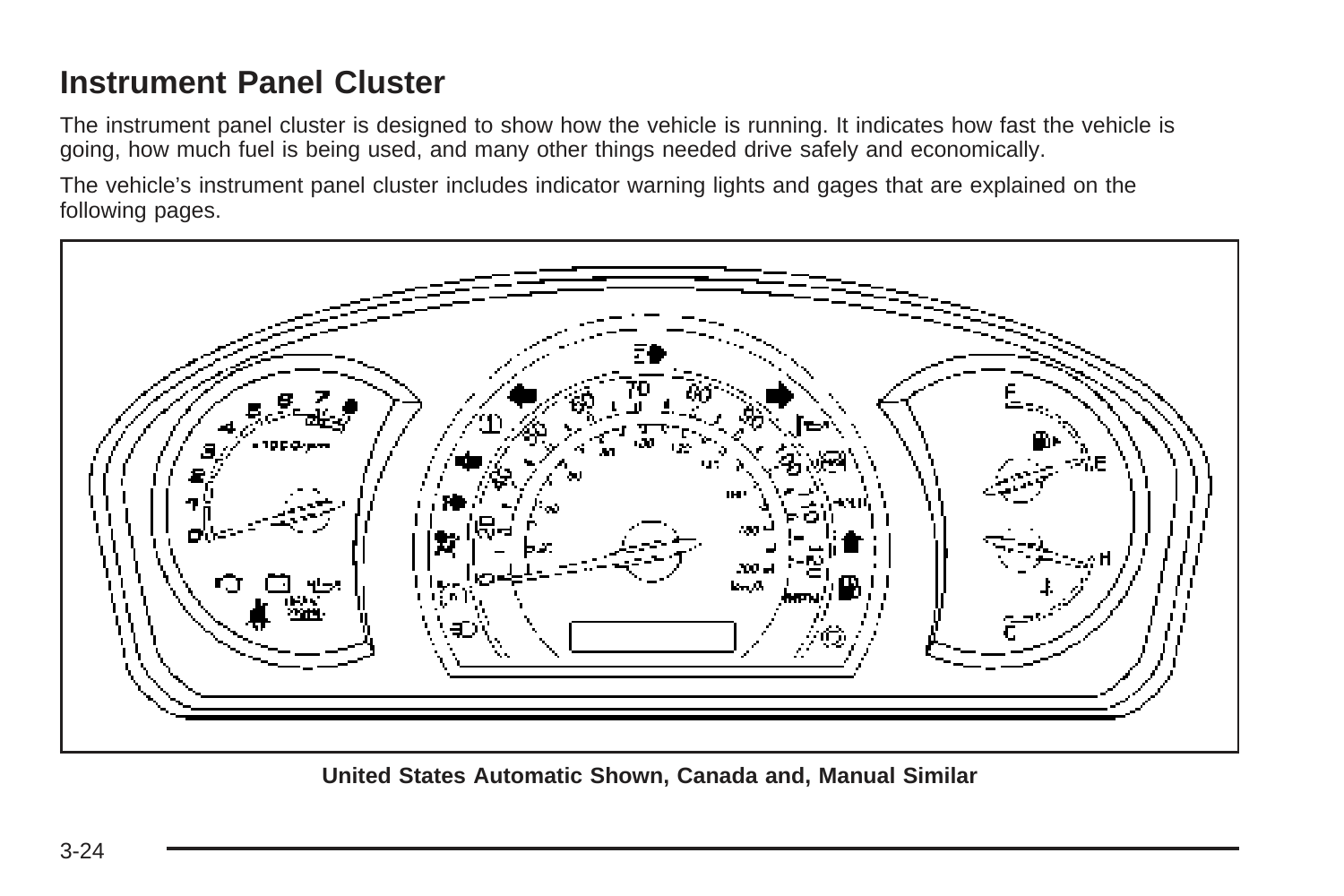### <span id="page-140-0"></span>**Speedometer and Odometer**

The speedometer shows the vehicle's speed in both miles per hour (mph) and kilometers per hour (km/h).

The odometer shows how far the vehicle has been driven, in either miles (used in the United States) or kilometers (used in Canada).

### **Trip Odometer**

The trip odometer can record the number of miles, used in the United States, or kilometers, used in Canada, traveled for up to two trips.

Cycle between the odometer and trip odometers A and B by pressing the reset button located in the lower right area of the speedometer. Press the reset button to tell how many miles or kilometers have been recorded on either Trip A or Trip B since the trip odometer was last set back to zero.

To reset each trip odometer to zero, press and hold the reset button. The reset button resets only the trip odometer that is being displayed. Each trip odometer must be reset individually.

### **Tachometer**



The tachometer displays the engine speed in revolutions per minute (rpm).

**Notice: If the engine is operated above 6,500 rpm, the vehicle could be damaged, and the damages would not be covered by the vehicle warranty. Do not operate the engine with the tachometer above 6,500 rpm.**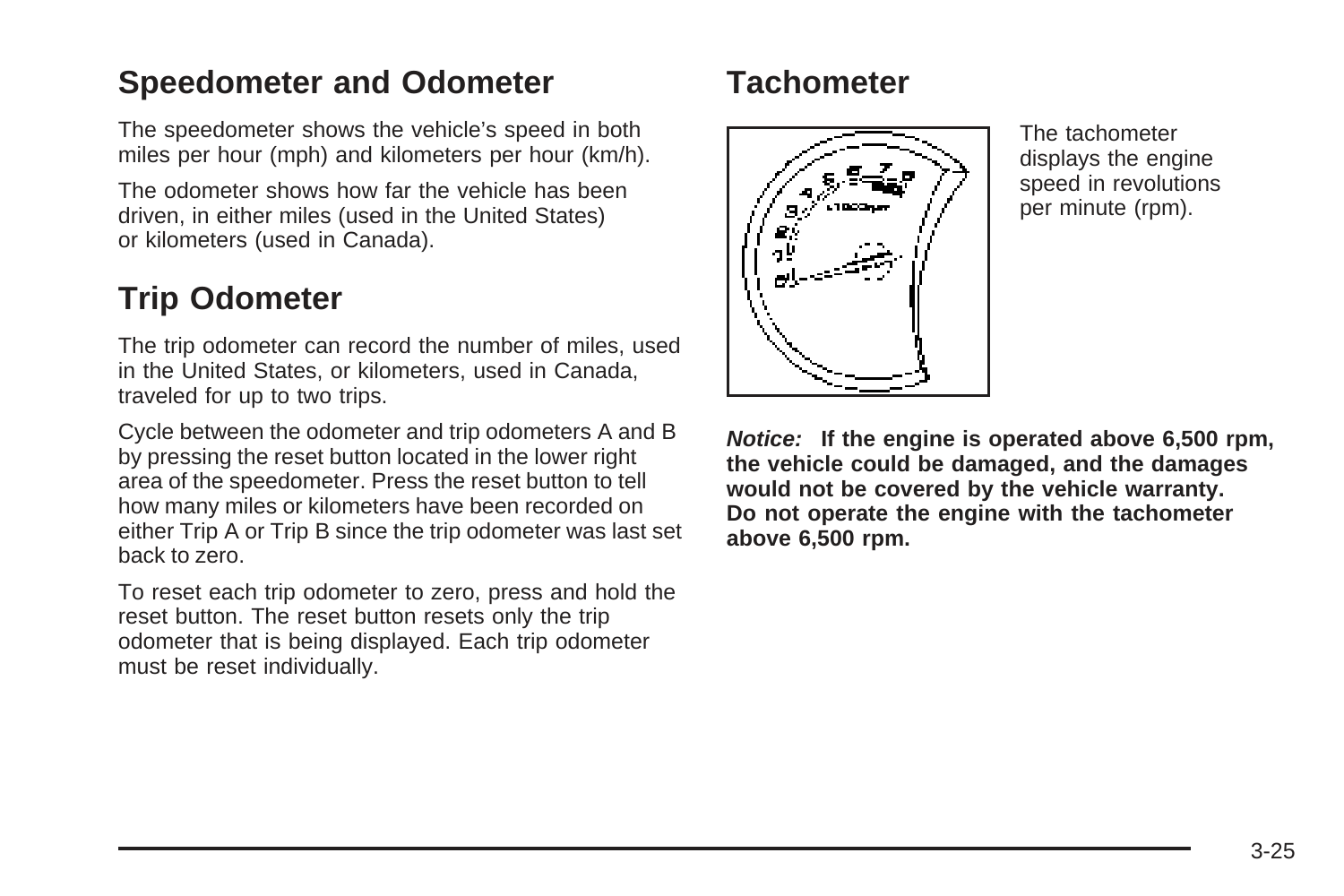## <span id="page-141-0"></span>**Safety Belt Reminders**

### **Safety Belt Reminder Light**



When the engine is started this light and chime comes on and stays on for several seconds to remind the people to fasten their safety belts. The light also begins to flash.

This cycle repeats if the driver remains unbuckled and the vehicle is moving.

If the driver safety belt is already buckled, neither the light nor chime comes on.

## **Airbag Readiness Light**

There is an airbag readiness light on the instrument panel cluster, which shows the airbag symbol. The system checks the airbag's electrical system for malfunctions. The light tells if there is an electrical problem. The system check includes the airbag sensor, the airbag modules, the wiring and the crash sensing and diagnostic module. For more information on the airbag system, see [Airbag System](#page-61-0) on page 1-58.



This light comes on when the vehicle is started, and it will flash for a few seconds. When the light goes out this indicates the system is functioning properly.

If the airbag readiness light stays on or comes on while driving, the airbag system may not work properly. Have the vehicle serviced right away.

# { **CAUTION:**

If the airbag readiness light stays on after the vehicle is started or comes on while driving, it means the airbag system might not be working properly. The airbags in the vehicle might not inflate in a crash, or they could even inflate without a crash. To help avoid injury, have the vehicle serviced right away.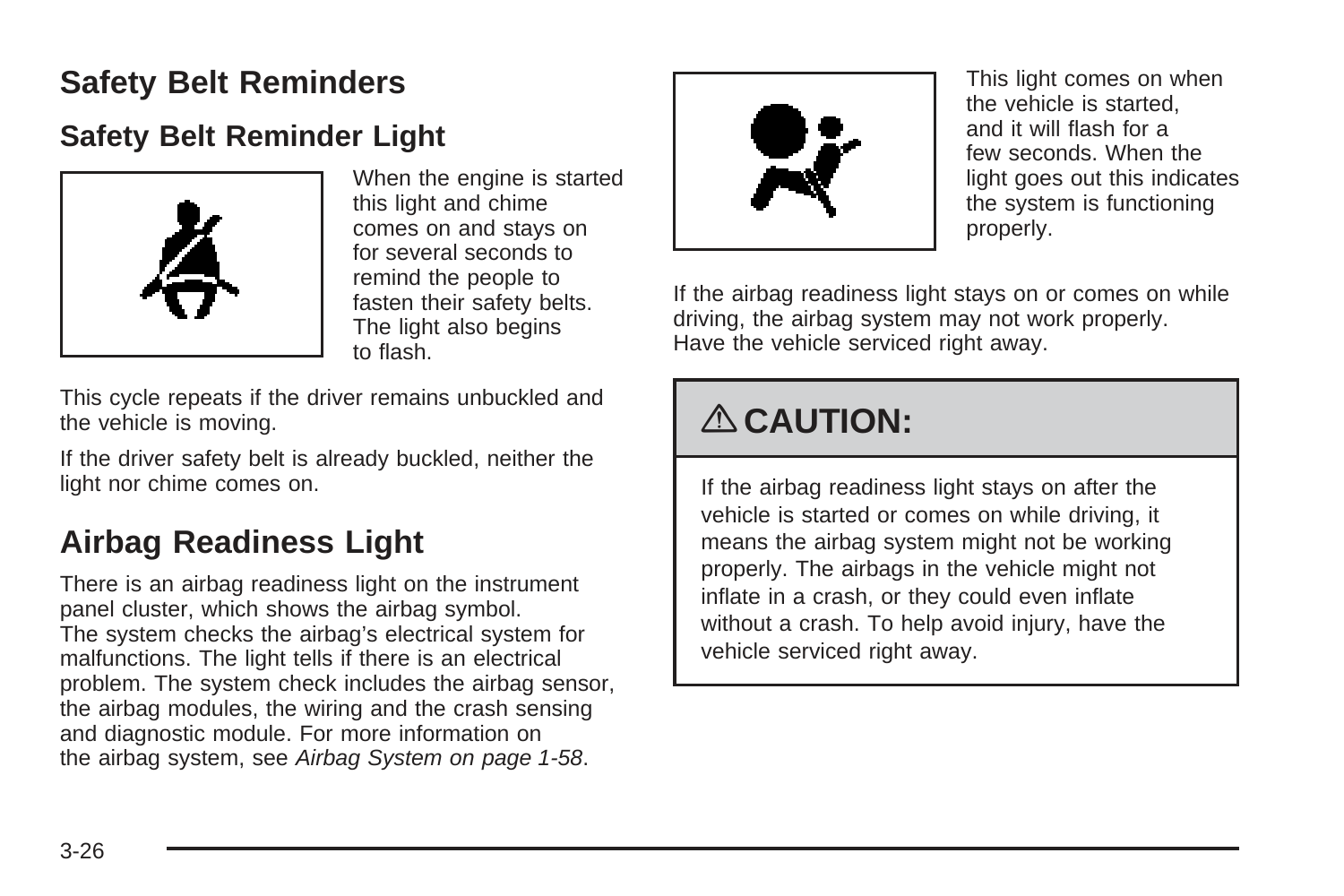### <span id="page-142-0"></span>**Passenger Airbag Status Indicator**

The vehicle has the passenger sensing system. See [Passenger Sensing System](#page-68-0) on page 1-65 for important safety information. The vehicle has a passenger airbag status indicator in the clock, located in the center of the instrument panel.





**United States Canada**

When the vehicle is started, the passenger airbag status indicator will light ON and OFF or the symbol for on and off, for several seconds as a system check. Then, after several more seconds, the status indicator will light either ON or OFF, or either the on or off symbol, to let you know the status of the right front passenger frontal and seat-mounted side impact airbag (if equipped).

If the word ON or the on symbol is lit on the passenger airbag status indicator, it means that the right front passenger frontal airbag and seat-mounted side impact airbag (if equipped) are enabled (may inflate).

If the word OFF or the off symbol is lit on the passenger airbag status indicator, it means that the passenger sensing system has turned off the right front passenger frontal airbag and seat-mounted side impact airbag (if equipped).

If, after several seconds, both status indicator lights remain on, or if there are no lights at all, there may be a problem with the lights or the passenger sensing system. See your dealer/retailer for service.

# { **CAUTION:**

If the airbag readiness light ever comes on and stays on, it means that something may be wrong with the airbag system. To help avoid injury to yourself or others, have the vehicle serviced right away. See [Airbag Readiness Light](#page-141-0) on page 3-26 for more information, including important safety information.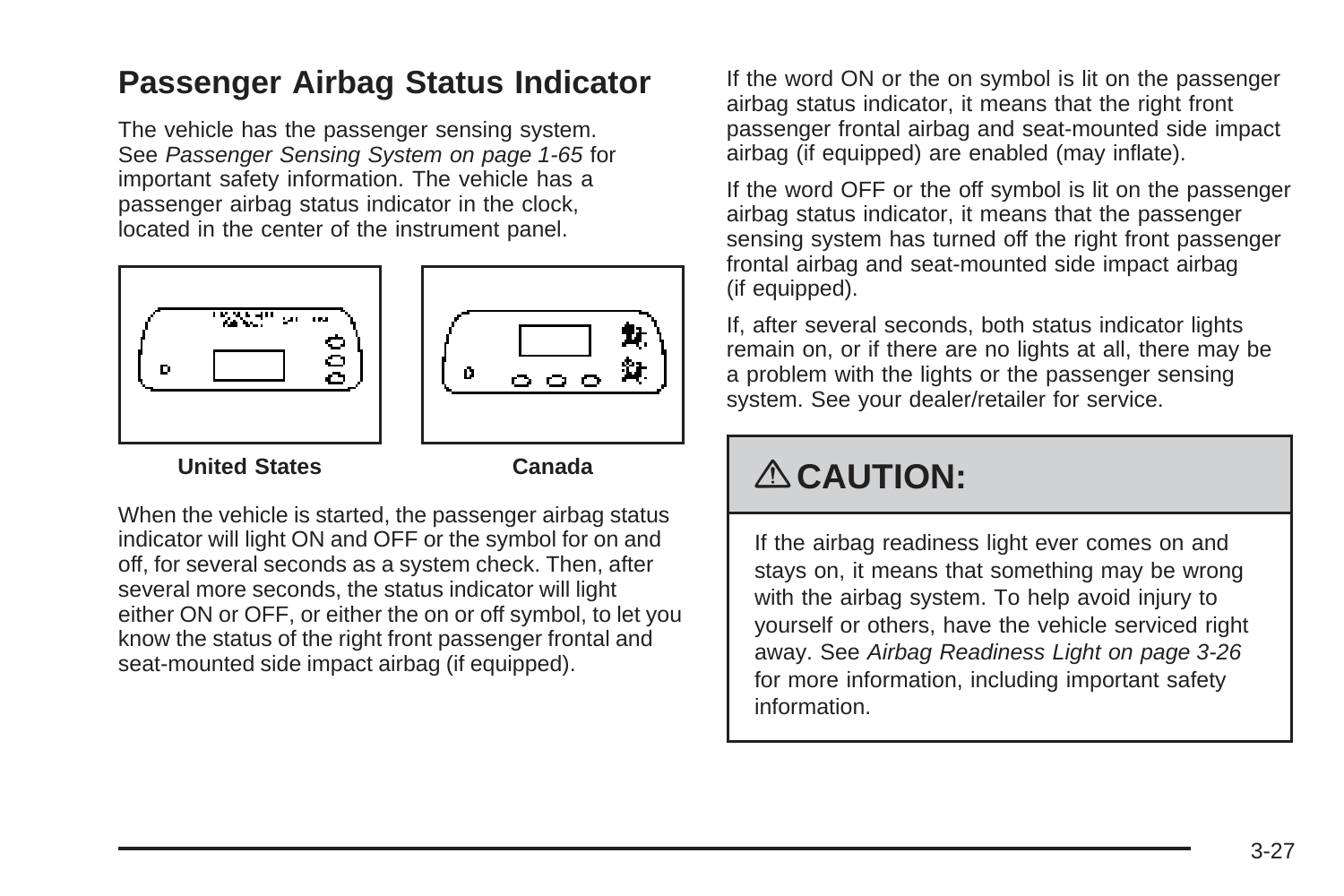### <span id="page-143-0"></span>**Charging System Light**



This light will come on briefly when the ignition is turned on, and the engine is not running, as a check to show it is working.

It should go out when the engine is started. If it stays on, or comes on while driving, there may have a problem with the electrical charging system. Have it checked by your dealer/retailer. Driving while this light is on could drain the battery. If a short distance must be driven with the light on, turn off all accessories, such as the radio and air conditioner to help reduce the drain on the battery.

## **Up-Shift Light**



The vehicle may have an up-shift light.

When this light comes on, shift to the next higher gear if weather, road, and traffic conditions allow.

See [Manual Transmission Operation](#page-101-0) on page 2-24 for more information.

## **Brake System Warning Light**

The vehicle's hydraulic brake system is divided into two parts. If one part is not working, the other part can still work and stop the vehicle. For good braking, both parts need to work.

If the warning light comes on, there is a brake problem. have the brake system inspected right away.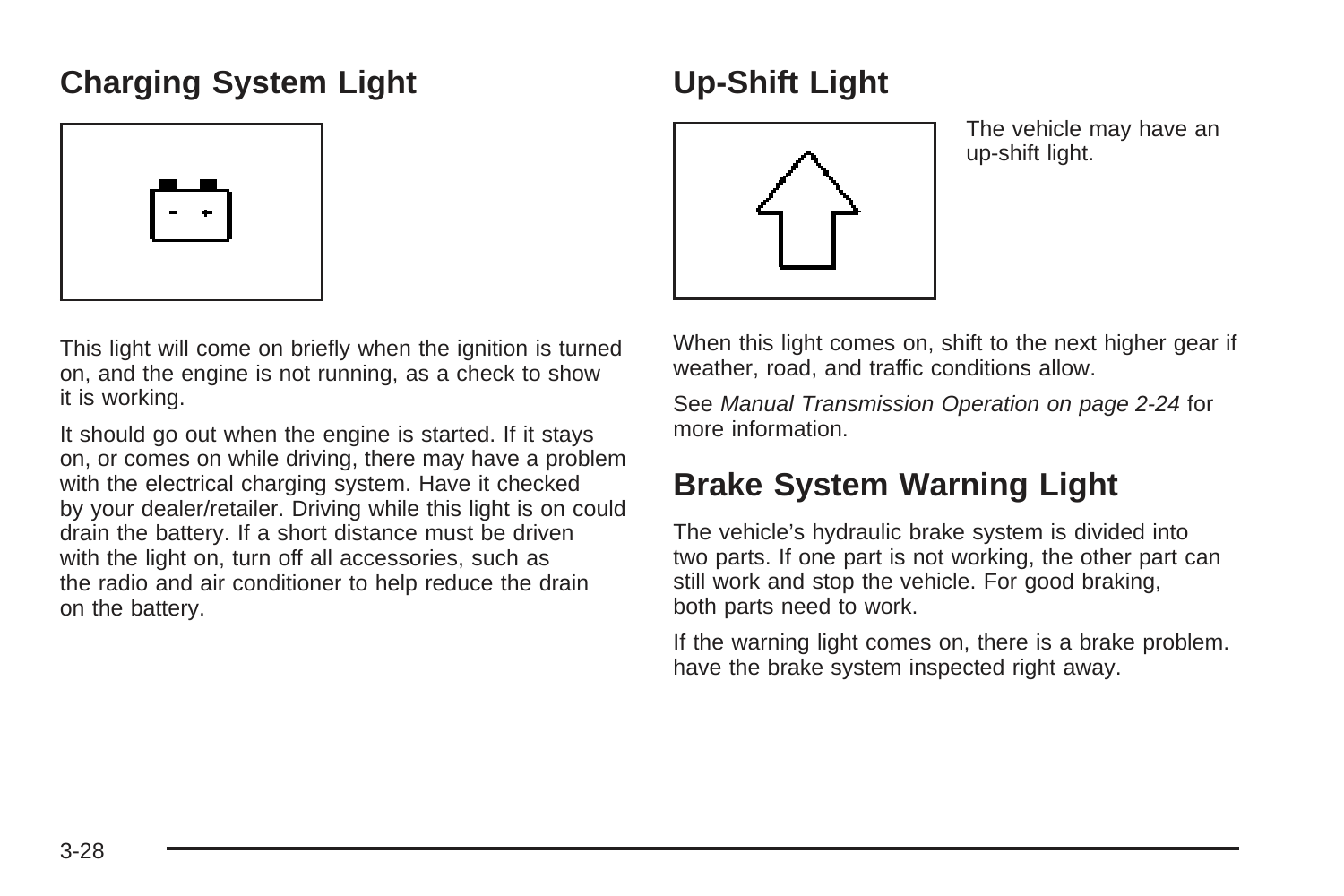

**United States Canada**

# { **CAUTION:**

The brake system might not be working properly if the brake system warning light is on. Driving with the brake system warning light on can lead to a crash. If the light is still on after the vehicle has been pulled off the road and carefully stopped, have the vehicle towed for service.

This light should come on briefly when the ignition is turned to ON. If it does not come on then, have it fixed so it will be ready to warn if there is a problem.

When the ignition is on, the brake system warning light will also come on when the parking brake is set. The light will stay on if the parking brake does not fully release. If it stays on after the parking brake is fully released, it means there is a brake problem.

If the light comes on while driving, carefully pull off the road and stop. The pedal may be harder to push or may go closer to the floor. It may take longer to stop. If the light is still on, have the vehicle towed for service. See [Towing Your Vehicle](#page-201-0) on page 4-28.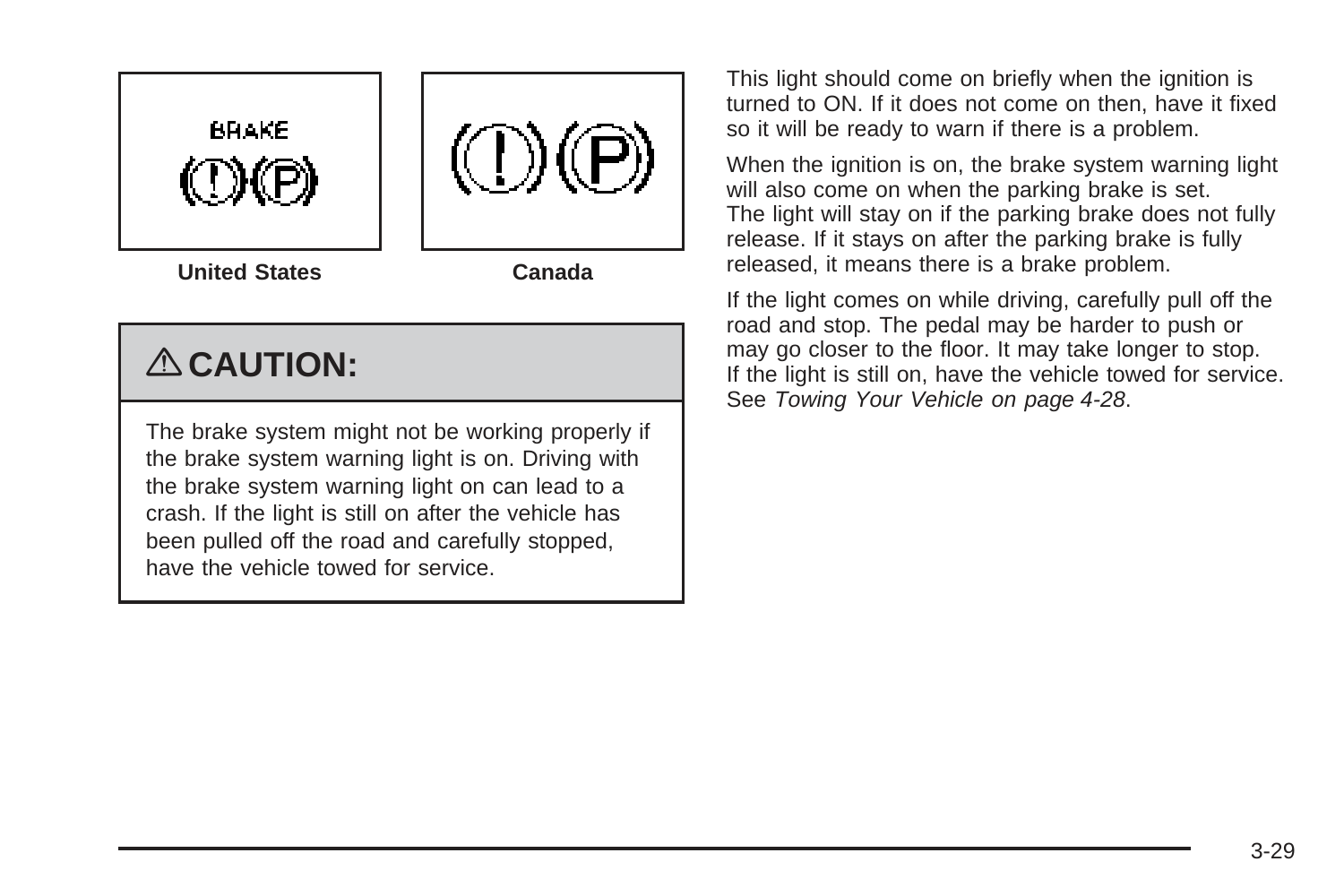# <span id="page-145-0"></span>**Antilock Brake System (ABS) Warning Light**



For vehicles with the Antilock Brake System (ABS), this light comes on briefly when the engine is started.

If the light stays on, turn the ignition to LOCK/OFF or if the light comes on, stop as soon as possible and turn the ignition off. Then start the engine again to reset the system. If the light still stays on, or comes on again while driving, the vehicle needs service. See your dealer/retailer. If the regular brake system warning light is not on, the brakes will still work, but the antilock brakes will not work. If the regular brake system warning light is also on, the antilock brakes will not work and there is a problem with the regular brakes. See [Brake System Warning Light](#page-143-0) on page 3-28.

The ABS warning light will come on briefly when the ignition is turned to ON/RUN. This is normal. If the light does not come on then, have it fixed so it will be ready to warn if there is a problem.

# **Hold Mode Light**



If the vehicle has this feature, this light comes on when the hold mode is active.

If the HOLD mode light flashes, have the vehicle checked. See "Hold Mode" under [Automatic Transmission](#page-97-0) [Operation](#page-97-0) on page 2-20 for more information.

# **Engine Coolant Temperature Gage**





**United States Canada**

The vehicle may have an engine coolant temperature gage. With the ignition turned to ON/RUN, this gage shows the engine coolant temperature.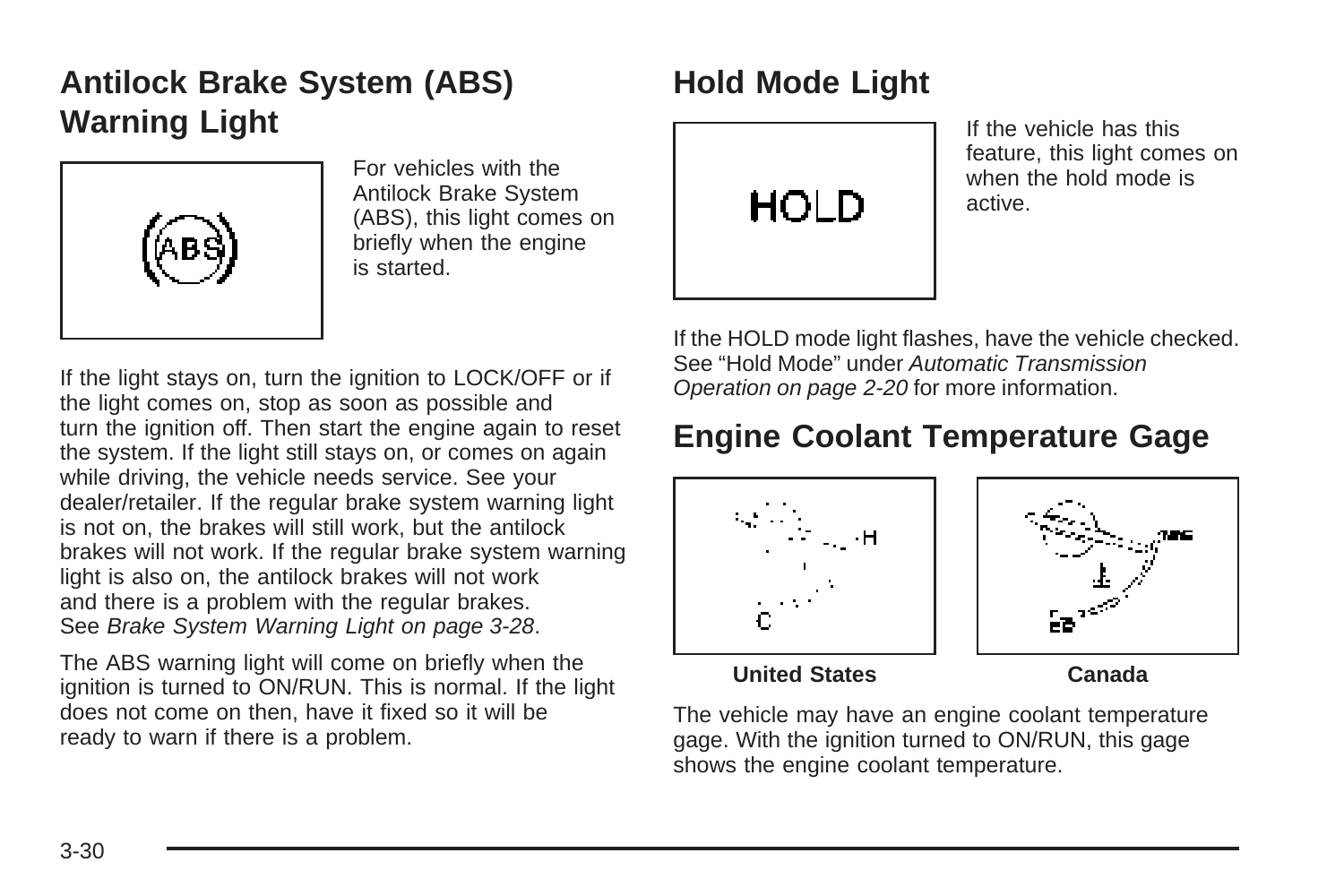If the gage pointer moves into the red area, the engine is too hot. It means that the engine coolant has overheated.

If the vehicle has been operating under normal driving conditions, pull off the road, stop the vehicle and turn off the engine as soon as possible.

See [Engine Overheating](#page-231-0) on page 5-28.

# **Tire Pressure Light**



For vehicles with the tire pressure light, it comes on briefly when the engine is started.

It provides information about tire pressures and the Tire Pressure Monitoring System.

#### **When the Light is On Steady**

This indicates that one or more of the tires are significantly underinflated.

Stop and check the tires as soon as it is safe to do, and inflate them to the proper pressure. See [Tires](#page-253-0) on page 5-50 for more information.

#### **When the Light Flashes First and Then is On Steady**

This indicates that there may be a problem with the Tire Pressure Monitor System. The light flashes for about a minute and then stays on steady for the remainder of the ignition cycle. This sequence will repeat with every ignition cycle. See [Tire Pressure Monitor](#page-261-0) [System](#page-261-0) on page 5-58 for more information.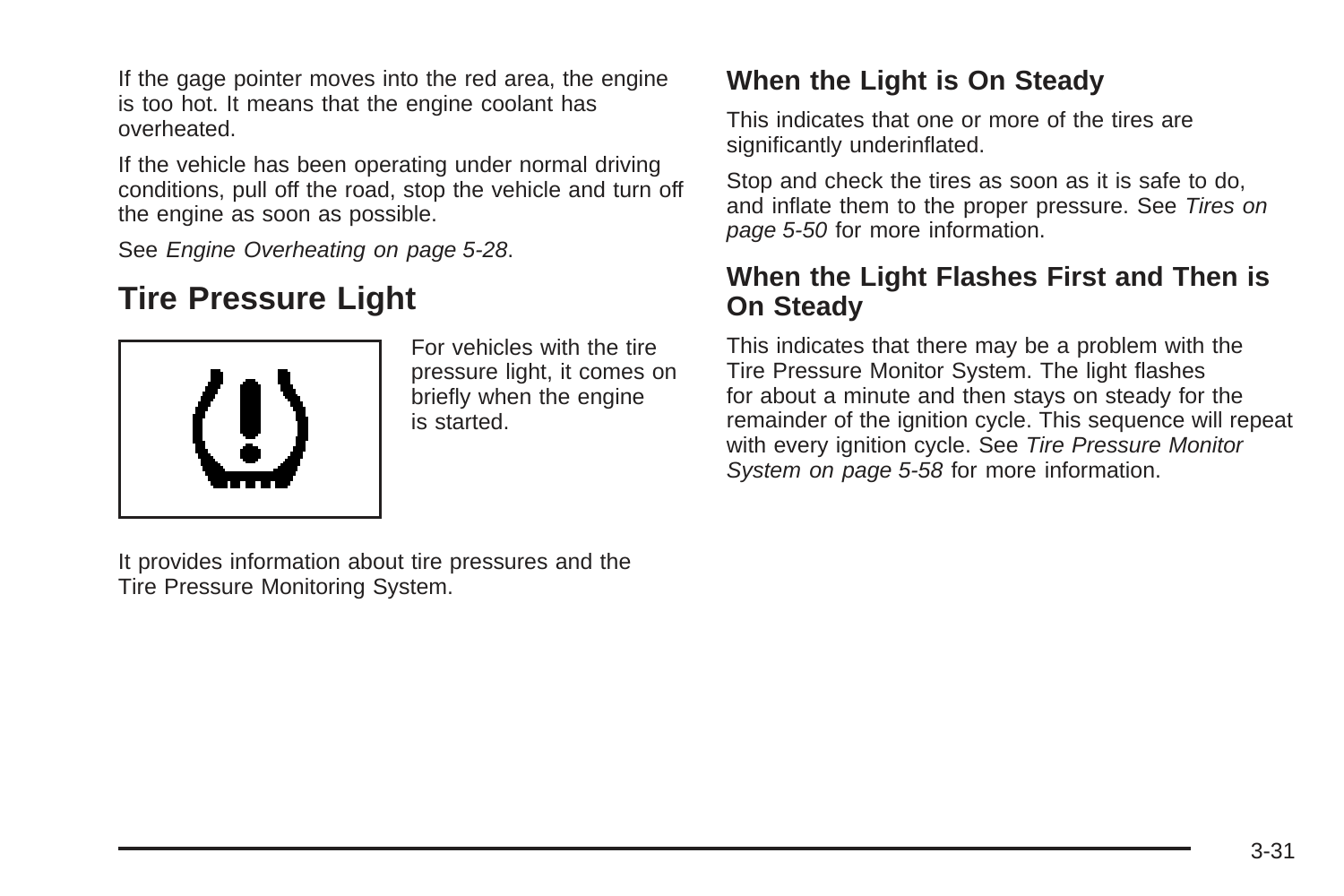# **Malfunction Indicator Lamp**

### **Check Engine Light**

A computer system called OBD II (On-Board Diagnostics-Second Generation) monitors operation of the fuel, ignition, and emission control systems. It makes sure that emissions are at acceptable levels for the life of the vehicle, helping to produce a cleaner environment.



This light comes on when the ignition is on, but the engine is not running, as a check to show it is working. If it does not, have the vehicle serviced by your dealer/retailer.

If the check engine light comes on and stays on, while the engine is running, this indicates that there is an OBD II problem and service is required.

Malfunctions often are indicated by the system before any problem is apparent. Heeding the light can prevent more serious damage to the vehicle. This system assists the service technician in correctly diagnosing any malfunction.

**Notice: If the vehicle is continually driven with this light on, after a while, the emission controls might not work as well, the vehicle's fuel economy might not be as good, and the engine might not run as smoothly. This could lead to costly repairs that might not be covered by the vehicle warranty.**

**Notice: Modifications made to the engine, transmission, exhaust, intake, or fuel system of the vehicle or the replacement of the original tires with other than those of the same Tire Performance Criteria (TPC) can affect the vehicle's emission controls and can cause this light to come on. Modifications to these systems could lead to costly repairs not covered by the vehicle warranty. This could also result in a failure to pass a required Emission Inspection/Maintenance test. See [Accessories and Modifications](#page-206-0) on page 5-3.**

This light comes on during a malfunction in one of two ways:

**Light Flashing:** A misfire condition has been detected. A misfire increases vehicle emissions and could damage the emission control system on the vehicle. Diagnosis and service might be required.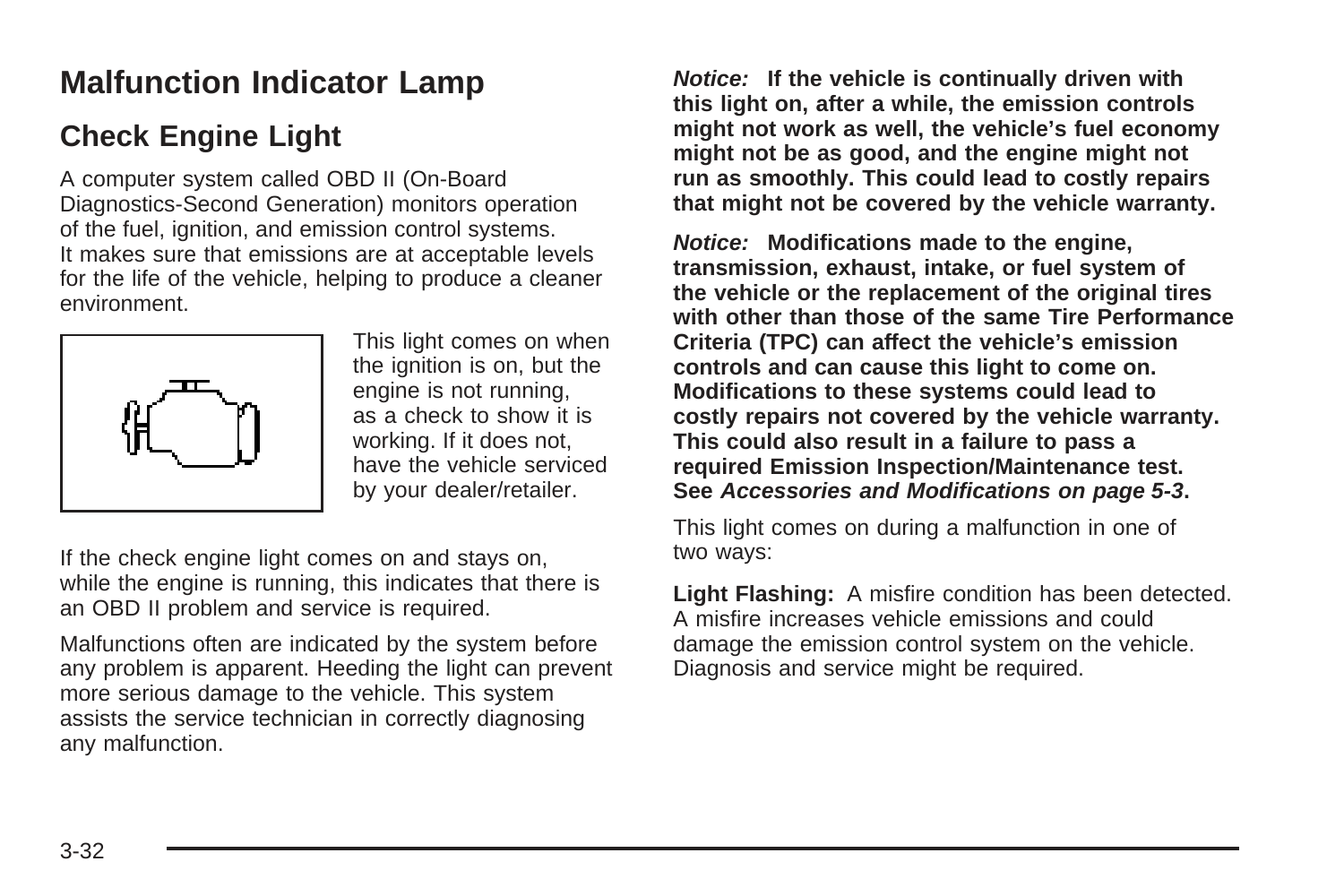The following can prevent more serious damage to the vehicle:

- Reduce vehicle speed.
- Avoid hard accelerations.
- Avoid steep uphill grades.

If the light continues to flash, when it is safe to do so, stop the vehicle. Find a safe place to park the vehicle. Turn the key off, wait at least 10 seconds, and restart the engine. If the light is still flashing, follow the previous steps and see your dealer/retailer for service as soon as possible.

**Light On Steady:** An emission control system malfunction has been detected on the vehicle. Diagnosis and service might be required.

An emission system malfunction might be corrected by doing the following:

• Make sure the fuel cap is fully installed. See [Filling](#page-211-0) [the Tank](#page-211-0) on page 5-8. The diagnostic system can determine if the fuel cap has been left off or improperly installed. A loose or missing fuel cap allows fuel to evaporate into the atmosphere. A few driving trips with the cap properly installed should turn the light off.

- If the vehicle has been driven through a deep puddle of water, the vehicle's electrical system might be wet. The condition is usually corrected when the electrical system dries out. A few driving trips should turn the light off.
- Make sure to fuel the vehicle with quality fuel. Poor fuel quality causes the engine not to run as efficiently as designed and may cause: stalling after start-up, stalling when the vehicle is changed into gear, misfiring, hesitation on acceleration, or stumbling on acceleration. These conditions might go away once the engine is warmed up.

If one or more of these conditions occurs, change the fuel brand used. It will require at least one full tank of the proper fuel to turn the light off.

See [Gasoline Octane](#page-208-0) on page 5-5.

If none of the above have made the light turn off, have your dealer/retailer check the vehicle. The dealer/retailer has the proper test equipment and diagnostic tools to fix any mechanical or electrical problems that might have developed.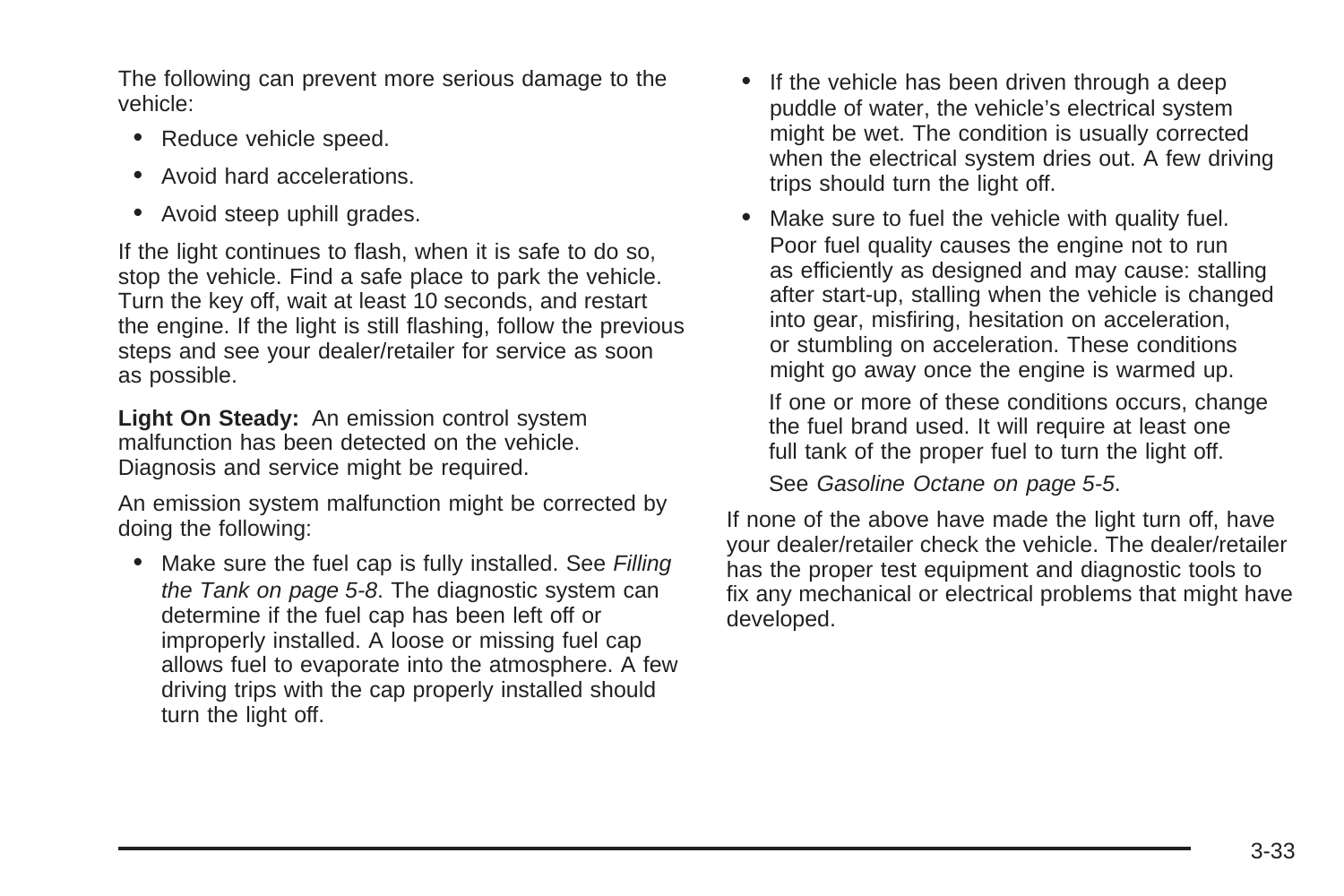#### **Emissions Inspection and Maintenance Programs**

Some state/provincial and local governments have or might begin programs to inspect the emission control equipment on the vehicle. Failure to pass this inspection could prevent getting a vehicle registration.

Here are some things to know to help the vehicle pass an inspection:

- The vehicle will not pass this inspection if the check engine light is on with the engine running, or if the key is in the ON/RUN and the light is not on.
- The vehicle will not pass this inspection if the OBD II (on-board diagnostic) system determines that critical emission control systems have not been completely diagnosed by the system. The vehicle would be considered not ready for inspection. This can happen if the battery has recently been replaced or if the battery has run down. The diagnostic system is designed to evaluate critical emission control systems during normal driving. This can take several days of routine driving. If this has been done and the vehicle still does not pass the inspection for lack of OBD II system readiness, your dealer/retailer can prepare the vehicle for inspection.

# **Oil Pressure Light**



If the vehicle has low engine oil pressure, this light will stay on after the engine has been started, or come on while driving.

This indicates that the engine is not receiving enough oil. The engine could be low on oil, or could have some other oil problem. Have it fixed immediately by your dealer/retailer.

The oil light could also come on in three other situations:

- When the ignition is on but the engine is not running, the light will come on as a test to show it is working. It goes out when the ignition is turned on. If it does not come on with the ignition on, there may be a problem with the fuse or bulb. Have it fixed right away.
- If the vehicle comes to a hard stop, the light may come on for a moment. This is normal.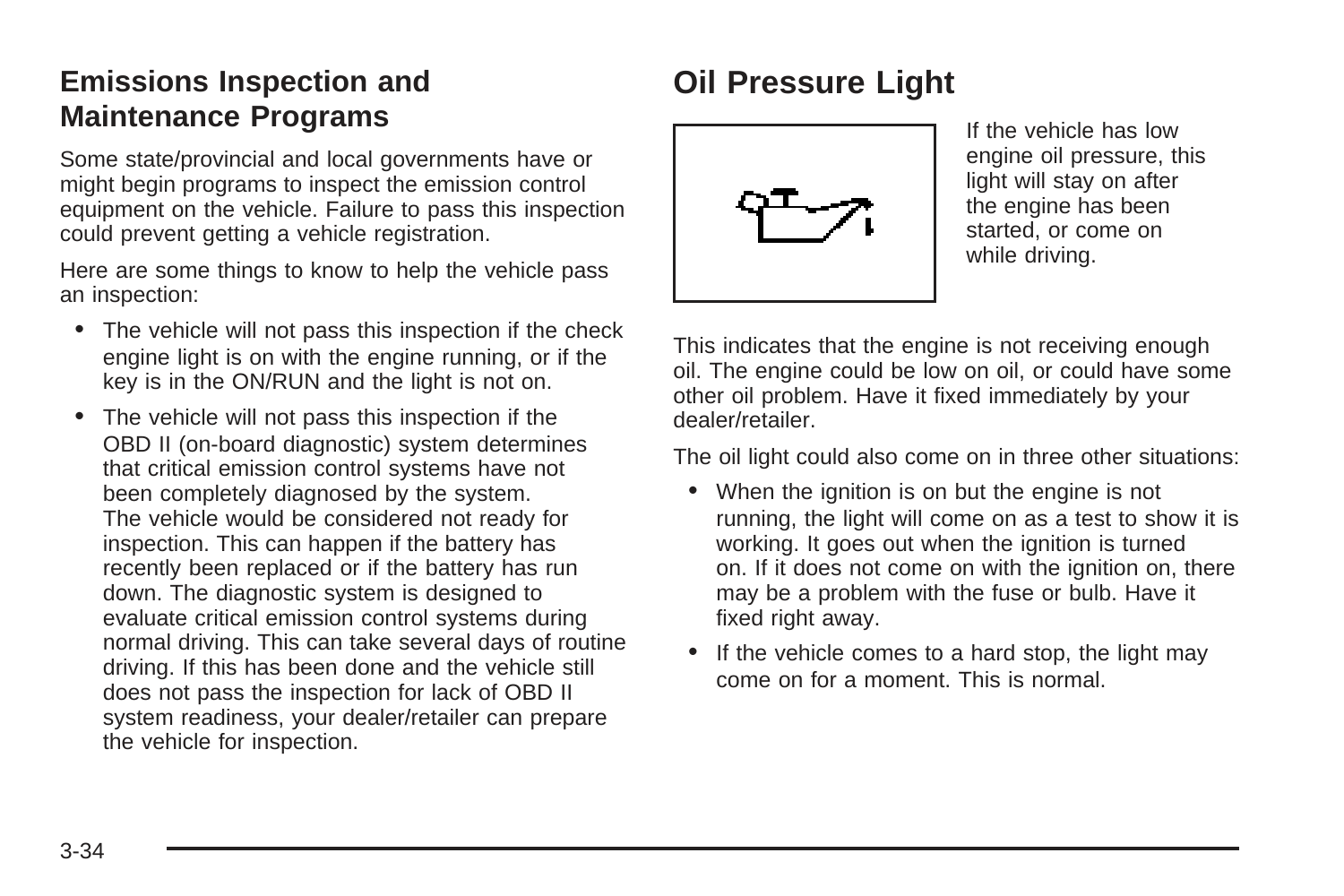# { **CAUTION:**

Do not keep driving if the oil pressure is low. The engine can become so hot that it catches fire. Someone could be burned. Check the oil as soon as possible and have the vehicle serviced.

**Notice: Lack of proper engine oil maintenance can damage the engine. The repairs would not be covered by the vehicle warranty. Always follow the maintenance schedule in this manual for changing engine oil.**

## **Change Engine Oil Light**



The vehicle may have an engine oil life system that indicates when the oil needs to be changed.

When the change engine oil light comes on, it means that the engine oil needs to be changed.

Once the engine oil has been changed, the engine oil life system must be reset. After reset, the change engine oil light goes out.

See [Engine Oil Life System](#page-219-0) on page 5-16, [Scheduled](#page-301-0) [Maintenance](#page-301-0) on page 6-4 and [Engine Oil](#page-216-0) on page 5-13 for more information.

# **Fog Lamp Light**



If the vehicle has this feature, the fog lamps light will come on when the fog lamps are in use.

The light will go out when the fog lamps are turned off. See [Fog Lamps](#page-129-0) on page 3-14 for more information.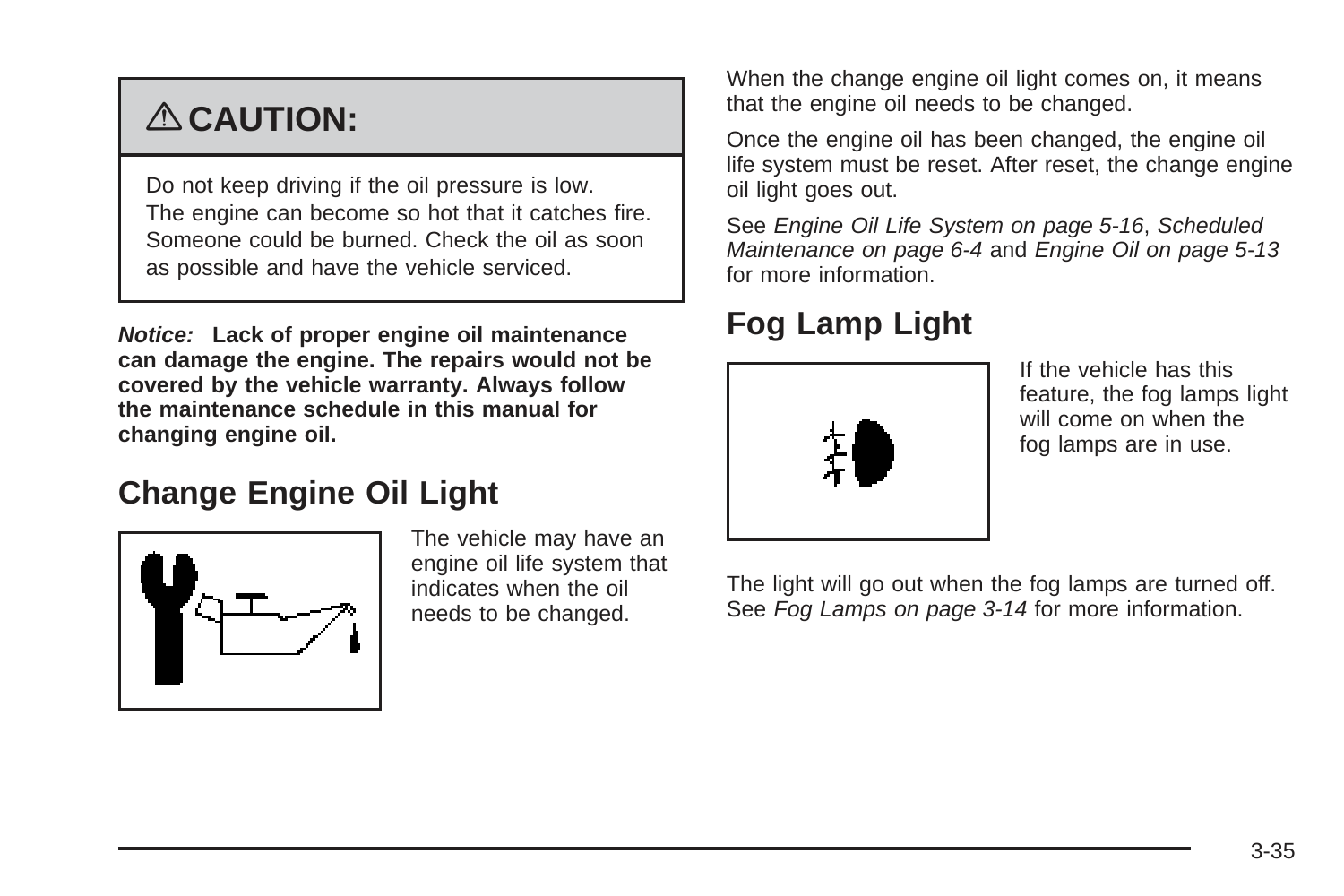# **Cruise Control Light**



If the vehicle has cruise control, this light comes on whenever the cruise control is set

# **Daytime Running Lamps (DRL) Indicator Light**



This light turns on whenever the Daytime Running Lamps are on.

The light will go out when the cruise control is turned off. See [Cruise Control](#page-125-0) on page 3-10 for more information.

# **Highbeam On Light**



This light comes on when the high-beam headlamps are in use.

See [Headlamp High/Low-Beam Changer](#page-123-0) on page 3-8 for more information.

See [Daytime Running Lamps \(DRL\)](#page-129-0) on page 3-14 for more information.

# **Door Ajar Light**



This light comes on and stays on until all doors, trunk and liftgate are closed and completely latched.

If the key is in the ignition while the driver's door is open, a warning chime sounds.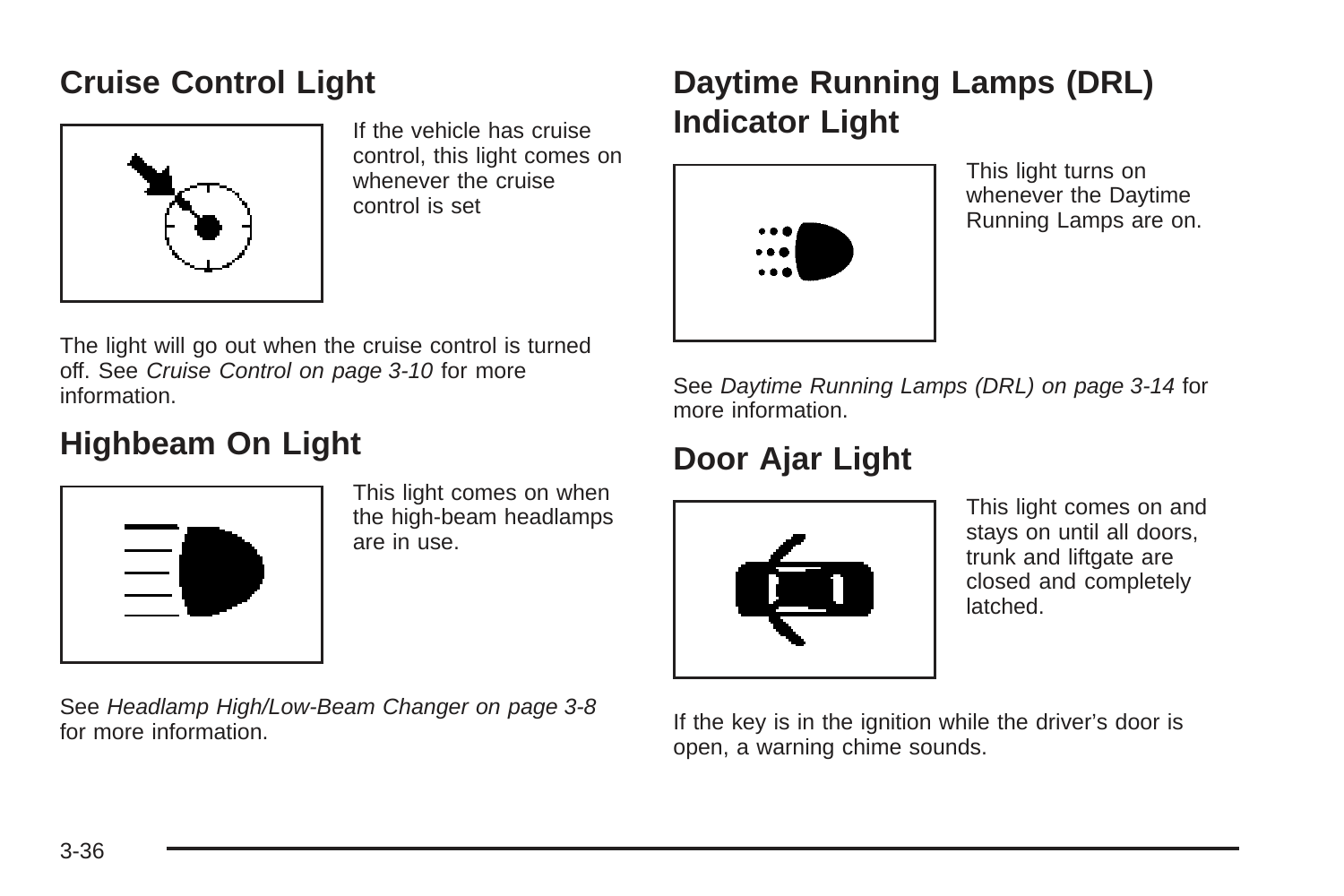# **Fuel Gage**



The fuel gage tells about how much fuel is left when the ignition is turned to ON/RUN.

An arrow on the fuel gage indicates the side of the vehicle the fuel door is on.

When the fuel tank is near empty, the low fuel warning light comes on. There is still a little fuel left, but the vehicle's fuel tank should be filled soon.

Here are four things that some owners ask about. None of these show a problem with the fuel gage:

- At the service station, the gas pump shuts off before the vehicle's fuel gage reads full.
- It takes a little more or less fuel to fill up than the fuel gage indicated. For example, the gage may have indicated the fuel tank was half full, but it actually took a little more or less than half the tank's capacity to fill the tank.
- The indicator moves a little when the vehicle turns a corner or accelerates.
- The fuel gage indicator goes back to empty when the ignition is turned off.

# **Low Fuel Warning Light**



This light comes on when the vehicle is low on fuel.

The low fuel warning light comes on when there is approximately 1.7 gallons (6.0 liters) of fuel remaining in the tank.

To turn the light off, add fuel to the fuel tank. See [Filling](#page-211-0) [the Tank](#page-211-0) on page 5-8.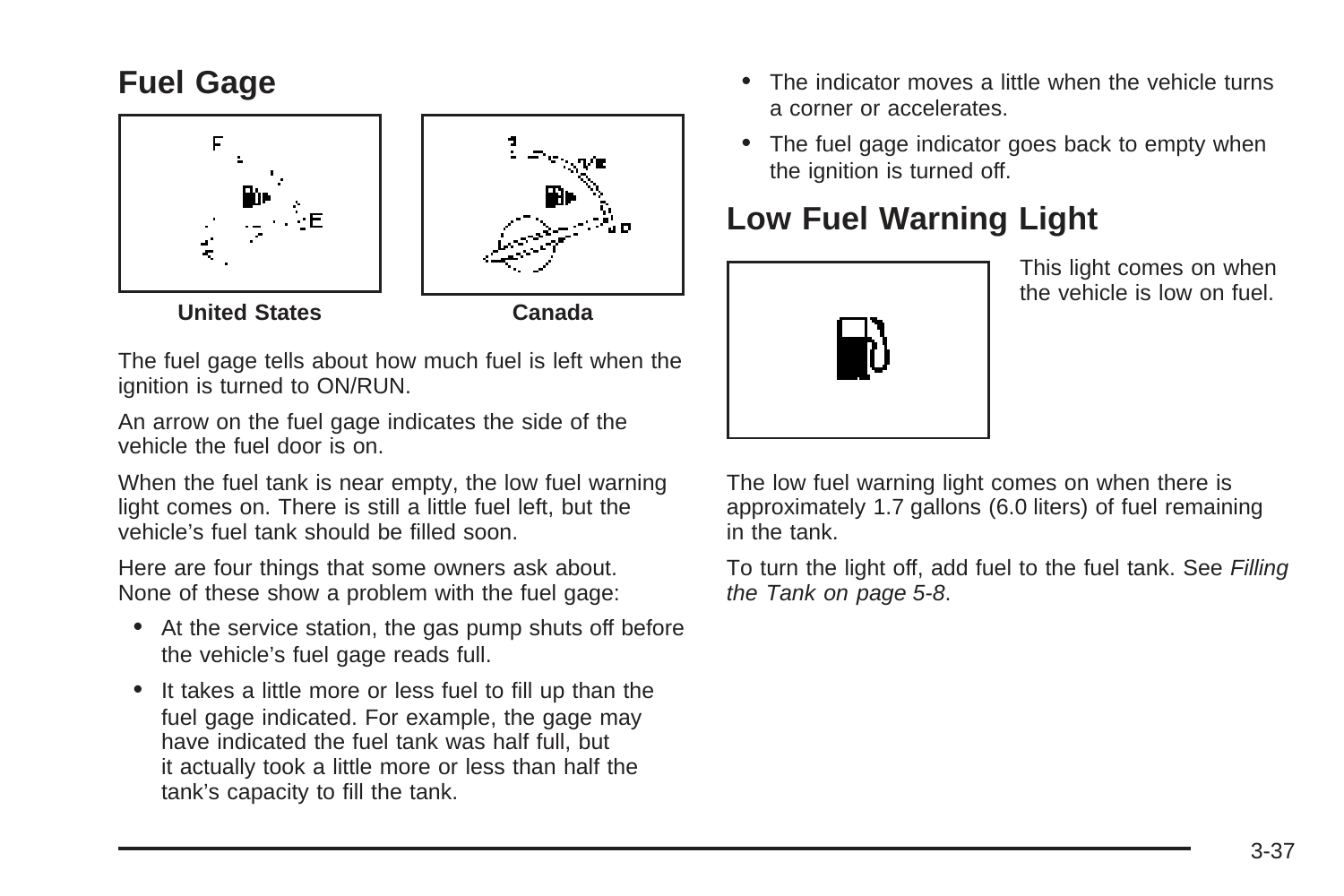# **Audio System(s)**

Determine which radio the vehicle has and read the following pages to become familiar with its features.

# { **CAUTION:**

Taking your eyes off the road for extended periods could cause a crash resulting in injury or death to you or others. Do not give extended attention to entertainment tasks while driving.

This system provides access to many audio and non audio listings.

To minimize taking your eyes off the road while driving, do the following while the vehicle is parked:

- Become familiar with the operation and controls of the audio system.
- Set up the tone, speaker adjustments, and preset radio stations.

For more information, see [Defensive Driving](#page-175-0) on page 4-2.

**Notice: Contact your dealer/retailer before adding any equipment.**

**Adding audio or communication equipment could interfere with the operation of the vehicle's engine, radio, or other systems, and could damage them. Follow federal rules covering mobile radio and telephone equipment.**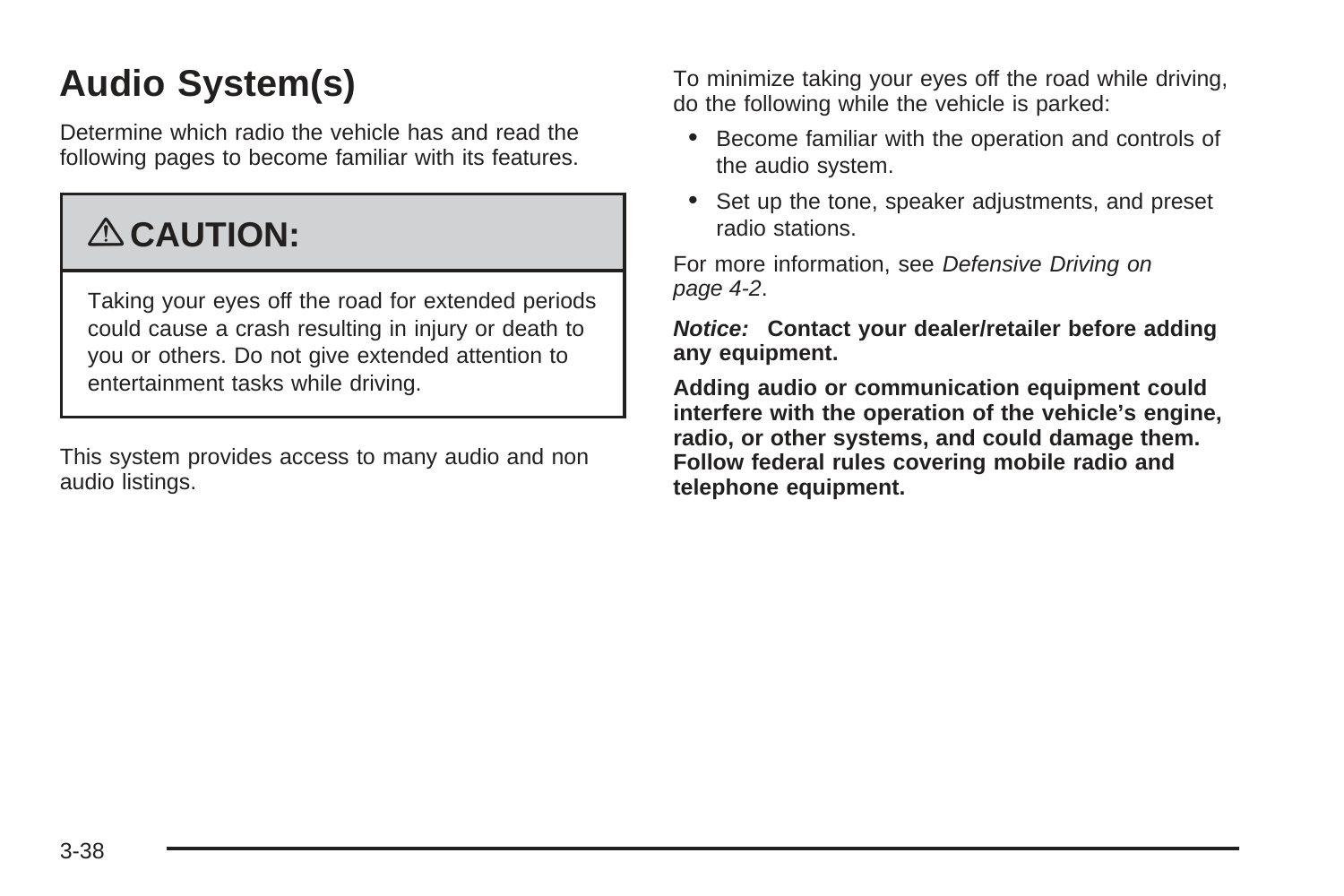### **AM-FM Radio**



### **Playing the Radio**

 $\overline{\mathbb{O}}$  (Power/Volume): Press and release to turn the system on. Press and hold this knob for more than two seconds to turn the system off.

Turn to increase or decrease the volume.

When the system is on, press and release  $\circlearrowright$  to mute the system. Press and release  $\circlearrowright$  again to turn the sound back on

## **Finding a Station**

**BAND:** Press to choose FM, AM, or XM™ (if equipped). The display will show the selection.

SEEK: Press to seek the next radio station with a strong signal in the selected band.

**SEEK:** Press to seek the previous radio station with a strong signal in the selected band.

TUNE: Press to go to the next station manually.

**to TUNE:** Press to go to the previous station manually.

**SCAN:** Press to scan radio stations. The radio goes to a station, plays for a few seconds, then goes to the next station. Press this button again to stop scanning.

The radio only scans stations with a strong signal in the selected band.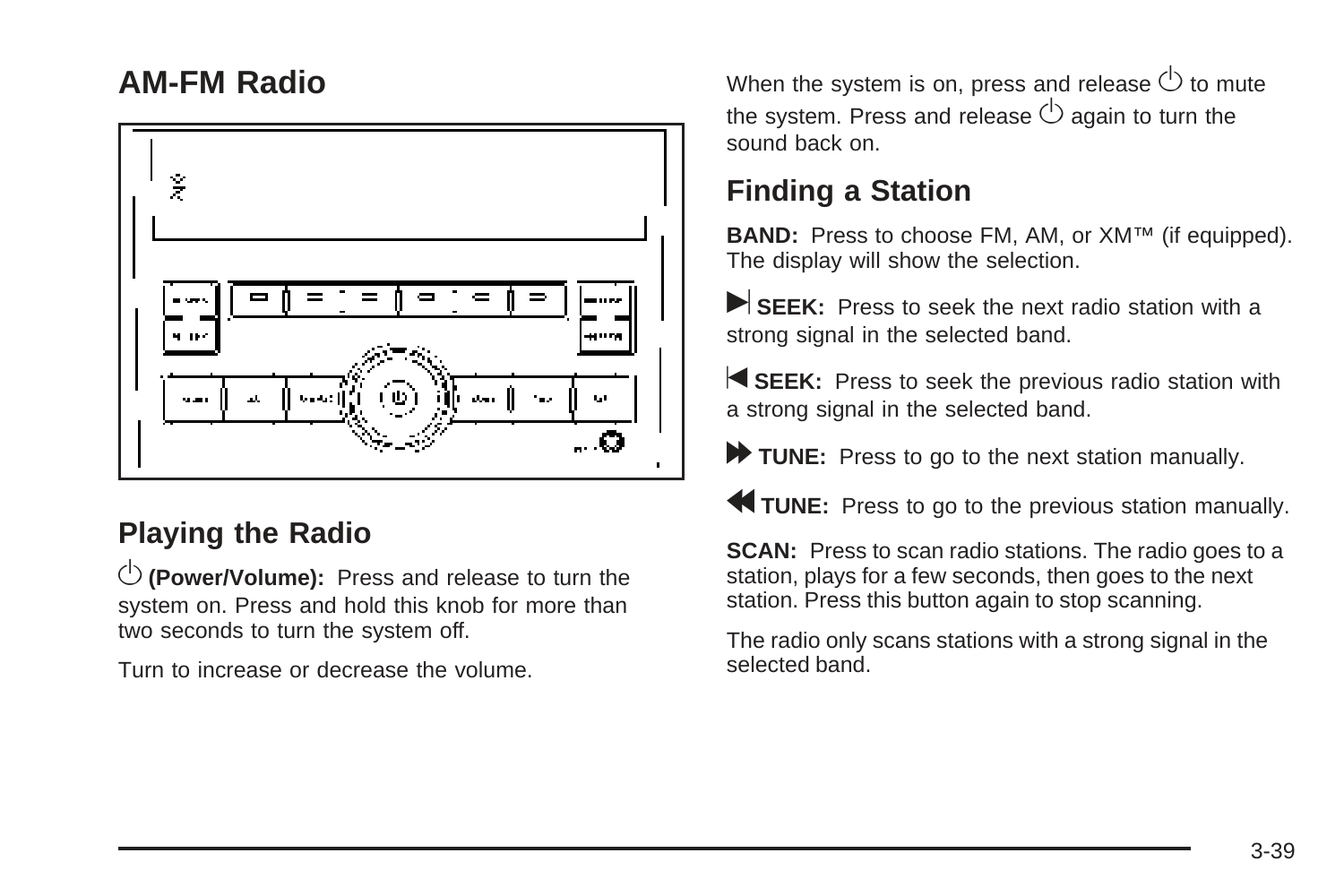**AST (Automatic Store):** Twelve preset stations with the strongest reception in the area can be automatically stored. The radio will only scan stations with a strong signal that are in the selected AM or FM band. If the Automatic Store function is started in the FM band, only FM stations are stored in preset pages A1 and A2. If the Automatic Store function is started in the AM band, only AM stations are stored in A1 and A2. A combination of AM, FM and XM (if equipped) stations can be stored manually into the other four favorite pages.

To use Automatic Store:

- 1. Press and hold AST to use Auto Store mode.
- 2. Press the pushbutton below the ON tab on the radio display.
- 3. Automatic Store searches for radio stations with a strong signal and automatically set presets A1 and A2 with new stations.
- 4. After all stations are set, press the pushbutton below the arrow tab on the radio display to return to the main radio screen.

To reset the automatically stored radio stations, press and hold AST. Then press the pushbutton below the RESE tab on the radio display. If no stations are stored on preset pages A1 and A2, the RESE option does not appear in the radio display. When the Automatic Store function is used, any stations that were previously set will be deleted and replaced with new stations.

### **Storing a Radio Station**

Drivers are encouraged to set up radio station favorites while the vehicle is in P (Park). Tune to favorite stations using the pushbuttons, favorites button, and steering wheel controls. See [Defensive Driving](#page-175-0) on page 4-2.

A maximum of 36 stations can be programmed as favorites using the six pushbuttons positioned below the radio station frequency labels and by using the radio favorites page button (FAV button). Press the FAV button to go through up to six pages of favorites, each having six favorite stations available per page.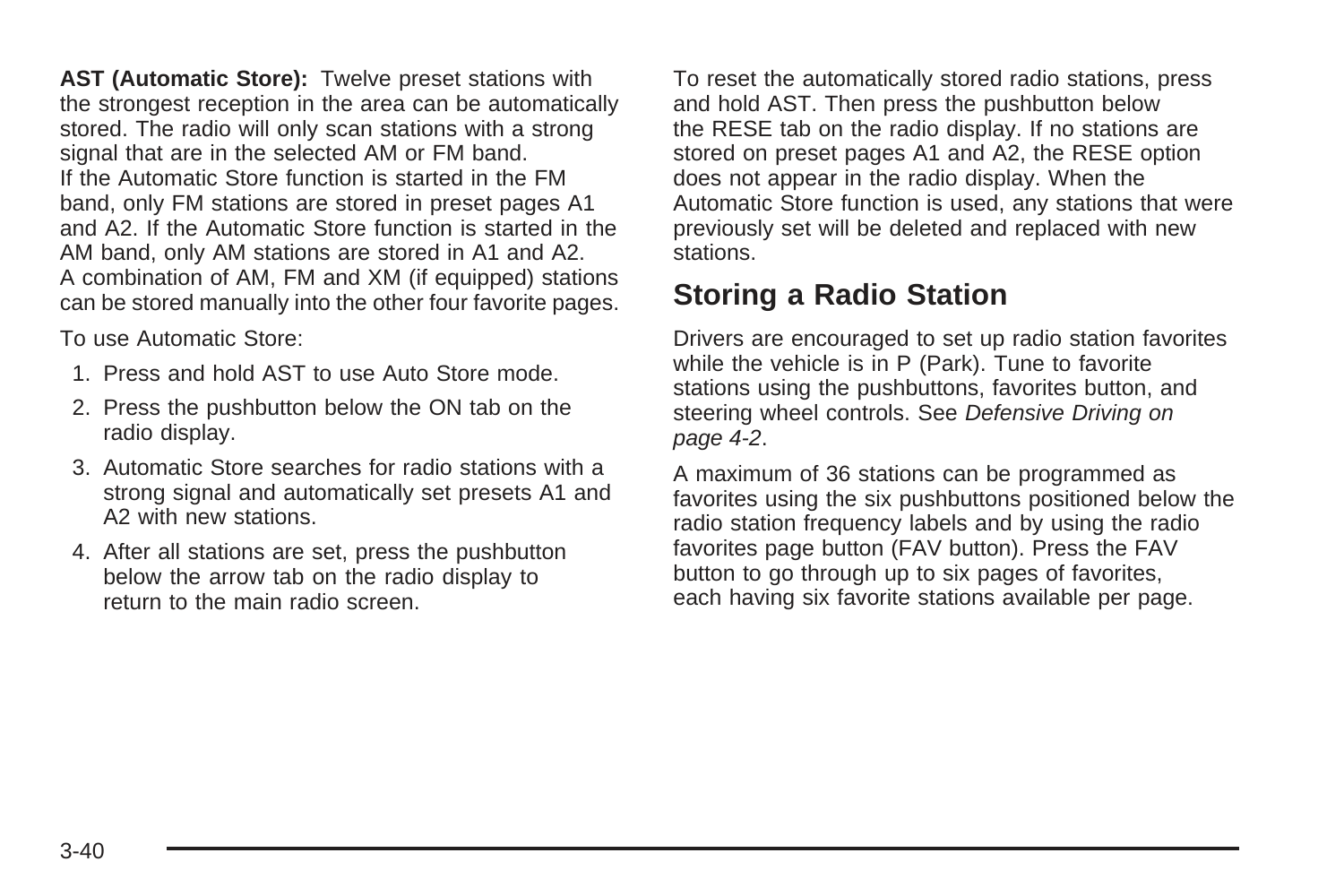If Automatic Store is used, then four pages of favorites are available. Each page of favorites can contain any combination of AM, FM, or XM™ (if equipped) stations. To store a station as a favorite:

- 1. Tune in the desired station.
- 2. Press and release the FAV button to display the page where the station is to be stored.
- 3. Press and hold one of the six numbered pushbuttons until a beep sounds. When the pushbutton is pressed and released, the station that was set will return.
- 4. Repeat the Steps 1 through 3 for each radio station to be stored as a favorite.

To setup the number of favorites pages:

- 1. Press and hold FAV until the radio setup menu displays.
- 2. Select the desired number of favorites pages by pressing the pushbutton located below the displayed page numbers.
- 3. Press FAV to return to the original main radio screen showing the radio station frequency tabs and to begin the process of programming favorites for the chosen amount of numbered pages.

### **Setting the Tone (Bass/Mid/Treble)**

**SOUND (Bass/Mid/Treble):** Press to adjust the bass, midrange, or treble.

#### **Adjusting the Bass**

To adjust the bass:

- 1. Press SOUND.
- 2. Press the pushbutton below the Bass tab on the display.
- 3. Turn  $\circlearrowright$  to adjust the setting.
- 4. The settings are saved after five seconds.

#### **Adjusting the Midrange**

To adjust the midrange:

- 1. Press SOUND.
- 2. Press the pushbutton below the Mid tab on the display.
- 3. Turn  $\circlearrowright$  to adjust the setting.
- 4. The settings are saved after five seconds.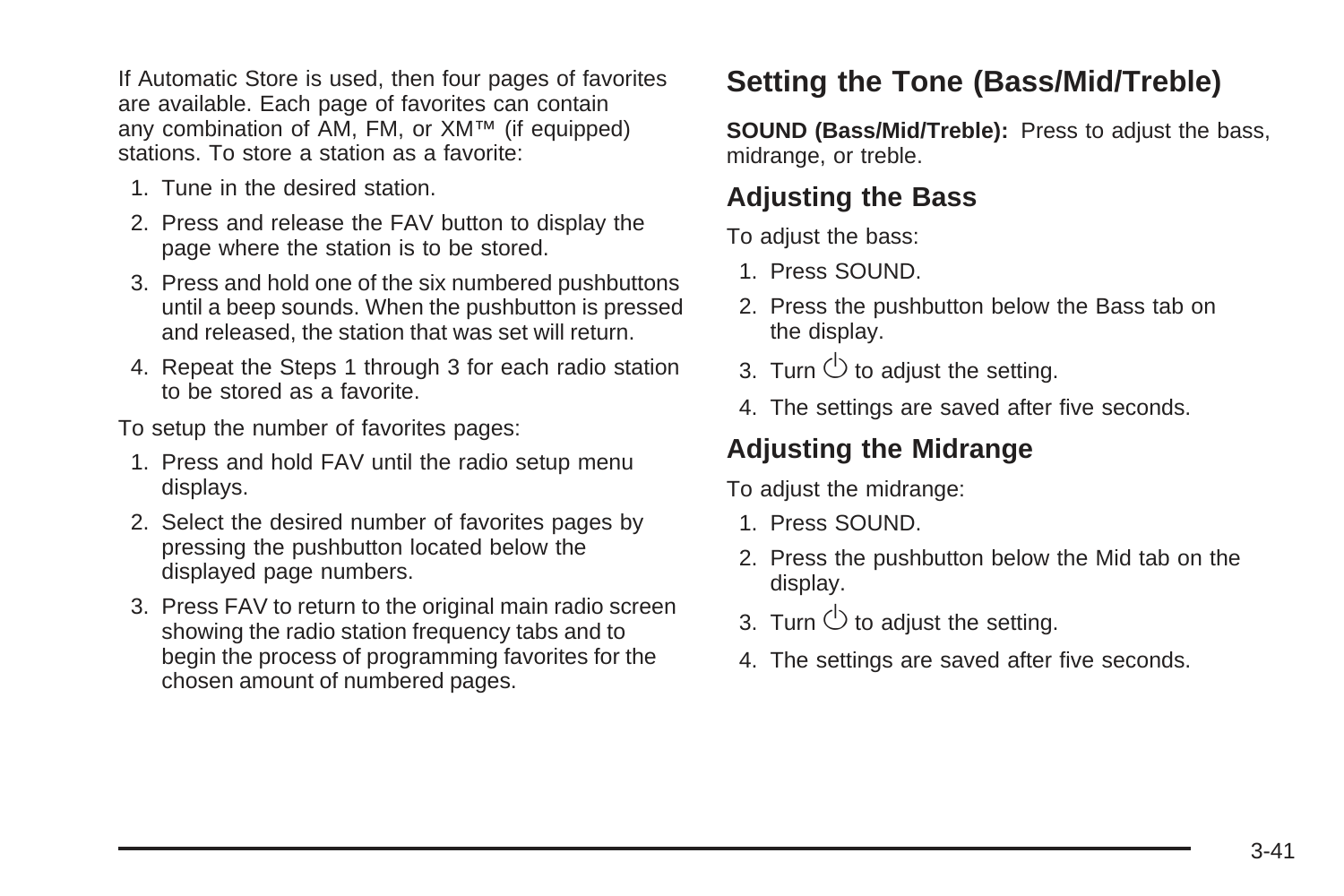#### **Adjusting the Treble**

To adjust the treble:

- 1. Press SOUND.
- 2. Press the pushbutton below the Treb tab on the display.
- 3. Turn  $\circlearrowright$  to adiust the setting.
- 4. The settings are saved after five seconds.

# **Adjusting the Speakers (Balance/Fade)**

**SOUND (Balance/Fade):** Press to adjust the balance or fade.

#### **Adjusting the Balance**

To adjust the balance:

- 1. Press SOUND.
- 2. Press the pushbutton below the Bal tab on the display.
- 3. Turn  $\bigcirc$  to adjust the setting.
- 4. The settings are saved after five seconds.

# **Adjusting the Fade**

To adjust the fade:

- 1. Press SOUND.
- 2. Press the pushbutton below the Fad tab on the display.
- 3. Turn  $\circlearrowright$  to adjust the setting.
- 4. The settings are saved after five seconds.

# **Setting the EQ**

**SOUND (Equalization):** Press to select an equalization setting.

#### **Setting the EQ**

To set the EQ:

- 1. Press SOUND.
- 2. Press the pushbutton below the P.EQ tab on the display. The Pop, Rock, Ctry, Voice, Jazz, Clas tabs appear on the display.
- 3. Press the pushbutton below the desired selection to set the EQ. Pressing the same pushbutton again cancels the EQ setting.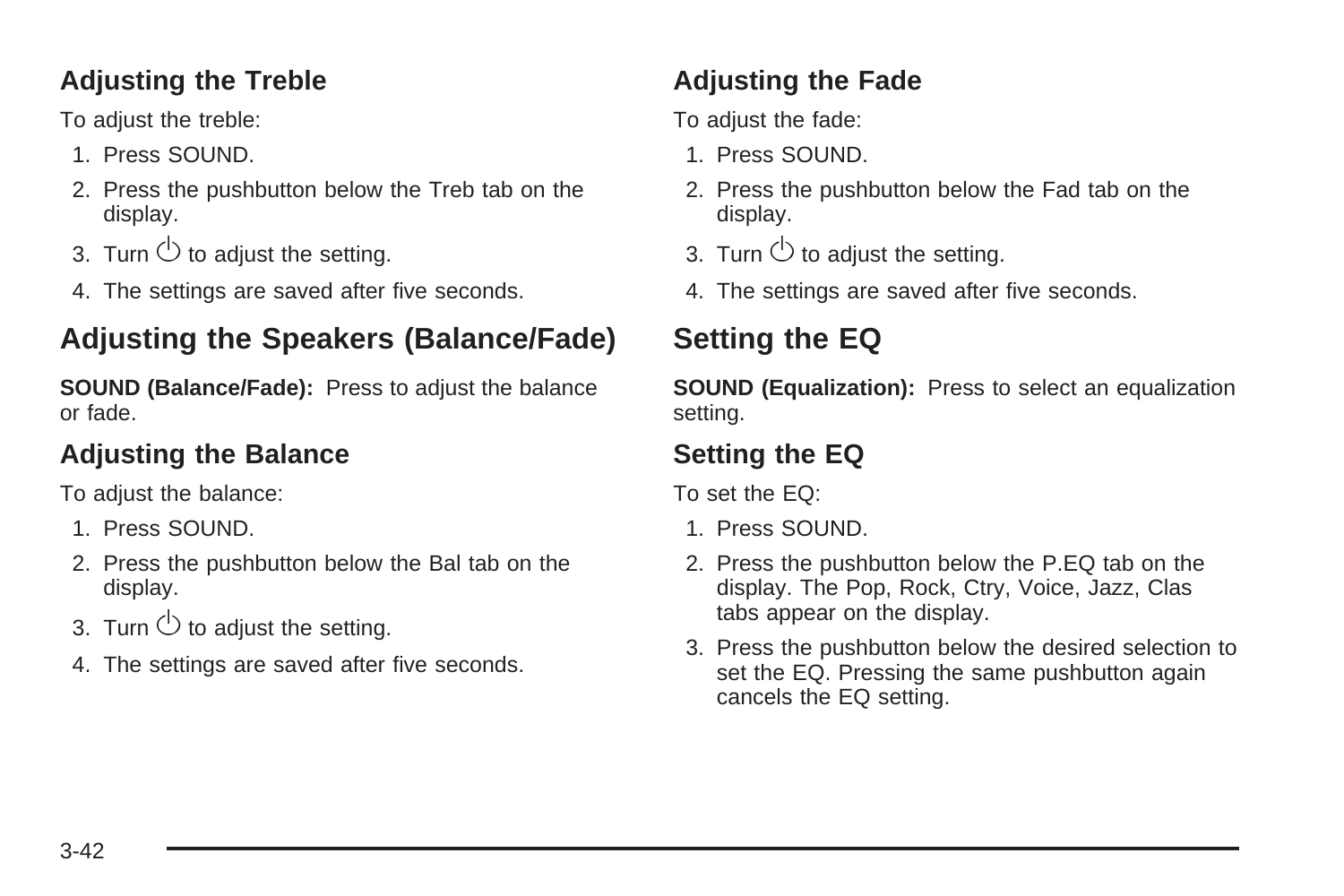#### **XM Satellite Radio Service**

XM is a satellite radio service that is based in the 48 contiguous United States and 10 Canadian provinces. XM Satellite Radio has a wide variety of programming and commercial-free music, coast-to-coast, and in digital-quality sound. During your trial or when you subscribe, you will get unlimited access to XM Radio Online for when you are not in the vehicle. A service fee is required to receive the XM service. For more information, contact XM at xmradio.com or call 1-800-929-2100 in the U.S. and xmradio.ca or call 1-877-438-9677 in Canada.

#### **Radio Messages for XM Only**

See [XM Radio Messages](#page-169-0) on page 3-54 later in this section for further detail

#### **Using the Auxiliary Input Jack**

The radio system has an auxiliary input jack located on the lower right side of the faceplate. This is not an audio output; do not plug the headphone set into the front auxiliary input jack. An external audio device such as an iPod®, laptop computer, MP3 player, CD changer, etc. can be connected to the auxiliary input jack for use as another audio source.

Drivers are encouraged to set up any auxiliary device while the vehicle is in P (Park). See [Defensive](#page-175-0) [Driving](#page-175-0) on page 4-2 for more information on driver distraction.

To use a portable audio player, connect a 3.5 mm (1/8 inch) cable to the radio's front auxiliary input jack. When a device is connected, press the radio CD/AUX button to begin playing audio from the device over the vehicle speakers.

 $\circlearrowleft$  (Power/Volume): Turn to adjust the volume. Additional volume adjustments may have to be made from the portable device if the volume is too quiet or too loud.

**AUX (Auxiliary):** Press to listen to the radio while a portable audio device is playing. Press again and the system begins playing audio from the connected portable audio player. If a portable audio player is not connected, No Aux Input Device Found may display.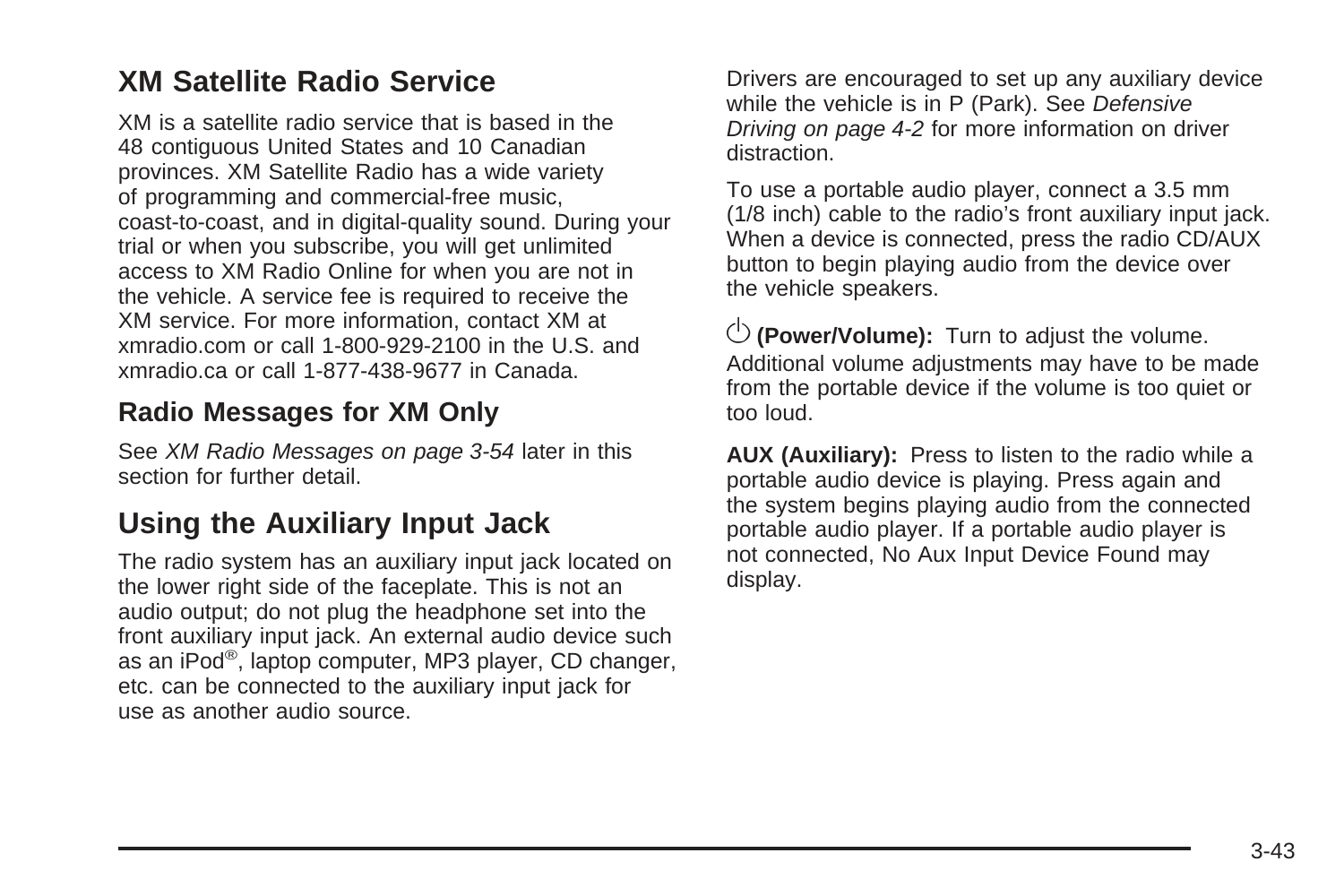#### **Radio with CD**



### **Playing the Radio**

 $\overline{\mathbb{O}}$  (Power/Volume): Press and release to turn the system on. Press and hold this knob for more than two seconds to turn the system off.

Turn to increase or decrease the volume.

When the system is on, press and release  $\circlearrowright$  to mute the system. Press and release  $\circlearrowright$  again to turn the sound back on.

#### **Finding a Station**

**BAND:** Press to choose FM, AM, or XM™ (if equipped). The display will show the selection.

SEEK: Press to seek the next radio station with a strong signal in the selected band.

**SEEK:** Press to seek the previous radio station with a strong signal in the selected band.

TUNE: Press to go to the next station manually.

r **TUNE:** Press to go to the previous station manually.

**SCAN/AST:** Press to scan radio stations. The radio goes to a station, plays for a few seconds, then goes to the next station. The radio only scans stations with a strong signal in the selected band. Press SCAN/AST again to stop scanning.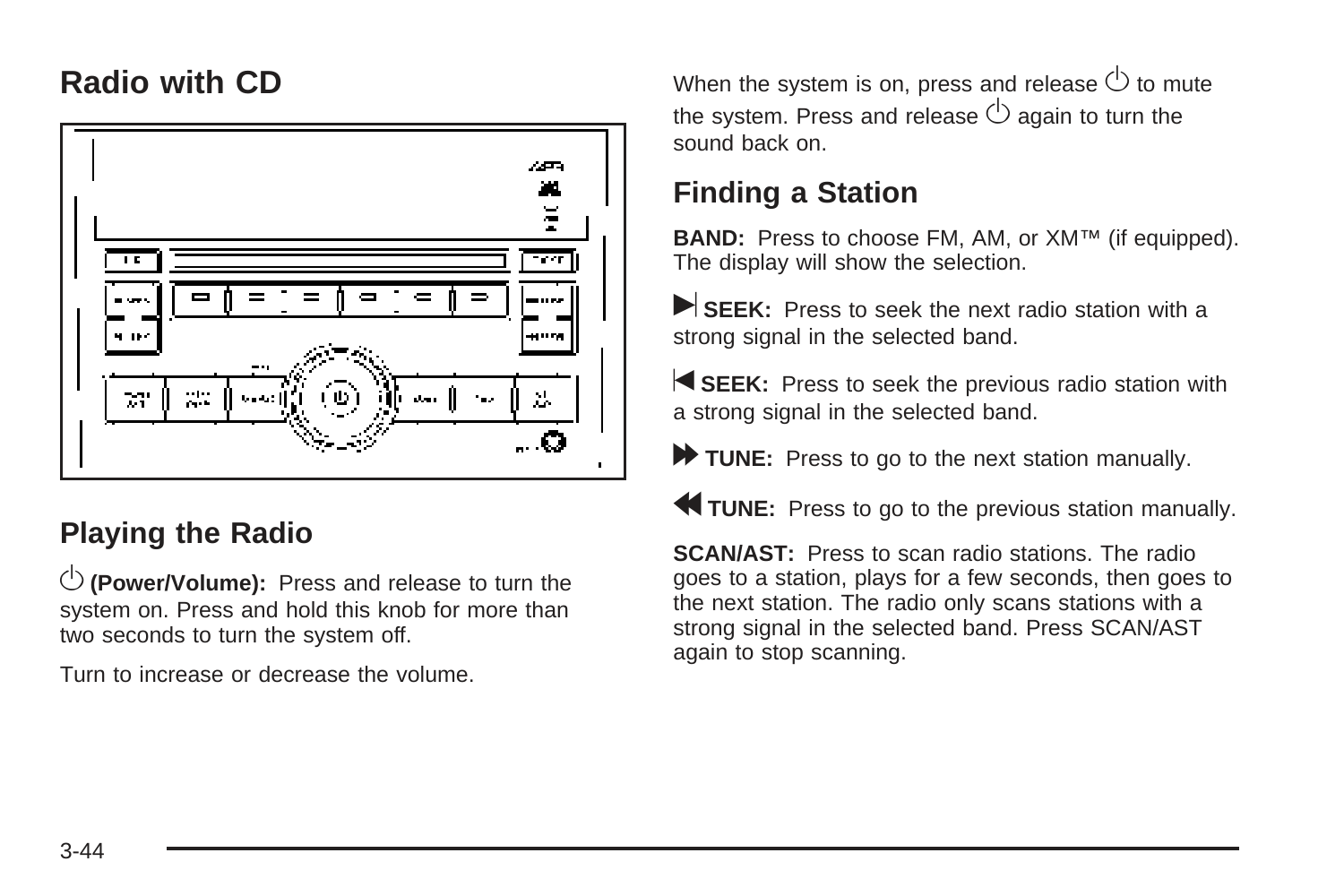Press and hold SCAN/AST to use Auto Store. The radio only scans stations with a strong signal in the selected band.

**AST (Automatic Store):** Twelve preset stations with the strongest reception in the area can be automatically stored. The radio will only scan stations with a strong signal that are in the selected AM or FM band. If the Automatic Store function is started in the FM band, only FM stations are stored in preset pages A1 and A2. If the Automatic Store function is started in the AM band, only AM stations are stored in A1 and A2. A combination of AM, FM and XM (if equipped) stations can be stored manually into the other four favorite pages.

To use Automatic Store:

- 1. Press and hold SCAN/AST to use Auto Store mode.
- 2. Press the pushbutton below the ON tab on the radio display.
- 3. Automatic Store searches for radio stations with a strong signal and automatically set presets A1 and A2 with new stations.
- 4. After all stations are set, press the pushbutton below the arrow tab on the radio display to return to the main radio screen.

To reset the automatically stored radio stations, press and hold SCAN/AST. Then press the pushbutton below the RESE tab on the radio display. If no stations are stored on preset pages A1 and A2, the RESE option does not appear in the radio display. When the Automatic Store function is used, any stations that were previously set will be deleted and replaced with new stations.

#### **Storing a Radio Station**

Drivers are encouraged to set up radio station favorites while the vehicle is in P (Park). Tune to favorite stations using the pushbuttons, favorites button, and steering wheel controls. See [Defensive Driving](#page-175-0) on page 4-2.

A maximum of 36 stations can be programmed as favorites using the six pushbuttons positioned below the radio station frequency labels and by using the radio favorites page button (FAV button). Press the FAV button to go through up to six pages of favorites, each having six favorite stations available per page.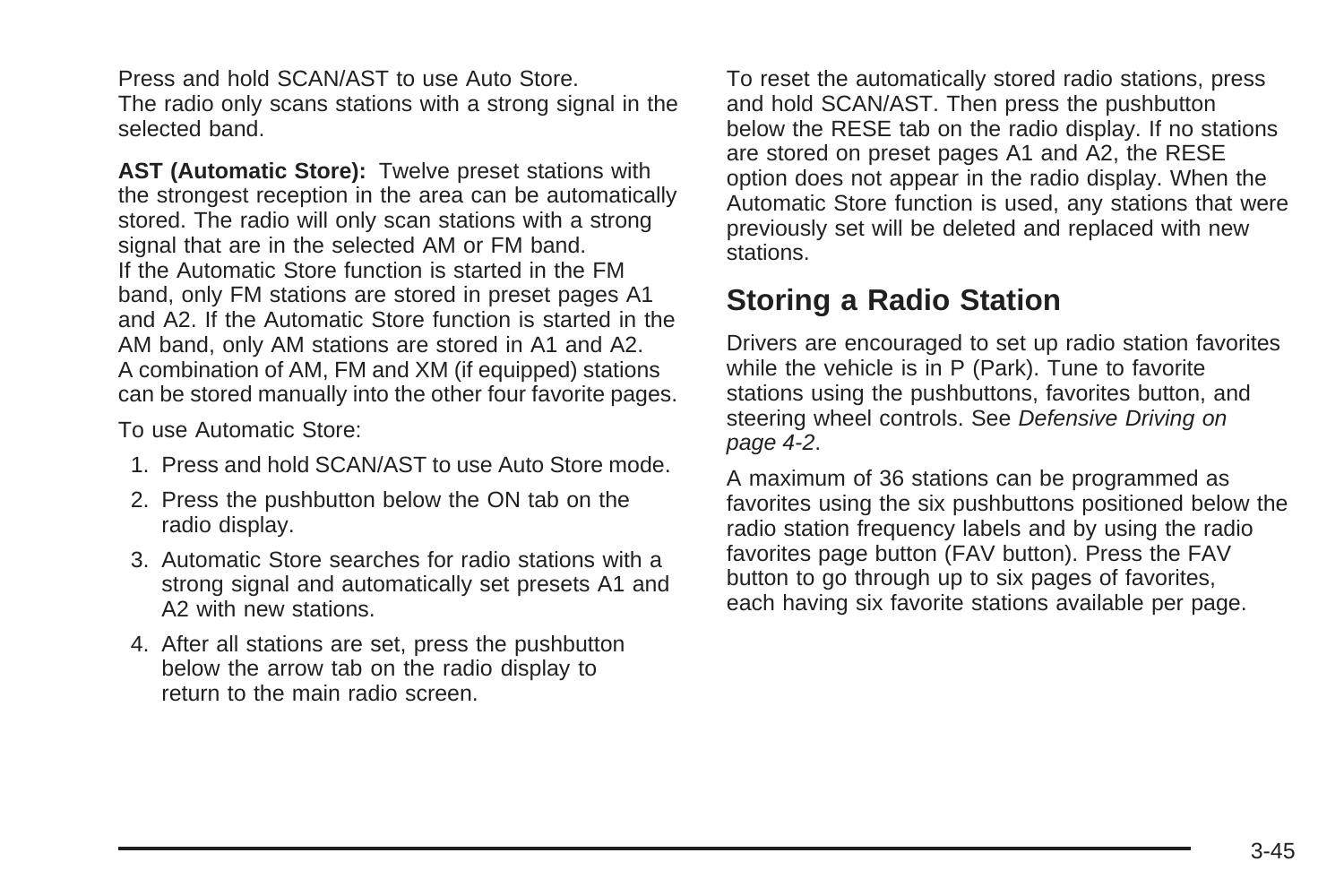If Automatic Store is used, then four pages of favorites are available. Each page of favorites can contain any combination of AM, FM, or XM™ (if equipped) stations. To store a station as a favorite:

- 1. Tune in the desired station.
- 2. Press and release the FAV button to display the page where the station is to be stored.
- 3. Press and hold one of the six numbered pushbuttons until a beep sounds. When the pushbutton is pressed and released, the station that was set will return.
- 4. Repeat the Steps 1 through 3 for each radio station to be stored as a favorite.

To setup the number of favorites pages:

- 1. Press and hold FAV until the radio setup menu displays.
- 2. Select the desired number of favorites pages by pressing the pushbutton located below the displayed page numbers.
- 3. Press FAV to return to the original main radio screen showing the radio station frequency tabs and to begin the process of programming favorites for the chosen amount of numbered pages.

### **Setting the Tone (Bass/Mid/Treble)**

**SOUND (Bass/Mid/Treble):** Press to adjust the bass, midrange, or treble.

#### **Adjusting the Bass**

To adjust the bass:

- 1. Press SOUND.
- 2. Press the pushbutton below the Bass tab on the display.
- 3. Turn  $\circlearrowright$  to adjust the setting.
- 4. The settings are saved after five seconds.

#### **Adjusting the Midrange**

To adjust the midrange:

- 1. Press SOUND.
- 2. Press the pushbutton below the Mid tab on the display.
- 3. Turn  $\bigcirc$  to adjust the setting.
- 4. The settings are saved after five seconds.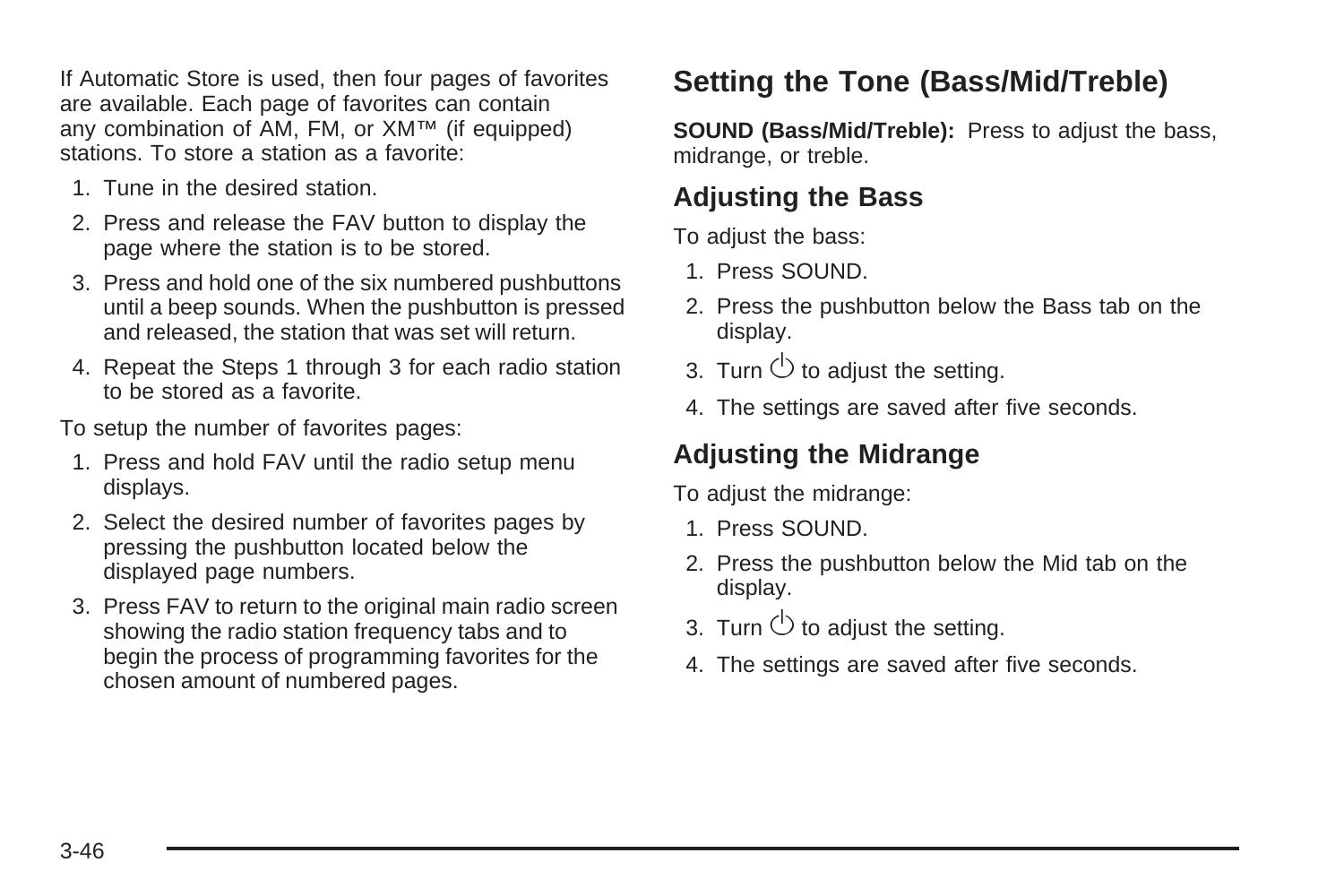#### **Adjusting the Treble**

To adjust the treble:

- 1. Press SOUND.
- 2. Press the pushbutton below the Treb tab on the display.
- 3. Turn  $\circlearrowright$  to adjust the setting.
- 4. The settings are saved after five seconds.

### **Adjusting the Speakers (Balance/Fade)**

**SOUND (Balance/Fade):** Press to adjust the balance or fade.

#### **Adjusting the Balance**

To adjust the balance:

- 1. Press SOUND.
- 2. Press the pushbutton below the Bal tab on the display.
- 3. Turn  $\bigcirc$  to adjust the setting.
- 4. The settings are saved after five seconds.

### **Adjusting the Fade**

To adjust the fade:

- 1. Press SOUND.
- 2. Press the pushbutton below the Fad tab on the display.
- 3. Turn  $\bigcirc$  to adjust the setting.
- 4. The settings are saved after five seconds.

# **Setting the EQ**

**SOUND (Equalization):** Press to select an equalization setting.

### **Setting the EQ**

To set the EQ:

- 1. Press SOUND.
- 2. Press the pushbutton below the P.EQ tab on the display. The Pop, Rock, Ctry, Voice, Jazz, Clas tabs appear on the display.
- 3. Press the pushbutton below the desired selection to set the EQ. Pressing the same pushbutton again cancels the EQ setting.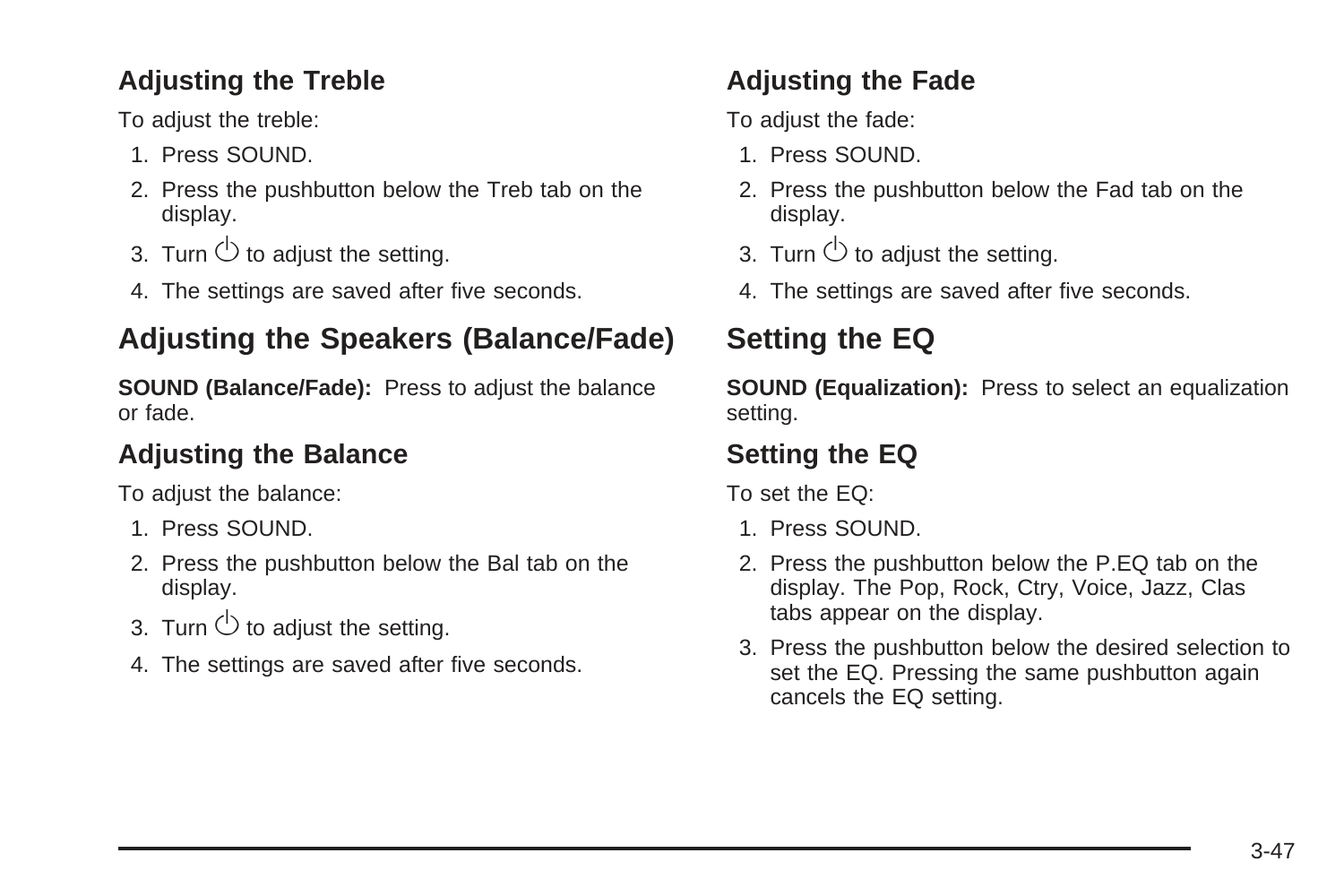#### **XM Satellite Radio Service**

XM is a satellite radio service that is based in the 48 contiguous United States and 10 Canadian provinces. XM Satellite Radio has a wide variety of programming and commercial-free music, coast-to-coast, and in digital-quality sound. During your trial or when you subscribe, you will get unlimited access to XM Radio Online for when you are not in the vehicle. A service fee is required to receive the XM service. For more information, contact XM at xmradio.com or call 1-800-929-2100 in the U.S. and xmradio.ca or call 1-877-438-9677 in Canada.

#### **Radio Messages for XM Only**

See [XM Radio Messages](#page-169-0) on page 3-54 later in this section for further detail.

## **Playing a CD**

Insert a CD partway into the slot, label side up. The player pulls it in and the CD begins playing. A CD can be loaded while the ignition is in the OFF position.

When the CD is inserted, CDP appears on the display. As the CD is loading, LOADING appears on the display. As each new track starts to play, the track number displays.

If the ignition or radio is turned off with a CD in the player, it will stay in the player. When a CD is in the player and the ignition is in the ON/RUN position, the radio must be turned on before the CD will start playing. When the ignition and radio are turned on, the CD will start playing where it stopped, if it was the last selected audio source.

The CD player can play the smaller 3 inch (8 cm) single CDs with an adapter ring. Full-size CDs and the smaller CDs are loaded in the same manner.

TUNE (Next Track): Press **D** TUNE to go to the next track. The track number will appear on the display. The player will continue moving forward through the CD with each press of  $\blacktriangleright$  TUNE.

r **TUNE (Previous Track):** Press to go to the start of the current track. The track number will appear on the display. The player will continue moving backward through the CD with each press of  $\blacktriangleleft$  TUNE.

**BAND:** Press to listen to the radio while a CD is playing. The CD remains inside the radio for future listening.

**CD/AUX:** Press to play a CD when listening to the radio. CDP appears on the display when the CD player has been selected. The CD symbol will appear on the display when a CD is loaded.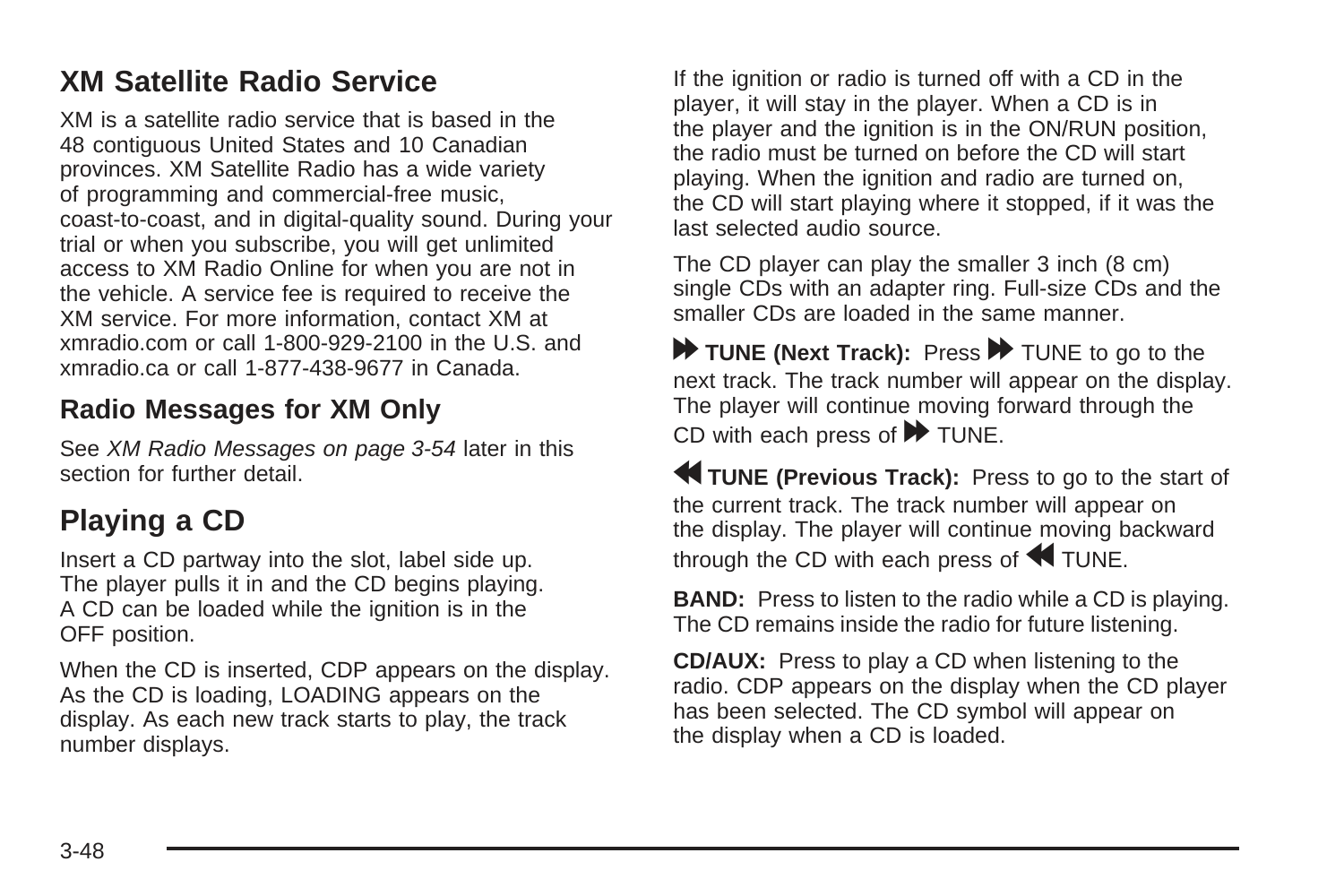Press CD/AUX while a CD is playing to pause the CD. PAUSE flashes on the display. Press CD/AUX again to start playing the CD.

Press CD/AUX to play a CD when listening to the audio contents from other device (AUX mode). CDP appears on the display when the CD player has been selected. The CD symbol will appear on the display when a CD is loaded.

**EJECT:** Press to eject a CD. The CD can be ejected when the ignition or the radio is turned off.

**RPT (Repeat):** Press the pushbutton under the RPT tab on the display to repeat the current track, RPT appears on the display. Press the pushbutton again to stop repeat.

**RDM (Random):** Press the pushbutton below the RDM tab on the display to play tracks in random, rather than sequential order, RDM appears on the display. Press the pushbutton again to stop random play.

**INT (Scan):** Press the pushbutton below the INT tab on the display to listen to the first few seconds of each track on the CD, INTRO appears on the display. Press the pushbutton again to stop scanning and the current track begins to play.

## **Playing an MP3/WMA CD-R Disc**

The radio has the MP3/WMA CD-R disc capability. For more information, see [Using an MP3](#page-166-0) on page 3-51 later in this section.

#### **CD Messages**

**CHECK CD:** If this message displays and/or the CD comes out, it could be for one of the following reasons:

- It is very hot. When the temperature returns to normal, the CD should play.
- The road is very rough. When the road becomes smoother, the CD should play.
- The CD is dirty, scratched, wet, or upside down.
- The air is very humid. If so, wait about an hour and try again.
- The format of the CD might not be compatible. See [Using an MP3](#page-166-0) on page 3-51 later in this section.
- There could have been a problem while burning the CD.
- The label could be caught in the CD player.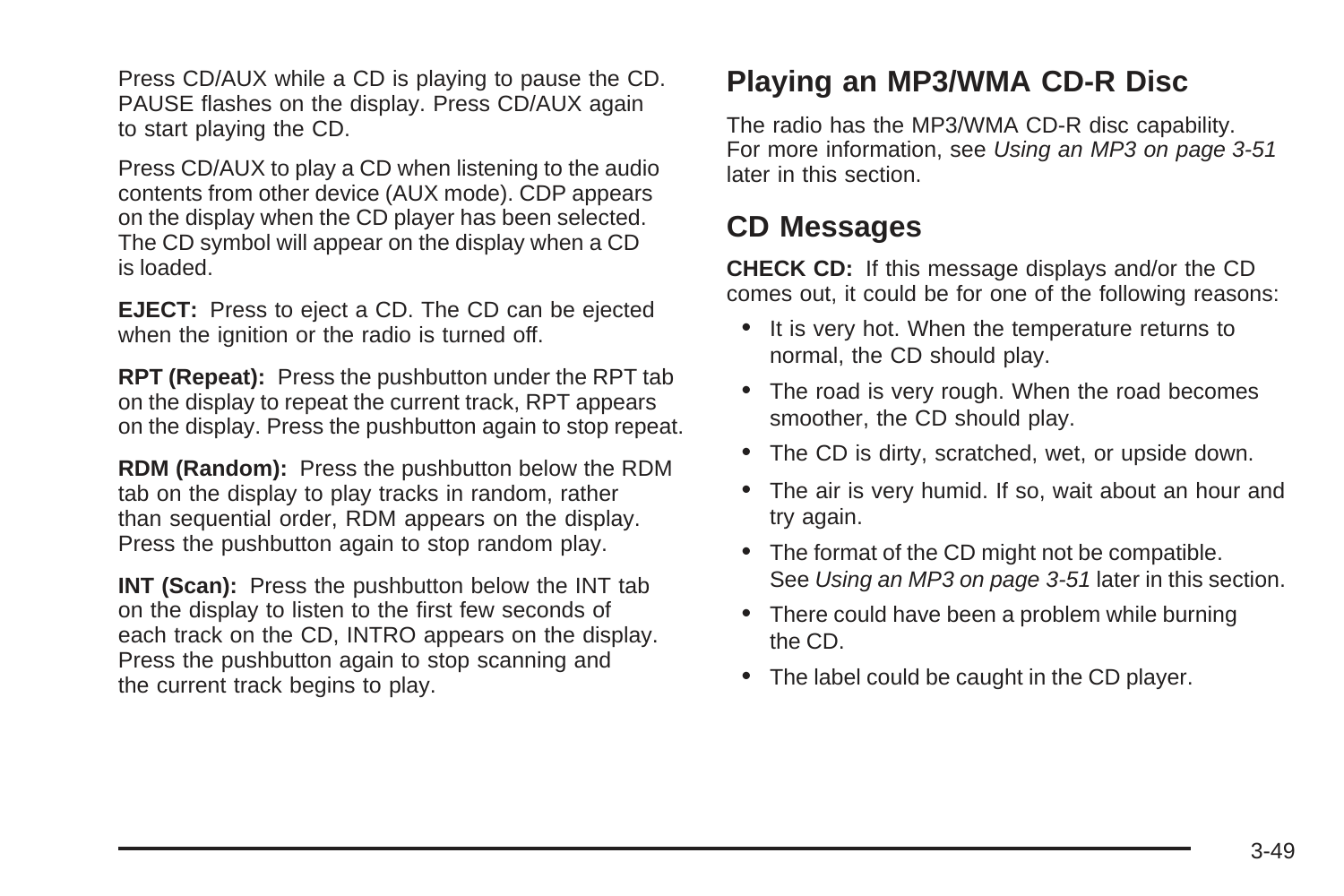If the CD is not playing correctly, for any other reason, try a known good CD.

If any error occurs repeatedly or if an error cannot be corrected, contact your dealer/retailer. If the radio displays an error message, write it down and provide it to your dealer/retailer when reporting the problem.

#### **Care of CDs**

If playing a CD-R, the sound quality can be reduced due to CD-R quality, the method of recording, the quality of the music that has been recorded, and the way the CD-R or CD-RW has been handled. Handle them carefully. Store CD-R(s) in their original cases or other protective cases and away from direct sunlight and dust. The CD player scans the bottom surface of the disc. If the surface of a CD is damaged, such as cracked, broken, or scratched, the CD does not play properly or not at all. Do not touch the bottom side of a CD while handling it; this could damage the surface. Pick up CDs by grasping the outer edges or the edge of the hole and the outer edge.

If the surface of a CD is soiled, clean it with a soft, lint free cloth or dampen a clean, soft cloth in a mild, neutral detergent solution mixed with water. Make sure the wiping process starts from the center to the edge.

#### **Care of the CD Player**

Do not add labels to a CD, it could get caught in the CD player. Use a marking pen to write on the top of the CD if a description is needed.

Do not use CD lens cleaners, they could damage the CD player.

**Notice: If a label is added to a CD, or more than one CD is inserted into the slot at a time, or an attempt is made to play scratched or damaged CDs, the CD player could be damaged. While using the CD player, use only CDs in good condition without any label, load one CD at a time, and keep the CD player and the loading slot free of foreign materials, liquids, and debris.**

If an error displays, see "CD Messages" earlier in this section.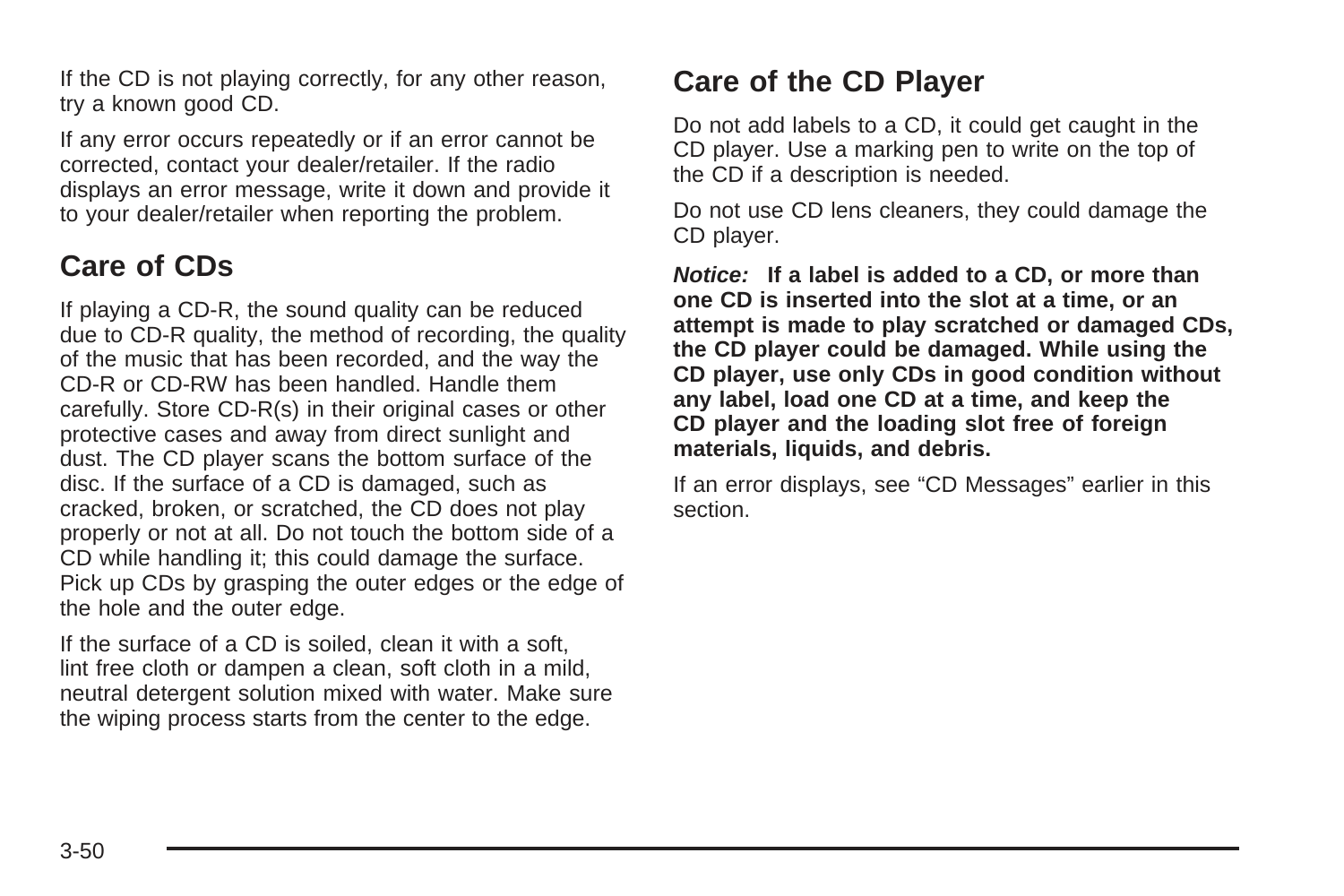#### <span id="page-166-0"></span>**Using the Auxiliary Input Jack**

The radio system has an auxiliary input jack located on the lower right side of the faceplate. This is not an audio output; do not plug the headphone set into the front auxiliary input jack. An external audio device such as an iPod, laptop computer, MP3 player, CD changer, etc. can be connected to the auxiliary input jack for use as another audio source.

Drivers are encouraged to set up any auxiliary device while the vehicle is in P (Park). See [Defensive](#page-175-0) [Driving](#page-175-0) on page 4-2 for more information on driver distraction.

To use a portable audio player, connect a 3.5 mm (1/8 inch) cable to the radio's front auxiliary input jack. When a device is connected, press the radio CD/AUX button to begin playing audio from the device over the vehicle speakers.

 $\circlearrowleft$  (Power/Volume): Turn to adjust the volume. Additional volume adjustments may have to be made from the portable device if the volume is too quiet or too loud.

**CD/AUX (Auxiliary):** Press to play a CD while a portable audio device is playing. Press CD/AUX a second time for the system to begin playing audio from the connected portable audio player. The portable audio device continues playing until it is turned off.

# **Using an MP3**

#### **MP3/WMA CD-R Disc**

#### **MP3 Format**

If you burn your own MP3/WMA disc on a personal computer:

- Make sure the MP3/WMA files are recorded on a CD-R disc.
- Do not mix standard audio and MP3/WMA files on one disc.
- Make sure each MP3/WMA file has a m3u or .wma extension, other file extensions might not work.
- Files can be recorded with a variety of fixed or variable bit rates. Song title, artist name, and album are available for display by the radio when recorded using ID3 tags version 1 and 2.
- Make sure to finalize the disc when burning an MP3/WMA disc, using multiple sessions. It is usually better to burn the disc all at once.

The player is able to read and play a maximum of 50 folders, five sessions, and 999 files. Long file names and folder names can use more disc memory space than necessary. To conserve space on the disc, minimize the length of the file and folder names.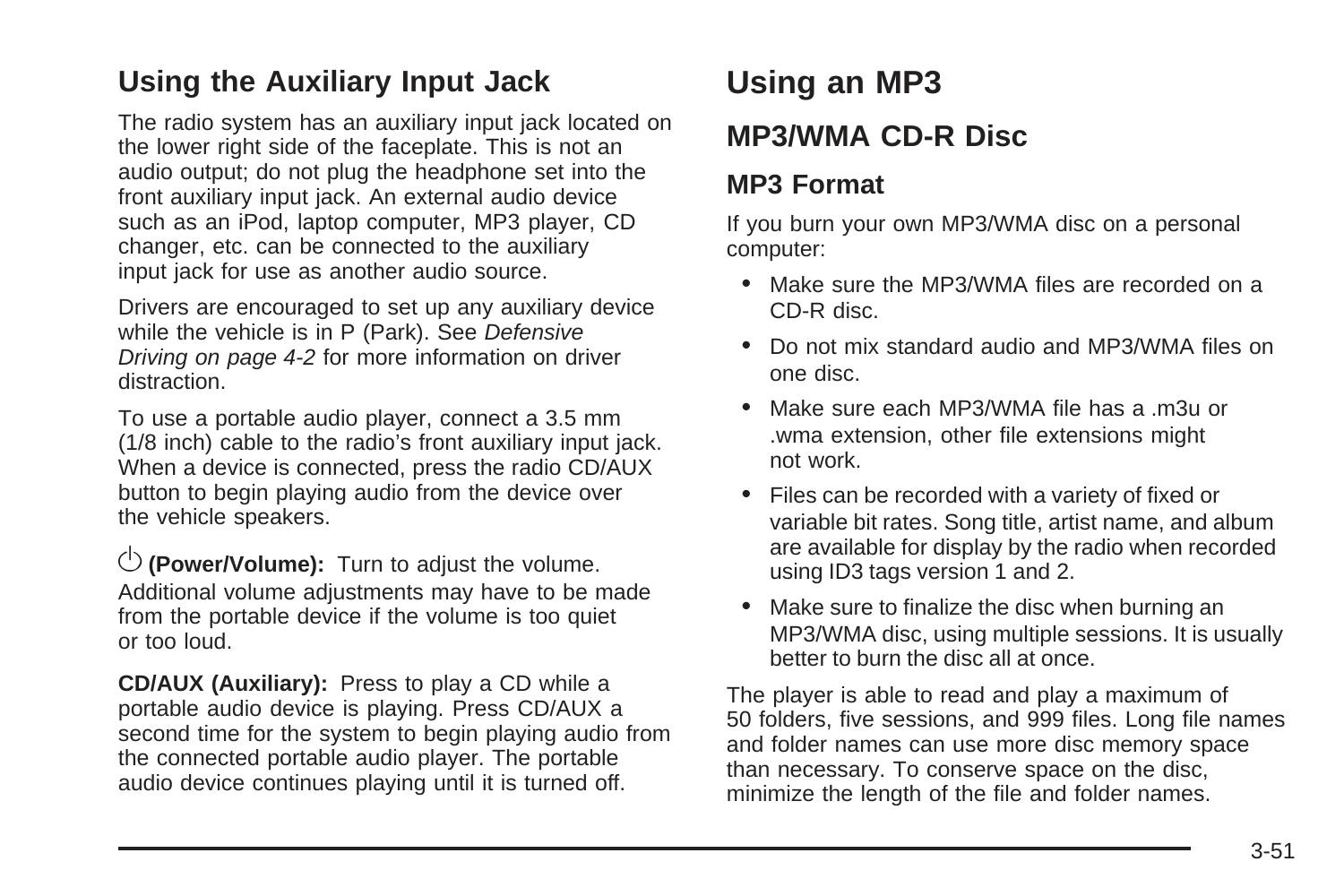An MP3/WMA CD that was recorded using no file folders can also be played. The system can support up to eight folders in depth, though, keep the depth of the folders to a minimum in order to keep down the complexity and confusion in trying to locate a particular folder during playback. If a CD contains more than the maximum of 50 folders, five sessions, and 999 files, the player lets you access and navigate up to the maximum, but all items over the maximum are ignored.

#### **Root Directory**

The root directory is treated as a folder. If the root directory has compressed audio files, the directory is displayed as ROOT. All files contained directly under the root directory are accessed prior to any other directory.

#### **Empty Directory or Folder**

If a root directory or a folder exists somewhere in the file structure that contains only folders/subfolders and no compressed files directly beneath them, the player advances to the next folder in the file structure that contains compressed audio files. The empty folder does not display.

#### **No Folder**

When a CD contains only compressed files, the files are located under the root folder. The next and previous folder function does not function on a CD that was recorded without folders or playlists. When displaying the name of the folder the radio displays ROOT.

When a CD contains only compressed audio files, but no folders, all files are located under the root folder. When the radio displays the name of the folder, the radio displays ROOT.

#### **Order of Play**

The player play will begin from the first track under the root directory. When all tracks from the root directory have been played, play will continue from files according to their numerical listing. After playing the last track from the last folder, the player will begin playing again at the first track of the first folder or root directory.

#### **File System and Naming**

The song name in the ID3 tag is displayed. If the song name is not present in the ID3 tag, then the radio displays the file name without the extension (such as MP3/WMA) instead.

Track names longer than 32 characters or four pages are shortened. Parts of words on the last page of text and the extension of the filename does not display.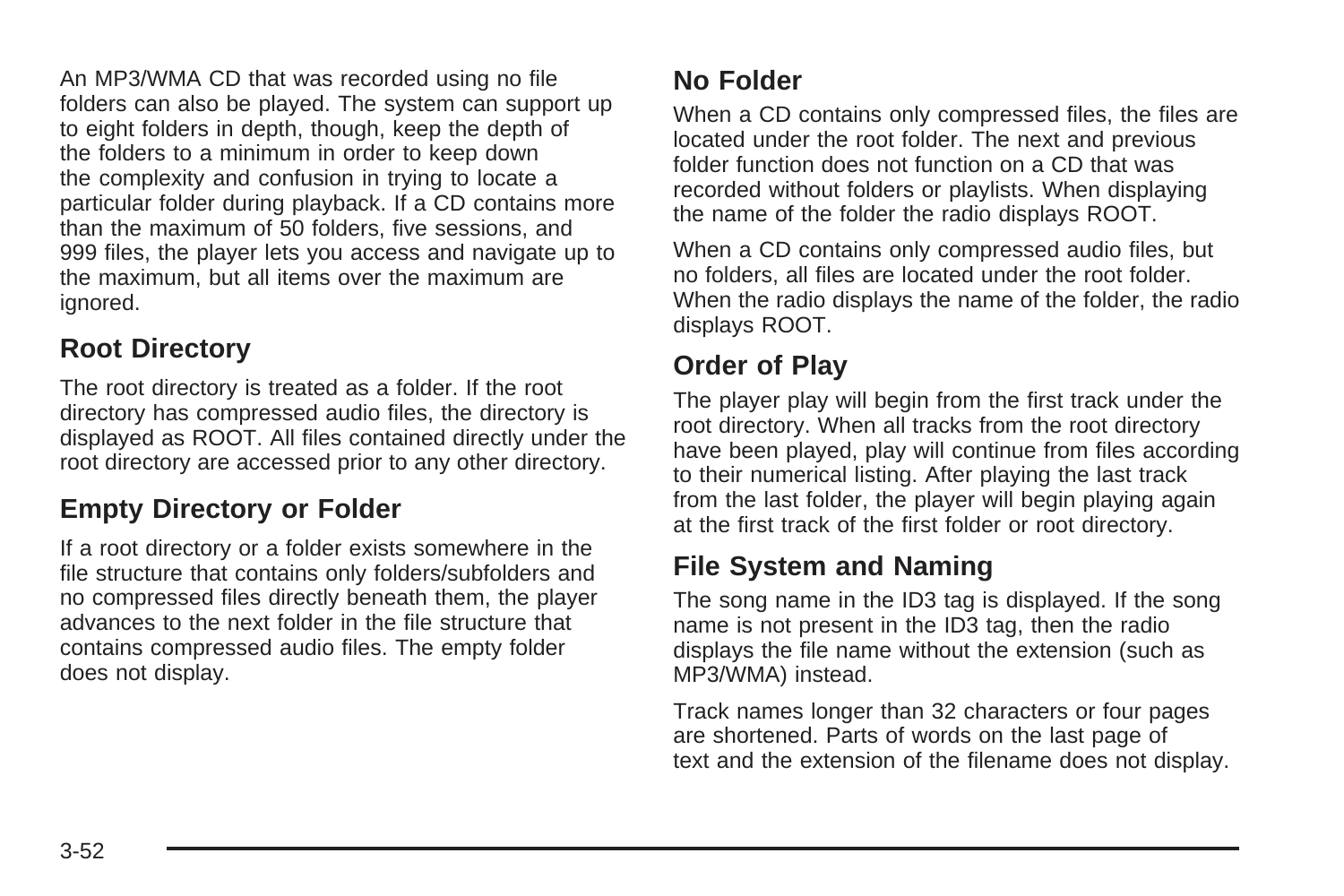#### **Playing an MP3/WMA**

With the ignition in the ON/RUN position, insert a CD partway into the slot, label side up. The player pulls the disc in. LOADING, and then MP3 or WMA appears on the display. The CD should begin playing. As each new track starts to play, the track number, and the song name will appear on the display. If the ignition or radio is turned off with a CD in the player, it will stay in the player. When a CD is in the player and the ignition is turned on, the radio must be turned on before the CD will start playback. When the ignition and radio are turned on, the CD will start playing where it stopped, if it was the last selected audio source.

The CD player can play the smaller 3 inch (8 cm) single CDs with an adapter ring. Full-size CDs and the smaller CDs are loaded in the same manner.

Sound quality may be reduced due to CD-R quality, the method of recording, the quality of the music that has been recorded, and the way the CD-R has been handled.

**DIR (Directory):** Press to repeat the tracks in the current directory. DIR displays.

Press DIR again to repeat the tracks in all of the directories. ALL displays.

Press DIR again to turn off repeat play.

**SEEK < (Next/Previous Folder) (in MP3/WMA Mode):** Press to change the folder. If CD-R does not have any folders, "ROOT" flashes on the display for a short time.

[ **TUNE (Next Track):** Press the up TUNE arrow to go to the next track. The track number displays. The player continues moving forward through the CD each time TUNE is pressed.

r **TUNE (Previous Track):** Press the down TUNE arrow to go to the start of the current track. The track number displays. The player continues moving backward through the CD each time TUNE is pressed.

**INFO/DISP (Information/Display):** Press to display additional text information related to the current MP3/WMA song. A choice of additional information such as: Song Title, Album Title, and Artist. Bit rate might also display.

When information is not available, No Info displays.

Press this button for longer than two seconds to change display mode.

**SCROLL (MP3/WMA Mode Only):** Press the SOUND button for longer than two seconds. The song title or other available information of a song scrolls on/off. The offset is scroll on. The scroll mode can be changed only when the SOUND button is pressed for longer than two seconds.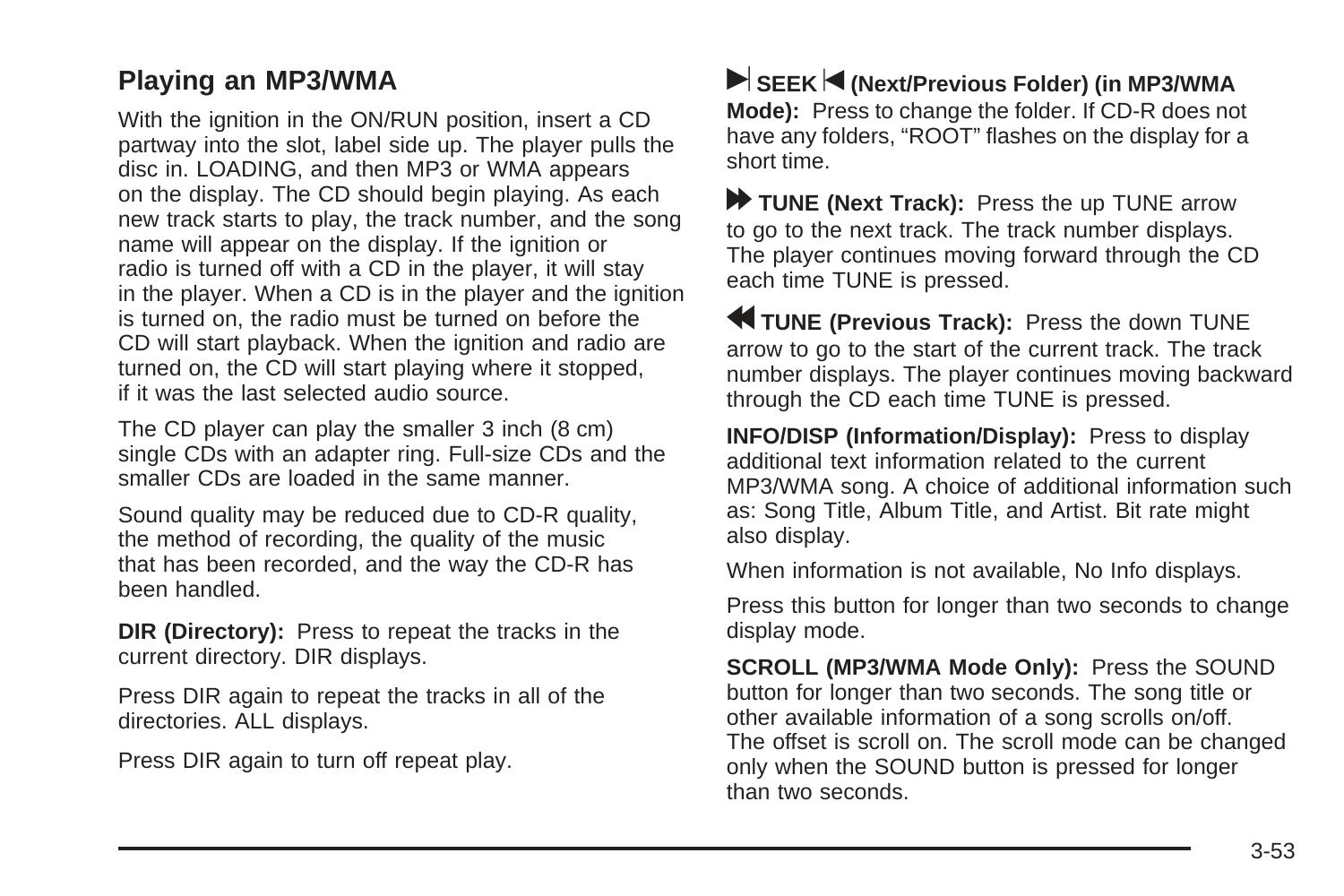### <span id="page-169-0"></span>**XM Radio Messages**

**UPDATING:** The encryption code in the receiver is being updated, and no action is required. This process should take no longer than 30 seconds.

**NO SIGNAL:** The system is functioning correctly, but the vehicle is in a location that is blocking the XM™ signal. When the vehicle is moved into an open area. the signal should return.

**LOADING:** The audio system is acquiring and processing audio and text data. No action is needed. This message should disappear shortly.

**OFF AIR:** This channel is not currently in service. Tune in to another channel.

**CH UNAVAILABLE:** This previously assigned channel is no longer assigned. Tune to another station. If this station was one of the presets, choose another station for that preset button.

**RADIO ID:** If tuned to channel 0, this message alternates with the XM™ Radio 8 digit radio ID label. This label is needed to activate the service.

**CHECK XM TUNER:** If this message does not clear within a short period of time, the receiver could have a fault. Consult with your dealer/retailer.

## **Audio Steering Wheel Controls**





**Front View of the Steering Wheel Controls**

**Side View of the Volume Control**

If the vehicle has this feature, some audio controls can be adjusted at the steering wheel.

**PWR (Power):** Press and release to turn the system on and off.

When the system is on, press and release for a short time to mute the system. Press and release again to turn the sound back on.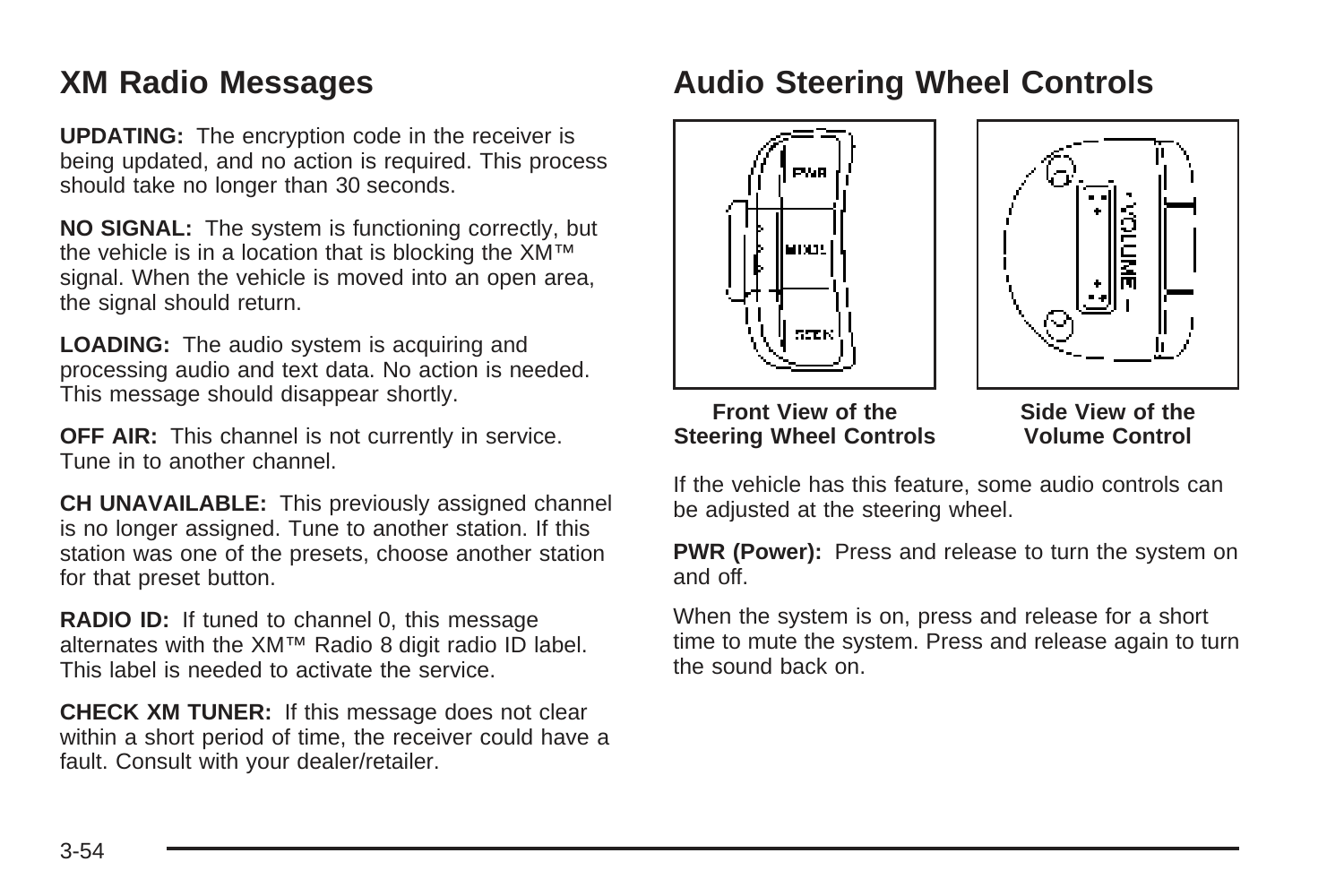**+ VOLUME** −**:** Press the toggle bar located below the + VOLUME − to adjust the volume. Press the left side of the toggle bar, below the  $+$  (plus) sign to increase the volume. Press the right side of the toggle bar, below the − (minus) sign to decrease the volume.

**SEEK:** Press and release to go to the next preset station.

Press and hold for a long time to go to the next AM, FM, or XM station. The radio seeks stations only with a strong signal that are in the selected band.

When playing a CD, press and release to go to the next track. Press and hold to fast forward through the tracks.

**MODE:** Press and release this button multiple times to cycle through the audio playback options that are available on the vehicle. Options may include FM, AM, XM, CD, and AUX.

# **Radio Reception**

Frequency interference and static can occur during normal radio reception if items such as cell phone chargers, vehicle convenience accessories, and external electronic devices are plugged into the accessory power outlet. If there is interference or static, unplug the item from the accessory power outlet.

#### **AM**

The range for most AM stations is greater than for FM, especially at night. The longer range can cause station frequencies to interfere with each other. For better radio reception, most AM radio stations boost the power levels during the day, and then reduce these levels during the night. Static can also occur when things like storms and power lines interfere with radio reception. When this happens, try reducing the treble on the radio.

### **FM Stereo**

FM signals only reach about 10 to 40 miles (16 to 65 km). Although the radio has a built-in electronic circuit that automatically works to reduce interference, some static can occur, especially around tall buildings or hills, causing the sound to fade in and out.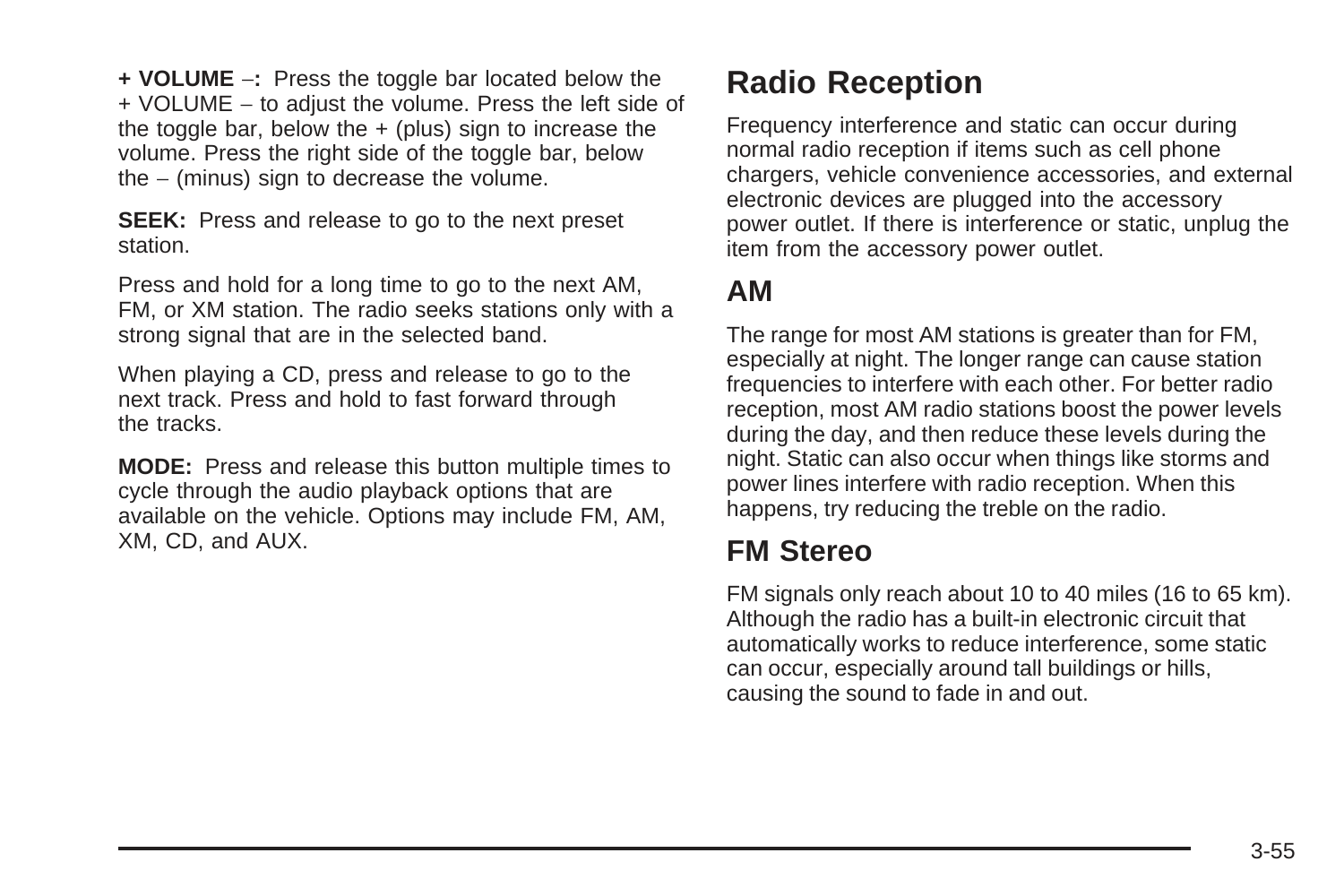#### **XM™ Satellite Radio Service**

XM Satellite Radio Service gives digital radio reception from coast-to-coast in the 48 contiguous United States, and in Canada. Just as with FM, tall buildings or hills can interfere with satellite radio signals, causing the sound to fade in and out. In addition, traveling or standing under heavy foliage, bridges, garages, or tunnels may cause loss of the XM signal for a period of time.

#### **Cellular Phone Usage**

Cellular phone usage may cause interference with the vehicle's radio. This interference may occur when making or receiving phone calls, charging the phone's battery, or simply having the phone on. This interference causes an increased level of static while listening to the radio. If static is received while listening to the radio, unplug the cellular phone and turn it off.

# **Fixed Mast Antenna (Hatchback)**

Vehicles without OnStar® have a fixed mast antenna that can withstand most car washes without being damaged. If the mast should ever become slightly bent, straighten it out by hand. If the mast is badly bent, replace it.

Check occasionally to make sure the mast is still tightened to the antenna base located on the roof of the vehicle. If tightening is required, tighten by hand.

## **Backglass Antenna (Sedan)**

Vehicles without OnStar® have the AM-FM antenna integrated with the rear window defogger, located in the rear window. Make sure that the inside surface of the rear window is not scratched and that the lines on the glass are not damaged. If the inside surface is damaged, it could interfere with radio reception. Also, for proper radio reception, the antenna connector at the top-center of the rear window needs to be properly attached to the post on the glass.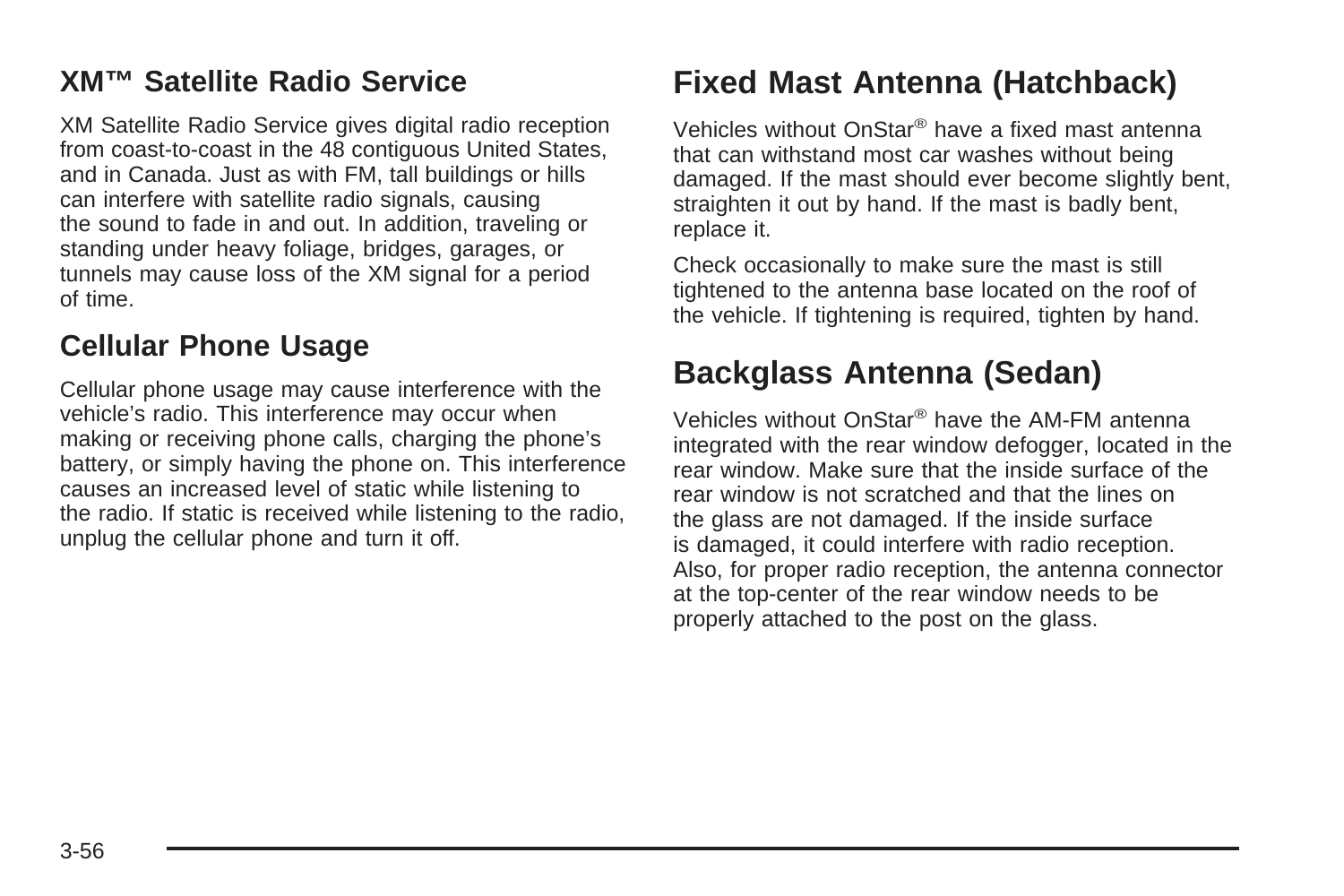**Notice: Using a razor blade or sharp object to clear the inside rear window can damage the rear window antenna and/or the rear window defogger. Repairs would not be covered by the vehicle warranty. Do not clear the inside rear window with sharp objects.**

**Notice: Do not apply aftermarket glass tinting with metallic film. The metallic film in some tinting materials will interfere with or distort the incoming radio reception. Any damage caused to your backglass antenna due to metallic tinting materials will not be covered by the vehicle warranty.**

Because this antenna is built into the rear window, there is a reduced risk of damage caused by car washes and vandals.

If static is heard on the radio, when the rear window defogger is turned on, it could mean that a defogger grid line has been damaged. If this is true, the grid line must be repaired.

If adding a cellular telephone to the vehicle, and the antenna needs to be attached to the glass, make sure that the grid lines for the AM-FM antenna are not damaged. There is enough space between the grid lines to attach a cellular telephone antenna without interfering with radio reception.

## **Multi-Band Antenna**

Vehicles with OnStar® have a multi-band antenna that is located on the roof of the vehicle. The antenna is used for the AM/FM radio, OnStar® and the XM™ Satellite Radio Service System. Keep the antenna clear of obstructions for clear reception. If the vehicle has a sunroof, the performance of the AM/FM radio, OnStar®, and the XM system may be affected if the sunroof is open.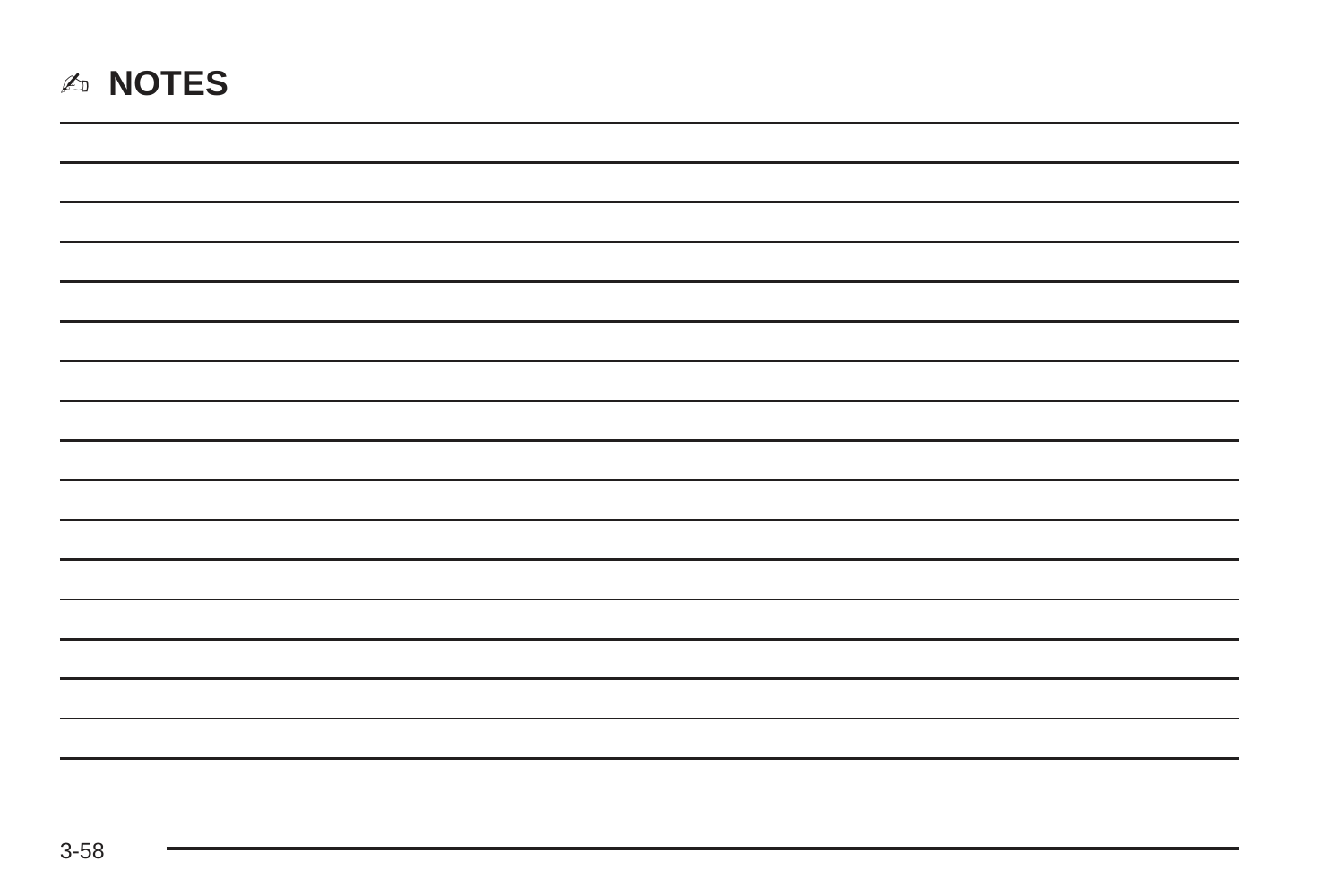# **Section 4 Driving Your Vehicle**

| Your Driving, the Road, and the Vehicle 4-2 |  |
|---------------------------------------------|--|
| Driving for Better Fuel Economy 4-2         |  |
|                                             |  |
|                                             |  |
|                                             |  |
|                                             |  |
| Antilock Brake System (ABS) 4-5             |  |
|                                             |  |
|                                             |  |
|                                             |  |
|                                             |  |
|                                             |  |
|                                             |  |
|                                             |  |

| Driving in Rain and on Wet Roads 4-11<br>Before Leaving on a Long Trip 4-12 |  |
|-----------------------------------------------------------------------------|--|
|                                                                             |  |
|                                                                             |  |
| If Your Vehicle is Stuck in Sand, Mud,                                      |  |
|                                                                             |  |
| Rocking Your Vehicle to Get It Out 4-18                                     |  |
|                                                                             |  |
|                                                                             |  |
|                                                                             |  |
| Recreational Vehicle Towing 4-28                                            |  |
|                                                                             |  |
|                                                                             |  |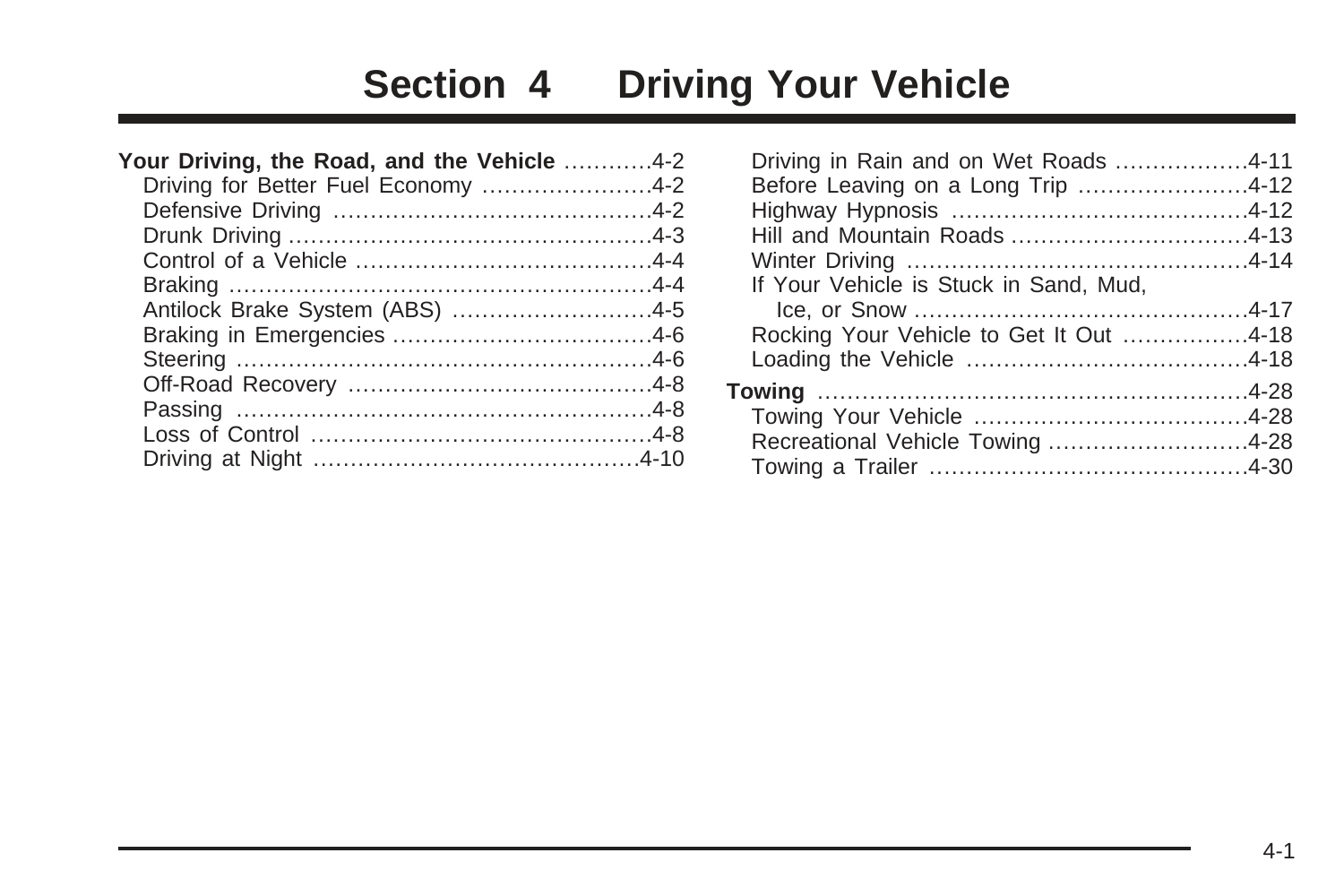# <span id="page-175-0"></span>**Your Driving, the Road, and the Vehicle**

## **Driving for Better Fuel Economy**

Driving habits can affect fuel mileage. Here are some driving tips to get the best fuel economy possible.

- Avoid fast starts and accelerate smoothly.
- Brake gradually and avoid abrupt stops.
- Avoid idling the engine for long periods of time.
- When road and weather conditions are appropriate, use cruise control, if equipped.
- Always follow posted speed limits or drive more slowly when conditions require.
- Keep vehicle tires properly inflated.
- Combine several trips into a single trip.
- Replace the vehicle's tires with the same TPC Spec number molded into the tire's sidewall near the size.
- Follow recommended scheduled maintenance.

# **Defensive Driving**

Defensive driving means "always expect the unexpected." The first step in driving defensively is to wear your safety belt — See [Safety Belts: They Are](#page-17-0) [for Everyone](#page-17-0) on page 1-14.

# { **CAUTION:**

Assume that other road users (pedestrians, bicyclists, and other drivers) are going to be careless and make mistakes. Anticipate what they might do and be ready. In addition:

- Allow enough following distance between you and the driver in front of you.
- Focus on the task of driving.

Driver distraction can cause collisions resulting in injury or possible death. These simple defensive driving techniques could save your life.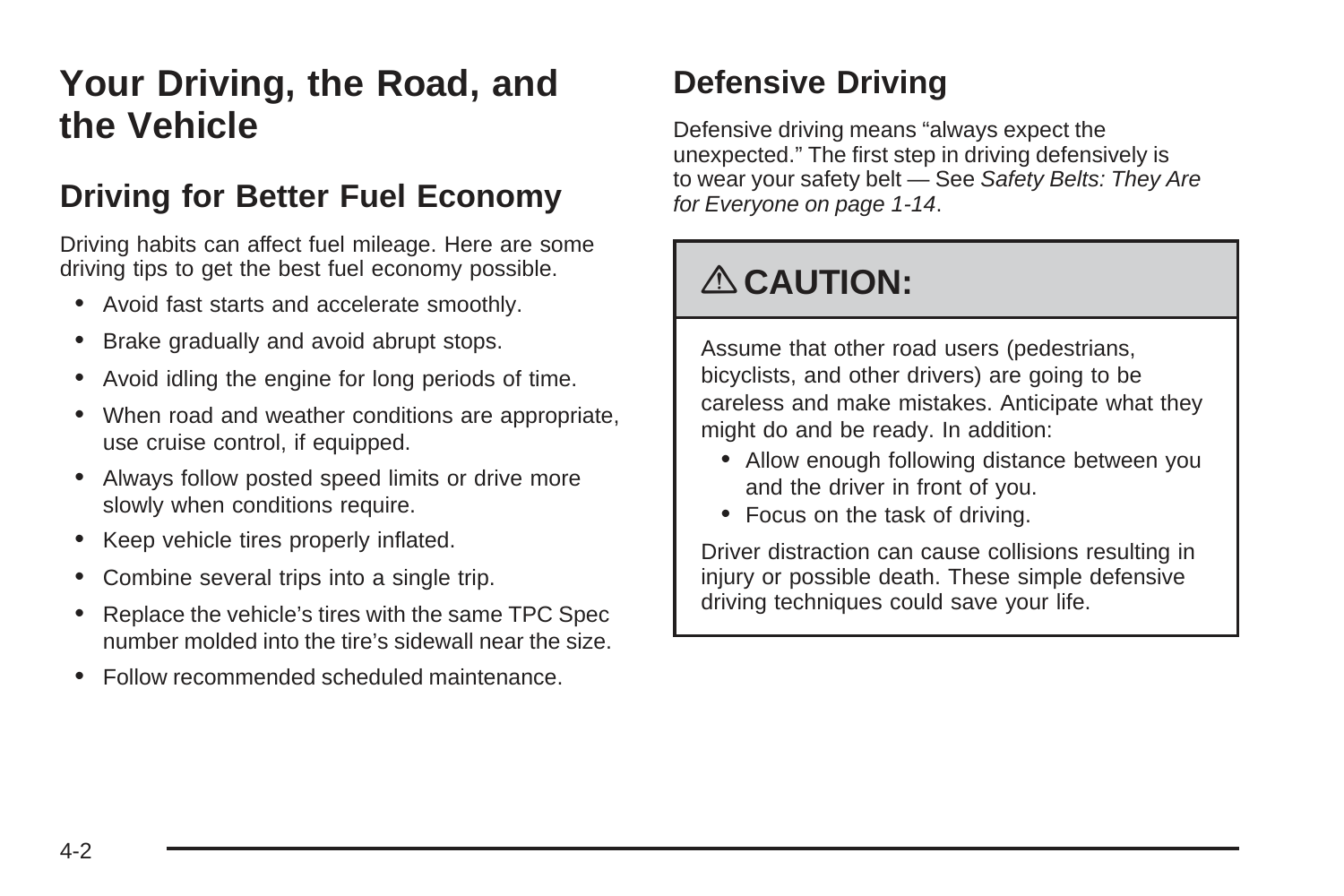# <span id="page-176-0"></span>**Drunk Driving**

# { **CAUTION:**

Drinking and then driving is very dangerous. Your reflexes, perceptions, attentiveness, and judgment can be affected by even a small amount of alcohol. You can have a serious — or even fatal — collision if you drive after drinking. Do not drink and drive or ride with a driver who has been drinking. Ride home in a cab; or if you are with a group, designate a driver who will not drink.

Death and injury associated with drinking and driving is a global tragedy.

Alcohol affects four things that anyone needs to drive a vehicle: judgment, muscular coordination, vision, and attentiveness.

Police records show that almost 40 percent of all motor vehicle-related deaths involve alcohol. In most cases, these deaths are the result of someone who was drinking and driving. In recent years, more than 17,000 annual motor vehicle-related deaths have been associated with the use of alcohol, with about 250,000 people injured.

For persons under 21, it is against the law in every U.S. state to drink alcohol. There are good medical, psychological, and developmental reasons for these laws.

The obvious way to eliminate the leading highway safety problem is for people never to drink alcohol and then drive.

Medical research shows that alcohol in a person's system can make crash injuries worse, especially injuries to the brain, spinal cord, or heart. This means that when anyone who has been drinking — driver or passenger — is in a crash, that person's chance of being killed or permanently disabled is higher than if the person had not been drinking.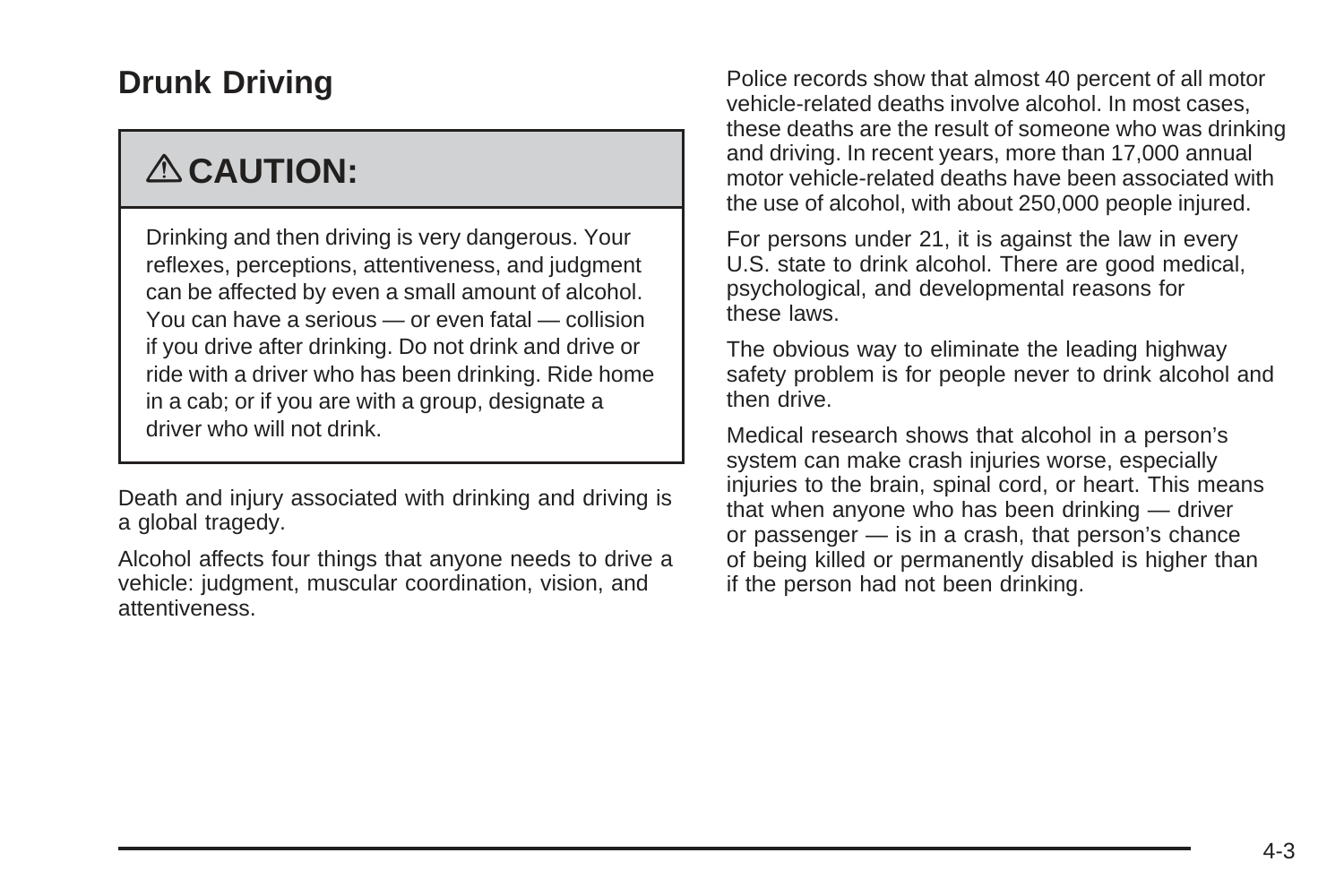# <span id="page-177-0"></span>**Control of a Vehicle**

The following three systems help to control the vehicle while driving — brakes, steering, and accelerator. At times, as when driving on snow or ice, it is easy to ask more of those control systems than the tires and road can provide. Meaning, you can lose control of the vehicle.

Adding non-dealer/non-retailer accessories can affect vehicle performance. See [Accessories and Modifications](#page-206-0) on page 5-3.

# **Braking**

See [Brake System Warning Light](#page-143-0) on page 3-28.

Braking action involves perception time and reaction time. Deciding to push the brake pedal is perception time. Actually doing it is reaction time.

Average reaction time is about three-fourths of a second. But that is only an average. It might be less with one driver and as long as two or three seconds or more with another. Age, physical condition, alertness, coordination, and eyesight all play a part. So do alcohol, drugs, and frustration. But even in three-fourths of a second, a vehicle moving at 60 mph (100 km/h) travels 66 feet (20 m). That could be a lot of distance in an emergency, so keeping enough space between the vehicle and others is important.

And, of course, actual stopping distances vary greatly with the surface of the road, whether it is pavement or gravel; the condition of the road, whether it is wet, dry, or icy; tire tread; the condition of the brakes; the weight of the vehicle; and the amount of brake force applied.

Avoid needless heavy braking. Some people drive in spurts — heavy acceleration followed by heavy braking — rather than keeping pace with traffic. This is a mistake. The brakes might not have time to cool between hard stops. The brakes will wear out much faster with a lot of heavy braking. Keeping pace with the traffic and allowing realistic following distances eliminates a lot of unnecessary braking. That means better braking and longer brake life.

If the engine ever stops while the vehicle is being driven, brake normally but do not pump the brakes. If the brakes are pumped, the pedal could get harder to push down. If the engine stops, there will still be some power brake assist but it will be used when the brake is applied. Once the power assist is used up, it can take longer to stop and the brake pedal will be harder to push.

Adding non-dealer/non-retailer accessories can affect vehicle performance. See [Accessories and Modifications](#page-206-0) on page 5-3.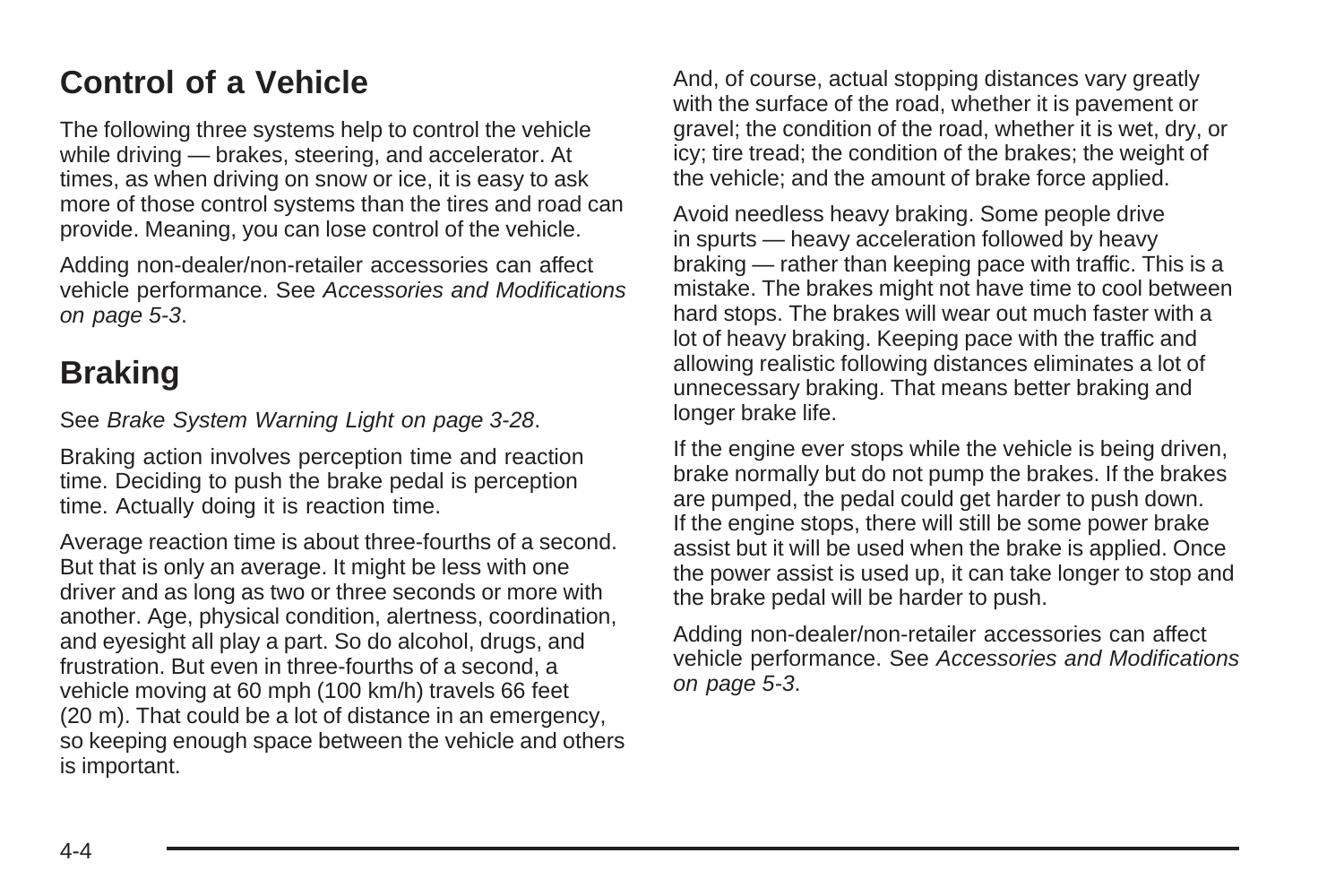# <span id="page-178-0"></span>**Antilock Brake System (ABS)**

The vehicle might have the Antilock Brake System (ABS), an advanced electronic braking system that helps prevent a braking skid.



If the vehicle has ABS, this warning light comes on briefly when the vehicle is started.

The warning light is on the instrument panel cluster. See [Antilock Brake System \(ABS\) Warning Light](#page-145-0) on page 3-30.

Let us say the road is wet and you are driving safely. Suddenly, an animal jumps out in front of you. You slam on the brakes and continue braking. Here is what happens with ABS:

A computer senses that the wheels are slowing down. If one of the wheels is about to stop rolling, the computer will separately work the brakes at each wheel.

ABS can change the brake pressure to each wheel, as required, faster than any driver could. This can help the driver steer around the obstacle while braking hard.

As the brakes are applied, the computer keeps receiving updates on wheel speed and controls braking pressure accordingly.

Remember: ABS does not change the time needed to get a foot up to the brake pedal or always decrease stopping distance. If you get too close to the vehicle in front of you, there will not be enough time to apply the brakes if that vehicle suddenly slows or stops. Always leave enough room up ahead to stop, even with ABS.

### **Using ABS**

Do not pump the brakes. Just hold the brake pedal down firmly and let antilock work. A slight brake pedal pulsation might be felt or some noise might be heard, but this is normal.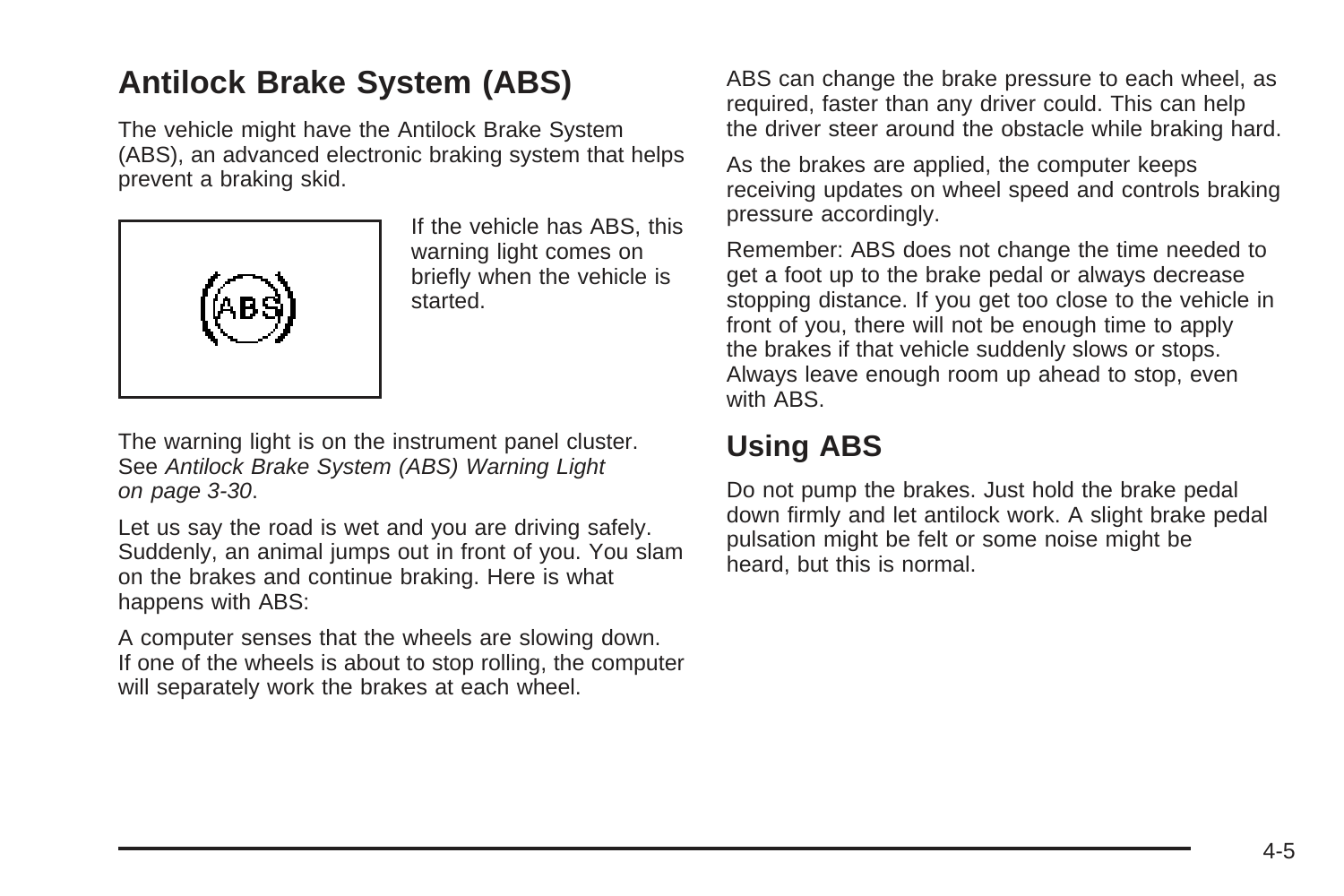# <span id="page-179-0"></span>**Braking in Emergencies**

At some time, nearly every driver gets into a situation that requires hard braking.

If the vehicle has ABS, it allows the driver to steer and brake at the same time. However, if the vehicle does not have ABS, the first reaction — to hit the brake pedal hard and hold it down — might be the wrong thing to do. The wheels can stop rolling. Once they do, the vehicle cannot respond to the driver's steering. Momentum will carry it in whatever direction it was headed when the wheels stopped rolling. That could be off the road, into the very thing the driver was trying to avoid, or into traffic.

If the vehicle does not have ABS, use a "squeeze" braking technique. This gives maximum braking while maintaining steering control. Do this by pushing on the brake pedal with steadily increasing pressure.

In an emergency, you will probably want to squeeze the brakes hard without locking the wheels. If you hear or feel the wheels sliding, ease off the brake pedal. This helps retain steering control. With ABS, it is different. See [Antilock Brake System \(ABS\)](#page-178-0) on page 4-5.

In many emergencies, steering can help more than even the very best braking.

# **Steering**

#### **Power Steering**

If power steering assist is lost because the engine stops or the system is not functioning, the vehicle can be steered but it will take more effort.

# **Steering Tips**

It is important to take curves at a reasonable speed.

Traction in a curve depends on the condition of the tires and the road surface, the angle at which the curve is banked, and vehicle speed. While in a curve, speed is the one factor that can be controlled.

If there is a need to reduce speed, do it before entering the curve, while the front wheels are straight.

Try to adjust the speed so you can drive through the curve. Maintain a reasonable, steady speed. Wait to accelerate until out of the curve, and then accelerate gently into the straightaway.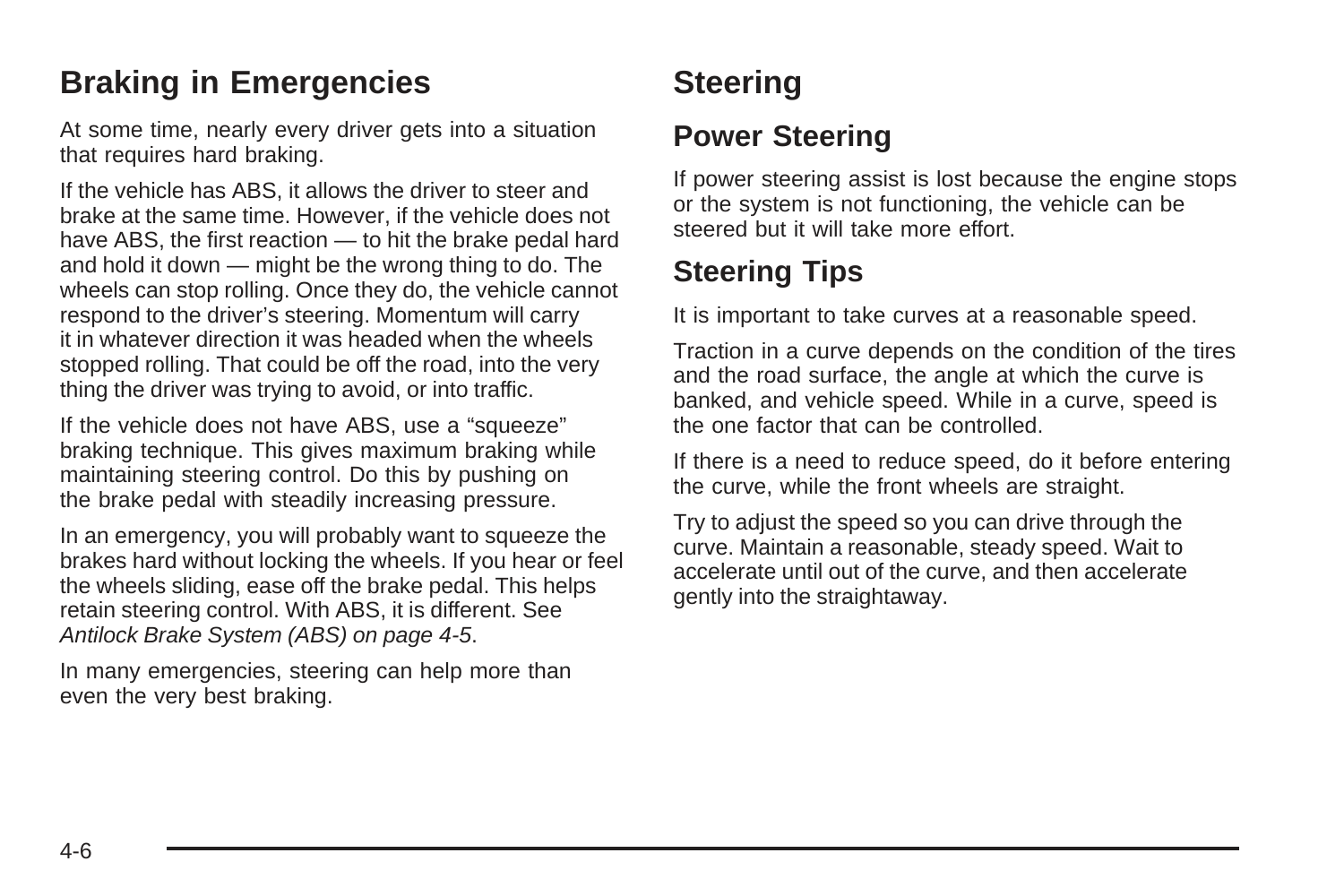#### **Steering in Emergencies**

There are times when steering can be more effective than braking. For example, you come over a hill and find a truck stopped in your lane, or a car suddenly pulls out from nowhere, or a child darts out from between parked cars and stops right in front of you. These problems can be avoided by braking — if you can stop in time. But sometimes you cannot stop in time because there is no room. That is the time for evasive action — steering around the problem.

The vehicle can perform very well in emergencies like these. First apply the brakes — but, unless the vehicle has antilock brakes, not enough to lock the wheels. See [Braking](#page-177-0) on page 4-4. It is better to remove as much speed as possible from a collision. Then steer around the problem, to the left or right depending on the space available.



An emergency like this requires close attention and a quick decision. If holding the steering wheel at the recommended 9 and 3 o'clock positions, it can be turned a full 180 degrees very quickly without removing either hand. But you have to act fast, steer quickly, and just as quickly straighten the wheel once you have avoided the object.

The fact that such emergency situations are always possible is a good reason to practice defensive driving at all times and wear safety belts properly.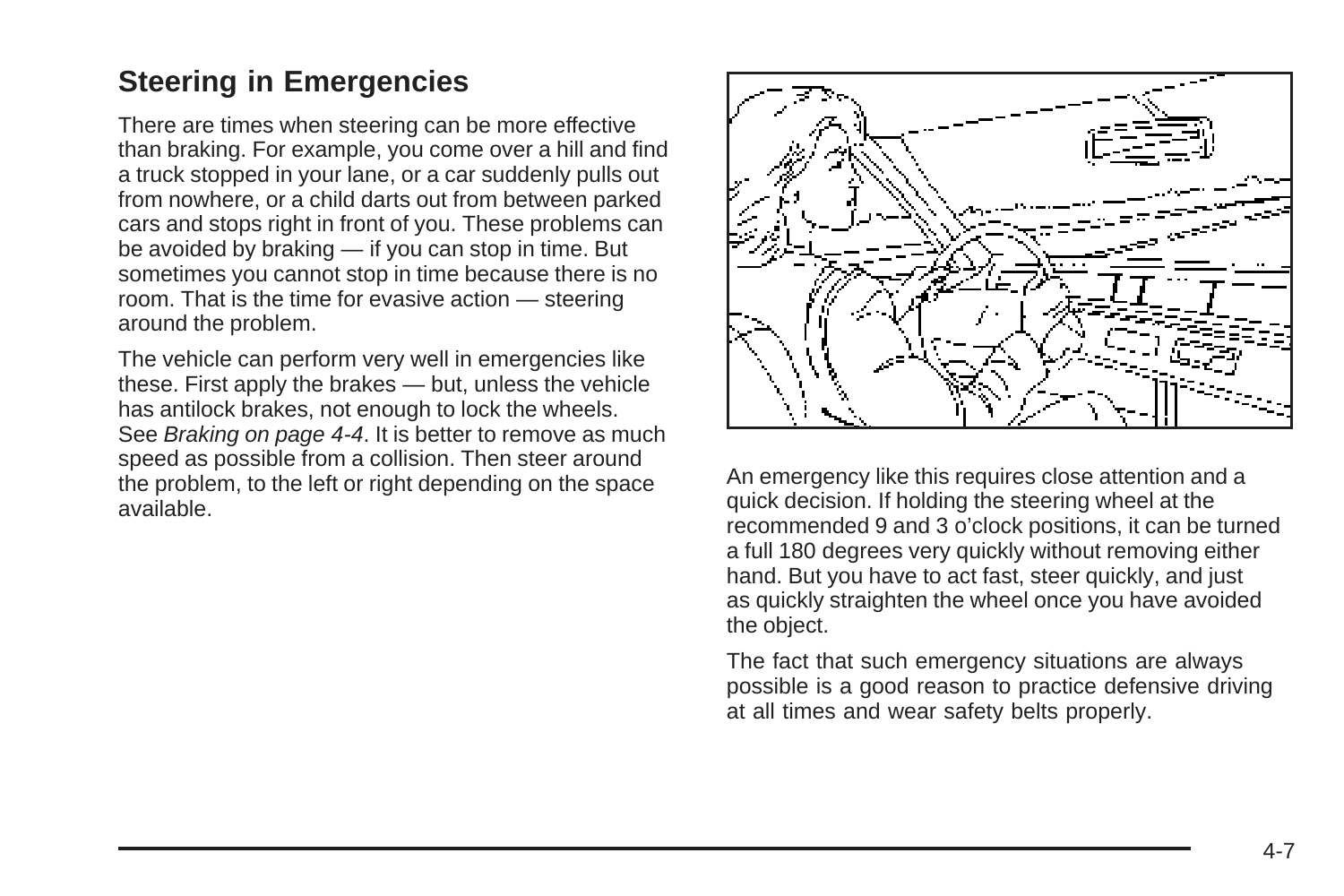### **Off-Road Recovery**

The vehicle's right wheels can drop off the edge of a road onto the shoulder while driving.



If the level of the shoulder is only slightly below the pavement, recovery should be fairly easy. Ease off the accelerator and then, if there is nothing in the way, steer so that the vehicle straddles the edge of the pavement. Turn the steering wheel 3 to 5 inches, 8 to 13 cm, (about one-eighth turn) until the right front tire contacts the pavement edge. Then turn the steering wheel to go straight down the roadway.

## **Passing**

Passing another vehicle on a two-lane road can be dangerous. To reduce the risk of danger while passing:

- Look down the road, to the sides, and to crossroads for situations that might affect a successful pass. If in doubt, wait.
- Watch for traffic signs, pavement markings, and lines that could indicate a turn or an intersection. Never cross a solid or double-solid line on your side of the lane.
- Do not get too close to the vehicle you want to pass. Doing so can reduce your visibility.
- Wait your turn to pass a slow vehicle.
- When you are being passed, ease to the right.

## **Loss of Control**

Let us review what driving experts say about what happens when the three control systems — brakes, steering, and acceleration — do not have enough friction where the tires meet the road to do what the driver has asked.

In any emergency, do not give up. Keep trying to steer and constantly seek an escape route or area of less danger.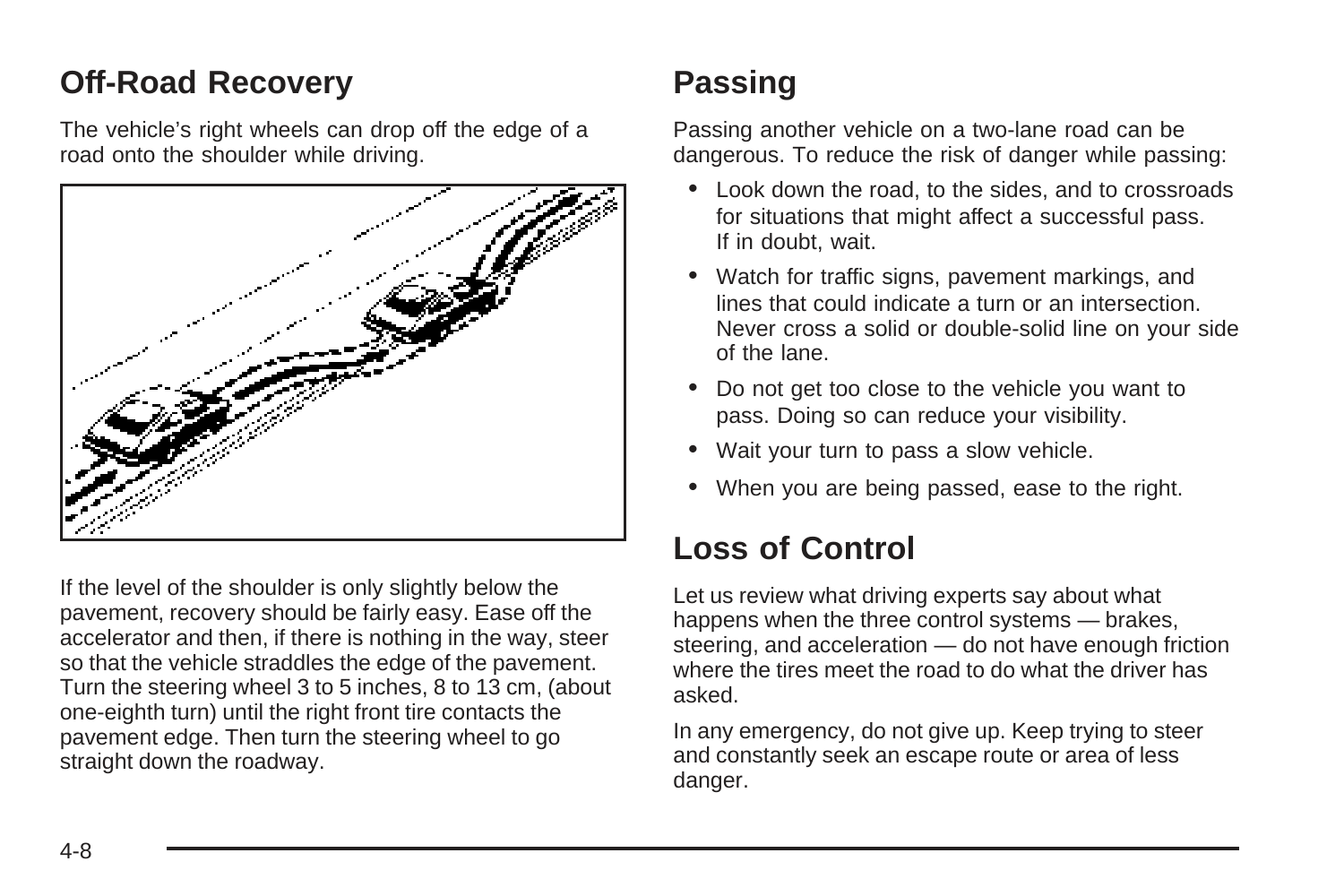#### **Skidding**

In a skid, a driver can lose control of the vehicle. Defensive drivers avoid most skids by taking reasonable care suited to existing conditions, and by not overdriving those conditions. But skids are always possible.

The three types of skids correspond to the vehicle's three control systems. In the braking skid, the wheels are not rolling. In the steering or cornering skid, too much speed or steering in a curve causes tires to slip and lose cornering force. And in the acceleration skid, too much throttle causes the driving wheels to spin.

If the vehicle starts to slide, ease your foot off the accelerator pedal and quickly steer the way you want the vehicle to go. If you start steering quickly enough, the vehicle may straighten out. Always be ready for a second skid if it occurs.

Of course, traction is reduced when water, snow, ice, gravel, or other material is on the road. For safety, slow down and adjust your driving to these conditions. It is important to slow down on slippery surfaces because stopping distance will be longer and vehicle control more limited.

While driving on a surface with reduced traction, try your best to avoid sudden steering, acceleration, or braking, including reducing vehicle speed by shifting to a lower gear. Any sudden changes could cause the tires to slide. You may not realize the surface is slippery until the vehicle is skidding. Learn to recognize warning clues — such as enough water, ice, or packed snow on the road to make a mirrored surface — and slow down when you have any doubt.

If the vehicle has the Antilock Brake System (ABS), remember: It helps avoid only the braking skid. If the vehicle does not have ABS, then in a braking skid, where the wheels are no longer rolling, release enough pressure on the brakes to get the wheels rolling again. This restores steering control. Push the brake pedal down steadily when you have to stop suddenly. As long as the wheels are rolling, you will have steering control.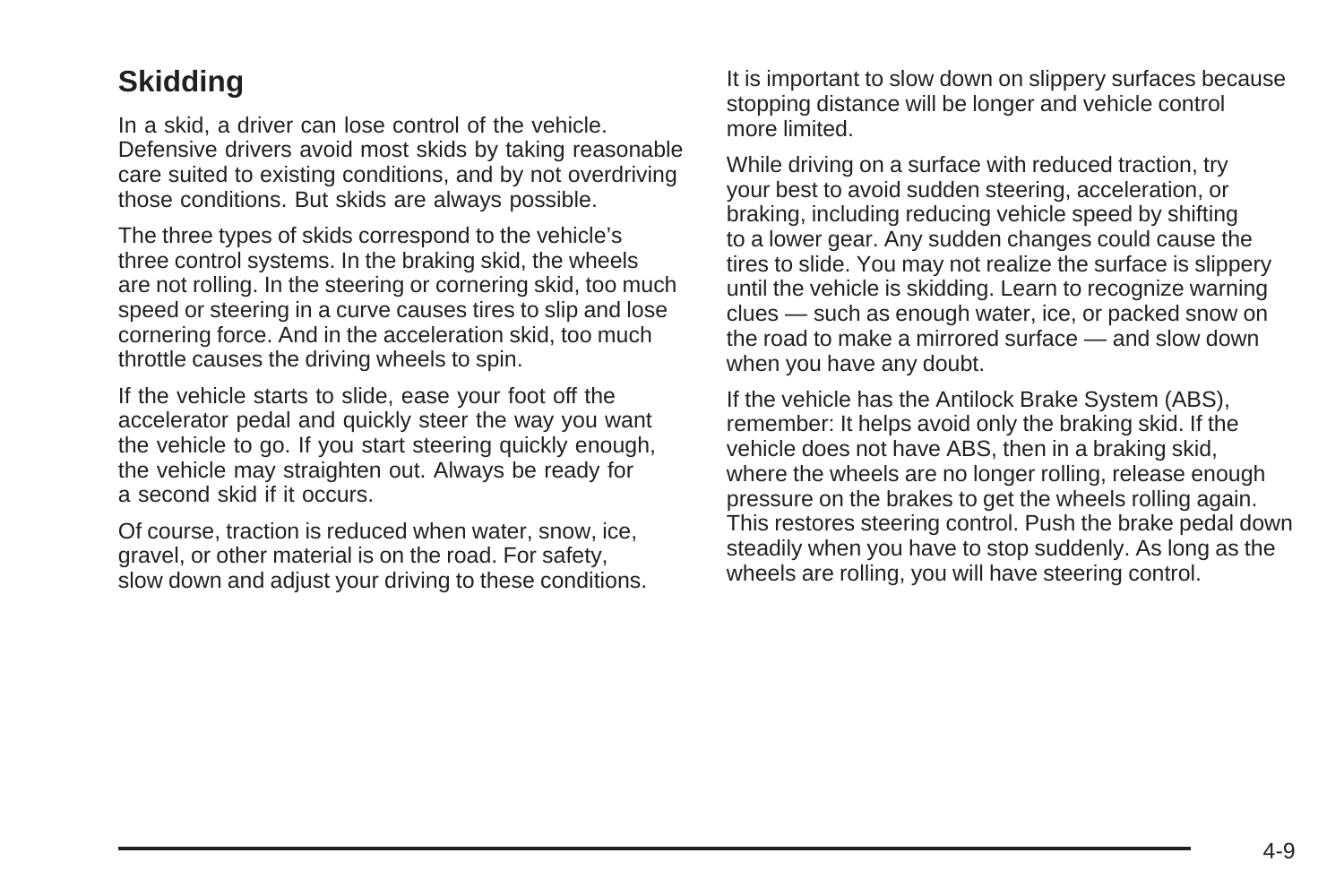## **Driving at Night**

Night driving is more dangerous than day driving because some drivers are likely to be impaired — by alcohol or drugs, with night vision problems, or by fatigue.

Night driving tips include:

- Drive defensively.
- Do not drink and drive.
- Reduce headlamp glare by adjusting the inside rearview mirror.
- Slow down and keep more space between you and other vehicles because headlamps can only light up so much road ahead.
- Watch for animals.
- When tired, pull off the road.
- Do not wear sunglasses.
- Avoid staring directly into approaching headlamps.
- Keep the windshield and all glass on your vehicle clean — inside and out.
- Keep your eyes moving, especially during turns or curves.

No one can see as well at night as in the daytime. But, as we get older, these differences increase. A 50-year-old driver might need at least twice as much light to see the same thing at night as a 20-year-old.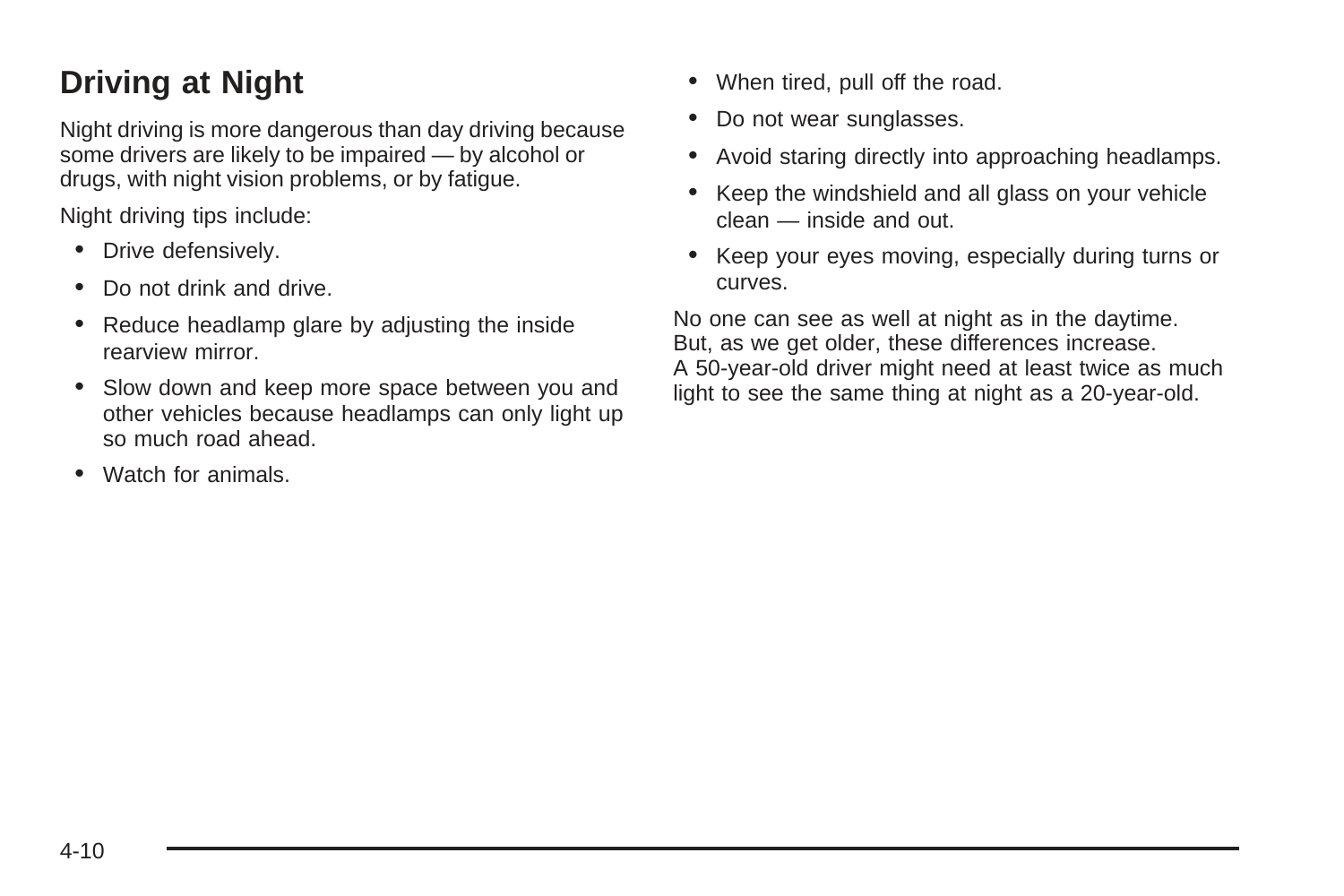### **Driving in Rain and on Wet Roads**

Rain and wet roads can reduce vehicle traction and affect your ability to stop and accelerate. Always drive slower in these types of driving conditions and avoid driving through large puddles and deep-standing or flowing water.

# { **CAUTION:**

Wet brakes can cause crashes. They might not work as well in a quick stop and could cause pulling to one side. You could lose control of the vehicle.

After driving through a large puddle of water or a car/vehicle wash, lightly apply the brake pedal until the brakes work normally.

Flowing or rushing water creates strong forces. Driving through flowing water could cause your vehicle to be carried away. If this happens, you and other vehicle occupants could drown. Do not ignore police warnings and be very cautious about trying to drive through flowing water.

### **Hydroplaning**

Hydroplaning is dangerous. Water can build up under your vehicle's tires so they actually ride on the water. This can happen if the road is wet enough and you are going fast enough. When your vehicle is hydroplaning, it has little or no contact with the road.

There is no hard and fast rule about hydroplaning. The best advice is to slow down when the road is wet.

### **Other Rainy Weather Tips**

Besides slowing down, other wet weather driving tips include:

- Allow extra following distance.
- Pass with caution.
- Keep windshield wiping equipment in good shape.
- Keep the windshield washer fluid reservoir filled.
- Have good tires with proper tread depth. See [Tires](#page-253-0) on page 5-50.
- Turn off cruise control.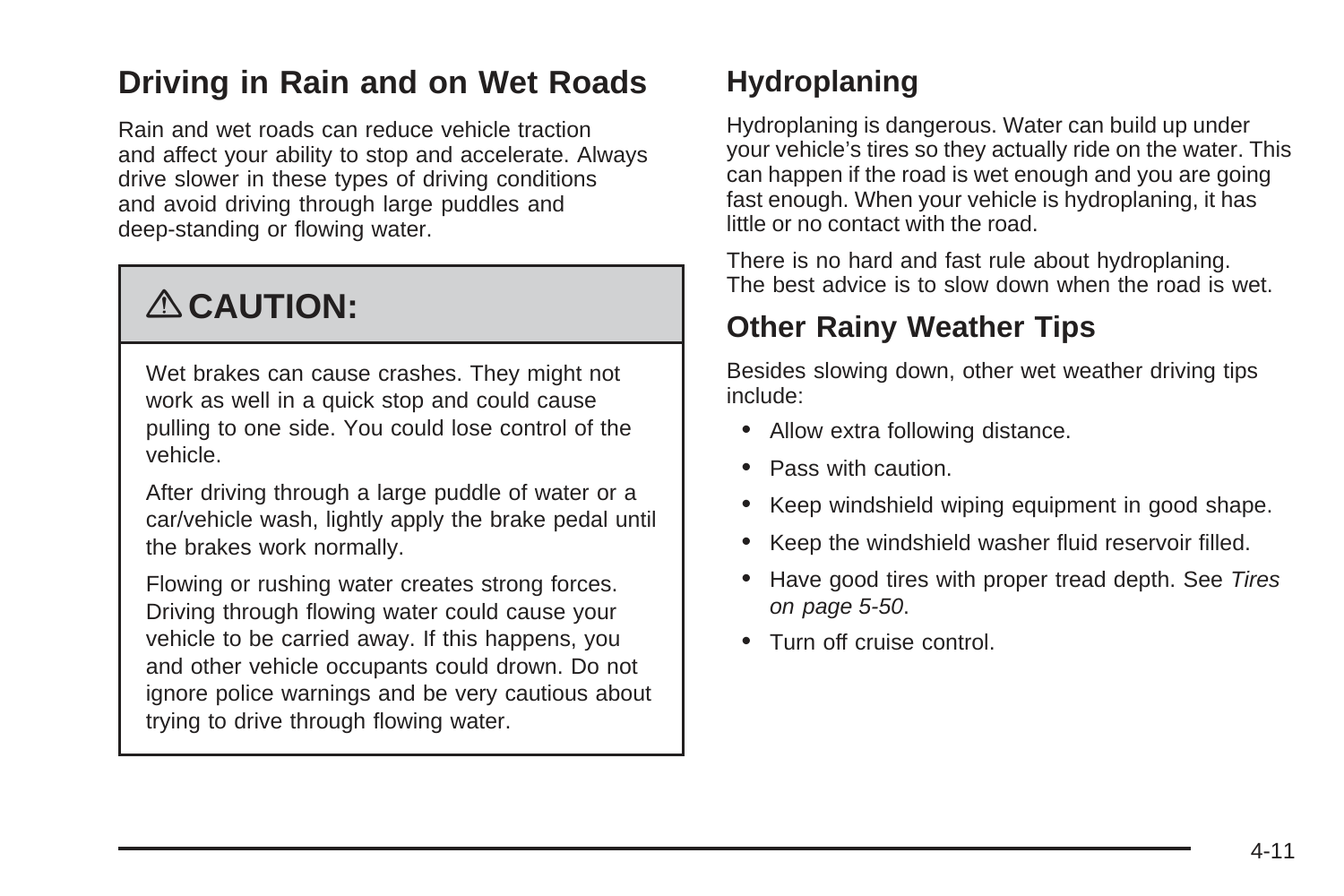## <span id="page-185-0"></span>**Before Leaving on a Long Trip**

To prepare your vehicle for a long trip, consider having it serviced by your dealer/retailer before departing.

Things to check on your own include:

- Windshield Washer Fluid: Reservoir full? Windows clean — inside and outside?
- Wiper Blades: In good shape?
- Fuel, Engine Oil, Other Fluids: All levels checked?
- Lamps: Do they all work and are lenses clean?
- Tires: Are treads good? Are tires inflated to recommended pressure?
- Weather and Maps: Safe to travel? Have up-to-date maps?

## **Highway Hypnosis**

Always be alert and pay attention to your surroundings while driving. If you become tired or sleepy, find a safe place to park your vehicle and rest.

Other driving tips include:

- Keep the vehicle well ventilated.
- Keep interior temperature cool.
- Keep your eyes moving scan the road ahead and to the sides.
- Check the rearview mirror and vehicle instruments often.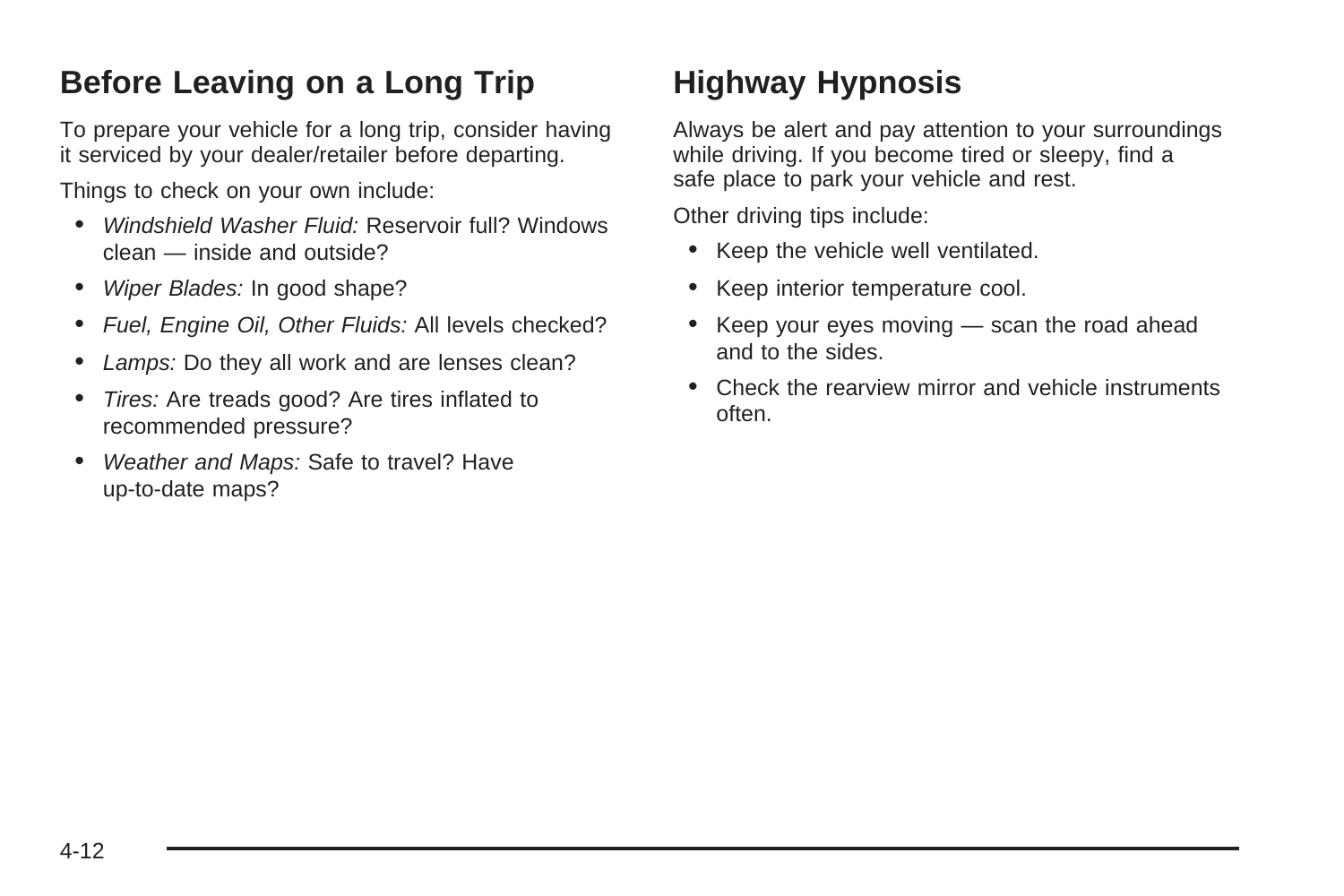### **Hill and Mountain Roads**

Driving on steep hills or through mountains is different than driving on flat or rolling terrain. Tips for driving in these conditions include:

- Keep the vehicle serviced and in good shape.
- Check all fluid levels and brakes, tires, cooling system, and transmission.
- Going down steep or long hills, shift to a lower gear.

# { **CAUTION:**

If you do not shift down, the brakes could get so hot that they would not work well. You would then have poor braking or even none going down a hill. You could crash. Shift down to let the engine assist the brakes on a steep downhill slope.

## { **CAUTION:**

Coasting downhill in N (Neutral) or with the ignition off is dangerous. The brakes will have to do all the work of slowing down and they could get so hot that they would not work well. You would then have poor braking or even none going down a hill. You could crash. Always have the engine running and the vehicle in gear when going downhill.

- Stay in your own lane. Do not swing wide or cut across the center of the road. Drive at speeds that let you stay in your own lane.
- Top of hills: Be alert something could be in your lane (stalled car, accident).
- Pay attention to special road signs (falling rocks area, winding roads, long grades, passing or no-passing zones) and take appropriate action.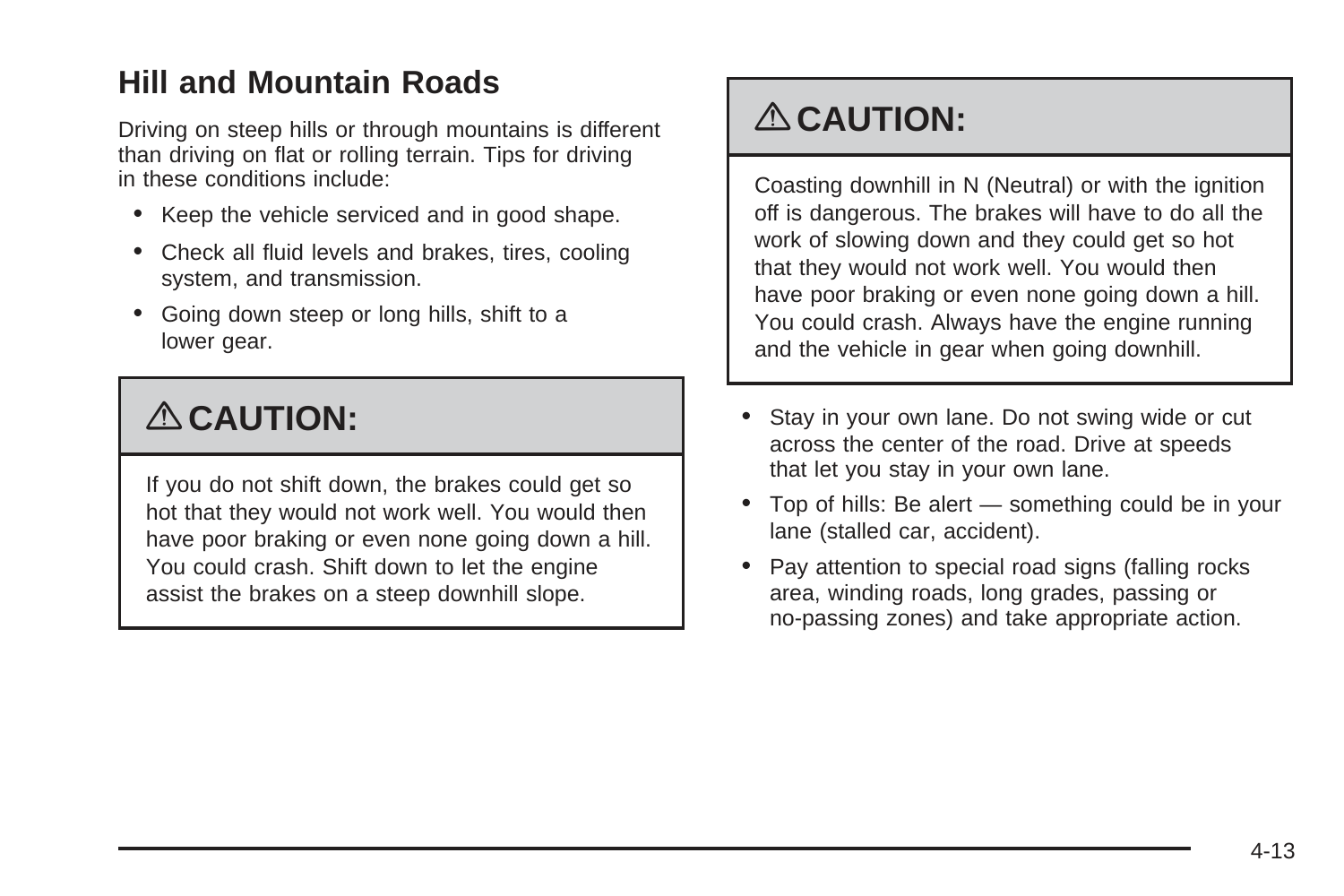## **Winter Driving**

Here are some tips for winter driving:

- Have your vehicle in good shape for winter.
- You might want to put winter emergency supplies in your trunk.

Include an ice scraper, a small brush or broom, a supply of windshield washer fluid, a rag, some winter outer clothing, a small shovel, a flashlight, a red cloth, and a couple of reflective warning triangles. And, if you will be driving under severe conditions, include a small bag of sand, a piece of old carpet, or a couple of burlap bags to help provide traction. Be sure you properly secure these items in your vehicle.

Also see [Tires](#page-253-0) on page 5-50.

#### **Driving on Snow or Ice**

Most of the time, those places where the tires meet the road probably have good traction.

However, if there is snow or ice between the tires and the road, you can have a very slippery situation. You have a lot less traction, or grip, and need to be very careful.



What is the worst time for this? Wet ice. Very cold snow or ice can be slick and hard to drive on. But wet ice can be even more trouble because it can offer the least traction of all. You can get wet ice when it is about freezing, 32°F (0°C), and freezing rain begins to fall. Try to avoid driving on wet ice until salt and sand crews can get there.

Whatever the condition — smooth ice, packed, blowing, or loose snow — drive with caution.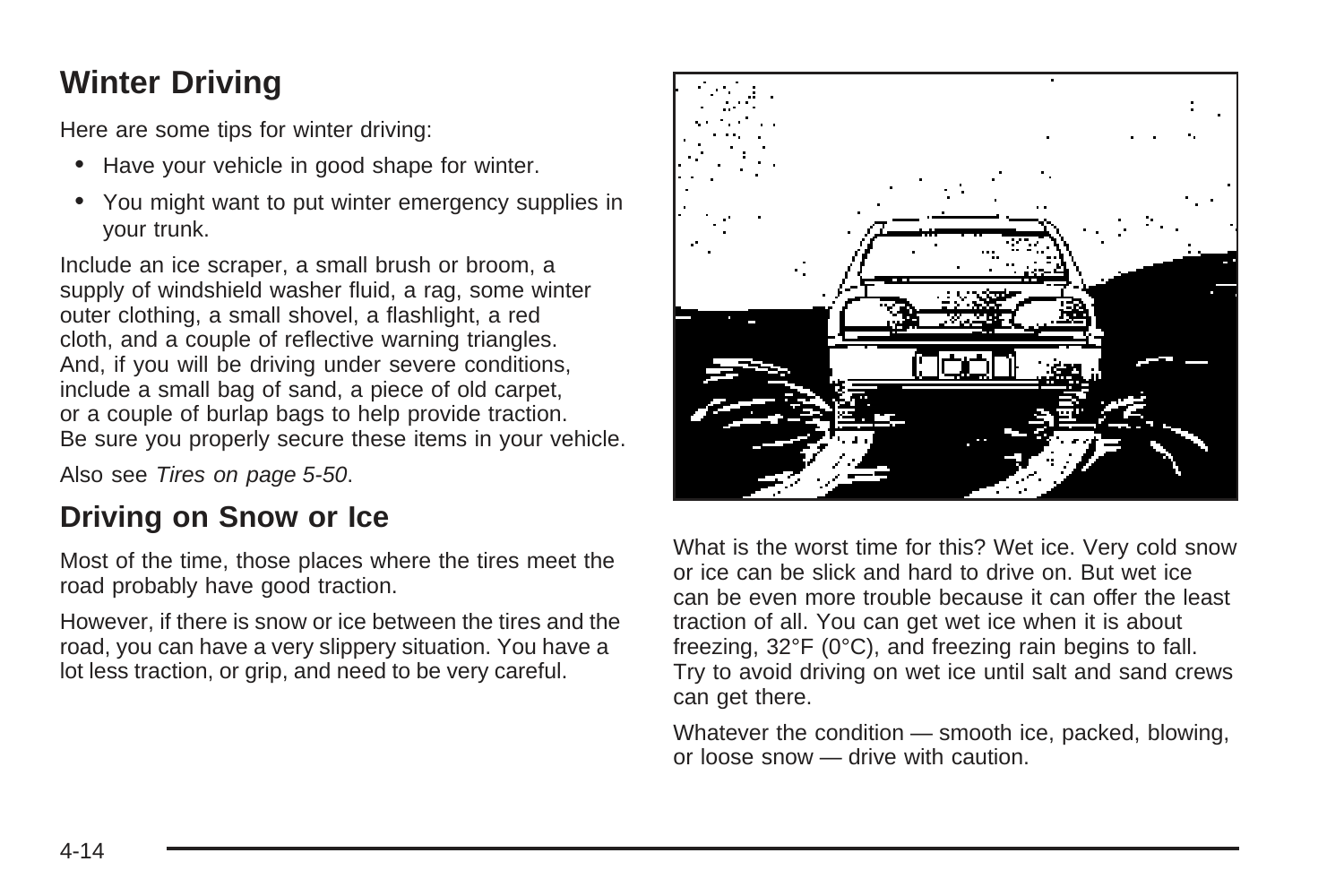Accelerate gently. Try not to break the fragile traction. If you accelerate too fast, the drive wheels will spin and polish the surface under the tires even more.

Unless your vehicle has the Antilock Brake System (ABS), you want to brake very gently, too. If you do have ABS, see [Antilock Brake System \(ABS\)](#page-178-0) on page 4-5. ABS improves your vehicle's stability when you make a hard stop on a slippery road. Whether your vehicle has ABS or not, begin stopping sooner than you would on dry pavement. Without ABS, if you feel your vehicle begin to slide, let up on the brakes a little. Push the brake pedal down steadily to get the most traction you can.

Remember, unless your vehicle has ABS, if you brake so hard that the wheels stop rolling, you will just slide. Brake so the wheels always keep rolling and you can still steer.

- Whatever your vehicle's braking system, allow greater following distance on any slippery road.
- Watch for slippery spots. The road might be fine until you hit a spot that is covered with ice. On an otherwise clear road, ice patches can appear in shaded areas where the sun cannot reach, such as around clumps of trees, behind buildings, or under

bridges. Sometimes the surface of a curve or an overpass can remain icy when the surrounding roads are clear. If you see a patch of ice ahead of you, brake before you are on it. Try not to brake while you are actually on the ice, and avoid sudden steering maneuvers.

#### **If You Are Caught in a Blizzard**

If you are stopped by heavy snow, you could be in a serious situation. You should probably stay with your vehicle unless you know for sure that you are near help and you can hike through the snow. Here are some things to do to summon help and keep yourself and your passengers safe:

- Turn on the hazard warning flashers.
- Tie a red cloth to your vehicle to alert police that you have been stopped by the snow.
- Put on extra clothing or wrap a blanket around you. If you do not have blankets or extra clothing, make body insulators from newspapers, burlap bags, rags, floor mats — anything you can wrap around yourself or tuck under your clothing to keep warm.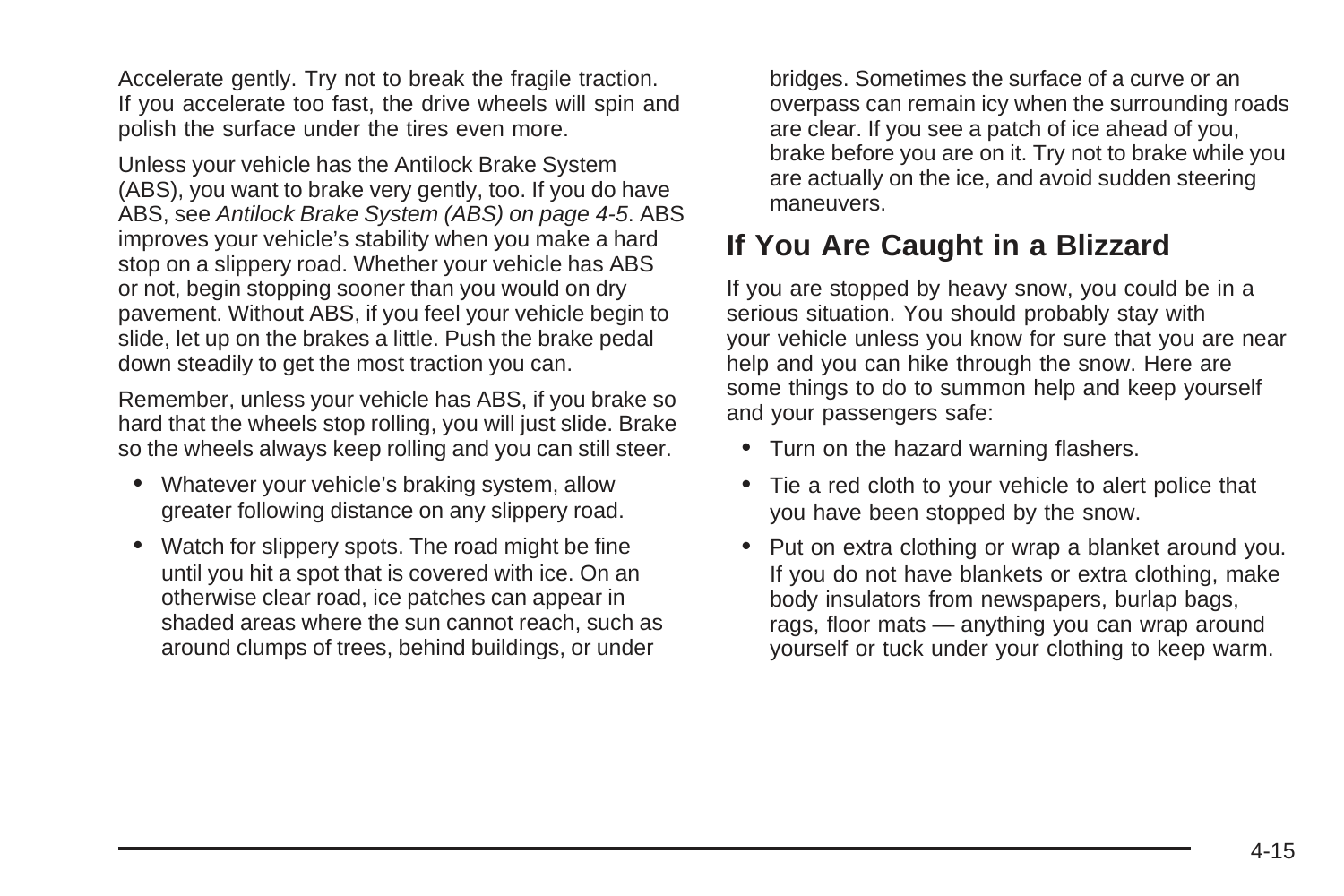

You can run the engine to keep warm, but be careful.

## { **CAUTION:**

Snow can trap exhaust gases under your vehicle. This can cause deadly CO (carbon monoxide) gas to get inside. CO could overcome you and kill you. You cannot see it or smell it, so you might not know it is in your vehicle. Clear away snow from around the base of your vehicle, especially any that is blocking the exhaust pipe. And check around again from time to time to be sure snow does not collect there.

Open a window just a little on the side of the vehicle that is away from the wind. This will help keep CO out.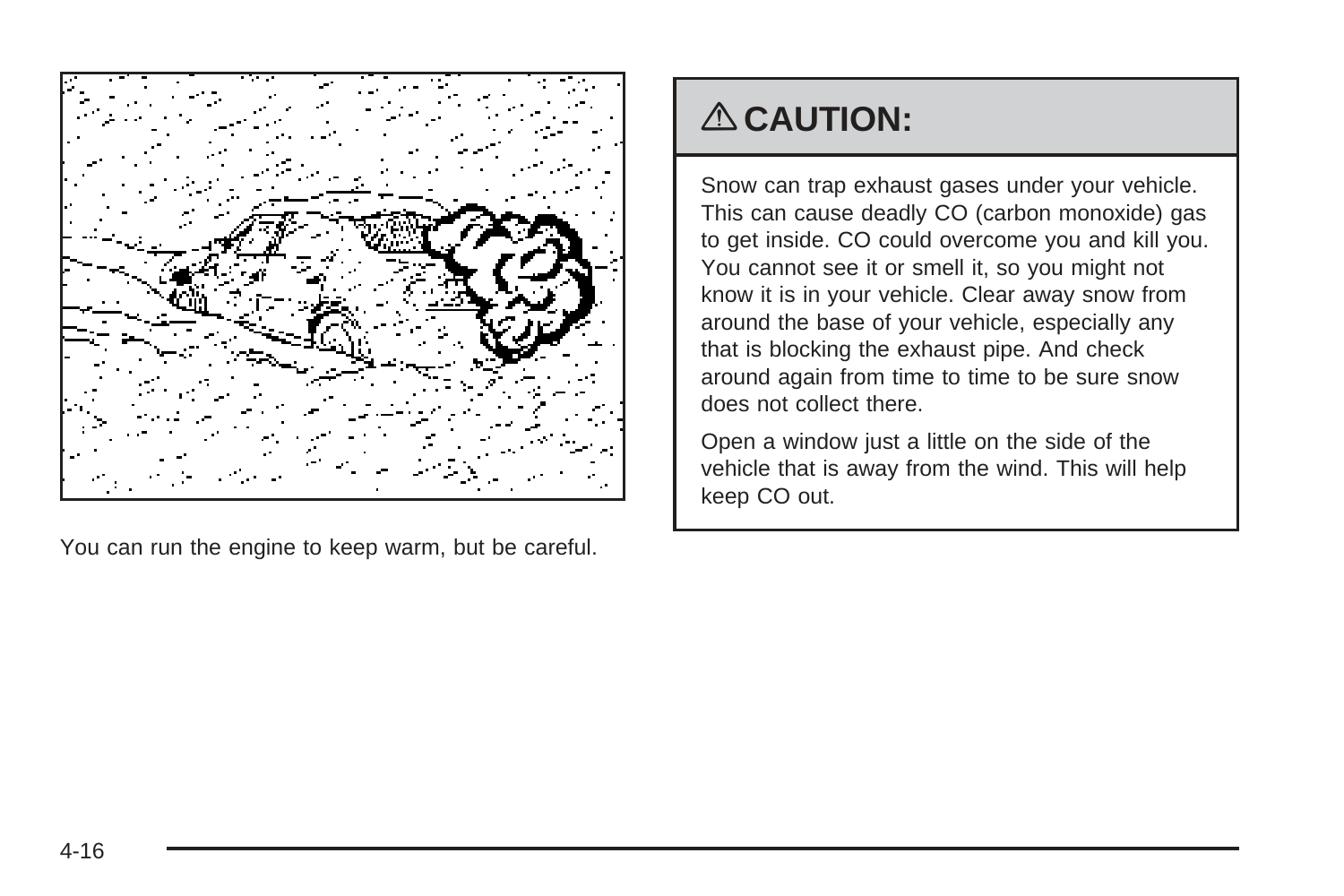Run your engine only as long as you must. This saves fuel. When you run the engine, make it go a little faster than just idle. That is, push the accelerator slightly. This uses less fuel for the heat that you get and it keeps the battery charged. You will need a well-charged battery to restart the vehicle, and possibly for signaling later on with the headlamps. Let the heater run for a while.

Then, shut the engine off and close the window almost all the way to preserve the heat. Start the engine again and repeat this only when you feel really uncomfortable from the cold. But do it as little as possible. Preserve the fuel as long as you can. To help keep warm, you can get out of the vehicle and do some fairly vigorous exercises every half hour or so until help comes.

### **If Your Vehicle is Stuck in Sand, Mud, Ice, or Snow**

Slowly and cautiously spin the wheels to free the vehicle when stuck in sand, mud, ice, or snow. See [Rocking Your Vehicle to Get It Out](#page-191-0) on page 4-18.

## { **CAUTION:**

If you let your vehicle's tires spin at high speed, they can explode, and you or others could be injured. The vehicle can overheat, causing an engine compartment fire or other damage. Spin the wheels as little as possible and avoid going above 35 mph (55 km/h) as shown on the speedometer.

For information about using tire chains on the vehicle, see [Tire Chains](#page-272-0) on page 5-69.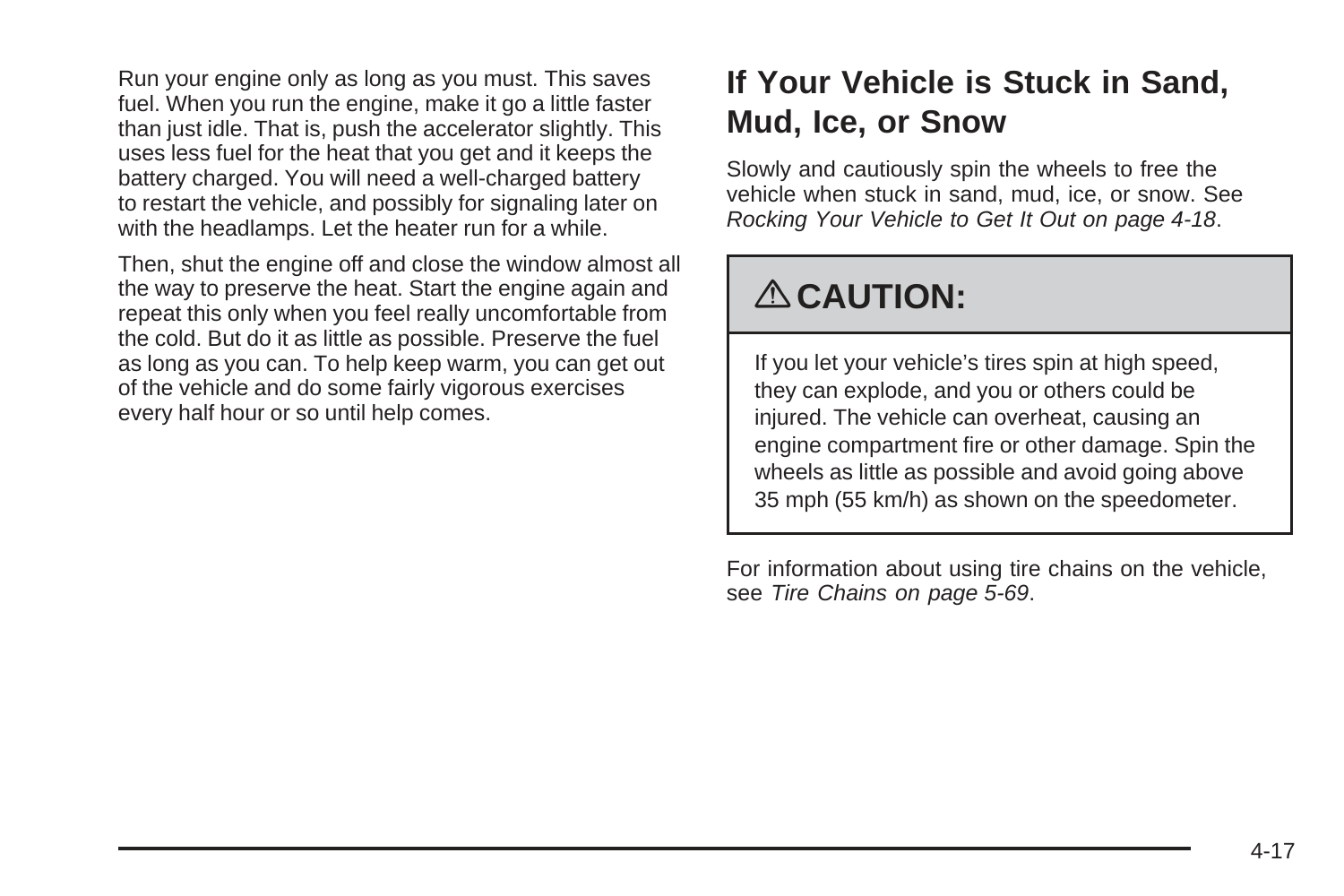### <span id="page-191-0"></span>**Rocking Your Vehicle to Get It Out**

Turn the steering wheel left and right to clear the area around the front wheels. Shift back and forth between R (Reverse) and a forward gear, or with a manual transmission, between 1 (First) or 2 (Second) and R (Reverse), spinning the wheels as little as possible. To prevent transmission wear, wait until the wheels stop spinning before shifting gears. Release the accelerator pedal while shifting, and press lightly on the accelerator pedal when the transmission is in gear. Slowly spinning the wheels in the forward and reverse directions causes a rocking motion that could free the vehicle. If that does not get the vehicle out after a few tries, it might need to be towed out. If the vehicle does need to be towed out, see [Towing Your Vehicle](#page-201-0) on page 4-28.

## **Loading the Vehicle**

It is very important to know how much weight your vehicle can carry. This weight is called the vehicle capacity weight or maximum load amount and includes the weight of all occupants, cargo, and all nonfactory-installed options. Two labels on your vehicle show how much weight it may properly carry, the Tire and Loading Information label and the Certification label.

# { **CAUTION:**

Do not load the vehicle any heavier than the Gross Vehicle Weight Rating (GVWR), or either the maximum front or rear Gross Axle Weight Rating (GAWR). If you do, parts on the vehicle can break, and it can change the way your vehicle handles. These could cause you to lose control and crash. Also, overloading can shorten the life of the vehicle.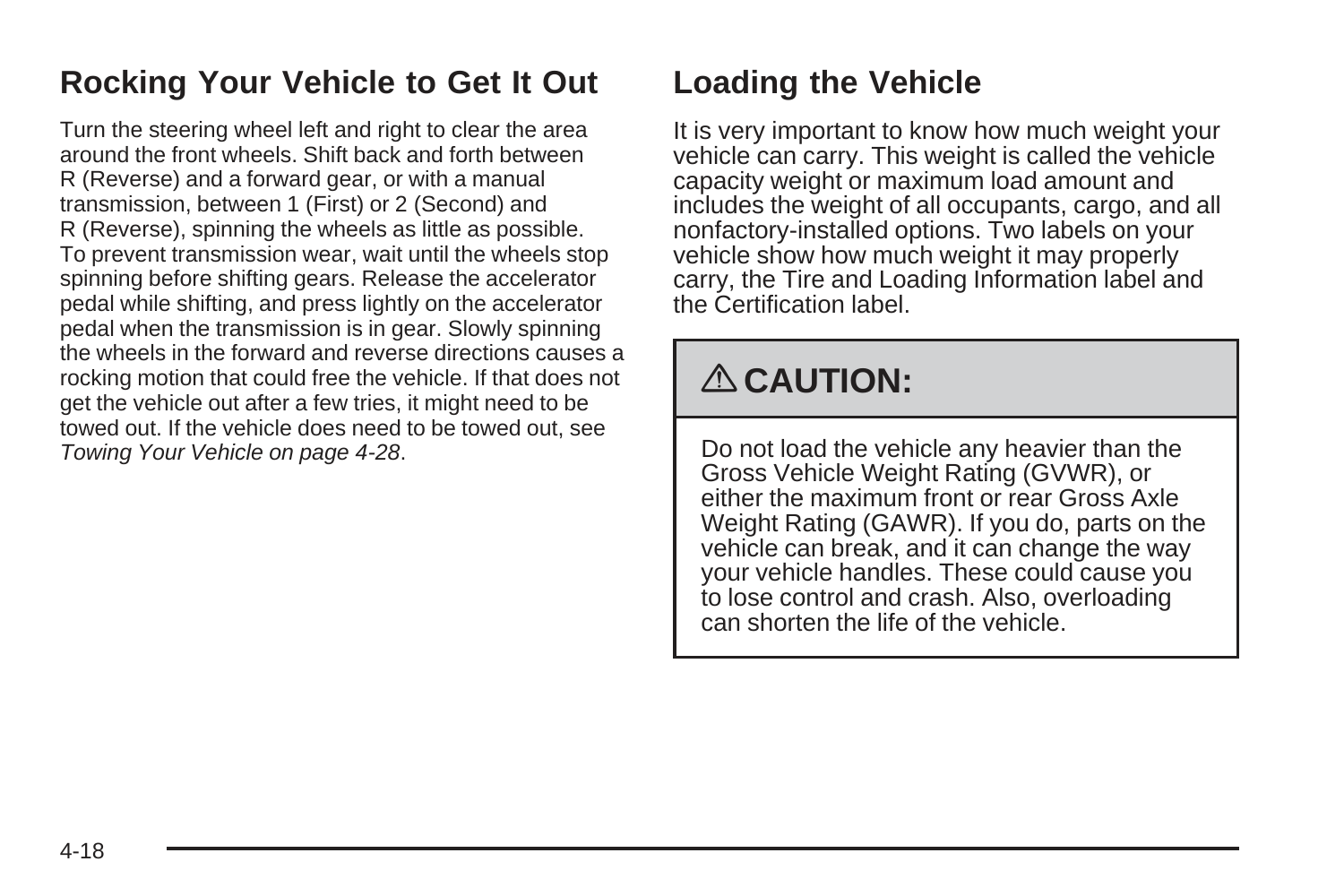#### **Tire and Loading Information Label - United States**



**Label Example**

A vehicle specific Tire and Loading Information label is attached to the vehicle's center pillar (B-pillar). With the driver's door open, you will find the label attached below the door lock post (striker). The Tire and Loading Information label shows the number of occupant seating positions (A), and the maximum vehicle capacity weight (B) in kilograms and pounds.

The Tire and Loading Information label also shows the tire size of the original equipment tires (C) and the recommended cold tire inflation pressures (D). For more information on tires and inflation see [Tires](#page-253-0) on page 5-50 and [Inflation - Tire Pressure](#page-260-0) on page 5-57.

There is also important loading information on the Certification label. See "Certification Label" later in this section.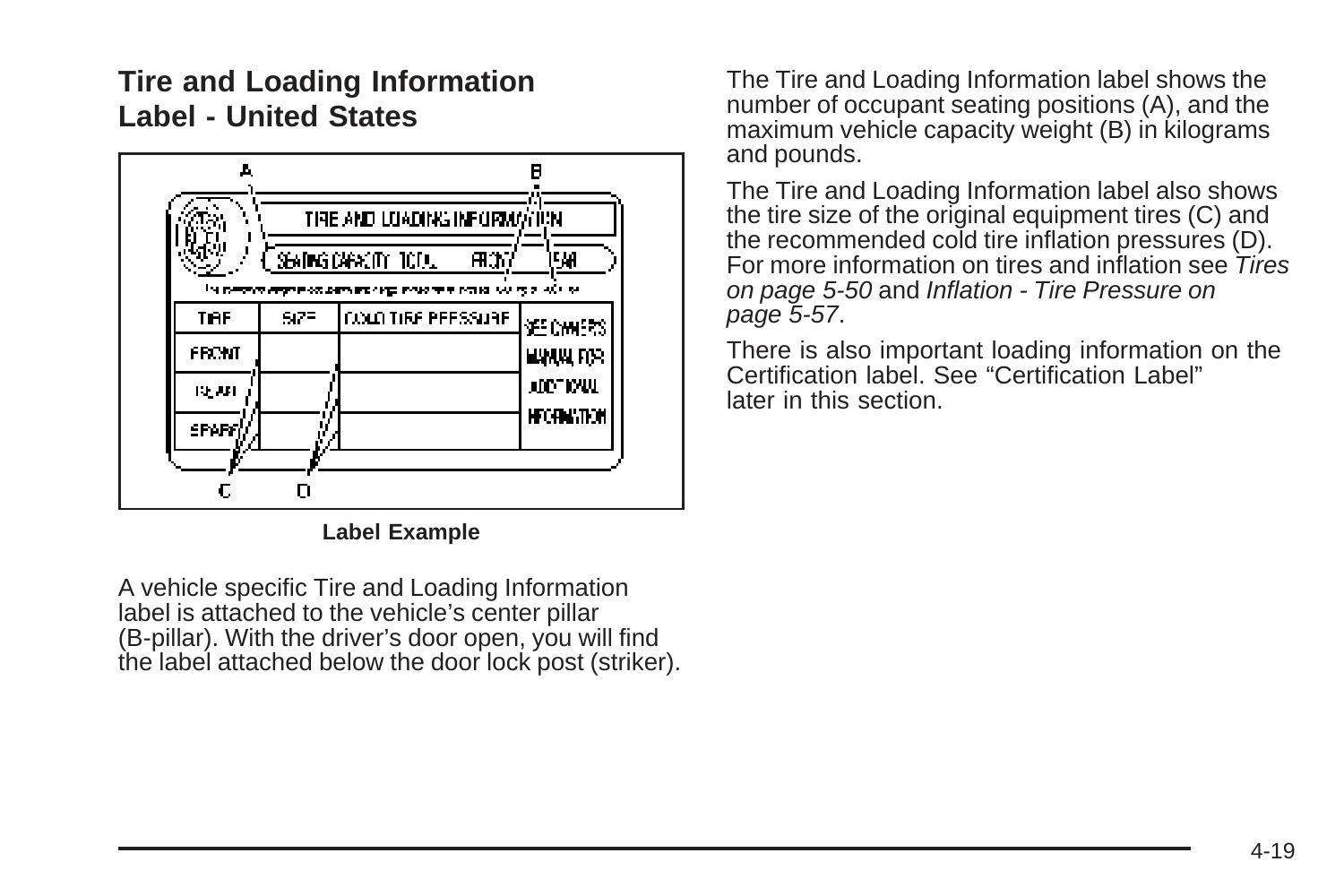#### **Steps for Determining Correct Load Limit**

- 1. Locate the statement ''The combined weight of occupants and cargo should never exceed XXX kg or XXX lbs'' on your vehicle's placard.
- 2. Determine the combined weight of the driver and passengers that will be riding in your vehicle.
- 3. Subtract the combined weight of the driver and passengers from XXX kg or XXX lbs.
- 4. The resulting figure equals the available amount of cargo and luggage load capacity. For example, if the "XXX" amount equals 1400 lbs and there will be five 150 lb passengers in your vehicle, the amount of available cargo and luggage load capacity is 650 lbs  $(1400 - 750 (5 \times 150) = 650$  lbs).
- 5. Determine the combined weight of luggage and cargo being loaded on the vehicle. That weight may not safely exceed the available cargo and luggage load capacity calculated in Step 4.
- 6. If your vehicle will be towing a trailer, the load from your trailer will be transferred to your vehicle. Consult this manual to determine how this reduces the available cargo and luggage load capacity of your vehicle.

Your vehicle is neither designed nor intended to tow a trailer.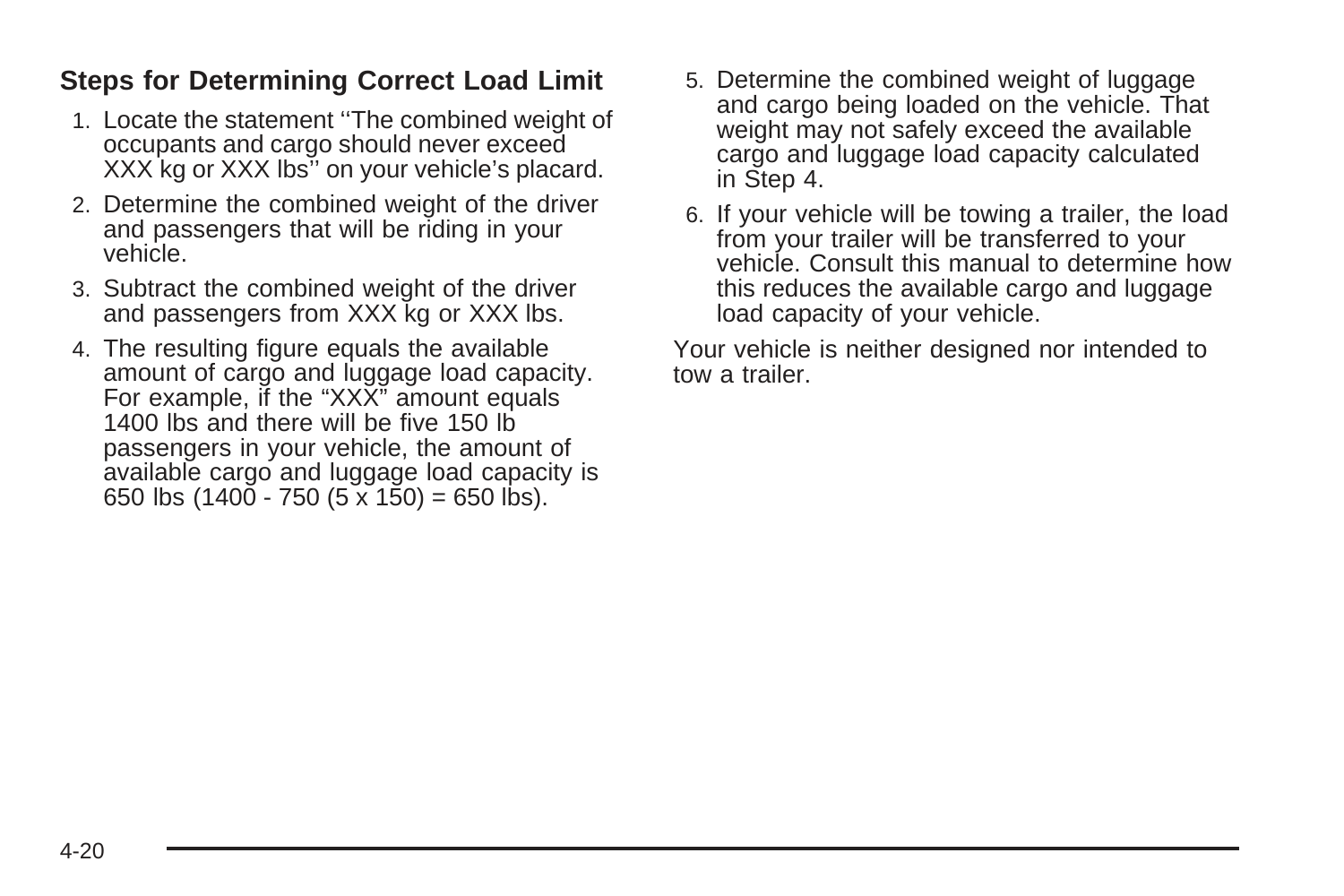



**Example 1 Example 2**

| <b>Item</b> | <b>Description</b>                                                         | <b>Total</b>                    |
|-------------|----------------------------------------------------------------------------|---------------------------------|
| A           | <b>Vehicle Capacity</b><br>Weight for<br>Example $1 =$                     | 1,000 lbs<br>$(453 \text{ kg})$ |
| B           | <b>Subtract Occupant</b><br>Weight 150 lbs<br>$(68 \text{ kg}) \times 2 =$ | 300 lbs (136 kg)                |
| C           | <b>Available Occupant</b><br>and Cargo Weight =                            | 700 lbs (317 kg)                |

| <b>Item</b> | <b>Description</b>                                                         | <b>Total</b>                    |
|-------------|----------------------------------------------------------------------------|---------------------------------|
| Α           | <b>Vehicle Capacity</b><br>Weight for<br>Example $2 =$                     | 1,000 lbs<br>$(453 \text{ kg})$ |
| В           | <b>Subtract Occupant</b><br>Weight 150 lbs<br>$(68 \text{ kg}) \times 5 =$ | 750 lbs (340 kg)                |
| C           | Available Cargo<br>Weight $=$                                              | 250 lbs (113 kg)                |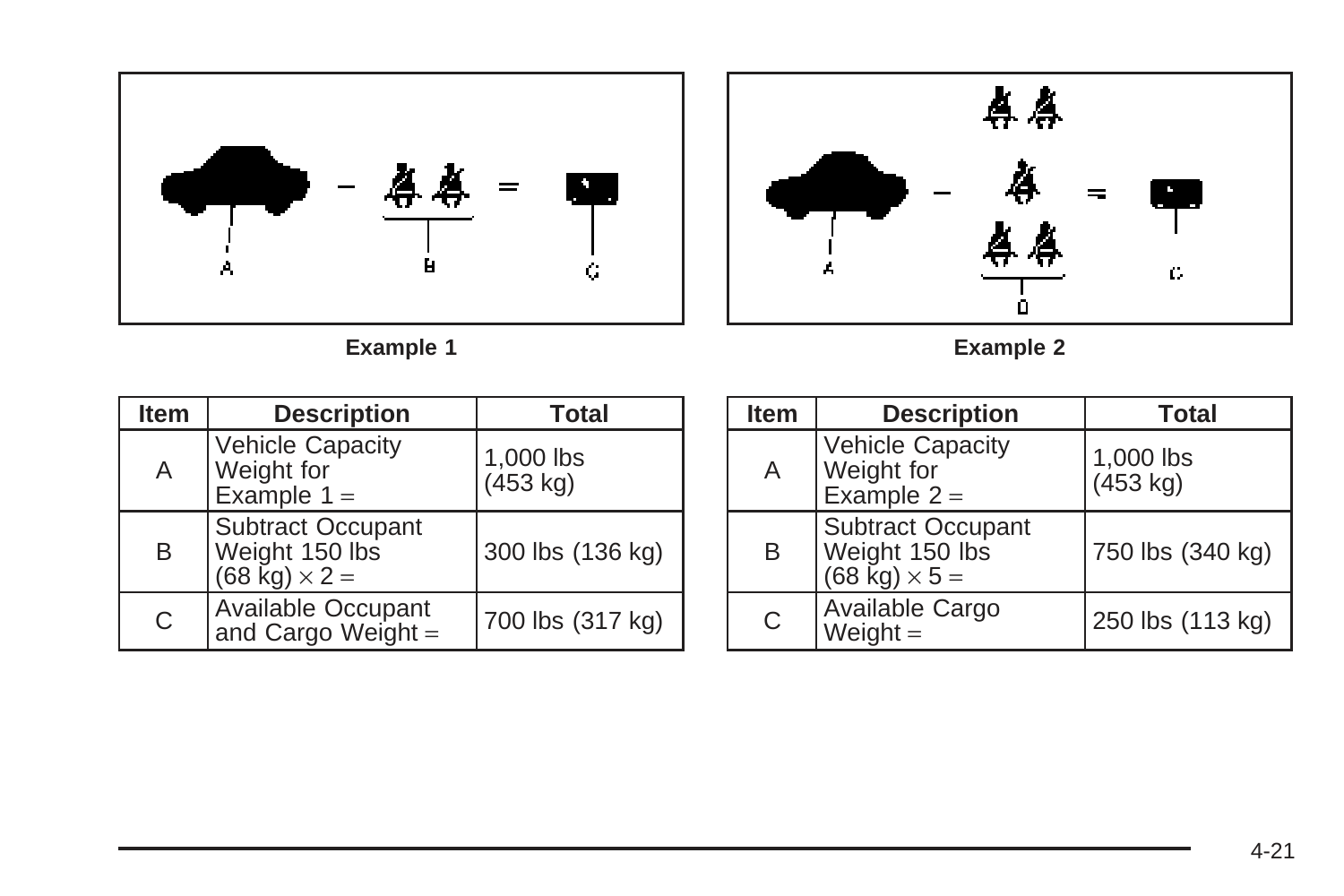



| <b>Item</b> | <b>Description</b>                                          | <b>Total</b>          |
|-------------|-------------------------------------------------------------|-----------------------|
| А           | <b>Vehicle Capacity</b><br>Weight for<br>Example $3 =$      | 1,000 lbs<br>(453 kg) |
| B           | Subtract Occupant<br>Weight 200 lbs<br>(91 kg) $\times$ 5 = | 1,000 lbs<br>(453 kg) |
| C           | Available Cargo<br>Weight $=$                               | $0$ lbs $(0$ kg)      |

Refer to your vehicle's tire and loading information label for specific information about your vehicle's capacity weight and seating positions. The combined weight of the driver, passenger, and cargo should never exceed your vehicle's capacity weight.

#### **Tire and Loading Information Label - Canada**

| والارواء الماداة<br><b>NEV MONEY</b>                               | kxevul | <b>DAINHEN</b>                                | <b>REPORTED</b><br>kry word werk.art symmetre), www.gradegy |
|--------------------------------------------------------------------|--------|-----------------------------------------------|-------------------------------------------------------------|
| リアー・シャー アクリック しょうアウトア                                              |        |                                               | 구분이 너무 잘 주었다구나. 제 누어요!                                      |
| THE 92E<br>EDIENSICHS DES PREUS                                    |        | MEZANE PIEZADA<br>inger av elect<br>ngan suan |                                                             |
|                                                                    |        |                                               |                                                             |
| SEE OVAMERIS MANUAL FOR ADDITIONAL INFORMATION.<br>SUPPLEMENT UPES |        |                                               | VO RIANA ALEL DE CONQUISTELRI POLRIDES INFORMATIONS.        |

#### **Label Example**

A vehicle specific Tire and Loading Information label is attached to the driver's side, center pillar (B-pillar). This label shows the Maximum Load amount, the number of occupant seating positions, the original equipment tires, and the recommended cold tire inflation pressure. For more information on tires and inflation see [Tires](#page-253-0) on page 5-50 and [Inflation - Tire Pressure](#page-260-0) on page 5-57.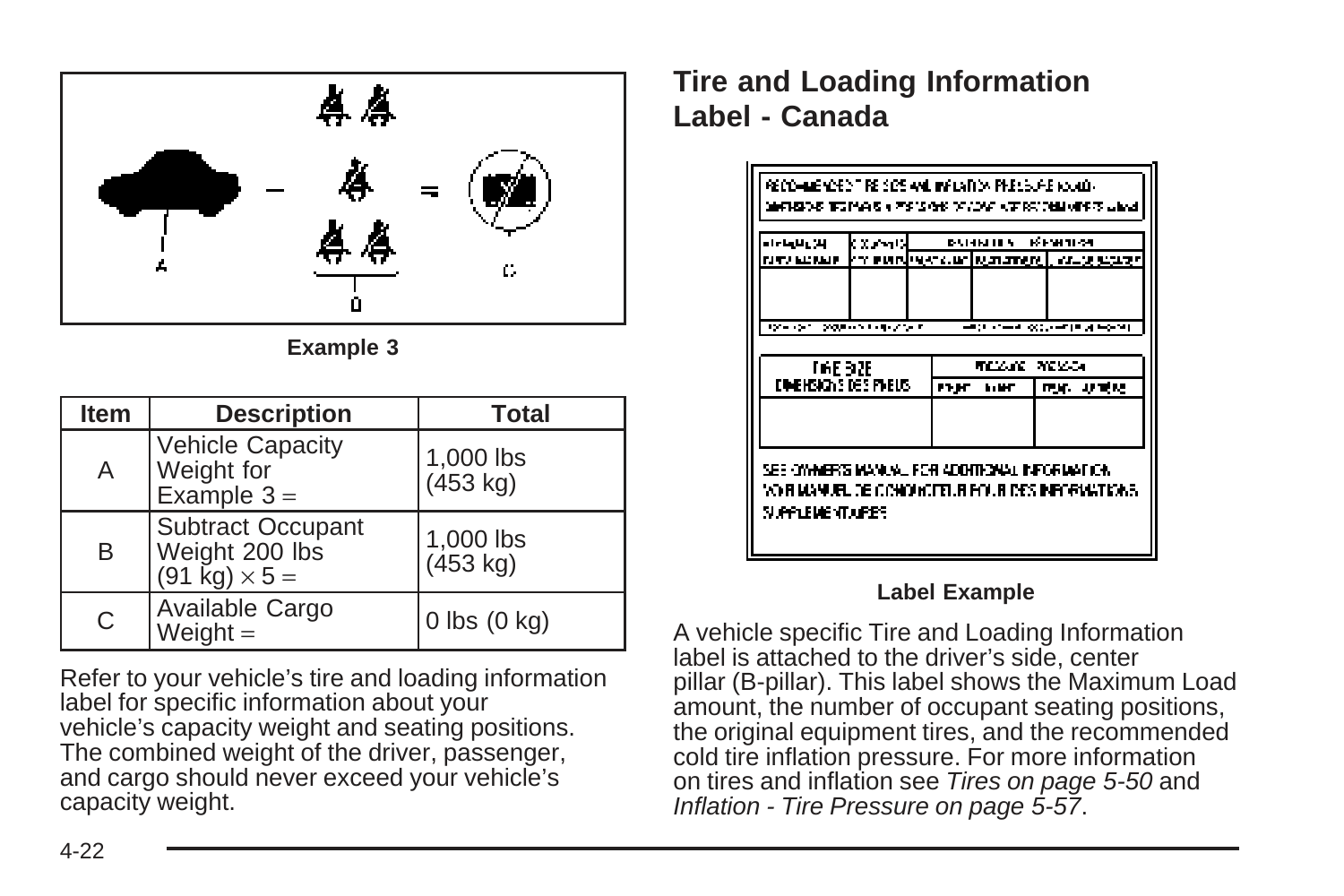There is also important loading information on the Certification label. See "Certification Label" later in this section.

#### **Steps for Determining Correct Load Limit**

- 1. Locate the "Maximum Load" amount.
- 2. Determine the combined weight of the driver and passengers that will be riding in your vehicle.
- 3. Subtract the combined weight of the driver and passengers from the Maximum Load amount.
- 4. The resulting figure equals the available amount of cargo and luggage load capacity. For example, if the Maximum Load amount

equals 1400 lbs (635 kg) and there will be five 150 lb (68 kg) passengers in your vehicle, the amount of available cargo and luggage load capacity is 650 lbs (295 kg).

- 5. Determine the combined weight of luggage and cargo being loaded on the vehicle. That weight may not safely exceed the available cargo and luggage load capacity calculated in Step 4.
- 6. If your vehicle will be towing a trailer, the load from your trailer will be transferred to your vehicle. Consult this manual to determine how this reduces the available cargo and luggage load capacity of your vehicle.

Your vehicle is not designed nor intended to tow a trailer.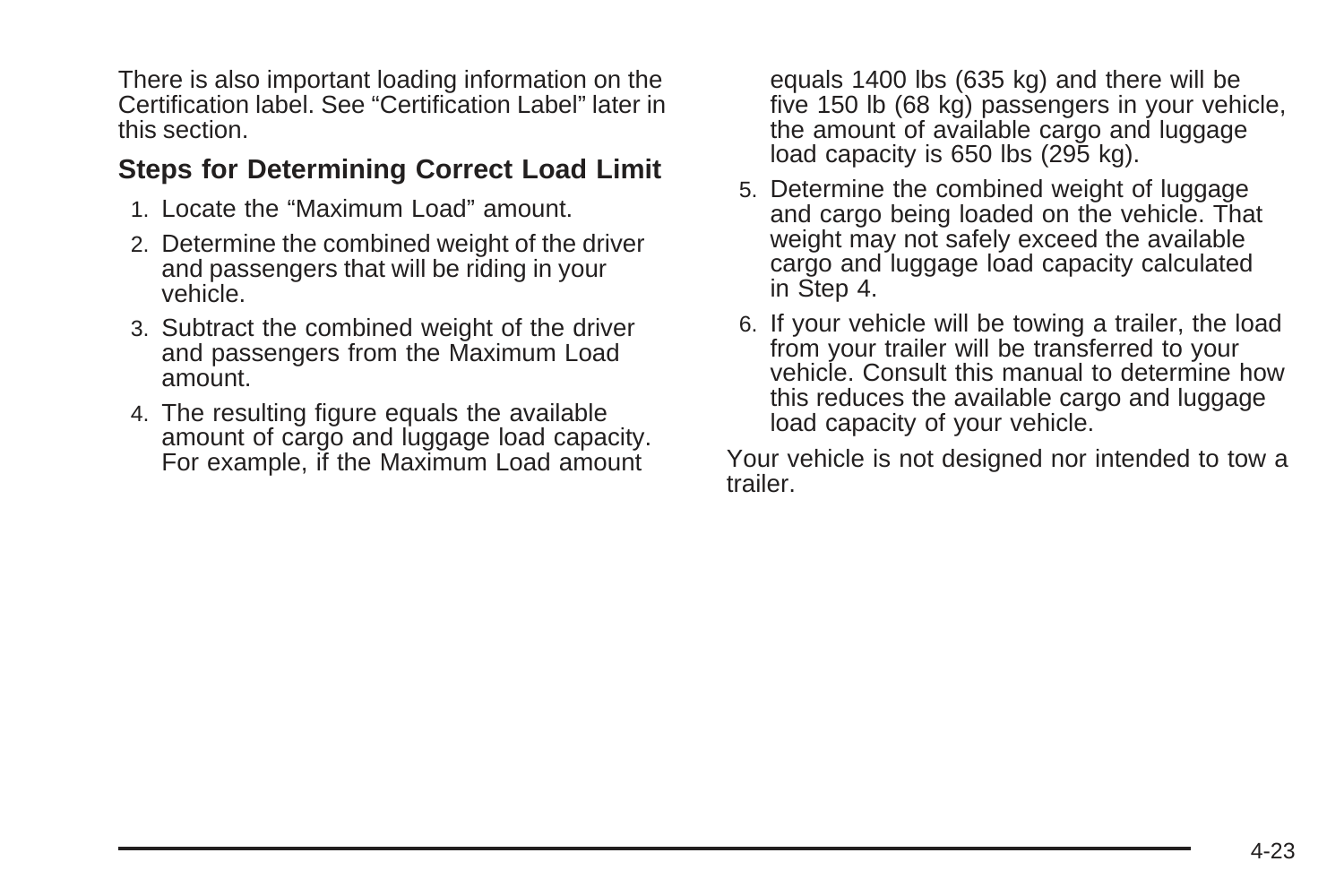



**Example 1 Example 2**

| <b>Item</b> | <b>Description</b>                                                                      | <b>Total</b>                    |
|-------------|-----------------------------------------------------------------------------------------|---------------------------------|
| A           | <b>Vehicle Capacity</b><br>Weight or Maximum<br>Load, for Example $1 =$                 | 1,000 lbs<br>$(453 \text{ kg})$ |
| B           | <b>Subtract Occupant</b><br>Weight 150 lbs<br>$(68 \text{ \textcircled{k}}) \times 2 =$ | 300 lbs (136 kg)                |
| C           | Available Occupant<br>and Cargo Weight =                                                | 700 lbs (317 kg)                |

| <b>Item</b> | <b>Description</b>                                                         | <b>Total</b>                    |
|-------------|----------------------------------------------------------------------------|---------------------------------|
| A           | Vehicle Capacity<br>Weight or Maximum<br>Load for Example $2 =$            | 1,000 lbs<br>$(453 \text{ kg})$ |
| B           | <b>Subtract Occupant</b><br>Weight 150 lbs<br>$(68 \text{ kg}) \times 5 =$ | 750 lbs (340 kg)                |
| C           | Available Cargo<br>Weight $=$                                              | 250 lbs (113 kg)                |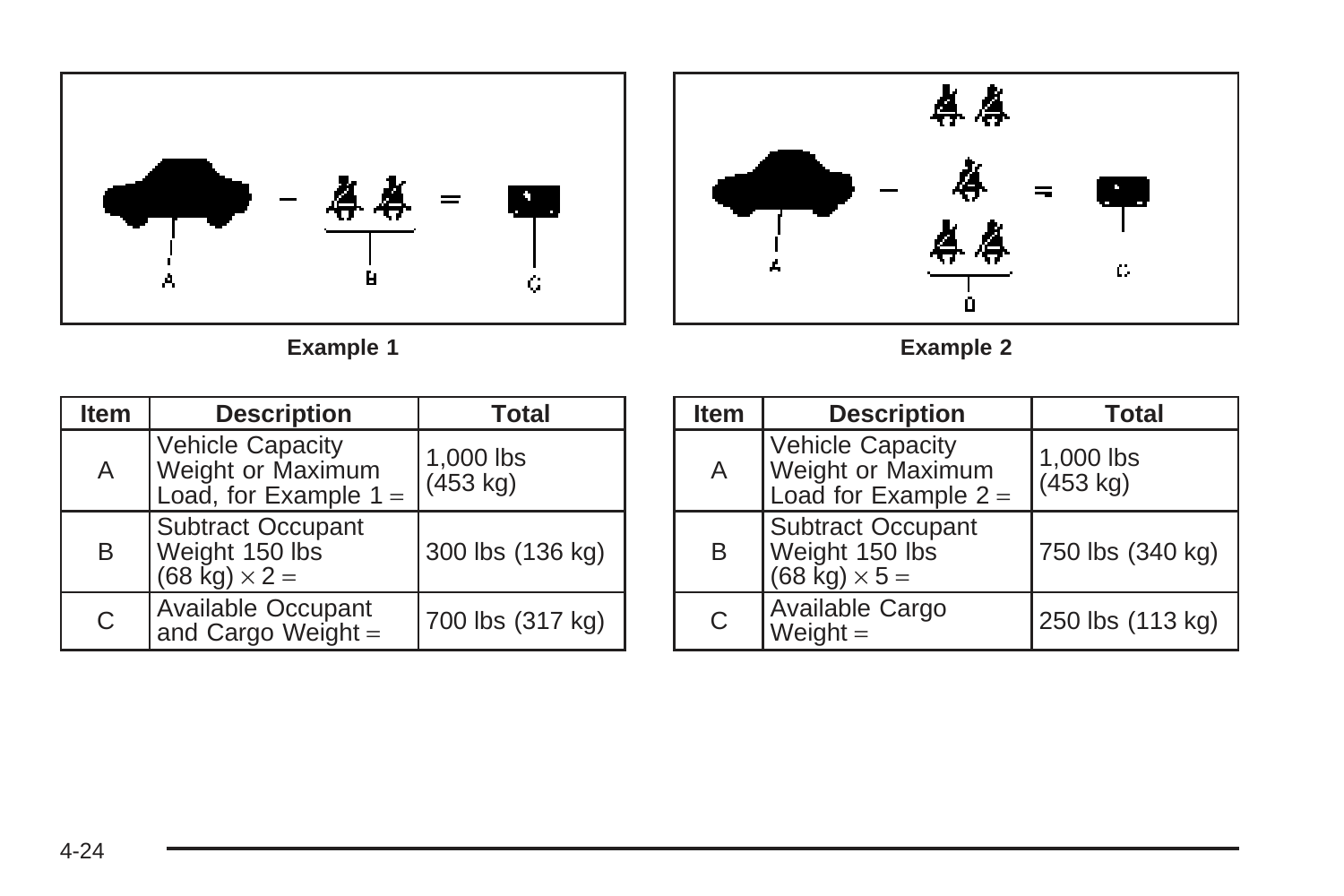

**Example 3**

Refer to your vehicle's Tire and Loading Information label for specific information about your vehicle's capacity weight and seating positions. The combined weight of the driver, passengers, and cargo should never exceed your vehicle's maximum load weight.

| <b>Item</b> | <b>Description</b>                                                         | <b>Total</b>          |
|-------------|----------------------------------------------------------------------------|-----------------------|
| Α           | <b>Vehicle Capacity</b><br>Weight or Maximum<br>Load for Example $3 =$     | 1,000 lbs<br>(453 kg) |
| B           | <b>Subtract Occupant</b><br>Weight 200 lbs<br>$(91 \text{ kg}) \times 5 =$ | 1,000 lbs<br>(453 kg) |
| С           | Available Cargo<br>Weight $=$                                              | $0$ lbs $(0$ kg)      |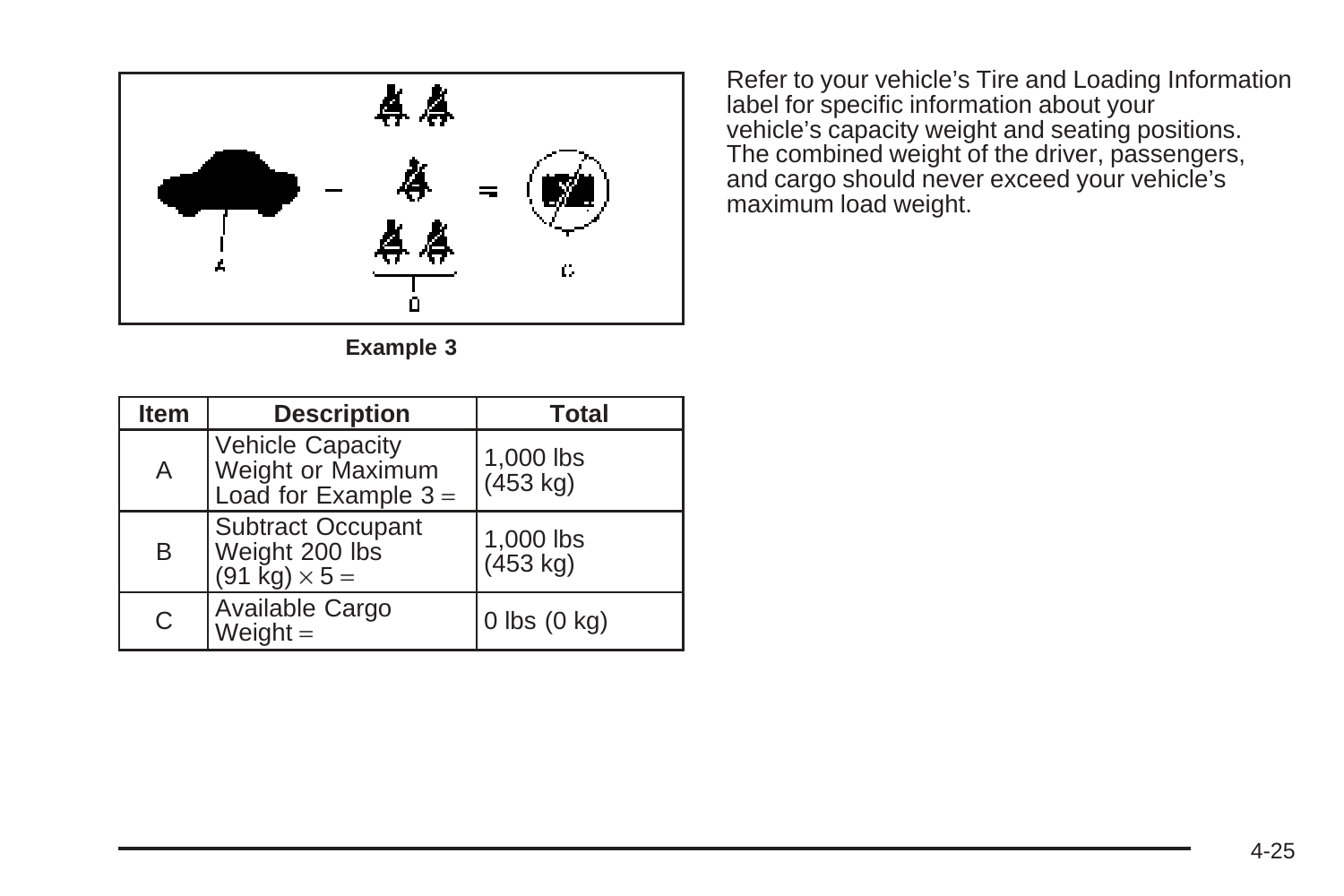#### **Certification Label**

NT D ß۲ GМ **DAEWOO** Auto & Technology Company **REPUBLIC OF KOREA** DATE GYWR. GAWA FRI GAWARR THIS VEHICLE CONFORMS TO ALL APPLICABLE FEDERAL NICTOR VEHICLE SAFETY, BUMPEF, AND THEFT PREVENTION STANDARDS IN EFFECT ON THE DATE OF MANUFACTURE SHOWN ABOVE

**Label Example - United States**



**Label Example - Canada**

A vehicle specific Certification label is attached to the center pillar (B-pillar), below the driver's door latch. This label tells you the gross weight capacity of your vehicle, called the Gross Vehicle Weight Rating (GVWR). The GVWR includes the weight of the vehicle, all occupants, fuel and cargo. Never exceed the GVWR for your vehicle, or the Gross Axle Weight Rating (GAWR) for either the front or rear axle.

And, if you do have a heavy load, you should spread it out. See "Steps for Determining Correct Load Limit" earlier in this section.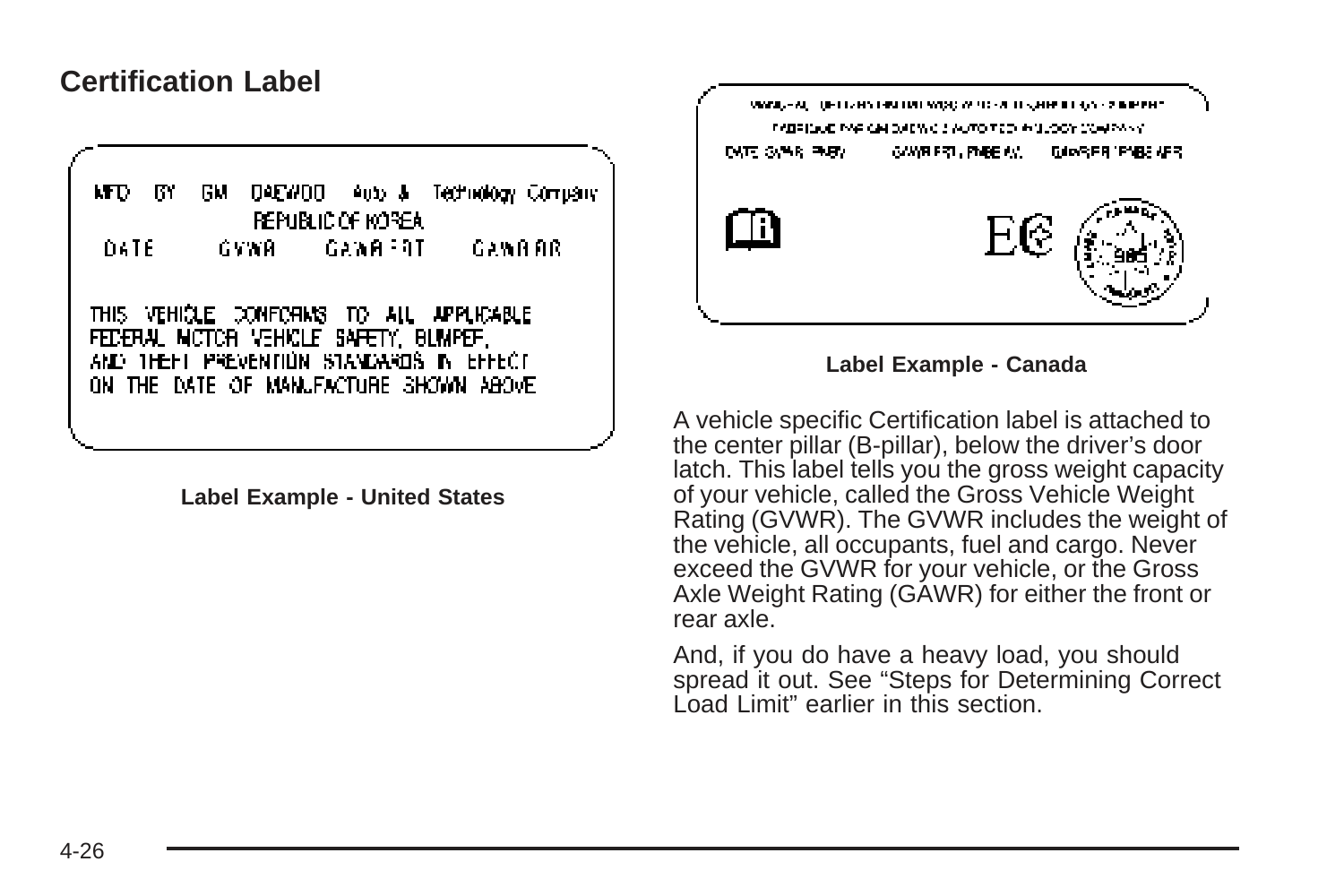# { **CAUTION:**

Do not load the vehicle any heavier than the Gross Vehicle Weight Rating (GVWR), or either the maximum front or rear Gross Axle Weight Rating (GAWR). If you do, parts on the vehicle can break, and it can change the way your vehicle handles. These could cause you to lose control and crash. Also, overloading can shorten the life of the vehicle.

#### **Notice: Overloading your vehicle may cause damage. Repairs would not be covered by your warranty. Do not overload your vehicle.**

If you put things inside your vehicle — like suitcases, tools, packages, or anything else — they will go as fast as the vehicle goes. If you have to stop or turn quickly, or if there is a crash, they will keep going.

## { **CAUTION:**

Things you put inside your vehicle can strike and injure people in a sudden stop or turn, or in a crash.

- Put things in the cargo area of your vehicle. Try to spread the weight evenly.
- Never stack heavier things, like suitcases, inside the vehicle so that some of them are above the tops of the seats.
- Do not leave an unsecured child restraint in your vehicle.
- When you carry something inside the vehicle, secure it whenever you can.
- Do not leave a seat folded down unless you need to.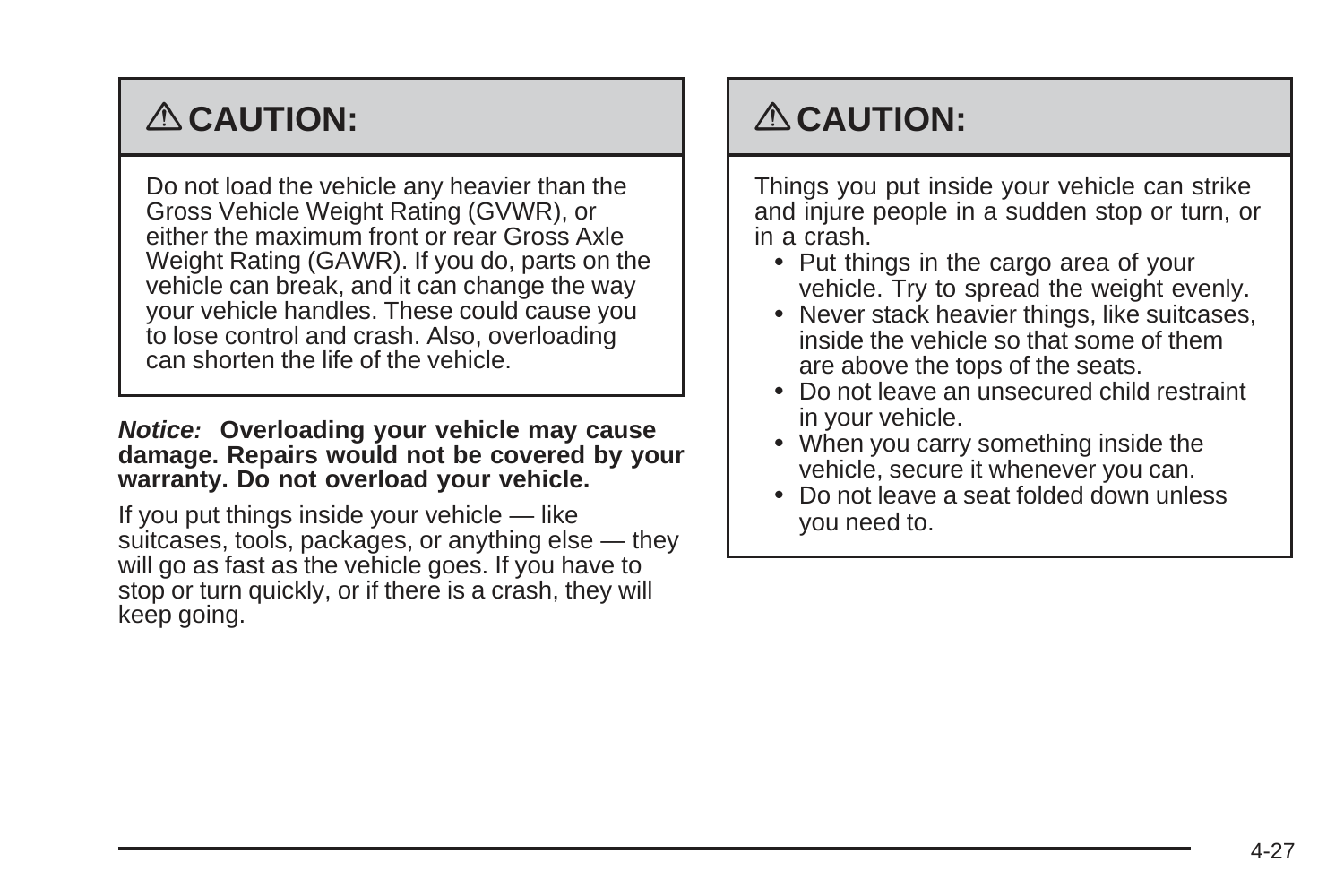## <span id="page-201-0"></span>**Towing**

## **Towing Your Vehicle**

To avoid vehicle damage, a platform or flatbed trailer should be used to transport this vehicle. Consult your dealer/retailer or a professional towing service if you need to have your disabled vehicle towed. See [Roadside Assistance Program](#page-322-0) on page 7-7.

If you want to tow your vehicle behind another vehicle for recreational purposes (such as behind a motorhome), see "Recreational Vehicle Towing" following.

### **Recreational Vehicle Towing**

Recreational vehicle towing means towing the vehicle behind another vehicle – such as behind a motorhome. The two most common types of recreational vehicle towing are known as dinghy towing and dolly towing. Dinghy towing is towing the vehicle with all four wheels on the ground. Dolly towing is towing the vehicle with two wheels on the ground and two wheels up on a device known as a dolly.

Here are some important things to consider before recreational vehicle towing:

- What is the towing capacity of the towing vehicle? Be sure to read the tow vehicle manufacturer's recommendations.
- What is the distance that will be travelled? Some vehicles have restrictions on how far and how long they can tow.
- Is the proper towing equipment going to be used? See your dealer/retailer or trailering professional for additional advice and equipment recommendations.
- Is the vehicle ready to be towed? Just as preparing the vehicle for a long trip, make sure the vehicle is prepared to be towed. See [Before Leaving on a](#page-185-0) [Long Trip](#page-185-0) on page 4-12.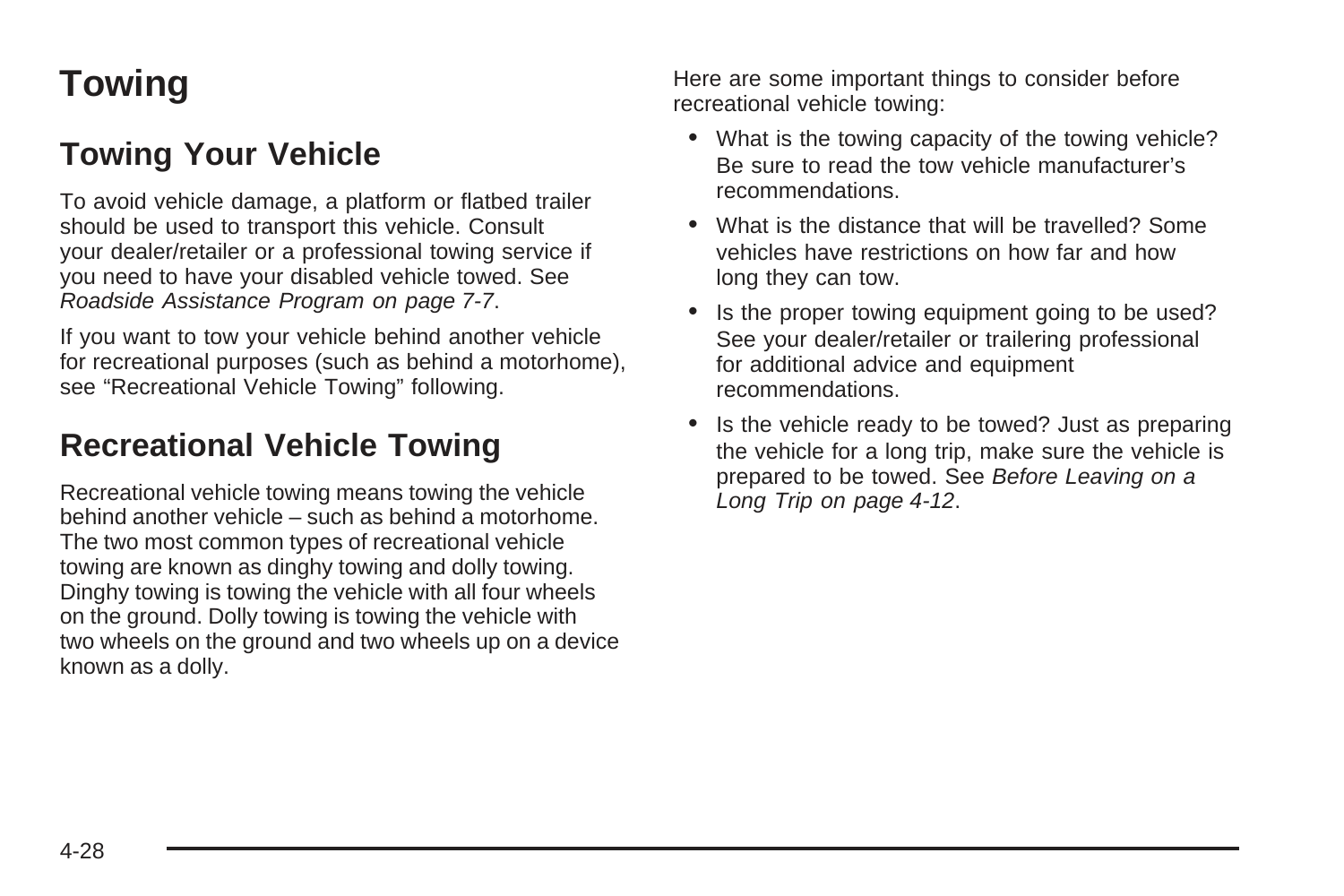#### **Dinghy Towing**



**Notice: If the vehicle is towed with all four wheels on the ground, the drivetrain components could be damaged. The repairs would not be covered by the vehicle warranty. Do not tow the vehicle with all four wheels on the ground.**

The vehicle was not designed to be towed with all four wheels on the ground. If the vehicle must be towed, a dolly should be used. See "Dolly Towing" that follows for more information.

#### **Dolly Towing From the Front**



The vehicle can be towed from the front using a dolly. To tow the vehicle using a dolly, follow these steps:

- 1. Attach the dolly to the tow vehicle following the dolly manufacturer's instructions.
- 2. Drive the front wheels onto the dolly.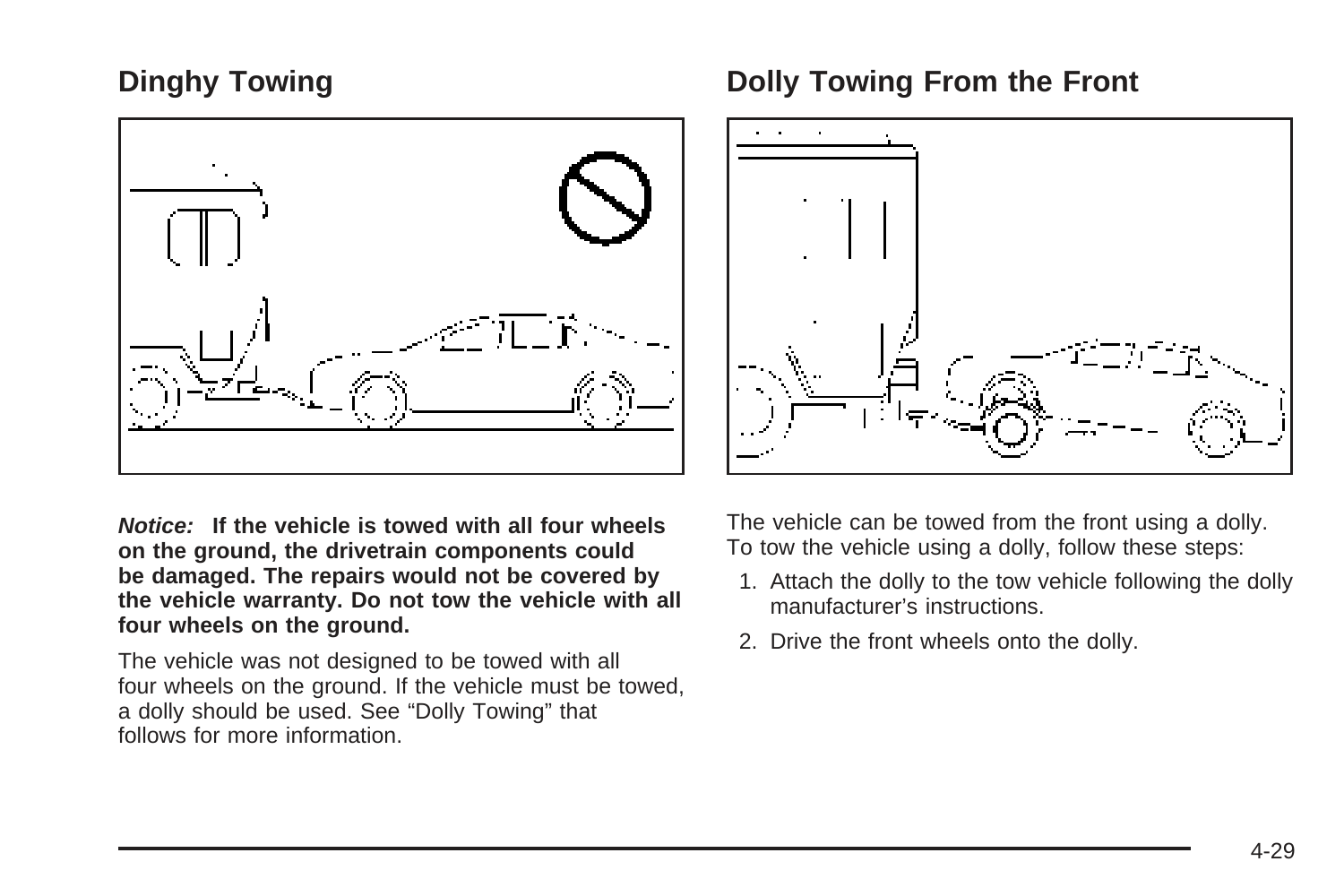- 3. Put an automatic transmission in P (Park) or a manual transmission in N (Neutral).
- 4. Set the parking brake and remove the key.
- 5. For an automatic transmission, insert the key into the shift-lock release slot and shift to N (Neutral). See [Shifting Out of Park](#page-105-0) on page 2-28.
- 6. Clamp the steering wheel in a straight-ahead position with a clamping device designed for towing.
- 7. Release the parking brake.

### **Dolly Towing From the Rear**



**Notice: Towing the vehicle from the rear with the front wheels on the ground could cause transmission damage. Do not tow the vehicle from the rear with the front wheels on the ground.**

### **Towing a Trailer**

Do not use your vehicle to tow a trailer. The vehicle is not designed or intended for such a use. Towing a trailer can adversely affect handling, durability and fuel economy.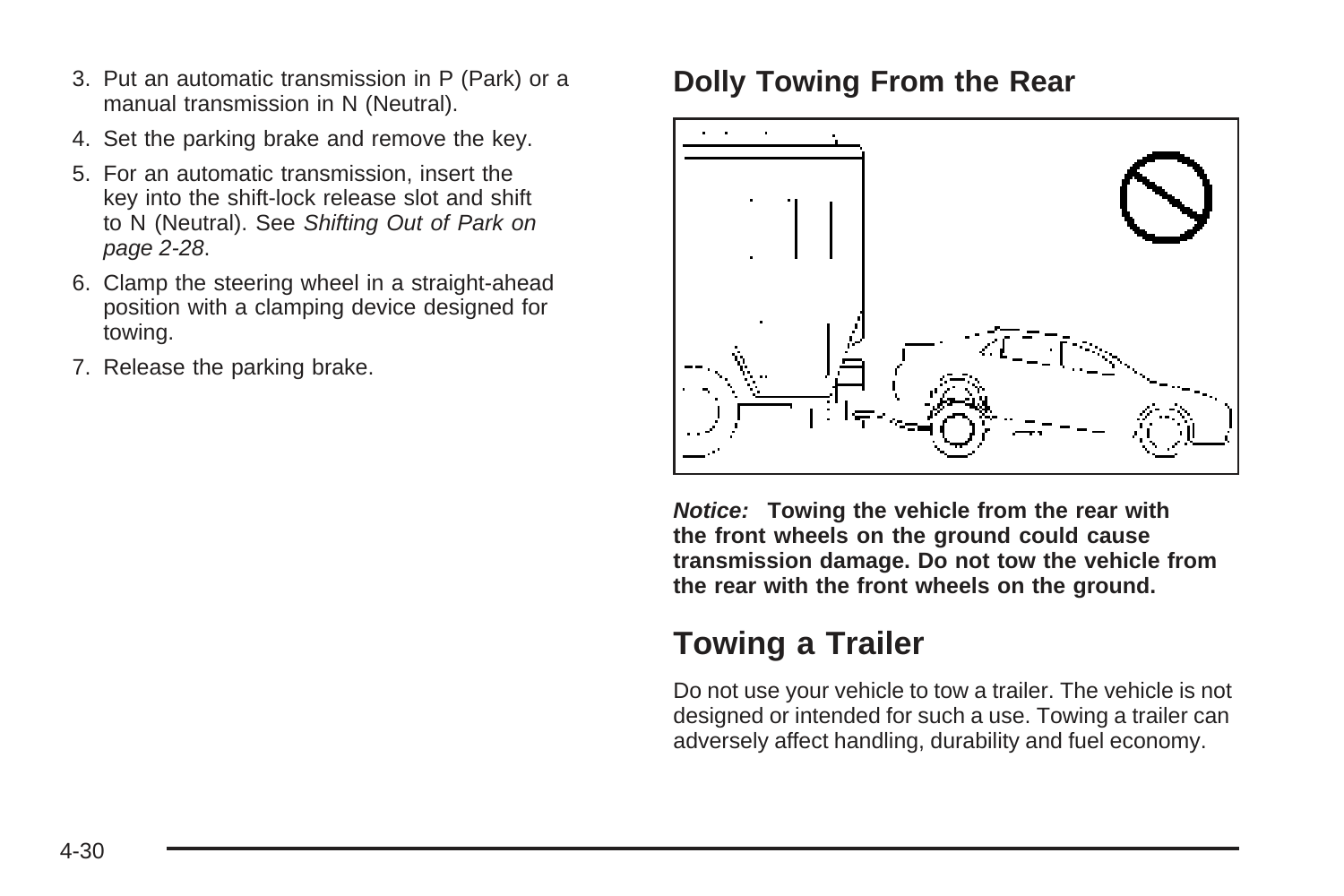# **Section 5 Service and Appearance Care**

| Accessories and Modifications 5-3                 |  |
|---------------------------------------------------|--|
| California Proposition 65 Warning 5-4             |  |
| California Perchlorate Materials Requirements 5-4 |  |
| Doing Your Own Service Work 5-4                   |  |
| Adding Equipment to the Outside of                |  |
|                                                   |  |
|                                                   |  |
|                                                   |  |
|                                                   |  |
|                                                   |  |
|                                                   |  |
| Fuels in Foreign Countries 5-7                    |  |
|                                                   |  |
| Filling a Portable Fuel Container 5-10            |  |
| Checking Things Under the Hood 5-10               |  |
|                                                   |  |
| Engine Compartment Overview 5-12                  |  |
|                                                   |  |
|                                                   |  |
|                                                   |  |
| Automatic Transmission Fluid 5-19                 |  |
| Manual Transmission Fluid 5-21                    |  |
|                                                   |  |
|                                                   |  |
|                                                   |  |

| Front Turn Signal, Sidemarker and       |  |
|-----------------------------------------|--|
|                                         |  |
| Center High-Mounted Stoplamp (CHMSL)    |  |
|                                         |  |
| Center High-Mounted Stoplamp (CHMSL)    |  |
|                                         |  |
| Taillamps, Turn Signal, Sidemarker,     |  |
| Stoplamps and Back-up Lamps 5-47        |  |
|                                         |  |
|                                         |  |
| Windshield Wiper Blade Replacement 5-49 |  |
|                                         |  |
|                                         |  |
| Tire Terminology and Definitions 5-54   |  |
|                                         |  |
|                                         |  |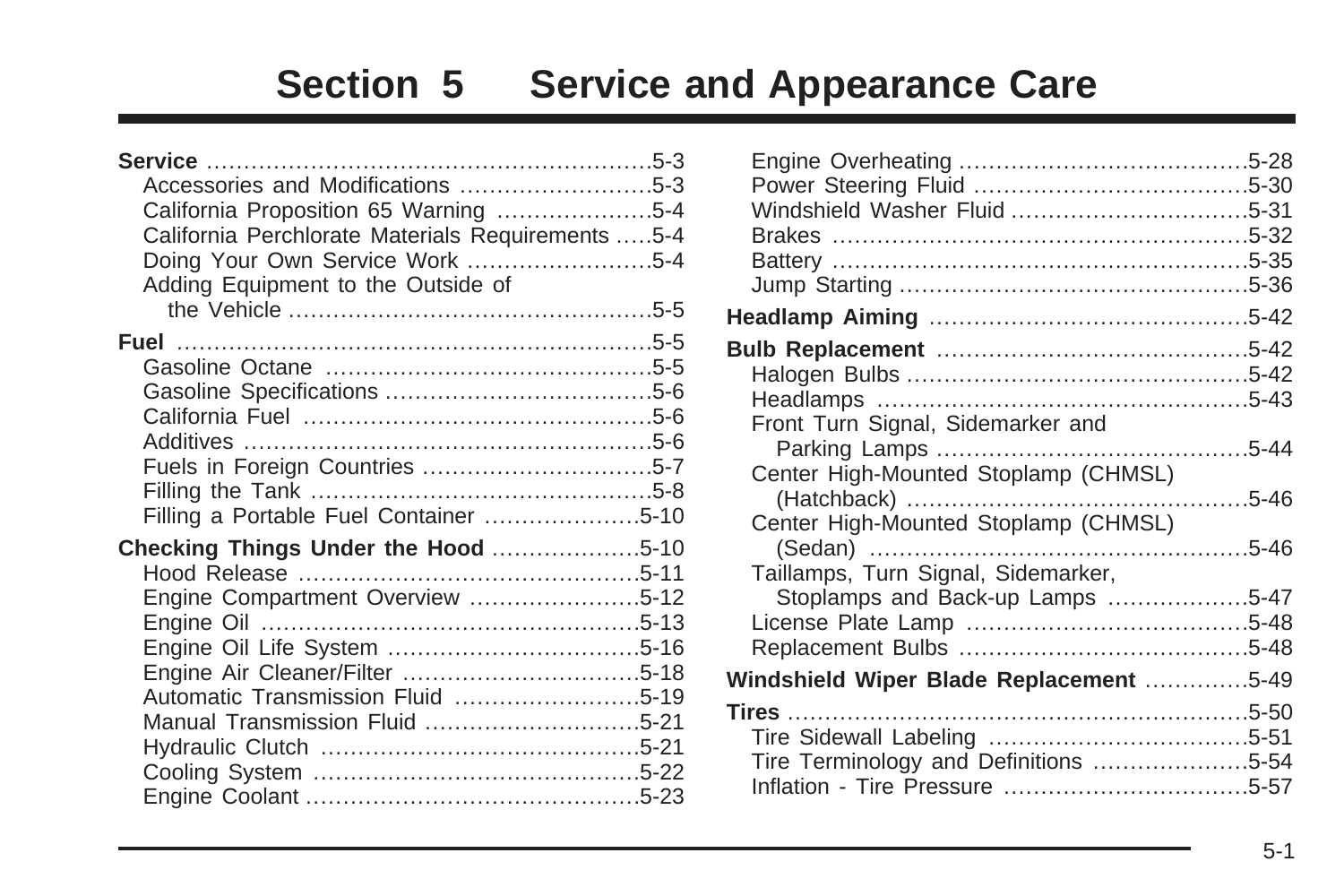# **Section 5 Service and Appearance Care**

| Tire Pressure Monitor System 5-58           |  |
|---------------------------------------------|--|
| Tire Pressure Monitor Operation 5-60        |  |
|                                             |  |
| When It Is Time for New Tires 5-63          |  |
|                                             |  |
| Different Size Tires and Wheels 5-66        |  |
| Uniform Tire Quality Grading 5-66           |  |
| Wheel Alignment and Tire Balance 5-68       |  |
|                                             |  |
|                                             |  |
|                                             |  |
|                                             |  |
| Removing the Spare Tire and Tools 5-72      |  |
| Removing the Flat Tire and Installing the   |  |
|                                             |  |
| Storing a Flat or Spare Tire and Tools 5-78 |  |
|                                             |  |
|                                             |  |
|                                             |  |
|                                             |  |
|                                             |  |
| Instrument Panel, Vinyl, and Other          |  |
|                                             |  |
| Interior Plastic Components 5-81            |  |
|                                             |  |
|                                             |  |

| Cleaning Exterior Lamps/Lenses 5-83                                                 |  |
|-------------------------------------------------------------------------------------|--|
|                                                                                     |  |
| Windshield and Wiper Blades 5-84                                                    |  |
|                                                                                     |  |
|                                                                                     |  |
|                                                                                     |  |
|                                                                                     |  |
|                                                                                     |  |
|                                                                                     |  |
| Vehicle Identification Number (VIN) 5-86<br>Service Parts Identification Label 5-87 |  |
|                                                                                     |  |
| Add-On Electrical Equipment 5-87                                                    |  |
|                                                                                     |  |
|                                                                                     |  |
| Power Windows and Other Power Options 5-88                                          |  |
| Fuses and Circuit Breakers 5-88                                                     |  |
| Instrument Panel Fuse Block 5-89                                                    |  |
| Engine Compartment Fuse Block 5-90                                                  |  |
| Capacities and Specifications 5-93                                                  |  |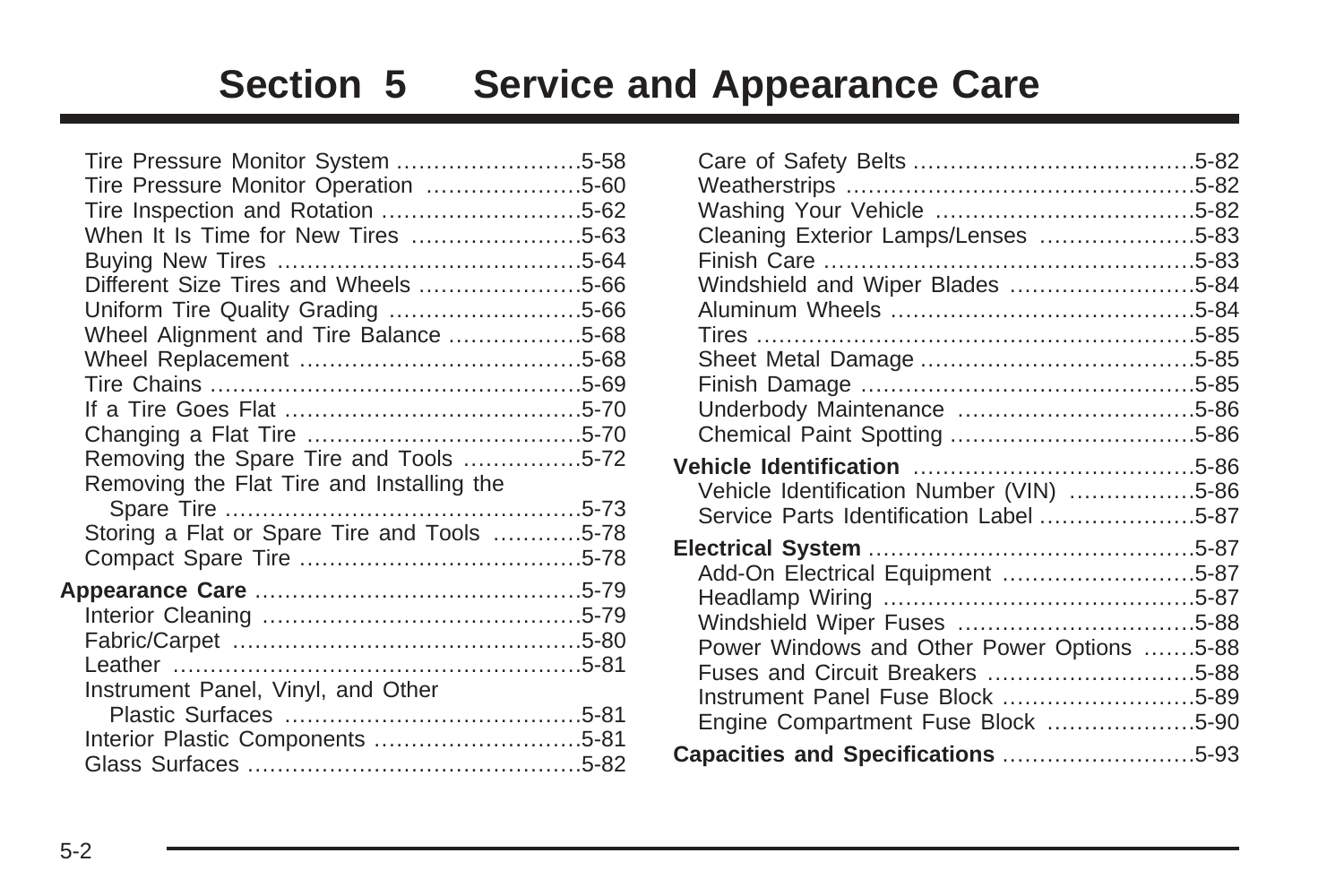## <span id="page-206-0"></span>**Service**

For service and parts needs, visit your dealer/retailer. You will receive genuine GM parts and GM-trained and supported service people.

Genuine GM parts have one of these marks:









## **Accessories and Modifications**

When non-dealer/non-retailer accessories are added to the vehicle, they can affect vehicle performance and safety, including such things as airbags, braking, stability, ride and handling, emissions systems, aerodynamics, durability, and electronic systems like antilock brakes, traction control, and stability control. Some of these accessories could even cause malfunction or damage not covered by the vehicle warranty.

Damage to vehicle components resulting from the installation or use of non-GM certified parts, including control module modifications, are not covered under the terms of the vehicle warranty and may affect remaining warranty coverage for affected parts.

GM Accessories are designed to complement and function with other systems on the vehicle. Your GM dealer/retailer can accessorize the vehicle using genuine GM Accessories. When you go to your GM dealer/ retailer and ask for GM Accessories, you will know that GM-trained and supported service technicians will perform the work using genuine GM Accessories.

Also, see [Adding Equipment to Your Airbag-Equipped](#page-74-0) [Vehicle](#page-74-0) on page 1-71.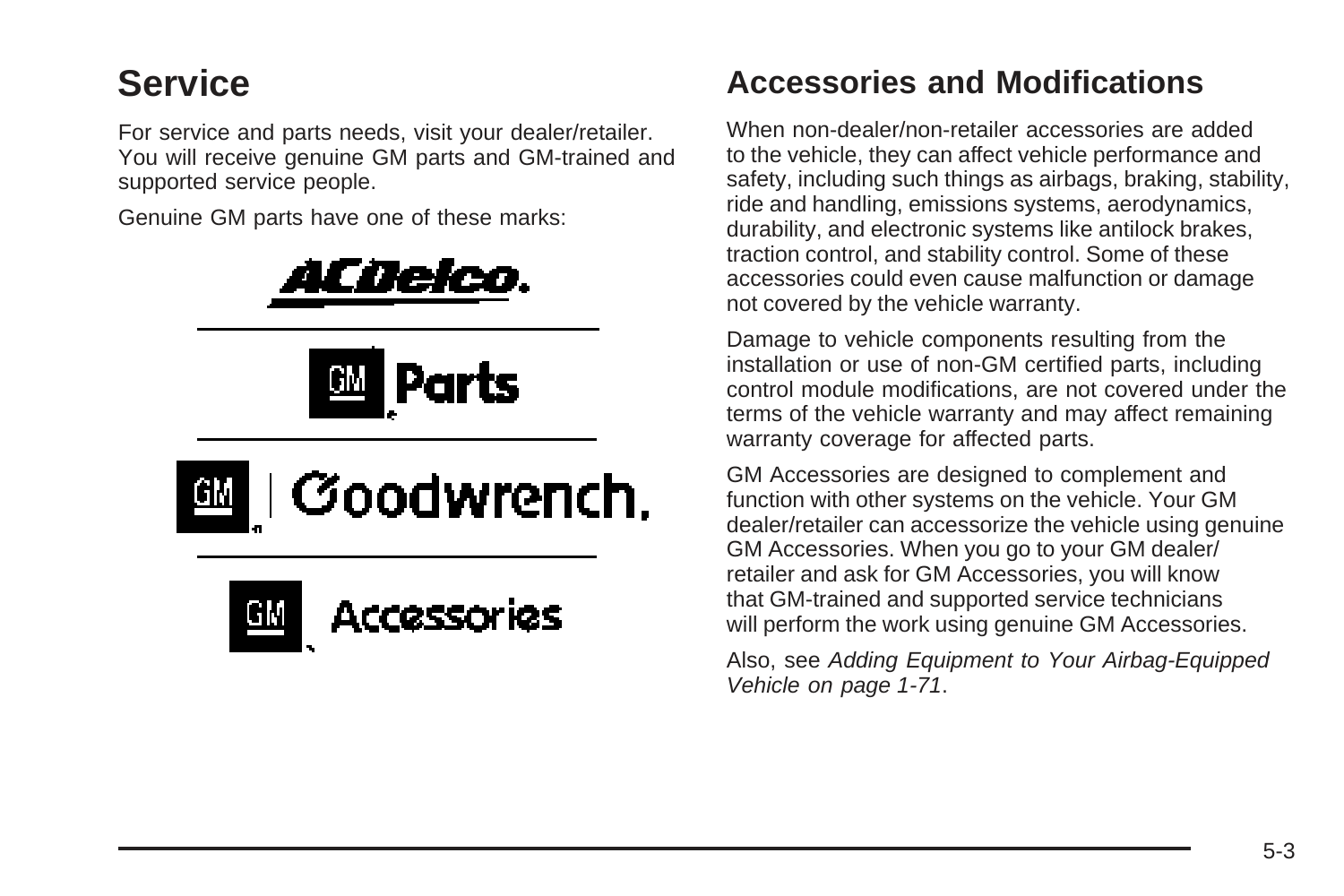### <span id="page-207-0"></span>**California Proposition 65 Warning**

Most motor vehicles, including this one, contain and/or emit chemicals known to the State of California to cause cancer and birth defects or other reproductive harm. Engine exhaust, many parts and systems (including some inside the vehicle), many fluids, and some component wear by-products contain and/or emit these chemicals.

## **California Perchlorate Materials Requirements**

Certain types of automotive applications, such as airbag initiators, seat belt pretensioners, and lithium batteries contained in remote keyless transmitters, may contain perchlorate materials. Special handling may be necessary. For additional information, see www.dtsc.ca.gov/hazardouswaste/perchlorate.

## **Doing Your Own Service Work**

## { **CAUTION:**

You can be injured and the vehicle could be damaged if you try to do service work on a vehicle without knowing enough about it.

- Be sure you have sufficient knowledge, experience, the proper replacement parts, and tools before attempting any vehicle maintenance task.
- Be sure to use the proper nuts, bolts, and other fasteners. English and metric fasteners can be easily confused. If the wrong fasteners are used, parts can later break or fall off. You could be hurt.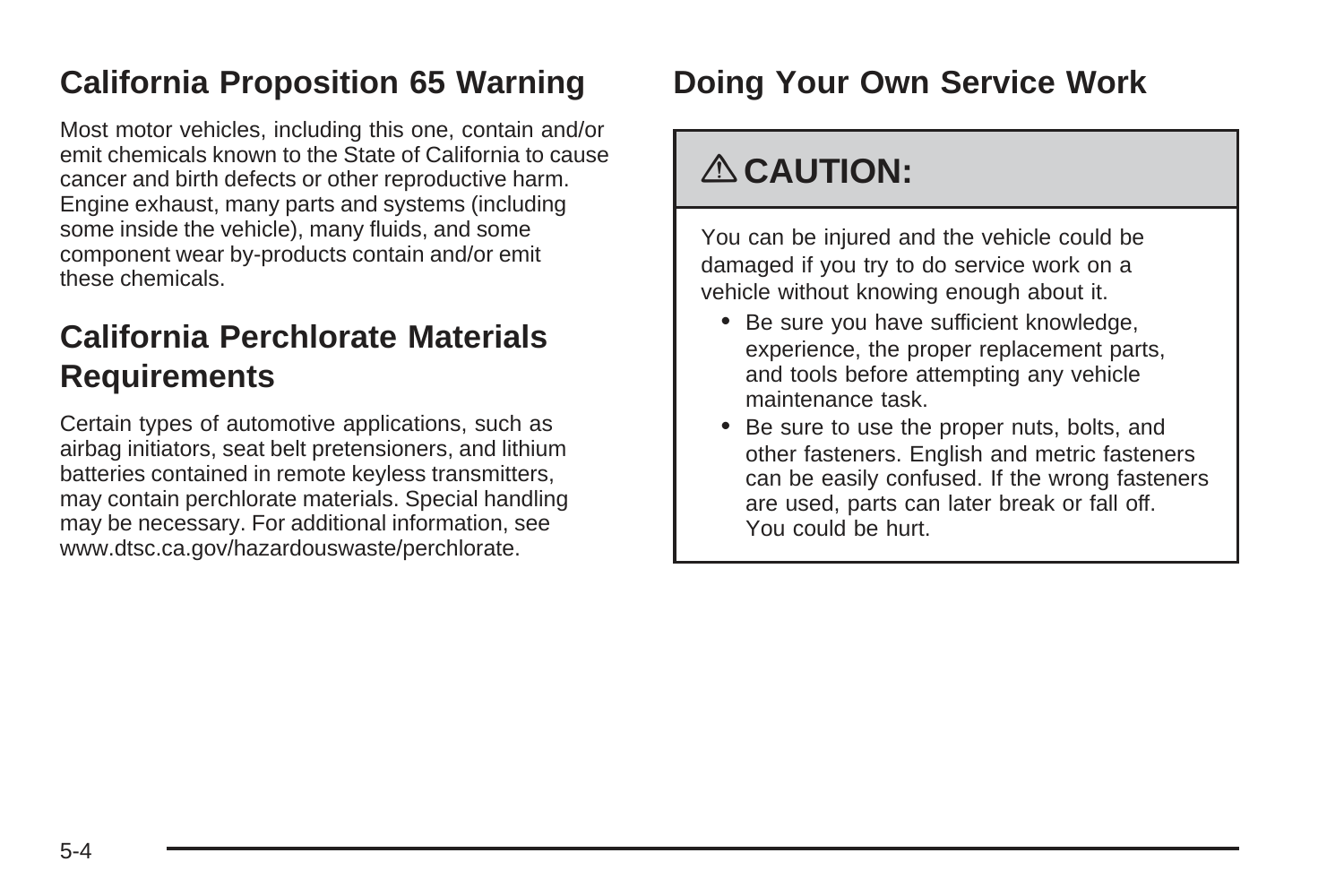<span id="page-208-0"></span>If doing some of your own service work, use the proper service manual. It tells you much more about how to service the vehicle than this manual can. To order the proper service manual, see [Service Publications](#page-330-0) [Ordering Information](#page-330-0) on page 7-15.

This vehicle has an airbag system. Before attempting to do your own service work, see [Servicing Your](#page-73-0) [Airbag-Equipped Vehicle](#page-73-0) on page 1-70.

Keep a record with all parts receipts and list the mileage and the date of any service work performed. See [Maintenance Record](#page-313-0) on page 6-16.

### **Adding Equipment to the Outside of the Vehicle**

Things added to the outside of the vehicle can affect the airflow around it. This can cause wind noise and can affect fuel economy and windshield washer performance. Check with your dealer/retailer before adding equipment to the outside of the vehicle.

## **Fuel**

Use of the recommended fuel is an important part of the proper maintenance of this vehicle. To help keep the engine clean and maintain optimum vehicle performance, we recommend the use of gasoline advertised as TOP TIER Detergent Gasoline.

## **Gasoline Octane**

Use regular unleaded gasoline with a posted octane rating of 87 or higher. If the octane rating is less than 87, you might notice an audible knocking noise when you drive, commonly referred to as spark knock. If this occurs, use a gasoline rated at 87 octane or higher as soon as possible. If you are using gasoline rated at 87 octane or higher and you hear heavy knocking, the engine needs service.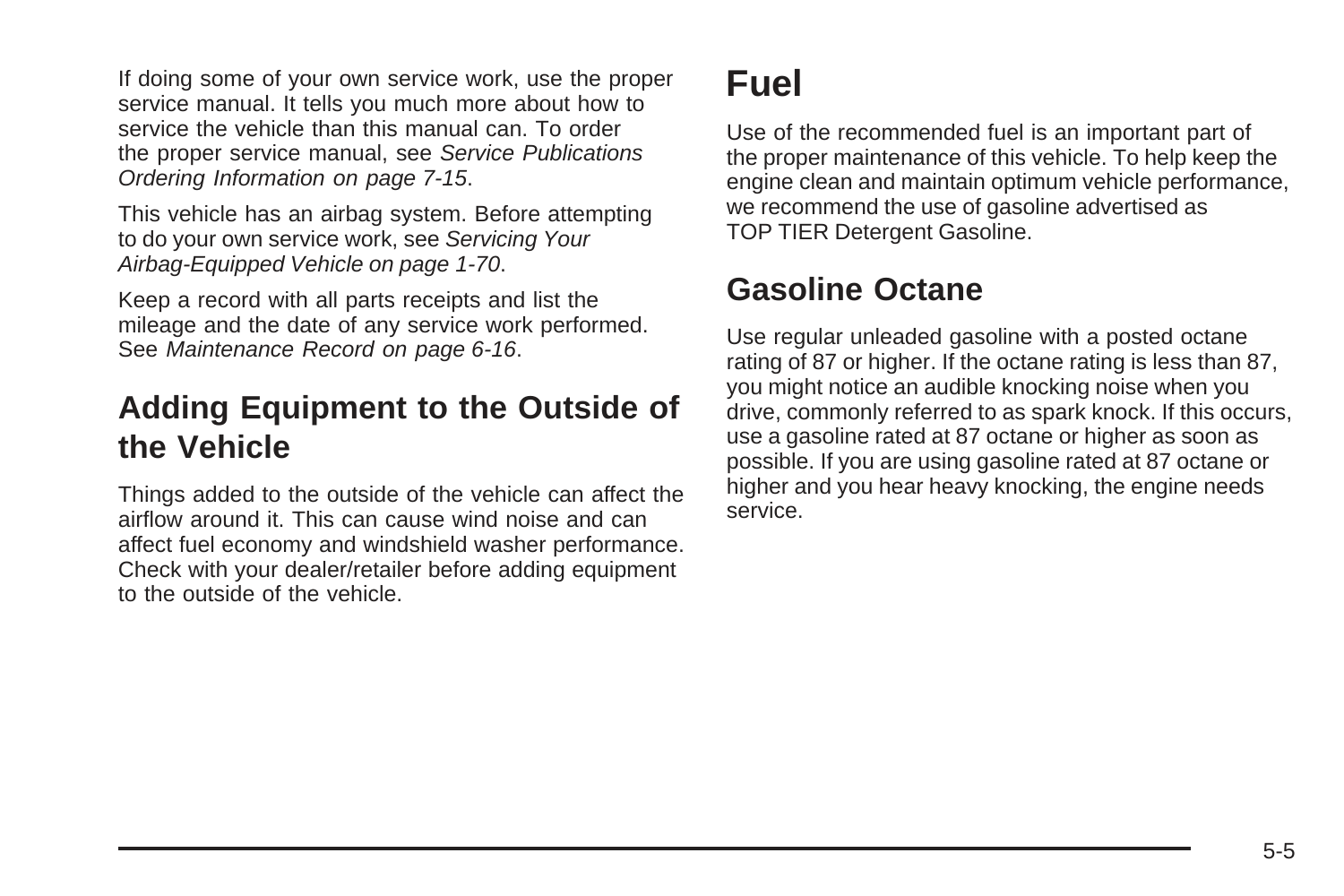### <span id="page-209-0"></span>**Gasoline Specifications**

At a minimum, gasoline should meet ASTM specification D 4814 in the United States or CAN/CGSB-3.5 or 3.511 in Canada. Some gasolines contain an octane-enhancing additive called methylcyclopentadienyl manganese tricarbonyl (MMT). We recommend against the use of gasolines containing MMT. See Additives on page 5-6 for additional information.

### **California Fuel**

If the vehicle is certified to meet California Emissions Standards, it is designed to operate on fuels that meet California specifications. See the underhood emission control label. If this fuel is not available in states adopting California emissions standards, the vehicle will operate satisfactorily on fuels meeting federal specifications, but emission control system performance might be affected. The malfunction indicator lamp could turn on and the vehicle might fail a smog-check test. See [Malfunction](#page-147-0) [Indicator Lamp](#page-147-0) on page 3-32. If this occurs, return to your authorized dealer/retailer for diagnosis. If it is determined that the condition is caused by the type of fuel used, repairs might not be covered by the vehicle warranty.

### **Additives**

To provide cleaner air, all gasolines in the United States are now required to contain additives that help prevent engine and fuel system deposits from forming, allowing the emission control system to work properly. In most cases, you should not have to add anything to the fuel. However, some gasolines contain only the minimum amount of additive required to meet U.S. Environmental Protection Agency regulations. To help keep fuel injectors and intake valves clean, or if the vehicle experiences problems due to dirty injectors or valves, look for gasoline that is advertised as TOP TIER Detergent Gasoline.

For customers who do not use TOP TIER Detergent Gasoline regularly, one bottle of GM Fuel System Treatment PLUS, added to the fuel tank at every engine oil change, can help clean deposits from fuel injectors and intake valves. GM Fuel System Treatment PLUS is the only gasoline additive recommended by General Motors.

Also, your dealer/retailer has additives that will help correct and prevent most deposit-related problems.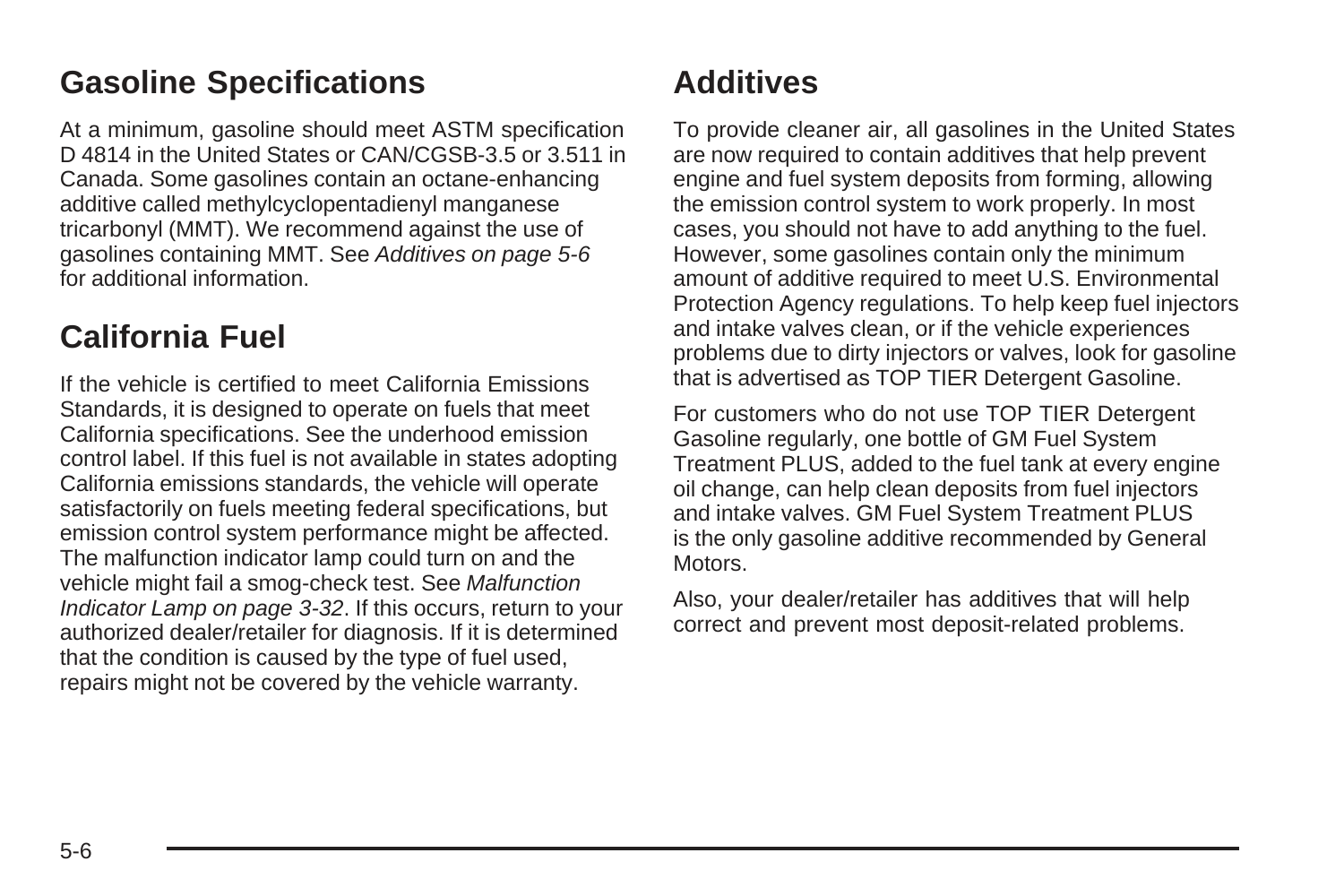<span id="page-210-0"></span>Gasolines containing oxygenates, such as ethers and ethanol, and reformulated gasolines might be available in your area. We recommend that you use these gasolines, if they comply with the specifications described earlier. However, E85 (85% ethanol) and other fuels containing more than 10% ethanol must not be used in vehicles that were not designed for those fuels.

**Notice: This vehicle was not designed for fuel that contains methanol. Do not use fuel containing methanol. It can corrode metal parts in the fuel system and also damage plastic and rubber parts. That damage would not be covered under the vehicle warranty.**

Some gasolines that are not reformulated for low emissions can contain an octane-enhancing additive called methylcyclopentadienyl manganese tricarbonyl (MMT); ask the attendant where you buy gasoline whether the fuel contains MMT. We recommend against the use of such gasolines. Fuels containing MMT can reduce the life of spark plugs and the performance of the emission control system could be affected. The malfunction indicator lamp might turn on. If this occurs, return to your dealer/retailer for service.

### **Fuels in Foreign Countries**

If you plan on driving in another country outside the United States or Canada, the proper fuel might be hard to find. Never use leaded gasoline or any other fuel not recommended in the previous text on fuel. Costly repairs caused by use of improper fuel would not be covered by the vehicle warranty.

To check the fuel availability, ask an auto club, or contact a major oil company that does business in the country where you will be driving.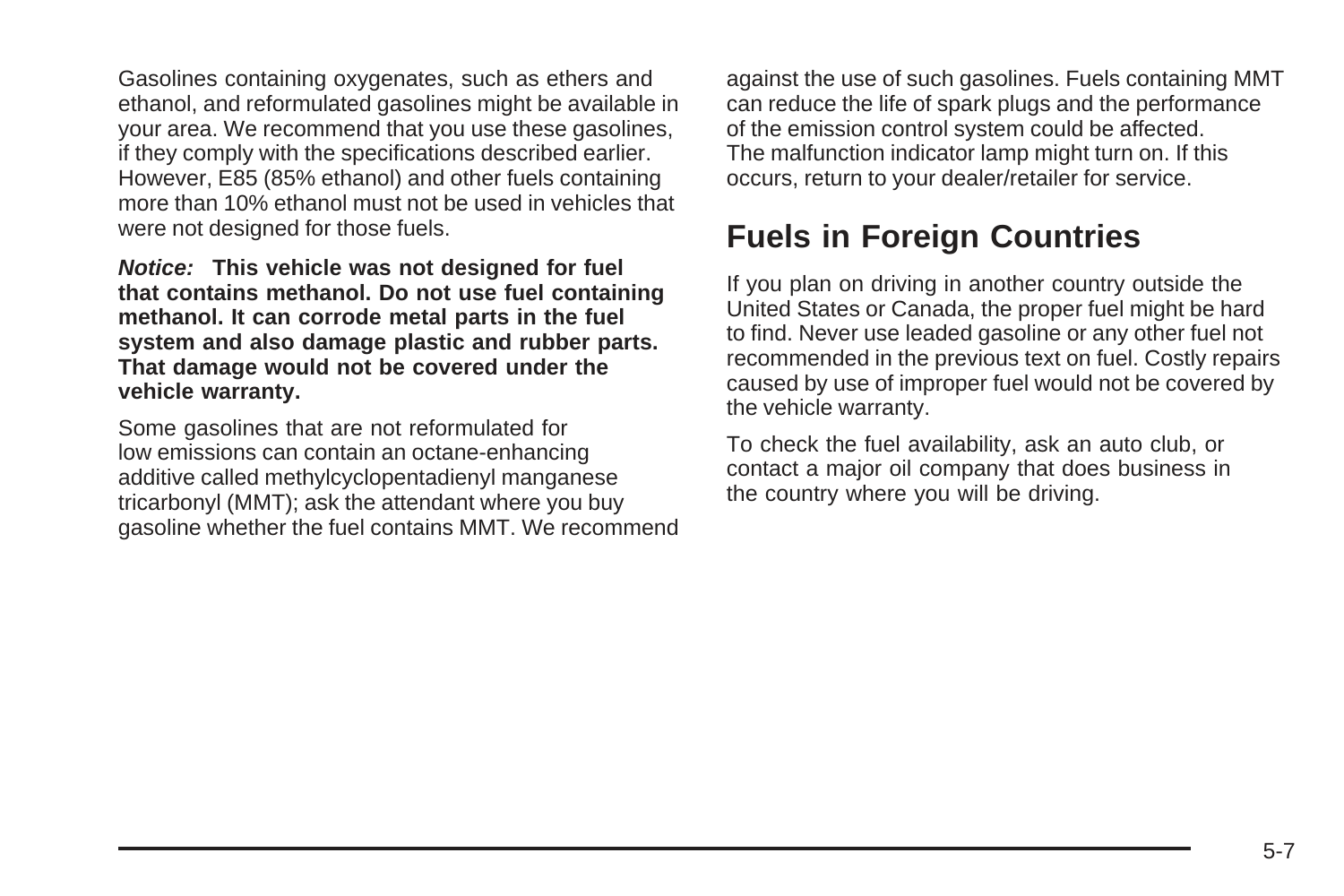### <span id="page-211-0"></span>**Filling the Tank**

## { **CAUTION:**

Fuel vapor burns violently and a fuel fire can cause bad injuries. To help avoid injuries to you and others, read and follow all the instructions on the pump island. Turn off the engine when you are refueling. Do not smoke if you are near fuel or refueling the vehicle. Do not use cellular phones. Keep sparks, flames, and smoking materials away from fuel. Do not leave the fuel pump unattended when refueling the vehicle. This is against the law in some places. Do not re-enter the vehicle while pumping fuel. Keep children away from the fuel pump; never let children pump fuel.



To open the fuel filler door, pull up on the release lever with this symbol on it. It is located on the floor on the outboard side of the driver seat.



**Hatchback shown. Sedan similar**

The tethered fuel cap is located behind a hinged fuel door on the passenger side of the vehicle.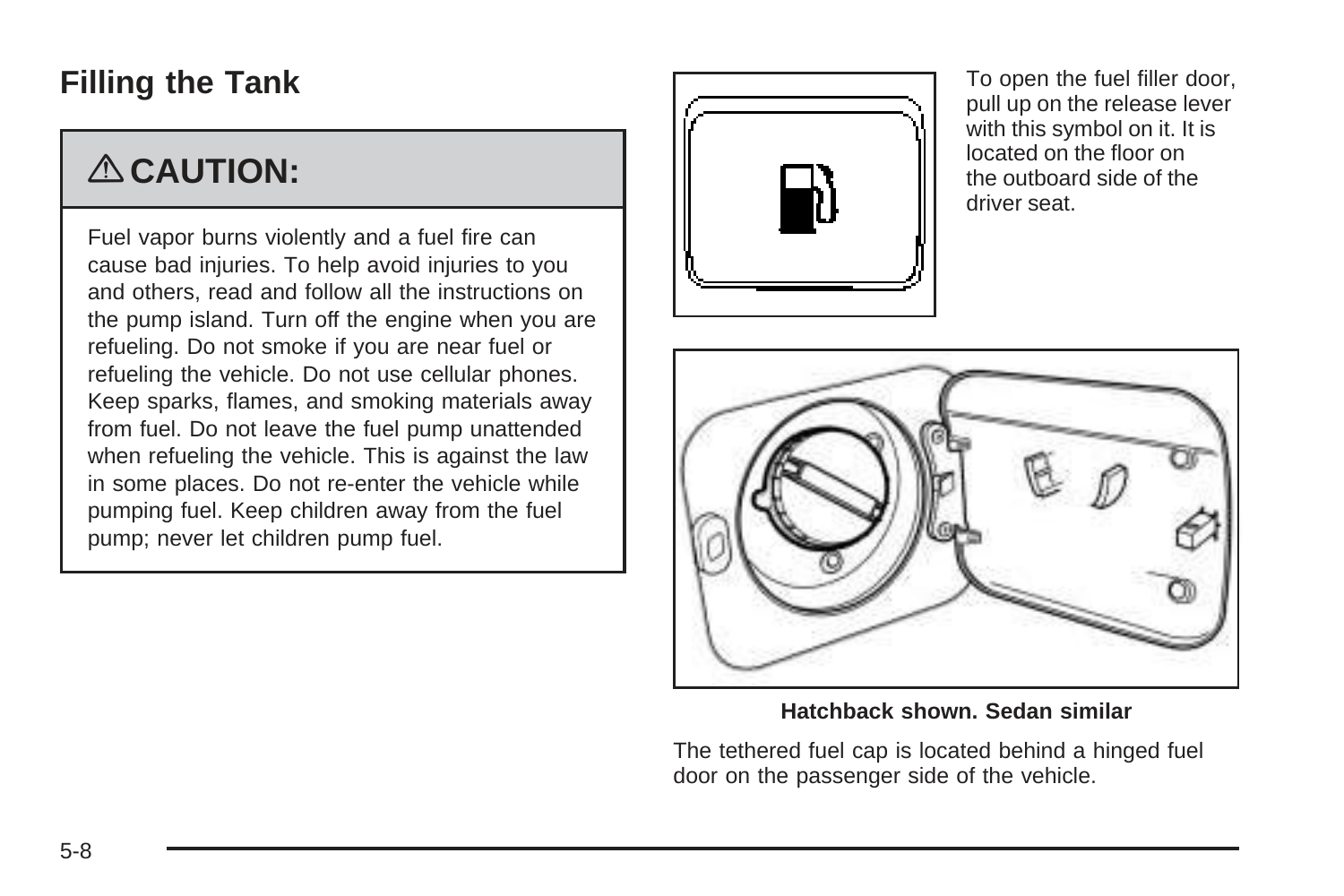To remove the fuel cap, turn it slowly counterclockwise. The fuel cap has a spring in it; if the cap is released too soon, it will spring back to the right.

# { **CAUTION:**

Fuel can spray out on you if you open the fuel cap too quickly. If you spill fuel and then something ignites it, you could be badly burned. This spray can happen if the tank is nearly full, and is more likely in hot weather. Open the fuel cap slowly and wait for any hiss noise to stop. Then unscrew the cap all the way.

Be careful not to spill fuel. Do not top off or overfill the tank and wait a few seconds after you have finished pumping before removing the nozzle. Clean fuel from painted surfaces as soon as possible. See [Washing](#page-285-0) [Your Vehicle](#page-285-0) on page 5-82.

When replacing the fuel cap, turn it clockwise until it clicks. Make sure the cap is fully installed. The diagnostic system can determine if the fuel cap has been left off or improperly installed. This would allow fuel to evaporate into the atmosphere. See [Malfunction Indicator Lamp](#page-147-0) on page 3-32.

# { **CAUTION:**

If a fire starts while you are refueling, do not remove the nozzle. Shut off the flow of fuel by shutting off the pump or by notifying the station attendant. Leave the area immediately.

**Notice: If a new fuel cap is needed, be sure to get the right type. Your dealer/retailer can get one for you. The wrong type might not fit properly. This can cause the malfunction indicator lamp to light and can damage the fuel tank and emissions system. See [Malfunction Indicator Lamp](#page-147-0) on page 3-32.**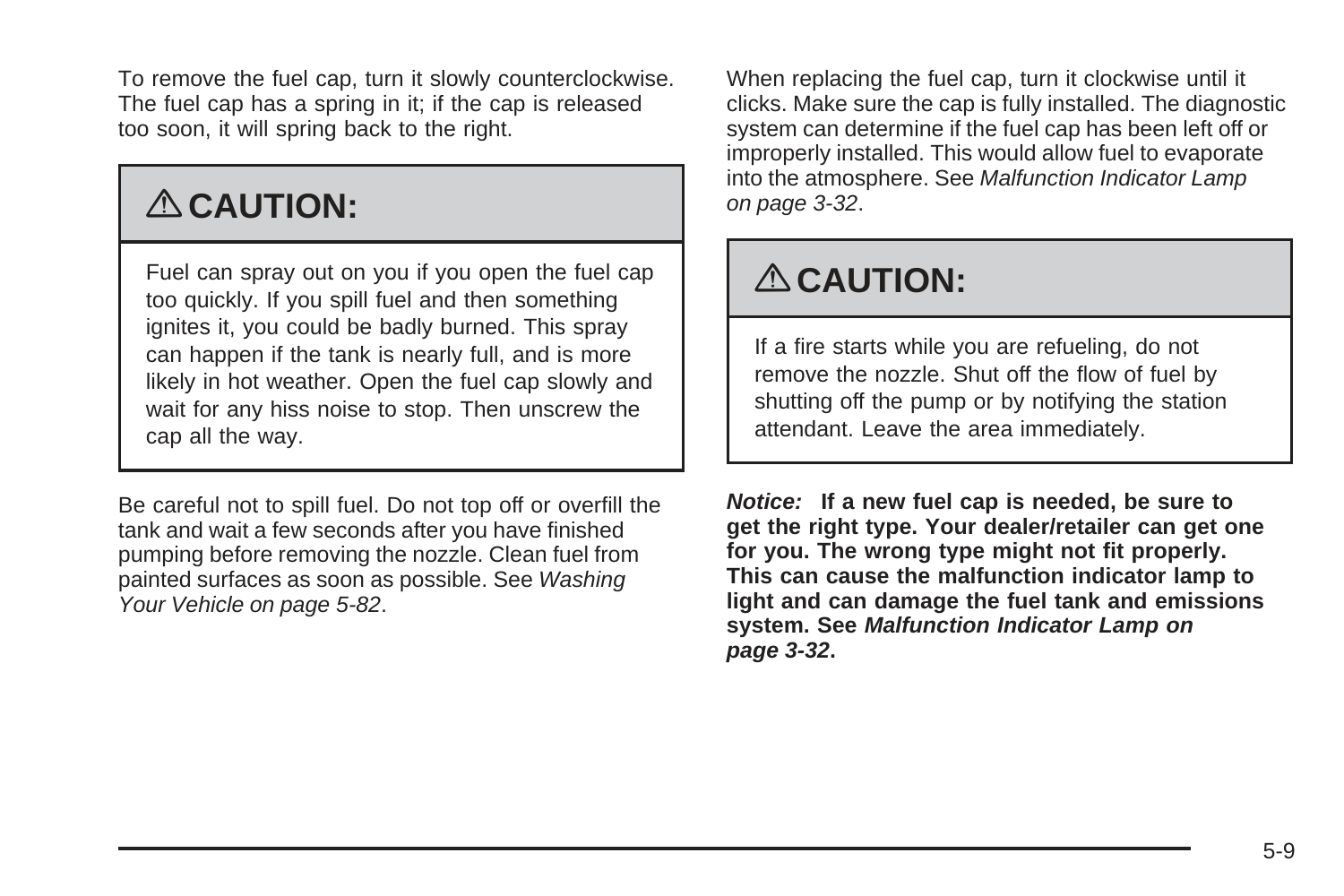### <span id="page-213-0"></span>**Filling a Portable Fuel Container**

## { **CAUTION:**

Never fill a portable fuel container while it is in the vehicle. Static electricity discharge from the container can ignite the fuel vapor. You can be badly burned and the vehicle damaged if this occurs. To help avoid injury to you and others:

- Dispense fuel only into approved containers.
- Do not fill a container while it is inside a vehicle, in a vehicle's trunk, pickup bed, or on any surface other than the ground.
- Bring the fill nozzle in contact with the inside of the fill opening before operating the nozzle. Contact should be maintained until the filling is complete.
- Do not smoke while pumping fuel.
- Do not use a cellular phone while pumping fuel.

## **Checking Things Under the Hood**

## { **CAUTION:**

An electric fan under the hood can start up and injure you even when the engine is not running. Keep hands, clothing, and tools away from any underhood electric fan.

## { **CAUTION:**

Things that burn can get on hot engine parts and start a fire. These include liquids like fuel, oil, coolant, brake fluid, windshield washer and other fluids, and plastic or rubber. You or others could be burned. Be careful not to drop or spill things that will burn onto a hot engine.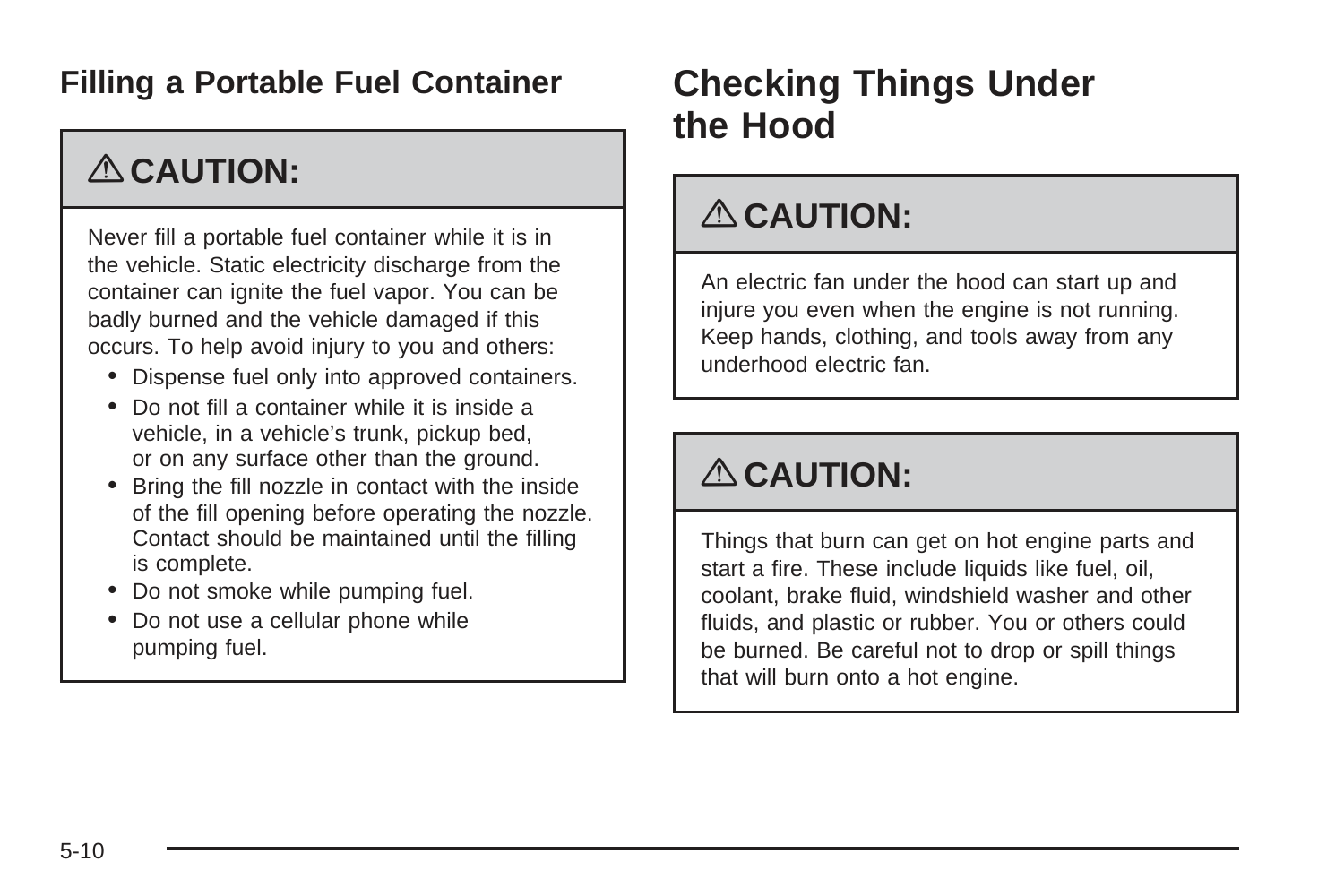## <span id="page-214-0"></span>**Hood Release**

To open the hood:



1. Pull the hood release handle inside the vehicle. It is located on the lower left side of the instrument panel.



2. Then go to the front of the vehicle and lift up on the secondary hood release lever, located under the front center of the hood.

3. Lift the hood and release the hood prop from its retainer located on the underside of the hood.



4. Securely place the hood prop into the slot on the inner fender.

Before closing the hood, be sure all the filler caps are on properly. Then lift the hood to relieve pressure on the hood prop. Remove the hood prop from the slot in the inner fender and return the prop to its retainer. Lower the hood 12 inches (30 cm) above the vehicle and release it so it fully latches. Check to make sure the hood is closed and repeat the process if necessary.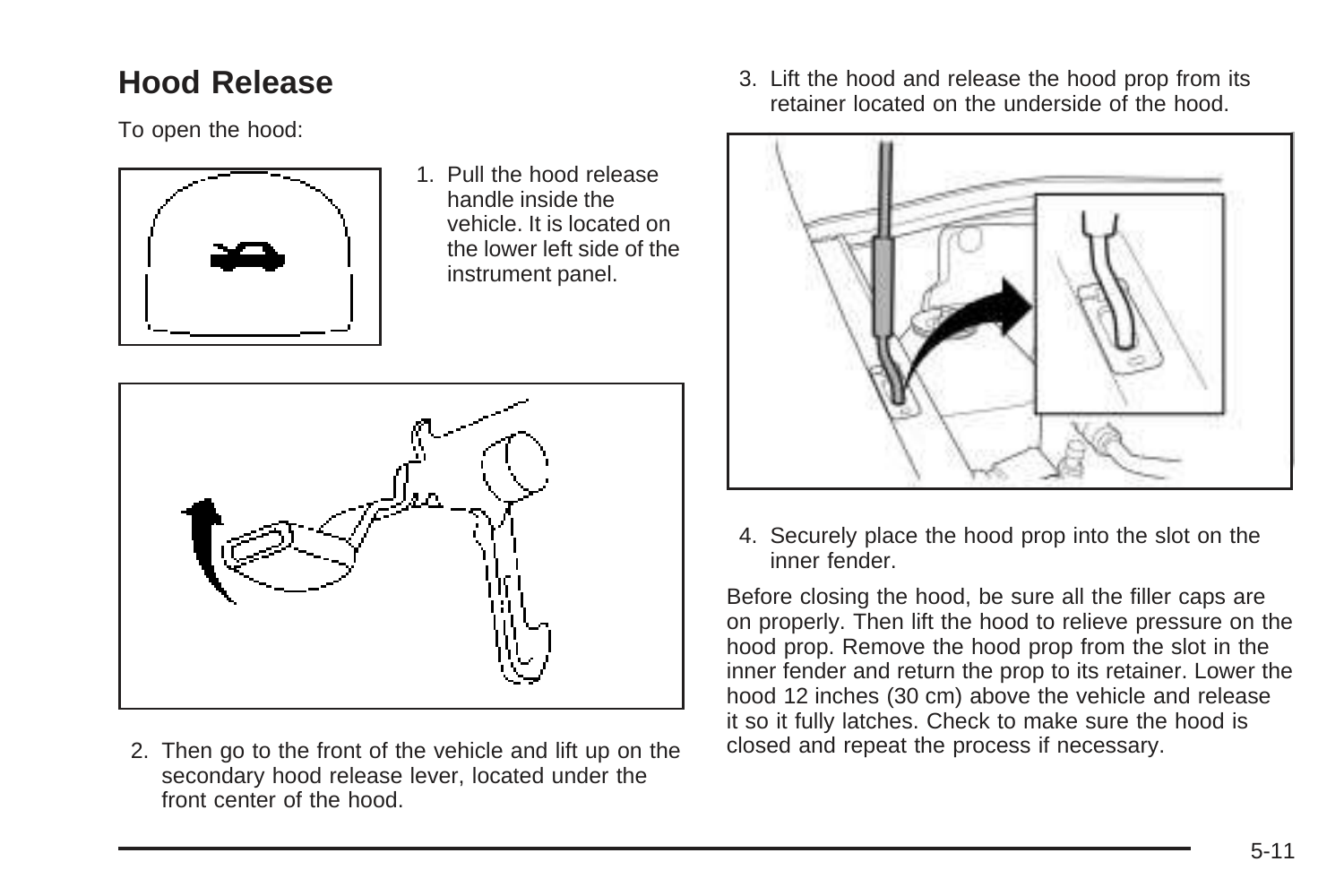### <span id="page-215-0"></span>**Engine Compartment Overview**



**Automatic Transmission shown, Manual Transmission similar**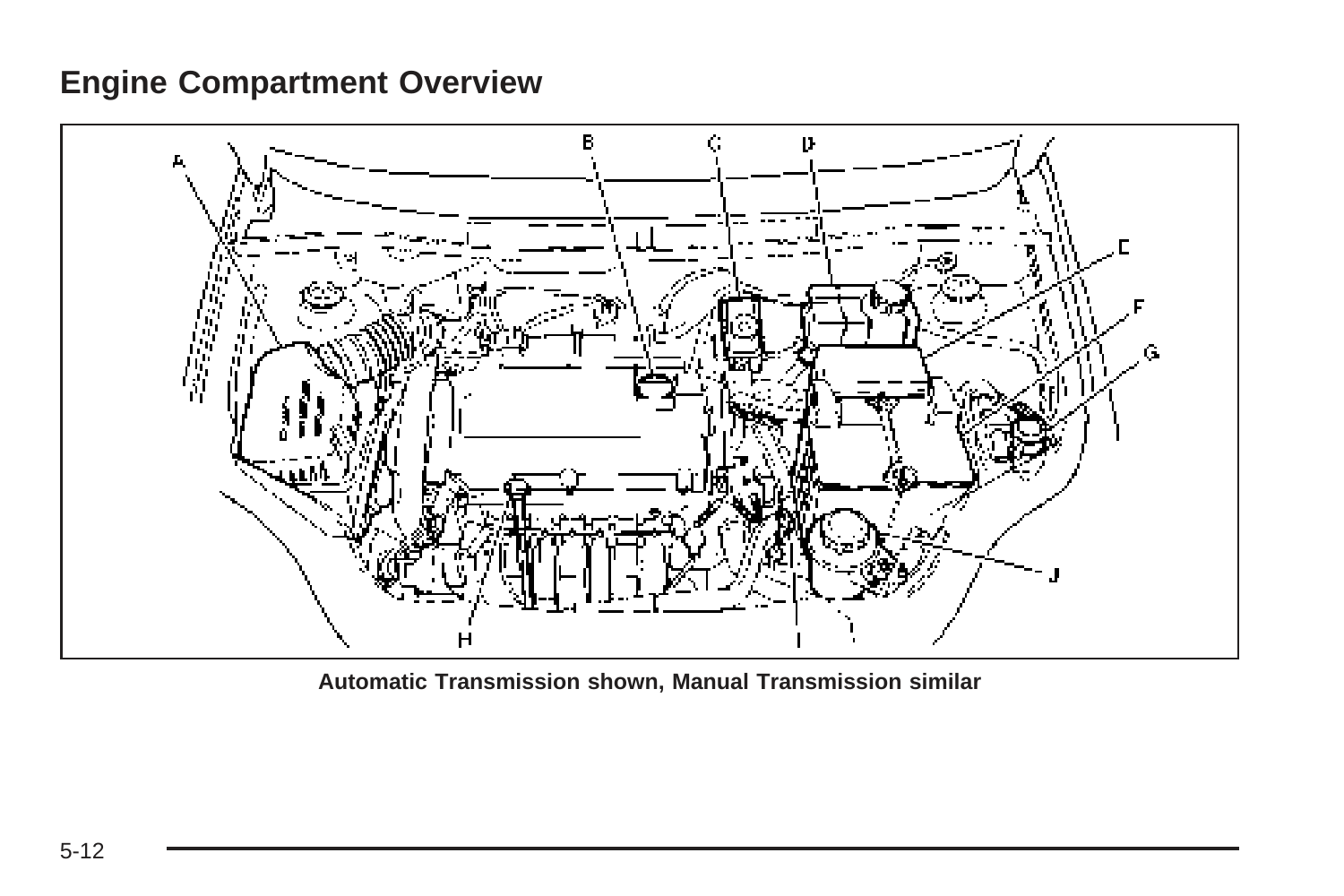- A. [Engine Air Cleaner/Filter](#page-221-0) on page 5-18.
- B. Engine Oil Fill Cap. See "When to Add Engine Oil" under Engine Oil on page 5-13.
- C. Brake/Clutch Fluid Reservoir. See "Brake Fluid" under [Brakes](#page-235-0) on page 5-32 and [Hydraulic Clutch](#page-224-0) on page 5-21.
- D. Engine Coolant Surge Tank. See [Cooling System](#page-225-0) on page 5-22.
- E. [Engine Compartment Fuse Block](#page-293-0) on page 5-90.
- F. [Battery](#page-238-0) on page 5-35.
- G. Windshield Washer Fluid Reservoir. See "Adding Washer Fluid" under [Windshield Washer Fluid](#page-234-0) on page 5-31.
- H. Engine Oil Dipstick. See "Checking Engine Oil" under Engine Oil on page 5-13.
- I. Automatic Transmission Dipstick. See [Automatic](#page-222-0) [Transmission Fluid](#page-222-0) on page 5-19.
- J. Power Steering Fluid Reservoir. See [Power Steering](#page-233-0) [Fluid](#page-233-0) on page 5-30.

# **Engine Oil**



If the engine oil pressure light comes on, check the engine oil level right away.

The oil pressure light is on the instrument panel cluster. See [Oil Pressure Light](#page-149-0) on page 3-34. Check the engine oil level regularly; this is an added reminder.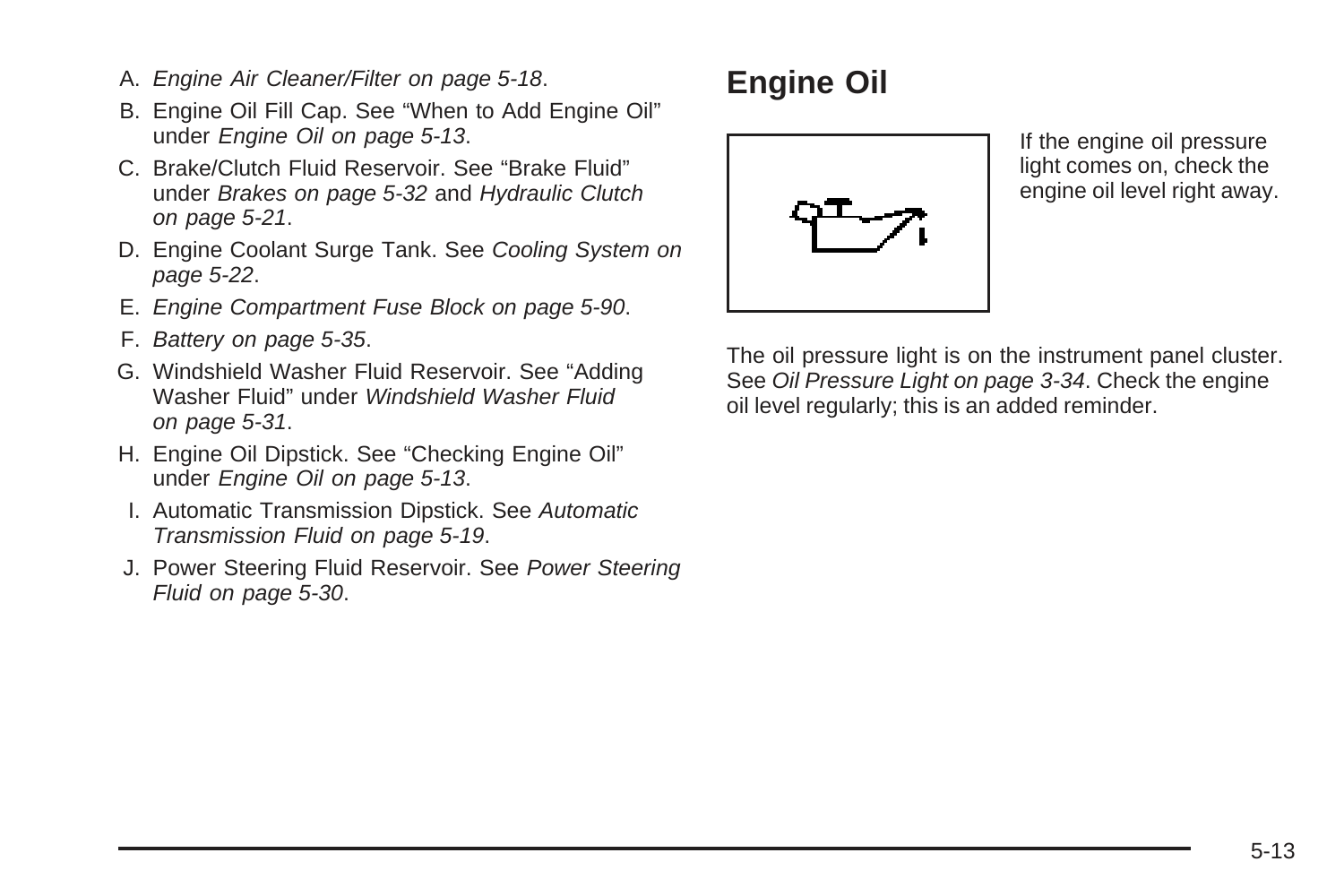### **Checking Engine Oil**

It is a good idea to check the engine oil level at each fuel fill. In order to get an accurate reading, the oil must be warm and the vehicle must be on level ground.

The engine oil dipstick handle is a yellow loop. See [Engine Compartment Overview](#page-215-0) on page 5-12 for the location of the engine oil dipstick.

- 1. Turn off the engine and give the oil several minutes to drain back into the oil pan. If this is not done, the oil dipstick might not show the actual level.
- 2. Pull the dipstick and clean it with a paper towel or cloth, then push it back in all the way. Remove it again, keeping the tip down and check the level.

## **When to Add Engine Oil**



If the oil is below the MIN (minimum) mark on the dipstick, add at least one quart/liter of the recommended oil. This section explains what kind of oil to use. For engine oil crankcase capacity, see [Capacities](#page-296-0) [and Specifications](#page-296-0) on page 5-93.

**Notice: Do not add too much oil. If the engine has so much oil that the oil level gets above the upper mark that shows the proper operating range, the engine could be damaged.**

See [Engine Compartment Overview](#page-215-0) on page 5-12 for the location of the engine oil fill cap.

Add enough oil to put the level somewhere in the proper operating range. Push the dipstick all the way back in when through.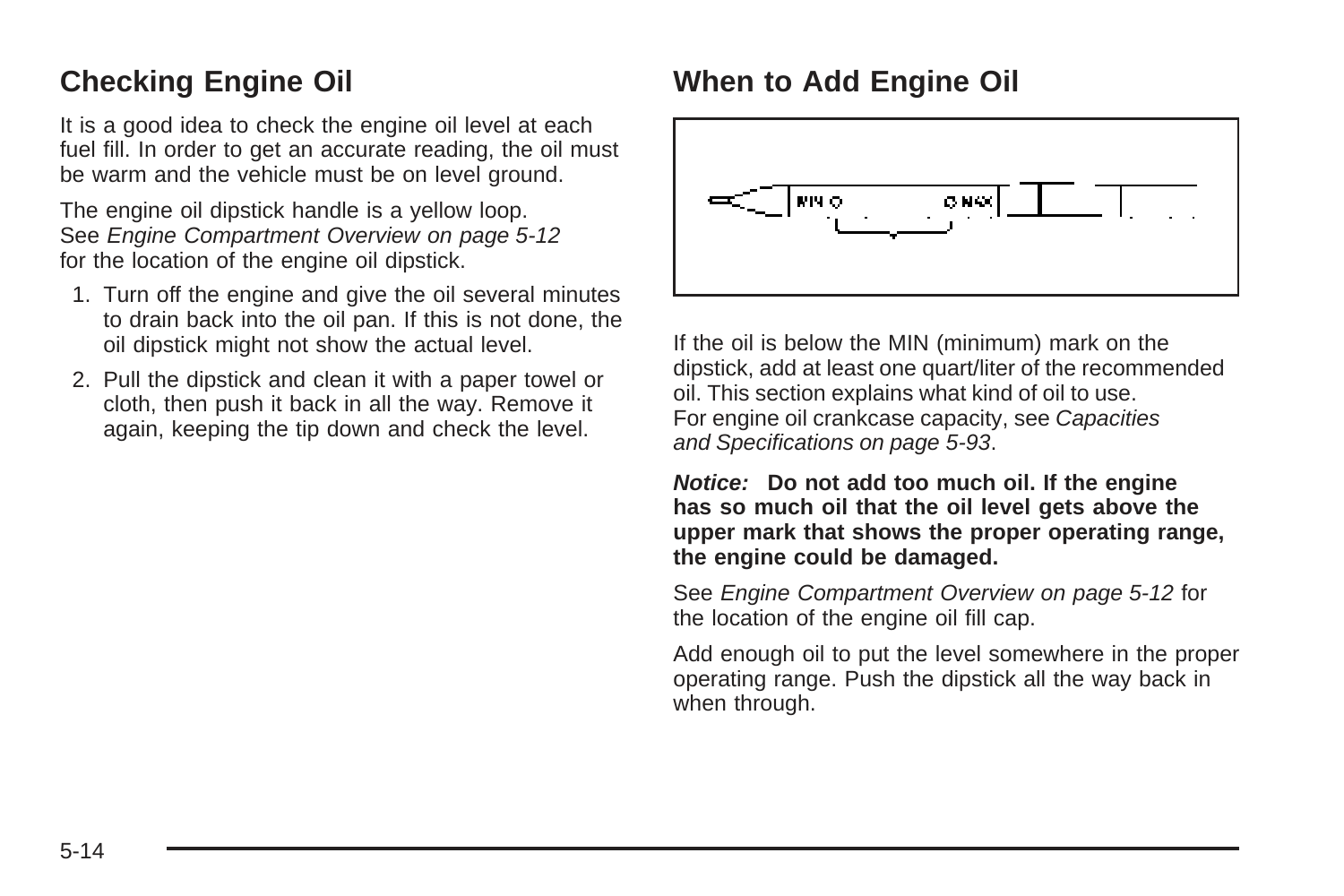### **What Kind of Engine Oil to Use**

Look for three things:



• GM6094M

Use only an oil that meets GM Standard GM6094M.

• SAE 5W-30

SAE 5W-30 is best for the vehicle. These numbers on an oil container show its viscosity, or thickness. Do not use other viscosity oils such as SAE 20W-50. • American Petroleum Institute (API) starburst symbol



Oils meeting these requirements should have the starburst symbol on the container. This symbol indicates that the oil has been certified by the American Petroleum Institute (API).

**Notice: Use only engine oil identified as meeting GM Standard GM6094M and showing the American Petroleum Institute Certified For Gasoline Engines starburst symbol. Failure to use the recommended oil can result in engine damage not covered by the vehicle warranty.**

### **Cold Temperature Operation**

If in an area of extreme cold, where the temperature falls below −20°F (−29°C), use either an SAE 5W-30 synthetic oil or an SAE 0W-30 engine oil. Both provide easier cold starting for the engine at extremely low temperatures. Always use an oil that meets the required specification, GM6094M. See "What Kind of Engine Oil to Use" for more information.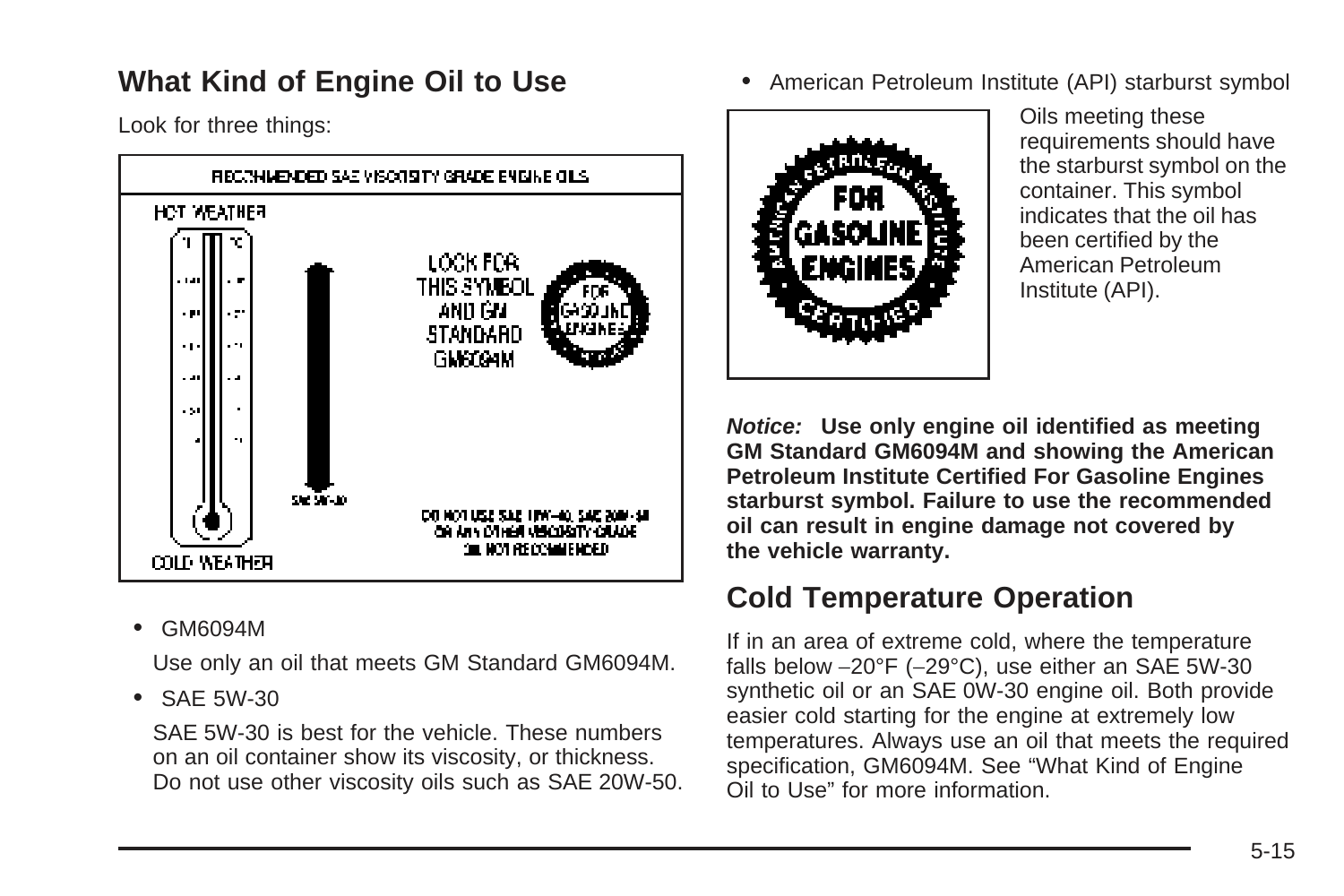### **Engine Oil Additives / Engine Oil Flushes**

Do not add anything to the oil. The recommended oils with the starburst symbol that meet GM Standard GM6094M are all that is needed for good performance and engine protection.

Engine oil system flushes are not recommended and could cause engine damage not covered by the vehicle warranty.

# **Engine Oil Life System**

#### **When to Change Engine Oil**

This vehicle has the Engine Oil Life System, a computer system that indicates when to change the engine oil and filter. This is based on engine revolutions and engine temperature, and not on mileage. Based on driving conditions, the mileage at which an oil change is indicated can vary considerably. For the oil life system to work properly, the system must be reset every time the oil is changed.

When the system has calculated that oil life has been diminished, it indicates that an oil change is necessary. A change engine oil light displays. Change the oil as soon as possible within the next 600 miles (1 000 km). It is possible that, if driving under the best conditions, the oil life system might not indicate that an oil change is necessary for over a year. However, the engine oil and filter must be changed at least once a year and at this time the system must be reset. Your dealer/retailer has trained service people who will perform this work using genuine parts and reset the system. It is also important to check the oil regularly and keep it at the proper level.

If the system is ever reset accidentally, the oil must be changed at 3,000 miles (5 000 km) since the last oil change. Remember to reset the oil life system whenever the oil is changed.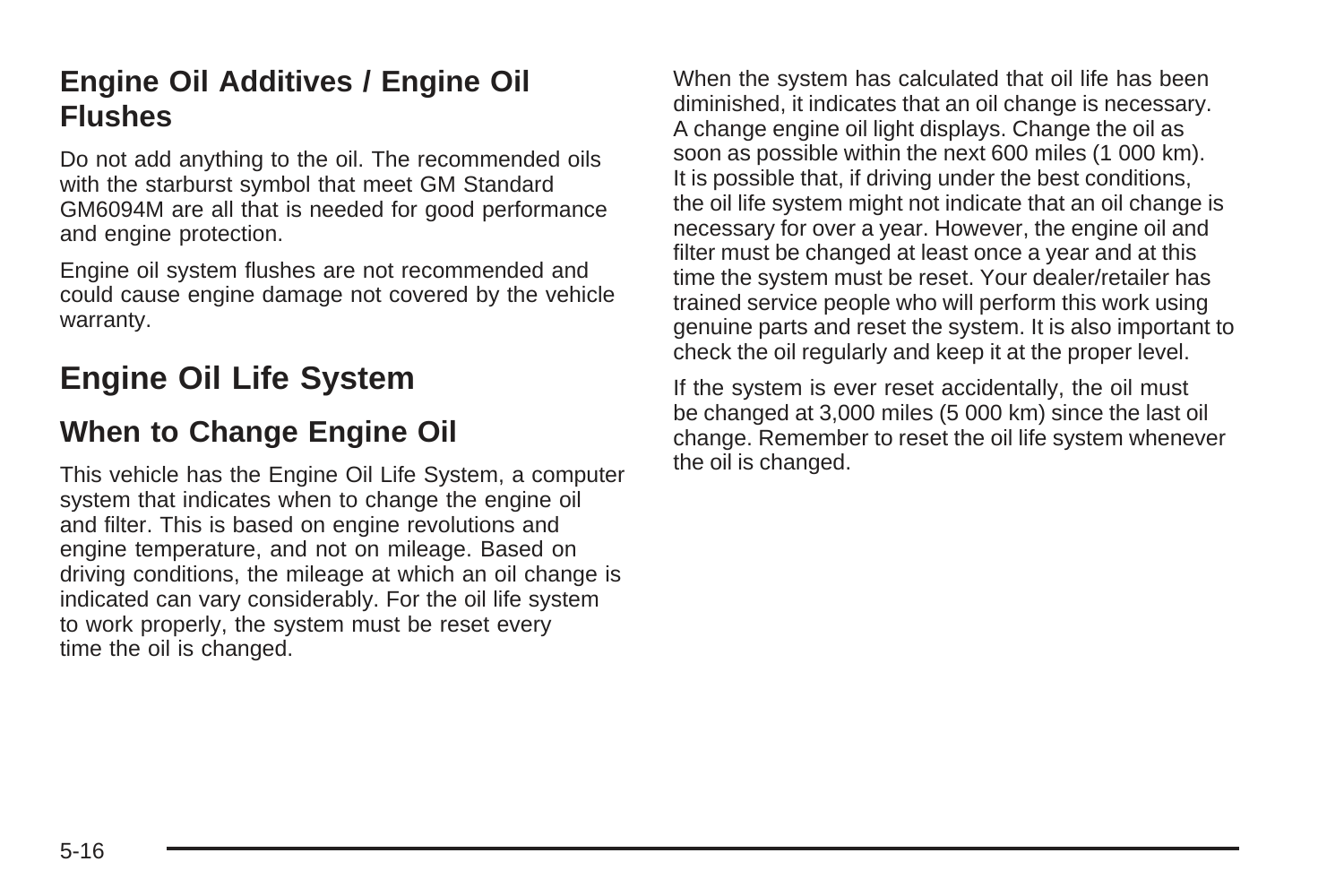### **How to Reset the Engine Oil Life System**

The Engine Oil Life System calculates when to change your engine oil and filter based on vehicle use. Whenever the oil is changed, reset the system so it can calculate when the next oil change is required. If a situation occurs where the oil is changed prior to a change engine oil light being turned on, reset the system.

After changing the engine oil, the system must be reset:

- 1. With the engine off, turn the ignition key to ON/RUN.
- 2. Fully press and release the accelerator pedal slowly three times within five seconds.
- 3. Turn the key to LOCK/OFF, then start the vehicle.

If the change engine oil light comes back on when the vehicle is started, the engine oil life system has not reset. Repeat the reset procedure.

### **What to Do with Used Oil**

Used engine oil contains certain elements that can be unhealthy for your skin and could even cause cancer. Do not let used oil stay on your skin for very long. Clean your skin and nails with soap and water, or a good hand cleaner. Wash or properly dispose of clothing or rags containing used engine oil. See the manufacturer's warnings about the use and disposal of oil products.

Used oil can be a threat to the environment. If you change your own oil, be sure to drain all the oil from the filter before disposal. Never dispose of oil by putting it in the trash, pouring it on the ground, into sewers, or into streams or bodies of water. Recycle it by taking it to a place that collects used oil.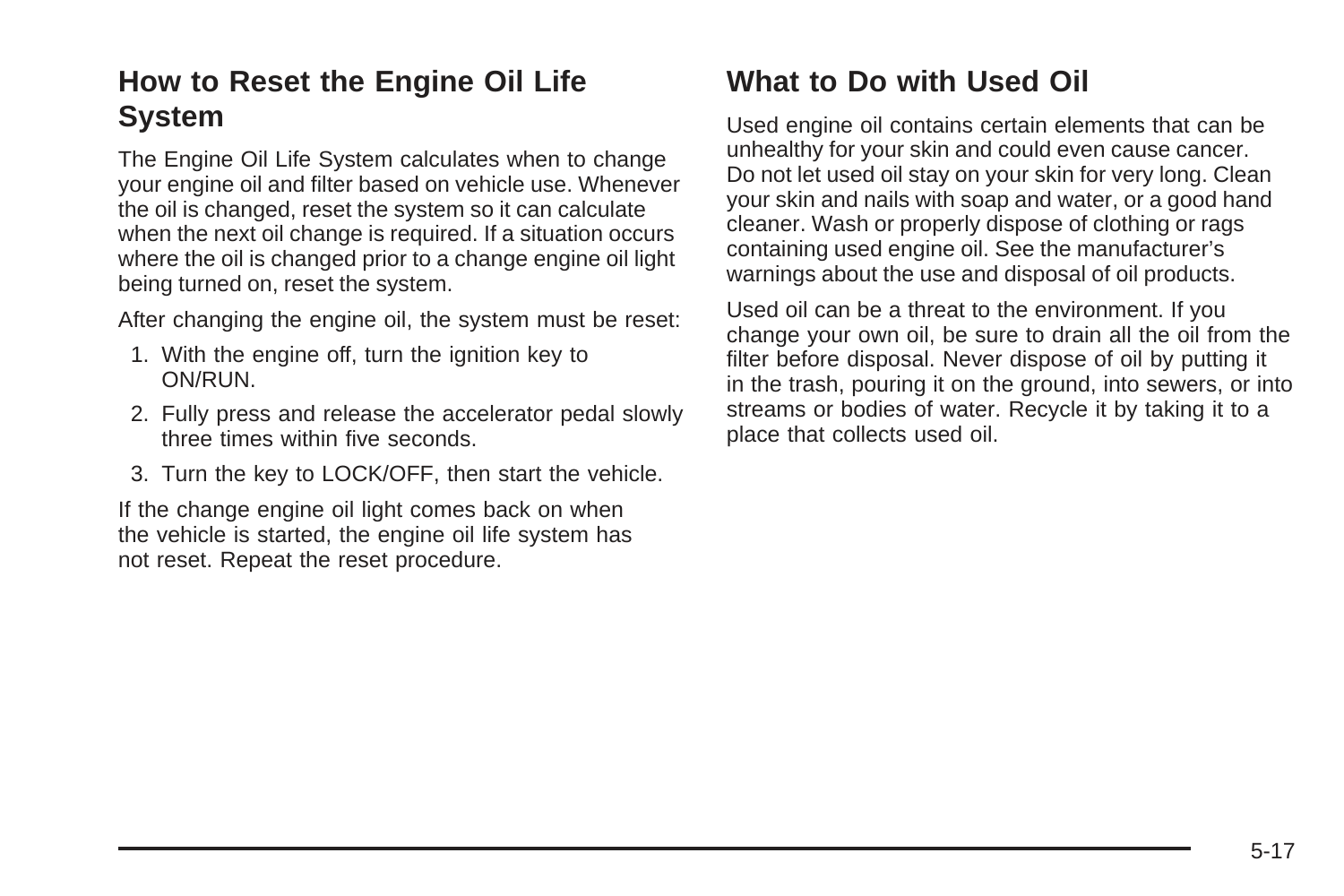# <span id="page-221-0"></span>**Engine Air Cleaner/Filter**

The engine air cleaner/filter is located in the engine compartment on the passenger side of the vehicle. See [Engine Compartment Overview](#page-215-0) on page 5-12 for more information on location.

### **When to Inspect the Engine Air Cleaner/Filter**

Inspect the air cleaner/filter at the Maintenance II intervals and replace it at the first oil change after each 50,000 mile (80 000 km) interval. See [Scheduled](#page-301-0) [Maintenance](#page-301-0) on page 6-4 for more information. If you are driving in dusty/dirty conditions, inspect the filter at each engine oil change.

### **How to Inspect the Engine Air Cleaner/Filter**

To inspect the engine air cleaner/filter, remove the filter from the vehicle and lightly shake the filter to release loose dust and dirt. If the filter remains caked with dirt, a new filter is required.

To inspect or replace the air cleaner/filter:



- 1. Remove the screws and lift off the cover.
- 2. Inspect or replace the engine air cleaner/filter.
- 3. Put the cover back on tightly and tighten the screws.

See [Additional Required Services](#page-303-0) on page 6-6 for replacement intervals.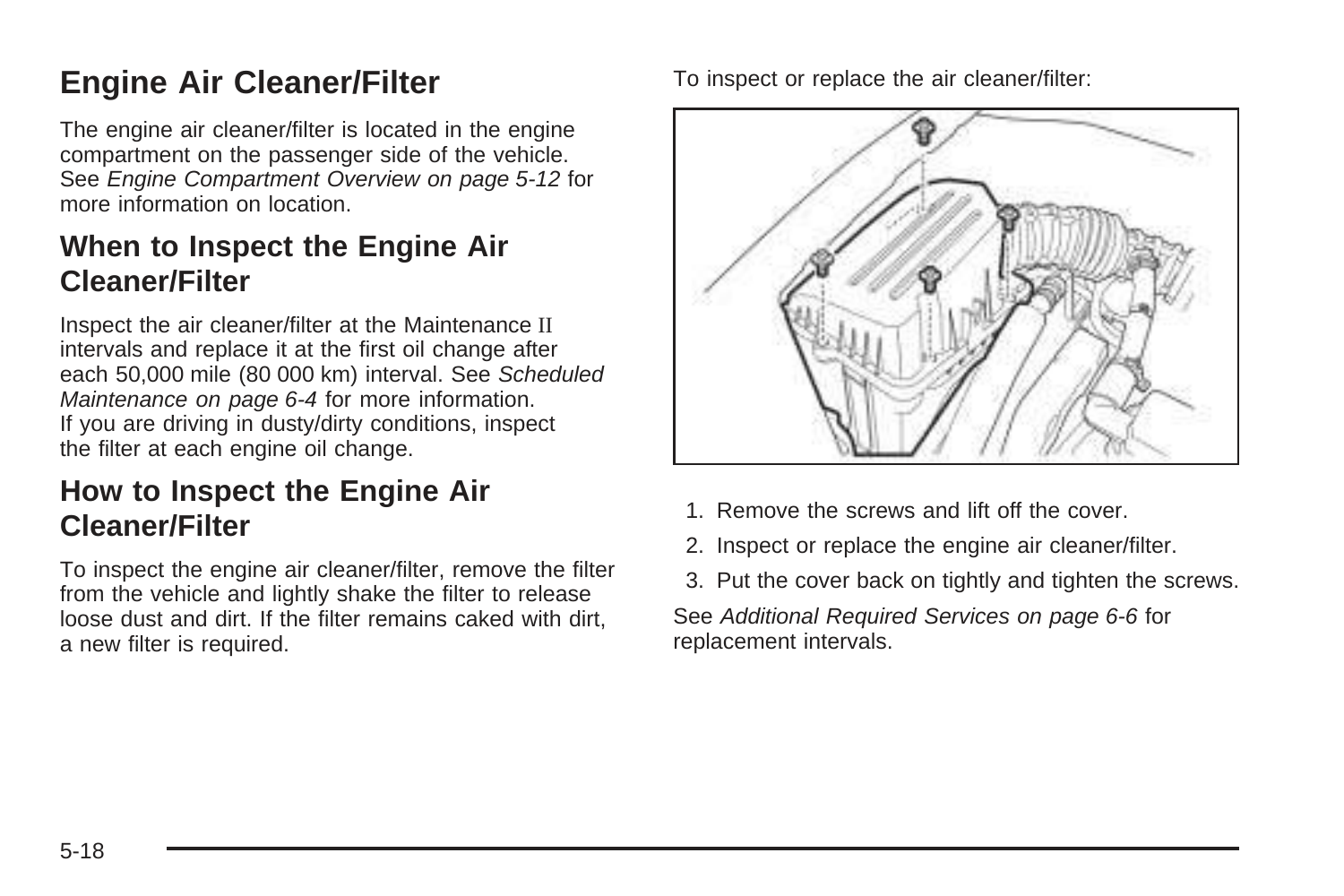# <span id="page-222-0"></span>{ **CAUTION:**

Operating the engine with the air cleaner/filter off can cause you or others to be burned. The air cleaner not only cleans the air; it helps to stop flames if the engine backfires. If it is not there and the engine backfires, you could be burned. Do not drive with it off, and be careful working on the engine with the air cleaner/filter off.

**Notice: If the air cleaner/filter is off, a backfire can cause a damaging engine fire. And, dirt can easily get into the engine, which will damage it. Always have the air cleaner/filter in place when you are driving.**

## **Automatic Transmission Fluid**

#### **When to Check Automatic Transmission Fluid**

Check the automatic transmission fluid level at least twice a year. Add fluid if needed. See [Scheduled](#page-301-0) [Maintenance](#page-301-0) on page 6-4.

#### **How to Check Automatic Transmission Fluid**

Because this operation can be a little difficult, you may choose to have this done at the dealer/retailer service department.

If you do it yourself, be sure to follow all the instructions here, or you could get a false reading on the dipstick.

**Notice: Too much or too little fluid can damage your transmission. Too much can mean that some of the fluid could come out and fall on hot engine parts or exhaust system parts, starting a fire. Too little fluid could cause the transmission to overheat. Be sure to get an accurate reading if you check your transmission fluid.**

Wait at least 30 minutes before checking the transmission fluid level if you have been driving:

- When outside temperatures are above 90°F (32°C).
- At high speed for quite a while.
- In heavy traffic  $-$  especially in hot weather.

To get the right reading, the fluid should be at normal operating temperature, which is 158°F to 176°F (70°C to 80°C).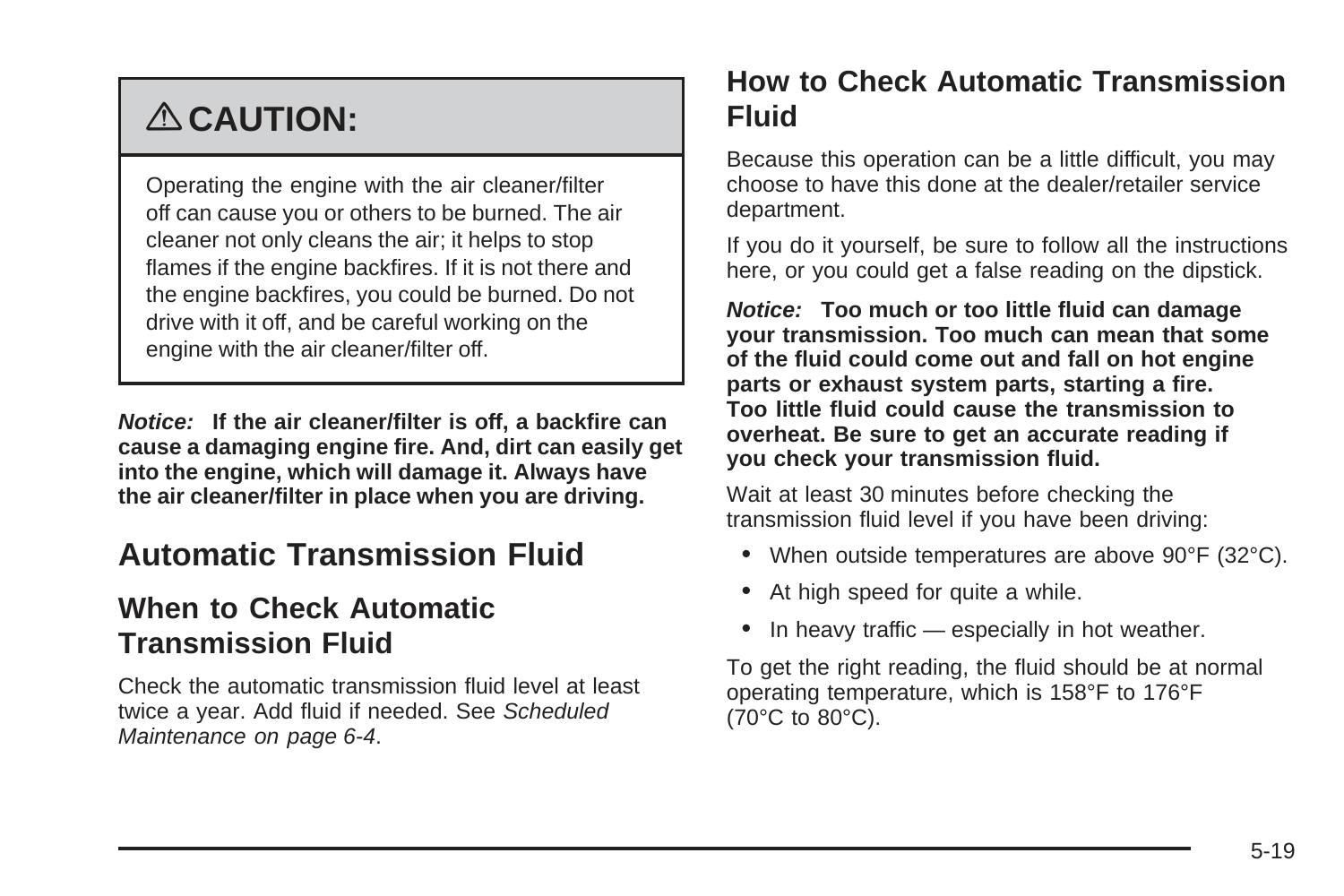Get the vehicle warmed up by driving about 15 miles (24 km) when outside temperatures are above 50°F (10°C). If it is colder than 50°F (10°C), you may have to drive longer.

#### **Checking the Fluid Level**

Prepare the vehicle as follows:

- 1. Park the vehicle on a level place. Keep the engine running.
- 2. With the parking brake applied, place the shift lever in P (Park).
- 3. With your foot on the brake pedal, move the shift lever through each gear range, pausing for about three seconds in each range. Then, position the shift lever in P (Park).
- 4. Let the engine run at idle for three to five minutes.

Then, without shutting off the engine, follow these steps:

1. Locate the automatic transmission dipstick which is located toward the front of the engine compartment, near the power steering fluid reservoir.

See [Engine Compartment Overview](#page-215-0) on page 5-12 for more information on location.

- 2. Pull out the dipstick and wipe it with a clean rag or paper towel.
- 3. Push the dipstick back in all the way, wait three seconds, and then pull it back out again.



- 4. Check both sides of the dipstick. The fluid should be between MIN (A) and MAX (B) mark of the hot area of the dipstick.
- 5. If the fluid level is in the acceptable range, push the dipstick back in all the way.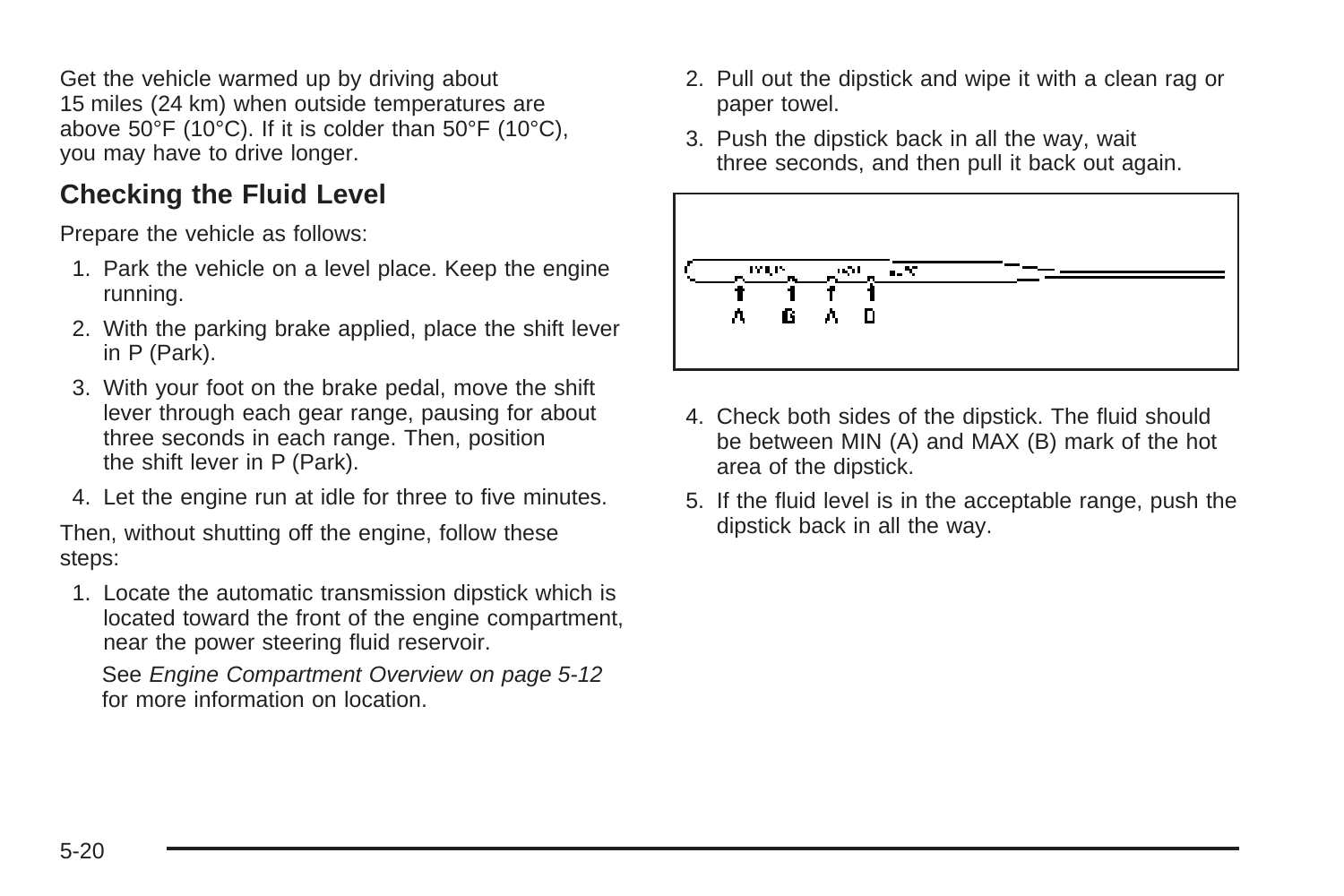#### <span id="page-224-0"></span>**How to Add Automatic Transmission Fluid**

Refer to the Maintenance Schedule to determine what kind of transmission fluid to use. See [Recommended](#page-309-0) [Fluids and Lubricants](#page-309-0) on page 6-12.

If the fluid level is low, add only enough of the proper fluid to bring the level into the area between the two dimples in the hot range on the dipstick.

- 1. Pull out the dipstick.
- 2. Using a long-neck funnel, add enough fluid at the dipstick hole to bring it to the proper level.

It does not take much fluid, generally less than one pint (0.5 L). Do not overfill.

**Notice: Use of the incorrect automatic transmission fluid may damage the vehicle, and the damages may not be covered by the vehicle's warranty. Always use the automatic transmission fluid listed in [Recommended Fluids and Lubricants](#page-309-0) on page 6-12.**

- 3. After adding fluid, recheck the fluid level as described under "How to Check Automatic Transmission Fluid" earlier in this section.
- 4. When the correct fluid level is obtained, push the dipstick back in all the way.

# **Manual Transmission Fluid**

It is not necessary to check the transmission fluid level. A transmission fluid leak is the only reason for fluid loss. If a leak occurs, take the vehicle to the dealer/retailer service department and have it repaired as soon as possible. See [Recommended Fluids and Lubricants](#page-309-0) on page 6-12 for the proper fluid to use.

# **Hydraulic Clutch**

There is one reservoir for both the brake and the hydraulic clutch fluid. See [Brakes](#page-235-0) on page 5-32 for more information.

The hydraulic clutch linkage in the vehicle is self-adjusting. The master cylinder reservoir is filled with hydraulic fluid.

A fluid loss in this system could indicate a problem. Have the system inspected and repaired.

#### **When to Check and What to Use**

Refer to the Maintenance Schedule to determine how often to check the fluid level in the master cylinder reservoir and for the proper fluid. See [Owner Checks and](#page-306-0) [Services](#page-306-0) on page 6-9 and [Recommended Fluids and](#page-309-0) [Lubricants](#page-309-0) on page 6-12.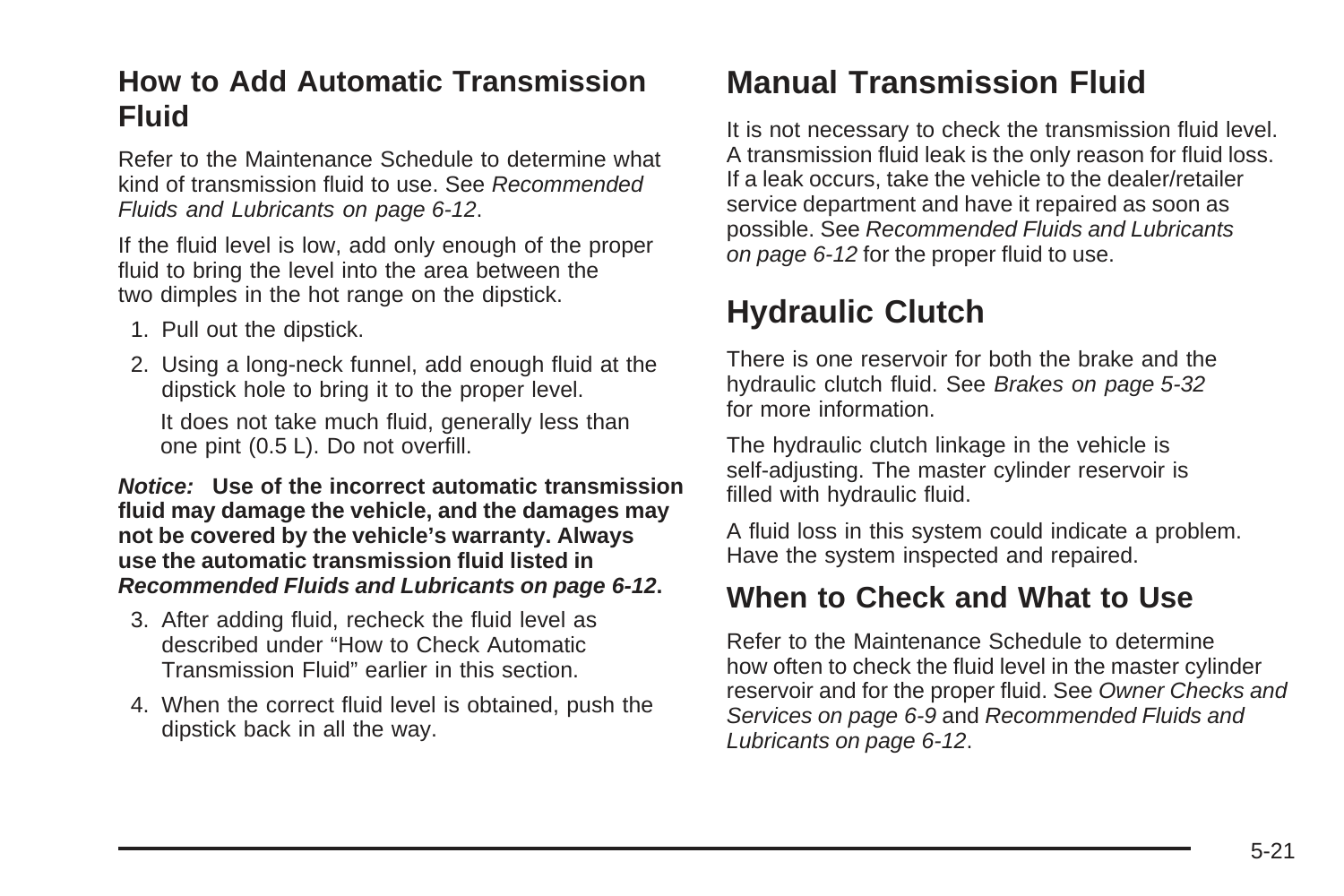### <span id="page-225-0"></span>**How to Check and Add Fluid**

The reservoir is located near the back of the engine compartment on the driver side of the vehicle. See [Engine Compartment Overview](#page-215-0) on page 5-12 for more information on location.



To check the fluid level, look on the side of the reservoir. If the fluid reaches the MAX (A) mark on the reservoir, the fluid level is correct. If the fluid does not reach the MIN (B) mark on the reservoir, then fluid needs to be added.

# **Cooling System**

The cooling system allows the engine to maintain the correct working temperature.



- A. Electric Engine Cooling Fan
- B. Coolant Surge Tank with Pressure Cap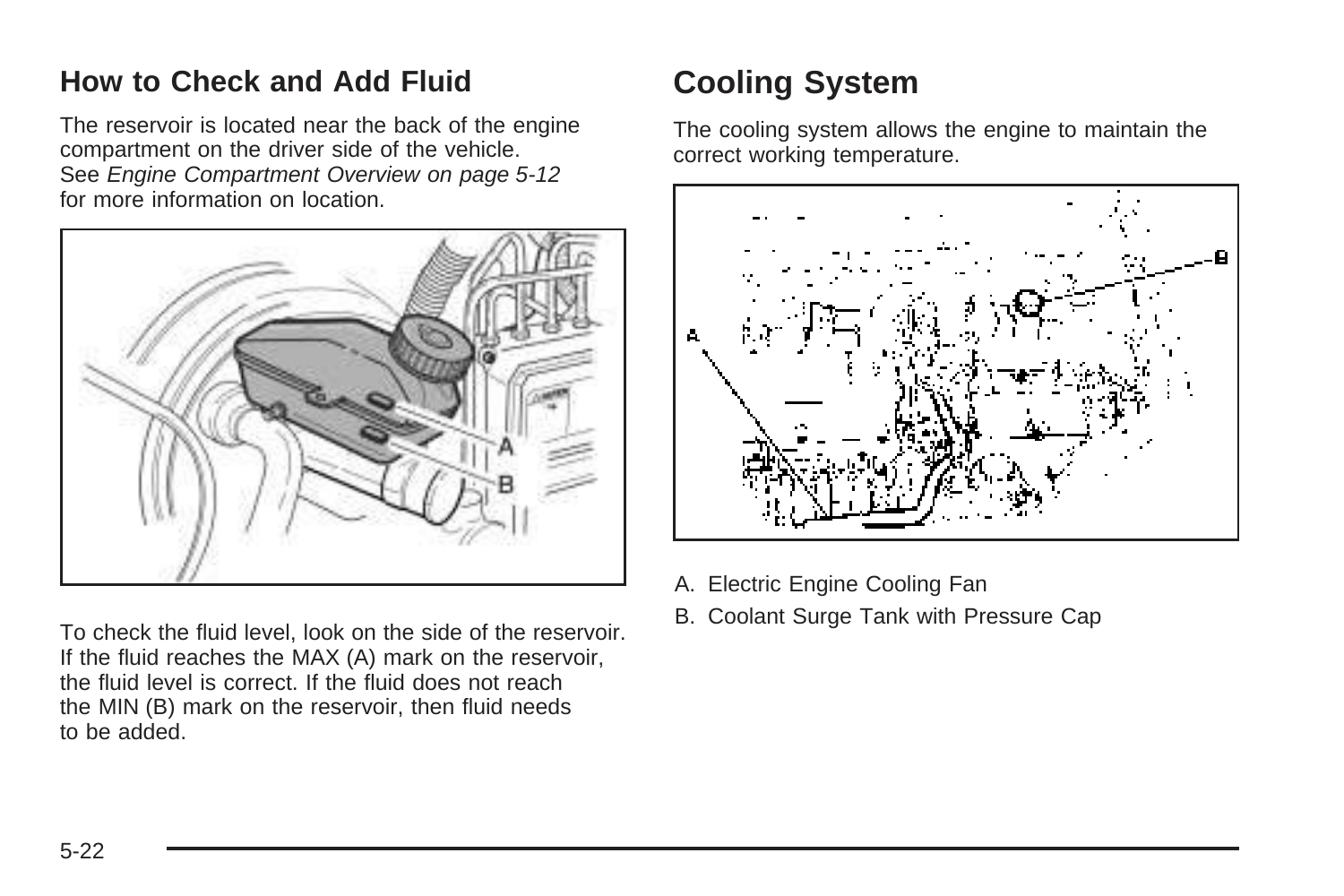# <span id="page-226-0"></span>{ **CAUTION:**

An electric engine cooling fan under the hood can start up even when the engine is not running and can cause injury. Keep hands, clothing, and tools away from any underhood electric fan.

# { **CAUTION:**

Heater and radiator hoses, and other engine parts, can be very hot. Do not touch them. If you do, you can be burned.

Do not run the engine if there is a leak. If you run the engine, it could lose all coolant. That could cause an engine fire, and you could be burned. Get any leak fixed before you drive the vehicle.

**Notice: Using coolant other than DEX-COOL® can cause premature engine, heater core, or radiator corrosion. In addition, the engine coolant may require changing sooner, at the first maintenance service after each 30,000 miles (50 000 km) or 24 months, whichever occurs first. Any repairs would not be covered by the vehicle warranty. Always use DEX-COOL® (silicate-free) coolant in the vehicle.**

# **Engine Coolant**

The cooling system in the vehicle is filled with DEX-COOL<sup>®</sup> engine coolant. This coolant is designed to remain in the vehicle for five years or 150,000 miles (240 000 km), whichever occurs first.

The following explains the cooling system and how to check and add coolant when it is low. If there is a problem with engine overheating, see [Engine Overheating](#page-231-0) on page 5-28.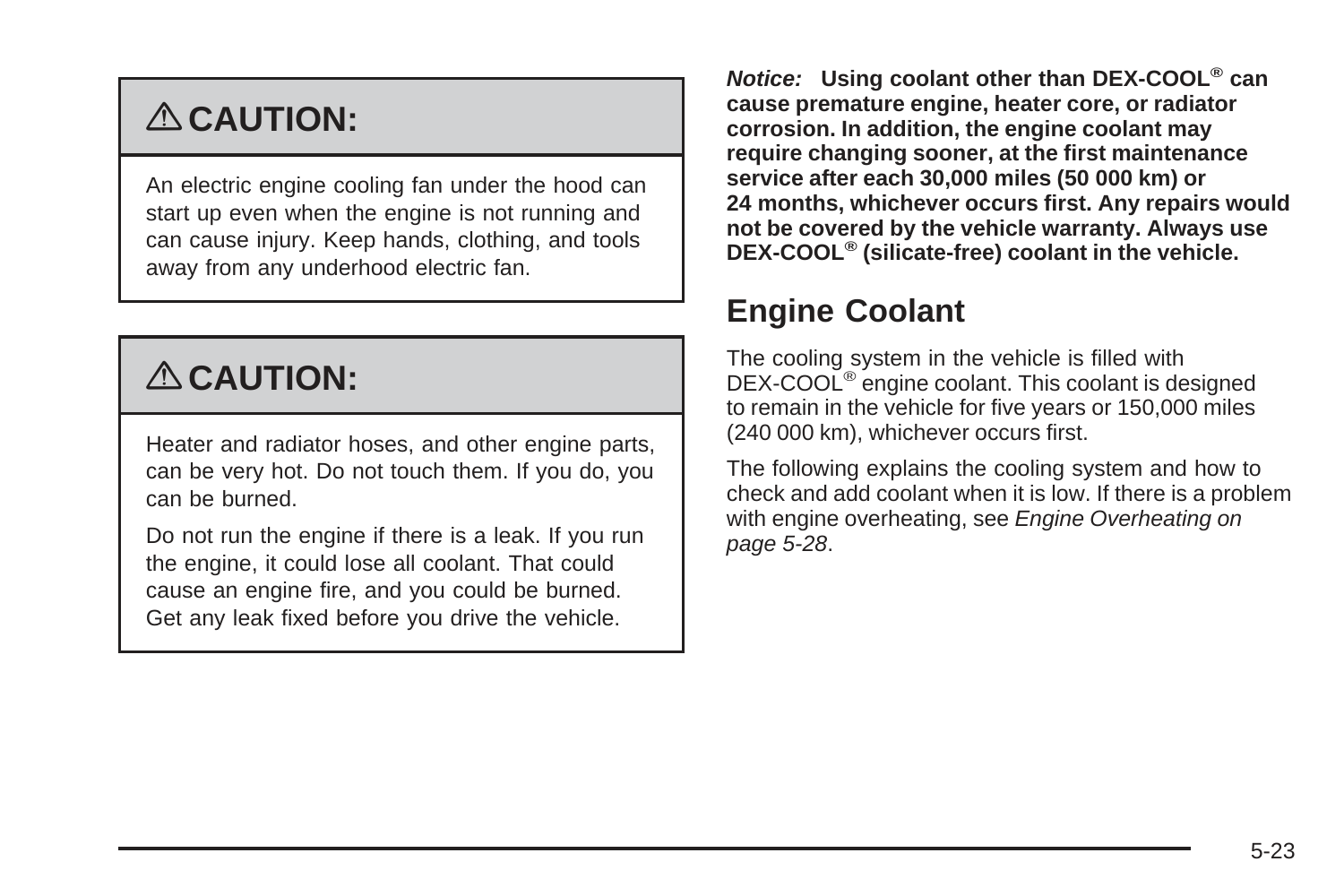#### **What to Use**

# { **CAUTION:**

Adding only plain water to the cooling system can be dangerous. Plain water, or some other liquid such as alcohol, can boil before the proper coolant mixture will. The vehicle's coolant warning system is set for the proper coolant mixture. With plain water or the wrong mixture, the engine could get too hot but you would not get the overheat warning. The engine could catch fire and you or others could be burned. Use a 50/50 mixture of clean, drinkable water and DEX-COOL® coolant.

Use a 50/50 mixture of clean, drinkable water and DEX-COOL<sup>®</sup> coolant. If using this mixture, nothing else needs to be added. This mixture:

- Gives freezing protection down to −34°F (−37°C), outside temperature.
- Gives boiling protection up to 265°F (129°C), engine temperature.
- Protects against rust and corrosion.
- Will not damage aluminum parts.
- Helps keep the proper engine temperature.

**Notice: If an improper coolant mixture is used, the engine could overheat and be badly damaged. The repair cost would not be covered by the vehicle warranty. Too much water in the mixture can freeze and crack the engine, radiator, heater core, and other parts.**

**Notice: If extra inhibitors and/or additives are used in the vehicle's cooling system, the vehicle could be damaged. Use only the proper mixture of the engine coolant listed in this manual for the cooling system. See [Recommended Fluids and](#page-309-0) [Lubricants](#page-309-0) on page 6-12 for more information.**

### **Checking Coolant**

The vehicle must be on a level surface when checking the coolant level.

Check to see if coolant is visible in the coolant surge tank. If the coolant inside the coolant surge tank is boiling, do not do anything else until it cools down. If coolant is visible but the coolant level is not between the Minimum and Maximum marks, add a 50/50 mixture of clean, drinkable water and DEX-COOL® coolant at the coolant surge tank, but be sure the cooling system is cool before this is done. See [Engine Coolant](#page-226-0) on page 5-23 for more information.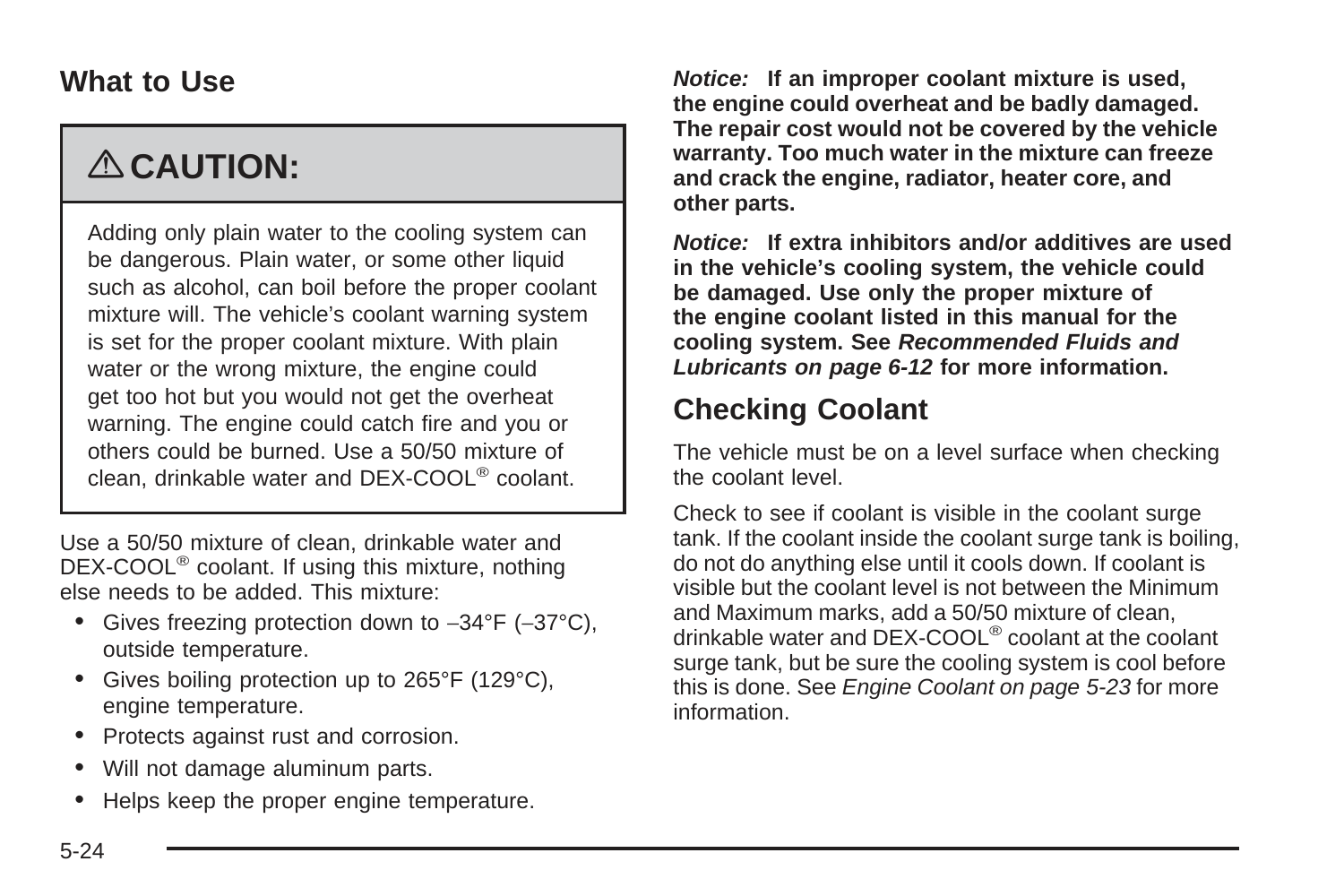

The engine coolant surge tank is located in the rear of the engine compartment on the driver side of the vehicle. See [Engine Compartment Overview](#page-215-0) on page 5-12 for more information on location.

# { **CAUTION:**

Turning the surge tank pressure cap when the engine and radiator are hot can allow steam and scalding liquids to blow out and burn you badly. Never turn the surge tank pressure cap — even a little — when the engine and radiator are hot.

When the engine is cold, the coolant level should be between the Maximum (A) and Minimum (B) marks on the coolant surge tank. The level rises at engine operation temperature and drops again when the engine cools down.

The coolant should be between the Maximum (A) and Minimum (B) marks, when the engine is cold. If it is not, there could be a leak in the cooling system.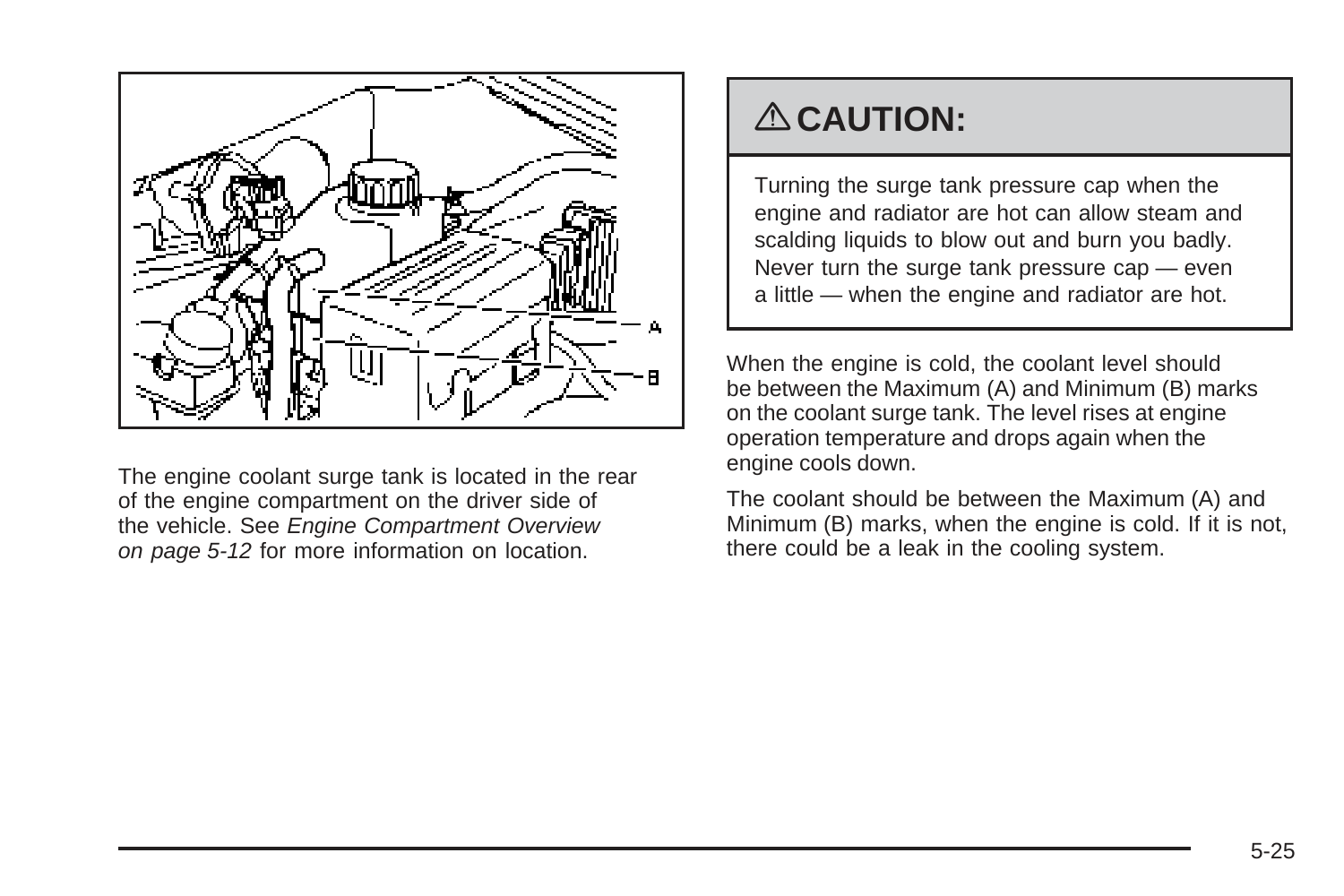### **How to Add Coolant to the Coolant Surge Tank**

# { **CAUTION:**

You can be burned if you spill coolant on hot engine parts. Coolant contains ethylene glycol and it will burn if the engine parts are hot enough. Do not spill coolant on a hot engine.

**Notice: This vehicle has a specific coolant fill procedure. Failure to follow this procedure could cause the engine to overheat and be severely damaged.**

# { **CAUTION:**

An electric engine cooling fan under the hood can start up even when the engine is not running and can cause injury. Keep hands, clothing, and tools away from any underhood electric fan.

# { **CAUTION:**

Steam and scalding liquids from a hot cooling system can blow out and burn you badly. They are under pressure, and if you turn the surge tank pressure cap — even a little — they can come out at high speed. Never turn the cap when the cooling system, including the surge tank pressure cap, is hot. Wait for the cooling system and surge tank pressure cap to cool if you ever have to turn the pressure cap.

If no coolant is visible in the surge tank, add coolant as follows:

1. Remove the coolant surge tank pressure cap when the cooling system, including the coolant surge tank pressure cap and upper radiator hose, is no longer hot. Turn the pressure cap slowly counterclockwise about two or two and one-half turns.

If you hear a hiss, wait for that to stop. This will allow any pressure still left to be vented out the discharge hose.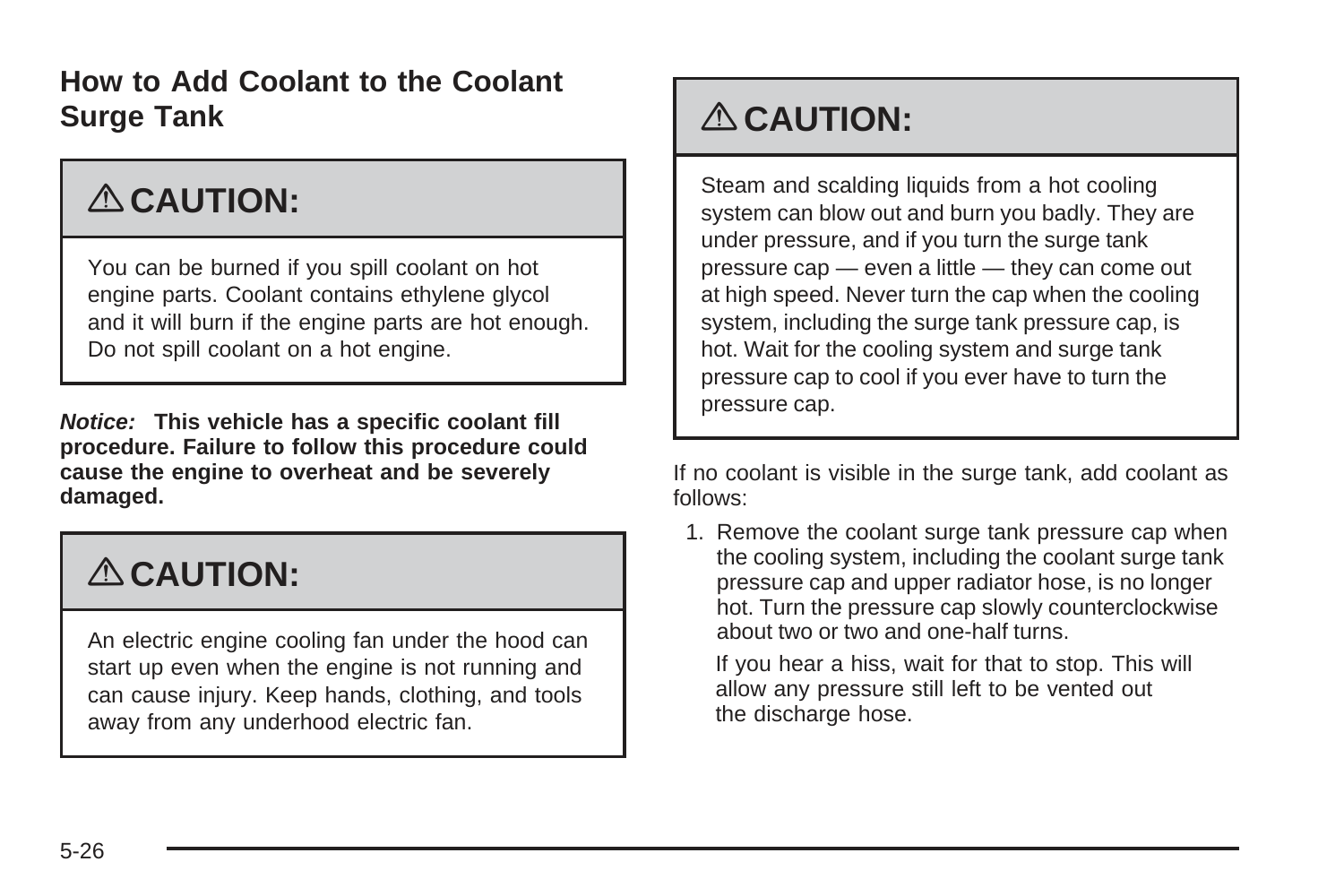

2. Then keep turning the pressure cap slowly and remove it.



3. Fill the coolant surge tank with the proper mixture to the Maximum mark on the coolant surge tank. Wait about five minutes, then check to see if the level is below the mark. If the level is below the Maximum mark, add additional coolant to bring the level up to the mark.

Repeat this procedure until the level remains constant at the Maximum mark for at least five minutes.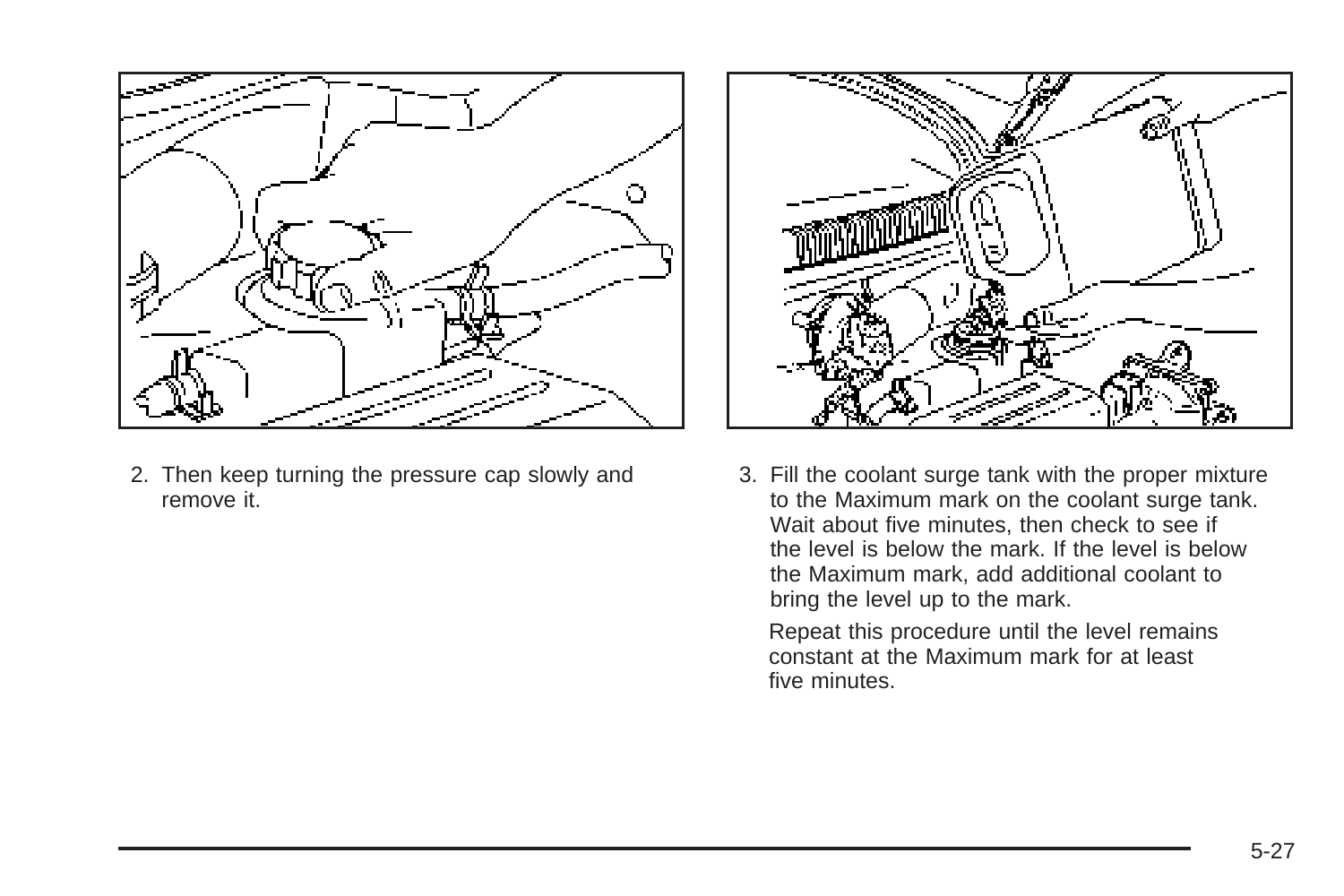<span id="page-231-0"></span>4. With the coolant surge tank pressure cap off, start the engine and let it run until you can feel the upper radiator hose getting hot. Watch out for the engine cooling fan.

By this time, the coolant level inside the coolant surge tank may be lower. If the level is lower than the Maximum mark, add more of the proper mixture to the coolant surge tank until the level reaches the mark.

5. Replace the pressure cap. Be sure the pressure cap is hand-tight and fully seated.

**Notice: If the pressure cap is not tightly installed, coolant loss and possible engine damage may occur. Be sure the cap is properly and tightly secured.**

# **Engine Overheating**

The vehicle has an indicator to warn of the engine overheating.

There is a coolant temperature gage on the instrument panel cluster. See [Engine Coolant Temperature](#page-145-0) [Gage](#page-145-0) on page 3-30.

You may decide not to lift the hood when this warning appears, but instead get service help right away. See [Roadside Assistance Program](#page-322-0) on page 7-7.

If you do decide to lift the hood, make sure the vehicle is parked on a level surface.

Then check to see if the engine cooling fan is running. If the engine is overheating, the fan should be running. If it is not, do not continue to run the engine and have the vehicle serviced.

**Notice: Engine damage from running the engine without coolant is not covered by the warranty.**

**Notice: If the engine catches fire because of being driven with no coolant, your vehicle can be badly damaged. The costly repairs would not be covered by the vehicle warranty.**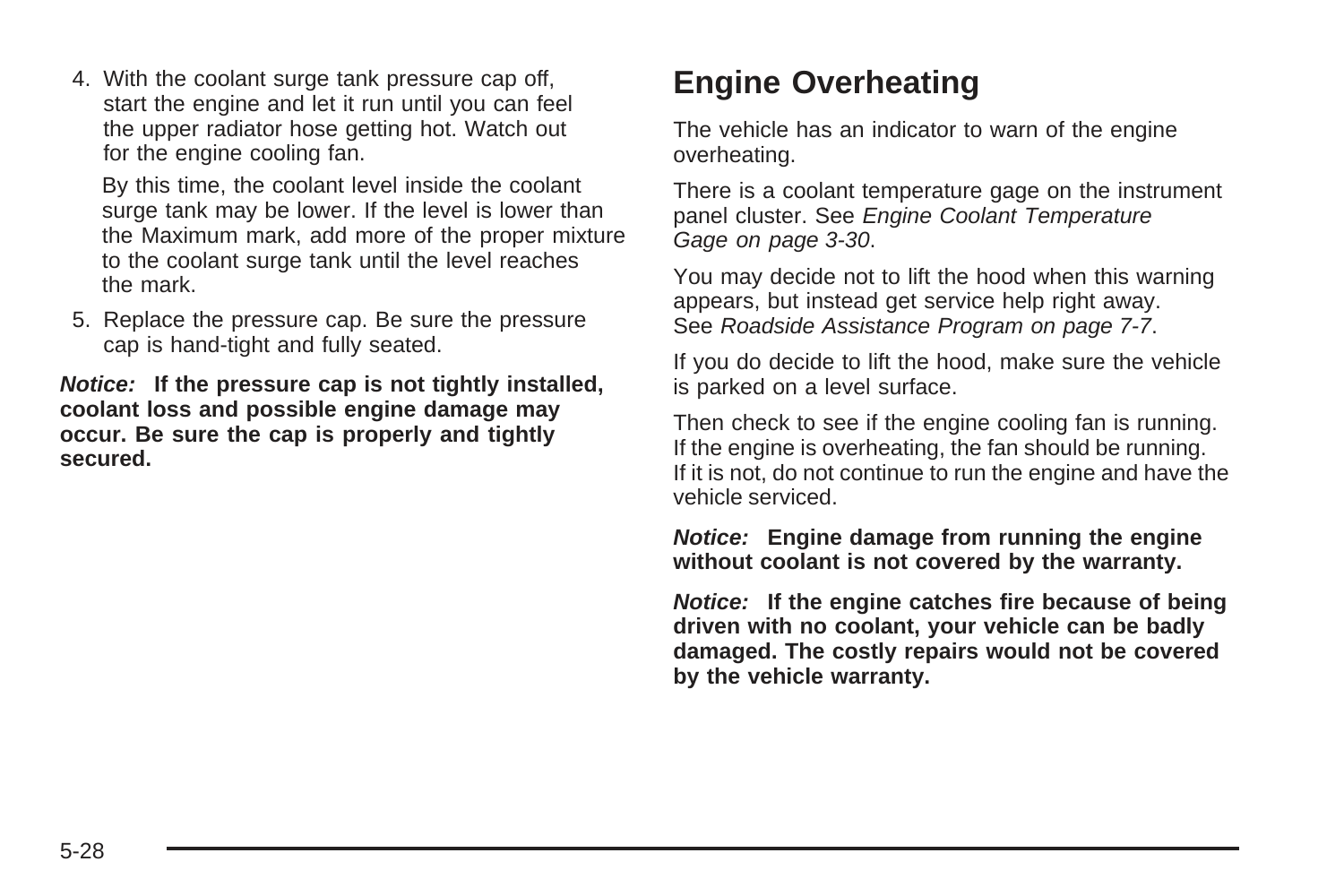### **If Steam Is Coming From The Engine Compartment**

# { **CAUTION:**

Steam from an overheated engine can burn you badly, even if you just open the hood. Stay away from the engine if you see or hear steam coming from it. Just turn it off and get everyone away from the vehicle until it cools down. Wait until there is no sign of steam or coolant before you open the hood.

If you keep driving when your engine is overheated, the liquids in it can catch fire. You or others could be badly burned. Stop your engine if it overheats, and get out of the vehicle until the engine is cool.

### **If No Steam Is Coming From The Engine Compartment**

If an engine overheat warning is displayed but no steam can be seen or heard, the problem may not be too serious. Sometimes the engine can get a little too hot when the vehicle:

- Climbs a long hill on a hot day.
- Stops after high-speed driving.
- Idles for long periods in traffic.

If the overheat warning is displayed with no sign of steam:

- 1. Turn the air conditioning off.
- 2. Turn the heater on to the highest temperature and to the highest fan speed. Open the windows as necessary.
- 3. If in a traffic jam, let the engine idle in N (Neutral) while stopped. If it is safe to do so, pull off the road, shift to P (Park) or N (Neutral) and let the engine idle.

If the temperature overheat gage is no longer in the overheat zone or an overheat warning no longer displays, the vehicle can be driven.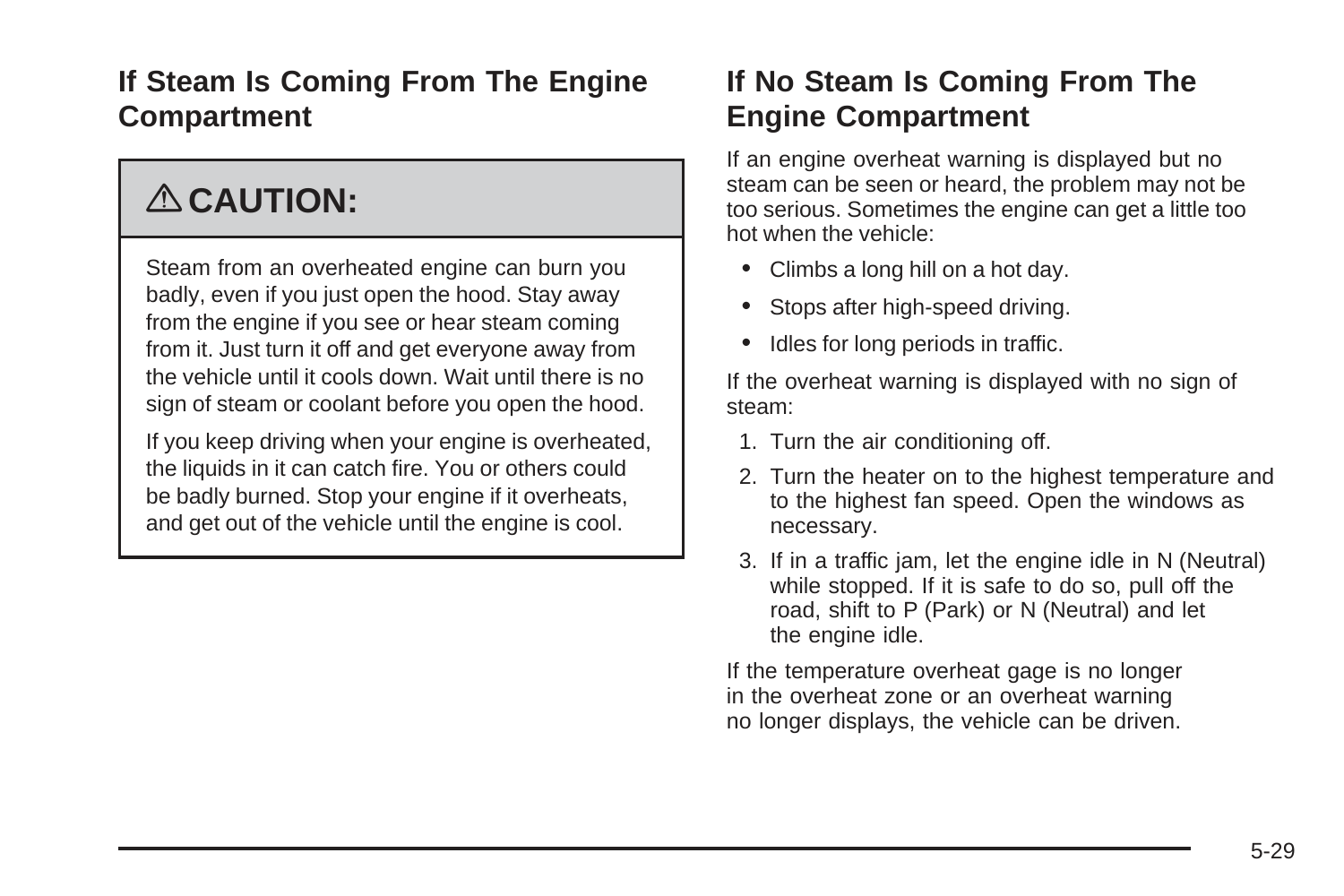<span id="page-233-0"></span>Continue to drive the vehicle slow for about 10 minutes. Keep a safe vehicle distance from the car in front of you. If the warning does not come back on, continue to drive normally.

If the warning continues, pull over, stop, and park the vehicle right away.

If there is no sign of steam, idle the engine for three minutes while parked. If the warning is still displayed, turn off the engine until it cools down.

## **Power Steering Fluid**

#### **When to Check Power Steering Fluid**

The power steering fluid reservoir is located toward the front of the engine compartment on the driver's side of the vehicle. See [Engine Compartment Overview](#page-215-0) on page 5-12 for reservoir location.

It is not necessary to regularly check power steering fluid unless you suspect there is a leak in the system or you hear an unusual noise. A fluid loss in this system could indicate a problem. Have the system inspected and repaired.

### **How to Check Power Steering Fluid**

Turn the key off and let the engine compartment cool down.



The level should be between the MIN (B) and MAX (A) marks on the reservoir. If the level drops below the MIN (B) mark, add power steering fluid. Do not overfill the reservoir and remember to replace the cap tightly when you are finished and clean up any spilled fluid.

### **What to Use**

To determine what kind of fluid to use, see [Recommended Fluids and Lubricants](#page-309-0) on page 6-12. Always use the proper fluid. Failure to use the proper fluid can cause leaks and damage hoses and seals.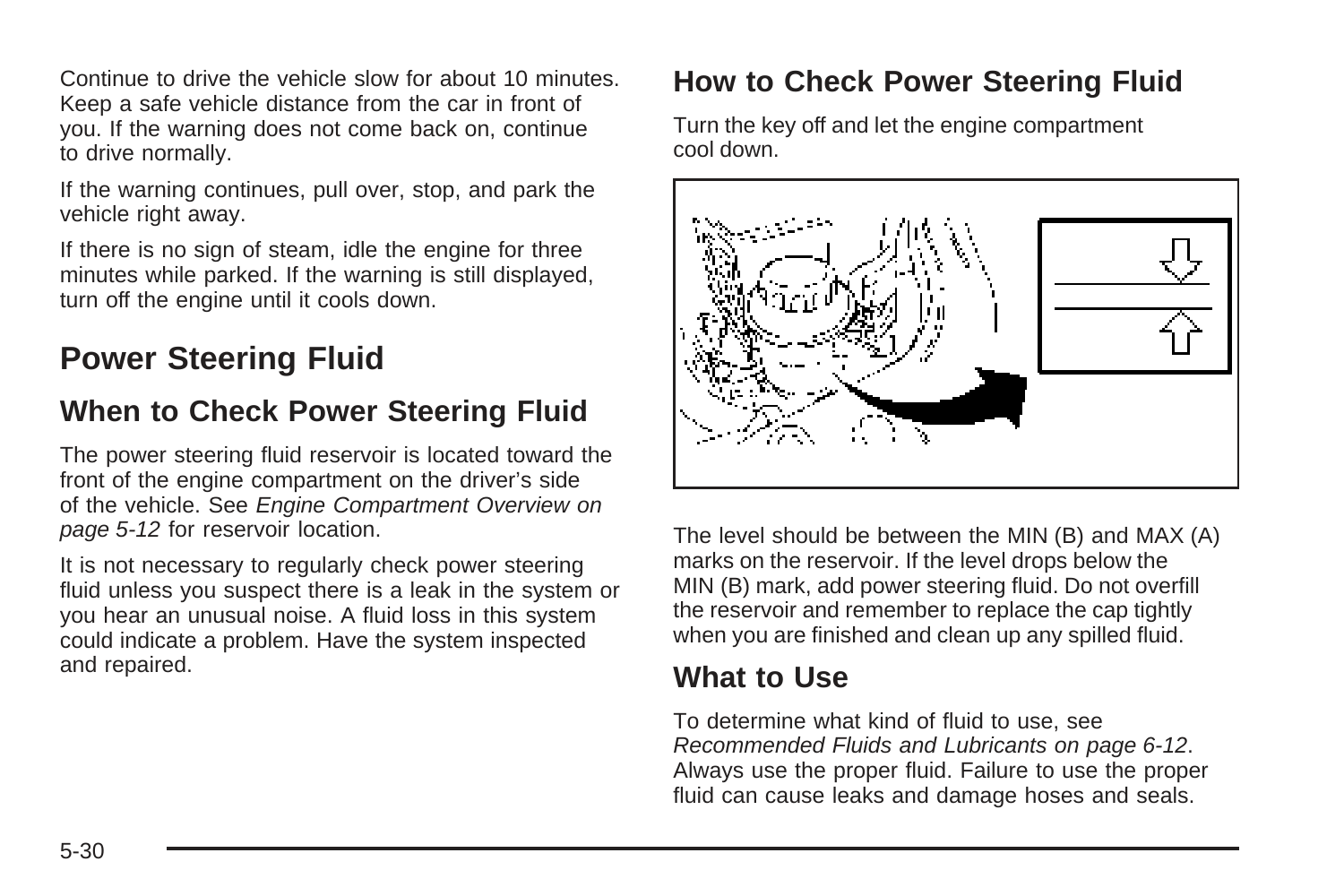# <span id="page-234-0"></span>**Windshield Washer Fluid**

### **What to Use**

When you need windshield washer fluid, be sure to read the manufacturer's instructions before use. If you will be operating your vehicle in an area where the temperature may fall below freezing, use a fluid that has sufficient protection against freezing.

## **Adding Washer Fluid**



Open the cap with the washer symbol on it. Add washer fluid until the tank is full. See [Engine](#page-215-0) [Compartment Overview](#page-215-0) on page 5-12 for reservoir location.

#### **Notice:**

- **• When using concentrated washer fluid, follow the manufacturer's instructions for adding water.**
- **• Do not mix water with ready-to-use washer fluid. Water can cause the solution to freeze and damage your washer fluid tank and other parts of the washer system. Also, water does not clean as well as washer fluid.**
- **• Fill the washer fluid tank only three-quarters full when it is very cold. This allows for fluid expansion if freezing occurs, which could damage the tank if it is completely full.**
- **• Do not use engine coolant (antifreeze) in your windshield washer. It can damage the vehicle's windshield washer system and paint.**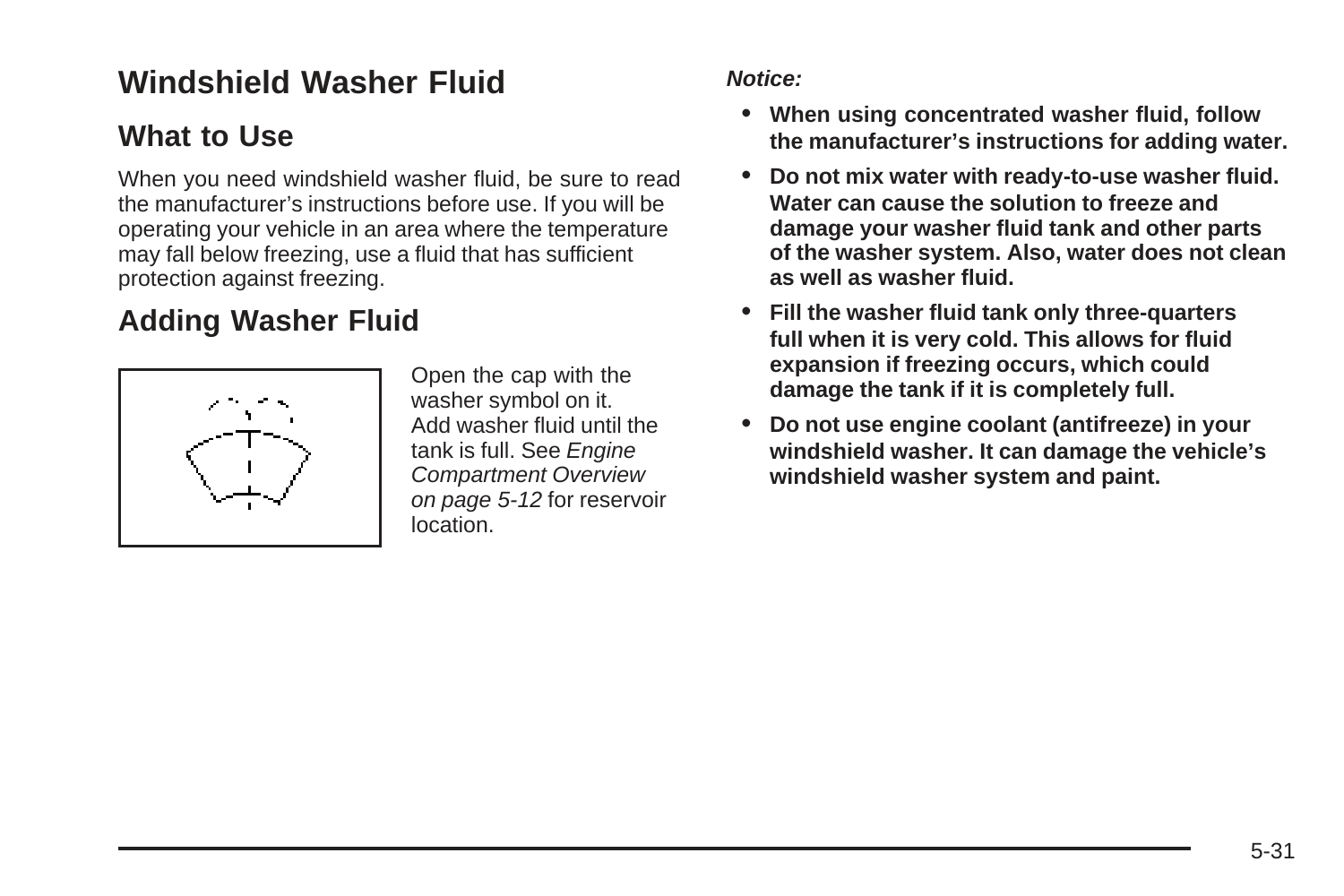### <span id="page-235-0"></span>**Brakes**

### **Brake Fluid**



The vehicle has one reservoir for both the brake and clutch hydraulic systems. It is filled with DOT 3 brake fluid.

See [Engine Compartment Overview](#page-215-0) on page 5-12 for the location of the reservoir.

There are only two reasons why the brake fluid level in the reservoir might go down:

- The brake fluid level goes down because of normal brake lining wear. When new linings are installed, the fluid level goes back up.
- A fluid leak in the brake or clutch hydraulic system can also cause a low fluid level. Have the brake or clutch hydraulic system fixed, since a leak means that sooner or later the brakes will not work well.

Do not top off the brake fluid. Adding brake fluid does not correct a leak. If fluid is added when the linings are worn, there will be too much fluid when new brake linings are installed. Add or remove fluid, as necessary, only when work is done on the brake or clutch hydraulic system.

# { **CAUTION:**

If too much brake fluid is added, it can spill on the engine and burn, if the engine is hot enough. You or others could be burned, and the vehicle could be damaged. Add brake fluid only when work is done on the brake and/or clutch hydraulic system.

When the brake fluid falls to a low level, the brake warning light comes on. See [Brake System Warning](#page-143-0) [Light](#page-143-0) on page 3-28.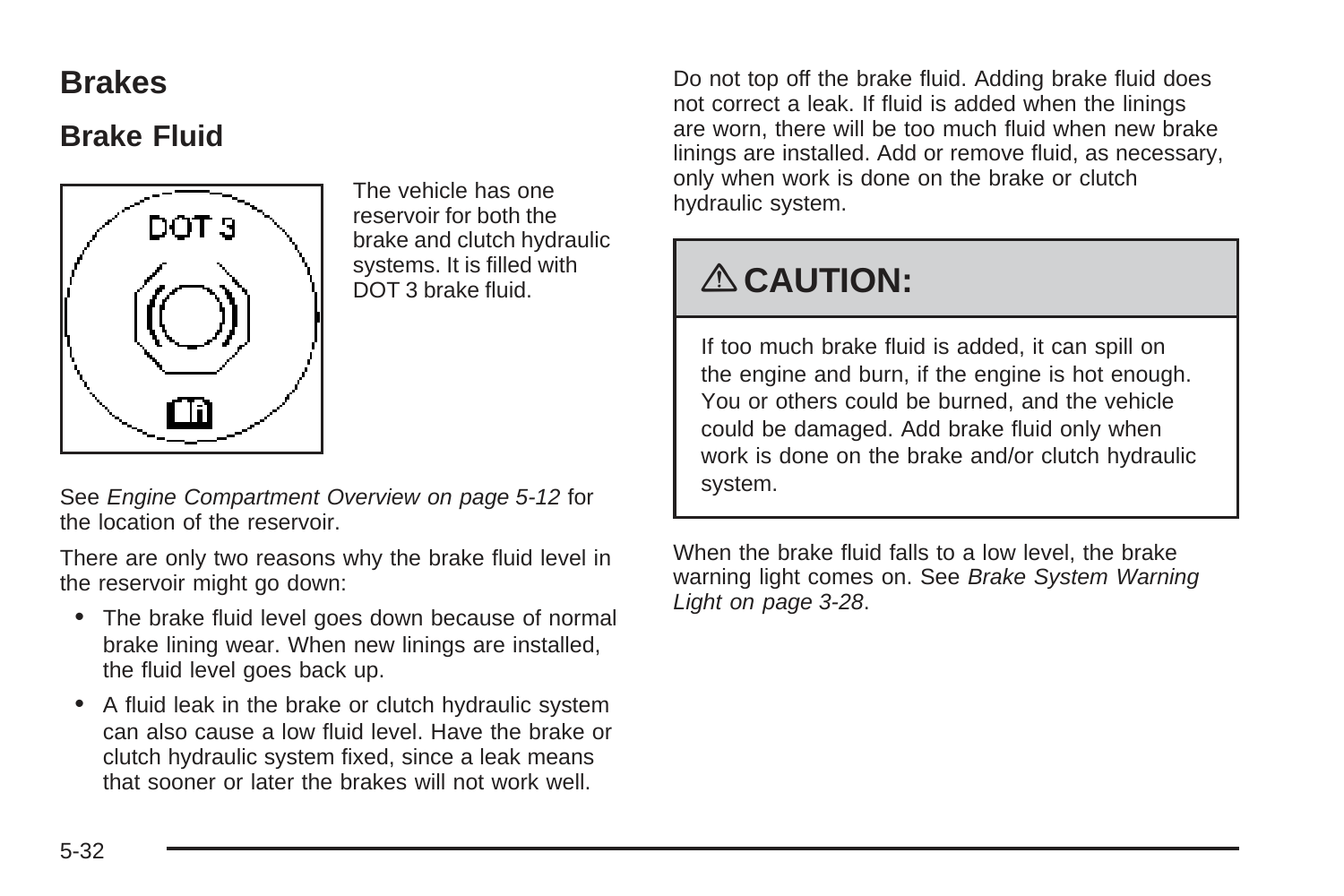#### **What to Add**

Use only new DOT 3 brake fluid from a sealed container. See [Recommended Fluids and Lubricants](#page-309-0) on page 6-12.

Always clean the brake fluid reservoir cap and the area around the cap before removing it. This helps keep dirt from entering the reservoir.

# { **CAUTION:**

With the wrong kind of fluid in the brake or clutch hydraulic system, the brakes or clutch might not work well. This could cause a crash. Always use the proper brake fluid.

#### **Notice:**

- **• Using the wrong fluid can badly damage brake or clutch hydraulic system parts. For example, just a few drops of mineral-based oil, such as engine oil, in the brake or clutch hydraulic system can damage brake or clutch hydraulic system parts so badly that they will have to be replaced. Do not let someone put in the wrong kind of fluid.**
- **• If brake fluid is spilled on the vehicle's painted surfaces, the paint finish can be damaged. Be careful not to spill brake fluid on the vehicle. If you do, wash it off immediately. See [Washing](#page-285-0) [Your Vehicle](#page-285-0) on page 5-82.**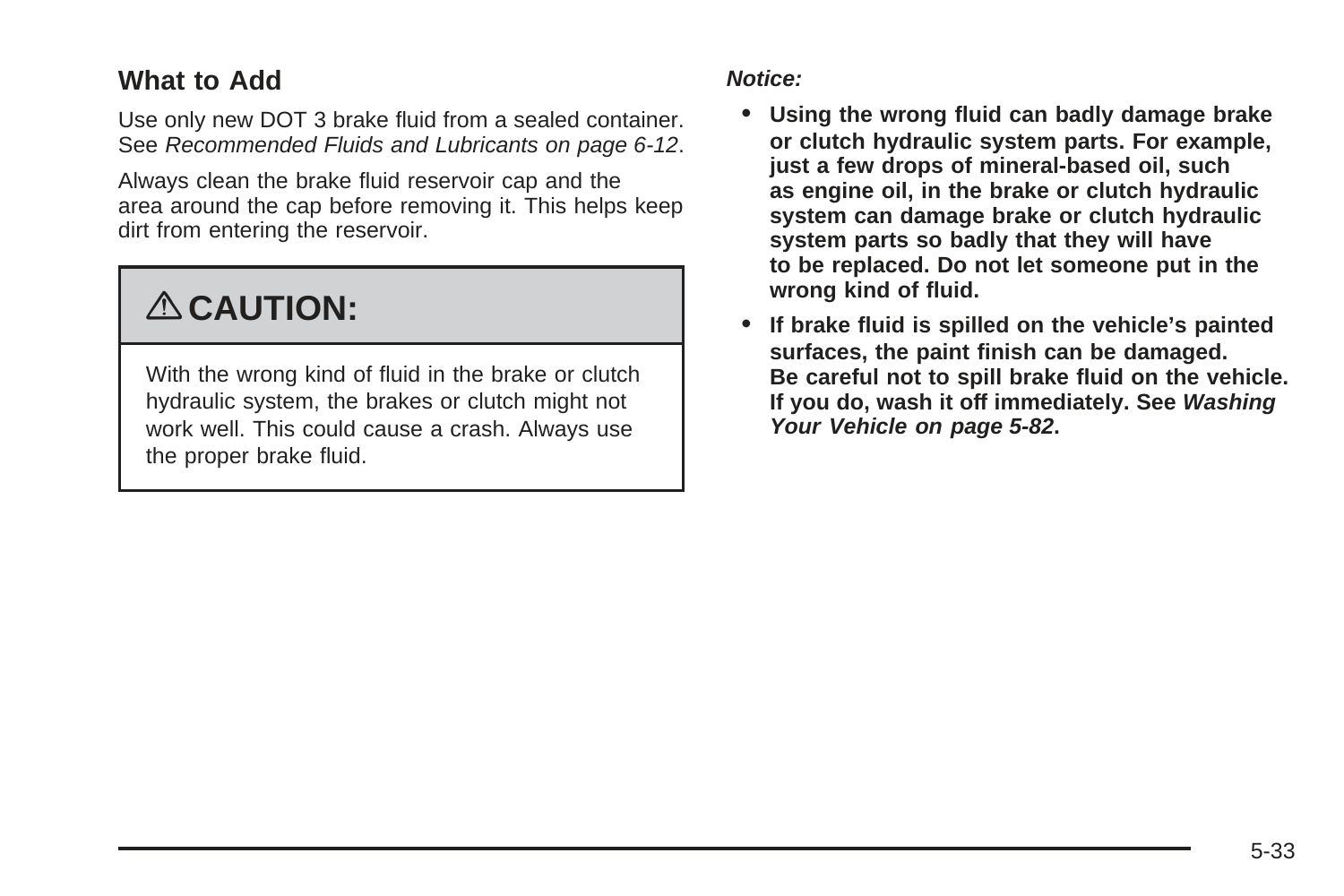#### **Brake Wear**

This vehicle has front disc brakes and could have rear drum brakes or rear disc brakes.

Disc brake pads have built-in wear indicators that make a high-pitched warning sound when the brake pads are worn and new pads are needed. The sound can come and go or be heard all the time the vehicle is moving, except when applying the brake pedal firmly.

# { **CAUTION:**

The brake wear warning sound means that soon the brakes will not work well. That could lead to an accident. When the brake wear warning sound is heard, have the vehicle serviced.

#### **Notice: Continuing to drive with worn-out brake pads could result in costly brake repair.**

Some driving conditions or climates can cause a brake squeal when the brakes are first applied or lightly applied. This does not mean something is wrong with the brakes.

Properly torqued wheel nuts are necessary to help prevent brake pulsation. When tires are rotated, inspect brake pads for wear and evenly tighten wheel nuts in the proper sequence to torque specifications in [Capacities and Specifications](#page-296-0) on page 5-93.

If the vehicle has rear drum brakes, they do not have wear indicators, but if a rear brake rubbing noise is heard, have the rear brake linings inspected immediately. Rear brake drums should be removed and inspected each time the tires are removed for rotation or changing. When the front brake pads are replaced, have the rear brakes inspected, too.

Brake linings should always be replaced as complete axle sets.

#### **Brake Pedal Travel**

See your dealer/retailer if the brake pedal does not return to normal height, or if there is a rapid increase in pedal travel. This could be a sign that brake service might be required.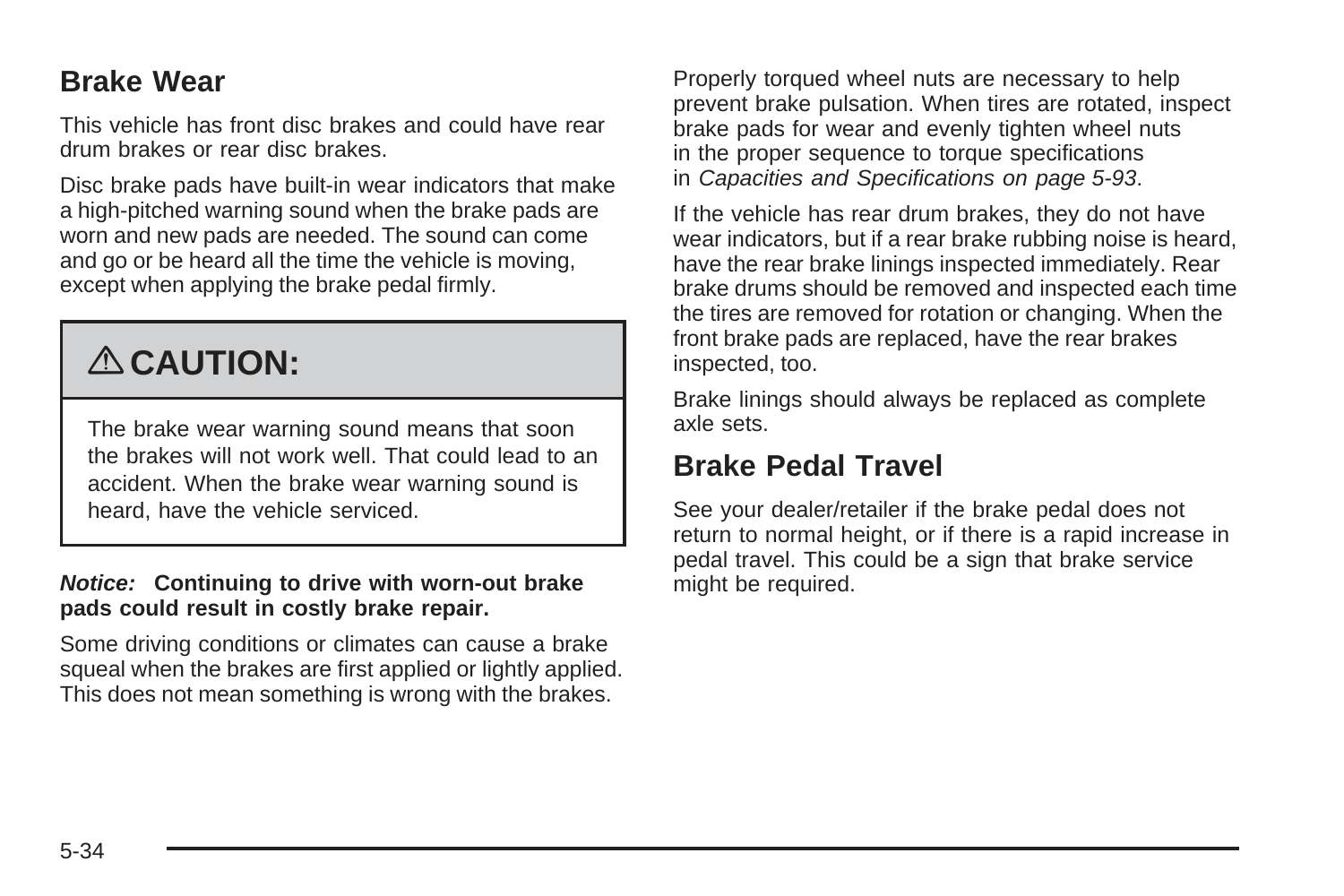#### <span id="page-238-0"></span>**Brake Adjustment**

Every moderate brake stop, the disc brakes adjust for wear. If rarely making moderate or heavier brake stops, the brakes might not adjust correctly. Very carefully making a few moderate brake stops about every 1,000 miles (1 600 km) will adjust the brakes properly.

If the vehicle has rear drum brakes and the brake pedal goes down farther than normal, the rear drum brakes might need adjustment. Adjust them by backing up and firmly applying the brakes a few times.

### **Replacing Brake System Parts**

The braking system on a vehicle is complex. Its many parts have to be of top quality and work well together if the vehicle is to have really good braking. The vehicle was designed and tested with top-quality brake parts. When parts of the braking system are replaced — for example, when the brake linings wear down and new ones are installed — be sure to get new approved replacement parts. If this is not done, the brakes might

not work properly. For example, if someone puts in brake linings that are wrong for the vehicle, the balance between the front and rear brakes can change — for the worse. The braking performance expected can change in many other ways if the wrong replacement brake parts are installed.

# **Battery**

This vehicle has a maintenance free battery. When it is time for a new battery, see your dealer/retailer for one that has the replacement number shown on the original battery's label. See [Engine Compartment Overview](#page-215-0) on page 5-12 for battery location.

**Warning:** Battery posts, terminals, and related accessories contain lead and lead compounds, chemicals known to the State of California to cause cancer and reproductive harm. Wash hands after handling.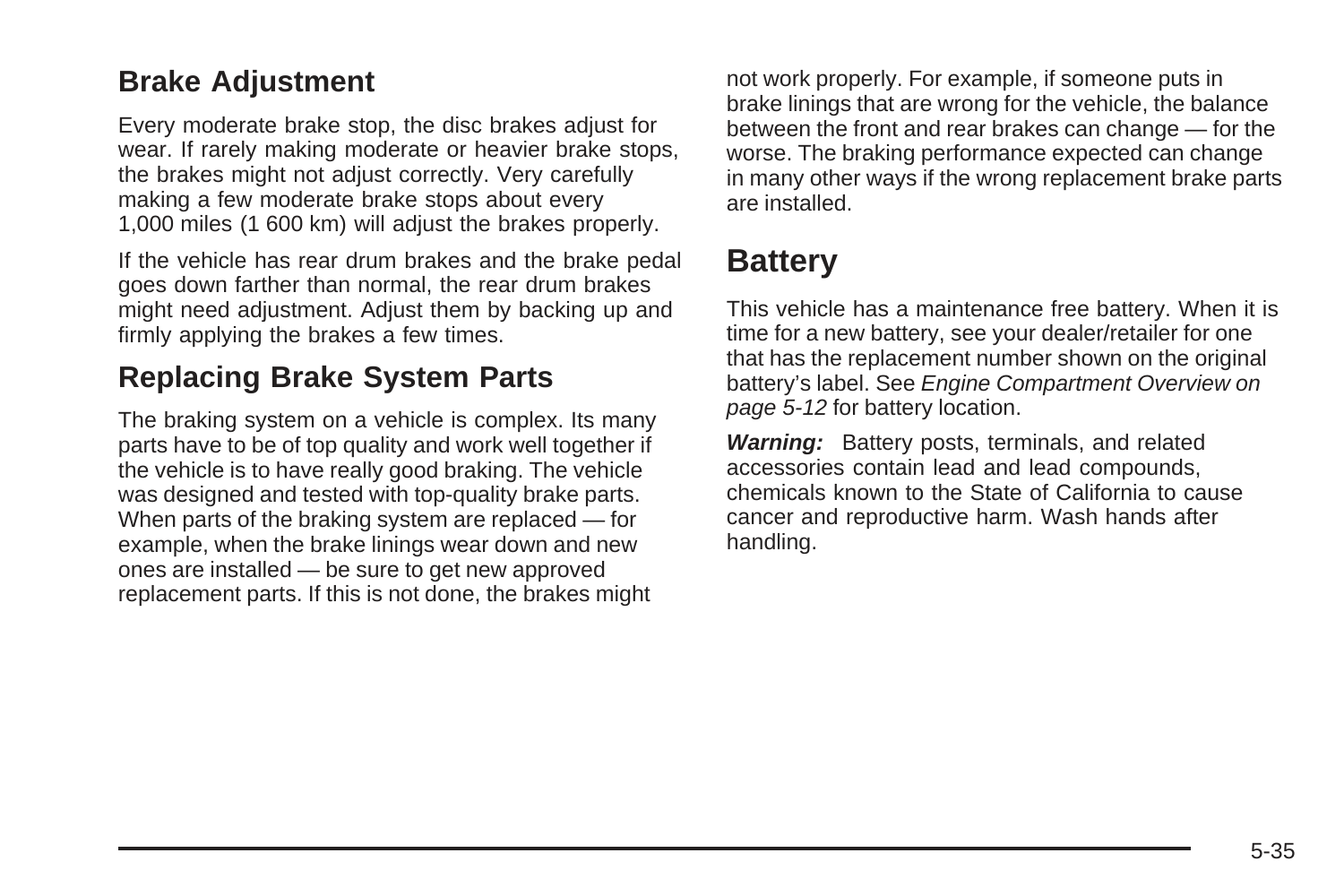### **Vehicle Storage**

# { **CAUTION:**

Batteries have acid that can burn you and gas that can explode. You can be badly hurt if you are not careful. See Jump Starting on page 5-36 for tips on working around a battery without getting hurt.

Infrequent Usage: If the vehicle is driven infrequently, remove the black, negative (−) cable from the battery. This helps keep the battery from running down.

Extended Storage: For extended storage of the vehicle, remove the black, negative (−) cable from the battery or use a battery trickle charger. This helps maintain the charge of the battery over an extended period of time.

# **Jump Starting**

If the vehicle's battery has run down, you may want to use another vehicle and some jumper cables to start your vehicle. Be sure to use the following steps to do it safely.

# { **CAUTION:**

Batteries can hurt you. They can be dangerous because:

- They contain acid that can burn you.
- They contain gas that can explode or ignite.
- They contain enough electricity to burn you.

If you do not follow these steps exactly, some or all of these things can hurt you.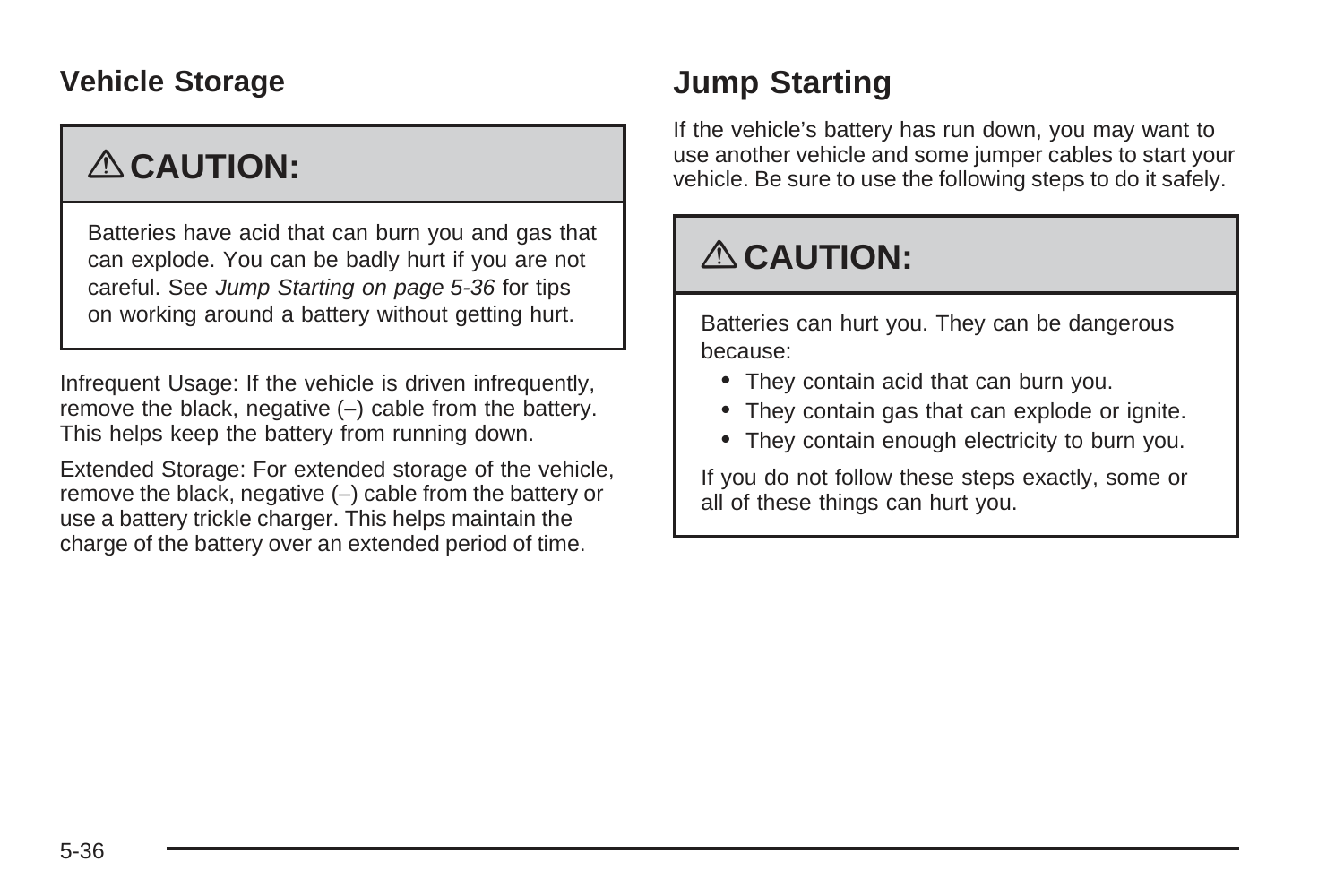**Notice: Ignoring these steps could result in costly damage to the vehicle that would not be covered by the warranty.**

#### **Trying to start the vehicle by pushing or pulling it will not work, and it could damage the vehicle.**

1. Check the other vehicle. It must have a 12-volt battery with a negative ground system.

**Notice: If the other vehicle's system is not a 12-volt system with a negative ground, both vehicles can be damaged. Only use vehicles with 12-volt systems with negative grounds to jump start your vehicle.**

2. Get the vehicles close enough so the jumper cables can reach, but be sure the vehicles are not touching each other. If they are, it could cause a ground connection you do not want. You would not be able to start your vehicle, and the bad grounding could damage the electrical systems.

To avoid the possibility of the vehicles rolling, set the parking brake firmly on both vehicles involved in the jump start procedure. Put an automatic transmission in P (Park) or a manual transmission in N (Neutral) before setting the parking brake.

**Notice: If you leave the radio or other accessories on during the jump starting procedure, they could be damaged. The repairs would not be covered by the warranty. Always turn off the radio and other accessories when jump starting the vehicle.**

- 3. Turn off the ignition on both vehicles. Unplug unnecessary accessories plugged into the cigarette lighter or the accessory power outlet. Turn off the radio and all lamps that are not needed. This will avoid sparks and help save both batteries. And it could save the radio!
- 4. Open the hoods and locate the batteries. Find the positive (+) and negative (−) terminal locations on each vehicle. See [Engine Compartment Overview](#page-215-0) on page 5-12 for more information on location.

# { **CAUTION:**

An electric fan can start up even when the engine is not running and can injure you. Keep hands, clothing and tools away from any underhood electric fan.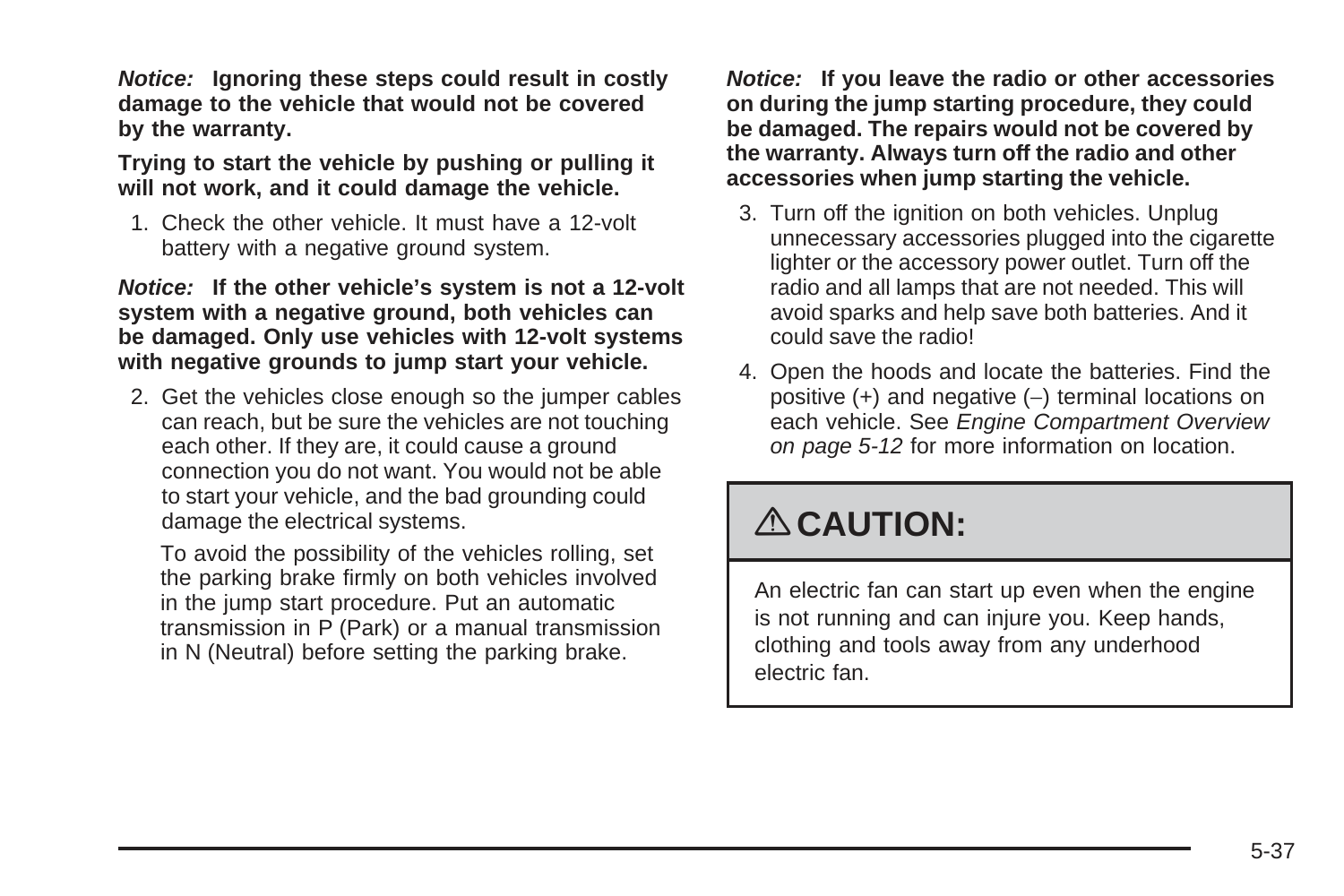# { **CAUTION:**

Using a match near a battery can cause battery gas to explode. People have been hurt doing this, and some have been blinded. Use a flashlight if you need more light.

Be sure the battery has enough water. You do not need to add water to the battery installed in your new vehicle. But if a battery has filler caps, be sure the right amount of fluid is there. If it is low, add water to take care of that first. If you don't, explosive gas could be present.

Battery fluid contains acid that can burn you. Do not get it on you. If you accidentally get it in your eyes or on your skin, flush the place with water and get medical help immediately.

# { **CAUTION:**

Fans or other moving engine parts can injure you badly. Keep your hands away from moving parts once the engine is running.

5. Check that the jumper cables do not have loose or missing insulation. If they do, you could get a shock. The vehicles could be damaged too.

Before you connect the cables, here are some things you should know. Positive (+) will go to positive (+) or to a remote positive (+) terminal if the vehicle has one. Negative (−) will go to a heavy, unpainted metal engine part or to a remote negative (-) terminal if the vehicle has one.

Do not connect positive (+) to negative (−) or you will get a short that would damage the battery and maybe other parts too. And do not connect the negative (−) cable to the negative (−) terminal on the dead battery because this can cause sparks.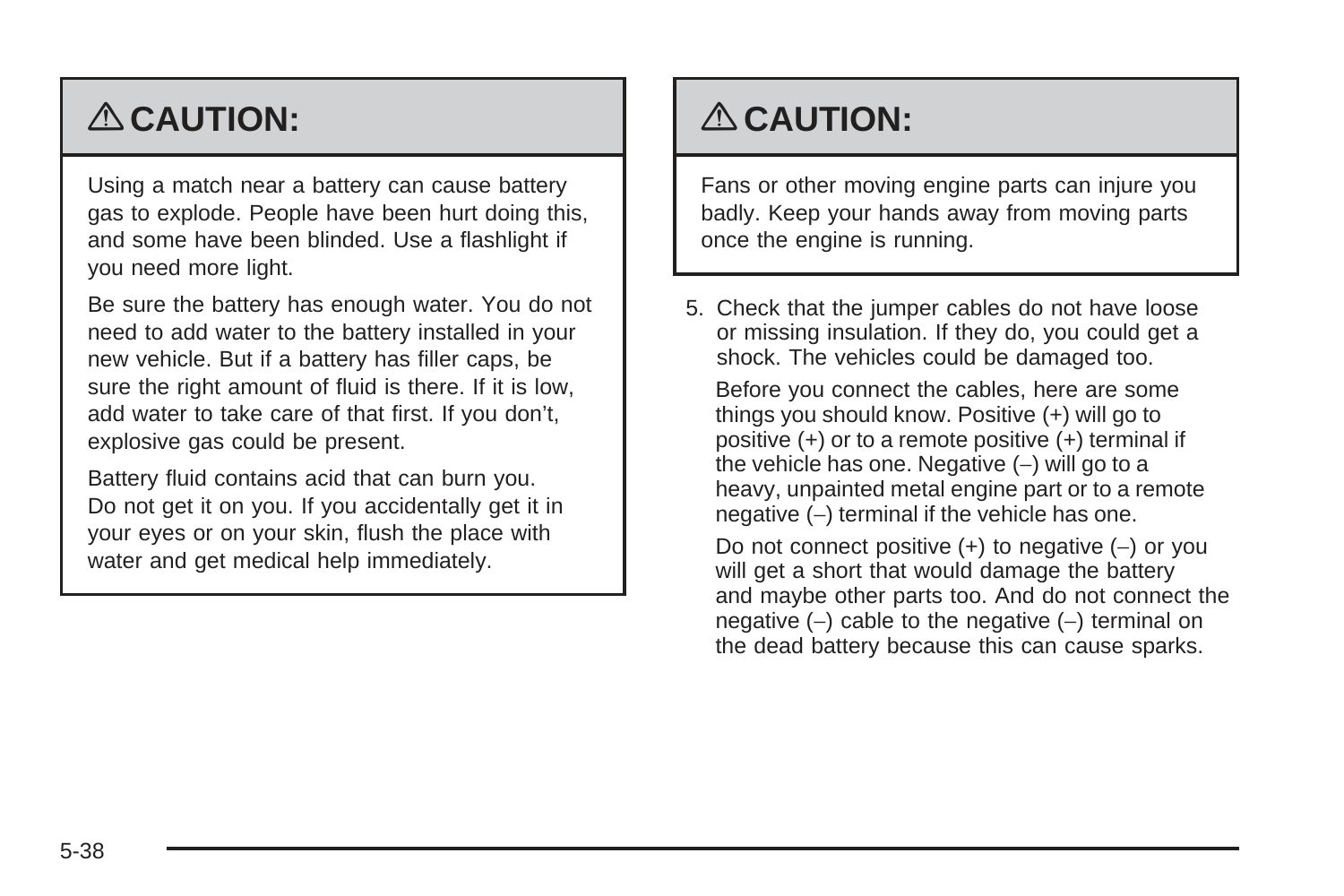

6. Connect the red positive (+) cable to the positive (+) terminal of the dead battery. Use a remote positive (+) terminal if the vehicle has one.



7. Do not let the other end touch metal. Connect it to the positive (+) terminal of the good battery. Use a remote positive (+) terminal if the vehicle has one.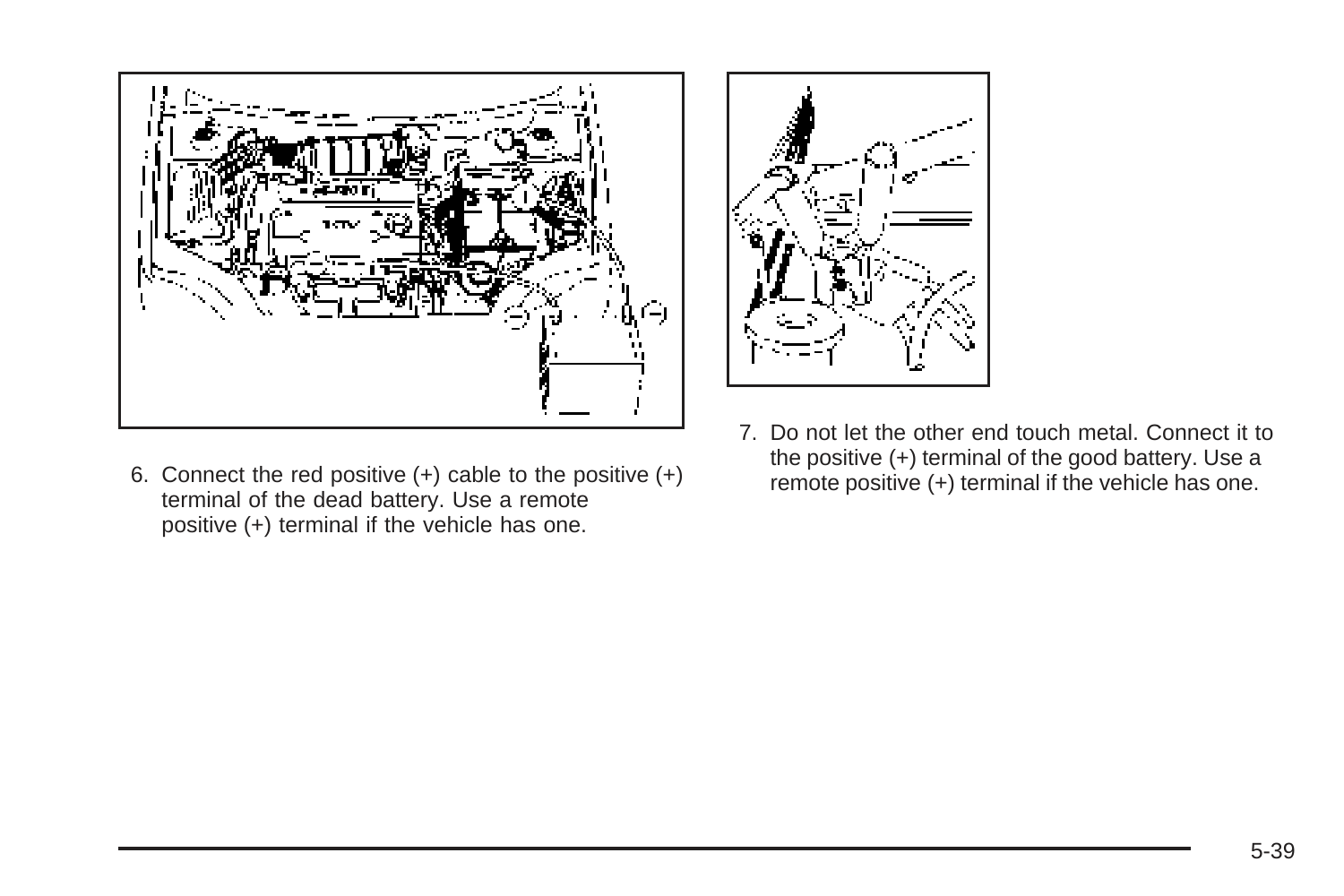

8. Now connect the black negative (–) cable to the negative (−) terminal of the good battery. Use a remote negative (−) terminal if the vehicle has one.

Do not let the other end touch anything until the next step. The other end of the negative (−) cable does not go to the dead battery. It goes to a heavy, unpainted metal engine part or to a remote negative (−) terminal on the vehicle with the dead battery.

9. Connect the other end of the negative (–) cable at least 18 inches (45 cm) away from the dead battery, but not near engine parts that move.

The electrical connection is just as good there, and the chance of sparks getting back to the battery is much less.

- 10. Now start the vehicle with the good battery and run the engine for a while.
- 11. Try to start the vehicle that had the dead battery. If it will not start after a few tries, it probably needs service.

**Notice: If the jumper cables are connected or removed in the wrong order, electrical shorting may occur and damage the vehicle. The repairs would not be covered by the vehicle warranty. Always connect and remove the jumper cables in the correct order, making sure that the cables do not touch each other or other metal.**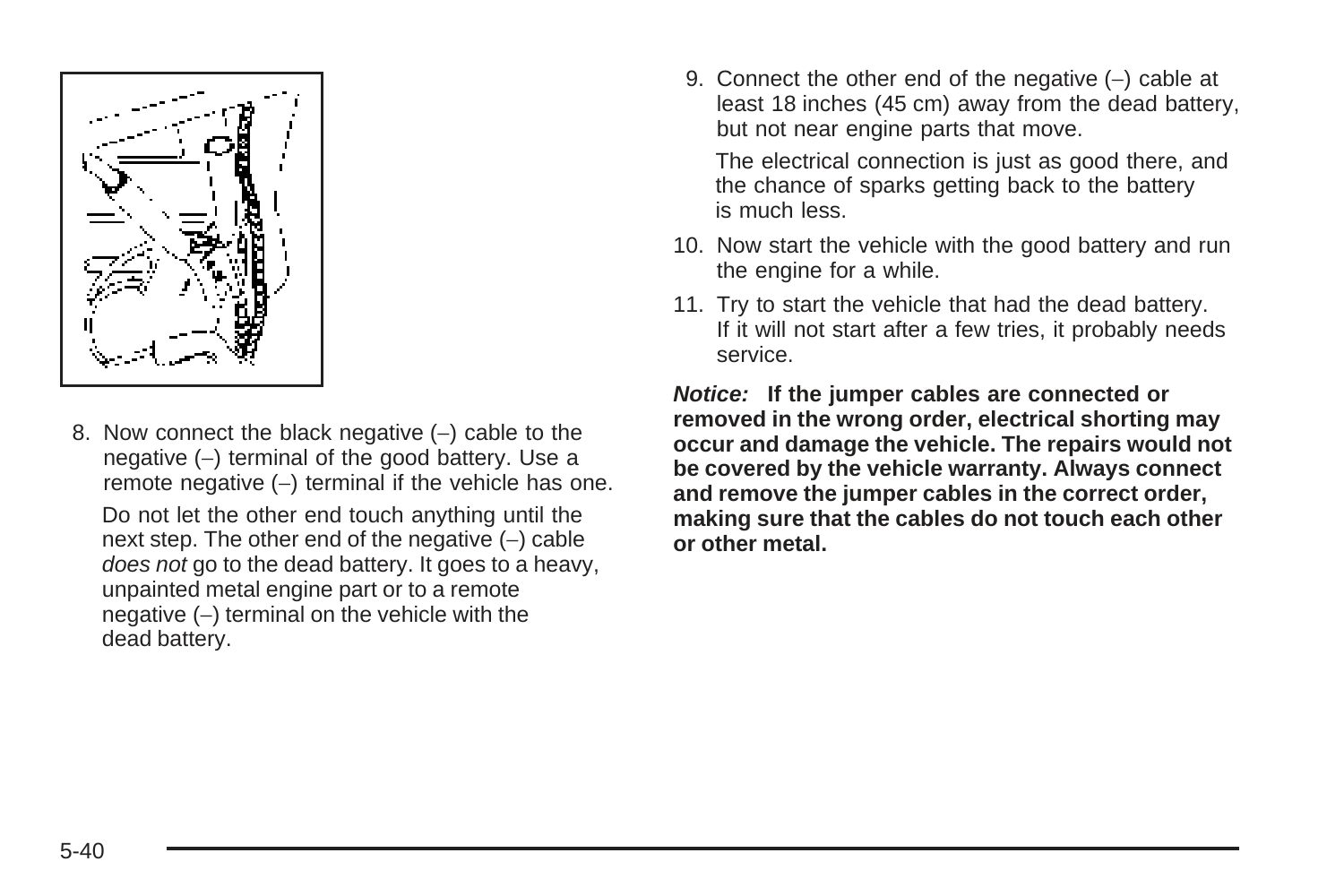

#### **Jumper Cable Removal**

- A. Heavy, Unpainted Metal Engine Part or Remote Negative (–) Terminal
- B. Good Battery or Remote Positive (+) and Remote Negative (−) Terminals
- C. Dead Battery or Remote Positive (+) Terminal

To disconnect the jumper cables from both vehicles, do the following:

- 1. Disconnect the black negative (−) cable from the vehicle that had the dead battery.
- 2. Disconnect the black negative (–) cable from the vehicle with the good battery.
- 3. Disconnect the red positive (+) cable from the vehicle with the good battery.
- 4. Disconnect the red positive (+) cable from the other vehicle.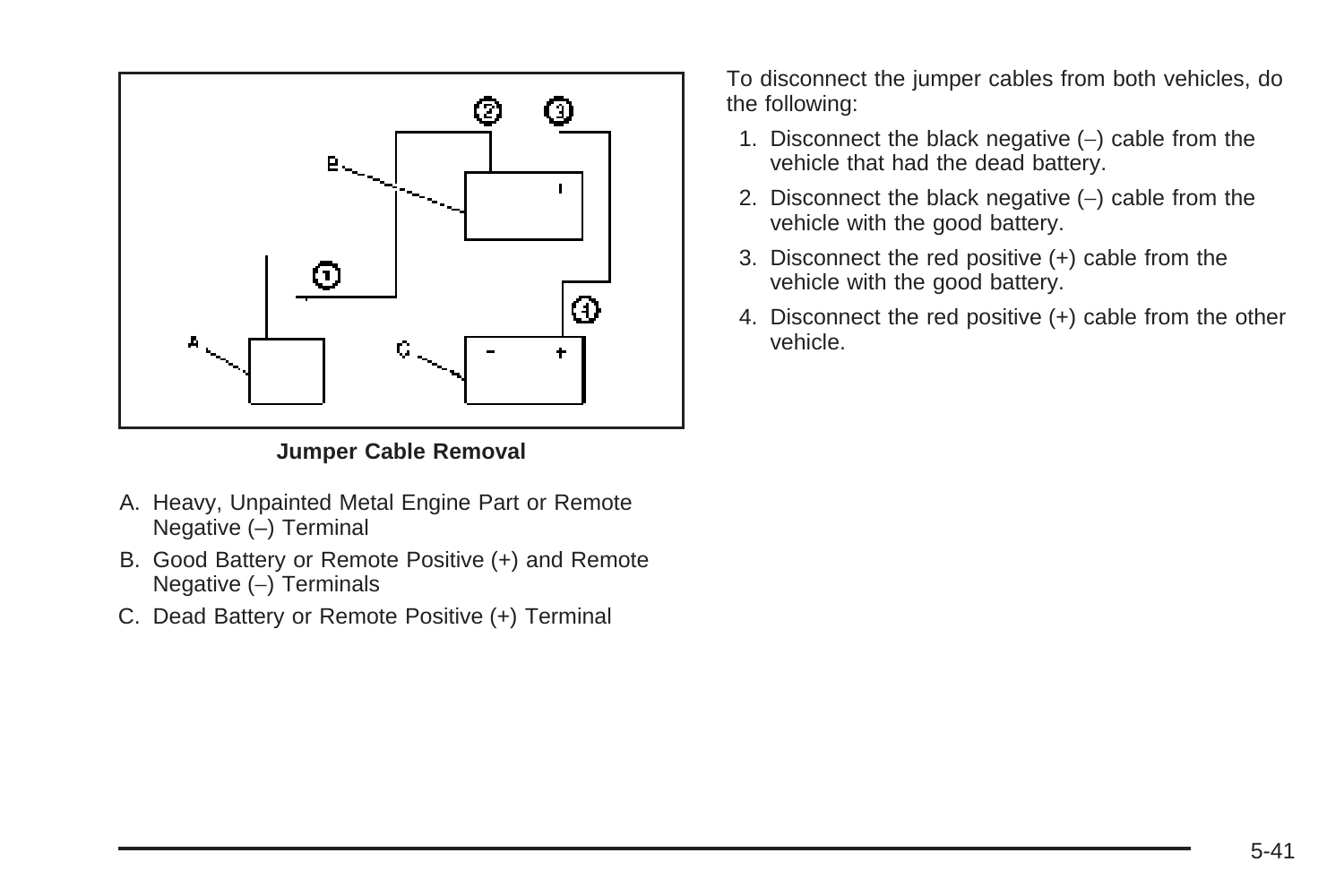# **Headlamp Aiming**

Headlamp aim has been preset at the factory and should need no further adjustment.

However, if your vehicle is damaged in a crash, the headlamp aim may be affected. Aim adjustment to the low-beam headlamps may be necessary if oncoming drivers flash their high-beam headlamps at you (for vertical aim).

If the headlamps need to be re-aimed, it is recommended that you take the vehicle to your dealer/retailer for service.

# **Bulb Replacement**

For the proper type of replacement bulbs, see [Replacement Bulbs](#page-251-0) on page 5-48.

For any bulb changing procedure not listed in this section, contact your dealer/retailer.

# **Halogen Bulbs**

# { **CAUTION:**

Halogen bulbs have pressurized gas inside and can burst if you drop or scratch the bulb. You or others could be injured. Be sure to read and follow the instructions on the bulb package.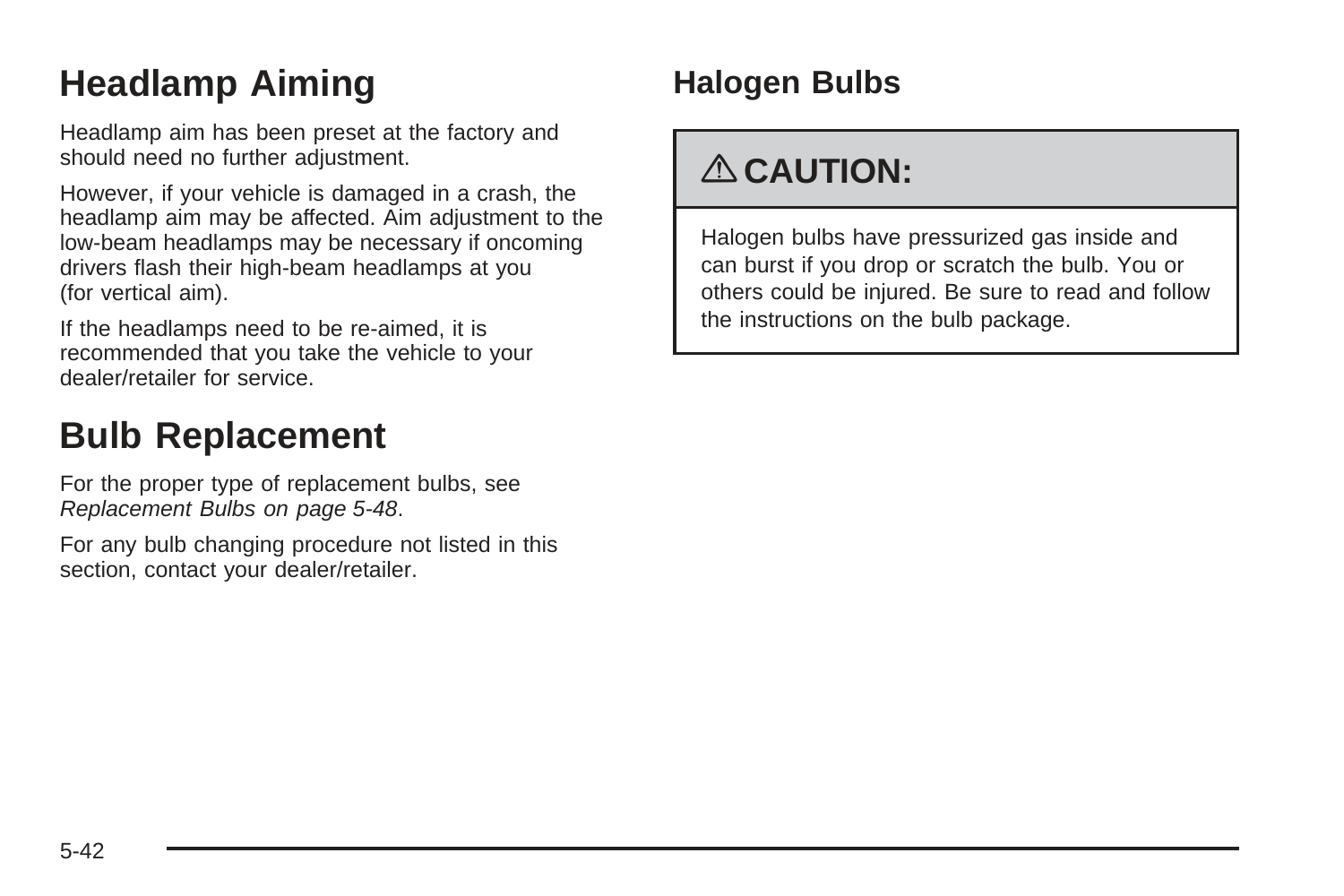# **Headlamps**

To replace a headlamp bulb:

1. Open the hood. See [Hood Release](#page-214-0) on page 5-11.



- 2. Remove the three bolts to remove the headlamp assembly.
- 3. Disconnect the wiring harness connector from the rear of the bulb.



- 4. Remove the headlamp cap.
- 5. Release the spring that retains the bulb by loosening the screw.
- 6. Remove the old bulb and install the new bulb.
- 7. Install the bulb retaining spring and tighten the screw.
- 8. Reinstall the headlamp cap.
- 9. Reconnect the wiring harness at the rear of the bulb.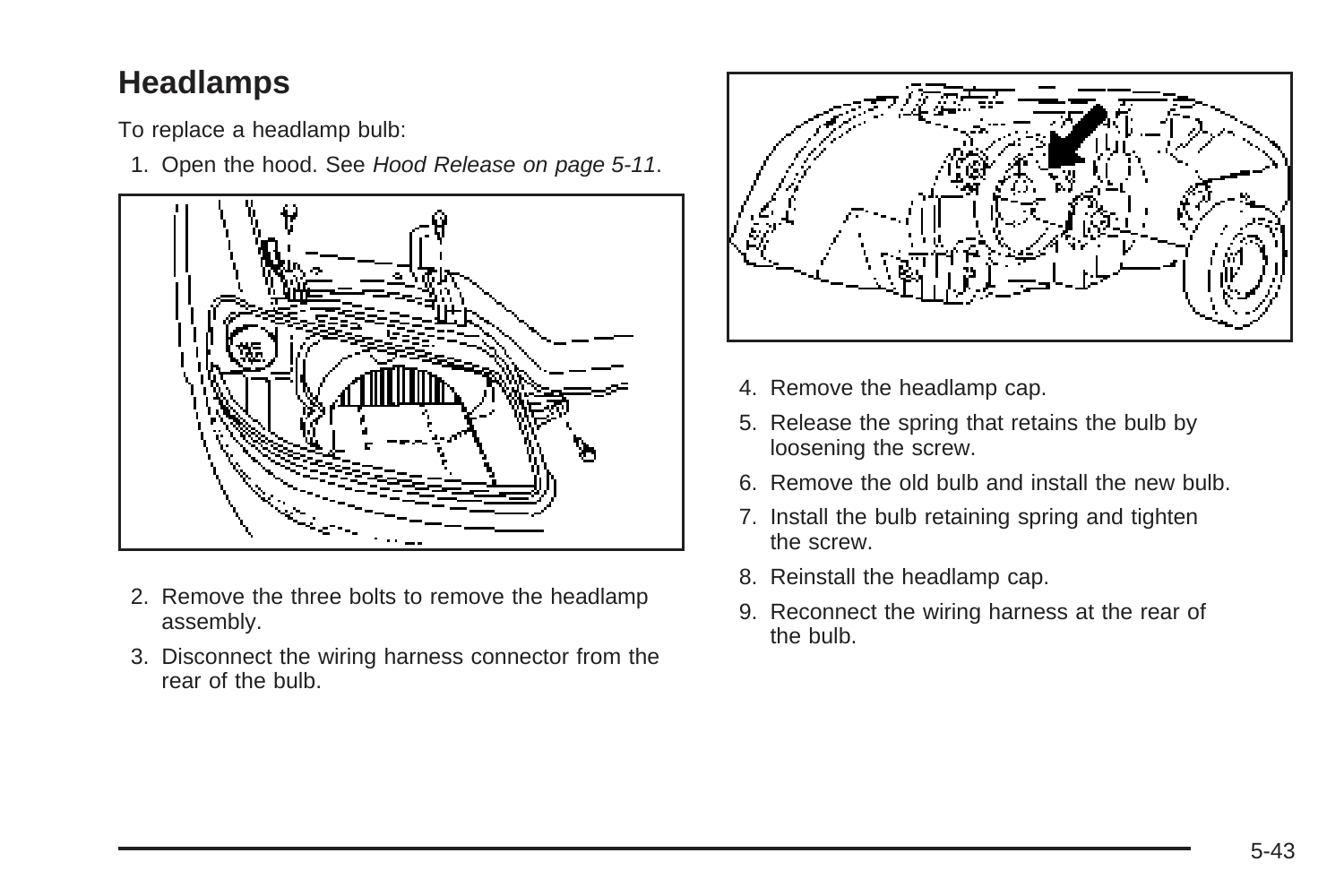

10. Reinstall the headlamp assembly using the three bolts.

# **Front Turn Signal, Sidemarker and Parking Lamps**

To replace a front turn signal or parking lamp bulb:

1. Open the hood. See [Hood Release](#page-214-0) on page 5-11 for more information.



- 2. Remove the three bolts to remove the headlamp assembly.
- 3. Disconnect the wiring harness connector from the rear of the bulb.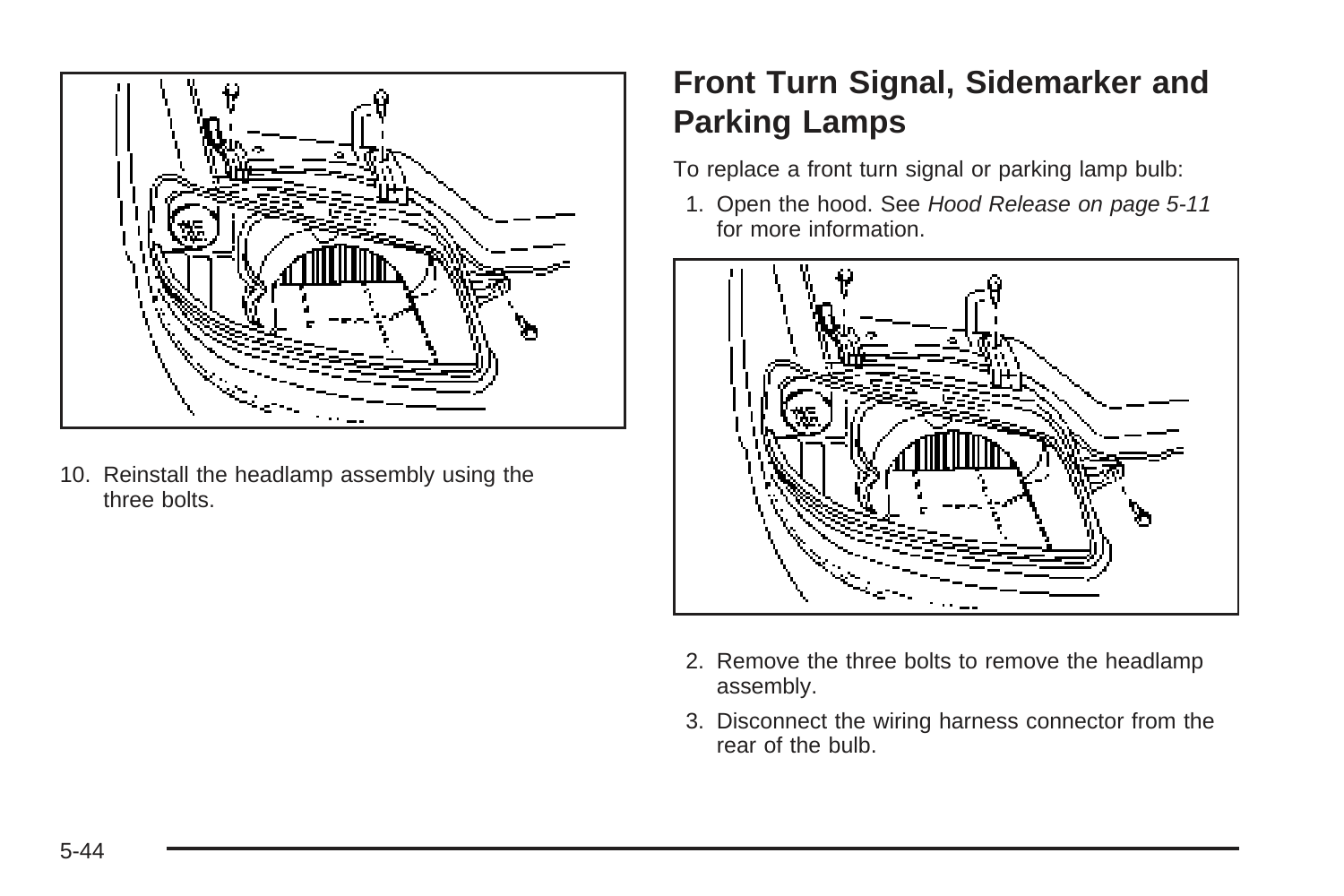

- 4. Turn the front turn signal bulb socket counterclockwise.
- 5. Pull the front turn signal bulb socket out of the lamp housing.
- 6. Press the bulb inward and turn it counterclockwise to remove it from the bulb socket.
- 7. Install the new bulb into the socket by pressing it in and turning it clockwise.
- 8. Install the socket into the lamp housing by turning it clockwise.
- 9. Reconnect the wiring harness connector at the rear of the bulb.



10. Reinstall the headlamp assembly using the three bolts.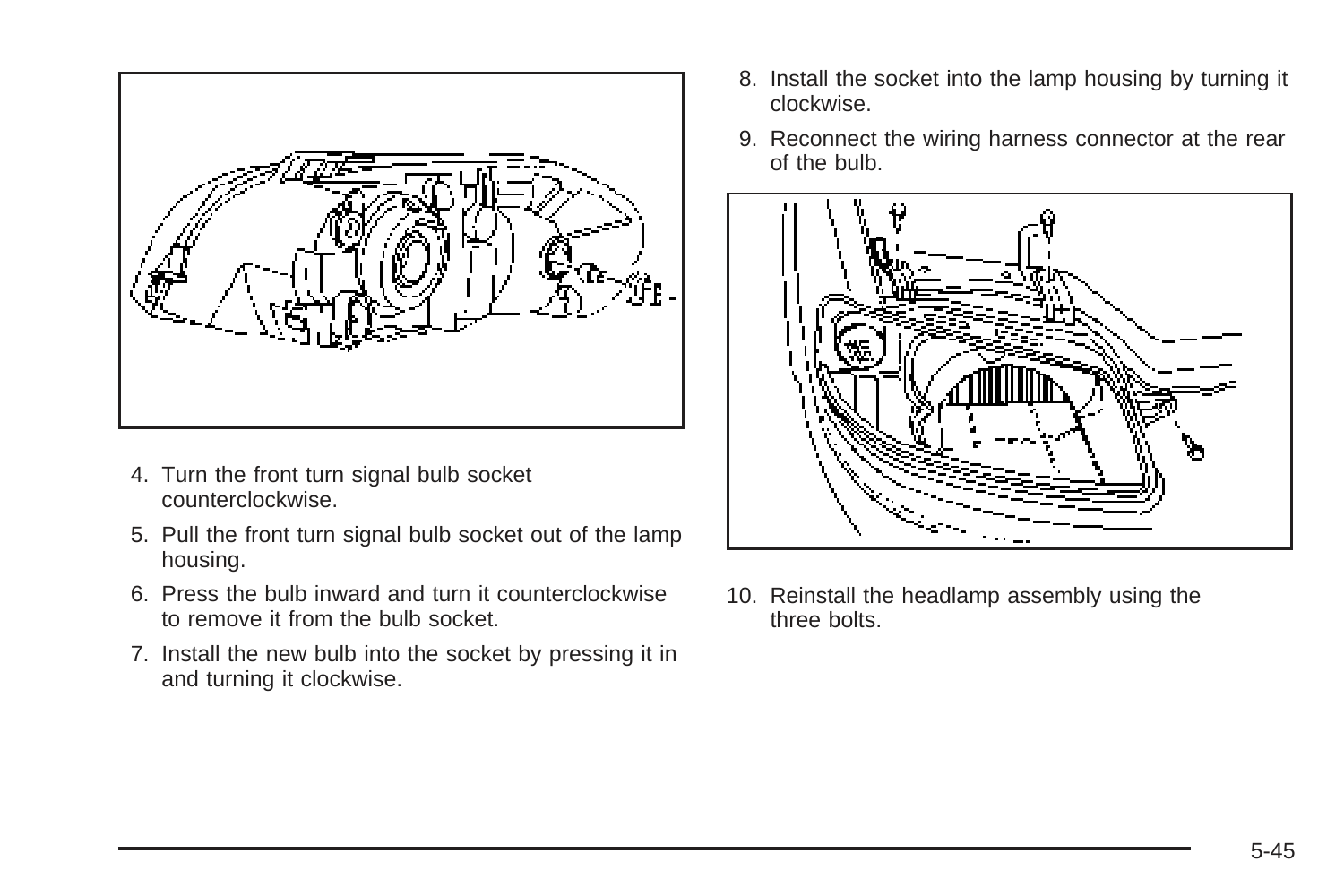# **Center High-Mounted Stoplamp (CHMSL) (Hatchback)**

To replace a CHMSL bulb on the hatchback:

1. Open the liftgate. See [Liftgate \(Hatchback\)](#page-87-0) on page 2-10 for more information.



- 2. Pull down on the lamp assembly while holding the end of the bracket.
- 3. Remove the lens cover using a flat head screwdriver.
- 4. Remove the bulb by pulling it straight out of the bulb holder.
- 5. Install the new bulb.
- 6. Reverse Steps 1 through 3 to reinstall.

# **Center High-Mounted Stoplamp (CHMSL) (Sedan)**

To replace a CHMSL bulb on the sedan:

- 1. Open the trunk. See [Trunk \(Sedan\)](#page-85-0) on page 2-8 for more information.
- 2. Remove the two screws and the lamp housing. Disconnect the wiring harness connector before removing the lamp housing.



- 3. Remove the five screws and the reflector assembly.
- 4. Remove the bulb by pulling it straight out of the bulb holder.
- 5. Install the new bulb.
- 6. Reverse Steps 1 through 3 to reinstall.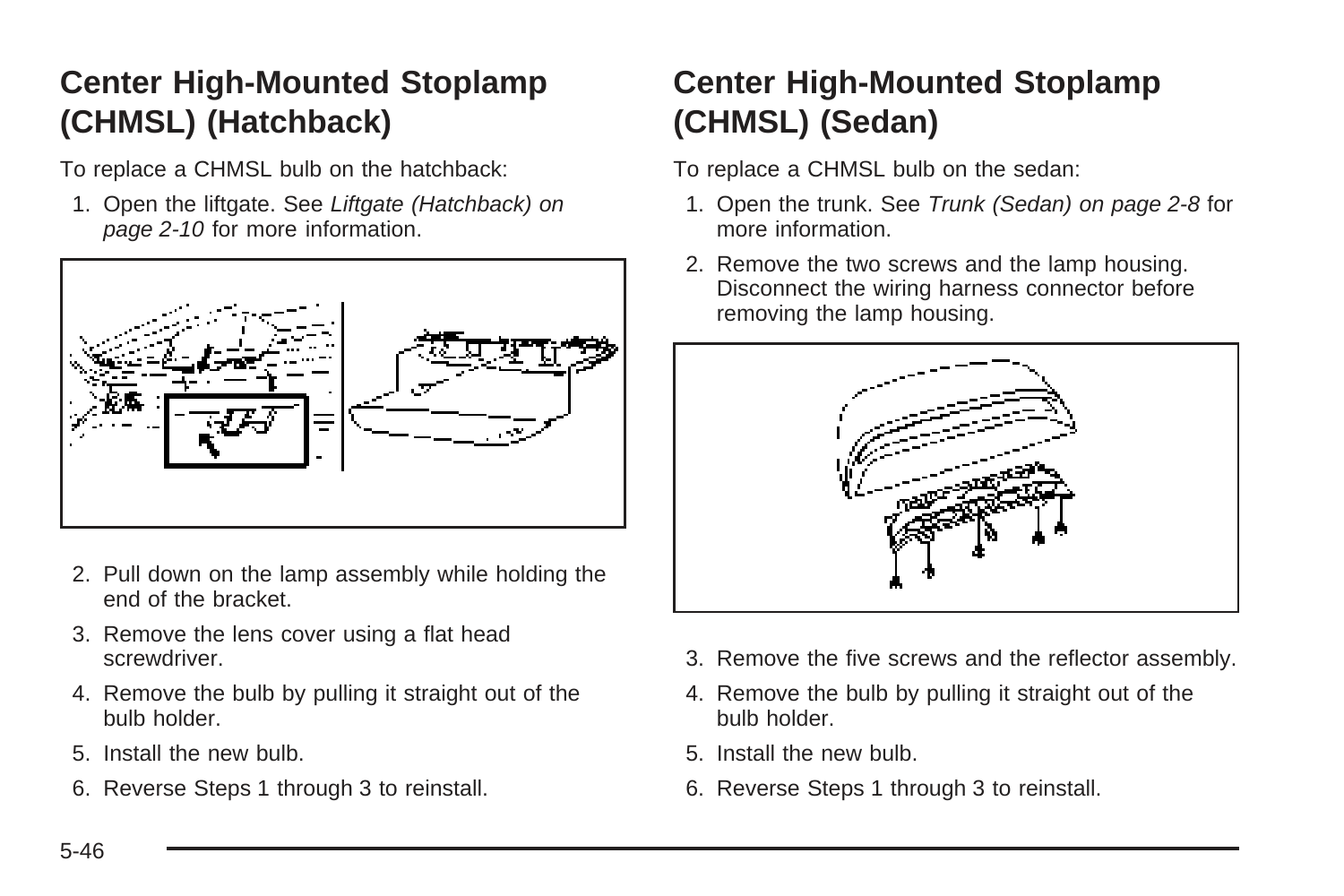# **Taillamps, Turn Signal, Sidemarker, Stoplamps and Back-up Lamps**

To replace a taillamp, turn signal lamp, stoplamp, or back-up bulb:

1. Open the liftgate or trunk. See [Liftgate \(Hatchback\)](#page-87-0) on page 2-10 or [Trunk \(Sedan\)](#page-85-0) on page 2-8.



**Hatchback**



**Sedan**

- 2. Remove the two screws and the lamp assembly.
- 3. Turn the bulb socket counterclockwise and remove the socket.
- 4. Press the bulb in and turn counterclockwise to remove from the socket.
- 5. Press the new bulb in and turn clockwise to install the bulb into the socket.
- 6. Turn the bulb socket clockwise to reinstall.
- 7. Reinstall the lamp assembly and two screws.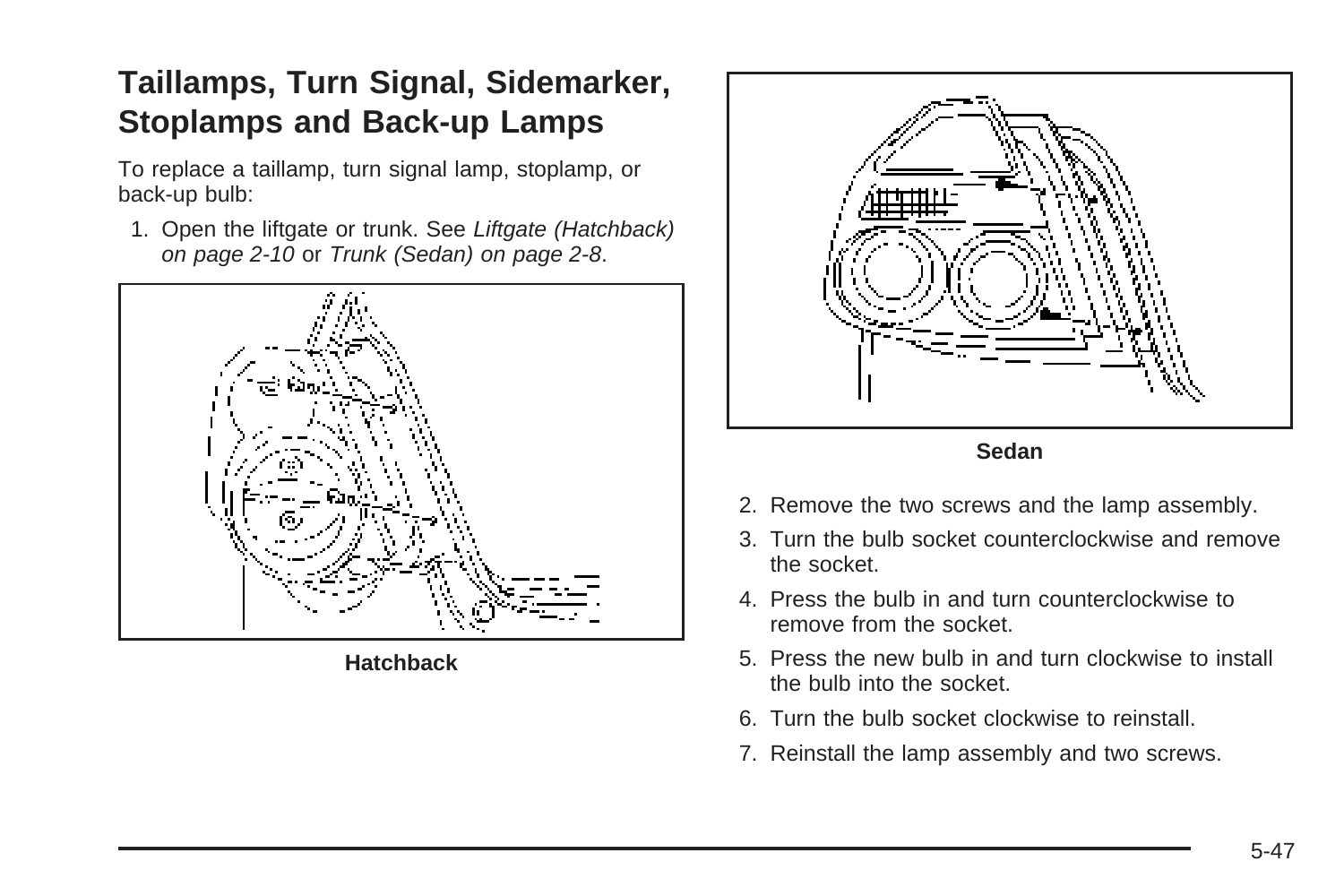# <span id="page-251-0"></span>**License Plate Lamp**

To replace one of these bulbs:



- 1. Remove the two screws holding each of the license plate lamps.
- 2. Turn and pull the license plate lamp toward you through the opening.
- 3. Turn the bulb socket counterclockwise and pull the bulb straight out of the socket.
- 4. Install the new bulb.
- 5. Push the bulb straight into the socket and turn clockwise to reinstall.
- 6. Push and turn the license plate lamp away from you through the opening.
- 7. Reinstall the two screws holding the license plate lamp.

## **Replacement Bulbs**

| <b>Exterior Lamp</b>                    | <b>Bulb Number</b> |
|-----------------------------------------|--------------------|
| Back-Up Lamps                           | 94535571           |
| Center High-Mounted<br>Stoplamp (CHMSL) | 94535587           |
| Front Parking/Turn Signal Lamps         | 94535578           |
| <b>Front Sidemarker Lamps</b>           | 94535578           |
| Headlamps                               | 94535548           |
| License Plate Lamp                      | 94535587           |
| Rear Sidemarker Lamps                   | 94535577           |
| Rear Turn Signal Lamps                  | 94535572           |
| Stoplamp/Taillamps                      | 94535577           |

For replacement bulbs not listed here, contact your dealer/retailer.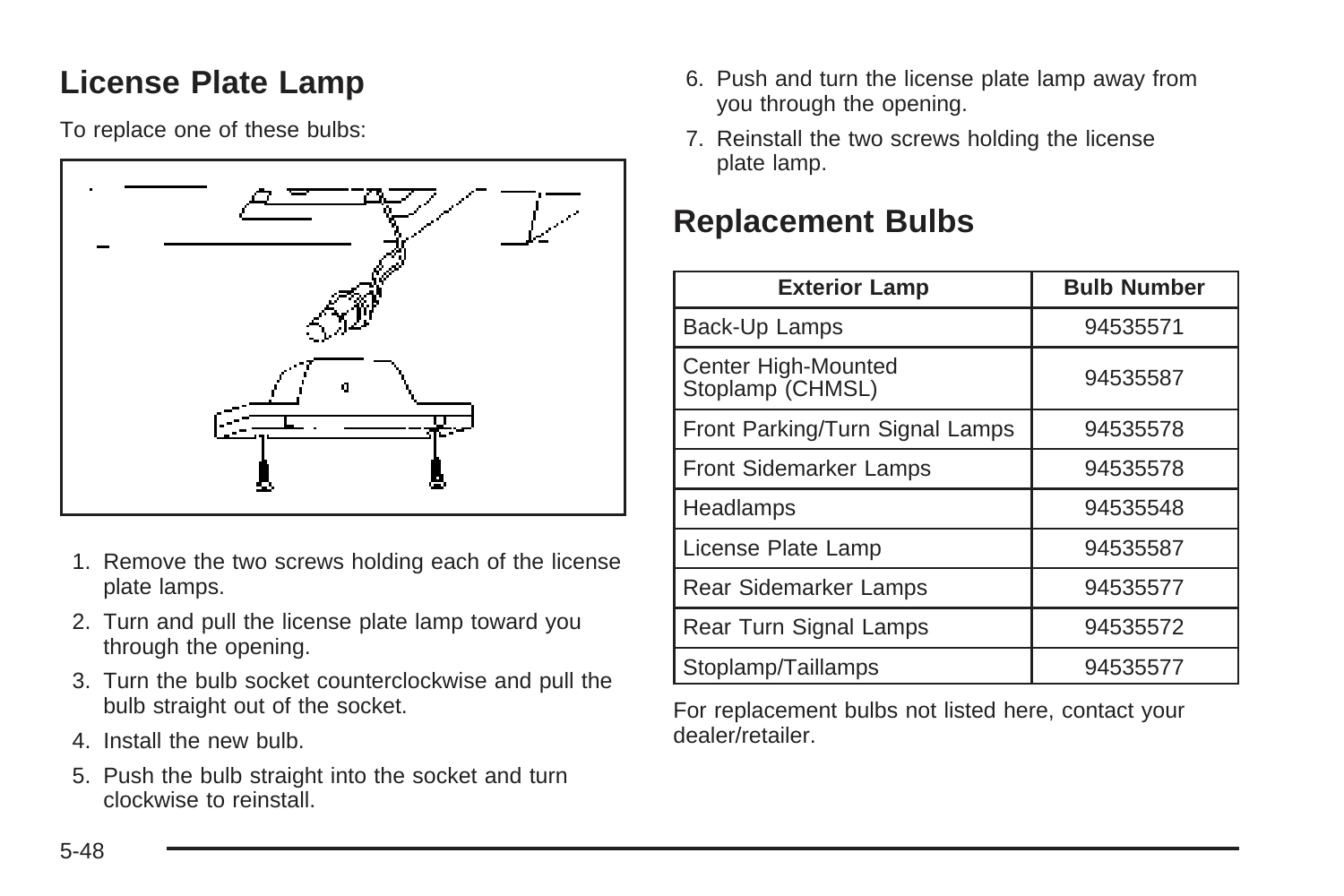## **Windshield Wiper Blade Replacement**

Windshield wiper blades should be inspected for wear or cracking. See "Wiper Blade Check" for more information.

Replacement blades come in different types and are removed in different ways. For the proper type, see [Maintenance Replacement Parts](#page-311-0) on page 6-14.

Here is how to remove and replace the windshield wiper blade:

1. Pull the windshield wiper arm away from the windshield.



- 2. Press the retaining clip (A) and pull the wiper blade off the arm.
- 3. Install a new blade by reversing Steps 1 and 2.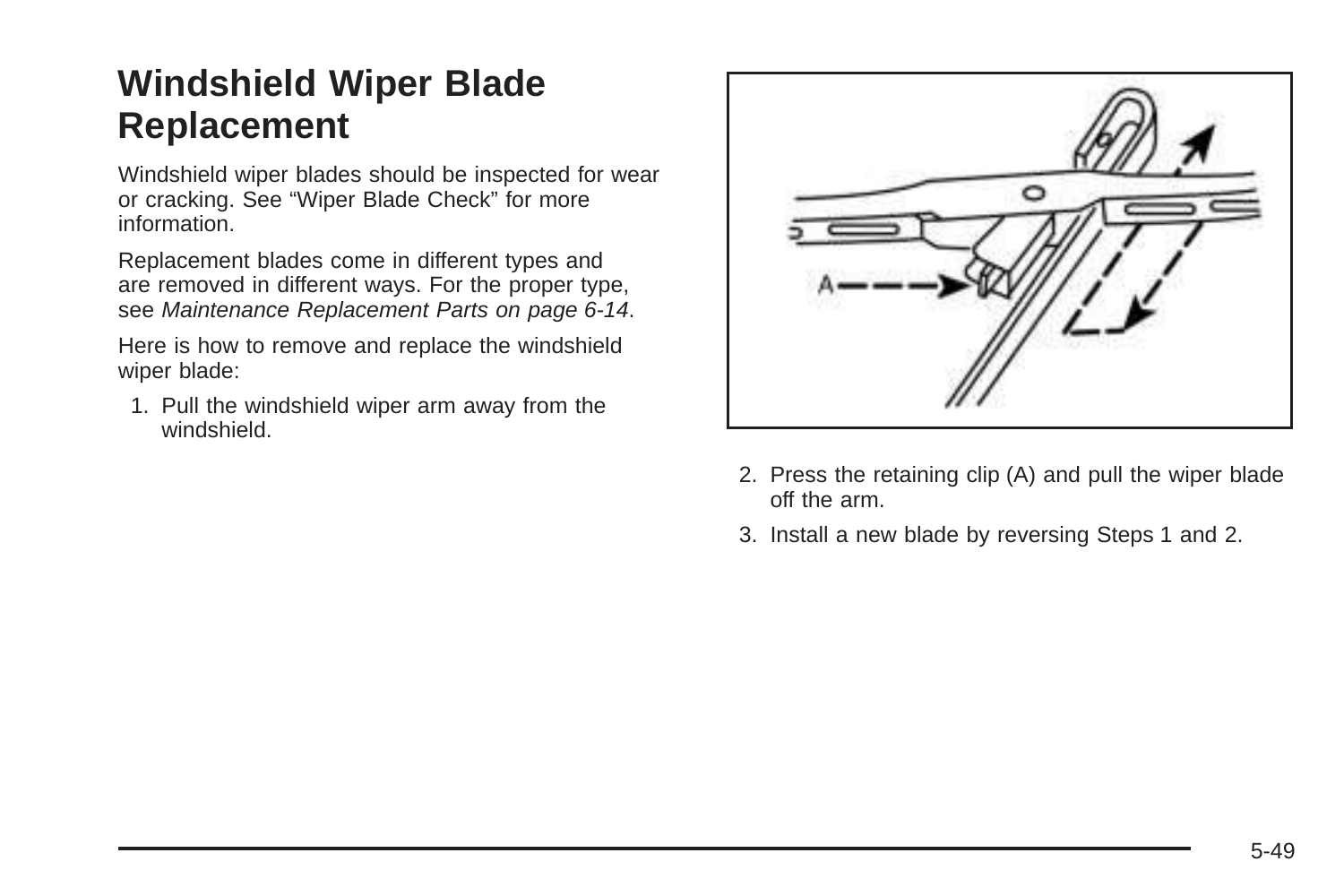## <span id="page-253-0"></span>**Tires**

Your new vehicle comes with high-quality tires made by a leading tire manufacturer. If you ever have questions about your tire warranty and where to obtain service, see your vehicle Warranty booklet for details. For additional information refer to the tire manufacturer.

# { **CAUTION:**

Poorly maintained and improperly used tires are dangerous.

• Overloading your vehicle's tires can cause overheating as a result of too much flexing. You could have an air-out and a serious accident. See [Loading the](#page-191-0) [Vehicle](#page-191-0) on page 4-18.

CAUTION: (Continued)

#### **CAUTION: (Continued)**

- Underinflated tires pose the same danger as overloaded tires. The resulting accident could cause serious injury. Check all tires frequently to maintain the recommended pressure. Tire pressure should be checked when your vehicle's tires are cold. See [Inflation - Tire Pressure](#page-260-0) on page 5-57.
- Overinflated tires are more likely to be cut, punctured, or broken by a sudden impact — such as when you hit a pothole. Keep tires at the recommended pressure.
- Worn, old tires can cause accidents. If the tire's tread is badly worn, or if your vehicle's tires have been damaged, replace them.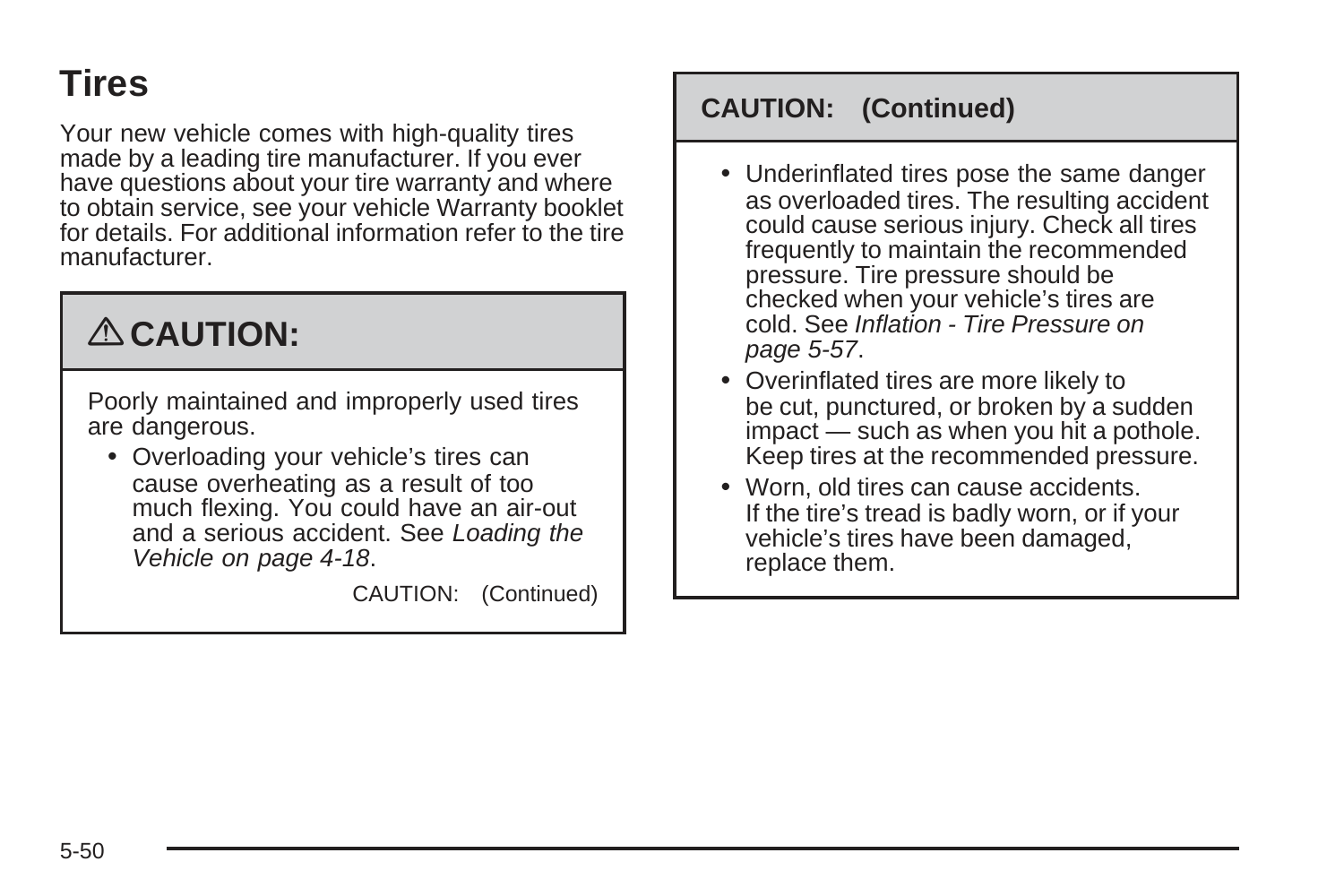### <span id="page-254-0"></span>**Tire Sidewall Labeling**

Useful information about a tire is molded into its sidewall. The examples below show a typical passenger car tire and a compact spare tire sidewall.



**Passenger Car Tire Example**

**(A) Tire Size:** The tire size is a combination of letters and numbers used to define a particular tire's width, height, aspect ratio, construction type and service description. See the "Tire Size" illustration later in this section for more detail.

#### **(B) DOT (Department of Transportation):**

The Department of Transportation (DOT) code indicates that the tire is in compliance with the U.S. Department of Transportation Motor Vehicle Safety **Standards** 

**(C) Tire Identification Number (TIN):** The letters and numbers following DOT code are the Tire Identification Number (TIN). The TIN shows the manufacturer and plant code, tire size, and date the tire was manufactured. The TIN is molded onto both sides of the tire, although only one side may have the date of manufacture.

**(D) Tire Ply Material:** The type of cord and number of plies in the sidewall and under the tread.

**(E) Uniform Tire Quality Grading (UTQG):** Tire manufacturers are required to grade tires based on three performance factors: treadwear, traction and temperature resistance. For more information see [Uniform Tire Quality Grading](#page-269-0) on page 5-66.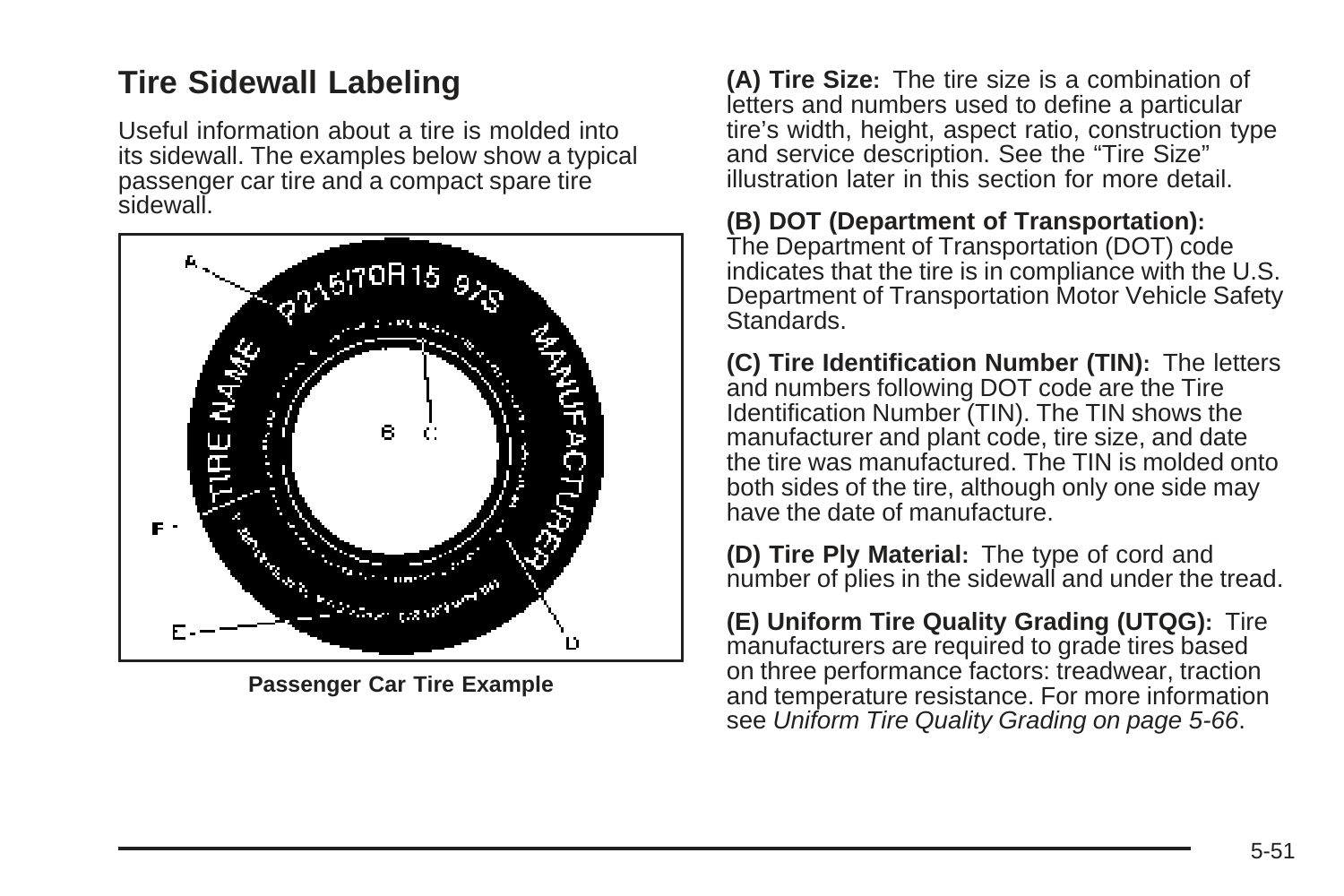**(F) Maximum Cold Inflation Load Limit:** Maximum load that can be carried and the maximum pressure needed to support that load. For information on recommended tire pressure see [Inflation - Tire Pressure](#page-260-0) on page 5-57 and [Loading the Vehicle](#page-191-0) on page 4-18.



**Compact Spare Tire Example**

**(A) Temporary Use Only:** The compact spare tire or temporary use tire has a tread life of approximately 3,000 miles (5 000 km) and should not be driven at speeds over 65 mph (105 km/h). The compact spare tire is for emergency use when a regular road tire has lost air and gone flat. See [Compact Spare Tire](#page-281-0) on page 5-78 and [If a](#page-273-0) [Tire Goes Flat](#page-273-0) on page 5-70.

**(B) Tire Ply Material:** The type of cord and number of plies in the sidewall and under the tread.

**(C) Tire Identification Number (TIN):** The Tire Identification Number (TIN). The TIN shows the manufacturer and plant code, tire size, and date the tire was manufactured. The TIN is molded onto both sides of the tire, although only one side may have the date of manufacture.

**(D) Maximum Cold Inflation Load Limit:** Maximum load that can be carried and the maximum pressure needed to support that load. See [Compact Spare Tire](#page-281-0) on page 5-78 and [Loading the Vehicle](#page-191-0) on page 4-18.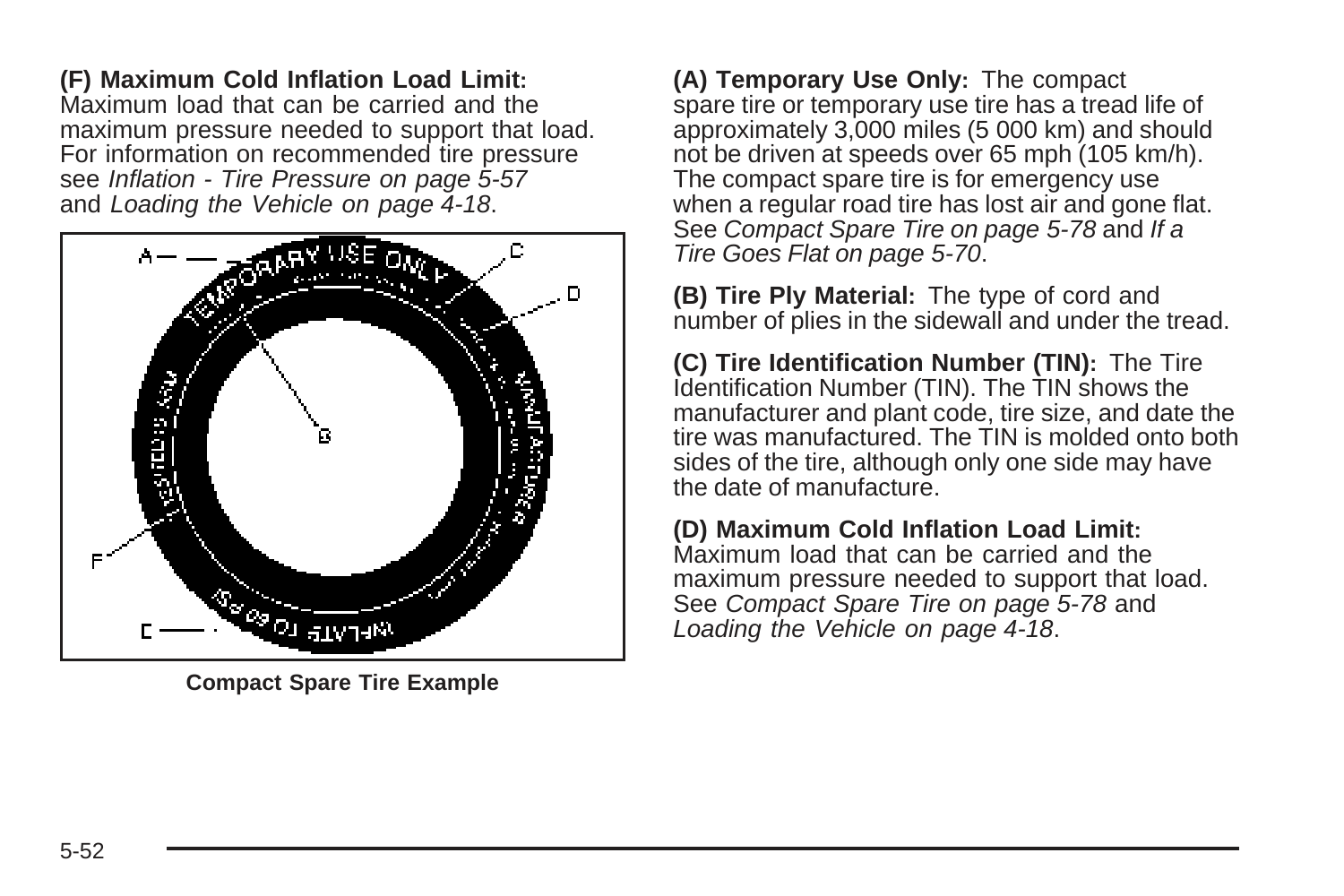**(E) Tire Inflation:** The temporary use tire or compact spare tire should be inflated to 60 psi (420 kPa). For more information on tire pressure and inflation see [Inflation - Tire Pressure](#page-260-0) on page 5-57.

**(F) Tire Size :** A combination of letters and numbers define a tire's width, height, aspect ratio, construction type and service description. The letter T as the first character in the tire size means the tire is for temporary use only.

#### **Tire Size**

The following illustration shows an example of a typical passenger car tire size.



**(A) Passenger (P-Metric) Tire:** The United States version of a metric tire sizing system. The letter P as the first character in the tire size means a passenger vehicle tire engineered to standards set by the U.S. Tire and Rim Association.

**(B) Tire Width:** The three-digit number indicates the tire section width in millimeters from sidewall to sidewall.

**(C) Aspect Ratio:** A two-digit number that indicates the tire height-to-width measurements. For example, if the tire size aspect ratio is 70, as shown in item C of the illustration, it would mean that the tire's sidewall is 70% as high as it is wide.

**(D) Construction Code:** A letter code is used to indicate the type of ply construction in the tire. The letter R means radial ply construction; the letter D means diagonal or bias ply construction; and the letter B means belted-bias ply construction.

**(E) Rim Diameter:** Diameter of the wheel in inches.

**(F) Service Description:** These characters represent the load index and speed rating of the tire. The load index represents the load carry capacity a tire is certified to carry. The speed rating is the maximum speed a tire is certified to carry a load.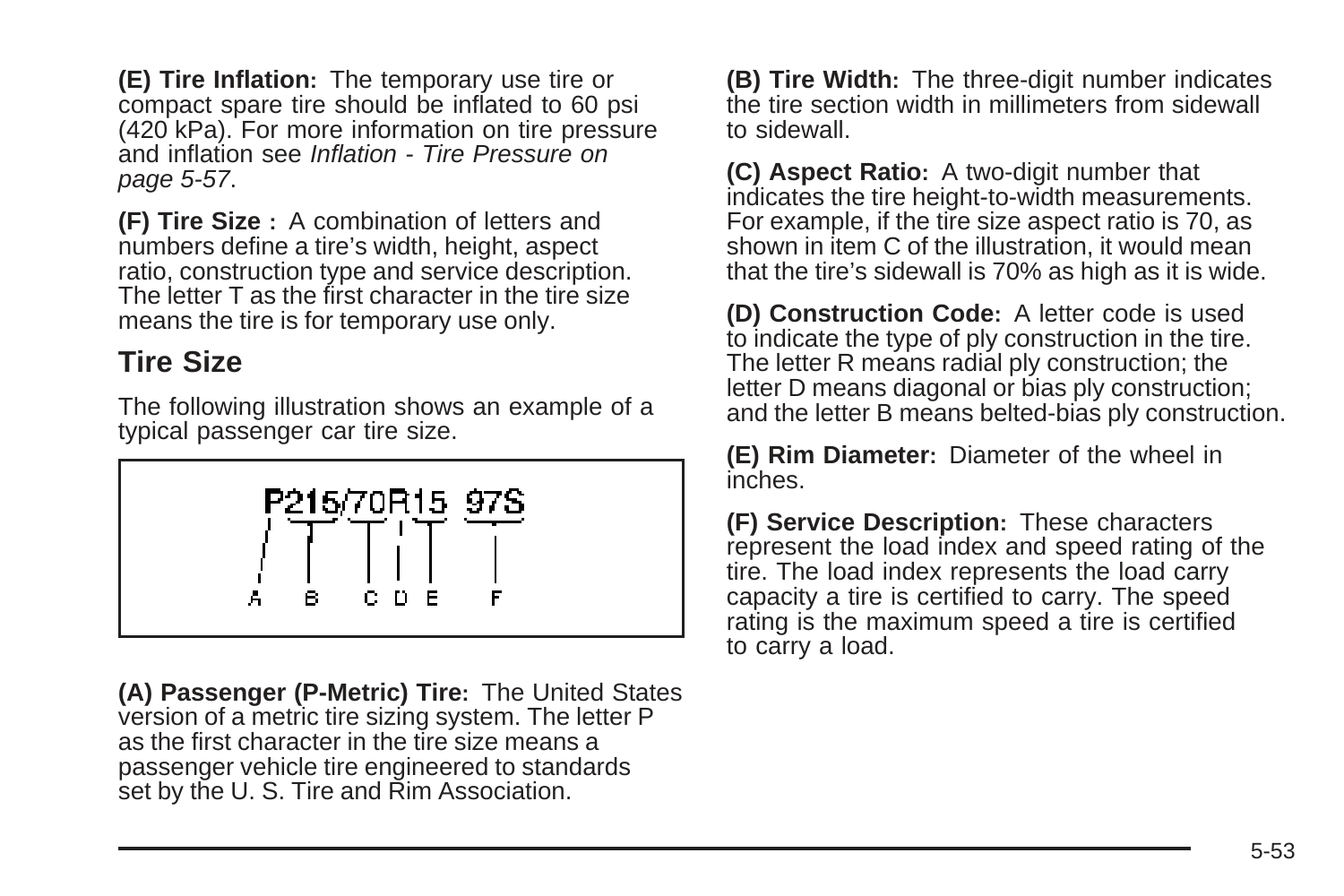#### **Tire Terminology and Definitions**

**Air Pressure:** The amount of air inside the tire pressing outward on each square inch of the tire. Air pressure is expressed in pounds per square inch (psi) or kilopascal (kPa).

**Accessory Weight:** This means the combined weight of optional accessories. Some examples of optional accessories are, automatic transmission, power steering, power brakes, power windows, power seats, and air conditioning.

**Aspect Ratio:** The relationship of a tire's height to its width.

**Belt:** A rubber coated layer of cords that is located between the plies and the tread. Cords may be made from steel or other reinforcing materials.

**Bead:** The tire bead contains steel wires wrapped by steel cords that hold the tire onto the rim.

**Bias Ply Tire:** A pneumatic tire in which the plies are laid at alternate angles less than 90 degrees to the centerline of the tread.

**Cold Tire Pressure:** The amount of air pressure in a tire, measured in pounds per square inch (psi) or kilopascals (kPa) before a tire has built up heat from driving. See [Inflation - Tire Pressure](#page-260-0) on page 5-57.

**Curb Weight:** The weight of a motor vehicle with standard and optional equipment including the maximum capacity of fuel, oil, and coolant, but without passengers and cargo.

**DOT Markings:** A code molded into the sidewall of a tire signifying that the tire is in compliance with the U.S. Department of Transportation (DOT) motor vehicle safety standards. The DOT code includes the Tire Identification Number (TIN), an alphanumeric designator which can also identify the tire manufacturer, production plant, brand, and date of production.

**GVWR:** Gross Vehicle Weight Rating. See [Loading the Vehicle](#page-191-0) on page 4-18.

**GAWR FRT:** Gross Axle Weight Rating for the front axle. See [Loading the Vehicle](#page-191-0) on page 4-18.

**GAWR RR:** Gross Axle Weight Rating for the rear axle. See [Loading the Vehicle](#page-191-0) on page 4-18.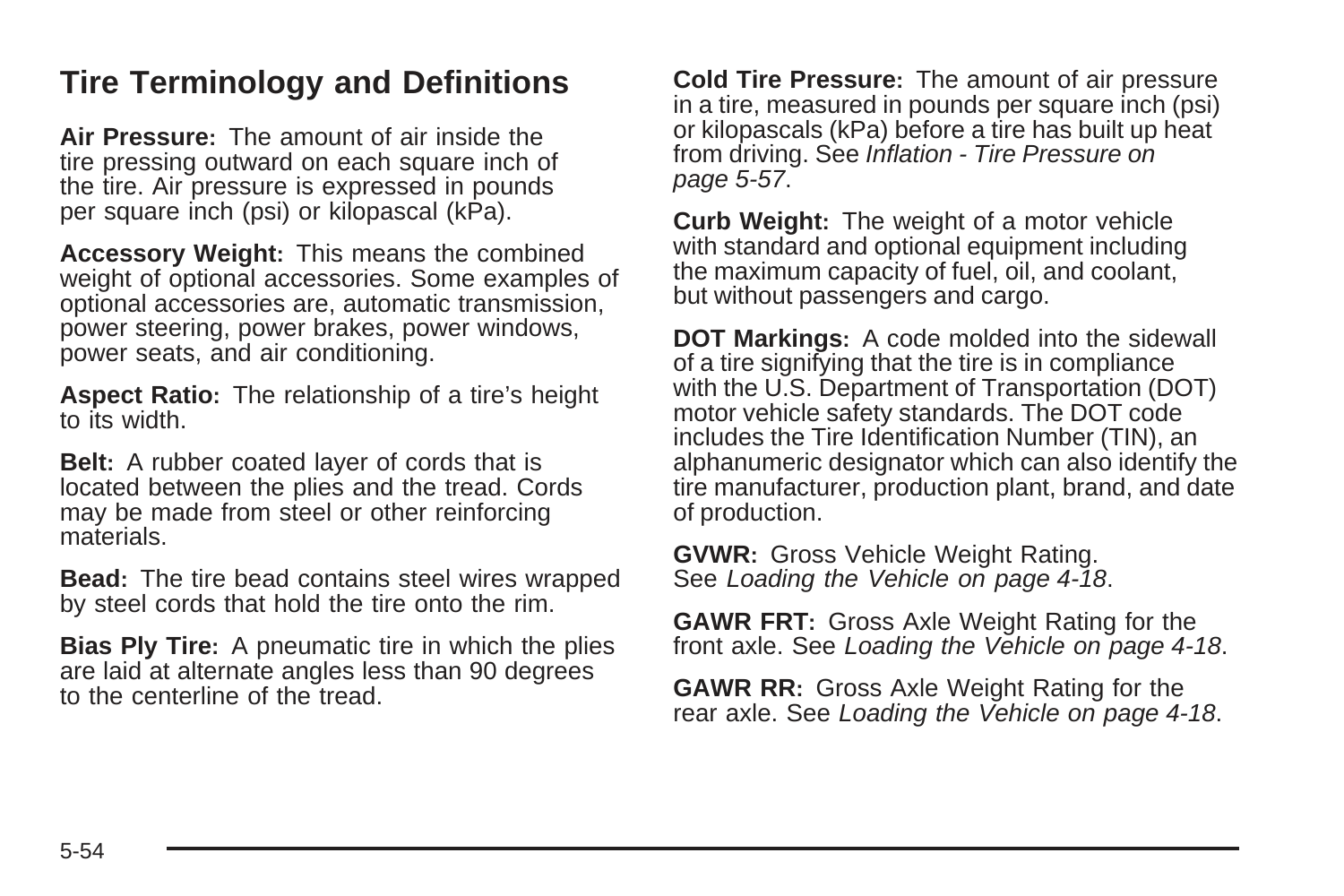**Intended Outboard Sidewall:** The side of an asymmetrical tire, that must always face outward when mounted on a vehicle.

**Kilopascal (kPa):** The metric unit for air pressure.

**Light Truck (LT-Metric) Tire:** A tire used on light duty trucks and some multipurpose passenger vehicles.

**Load Index:** An assigned number ranging from 1 to 279 that corresponds to the load carrying capacity of a tire.

**Maximum Inflation Pressure:** The maximum air pressure to which a cold tire can be inflated. The maximum air pressure is molded onto the sidewall.

**Maximum Load Rating:** The load rating for a tire at the maximum permissible inflation pressure for that tire.

**Maximum Loaded Vehicle Weight:** The sum of curb weight, accessory weight, vehicle capacity weight, and production options weight.

**Normal Occupant Weight:** The number of occupants a vehicle is designed to seat multiplied by 150 lbs (68 kg). See [Loading the Vehicle](#page-191-0) on page 4-18.

**Occupant Distribution:** Designated seating positions.

**Outward Facing Sidewall:** The side of an asymmetrical tire that has a particular side that faces outward when mounted on a vehicle. The side of the tire that contains a whitewall, bears white lettering, or bears manufacturer, brand, and/or model name molding that is higher or deeper than the same moldings on the other sidewall of the tire.

**Passenger (P-Metric) Tire:** A tire used on passenger cars and some light duty trucks and multipurpose vehicles.

**Recommended Inflation Pressure:** Vehicle manufacturer's recommended tire inflation pressure as shown on the tire placard. See [Inflation - Tire](#page-260-0) [Pressure](#page-260-0) on page 5-57 and [Loading the Vehicle](#page-191-0) on page 4-18.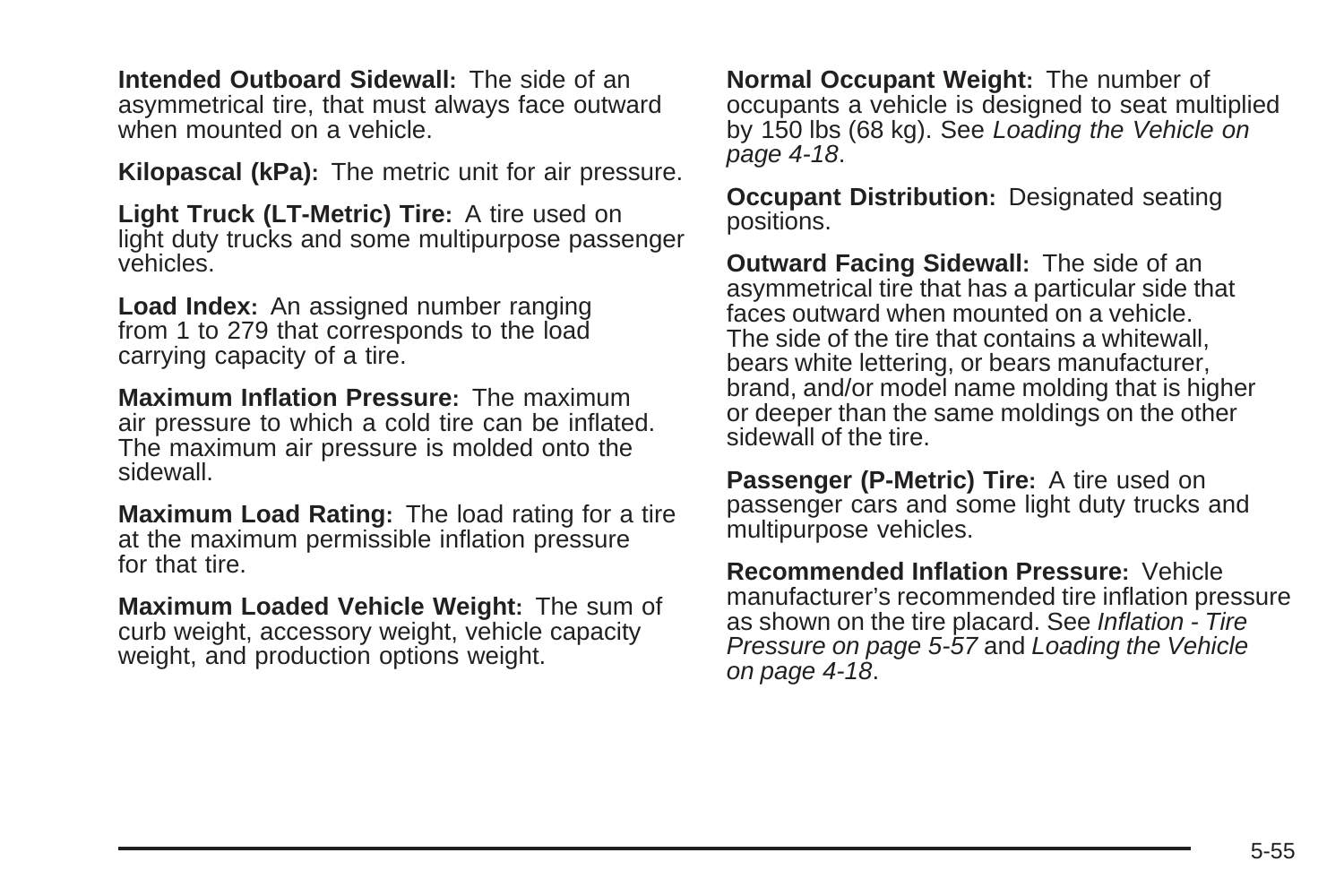**Radial Ply Tire:** A pneumatic tire in which the ply cords that extend to the beads are laid at 90 degrees to the centerline of the tread.

**Rim:** A metal support for a tire and upon which the tire beads are seated.

**Sidewall:** The portion of a tire between the tread and the bead.

**Speed Rating:** An alphanumeric code assigned to a tire indicating the maximum speed at which a tire can operate.

**Traction:** The friction between the tire and the road surface. The amount of grip provided.

**Tread:** The portion of a tire that comes into contact with the road.

**Treadwear Indicators:** Narrow bands, sometimes called wear bars, that show across the tread of a tire when only 1/16 inch (1.6 mm) of tread remains. See [When It Is Time for New Tires](#page-266-0) on page 5-63.

**UTQGS (Uniform Tire Quality Grading Standards):** A tire information system that provides consumers with ratings for a tire's traction, temperature, and treadwear. Ratings are determined by tire manufacturers using government testing procedures. The ratings are molded into the sidewall of the tire. See [Uniform Tire Quality](#page-269-0) [Grading](#page-269-0) on page 5-66.

**Vehicle Capacity Weight:** The number of designated seating positions multiplied by 150 lbs (68 kg) plus the rated cargo load. See [Loading](#page-191-0) [the Vehicle](#page-191-0) on page 4-18.

**Vehicle Maximum Load on the Tire:** Load on an individual tire due to curb weight, accessory weight, occupant weight, and cargo weight.

**Vehicle Placard:** A label permanently attached to a vehicle showing the vehicle's capacity weight and the original equipment tire size and recommended inflation pressure. See "Tire and Loading Information Label" under [Loading the](#page-191-0) [Vehicle](#page-191-0) on page 4-18.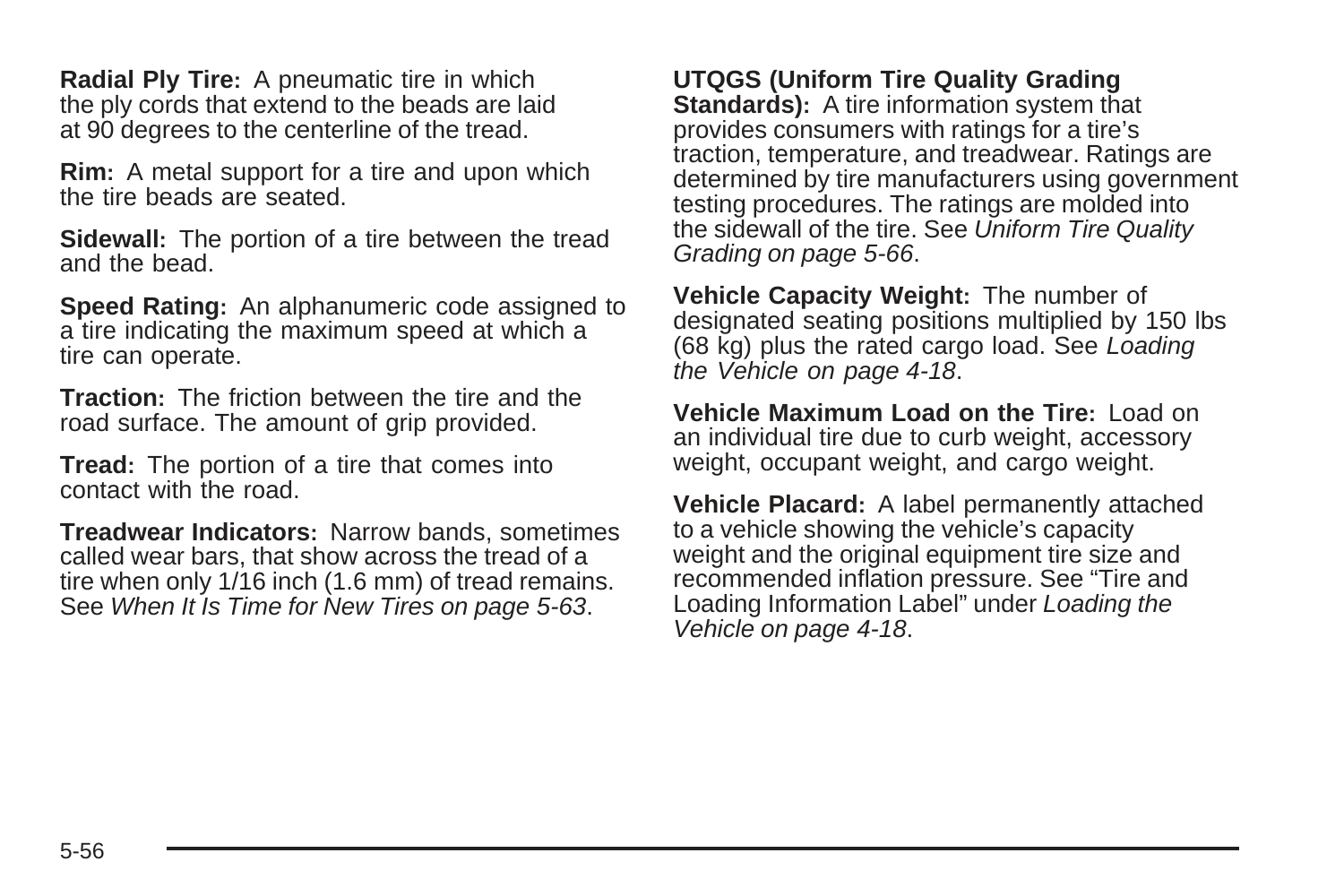### <span id="page-260-0"></span>**Inflation - Tire Pressure**

Tires need the correct amount of air pressure to operate effectively.

**Notice: Do not let anyone tell you that under-inflation or over-inflation is all right. It is not. If your tires do not have enough air (under-inflation), you can get the following:**

- **• Too much flexing**
- **• Too much heat**
- **• Tire overloading**
- **• Premature or irregular wear**
- **• Poor handling**
- **• Reduced fuel economy**

**If your tires have too much air (over-inflation), you can get the following:**

- **• Unusual wear**
- **• Poor handling**
- **• Rough ride**
- **• Needless damage from road hazards**

A vehicle specific Tire and Loading Information label is attached to your vehicle. This label shows your vehicle's original equipment tires and the correct inflation pressures for your tires when they are cold. The recommended cold tire inflation pressure, shown on the label, is the minimum amount of air pressure needed to support your vehicle's maximum load carrying capacity.

For additional information regarding how much weight your vehicle can carry, and an example of the Tire and Loading Information label, see [Loading the Vehicle](#page-191-0) on page 4-18. How you load your vehicle affects vehicle handling and ride comfort. Never load your vehicle with more weight than it was designed to carry.

#### **When to Check**

Check your tires once a month or more. Do not forget to check the compact spare tire, it should be at 60 psi (420 kPa). For additional information regarding the compact spare tire, see [Compact](#page-281-0) [Spare Tire](#page-281-0) on page 5-78.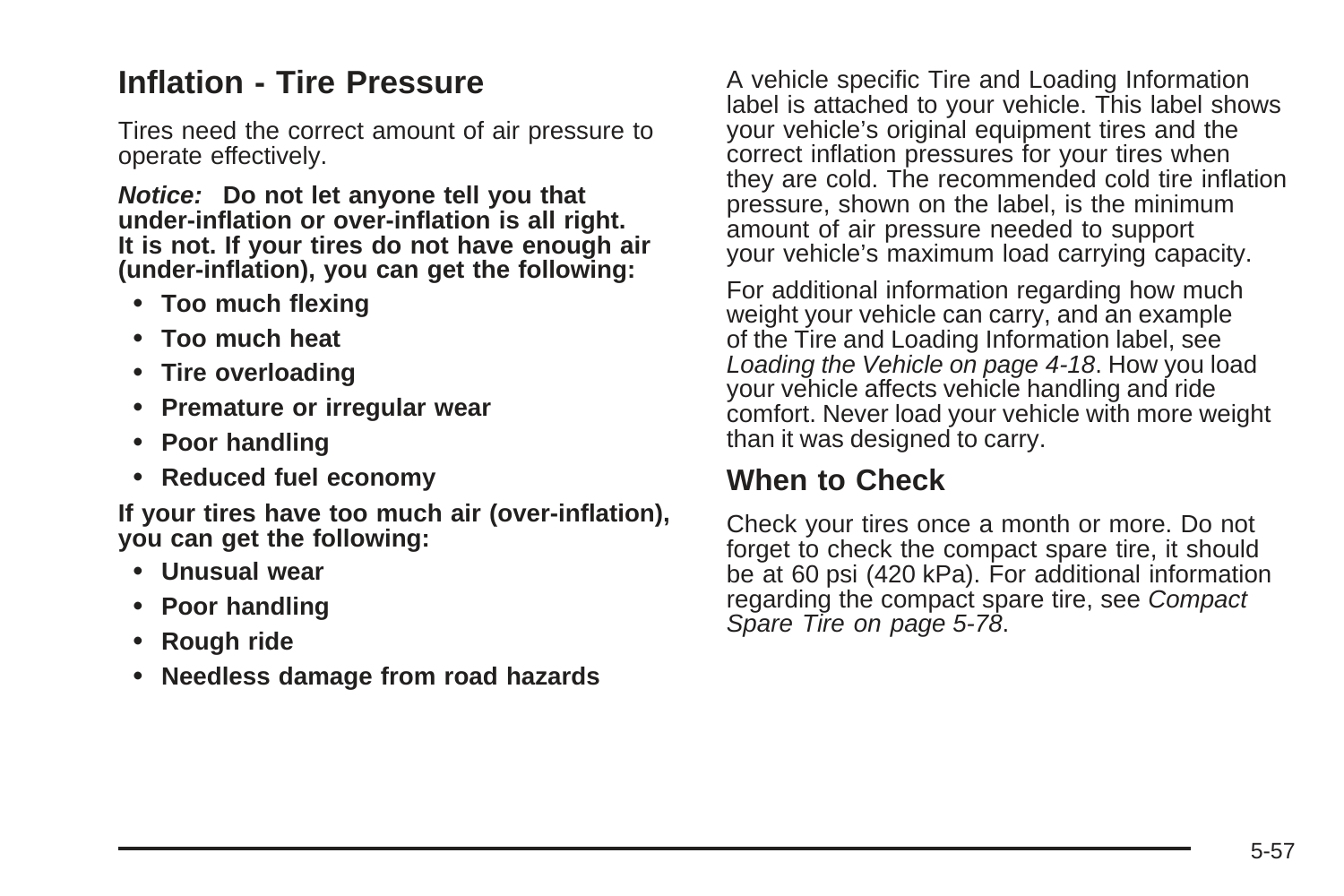#### <span id="page-261-0"></span>**How to Check**

Use a good quality pocket-type gage to check tire pressure. You cannot tell if your tires are properly inflated simply by looking at them. Radial tires may look properly inflated even when they are under-inflated. Check the tire's inflation pressure when the tires are cold. Cold means your vehicle has been sitting for at least three hours or driven no more than 1 mile (1.6 km).

Remove the valve cap from the tire valve stem. Press the tire gage firmly onto the valve to get a pressure measurement. If the cold tire inflation pressure matches the recommended pressure on the Tire and Loading Information label, no further adjustment is necessary. If the inflation pressure is low, add air until you reach the recommended amount.

If you overfill the tire, release air by pushing on the metal stem in the center of the tire valve. Re-check the tire pressure with the tire gage.

Be sure to put the valve caps back on the valve stems. They help prevent leaks by keeping out dirt and moisture.

### **Tire Pressure Monitor System**

The Tire Pressure Monitor System (TPMS) uses radio and sensor technology to check tire pressure levels. The TPMS sensors monitor the air pressure in your vehicle's tires and transmit tire pressure readings to a receiver located in the vehicle.

Each tire, including the spare (if provided), should be checked monthly when cold and inflated to the inflation pressure recommended by the vehicle manufacturer on the vehicle placard or tire inflation pressure label. (If your vehicle has tires of a different size than the size indicated on the vehicle placard or tire inflation pressure label, you should determine the proper tire inflation pressure for those tires.)

As an added safety feature, your vehicle has been equipped with a tire pressure monitoring system (TPMS) that illuminates a low tire pressure telltale when one or more of your tires is significantly under-inflated.

Accordingly, when the low tire pressure telltale illuminates, you should stop and check your tires as soon as possible, and inflate them to the proper pressure. Driving on a significantly under-inflated tire causes the tire to overheat and can lead to tire failure. Under-inflation also reduces fuel efficiency and tire tread life, and may affect the vehicle's handling and stopping ability.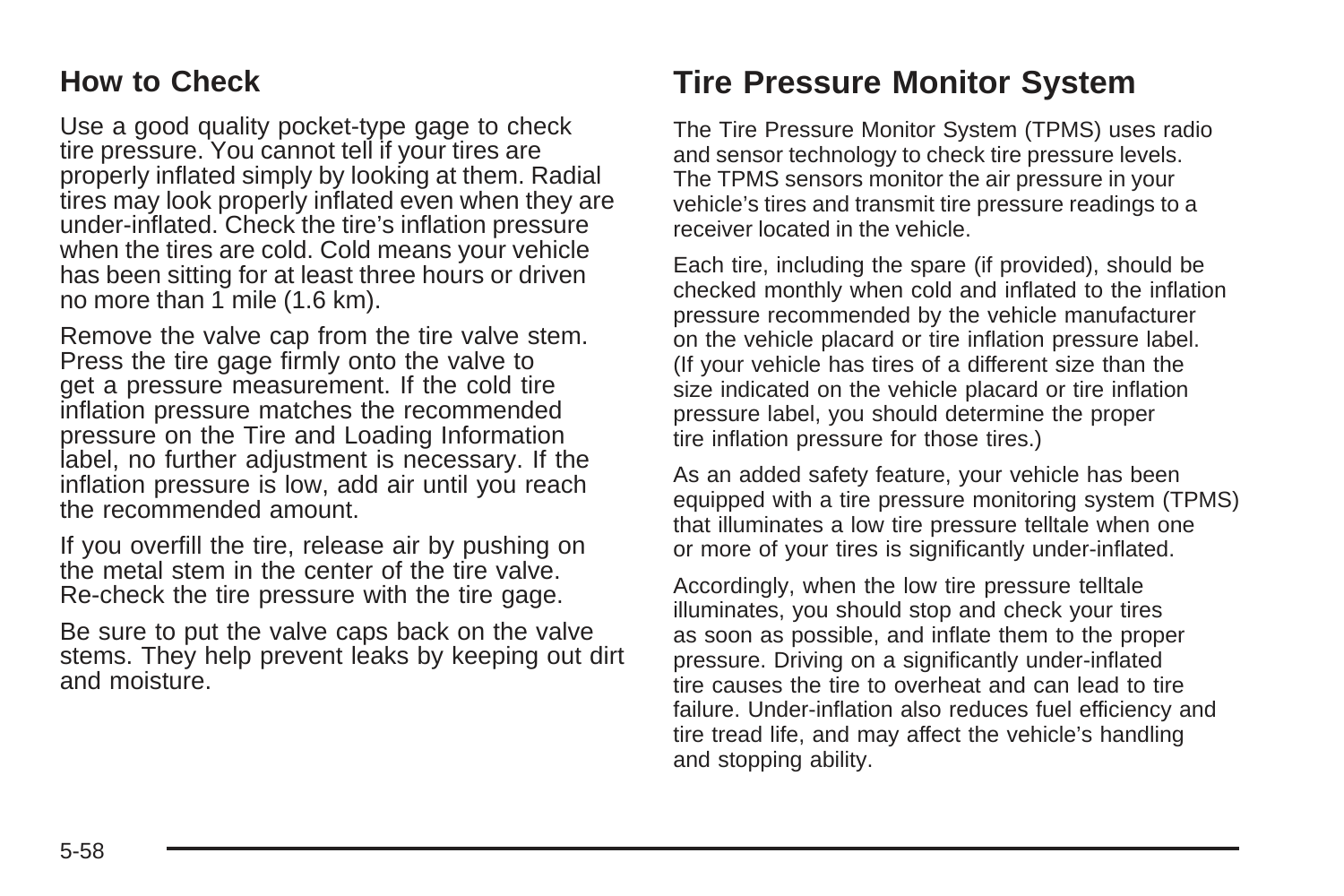Please note that the TPMS is not a substitute for proper tire maintenance, and it is the driver's responsibility to maintain correct tire pressure, even if under-inflation has not reached the level to trigger illumination of the TPMS low tire pressure telltale.

Your vehicle has also been equipped with a TPMS malfunction indicator to indicate when the system is not operating properly. The TPMS malfunction indicator is combined with the low tire pressure telltale. When the system detects a malfunction, the telltale will flash for approximately one minute and then remain continuously illuminated. This sequence will continue upon subsequent vehicle start-ups as long as the malfunction exists.

When the malfunction indicator is illuminated, the system may not be able to detect or signal low tire pressure as intended. TPMS malfunctions may occur for a variety of reasons, including the installation of replacement or alternate tires or wheels on the vehicle that prevent the TPMS from functioning properly. Always check the TPMS malfunction telltale after replacing one or more tires or wheels on your vehicle to ensure that the replacement or alternate tires and wheels allow the TPMS to continue to function properly.

See [Tire Pressure Monitor Operation](#page-263-0) on page 5-60 for additional information.

#### **Federal Communications Commission (FCC) and Industry and Science Canada**

The Tire Pressure Monitor System (TPMS) operates on a radio frequency and complies with Part 15 of the FCC Rules. Operation is subject to the following two conditions:

- 1. This device may not cause harmful interference.
- 2. This device must accept any interference received, including interference that may cause undesired operation.

Vehicles with TPMS operate on a radio frequency and comply with RSS-210 of Industry and Science Canada. Operation is subject to the following two conditions:

- 1. This device may not cause interference.
- 2. This device must accept any interference received, including interference that may cause undesired operation of the device.

Changes or modifications to this system by other than an authorized service facility could void authorization to use this equipment.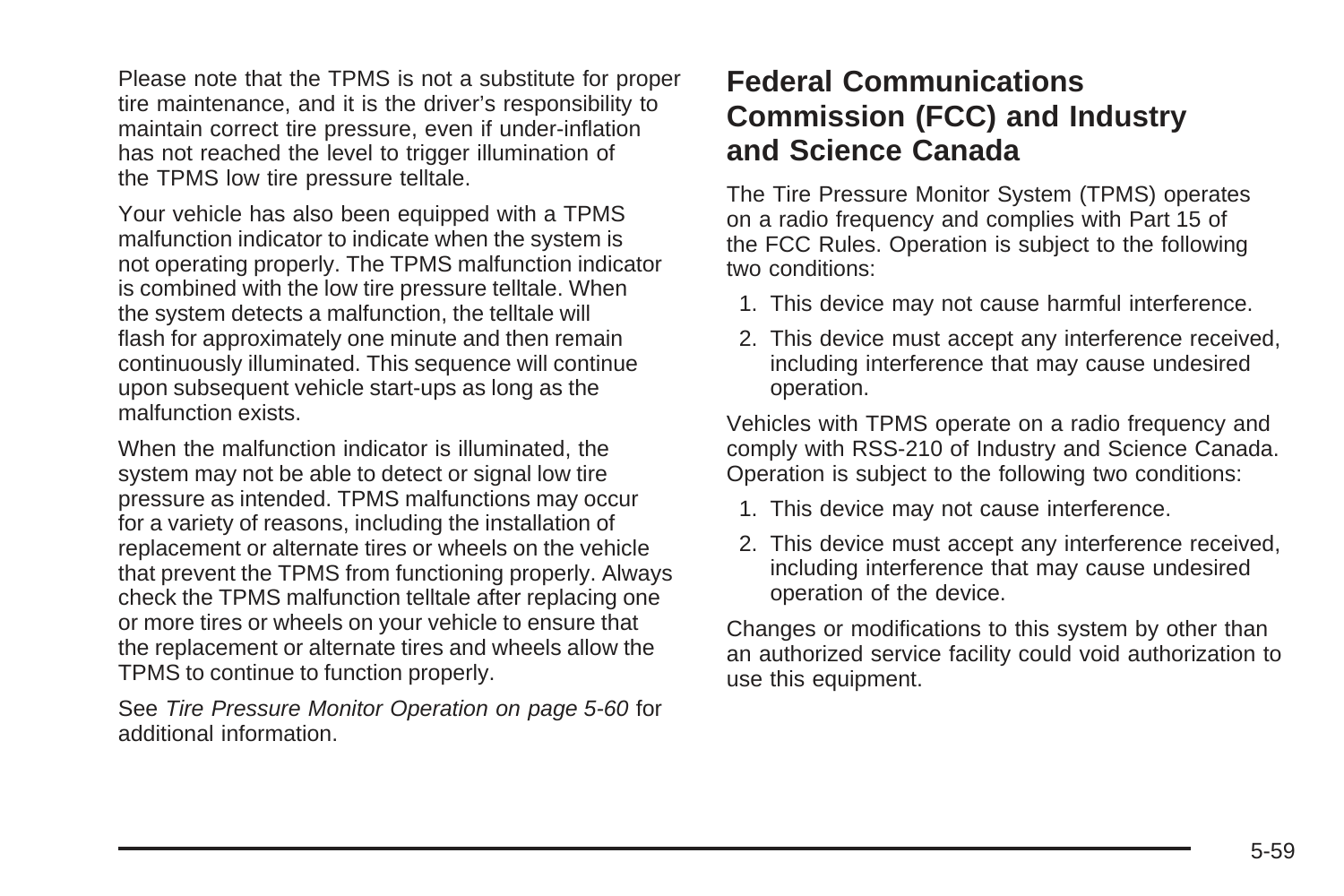### <span id="page-263-0"></span>**Tire Pressure Monitor Operation**

This vehicle may have a Tire Pressure Monitor System (TPMS). The TPMS is designed to warn the driver when a low tire pressure condition exists. If your vehicle has this feature, the TPMS sensors are mounted onto each tire and wheel assembly, excluding the spare tire and wheel assembly. The TPMS sensors monitor the air pressure in your vehicle's tires and transmit tire pressure readings to a receiver located in the vehicle.



When a low tire pressure condition is detected, the TPMS illuminates the low tire pressure warning light on the instrument panel cluster.

The low tire pressure warning light comes on at each ignition cycle until the tires are inflated to the correct inflation pressure.

The tire pressure warning light may come on in cool weather when the vehicle is first started, and then turn off as you start to drive. This could be an early indicator that the tire pressures are getting low and need to be inflated to the proper pressure.

A Tire and Loading Information label, attached to your vehicle, shows the size of your vehicle's original equipment tires and the correct inflation pressure for your vehicle's tires when they are cold. See [Loading](#page-191-0) [the Vehicle](#page-191-0) on page 4-18, for an example of the tire information label and its location on your vehicle. Also see [Inflation - Tire Pressure](#page-260-0) on page 5-57.

Your vehicle's TPMS system can warn you about a low tire pressure condition but it does not replace normal tire maintenance. See [Tire Inspection and Rotation](#page-265-0) on page 5-62 and [Tires](#page-253-0) on page 5-50.

**Notice: Liquid tire sealants could damage the Tire Pressure Monitor System (TPMS) sensors. Sensor damage caused by using a tire sealant is not covered by your warranty. Do not use liquid tire sealants.**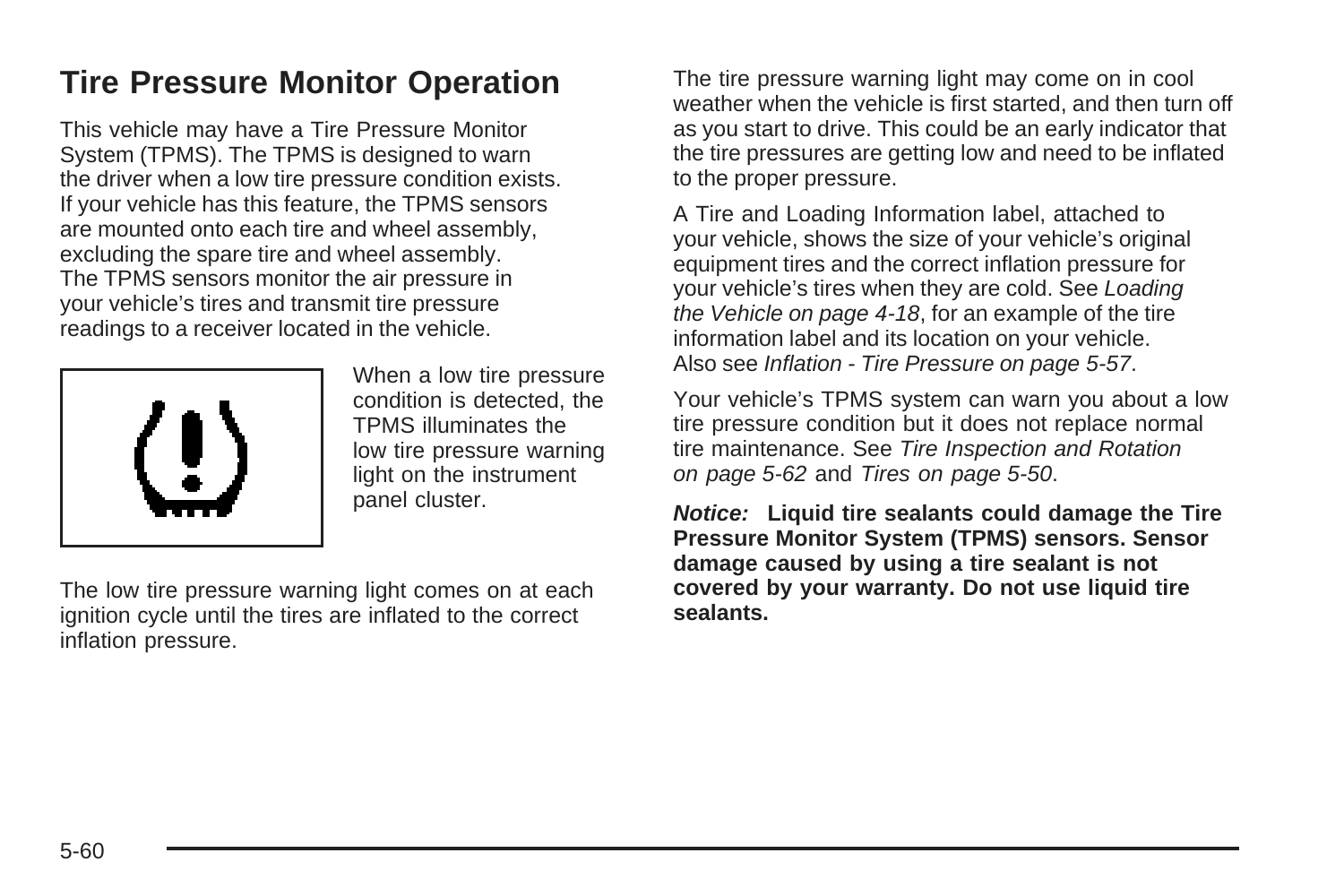#### **TPMS Malfunction Light**

The TPMS will not function properly if one or more of the TPMS sensors are missing or inoperable. When the system detects a malfunction, the low tire warning light flashes for about one minute and then stays on for the remainder of the ignition cycle. The low tire warning light comes on at each ignition cycle until the problem is corrected. Some of the conditions that can cause the malfunction light to come on are:

- One of the road tires has been replaced with the spare tire. The spare tire does not have a TPMS sensor. The TPMS malfunction light and DIC message should go off once you re-install the road tire containing the TPMS sensor.
- One or more TPMS sensors are missing or damaged. The TPMS malfunction light should go off when the TPMS sensors are installed and the sensor matching process is performed successfully. See your dealer/retailer for service.
- Replacement tires or wheels do not match your vehicle's original equipment tires or wheels. Tires and wheels other than those recommended for your vehicle could prevent the TPMS from functioning properly. See [Buying New Tires](#page-267-0) on page 5-64.
- Operating electronic devices or being near facilities using radio wave frequencies similar to the TPMS could cause the TPMS sensors to malfunction.

If the TPMS is not functioning it cannot detect or signal a low tire condition. See your dealer/retailer for service if the TPMS malfunction light and DIC message comes on and stays on.

#### **TPMS Sensor Identification Codes**

Each TPMS sensor has a unique identification code. Any time you replace one or more of the TPMS sensors, or rotate the vehicle's tires, the identification codes need to be matched to the new tire/wheel position. The sensors are matched, to the tire/wheel positions, in the following order: driver side front tire, passenger side front tire, passenger side rear tire, and driver side rear tire using a TPMS diagnostic tool. See your dealer/retailer for service.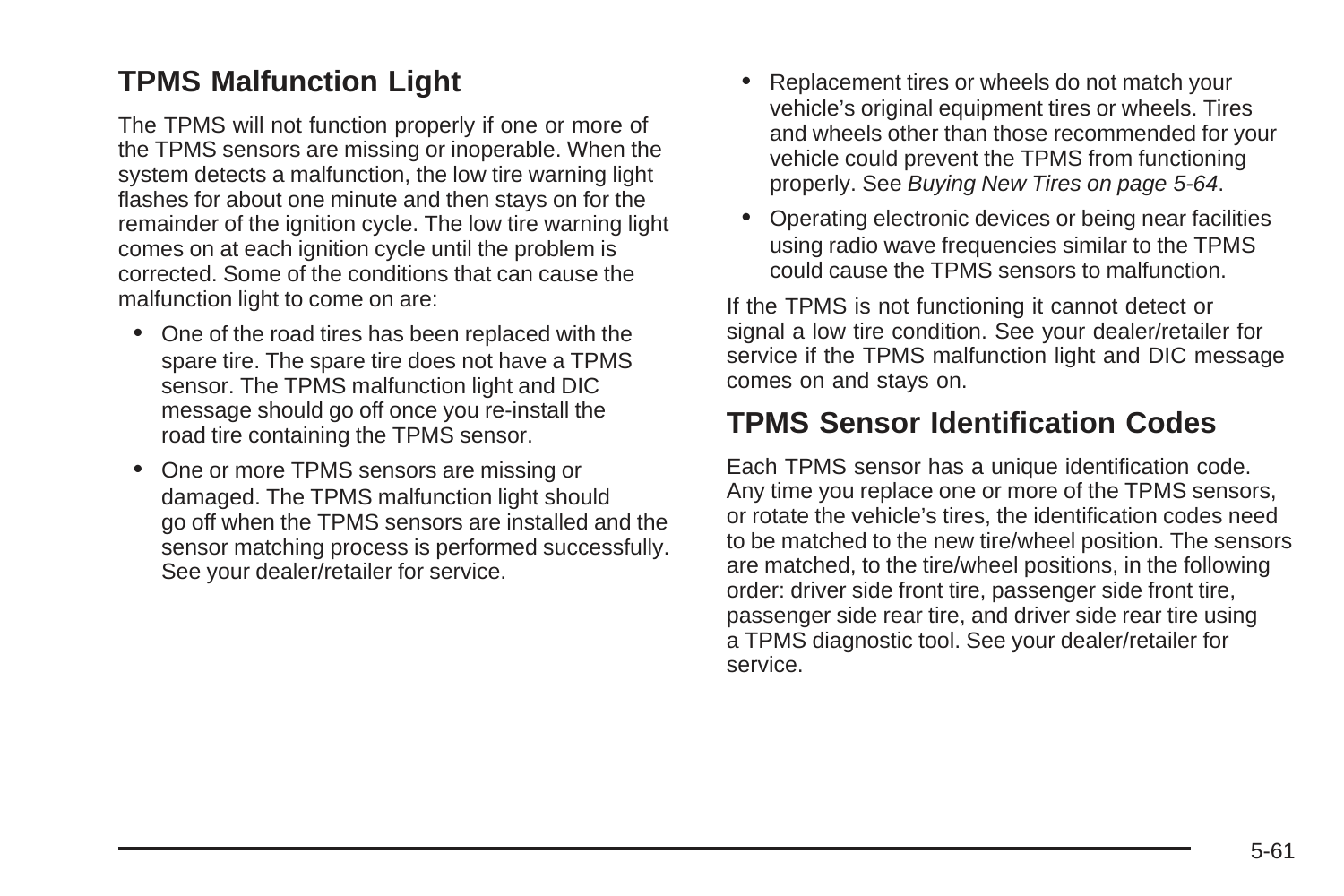### <span id="page-265-0"></span>**Tire Inspection and Rotation**

We recommend that you regularly inspect your vehicle's tires, including the spare tire, for signs of wear or damage. See [When It Is Time for](#page-266-0) [New Tires](#page-266-0) on page 5-63 for more information.

Tires should be rotated every 5,000 to 8,000 miles (8 000 to 13 000 km). See [Additional Required](#page-303-0) [Services](#page-303-0) on page 6-6.

The purpose of a regular tire rotation is to achieve a uniform wear for all tires on the vehicle. This will ensure that your vehicle continues to perform most like it did when the tires were new.

Any time you notice unusual wear, rotate your tires as soon as possible and check wheel alignment. Also check for damaged tires or wheels. See [When](#page-266-0) [It Is Time for New Tires](#page-266-0) on page 5-63 and [Wheel](#page-271-0) [Replacement](#page-271-0) on page 5-68 for more information.



When rotating your tires, always use the correct rotation pattern shown here.

Do not include the compact spare tire in the tire rotation.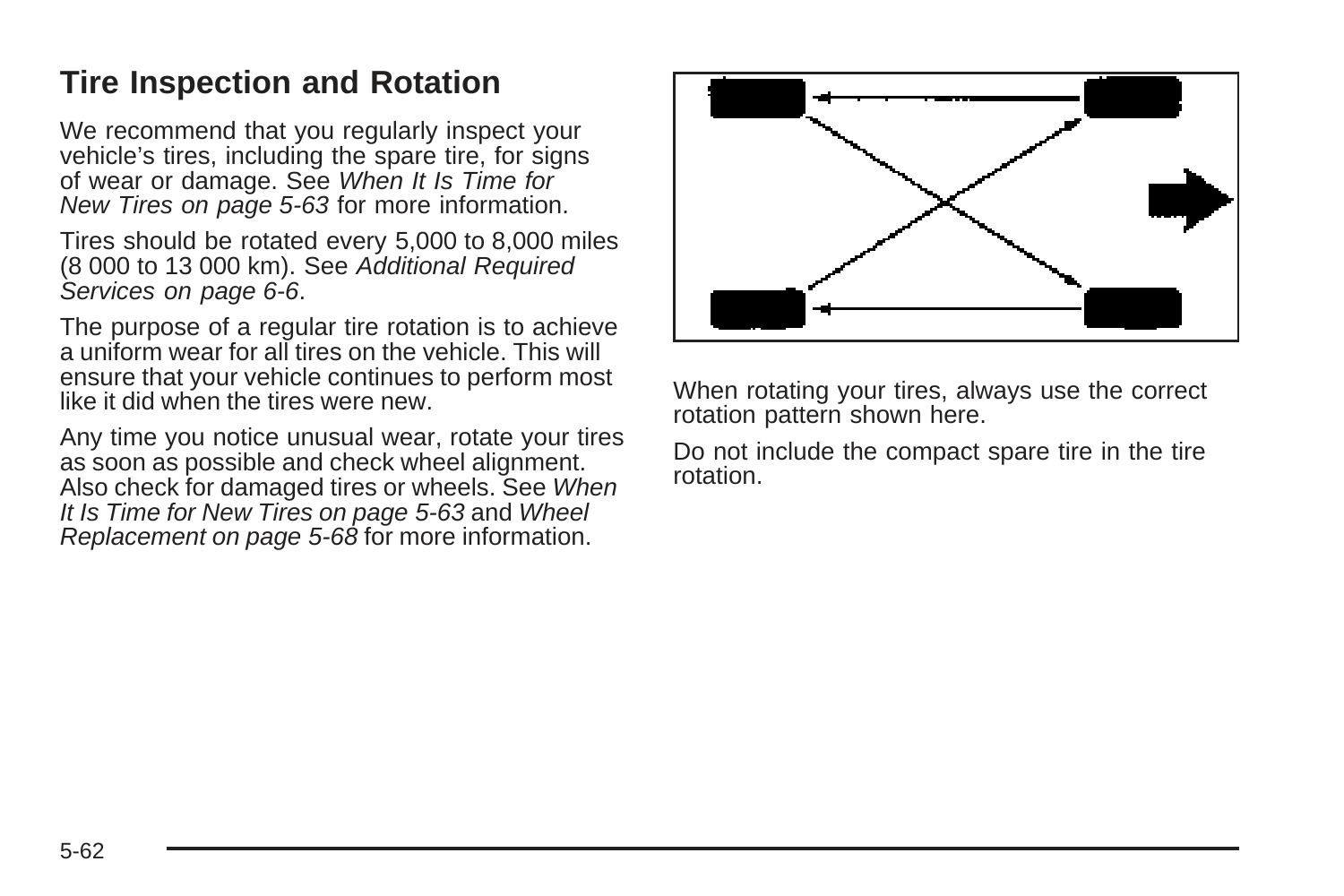<span id="page-266-0"></span>After the tires have been rotated, adjust the front and rear inflation pressures as shown on the tire and loading information label. See [Loading the](#page-191-0) [Vehicle](#page-191-0) on page 4-18 for an example of the tire and loading information label and where it is located on your vehicle. Make certain that all wheel nuts are properly tightened. See "Wheel Nut Torque" under [Capacities and Specifications](#page-296-0) on page 5-93.

# { **CAUTION:**

Rust or dirt on a wheel, or on the parts to which it is fastened, can make wheel nuts become loose after time. The wheel could come off and cause an accident. When you change a wheel, remove any rust or dirt from places where the wheel attaches to the vehicle. In an emergency, you can use a cloth or a paper towel to do this; but be sure to use a scraper or wire brush later, if needed, to get all the rust or dirt off. See [Changing a Flat Tire](#page-273-0) on page 5-70.

### **When It Is Time for New Tires**

Various factors, such as maintenance, temperatures, driving speeds, vehicle loading, and road conditions influence when you need new tires.



One way to tell when it is time for new tires is to check the treadwear indicators, which will appear when your tires have only 1/16 inch (1.6 mm) or less of tread remaining.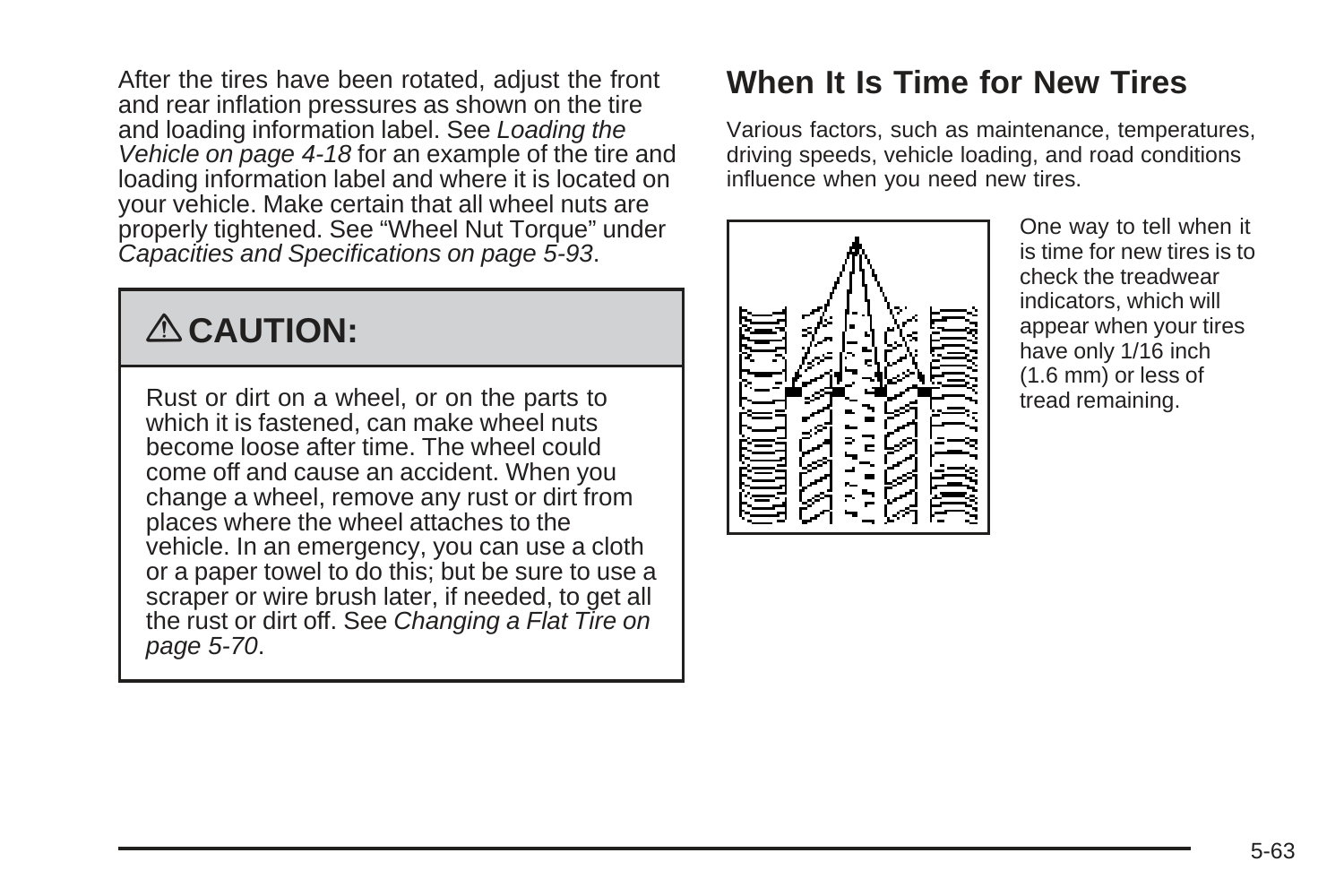<span id="page-267-0"></span>You need new tires if any of the following statements are true:

- You can see the indicators at three or more places around the tire.
- You can see cord or fabric showing through the tire's rubber.
- The tread or sidewall is cracked, cut, or snagged deep enough to show cord or fabric.
- The tire has a bump, bulge, or split.
- The tire has a puncture, cut, or other damage that cannot be repaired well because of the size or location of the damage.

The rubber in tires degrades over time, even if they are not being used. This is also true for the spare tire, if your vehicle has one. Multiple conditions affect how fast this aging takes place, including temperatures, loading conditions, and inflation pressure maintenance. With proper care and maintenance tires will typically wear out before they degrade due to age. If you are unsure about the need to replace your tires as they get older, consult the tire manufacturer for more information.

### **Buying New Tires**

GM has developed and matched specific tires for your vehicle. If you need replacement tires, GM strongly recommends that you get tires that are the same size, brand, load range, speed rating, and construction type (radial and bias-belted tires) as your vehicle's original tires. This way, your vehicle will continue to have tires that are designed to give the same performance and vehicle safety, during normal use, as the original tires. See [Tire Sidewall Labeling](#page-254-0) on page 5-51 for additional information.

GM recommends replacing tires in sets of four. This is because uniform tread depth on all tires will help keep your vehicle performing most like it did when the tires were new. Replacing less than a full set of tires can affect the braking and handling performance of your vehicle. See [Tire Inspection and Rotation](#page-265-0) on page 5-62.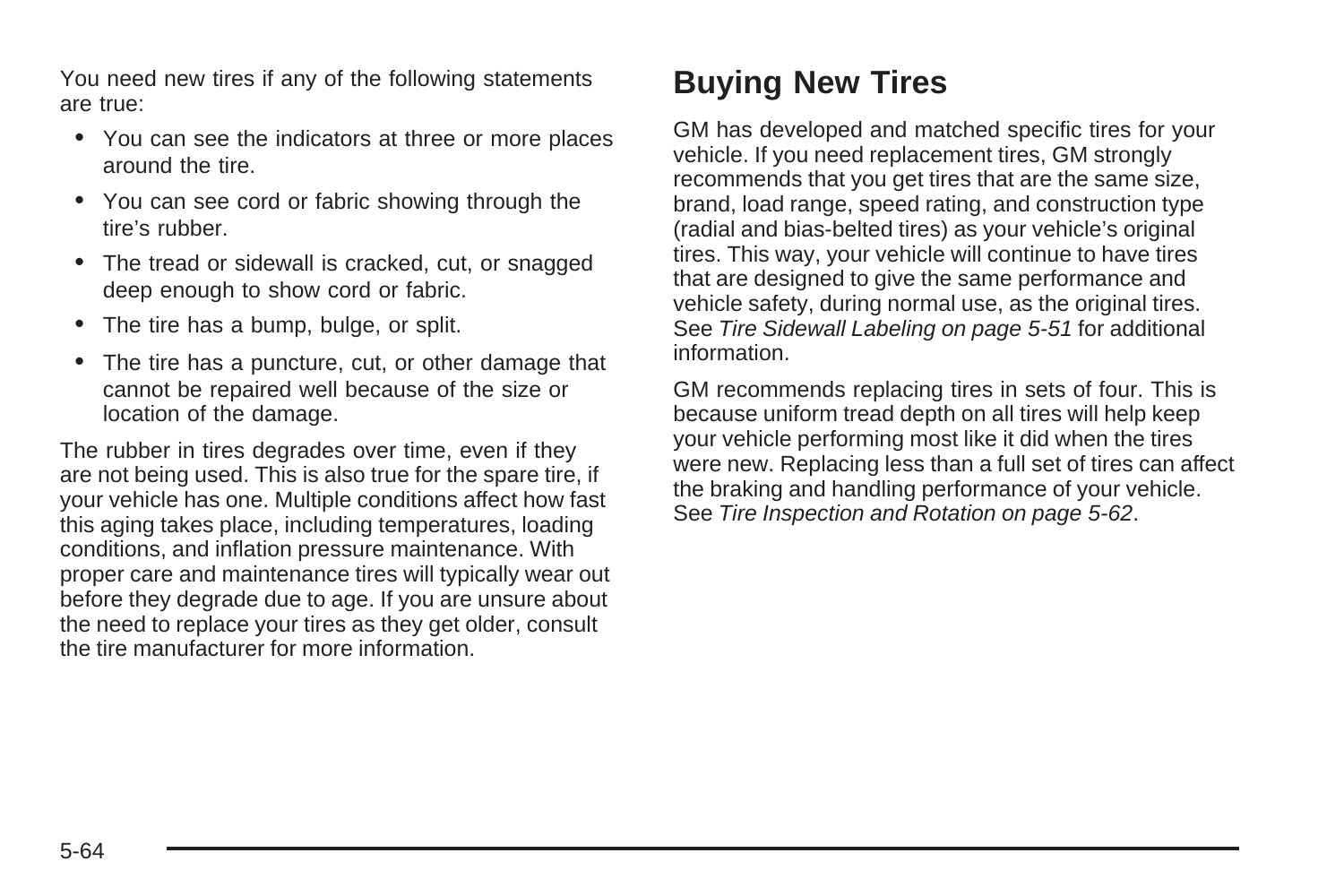# { **CAUTION:**

Mixing tires could cause you to lose control while driving. If you mix tires of different sizes, brands, or types (radial and bias-belted tires), the vehicle may not handle properly, and you could have a crash. Using tires of different sizes, brands, or types may also cause damage to your vehicle. Be sure to use the correct size, brand, and type of tires on all wheels. It is all right to drive with your compact spare temporarily, as it was developed for use on your vehicle. See [Compact Spare Tire](#page-281-0) on page 5-78.

# { **CAUTION:**

If you use bias-ply tires on the vehicle, the wheel rim flanges could develop cracks after many miles of driving. A tire and/or wheel could fail suddenly, causing a crash. Use only radial-ply tires with the wheels on the vehicle.

Vehicles that have a tire pressure monitoring system could give an inaccurate low-pressure warning if tires not recommended for your vehicle are installed. Tires that do not match the original equipment tires could give a low-pressure warning that is higher or lower than the proper warning level you would get with original equipment tires. See [Tire Pressure Monitor System](#page-261-0) on page 5-58.

Your vehicle's original equipment tires are listed on the Tire and Loading Information Label. See [Loading](#page-191-0) [the Vehicle](#page-191-0) on page 4-18, for more information about the Tire and Loading Information label and its location on your vehicle.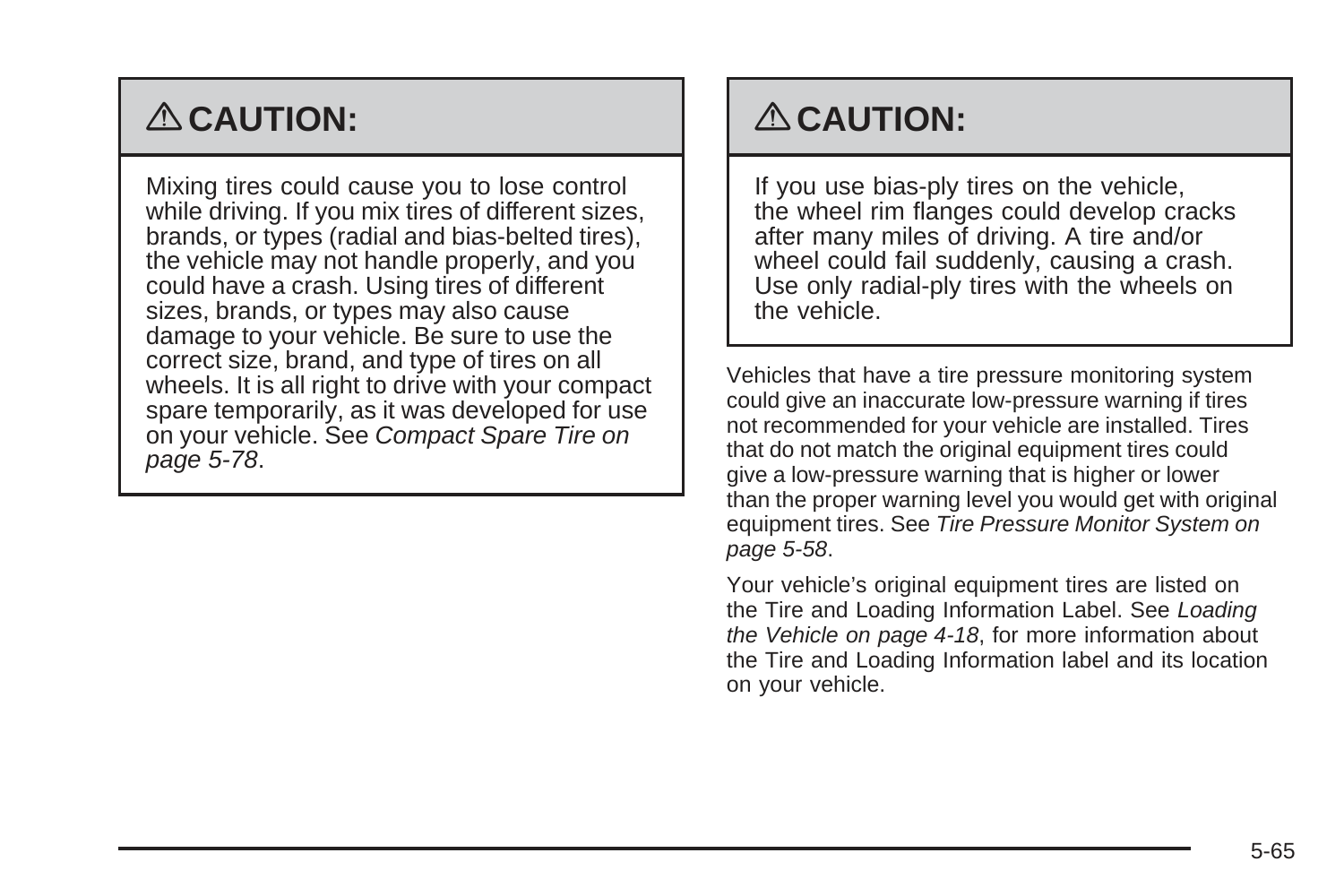### <span id="page-269-0"></span>**Different Size Tires and Wheels**

If you add wheels or tires that are a different size than your original equipment wheels and tires, this may affect the way your vehicle performs, including its braking, ride and handling characteristics, stability, and resistance to rollover. Additionally, if your vehicle has electronic systems such as, antilock brakes, traction control, and electronic stability control, the performance of these systems can be affected.

# { **CAUTION:**

If you add different sized wheels, your vehicle may not provide an acceptable level of performance and safety if tires not recommended for those wheels are selected. You may increase the chance that you will crash and suffer serious injury. Only use GM specific wheel and tire systems developed for your vehicle, and have them properly installed by a GM certified technician.

See [Buying New Tires](#page-267-0) on page 5-64 and [Accessories](#page-206-0) [and Modifications](#page-206-0) on page 5-3 for additional information.

### **Uniform Tire Quality Grading**

Quality grades can be found where applicable on the tire sidewall between tread shoulder and maximum selection width. For example:

#### **Treadwear 200 Traction AA Temperature A**

The following information relates to the system developed by the Unites States National Highway Traffic Safety Administration (NHTSA), which grades tires by treadwear, traction, and temperature performance. This applies only to vehicles sold in the United States. The grades are molded on the sidewalls of most passenger car tires. The Uniform Tire Quality Grading (UTQG) system does not apply to deep tread, winter-type snow tires, space-saver, or temporary use spare tires, tires with nominal rim diameters of 10 to 12 inches (25 to 30 cm), or to some limited-production tires.

While the tires available on General Motors passenger cars and light trucks may vary with respect to these grades, they must also conform to federal safety requirements.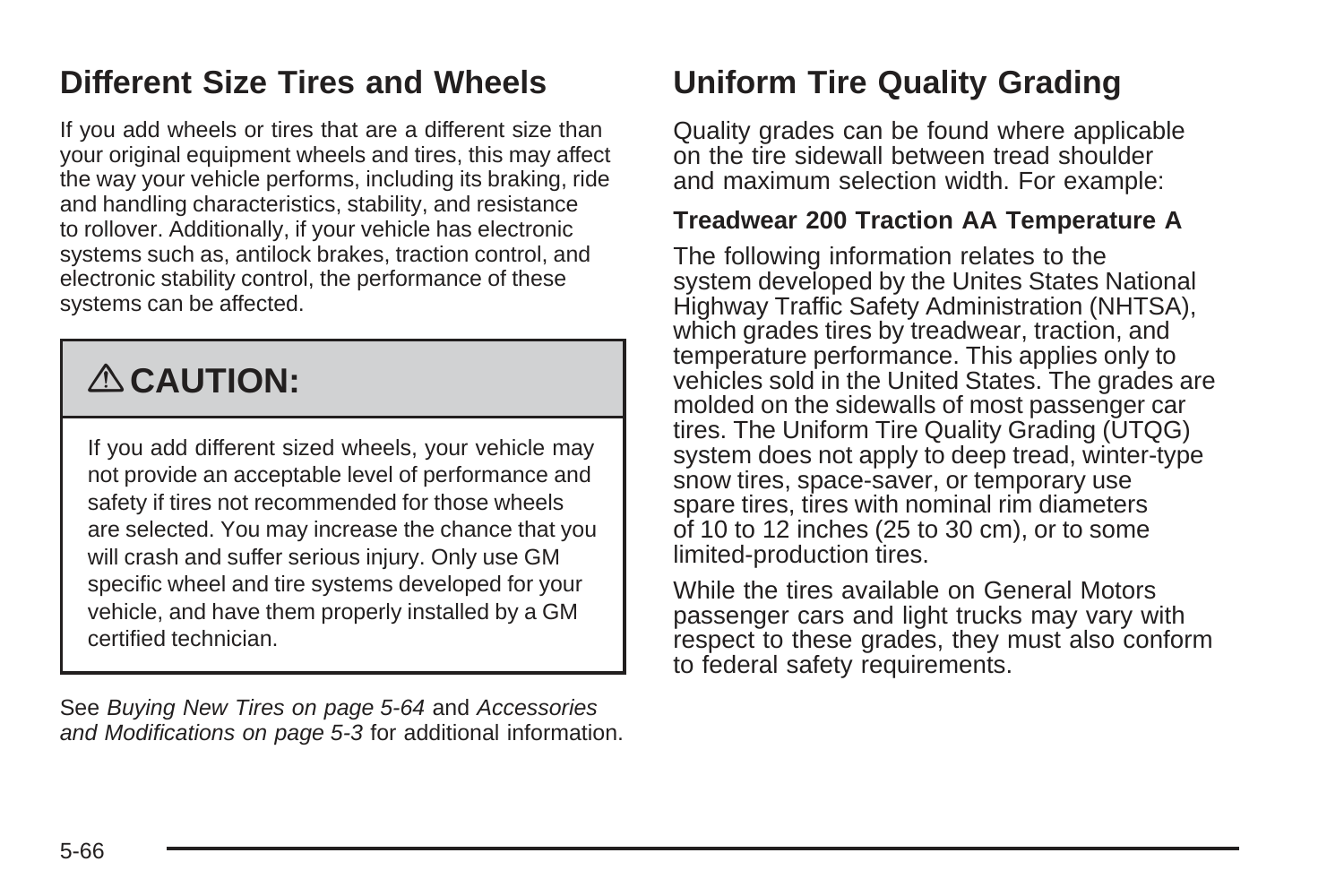#### **Treadwear**

The treadwear grade is a comparative rating based on the wear rate of the tire when tested under controlled conditions on a specified government test course. For example, a tire graded 150 would wear one and a half  $(11/2)$  times as well on the government course as a tire graded 100. The relative performance of tires depends upon the actual conditions of their use, however, and may depart significantly from the norm due to variations in driving habits, service practices, and differences in road characteristics and climate.

#### **Traction — AA, A, B, C**

The traction grades, from highest to lowest, are AA, A, B, and C. Those grades represent the tire's ability to stop on wet pavement as measured under controlled conditions on specified government test surfaces of asphalt and concrete. A tire marked C may have poor traction performance.

#### **Temperature — A, B, C**

The temperature grades are A (the highest), B, and C, representing the tire's resistance to the generation of heat and its ability to dissipate heat when tested under controlled conditions on a specified indoor laboratory test wheel. Sustained high temperature can cause the material of the tire to degenerate and reduce tire life, and excessive temperature can lead to sudden tire failure. The grade C corresponds to a level of performance which all passenger car tires must meet under the Federal Motor Vehicle Safety Standard No. 109. Grades B and A represent higher levels of performance on the laboratory test wheel than the minimum required by law. It should be noted that the temperature grade for this tire is established for a tire that is properly inflated and not overloaded. Excessive speed, underinflation, or excessive loading, either separately or in combination, can cause heat buildup and possible tire failure.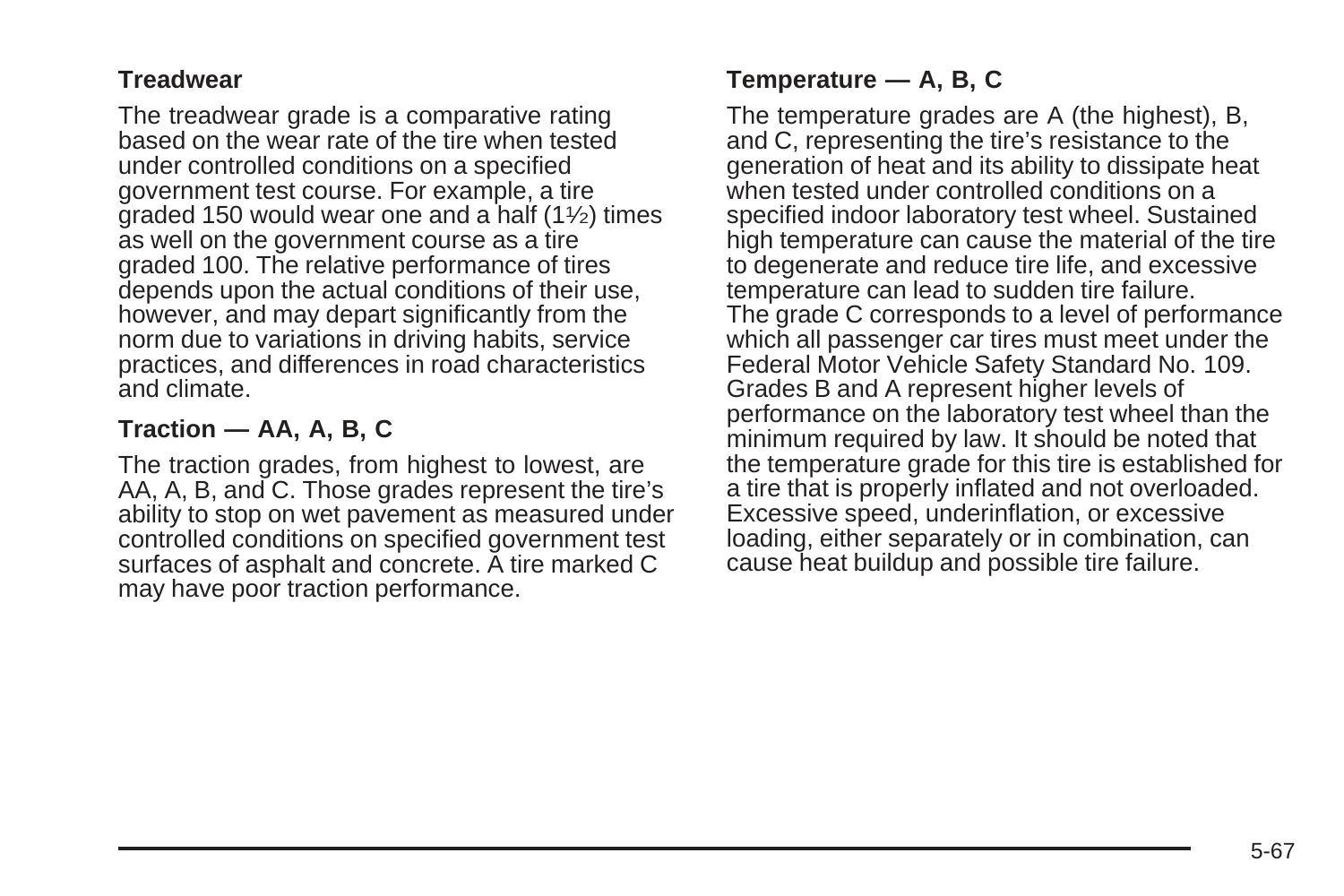### <span id="page-271-0"></span>**Wheel Alignment and Tire Balance**

The tires and wheels on your vehicle were aligned and balanced carefully at the factory to give you the longest tire life and best overall performance. Adjustments to wheel alignment and tire balancing will not be necessary on a regular basis. However, if you notice unusual tire wear or your vehicle pulling to one side or the other, the alignment might need to be checked. If you notice your vehicle vibrating when driving on a smooth road, the tires and wheels might need to be rebalanced. See your dealer/retailer for proper diagnosis.

#### **Wheel Replacement**

Replace any wheel that is bent, cracked, or badly rusted or corroded. If wheel nuts keep coming loose, the wheel, wheel bolts, and wheel nuts should be replaced. If the wheel leaks air, replace it (except some aluminum wheels, which can sometimes be repaired). See your dealer/retailer if any of these conditions exist.

Your dealer/retailer will know the kind of wheel you need.

Each new wheel should have the same load-carrying capacity, diameter, width, offset, and be mounted the same way as the one it replaces.

If you need to replace any of your wheels, wheel bolts, wheel nuts, or Tire Pressure Monitor System (TPMS) sensors, replace them only with new GM original equipment parts. This way, you will be sure to have the right wheel, wheel bolts, wheel nuts, and TPMS sensors for your vehicle.

# { **CAUTION:**

Using the wrong replacement wheels, wheel bolts, or wheel nuts on your vehicle can be dangerous. It could affect the braking and handling of your vehicle, make your tires lose air and make you lose control. You could have a collision in which you or others could be injured. Always use the correct wheel, wheel bolts, and wheel nuts for replacement.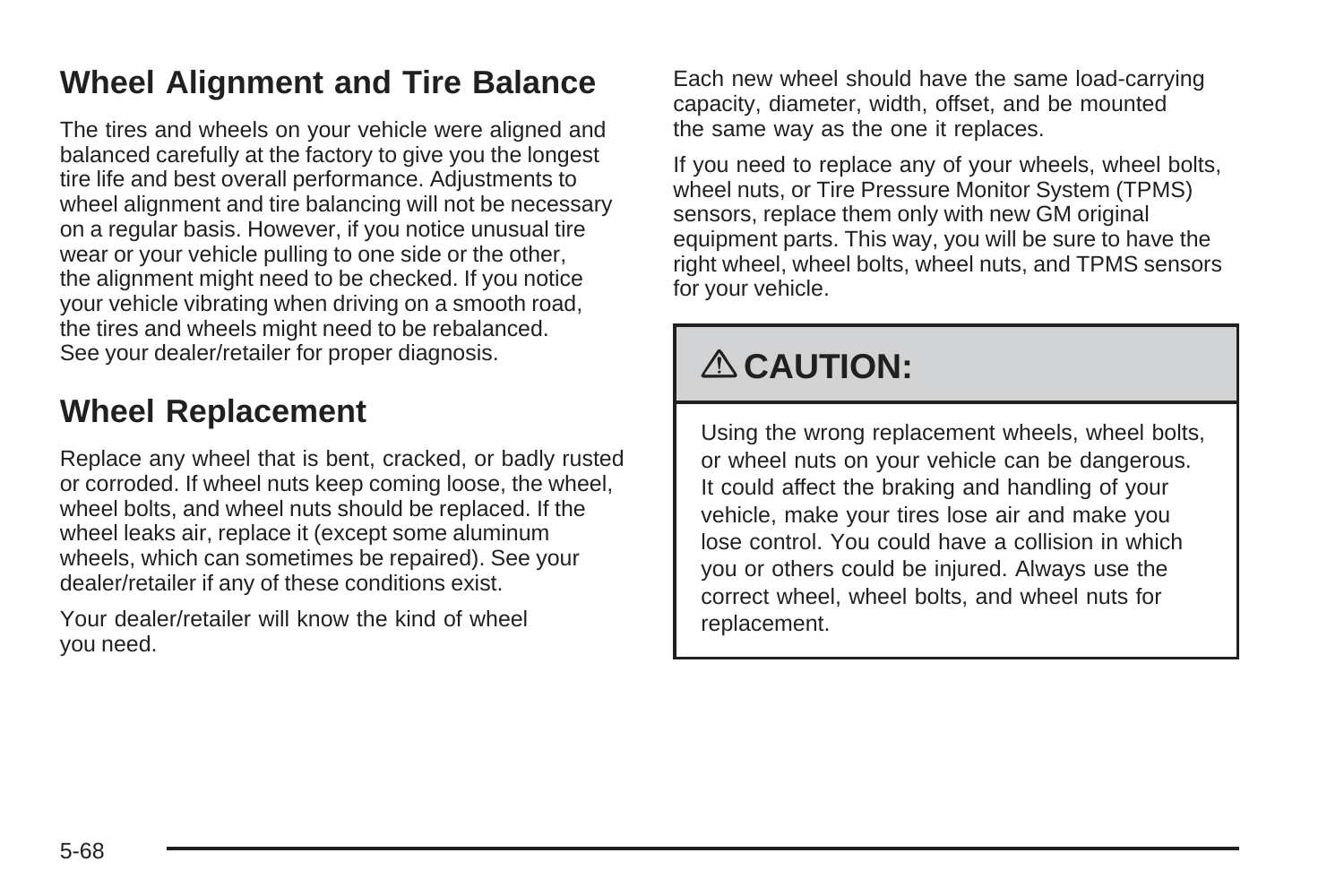**Notice: The wrong wheel can also cause problems with bearing life, brake cooling, speedometer or odometer calibration, headlamp aim, bumper height, vehicle ground clearance, and tire or tire chain clearance to the body and chassis.**

See [Changing a Flat Tire](#page-273-0) on page 5-70 for more information.

#### **Used Replacement Wheels**

# { **CAUTION:**

Putting a used wheel on the vehicle is dangerous. You cannot know how it has been used or how far it has been driven. It could fail suddenly and cause a crash. If you have to replace a wheel, use a new GM original equipment wheel.

### **Tire Chains**

**Notice: Use tire chains only where legal and only when you must. Use only SAE Class "S" type chains that are the proper size for your tires. Install them on the front tires and tighten them as tightly as possible with the ends securely fastened. Drive slowly and follow the chain manufacturer's instructions. If you can hear the chains contacting your vehicle, stop and retighten them. If the contact continues, slow down until it stops. Driving too fast or spinning the wheels with chains on will damage your vehicle.**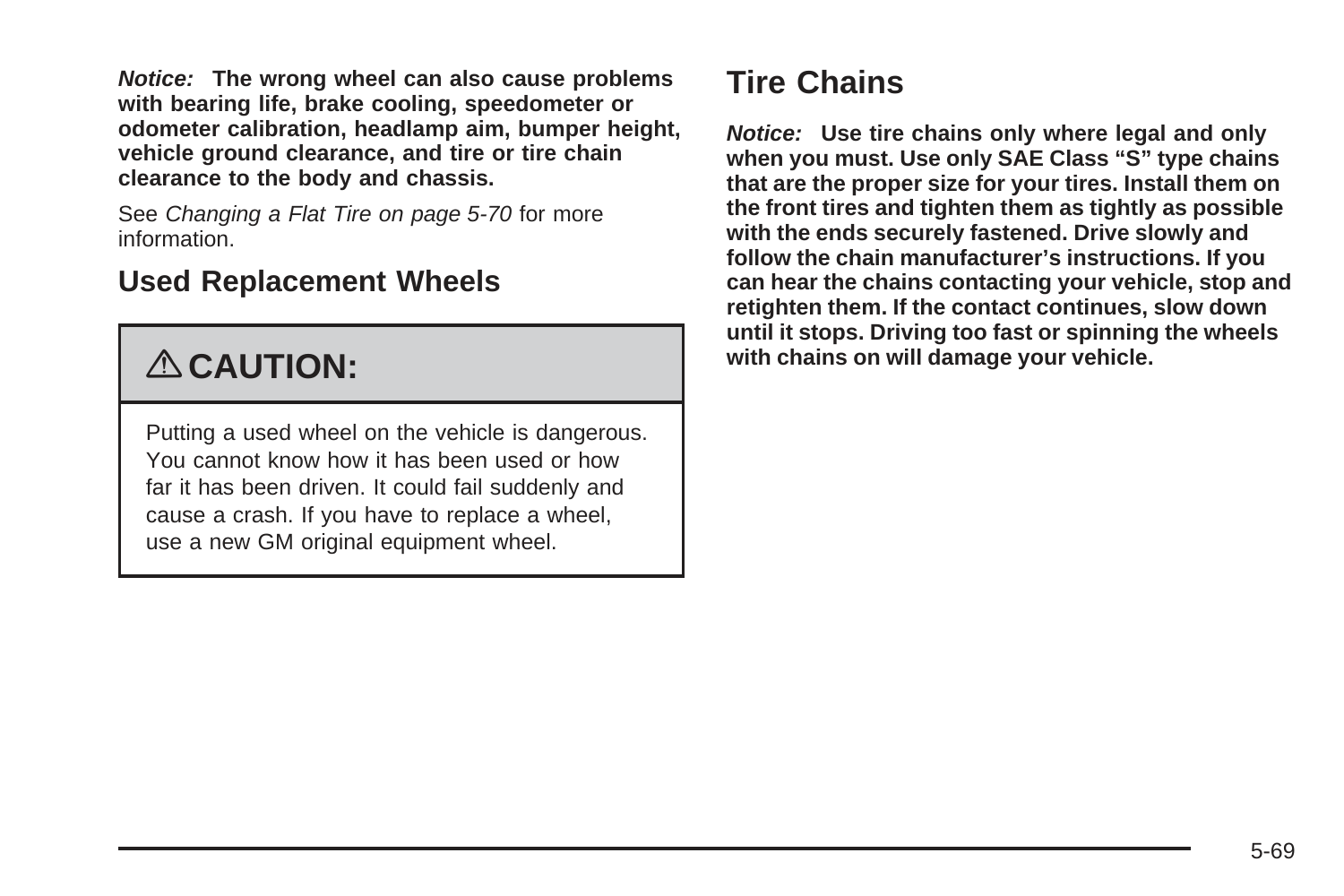#### <span id="page-273-0"></span>**If a Tire Goes Flat**

It is unusual for a tire to blowout while you are driving, especially if you maintain your vehicle's tires properly. If air goes out of a tire, it is much more likely to leak out slowly. But if you should ever have a blowout, here are a few tips about what to expect and what to do:

If a front tire fails, the flat tire creates a drag that pulls the vehicle toward that side. Take your foot off the accelerator pedal and grip the steering wheel firmly. Steer to maintain lane position, and then gently brake to a stop well out of the traffic lane.

A rear blowout, particularly on a curve, acts much like a skid and may require the same correction you would use in a skid. In any rear blowout remove your foot from the accelerator pedal. Get the vehicle under control by steering the way you want the vehicle to go. It may be very bumpy and noisy, but you can still steer. Gently brake to a stop, well off the road if possible.

# { **CAUTION:**

Lifting a vehicle and getting under it to do maintenance or repairs is dangerous without the appropriate safety equipment and training. If a jack is provided with the vehicle, it is designed only for changing a flat tire. If it is used for anything else, you or others could be badly injured or killed if the vehicle slips off the jack. If a jack is provided with the vehicle, only use it for changing a flat tire.

If a tire goes flat, the next part shows how to use the jacking equipment to change a flat tire safely.

### **Changing a Flat Tire**

If a tire goes flat, avoid further tire and wheel damage by driving slowly to a level place. Turn on the hazard warning flashers. See [Hazard Warning Flashers](#page-121-0) on page 3-6.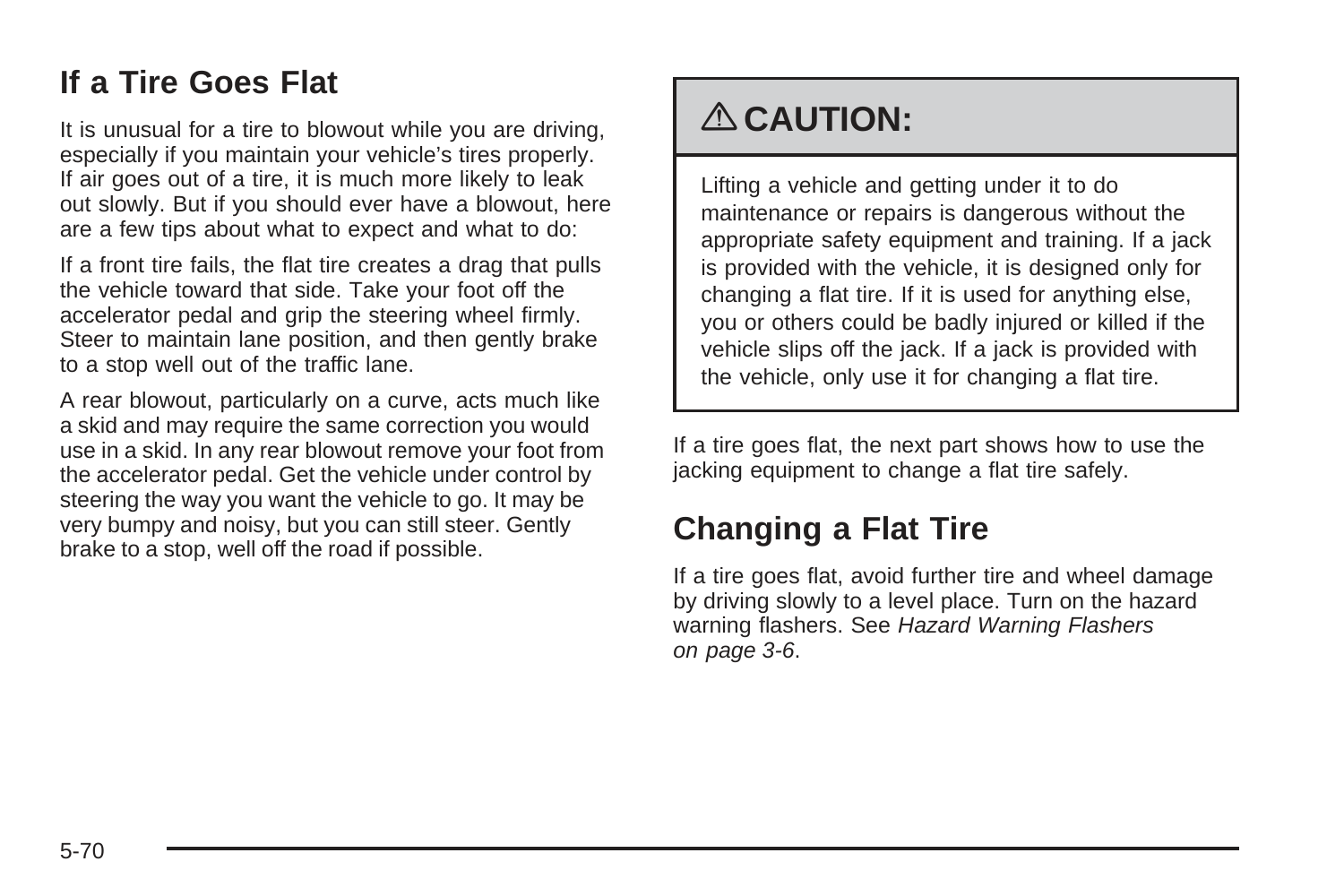# { **CAUTION:**

Changing a tire can be dangerous. The vehicle can slip off the jack and roll over or fall on you or other people. You and they could be badly injured or even killed. Find a level place to change your tire. To help prevent the vehicle from moving:

- 1. Set the parking brake firmly.
- 2. Put an automatic transmission shift lever in P (Park), or shift a manual transmission to 1 (First) or R (Reverse).
- 3. Turn off the engine and do not restart while the vehicle is raised.
- 4. Do not allow passengers to remain in the vehicle.

To be even more certain the vehicle will not move, you should put blocks at the front and rear of the tire farthest away from the one being changed. That would be the tire on the other side, at the opposite end of the vehicle.

When the vehicle has a flat tire (B), use the following example as a guide to assist you in the placement of wheel blocks (A).



- A. Wheel Block
- B. Flat Tire

The following information explains how to use the jack and change a tire.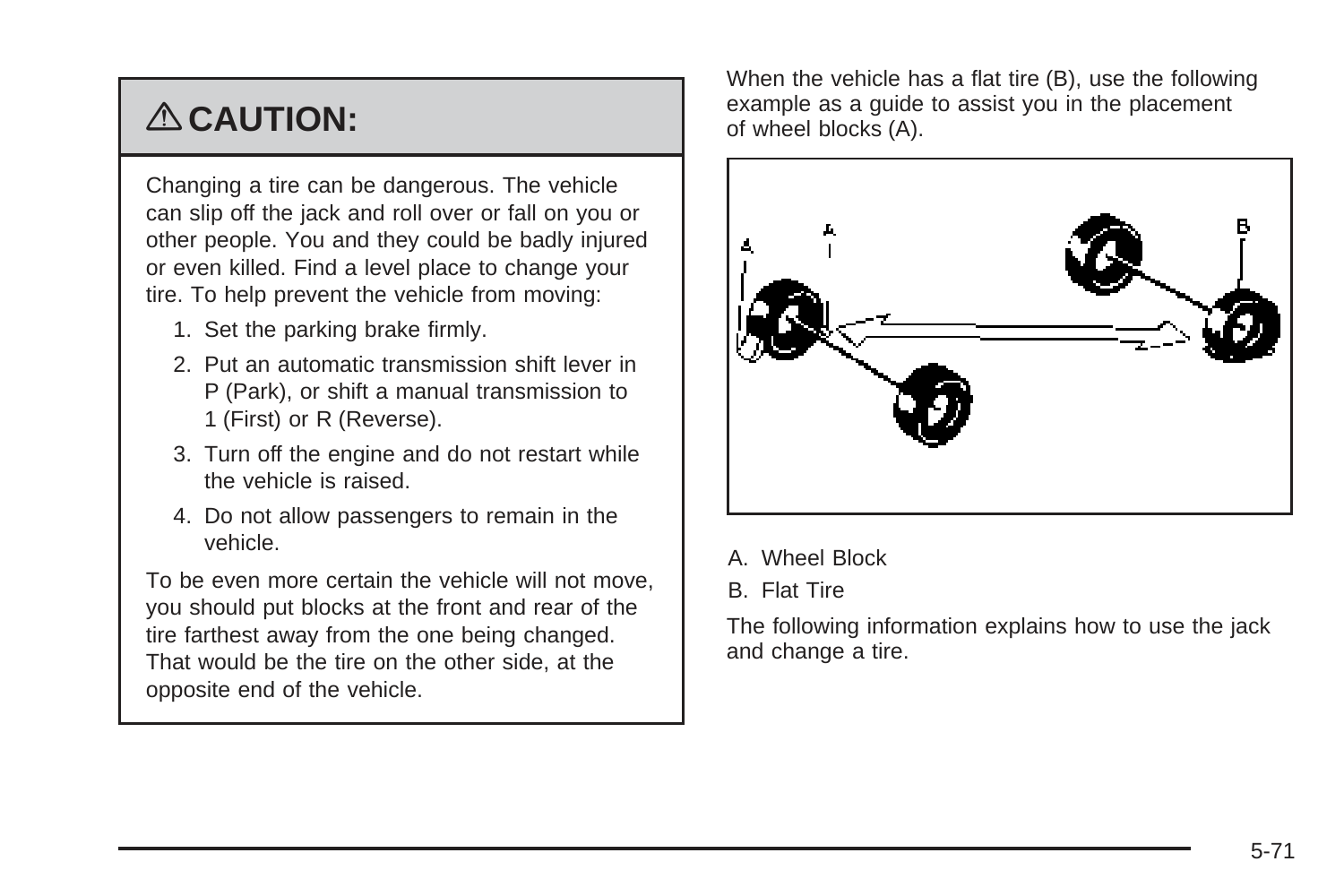## **Removing the Spare Tire and Tools**

The compact spare tire and tools you will need are located in the trunk.



- A. Jack B. Wheel Wrench
- C. Jack Handle
- D. Screwdriver (if equipped)
- 1. Open the trunk or liftgate. See [Trunk \(Sedan\)](#page-85-0) on page 2-8 or [Liftgate \(Hatchback\)](#page-87-0) on page 2-10.
- 2. Lift the trim cover.



- 3. Remove the foam tray.
- 4. Remove the jack, the jack handle and the wheel wrench from the foam tray.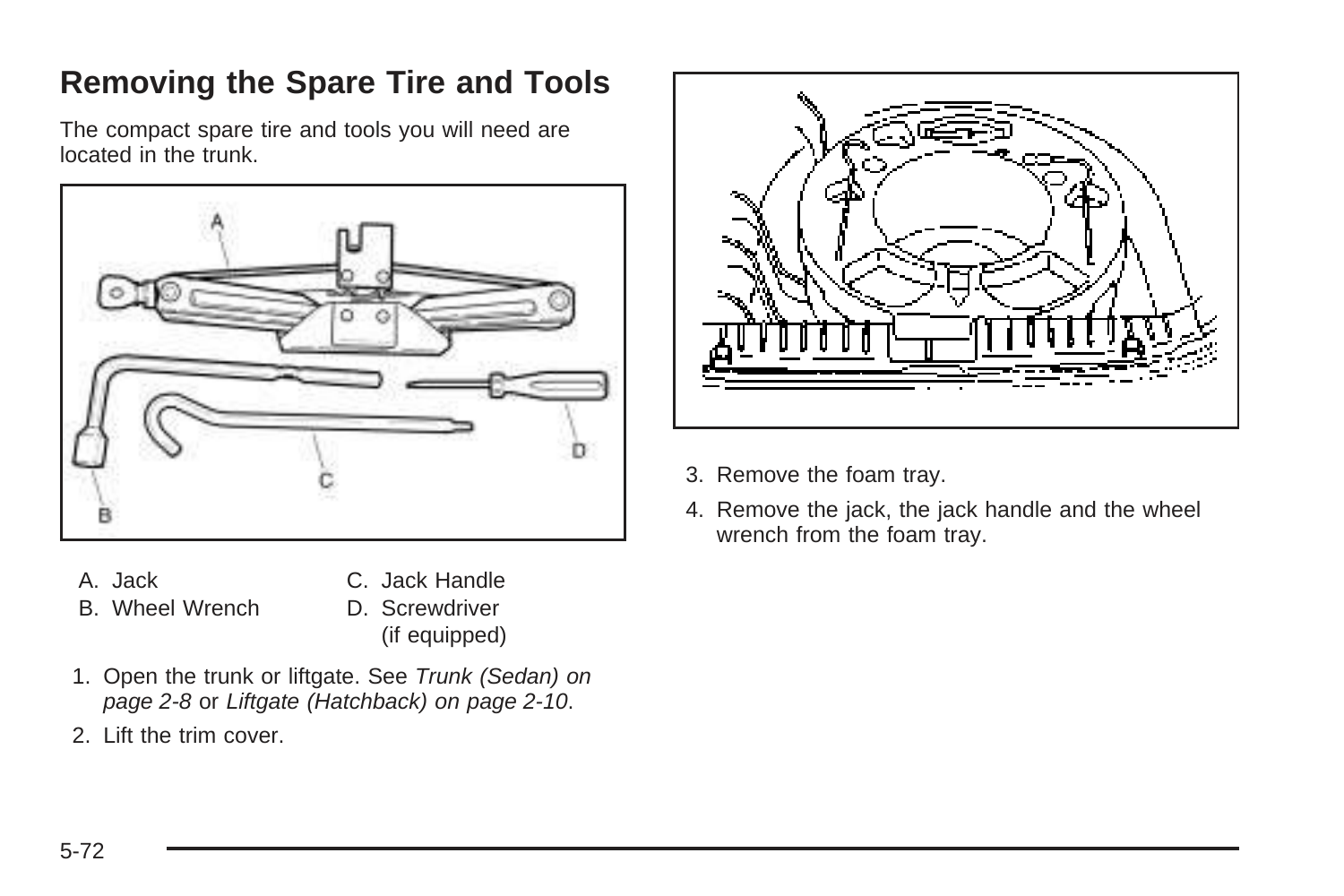

- 5. Turn the retainer counterclockwise and remove it from the compact spare.
- 6. Remove the compact spare tire. See [Compact](#page-281-0) [Spare Tire](#page-281-0) on page 5-78 for more information.

### **Removing the Flat Tire and Installing the Spare Tire**

- 1. Do a safety check before proceeding. See [Changing](#page-273-0) [a Flat Tire](#page-273-0) on page 5-70.
- 2. If your vehicle has wheel covers, turn the four plastic caps counterclockwise by hand or by using the wheel wrench. The plastic nuts do not come off of the cover.

3. Remove the wheel cover using the flat end of the jack handle. Pry along the edge of the wheel cover until it comes off.

Store the wheel cover in the cargo area until you have the flat tire repaired or replaced.



4. Turn the wheel nuts counterclockwise to loosen them. Do not remove them yet.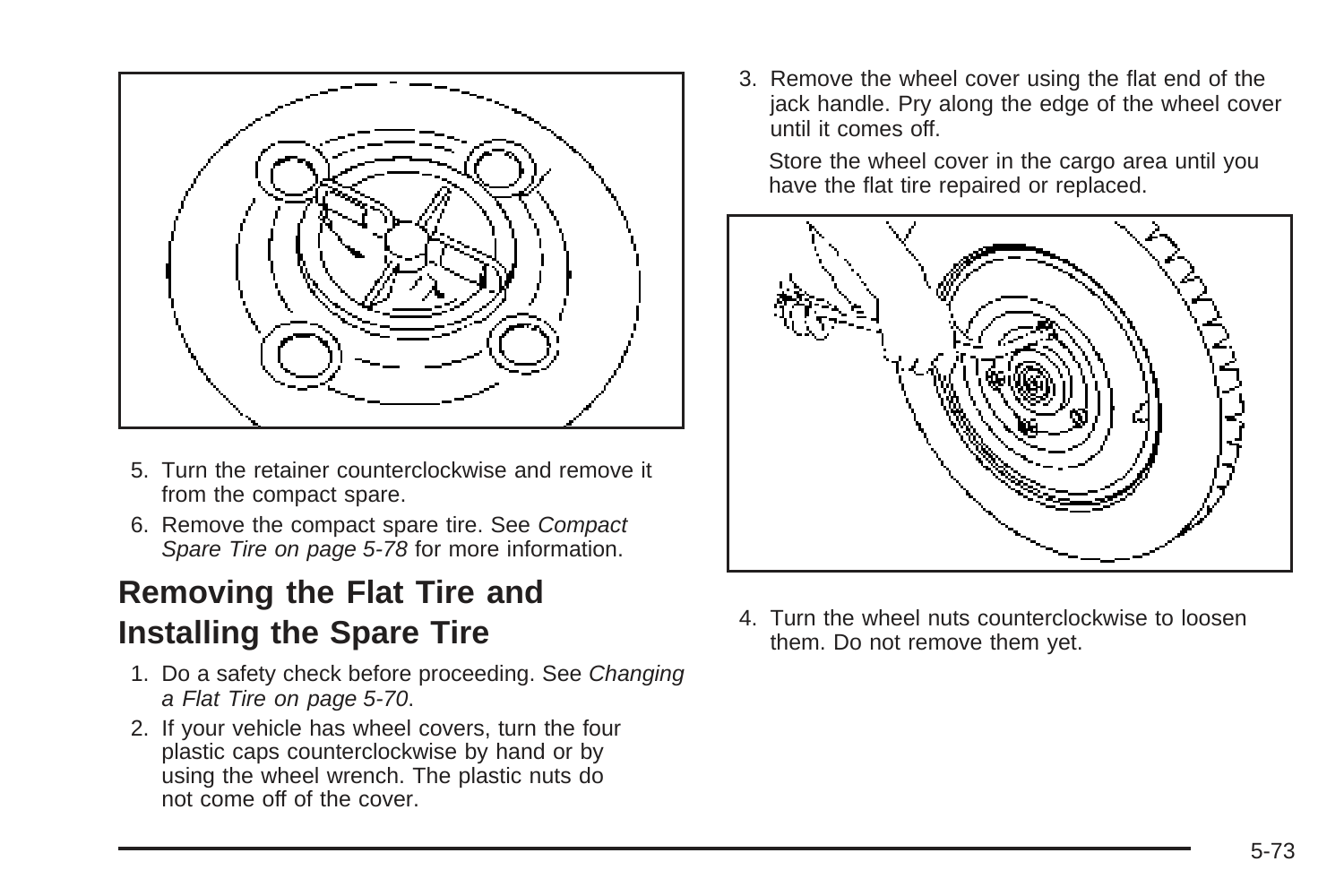

**Hatchback Sedan**





- 5. Locate the notch in the frame near each wheel which the jack head fits in.
- 6. Position the jack and raise the jack head until it fits firmly into the notch in the vehicle's frame nearest the flat tire.
- 7. Put the compact spare tire near you.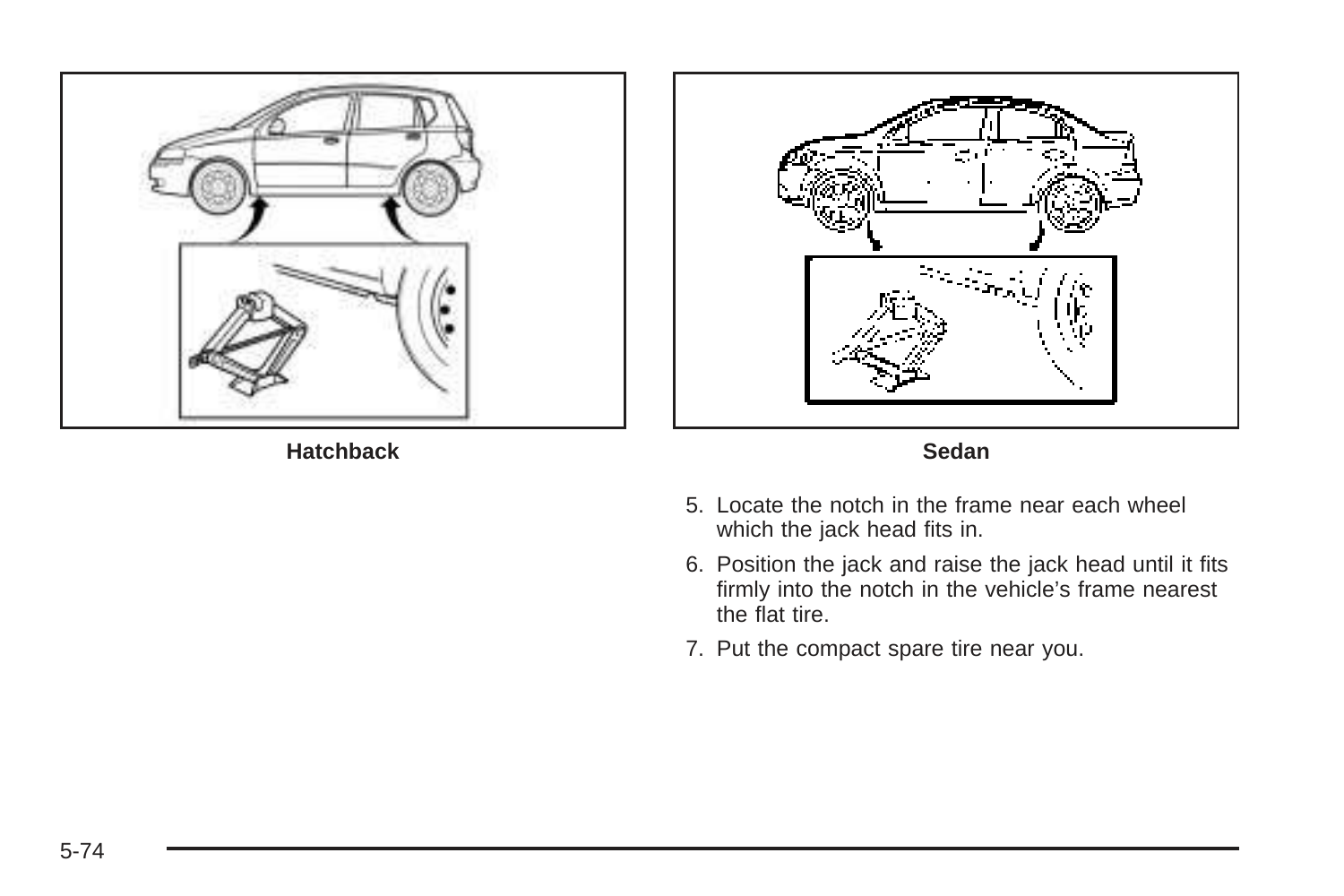

8. Insert the jack handle into the jack and the wheel wrench onto the end of the jack handle.

# { **CAUTION:**

Getting under a vehicle when it is jacked up is dangerous. If the vehicle slips off the jack, you could be badly injured or killed. Never get under a vehicle when it is supported only by a jack.

## { **CAUTION:**

Raising your vehicle with the jack improperly positioned can damage the vehicle and even make the vehicle fall. To help avoid personal injury and vehicle damage, be sure to fit the jack lift head into the proper location before raising the vehicle.

- 9. Turn the wheel wrench clockwise to raise the vehicle. Raise the vehicle far enough off the ground so there is enough room for the compact spare tire to fit underneath the wheel well.
- 10. Turn the wheel nuts counterclockwise to remove them.
- 11. Remove the flat tire.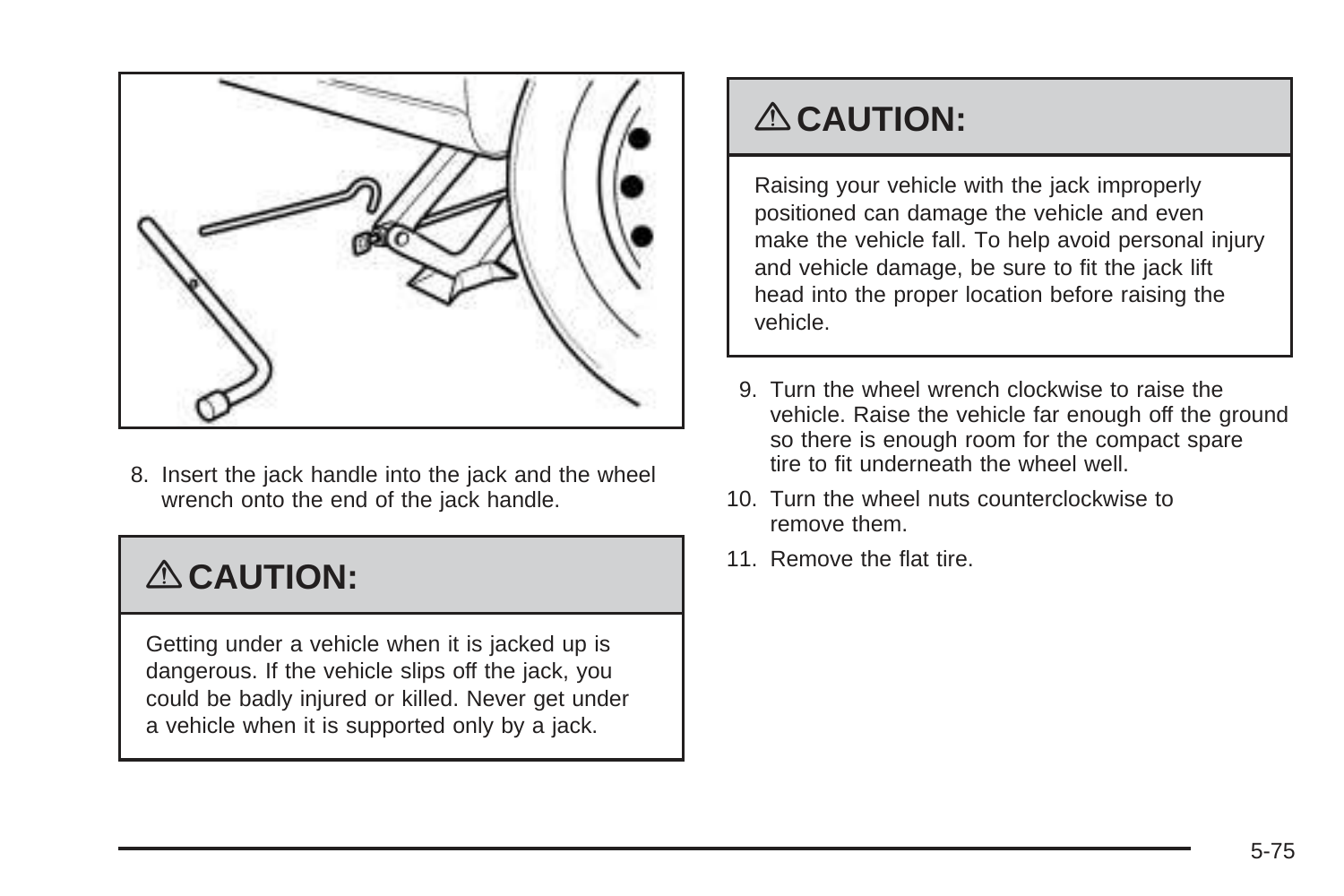# { **CAUTION:**

Rust or dirt on a wheel, or on the parts to which it is fastened, can make wheel nuts become loose after time. The wheel could come off and cause an accident. When changing a wheel, remove any rust or dirt from places where the wheel attaches to the vehicle. In an emergency, use a cloth or a paper towel to do this; but be sure to use a scraper or wire brush later, if needed, to get all the rust or dirt off. See [Changing a Flat Tire](#page-273-0) on page 5-70.

- 
- 12. Remove any rust or dirt from the wheel bolts, mounting surfaces and spare wheel.

13. Place the compact spare tire on the wheel-mounting surface.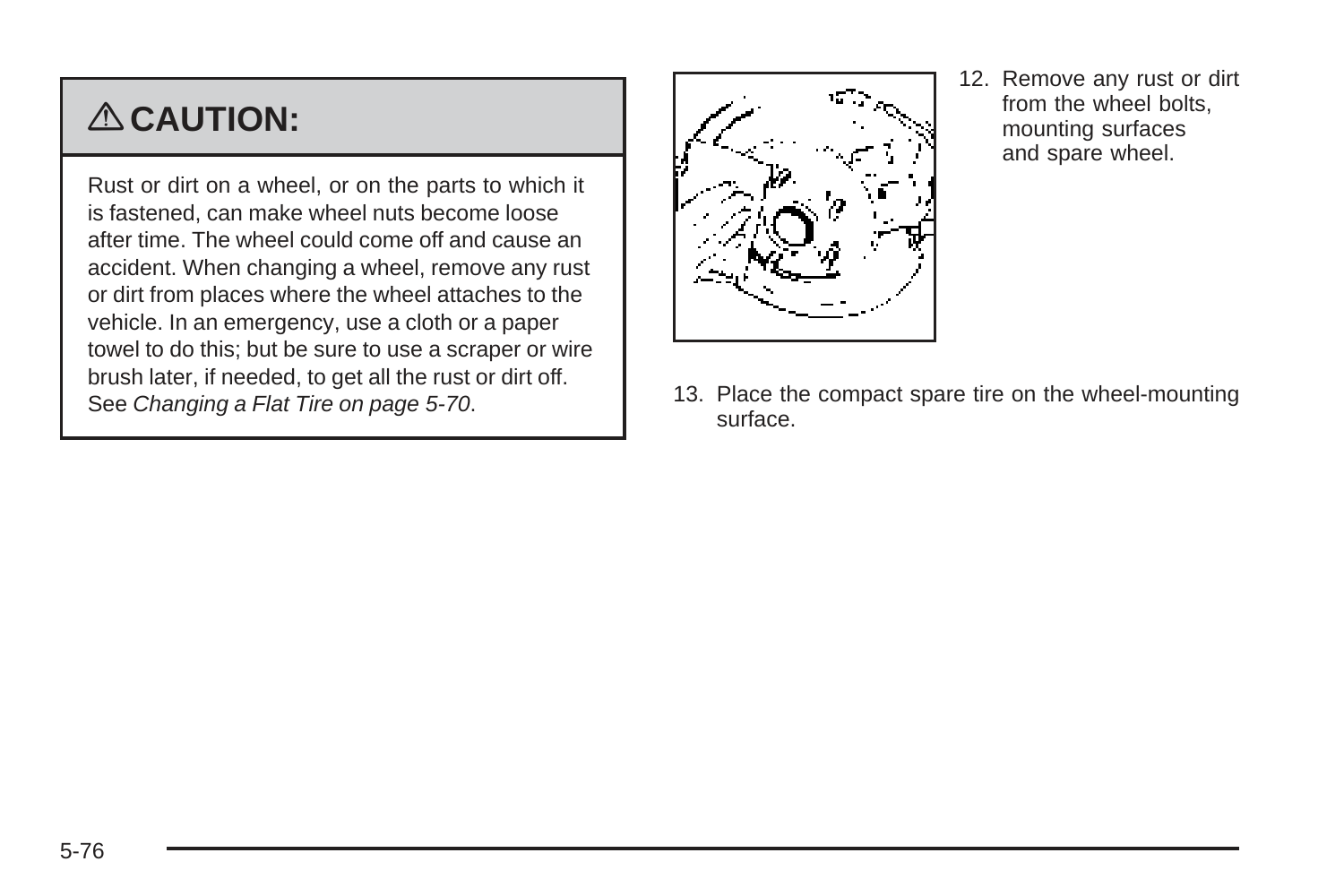# { **CAUTION:**

Never use oil or grease on bolts or nuts because the nuts might come loose. The vehicle's wheel could fall off, causing a crash.

- 14. Install the wheel nuts with the rounded end of the nuts toward the wheel. Tighten each nut by hand clockwise until the wheel is held against the hub.
- 15. Lower the vehicle by turning the wheel wrench counterclockwise. Lower the jack completely.

# { **CAUTION:**

Wheel nuts that are improperly or incorrectly tightened can cause the wheels to become loose or come off. The wheel nuts should be tightened with a torque wrench to the proper torque specification after replacing. Follow the torque specification supplied by the aftermarket manufacturer when using accessory locking wheel nuts. See [Capacities](#page-296-0) [and Specifications](#page-296-0) on page 5-93 for original equipment wheel nut torque specifications.

**Notice: Improperly tightened wheel nuts can lead to brake pulsation and rotor damage. To avoid expensive brake repairs, evenly tighten the wheel nuts in the proper sequence and to the proper torque specification. See [Capacities and Specifications](#page-296-0) on page 5-93 for the wheel nut torque specification.**



16. Tighten the wheel nuts firmly in a crisscross sequence, as shown.

**Notice: Wheel covers will not fit on your vehicle's compact spare. If you try to put a wheel cover on the compact spare, the cover or the spare could be damaged.**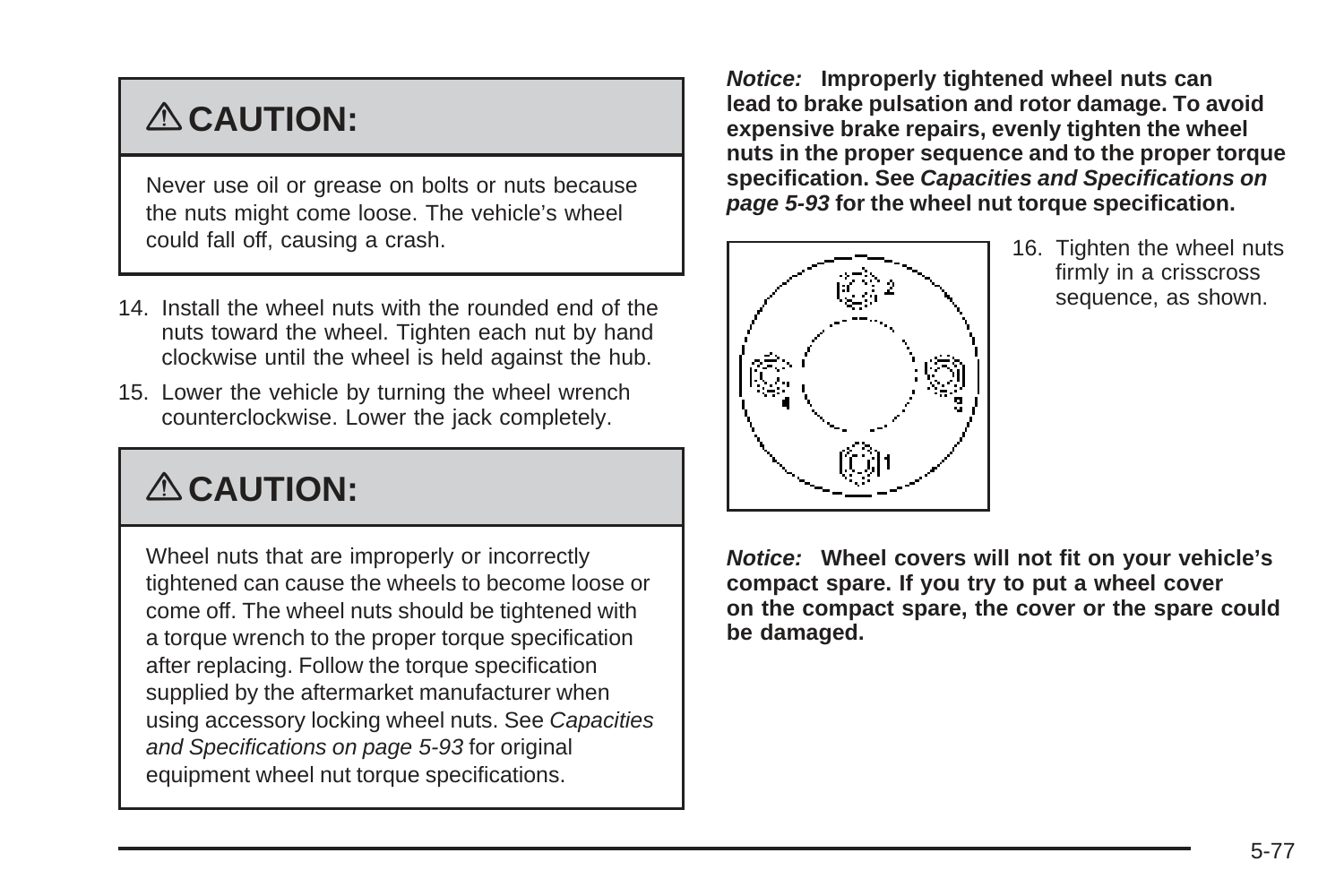### <span id="page-281-0"></span>**Storing a Flat or Spare Tire and Tools**

# { **CAUTION:**

Storing a jack, a tire, or other equipment in the passenger compartment of the vehicle could cause injury. In a sudden stop or collision, loose equipment could strike someone. Store all these in the proper place.

To store a flat or compact spare tire and tools:

- 1. Store the flat tire or the compact spare in the compact spare tire compartment.
- 2. Secure the retainer.
- 3. Store the tools securely in the foam tray and place the tray back in the cargo area.
- 4. Replace the trim cover.

The compact spare tire is for temporary use only. Replace the compact spare tire with a full-size tire as soon as you can. See Compact Spare Tire on page 5-78.

### **Compact Spare Tire**

# { **CAUTION:**

Driving with more than one compact spare tire at a time could result in loss of braking and handling. This could lead to a crash and you or others could be injured. Use only one compact spare tire at a time.

The compact spare tire was fully inflated when the vehicle was new, it can lose air after a time. Check the inflation pressure regularly. It should be 60 psi (414 kPa). After installing the compact spare on your vehicle, you should stop as soon as possible and make sure your spare tire is correctly inflated. The compact spare is intended to perform well at speeds up to 50 mph (80 km/h), so you can finish your trip and have your full-size tire repaired or replaced where you want. Replace your spare with a full-size tire as soon as you can.

**Notice: When the compact spare is installed, do not take the vehicle through an automatic car wash with guide rails. The compact spare can get caught on the rails which can damage the tire, wheel and other parts of the vehicle.**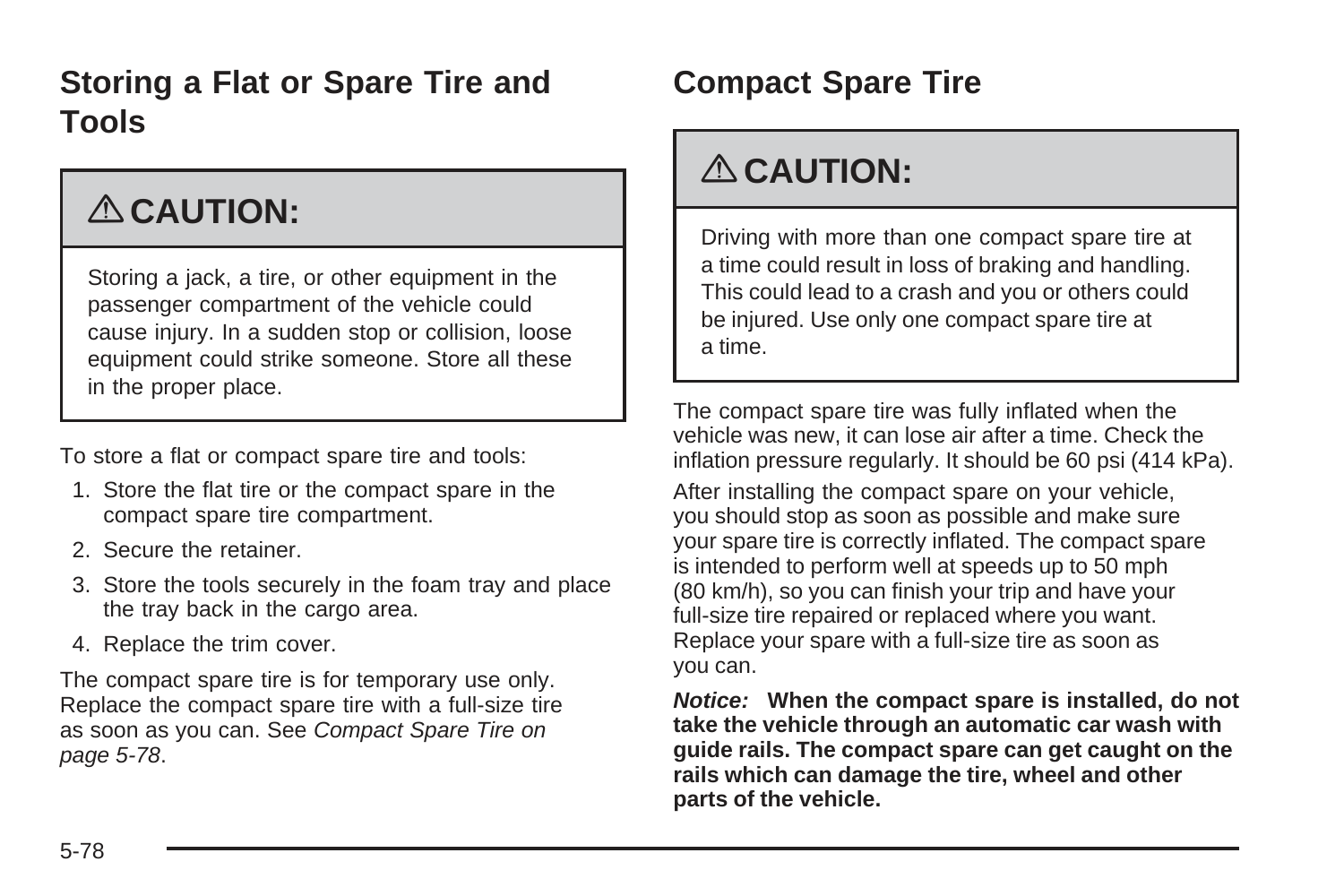Do not use your compact spare on other vehicles.

Do not mix your compact spare tire or wheel with other wheels or tires. Keep your spare tire and its wheel together.

**Notice: Tire chains will not fit the compact spare. Using them can damage the vehicle and can damage the chains too. Do not use tire chains on the compact spare.**

## **Appearance Care**

#### **Interior Cleaning**

The vehicle's interior will continue to look its best if it is cleaned often. Although not always visible, dust and dirt can accumulate on the upholstery. Dirt can damage carpet, fabric, leather, and plastic surfaces. Regular vacuuming is recommended to remove particles from the upholstery. It is important to keep the upholstery from becoming and remaining heavily soiled. Soils should be removed as quickly as possible. The vehicle's interior may experience extremes of heat that could cause stains to set rapidly.

Lighter colored interiors may require more frequent cleaning. Use care because newspapers and garments that transfer color to home furnishings may also transfer color to the vehicle's interior.

When cleaning the vehicle's interior, only use cleaners specifically designed for the surfaces being cleaned. Permanent damage may result from using cleaners on surfaces for which they were not intended. Use glass cleaner only on glass. Remove any accidental over-spray from other surfaces immediately. To prevent over-spray, apply cleaner directly to the cleaning cloth.

#### **Notice: Using abrasive cleaners when cleaning glass surfaces on the vehicle, could scratch the glass and/or cause damage to the rear window defogger. When cleaning the glass on the vehicle, use only a soft cloth and glass cleaner.**

Many cleaners contain solvents that may become concentrated in the vehicle's breathing space. Before using cleaners, read and adhere to all safety instructions on the label. While cleaning the vehicle's interior, maintain adequate ventilation by opening the vehicle's doors and windows.

Dust may be removed from small buttons and knobs using a small brush with soft bristles.

Products that remove odors from the vehicle's upholstery and clean the vehicle's glass can be obtained from your dealer/retailer.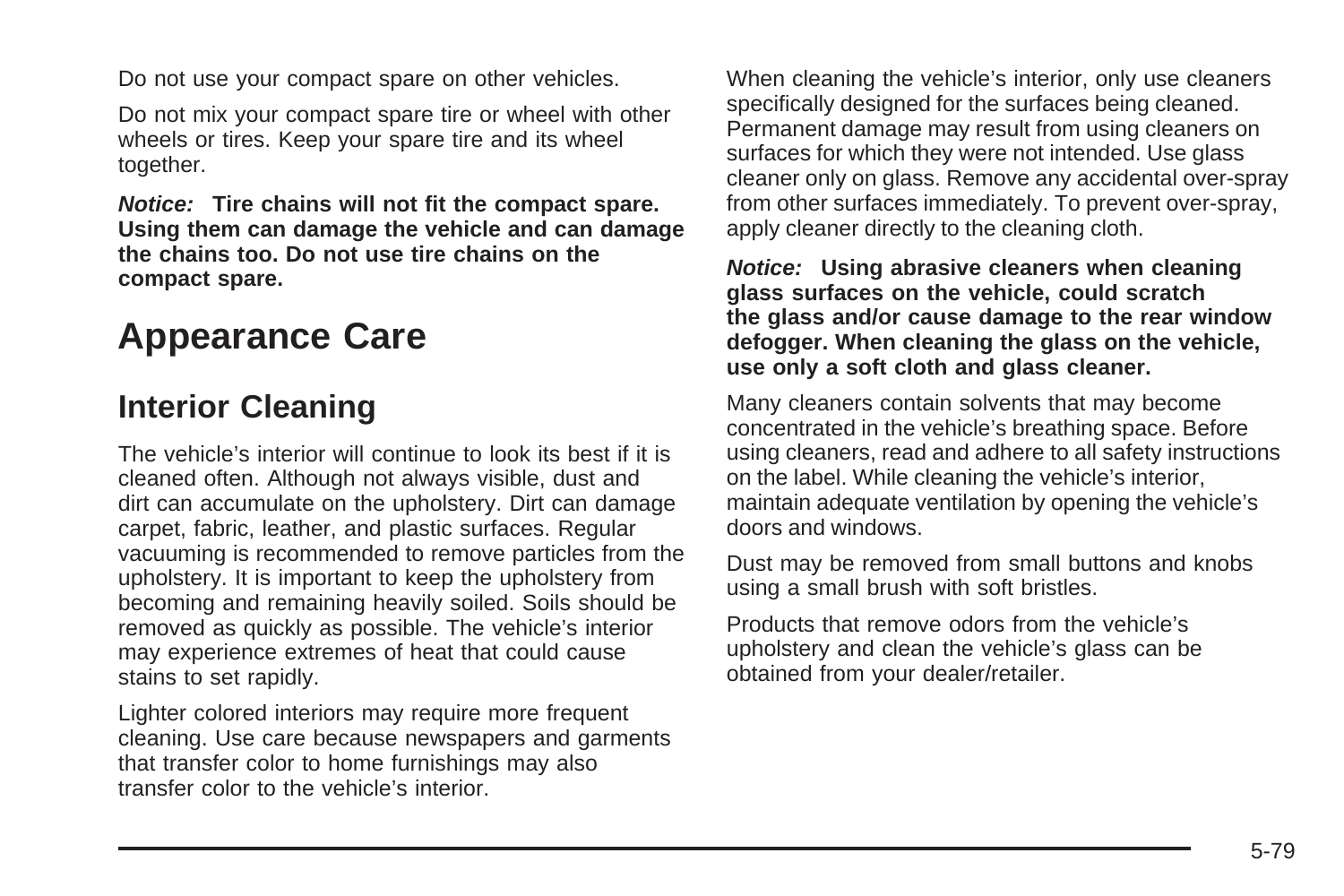Do not clean the vehicle using:

- A knife or any other sharp object to remove a soil from any interior surface.
- A stiff brush. It can cause damage to the vehicle's interior surfaces.
- Heavy pressure or aggressive rubbing with a cleaning cloth. Use of heavy pressure can damage the interior and does not improve the effectiveness of soil removal.
- Laundry detergents or dishwashing soaps with degreasers can leave residue that streaks and attracts dirt. For liquid cleaners, about 20 drops per gallon (3.78 L) of water is a good guide. Use only mild, neutral-pH soaps.
- Too much cleaner that saturates the upholstery.
- Organic solvents such as naptha, alcohol, etc. that can damage the vehicle's interior.

## **Fabric/Carpet**

Use a vacuum cleaner with a soft brush attachment frequently to remove dust and loose dirt. A canister vacuum with a beater bar in the nozzle may only be used on floor carpet and carpeted floor mats. For any soil, always try to remove it first with plain water or club soda. Before cleaning, gently remove as much of the soil as possible using one of the following techniques:

- For liquids: gently blot the remaining soil with a paper towel. Allow the soil to absorb into the paper towel until no more can be removed.
- For solid dry soils: remove as much as possible and then vacuum.

To clean:

- 1. Saturate a lint-free, clean white cloth with water or club soda.
- 2. Wring the cloth to remove excess moisture.
- 3. Start on the outside edge of the soil and gently rub toward the center. Continue cleaning, using a clean area of the cloth each time it becomes soiled.
- 4. Continue to gently rub the soiled area until the cleaning cloth remains clean.
- 5. If the soil is not completely removed, use a mild soap solution and repeat the cleaning process that was used with plain water.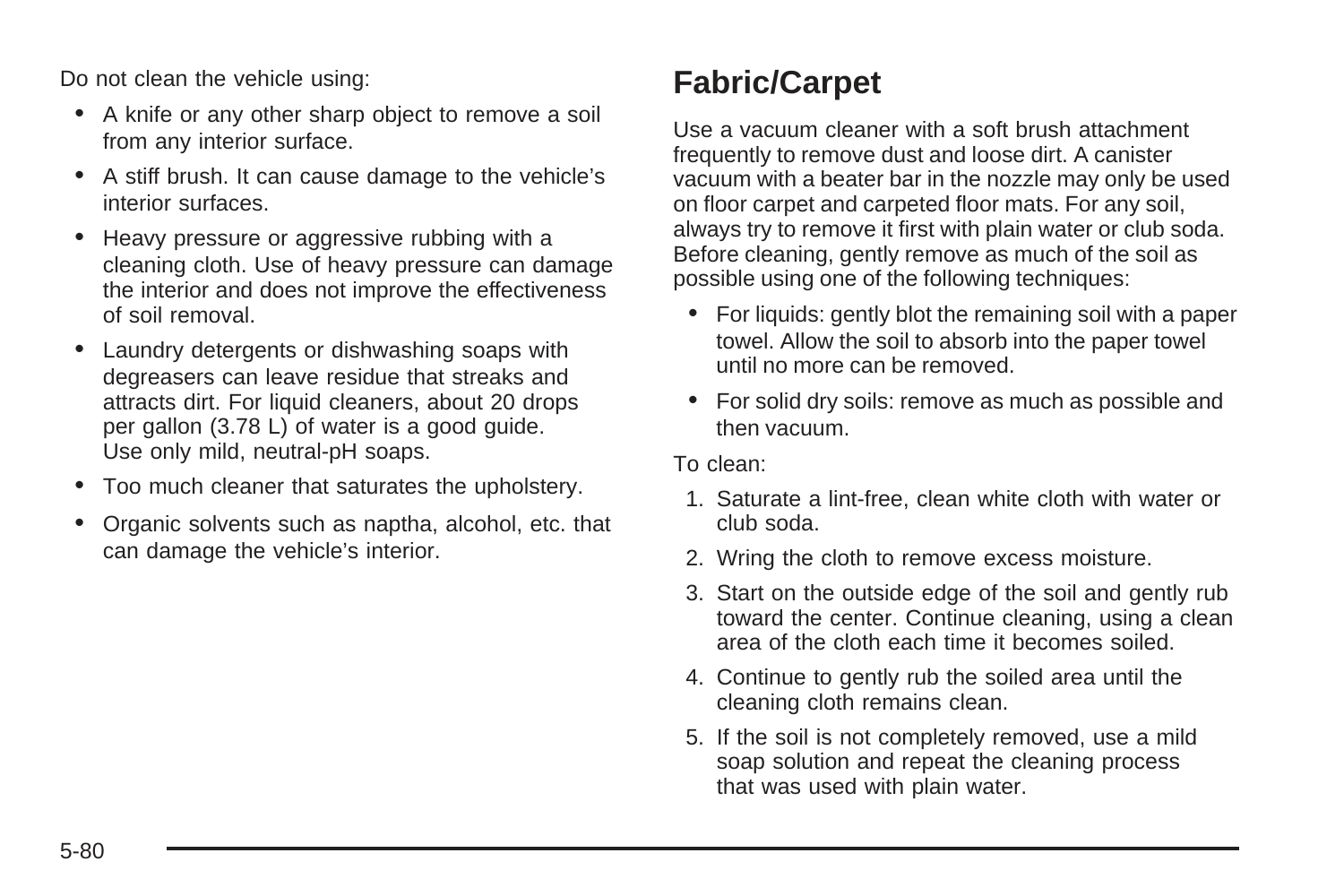If any of the soil remains, a commercial fabric cleaner or spot lifter may be necessary. When a commercial upholstery cleaner or spot lifter is to be used, test a small hidden area for colorfastness first. If the locally cleaned area gives any impression that a ring formation may result, clean the entire surface.

After the cleaning process has been completed, a paper towel can be used to blot excess moisture from the fabric or carpet.

#### **Leather**

A soft cloth dampened with water can be used to remove dust. If a more thorough cleaning is necessary, a soft cloth dampened with a mild soap solution can be used. Allow the leather to dry naturally. Do not use heat to dry. Never use steam to clean leather. Never use spot lifters or spot removers on leather. Many commercial leather cleaners and coatings that are sold to preserve and protect leather may permanently change the appearance and feel of the leather and are not recommended. Do not use silicone or wax-based products, or those containing organic solvents to clean the vehicle's interior because they can alter the appearance by increasing the gloss in a non-uniform manner. Never use shoe polish on leather.

### **Instrument Panel, Vinyl, and Other Plastic Surfaces**

A soft cloth dampened with water may be used to remove dust. If a more thorough cleaning is necessary, a clean soft cloth dampened with a mild soap solution can be used to gently remove dust and dirt. Never use spot lifters or removers on plastic surfaces. Many commercial cleaners and coatings that are sold to preserve and protect soft plastic surfaces may permanently change the appearance and feel of the interior and are not recommended. Do not use silicone or wax-based products, or those containing organic solvents to clean the vehicle's interior because they can alter the appearance by increasing the gloss in a non-uniform manner.

Some commercial products may increase gloss on the instrument panel. The increase in gloss may cause annoying reflections in the windshield and even make it difficult to see through the windshield under certain conditions.

#### **Interior Plastic Components**

Use only a mild soap and water solution on a soft cloth or sponge. Commercial cleaners may affect the surface finish.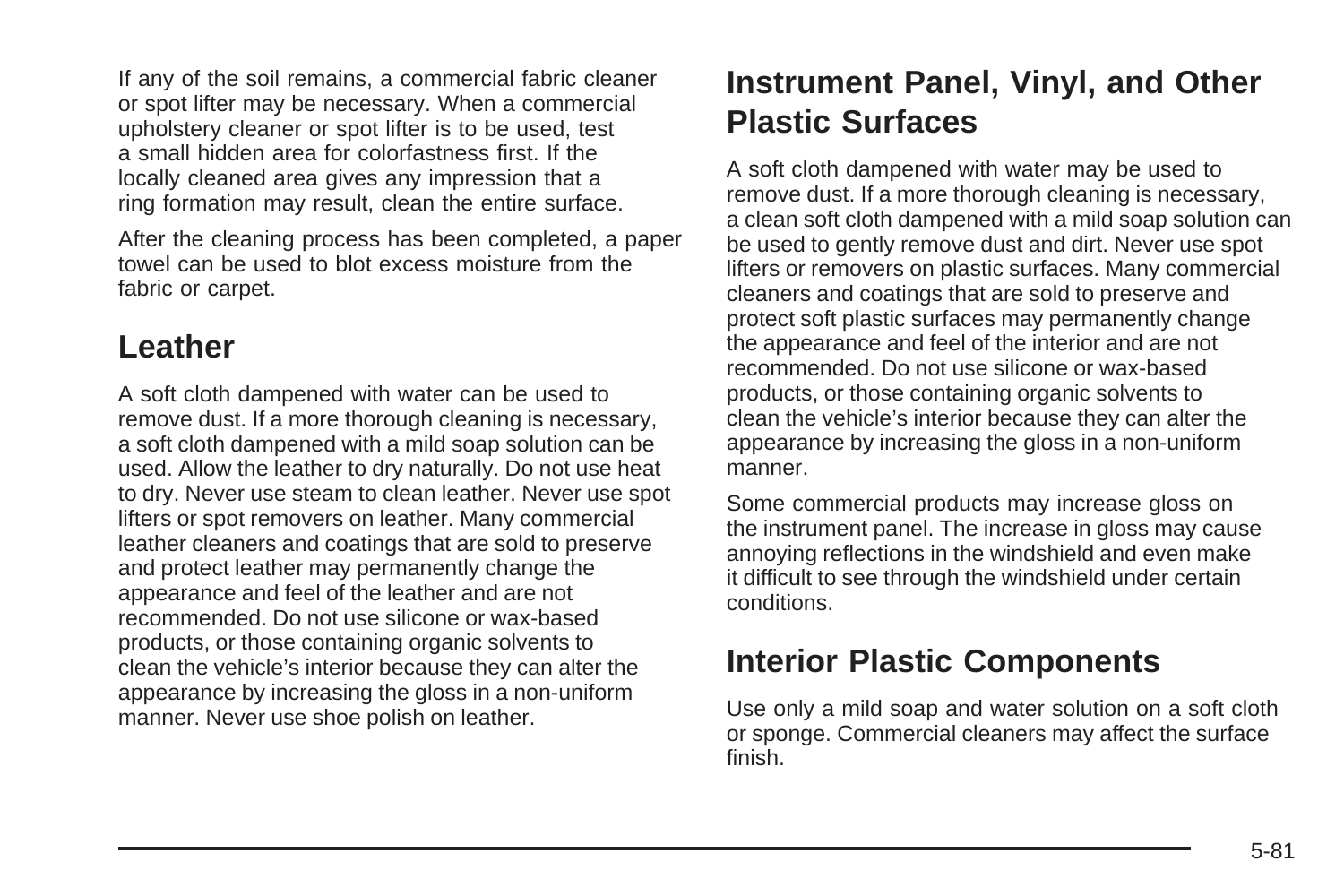#### <span id="page-285-0"></span>**Glass Surfaces**

**Notice: If you use abrasive cleaners when cleaning glass surfaces on your vehicle, you could scratch the glass. When cleaning the glass on your vehicle, use only a soft cloth and glass cleaner.**

Glass should be cleaned often. Your dealer can provide an approved cleaner, or a liquid household glass cleaner will remove normal tobacco smoke and dust films on interior glass.

### **Care of Safety Belts**

Keep belts clean and dry.

# { **CAUTION:**

Do not bleach or dye safety belts. It may severely weaken them. In a crash, they might not be able to provide adequate protection. Clean safety belts only with mild soap and lukewarm water.

### **Weatherstrips**

Silicone grease on weatherstrips will make them last longer, seal better, and not stick or squeak. Apply silicone grease with a clean cloth. During very cold, damp weather frequent application may be required.

#### **Washing Your Vehicle**

The best way to preserve the vehicle's finish is to keep it clean by washing it often.

**Notice: Certain cleaners contain chemicals that can damage the emblems or nameplates on the vehicle. Check the cleaning product label. If it states that it should not be used on plastic parts, do not use it on the vehicle or damage may occur and it would not be covered by the warranty.**

Do not wash the vehicle in direct sunlight. Use a car washing soap. Do not use cleaning agents that are petroleum based or that contain acid or abrasives, as they can damage the paint, metal or plastic on the vehicle. Approved cleaning products can be obtained from your dealer/retailer. Follow all manufacturers' directions regarding correct product usage, necessary safety precautions and appropriate disposal of any vehicle care product.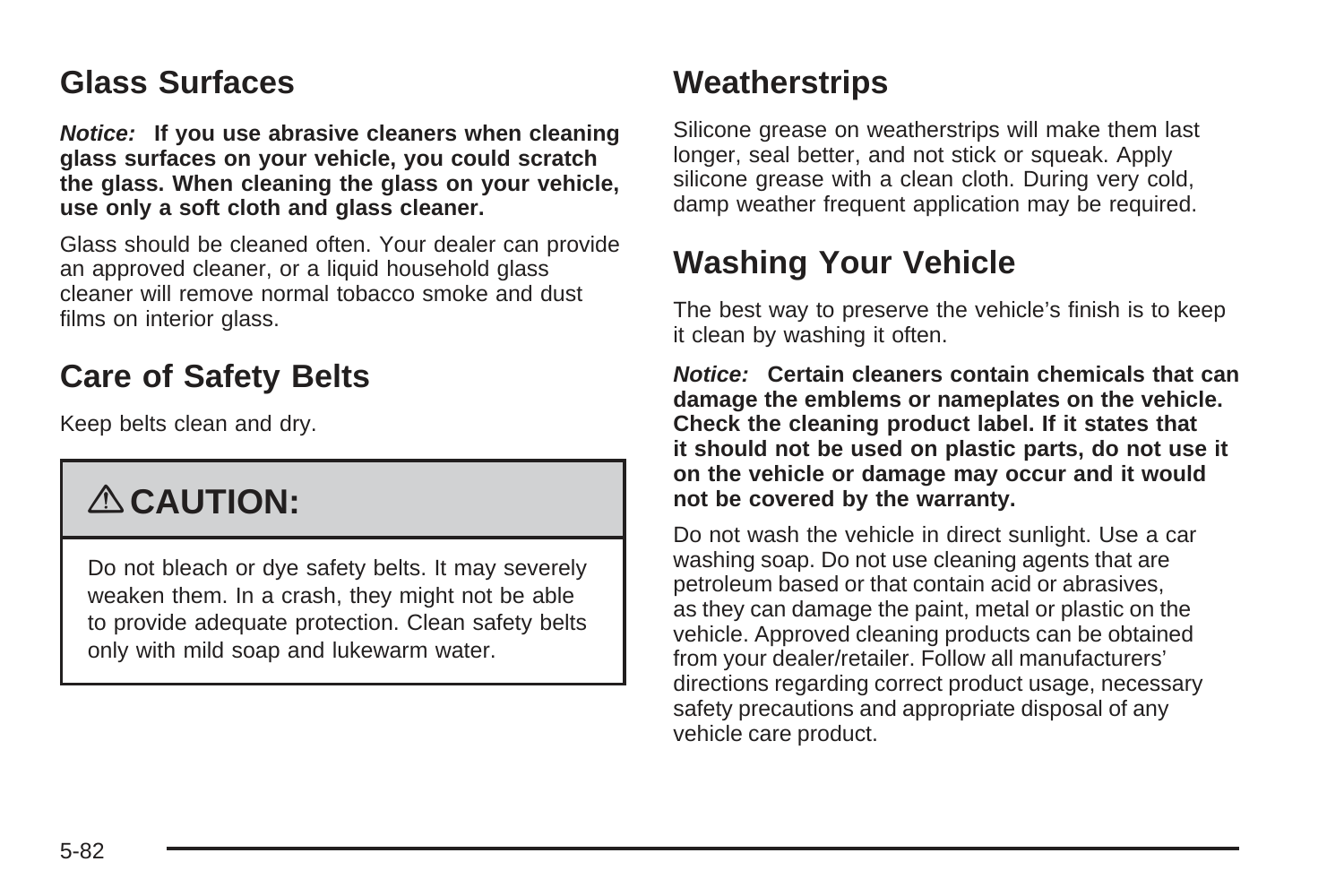Rinse the vehicle well, before washing and after to remove all cleaning agents completely. If they are allowed to dry on the surface, they could stain.

Dry the finish with a soft, clean chamois or an all-cotton towel to avoid surface scratches and water spotting.

High pressure car washes may cause water to enter the vehicle. Avoid using high pressure washes closer than 12 inches (30 cm) to the surface of the vehicle. Use of power washers exceeding 1,200 psi (8 274 kPa) can result in damage or removal of paint and decals.

### **Cleaning Exterior Lamps/Lenses**

Use only lukewarm or cold water, a soft cloth and a car washing soap to clean exterior lamps and lenses. Follow instructions under [Washing Your Vehicle](#page-285-0) on page 5-82.

#### **Finish Care**

Occasional waxing or mild polishing of the vehicle by hand may be necessary to remove residue from the paint finish. Approved cleaning products can be obtained from your dealer/retailer.

If the vehicle has a basecoat/clearcoat paint finish, the clearcoat gives more depth and gloss to the colored basecoat. Always use waxes and polishes that are non-abrasive and made for a basecoat/clearcoat paint finish.

**Notice: Machine compounding or aggressive polishing on a basecoat/clearcoat paint finish may damage it. Use only non-abrasive waxes and polishes that are made for a basecoat/clearcoat paint finish on the vehicle.**

Foreign materials such as calcium chloride and other salts, ice melting agents, road oil and tar, tree sap, bird droppings, chemicals from industrial chimneys, etc., can damage the vehicle's finish if they remain on painted surfaces. Wash the vehicle as soon as possible. If necessary, use non-abrasive cleaners that are marked safe for painted surfaces to remove foreign matter.

Exterior painted surfaces are subject to aging, weather and chemical fallout that can take their toll over a period of years. To help keep the paint finish looking new, keep the vehicle garaged or covered whenever possible.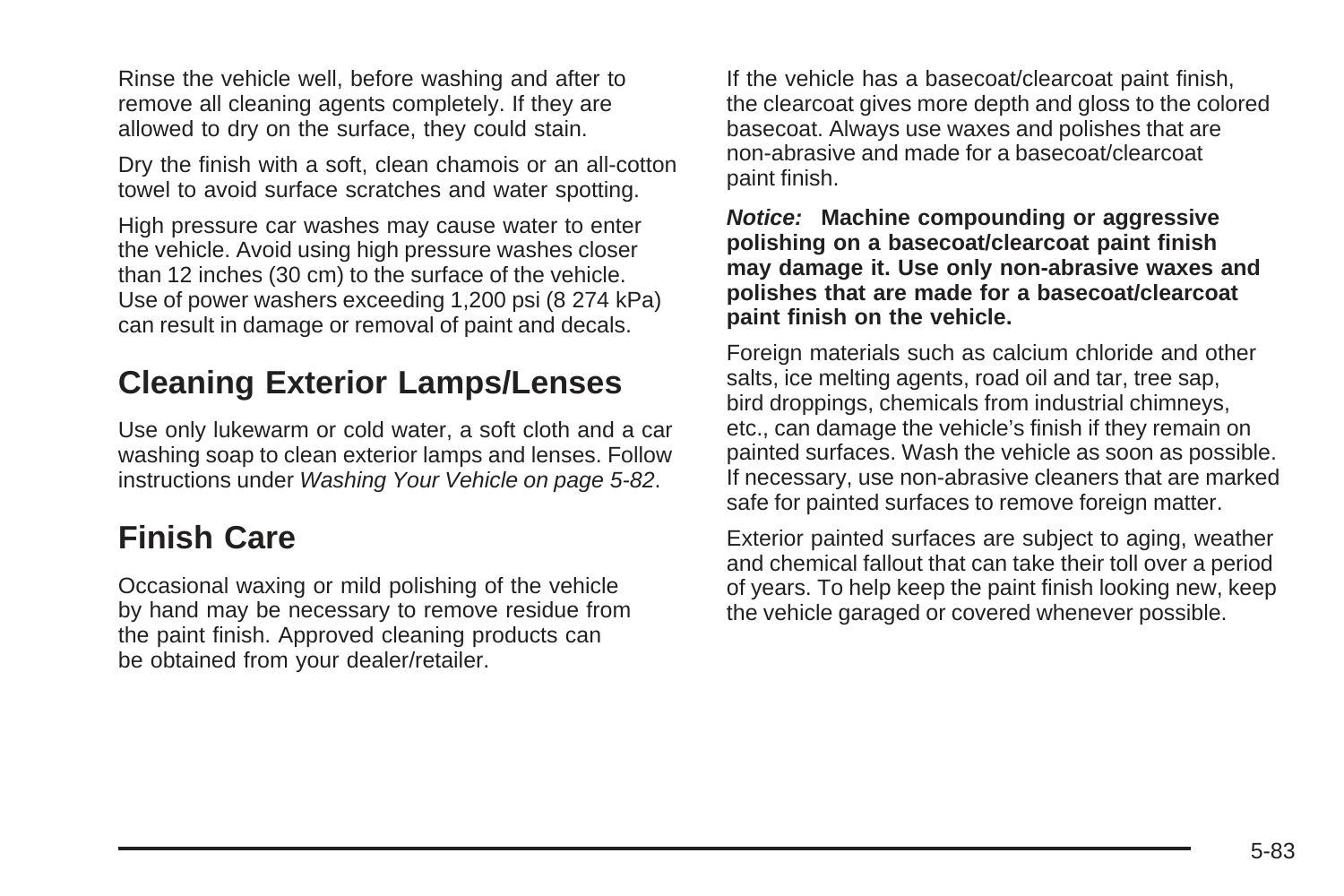#### **Protecting Exterior Bright Metal Parts**

Bright metal parts should be cleaned regularly to keep their luster. Washing with water is all that is usually needed. However, chrome polish may be used on chrome or stainless steel trim, if necessary.

Use special care with aluminum trim. To avoid damaging protective trim, never use auto or chrome polish, steam or caustic soap to clean aluminum. A coating of wax, rubbed to high polish, is recommended for all bright metal parts.

#### **Windshield and Wiper Blades**

Clean the outside of the windshield with glass cleaner.

Clean the rubber blades using a lint free cloth or paper towel soaked with windshield washer fluid or a mild detergent. Wash the windshield thoroughly when cleaning the blades. Bugs, road grime, sap, and a buildup of vehicle wash/wax treatments may cause wiper streaking. Replace the wiper blades if they are worn or damaged.

Wipers can be damaged by:

- Extreme dusty conditions
- Sand and salt
- Heat and sun
- Snow and ice, without proper removal

#### **Aluminum Wheels**

**Notice: Using strong soaps, chemicals, abrasive polishes, cleaners, brushes, or cleaners that contain acid on aluminum or chrome-plated wheels, could damage the surface of the wheel(s). The repairs would not be covered by the vehicle warranty. Use only approved cleaners on aluminum or chrome-plated wheels.**

Keep the wheels clean using a soft clean cloth with mild soap and water. Rinse with clean water. After rinsing thoroughly, dry with a soft clean towel. A wax may then be applied.

#### **Notice: Using chrome polish on aluminum wheels could damage the wheels. The repairs would not be covered by the vehicle warranty. Use chrome polish on chrome wheels only.**

The surface of these wheels is similar to the painted surface of the vehicle. Do not use strong soaps, chemicals, abrasive polishes, abrasive cleaners, cleaners with acid, or abrasive cleaning brushes on them because the surface could be damaged. Do not use chrome polish on aluminum wheels.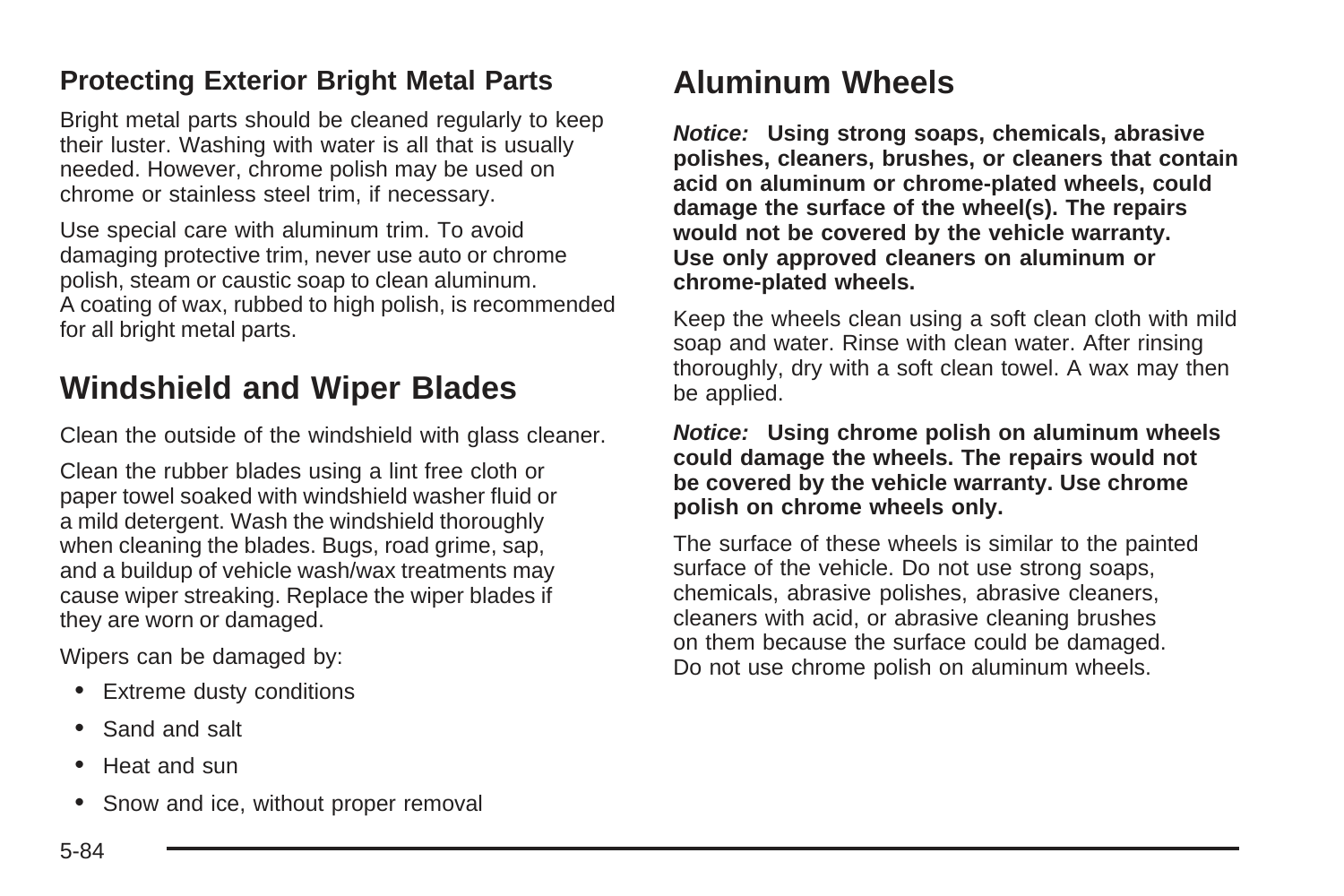**Notice: Driving the vehicle through an automatic car wash that has silicone carbide tire cleaning brushes, could damage the aluminum or chrome-plated wheels. The repairs would not be covered by the vehicle warranty. Never drive a vehicle that has aluminum or chrome-plated wheels through an automatic car wash that uses silicone carbide tire cleaning brushes.**

## **Tires**

To clean the tires, use a stiff brush with tire cleaner.

**Notice: Using petroleum-based tire dressing products on the vehicle may damage the paint finish and/or tires. When applying a tire dressing, always wipe off any overspray from all painted surfaces on the vehicle.**

# **Sheet Metal Damage**

If the vehicle is damaged and requires sheet metal repair or replacement, make sure the body repair shop applies anti-corrosion material to parts repaired or replaced to restore corrosion protection.

Original manufacturer replacement parts will provide the corrosion protection while maintaining the vehicle warranty.

# **Finish Damage**

Any stone chips, fractures or deep scratches in the finish should be repaired right away. Bare metal will corrode quickly and may develop into major repair expense.

Minor chips and scratches can be repaired with touch-up materials available from your dealer/retailer. Larger areas of finish damage can be corrected in your dealer's/retailer's body and paint shop.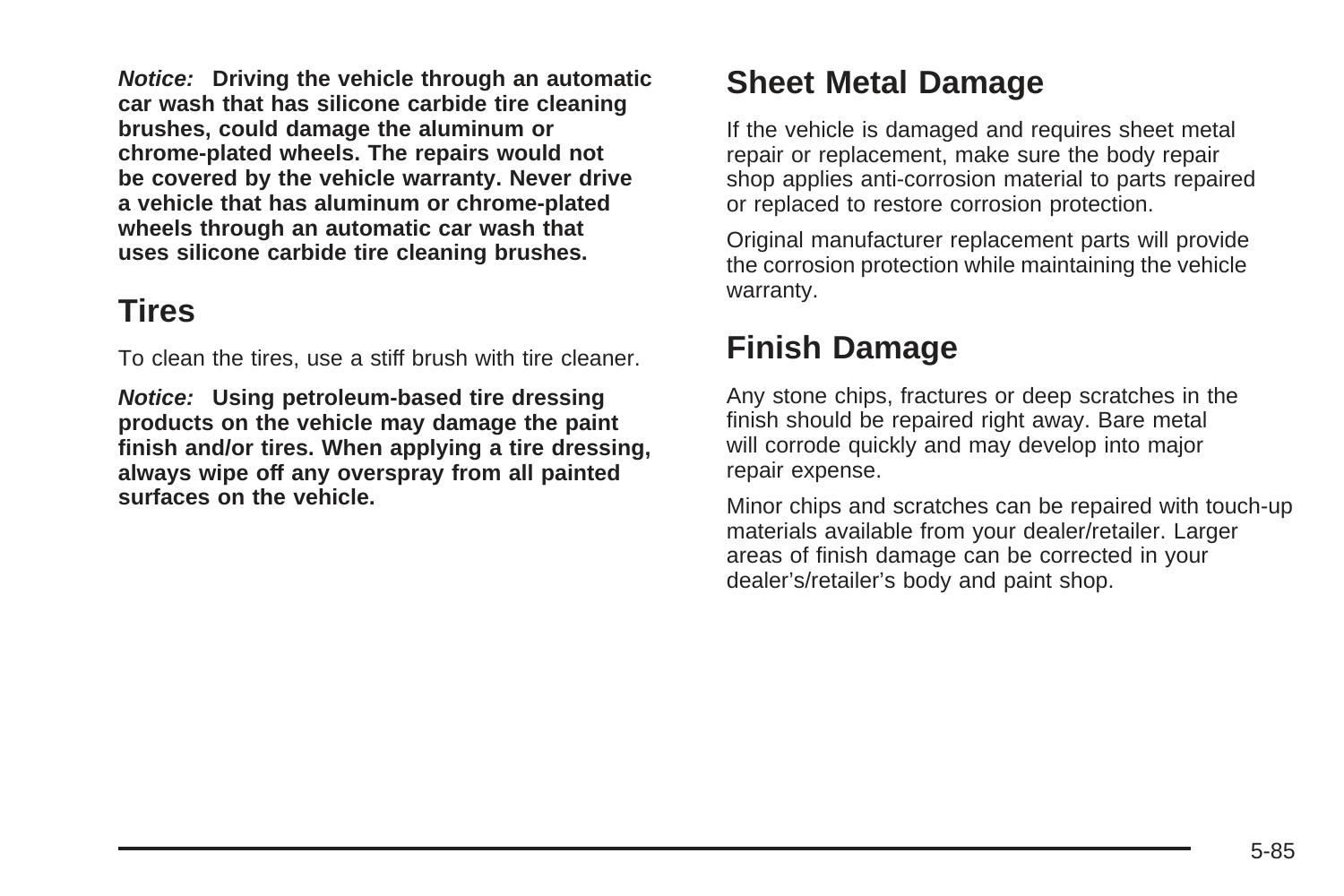# **Underbody Maintenance**

Chemicals used for ice and snow removal and dust control can collect on the underbody. If these are not removed, corrosion and rust can develop on the underbody parts such as fuel lines, frame, floor pan, and exhaust system even though they have corrosion protection.

At least every spring, flush these materials from the underbody with plain water. Clean any areas where mud and debris can collect. Dirt packed in close areas of the frame should be loosened before being flushed. Your dealer/retailer or an underbody car washing system can do this.

## **Chemical Paint Spotting**

Some weather and atmospheric conditions can create a chemical fallout. Airborne pollutants can fall upon and attack painted surfaces on the vehicle. This damage can take two forms: blotchy, ring-shaped discolorations, and small, irregular dark spots etched into the paint surface.

Although no defect in the paint job causes this, we will repair, at no charge to the owner, the surfaces of new vehicles damaged by this fallout condition within 12 months or 12,000 miles (20 000 km) of purchase, whichever occurs first.

# **Vehicle Identification**

# **Vehicle Identification Number (VIN)**



This is the legal identifier for the vehicle. It appears on a plate in the front corner of the instrument panel, on the driver side. It can be seen through the windshield from outside the vehicle. The VIN also appears on the Vehicle Certification and Service Parts labels and the certificates of title and registration.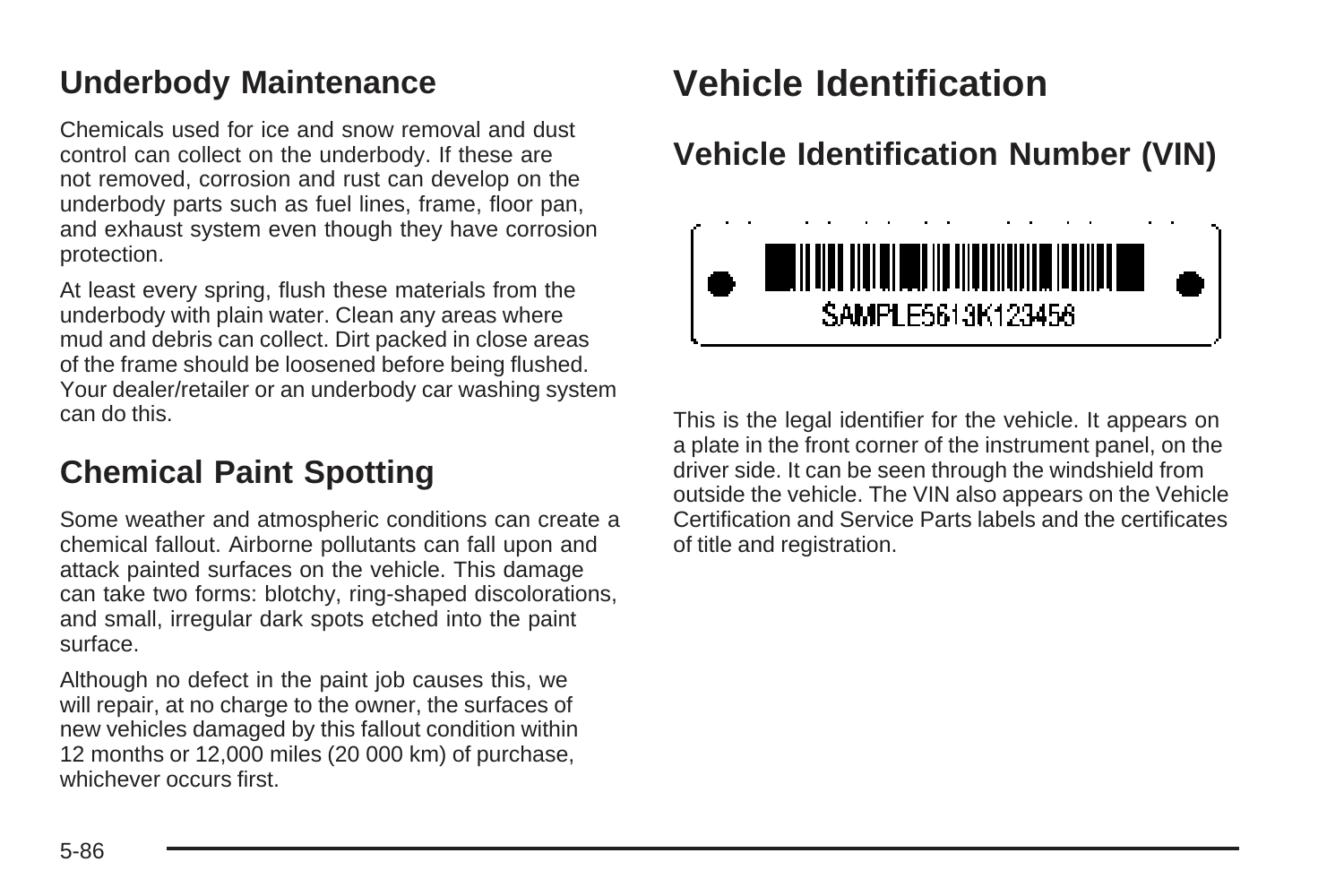#### **Engine Identification**

The eighth character in the VIN is the engine code. This code helps identify the vehicle's engine, specifications, and replacement parts. See "Engine Specifications" under [Capacities and Specifications](#page-296-0) on page 5-93 for the vehicle's engine code.

## **Service Parts Identification Label**

This label is on the inside of the glove box. It is very helpful if parts need to be ordered. The label has the following information:

- Vehicle Identification Number (VIN)
- Model designation
- Paint information
- Production options and special equipment

Do not remove this label from the vehicle.

# **Electrical System**

# **Add-On Electrical Equipment**

**Notice: Do not add anything electrical to the vehicle unless you check with your dealer/retailer first. Some electrical equipment can damage the vehicle and the damage would not be covered by the vehicle's warranty. Some add-on electrical equipment can keep other components from working as they should.**

Add-on equipment can drain the vehicle battery, even if the vehicle is not operating.

The vehicle has an airbag system. Before attempting to add anything electrical to the vehicle, see [Servicing](#page-73-0) [Your Airbag-Equipped Vehicle](#page-73-0) on page 1-70.

# **Headlamp Wiring**

The headlamp wiring is protected by fuses in the fuse block. An electrical overload will cause the lamps to turn off. If this happens, have the headlamp wiring checked right away.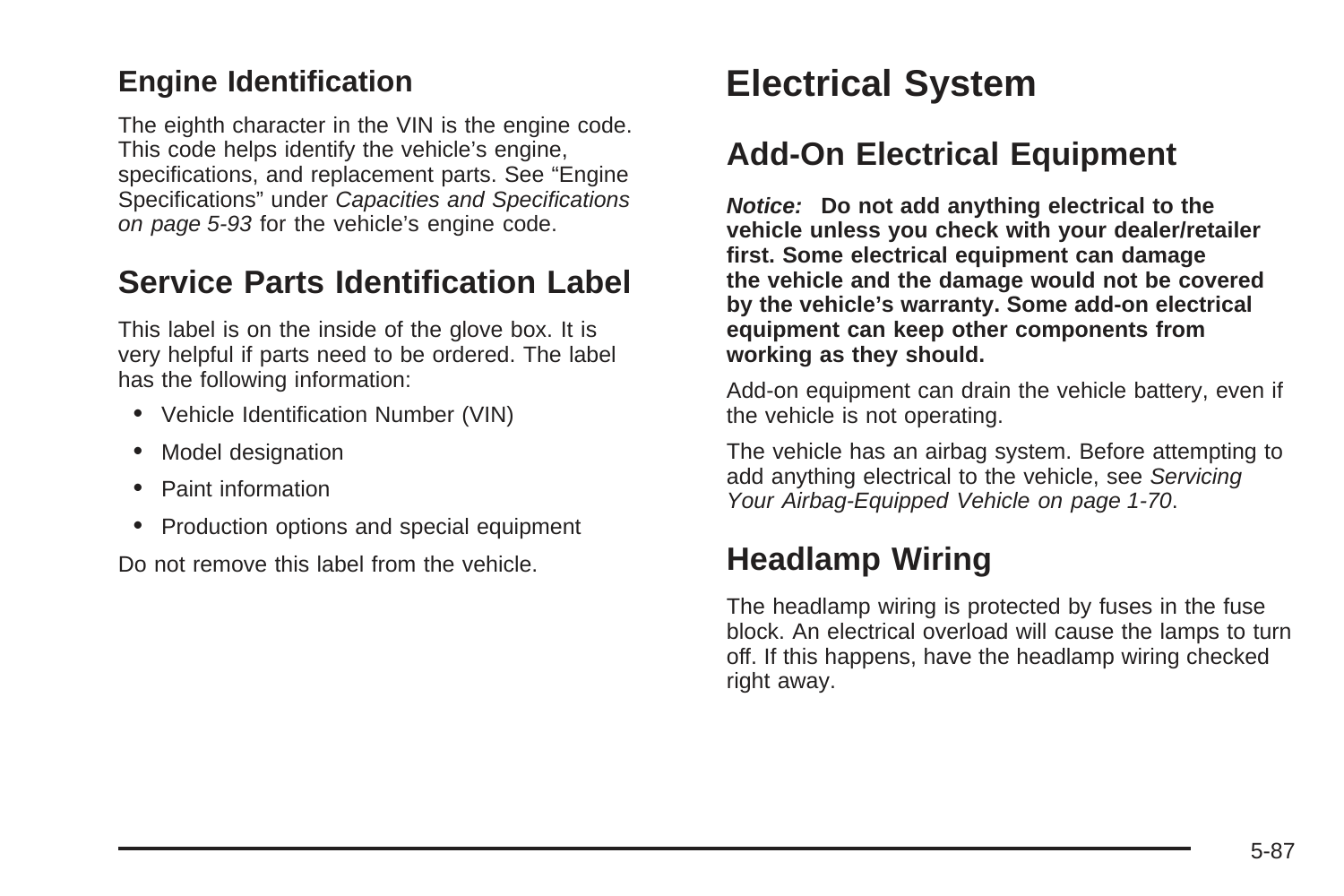# **Windshield Wiper Fuses**

The windshield wiper motor is protected by a circuit breaker and a fuse. If the motor overheats due to heavy snow, etc., the wiper will stop until the motor cools. If the overload is caused by some electrical problem, have it fixed.

# **Power Windows and Other Power Options**

Circuit breakers in the fuse block protect the power windows and other power accessories. When the current load is too heavy, the circuit breaker opens and closes, protecting the circuit until the problem is fixed or goes away.

# **Fuses and Circuit Breakers**

The wiring circuits in the vehicle are protected from short circuits by a combination of fuses, circuit breakers and fusible thermal links. This greatly reduces the chance of fires caused by electrical problems.

Look at the silver-colored band inside the fuse. If the band is broken or melted, replace the fuse. Be sure you replace a bad fuse with a new one of the identical size and rating.

Fuses of the same amperage can be temporarily borrowed from another fuse location, if a fuse goes out. Replace the fuse as soon as you can.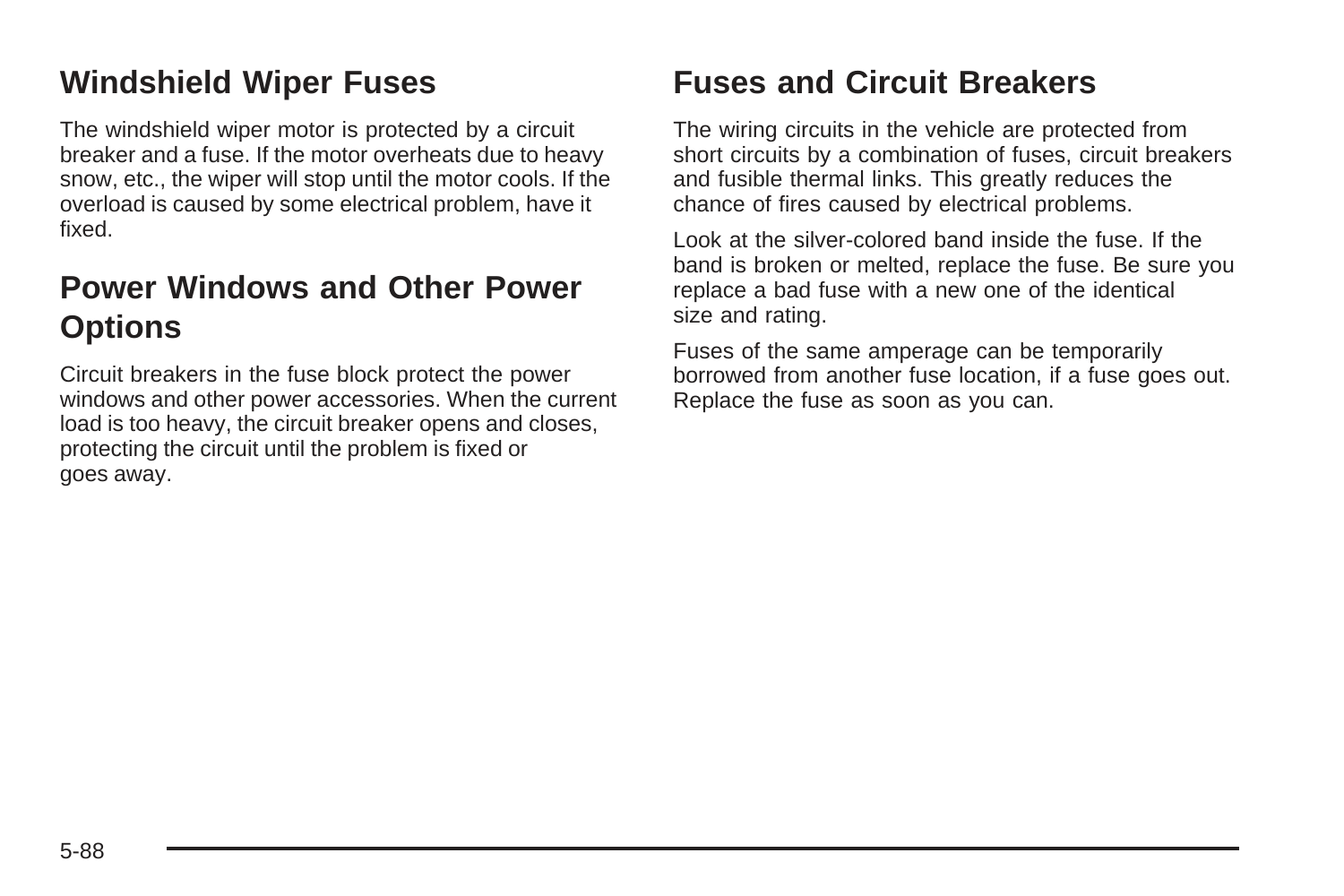# **Instrument Panel Fuse Block**

The instrument panel fuse block is located on the end of the instrument panel on the driver side of the vehicle.





To access the fuses, open the fuse panel door by pulling the door out.

To reinstall the door, first insert the rear edge of the fuse panel door, then push the front of the door into the end of the instrument panel to secure it.

| <b>Fuses</b>     | <b>Usage</b>                                                               |  |  |  |
|------------------|----------------------------------------------------------------------------|--|--|--|
| <b>AUDIO</b>     | Audio, Clock, Immobilizer                                                  |  |  |  |
| <b>AUDIO/RKE</b> | A/C Switch, Clock, Power<br>Mirror Unit, Audio, Anti-Theft<br>Module, TPMS |  |  |  |
| <b>B/UP LAMP</b> | <b>PNP Switch, Reverse Lamp Switch</b>                                     |  |  |  |
| <b>BLANK</b>     | Not Used                                                                   |  |  |  |
| <b>BLANK</b>     | Not Used                                                                   |  |  |  |
| <b>BI ANK</b>    | Not Used                                                                   |  |  |  |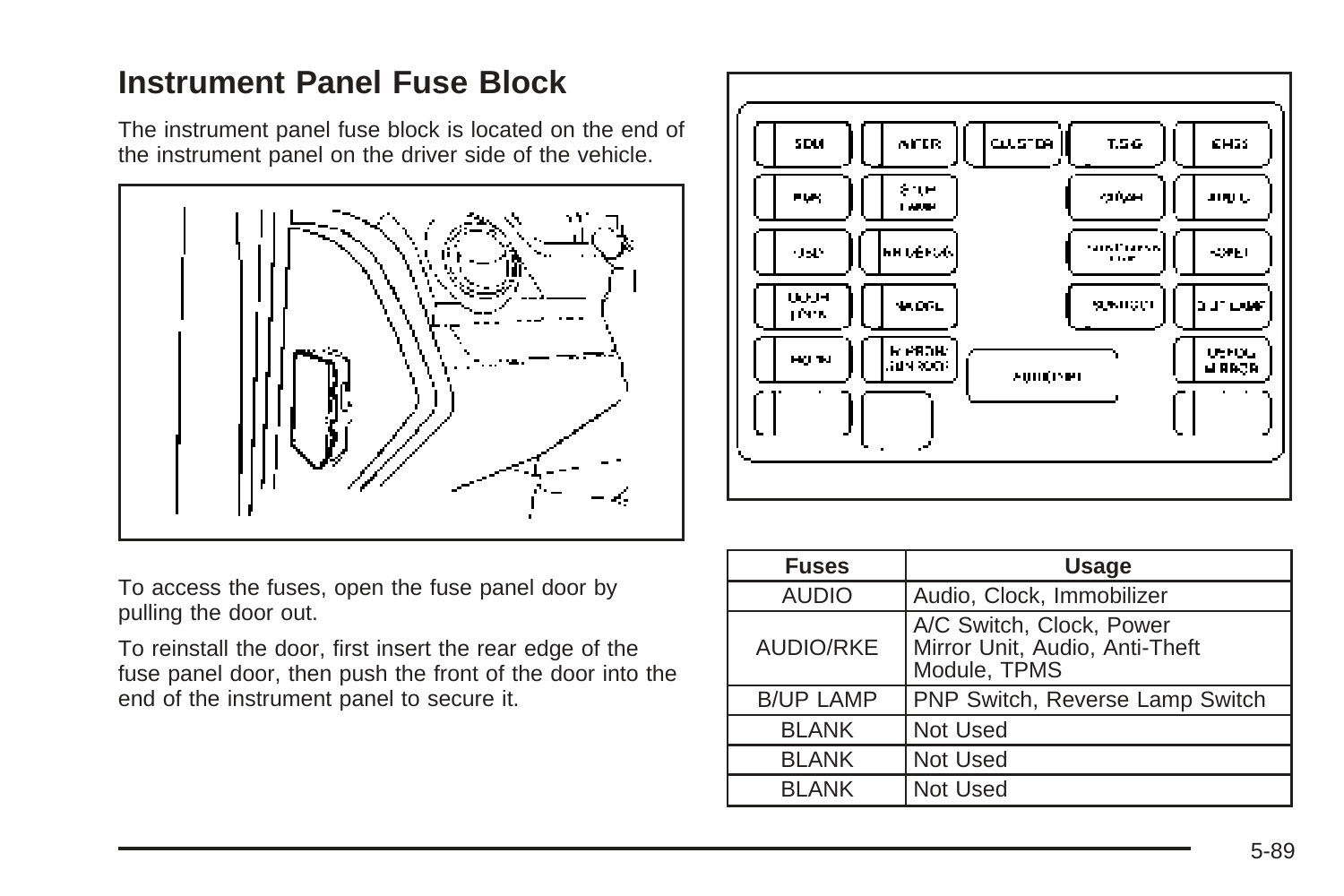| <b>Fuses</b>                  | <b>Usage</b>                                          |  |  |
|-------------------------------|-------------------------------------------------------|--|--|
| <b>BLANK</b>                  | Not Used                                              |  |  |
| <b>CIGAR</b>                  | Cigar Lighter                                         |  |  |
| <b>CLUSTER</b>                | Brake Switch, TPMS, Anti-Theft<br>Module              |  |  |
| <b>DEFOG</b><br><b>MIRROR</b> | Power Mirror Unit, A/C Switch                         |  |  |
| <b>RR DEFOG</b>               | Rear Defog                                            |  |  |
| DOOR LOCK                     | Door Lock                                             |  |  |
| NA DRL                        | <b>NA DRL Circuit</b>                                 |  |  |
| MIRROR/<br><b>SUNROOF</b>     | Mirror Control Switch, Room Lamp,<br>A/C Switch       |  |  |
| EMS <sub>1</sub>              | Engine Room Fuse Block, TCM,<br>VSS, Fuel Pump        |  |  |
| EMS <sub>2</sub>              | Stoplamp Switch                                       |  |  |
| <b>HORN</b>                   | Horn                                                  |  |  |
| OBD                           | DLC, Immobilizer                                      |  |  |
| CLUSTER/<br>ROOM LAMP         | Trunk Room Lamp, Trunk Open<br>Switch, IPC, Room Lamp |  |  |
| <b>SDM</b>                    | Sensing and Diagnostic Module                         |  |  |

| <b>Fuses</b>     | <b>Usage</b>              |  |
|------------------|---------------------------|--|
| <b>SOKET</b>     | <b>Power Jack</b>         |  |
| <b>STOP LAMP</b> | <b>Brake Switch</b>       |  |
| <b>SUNROOF</b>   | Sunroof Module (Option)   |  |
| T/SIG            | <b>Hazard Switch</b>      |  |
| <b>WIPFR</b>     | Wiper Switch, Wiper Motor |  |

# **Engine Compartment Fuse Block**

The engine compartment fuse block is located on the driver side of the vehicle, near the battery. See [Engine](#page-215-0) [Compartment Overview](#page-215-0) on page 5-12 for more information on location.

#### **Notice: Spilling liquid on any electrical components on the vehicle may damage it. Always keep the covers on any electrical component.**

To access the fuses, press in the side flaps to release the cover. To reinstall the cover, push the cover until it is secure.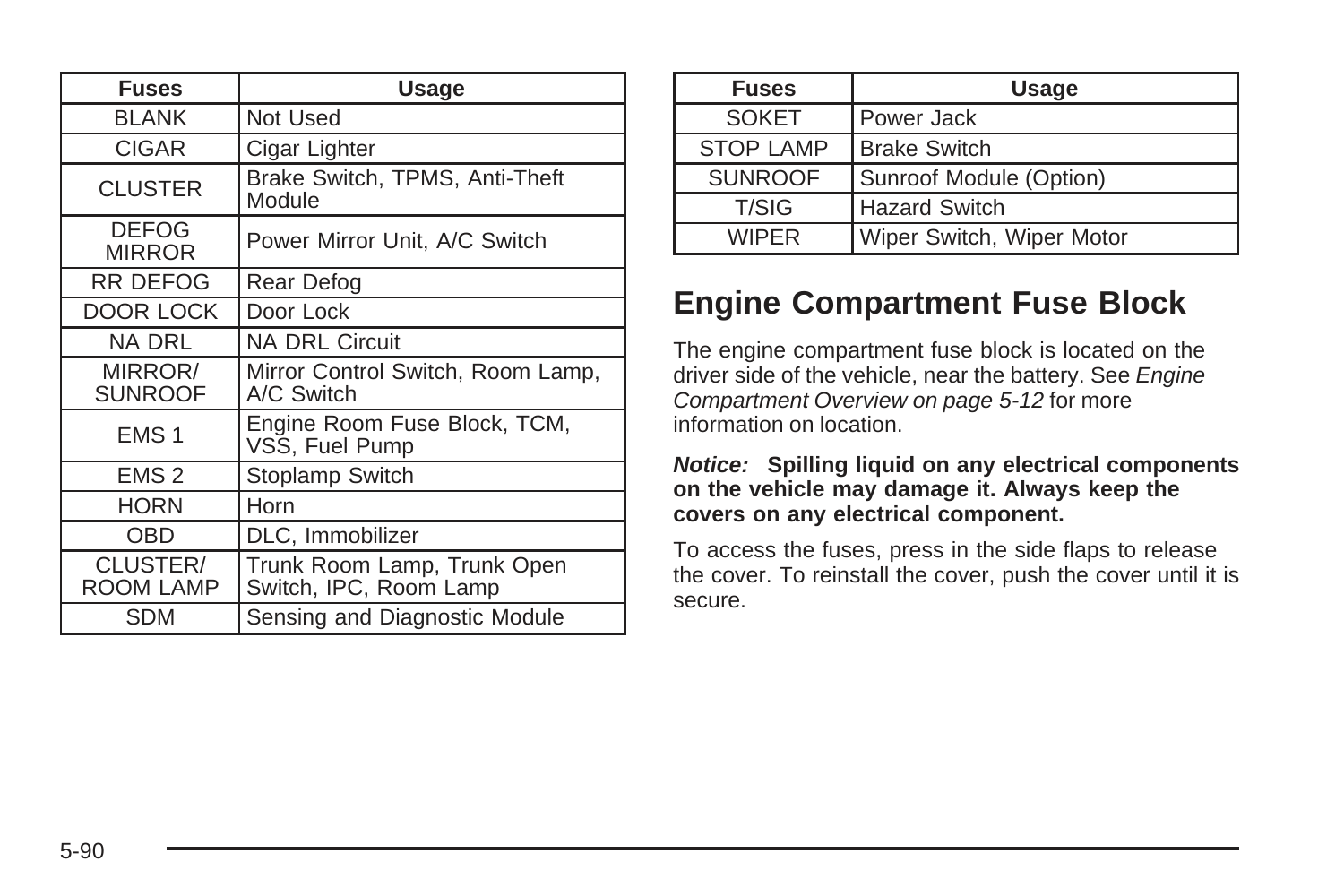

| <b>Fuses</b>  | <b>Usage</b>                |
|---------------|-----------------------------|
| <b>FAN HI</b> | Cooling Fan HI Relay        |
| ABS-1         | <b>EBCM</b>                 |
| ABS-2         | EBCM                        |
| SJB BATT      | Instrument Panel Fuse Block |

| <b>Fuses</b> | <b>Usage</b>                |
|--------------|-----------------------------|
| ACC/IG1      | IGN1 Relay                  |
| IG2/ST       | IGN2 Relay, Starter Relay   |
| ACC/RAP      | Instrument Panel Fuse Block |
| P/WINDOW-2   | Power Window Switch         |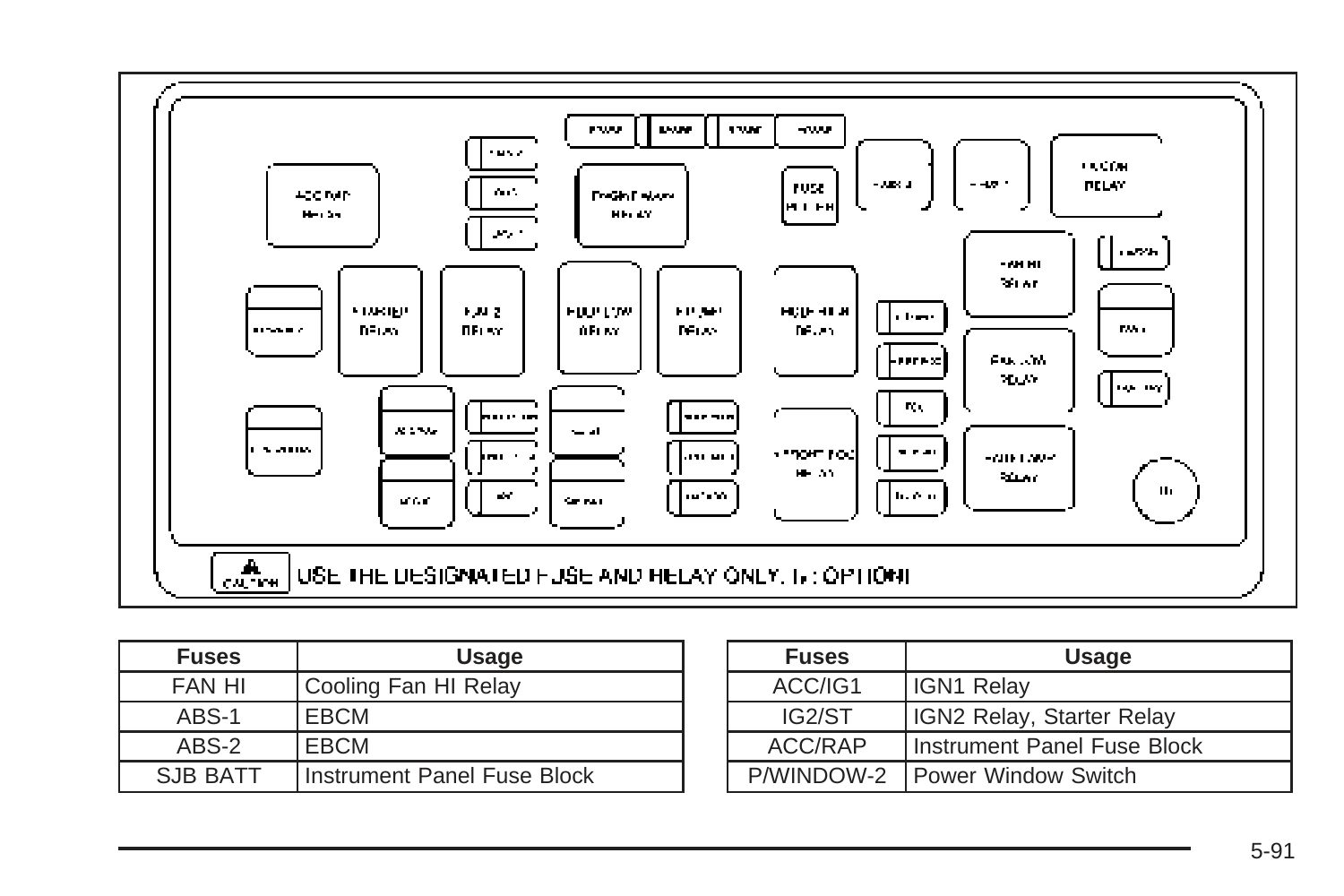| <b>Fuses</b>     | <b>Usage</b>                                                                                          |  |  |  |  |
|------------------|-------------------------------------------------------------------------------------------------------|--|--|--|--|
| P/W<br>WINDOW-1  | Power Window Switch                                                                                   |  |  |  |  |
| <b>FAN LOW</b>   | Cooling Fan LOW Relay                                                                                 |  |  |  |  |
| A/CON            | A/C Compressor Relay                                                                                  |  |  |  |  |
| <b>PKLP LH</b>   | Tail Lamp (LH), Side Marker (LH),<br>Turn Signal & Parking Lamp (LH),<br>License Lamp                 |  |  |  |  |
| <b>PKLP RH</b>   | Tail Lamp (RH), Side Marker (RH),<br>Turn Signal & Parking Lamp (RH),<br>License Lamp, I/P Fuse Block |  |  |  |  |
| <b>FCU</b>       | ECM, TCM                                                                                              |  |  |  |  |
| <b>FRT FOG</b>   | Front Fog Lamp Relay                                                                                  |  |  |  |  |
| F/PUMP           | <b>Fuel Pump Relay</b>                                                                                |  |  |  |  |
| <b>HAZARD</b>    | Hazard Switch, Hood Contact Switch                                                                    |  |  |  |  |
| <b>HDLP HILH</b> | Head Lamp (LH), IPC                                                                                   |  |  |  |  |
| HDLP HI RH       | Head Lamp (RH)                                                                                        |  |  |  |  |
| <b>IPC</b>       | IPC                                                                                                   |  |  |  |  |
| HDLP LO LH       | Head Lamp (LH), I/P Fuse Block                                                                        |  |  |  |  |
| HDLP LO RH       | Head Lamp (RH)                                                                                        |  |  |  |  |
| EMS-1            | ECM, Injector                                                                                         |  |  |  |  |
| <b>DLIS</b>      | Ignition Switch                                                                                       |  |  |  |  |
| EMS-2            | EVAP Canister Purge Solenoid,<br>Thermostat Heater, HO2S,<br><b>MAF Sensor</b>                        |  |  |  |  |
| <b>SPARE</b>     | Not Used                                                                                              |  |  |  |  |

| <b>Relays</b>                   | <b>Usage</b>     |  |  |
|---------------------------------|------------------|--|--|
| <b>F/PUMP</b><br>RFI AY         | <b>Fuel Pump</b> |  |  |
| <b>STARTER</b><br>RELAY         | Starter          |  |  |
| <b>PARK LAMP</b><br>RELAY       | Park Lamp        |  |  |
| FRONT FOG<br><b>RELAY</b>       | Fog Lamp         |  |  |
| HDLP HIGH<br>RELAY              | Head Lamp High   |  |  |
| <b>HDLP LOW</b><br><b>RELAY</b> | Head Lamp Low    |  |  |
| <b>FAN HIGH</b><br>RFI AY       | Cooling Fan High |  |  |
| <b>FAN LOW</b><br>RELAY         | Cooling Fan Low  |  |  |
| A/CON RELAY                     | Air Conditioner  |  |  |
| <b>ENGINE MAIN</b><br>RELAY     | Main Power       |  |  |
| <b>ACC/RAP</b><br><b>RELAY</b>  | I/P Fuse Block   |  |  |
| <b>IGN-2 RELAY</b>              | Ignition         |  |  |

| Misc.                            |  |
|----------------------------------|--|
| <b>FUSE PULLER   Fuse Puller</b> |  |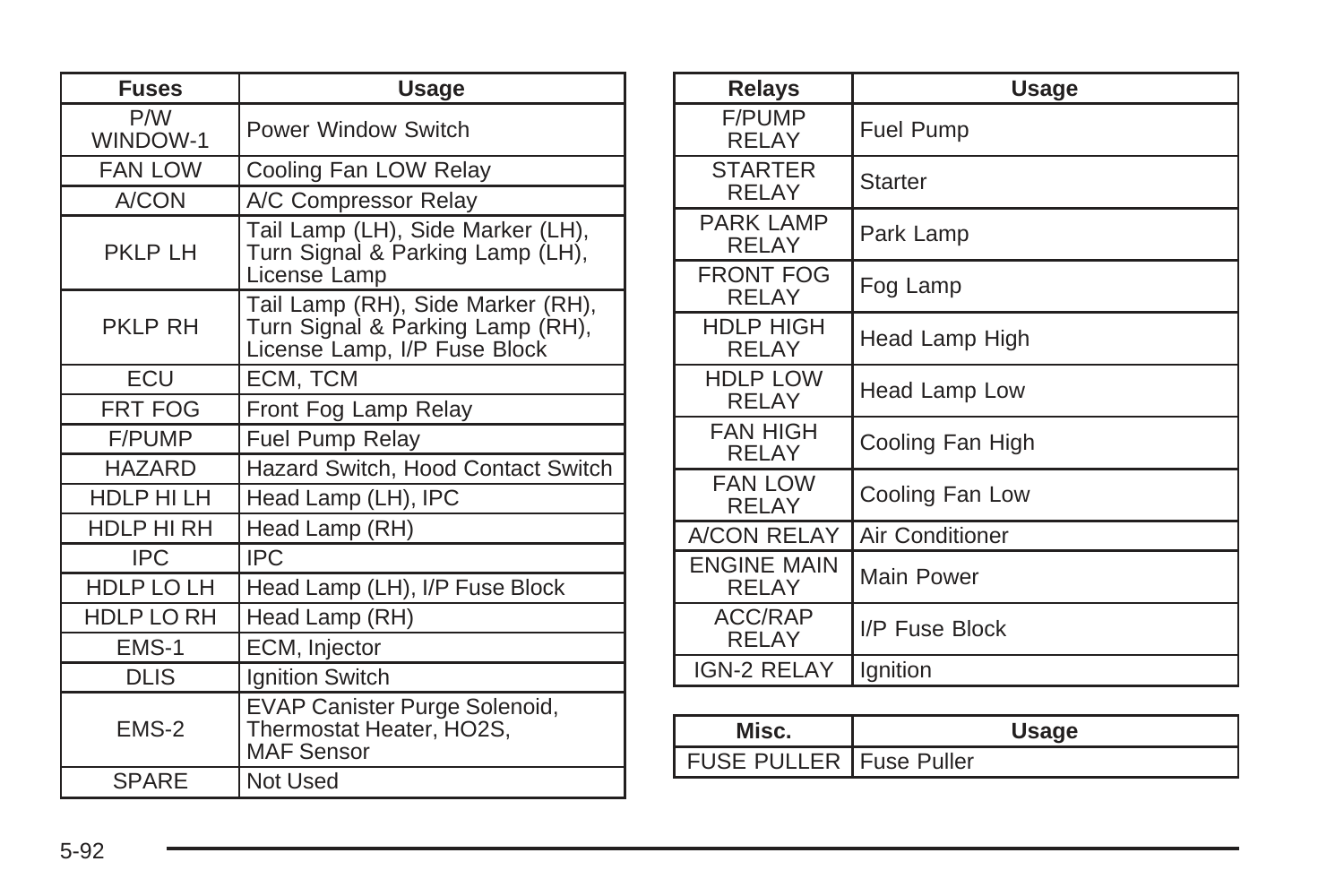# <span id="page-296-0"></span>**Capacities and Specifications**

The following approximate capacities are given in English and metric conversions. See [Recommended Fluids and](#page-309-0) [Lubricants](#page-309-0) on page 6-12 for more information.

| <b>Application</b>                                                                                                                                          | <b>Capacities</b>                                                                                                                                                            |                  |  |
|-------------------------------------------------------------------------------------------------------------------------------------------------------------|------------------------------------------------------------------------------------------------------------------------------------------------------------------------------|------------------|--|
|                                                                                                                                                             | <b>English</b>                                                                                                                                                               | <b>Metric</b>    |  |
| Air Conditioning Refrigerant R134a                                                                                                                          | For the air conditioning system refrigerant charge<br>amount, see the refrigerant caution label located<br>under the hood. See your dealer/retailer for more<br>information. |                  |  |
| Cooling System                                                                                                                                              | 6.7 qt                                                                                                                                                                       | 6.3L             |  |
| Engine Oil with Filter                                                                                                                                      | $4.8$ qt                                                                                                                                                                     | 4.5 $\lfloor$    |  |
| <b>Fuel Tank</b>                                                                                                                                            | $11.9$ gal                                                                                                                                                                   | 45.0L            |  |
| Transmission, Automatic                                                                                                                                     | $6.2$ qt                                                                                                                                                                     | 5.87 L           |  |
| Transmission, Manual                                                                                                                                        | $1.9$ qt                                                                                                                                                                     | 1.8 <sub>L</sub> |  |
| Wheel Nut Torque                                                                                                                                            | 81 lb ft                                                                                                                                                                     | 110 $N$ • m      |  |
| All capacities are approximate. When adding, be sure to fill to the approximate level, as recommended in this<br>manual. Recheck fluid level after filling. |                                                                                                                                                                              |                  |  |

#### **Engine Specifications**

| <b>Engine</b> | <b>VIN Code</b> | Transmission            | <b>Spark Plug Gap</b>                 |
|---------------|-----------------|-------------------------|---------------------------------------|
| 1.6L L4       |                 | Automatic and<br>Manual | $0.039 - 0.043$ inch $(1.0 - 1.1$ mm) |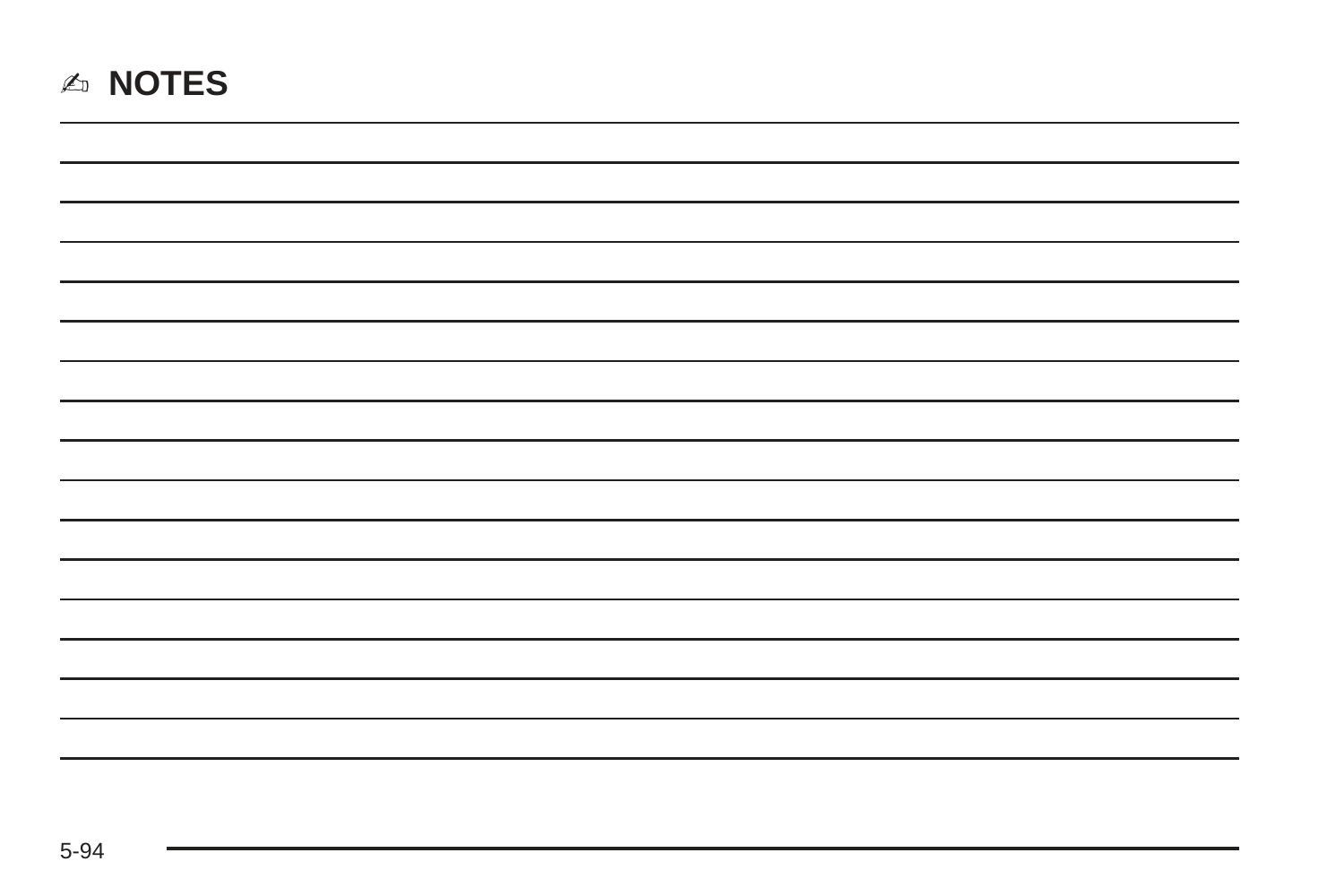# **Section 6 Maintenance Schedule**

| Your Vehicle and the Environment 6-2 |  |
|--------------------------------------|--|
|                                      |  |
|                                      |  |
|                                      |  |
|                                      |  |

| Recommended Fluids and Lubricants 6-12 |  |
|----------------------------------------|--|
|                                        |  |
|                                        |  |
|                                        |  |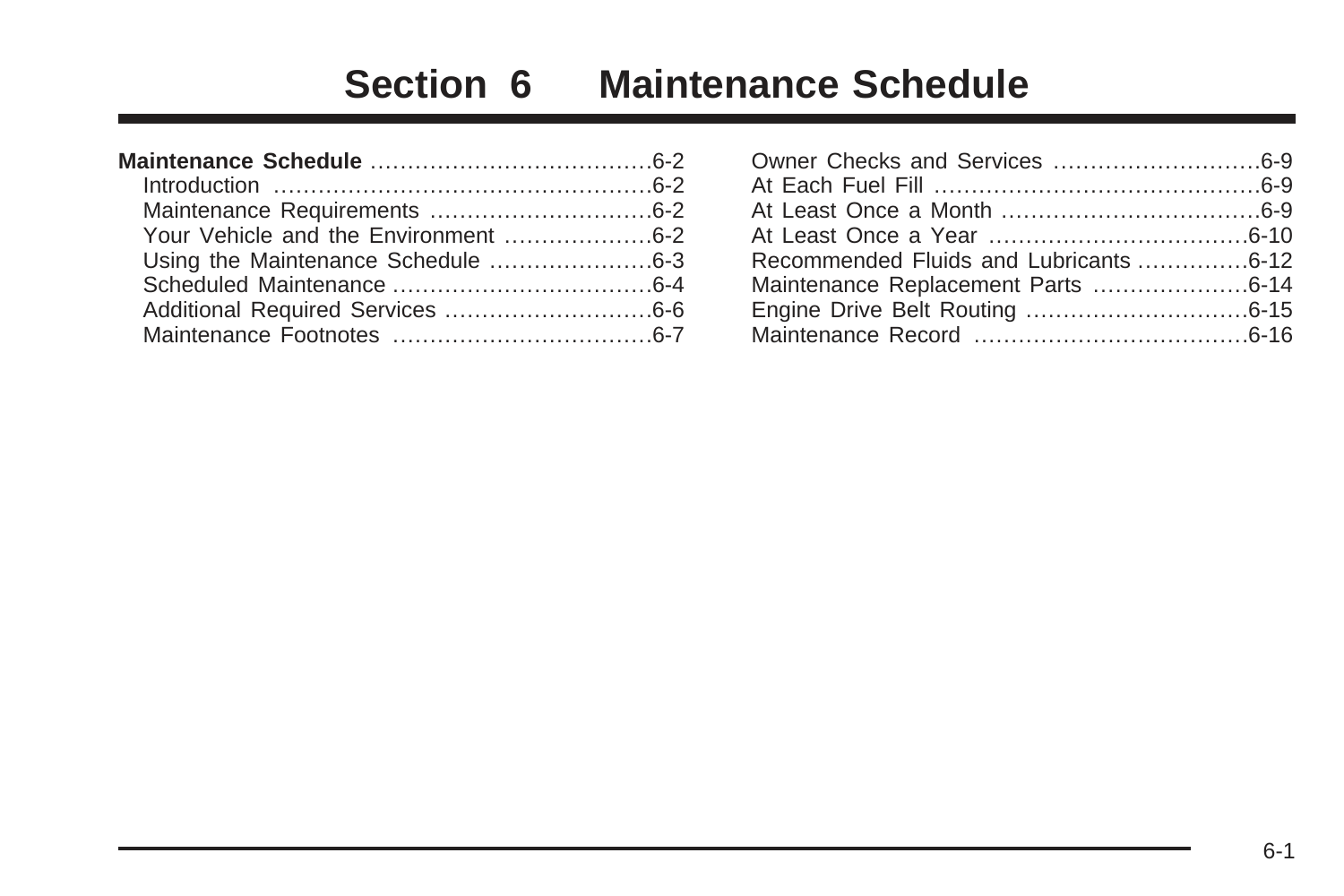# <span id="page-299-0"></span>**Maintenance Schedule**

# **Introduction**

**Important: Keep engine oil at the proper level and change as recommended.**



Have you purchased the GM Protection Plan? The Plan supplements the vehicle warranties. See the Warranty and Owner Assistance booklet or your dealer/retailer for details.

# **Maintenance Requirements**

**Notice: Maintenance intervals, checks, inspections, replacement parts, and recommended fluids and lubricants as prescribed in this manual are necessary to keep this vehicle in good working condition. Any damage caused by failure to follow scheduled maintenance might not be covered by the vehicle warranty.**

# **Your Vehicle and the Environment**

Proper vehicle maintenance not only helps to keep the vehicle in good working condition, but also helps the environment. All recommended maintenance is important. Improper vehicle maintenance can even affect the quality of the air we breathe. Improper fluid levels or the wrong tire inflation can increase the level of emissions from the vehicle. To help protect the environment, and to keep the vehicle in good condition, be sure to maintain the vehicle properly.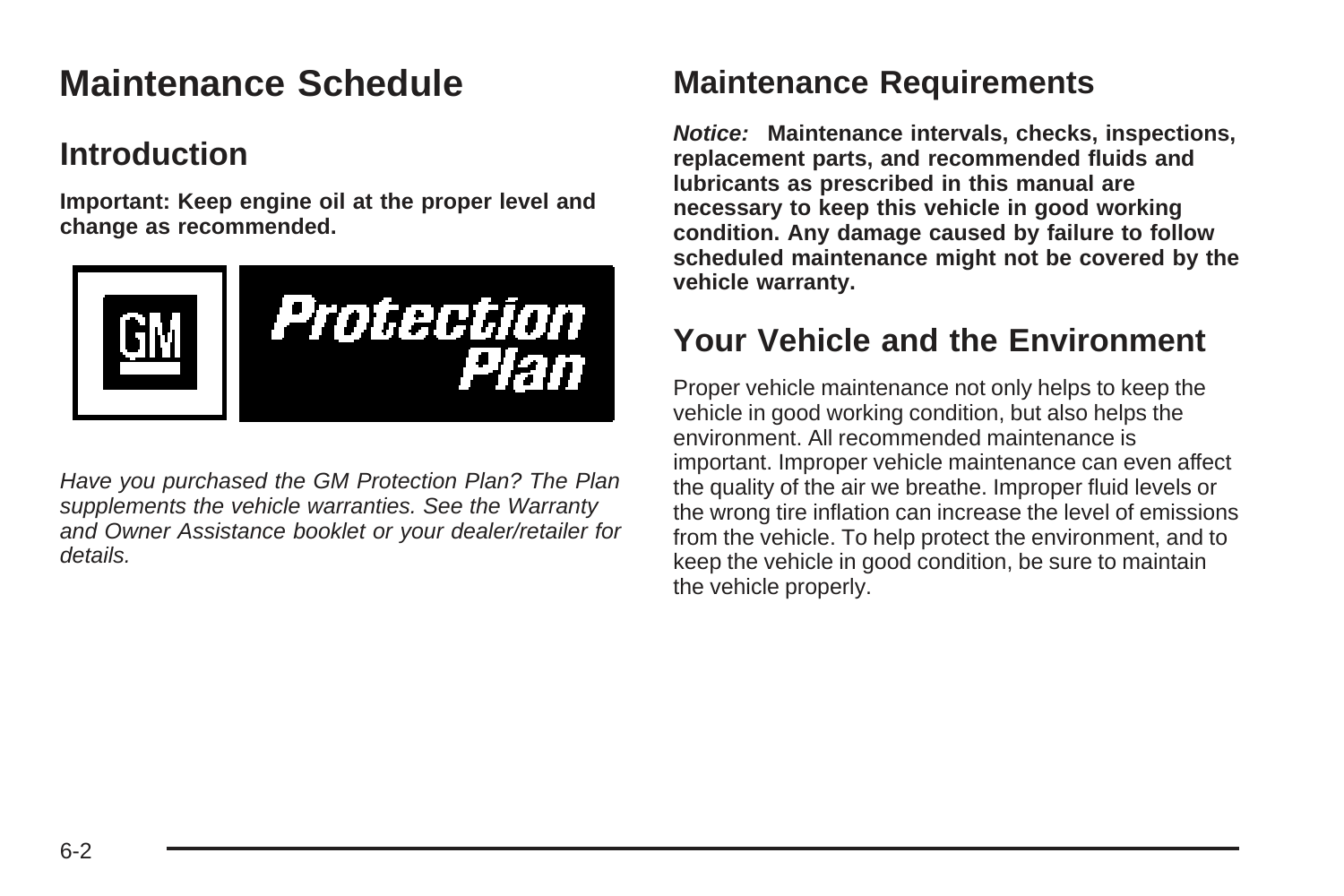# <span id="page-300-0"></span>**Using the Maintenance Schedule**

We want to help keep this vehicle in good working condition. But we do not know exactly how you will drive it. You might drive very short distances only a few times a week. Or you might drive long distances all the time in very hot, dusty weather. You might use the vehicle in making deliveries. Or you might drive it to work, to do errands, or in many other ways.

Because of all the different ways people use their vehicles, maintenance needs vary. You might need more frequent checks and replacements. So please read the following and note how you drive. If you have any questions on how to keep the vehicle in good condition, see your dealer/retailer.

This schedule is for vehicles that:

- carry passengers and cargo within recommended limits on the Tire and Loading Information label. See [Loading the Vehicle](#page-191-0) on page 4-18.
- are driven on reasonable road surfaces within legal driving limits.
- use the recommended fuel. See [Gasoline Octane](#page-208-0) on page 5-5.

The services in [Scheduled Maintenance](#page-301-0) on page 6-4 should be performed when indicated. See [Additional](#page-303-0) [Required Services](#page-303-0) on page 6-6 and [Maintenance](#page-304-0) [Footnotes](#page-304-0) on page 6-7 for further information.

# { **CAUTION:**

Performing maintenance work on a vehicle can be dangerous. In trying to do some jobs, you can be seriously injured. Do your own maintenance work only if you have the required know-how and the proper tools and equipment for the job. If you have any doubt, see your dealer/retailer to have a qualified technician do the work. See [Doing Your](#page-207-0) [Own Service Work](#page-207-0) on page 5-4.

Some maintenance services can be complex. So, unless you are technically qualified and have the necessary equipment, have your dealer/retailer do these jobs.

When you go to your dealer/retailer for service, trained and supported service technicians will perform the work using genuine parts.

To purchase service information, see [Service](#page-330-0) [Publications Ordering Information](#page-330-0) on page 7-15.

[Owner Checks and Services](#page-306-0) on page 6-9 tells what should be checked, when to check it, and what can easily be done to help keep the vehicle in good condition.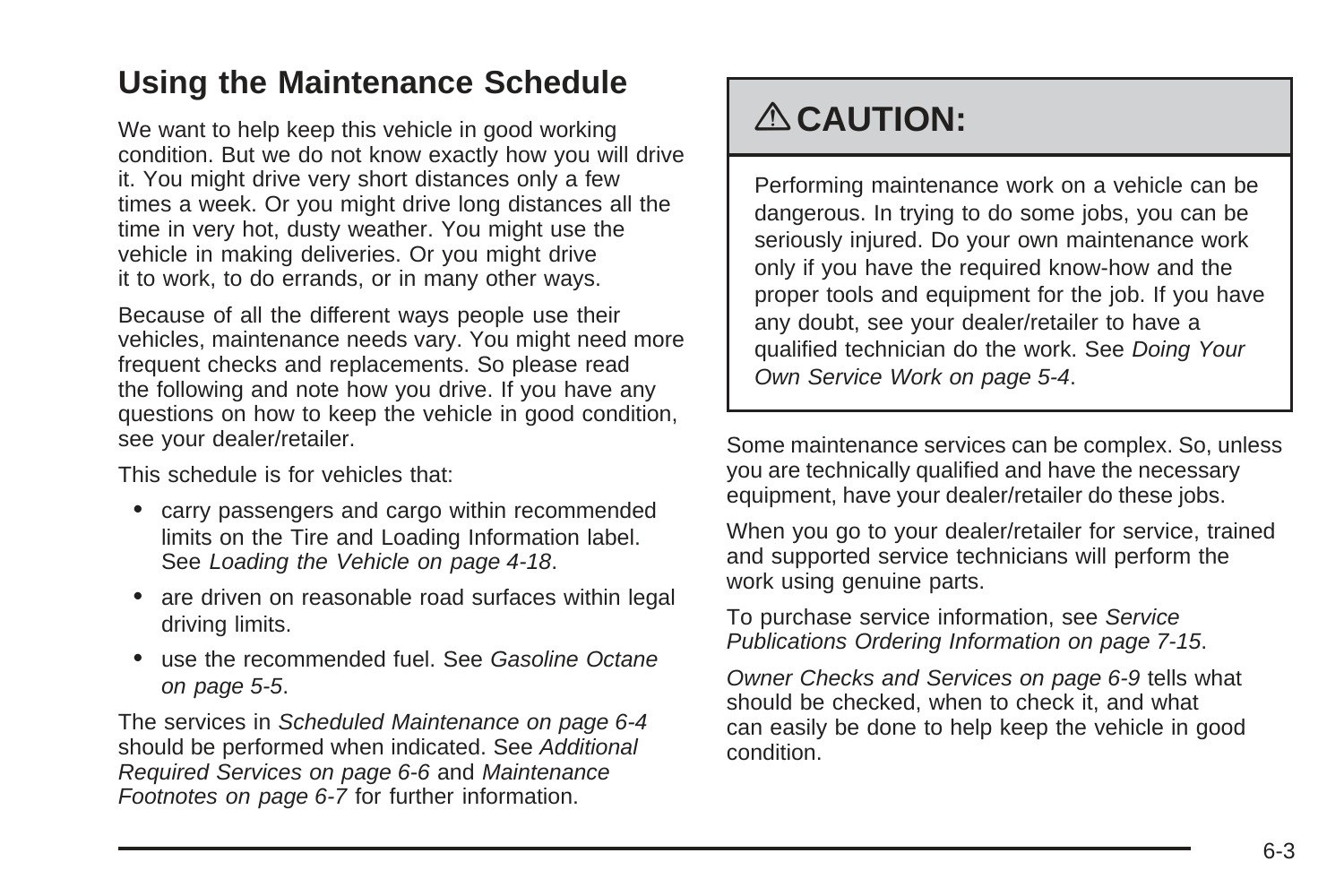<span id="page-301-0"></span>The proper replacement parts, fluids, and lubricants to use are listed in [Recommended Fluids and Lubricants](#page-309-0) on page 6-12 and [Maintenance Replacement Parts](#page-311-0) on page 6-14. When the vehicle is serviced, make sure these are used. All parts should be replaced and all necessary repairs done before you or anyone else drives the vehicle. We recommend the use of genuine parts from your dealer/retailer.

## **Scheduled Maintenance**

When the change engine oil light displays, service is required for the vehicle. Have the vehicle serviced as soon as possible within the next 600 miles (1 000 km). It is possible that, if driving under the best conditions, the engine oil life system may not indicate that vehicle service is necessary for over a year. However, the engine oil and filter must be changed at least once a year and at this time the system must be reset. Your dealer/retailer has trained service technicians who will perform this work using genuine parts and reset the system.

If the engine oil life system is ever reset accidentally, service the vehicle within 3,000 miles (5 000 km) since the last service. Remember to reset the oil life system whenever the oil is changed. See for information on the Engine Oil Life System and resetting the system.

When the change engine oil light displays, certain services, checks, and inspections are required. Required services are described in the following for "Maintenance I" and "Maintenance II." Generally, it is recommended that the first service be Maintenance I, the second service be Maintenance II, and then alternate Maintenance I and Maintenance II thereafter. However, in some cases, Maintenance II may be required more often.

**Maintenance I** — Use Maintenance I if the change engine oil light displays within 10 months since the vehicle was purchased or Maintenance II was performed.

**Maintenance II** — Use Maintenance II if the previous service performed was Maintenance I. Always use Maintenance II whenever the change engine oil light displays 10 months or more since the last service or if the message has not come on at all for one year.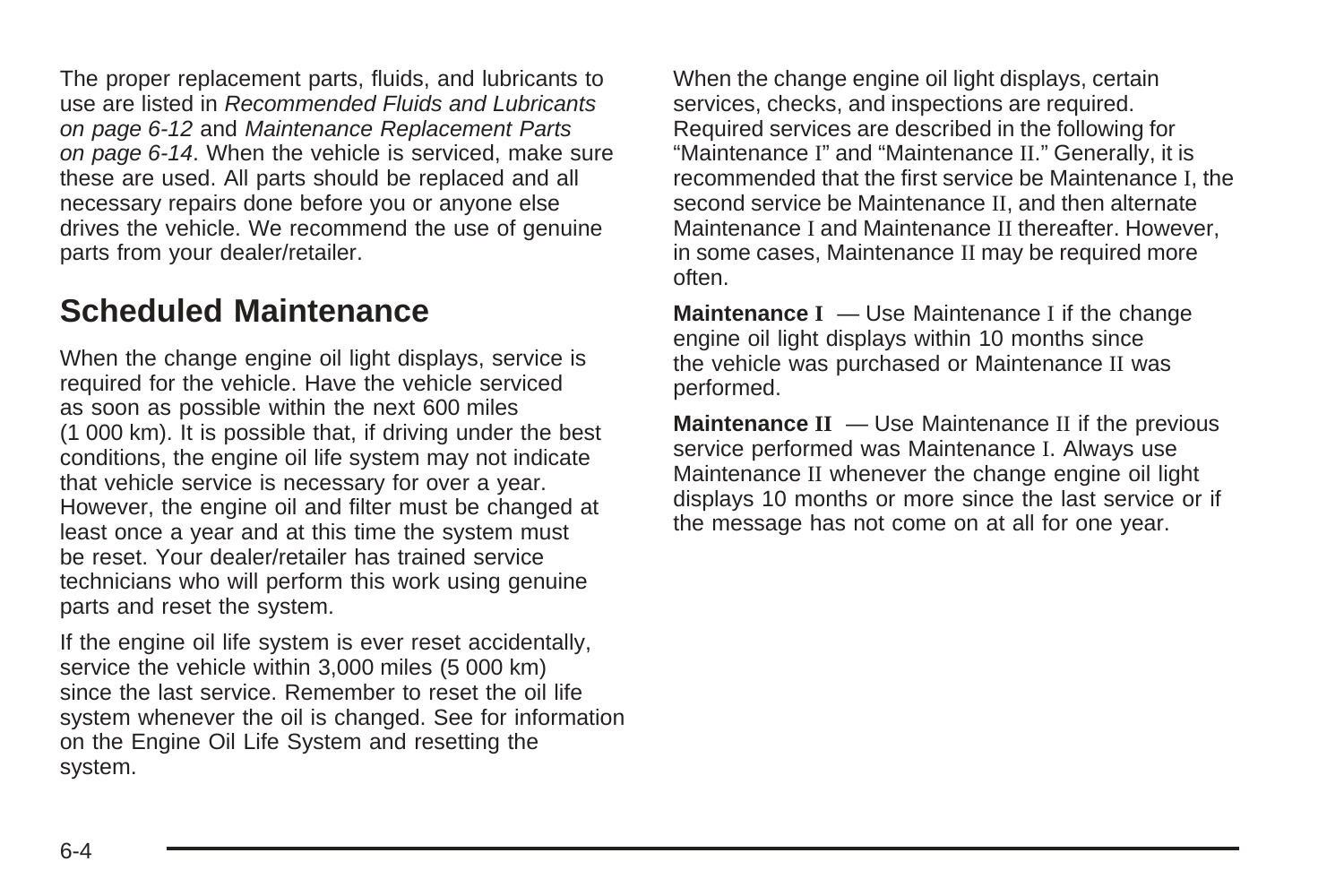#### **Scheduled Maintenance**

| <b>Service</b>                                                                                                                                                            | <b>Maintenance I</b> | <b>Maintenance II</b> |
|---------------------------------------------------------------------------------------------------------------------------------------------------------------------------|----------------------|-----------------------|
| Change engine oil and filter. See Engine Oil on page 5-13. Reset oil life<br>system. See Engine Oil Life System on page 5-16. An Emission Control<br>Service.             |                      |                       |
| Visually check for any leaks or damage. See footnote (j).                                                                                                                 |                      |                       |
| Inspect engine air cleaner filter. If necessary, replace filter. See Engine Air<br>Cleaner/Filter on page 5-18. See footnote (k).                                         |                      |                       |
| Rotate tires and check inflation pressures and wear. See Tire Inspection and<br>Rotation on page 5-62 and "Tire Wear Inspection" in At Least Once a Month on<br>page 6-9. |                      |                       |
| Inspect brake system. See footnote (a).                                                                                                                                   |                      |                       |
| Check engine coolant and windshield washer fluid levels. Add fluid as needed.                                                                                             |                      |                       |
| Perform any needed additional services. See "Additional Required Services" in<br>this section.                                                                            |                      |                       |
| Inspect suspension and steering components. See footnote (b).                                                                                                             |                      |                       |
| Inspect engine cooling system. See footnote (c).                                                                                                                          |                      |                       |
| Inspect wiper blades. See footnote (d).                                                                                                                                   |                      |                       |
| Inspect restraint system components. See footnote (e).                                                                                                                    |                      |                       |
| Lubricate body components. See footnote (f).                                                                                                                              |                      |                       |
| Inspect PCV system. An Emission Control Service. See footnote t.                                                                                                          |                      |                       |
| Replace passenger compartment air filter. See footnote (I).                                                                                                               |                      |                       |
| Check automatic transmission fluid level and add fluid as needed.                                                                                                         |                      |                       |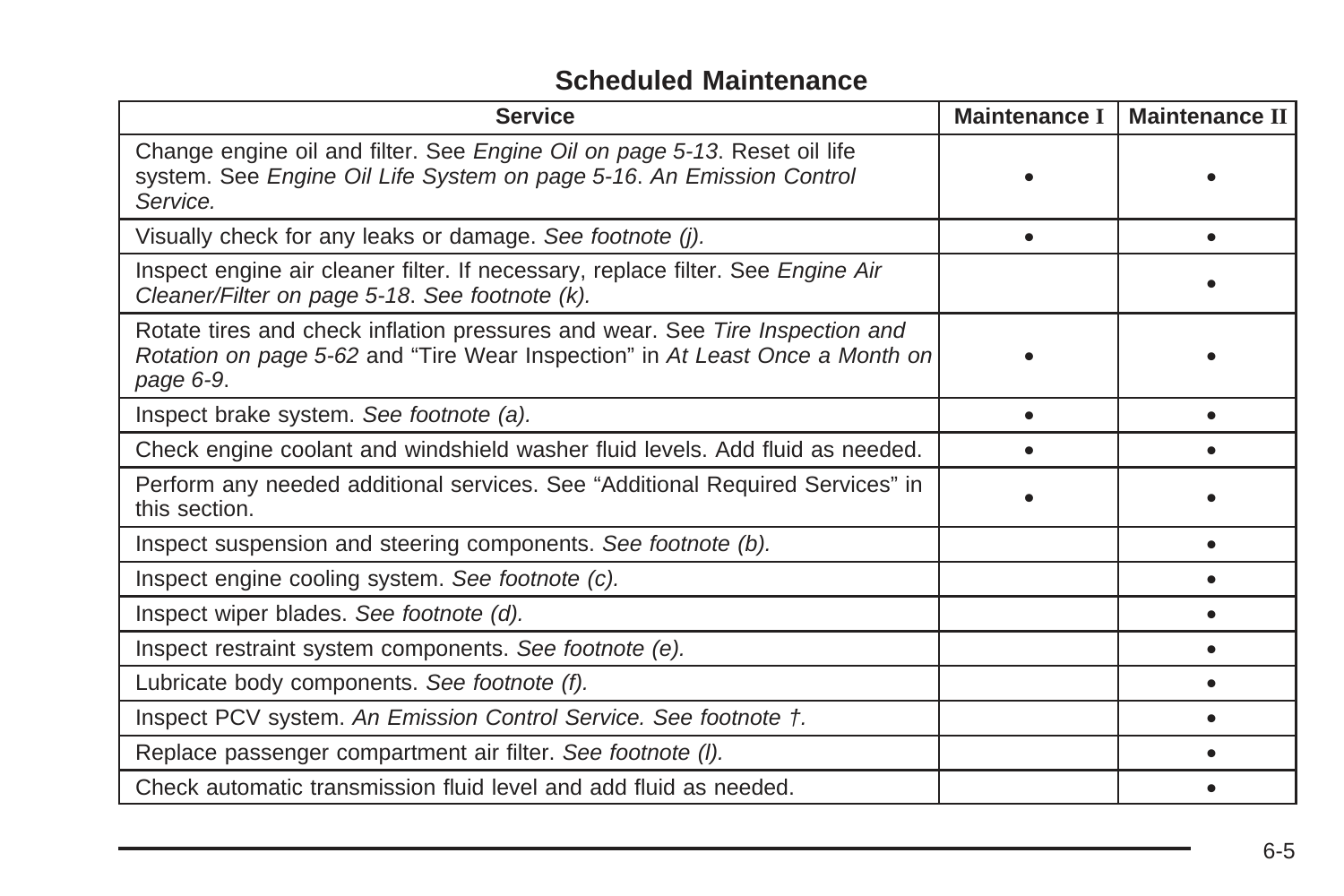# <span id="page-303-0"></span>**Additional Required Services**

The following services should be performed at the first maintenance service (I or II) after the indicated miles (kilometers) shown for each item.

| <b>Service and Miles (Kilometers)</b>                                                                                          | 25,000<br>(40 000) | 50,000<br>(80 000) | 75,000<br>(120000) | 100,000<br>(160000) | 125,000<br>(200 000) | 150,000<br>(240000) |
|--------------------------------------------------------------------------------------------------------------------------------|--------------------|--------------------|--------------------|---------------------|----------------------|---------------------|
| Inspect fuel system for damage or leaks.                                                                                       |                    |                    |                    |                     |                      |                     |
| Inspect exhaust system for loose or<br>damaged components.                                                                     |                    |                    |                    |                     |                      |                     |
| Replace engine air cleaner filter. See<br>Engine Air Cleaner/Filter on page 5-18.                                              |                    |                    |                    |                     |                      |                     |
| Change automatic transmission fluid<br>and filter (severe service only). See<br>footnote (h).                                  |                    |                    |                    |                     |                      |                     |
| Replace spark plugs. An Emission<br>Control Service. Not to exceed<br>37,500 miles (60 000 km).                                |                    |                    |                    |                     |                      |                     |
| Inspect EVAP canister and vapor lines.<br>Replace EVAP vent solenoid valve.<br>An Emission Control Service, See<br>footnote †. |                    |                    |                    |                     |                      |                     |

#### **Additional Required Services**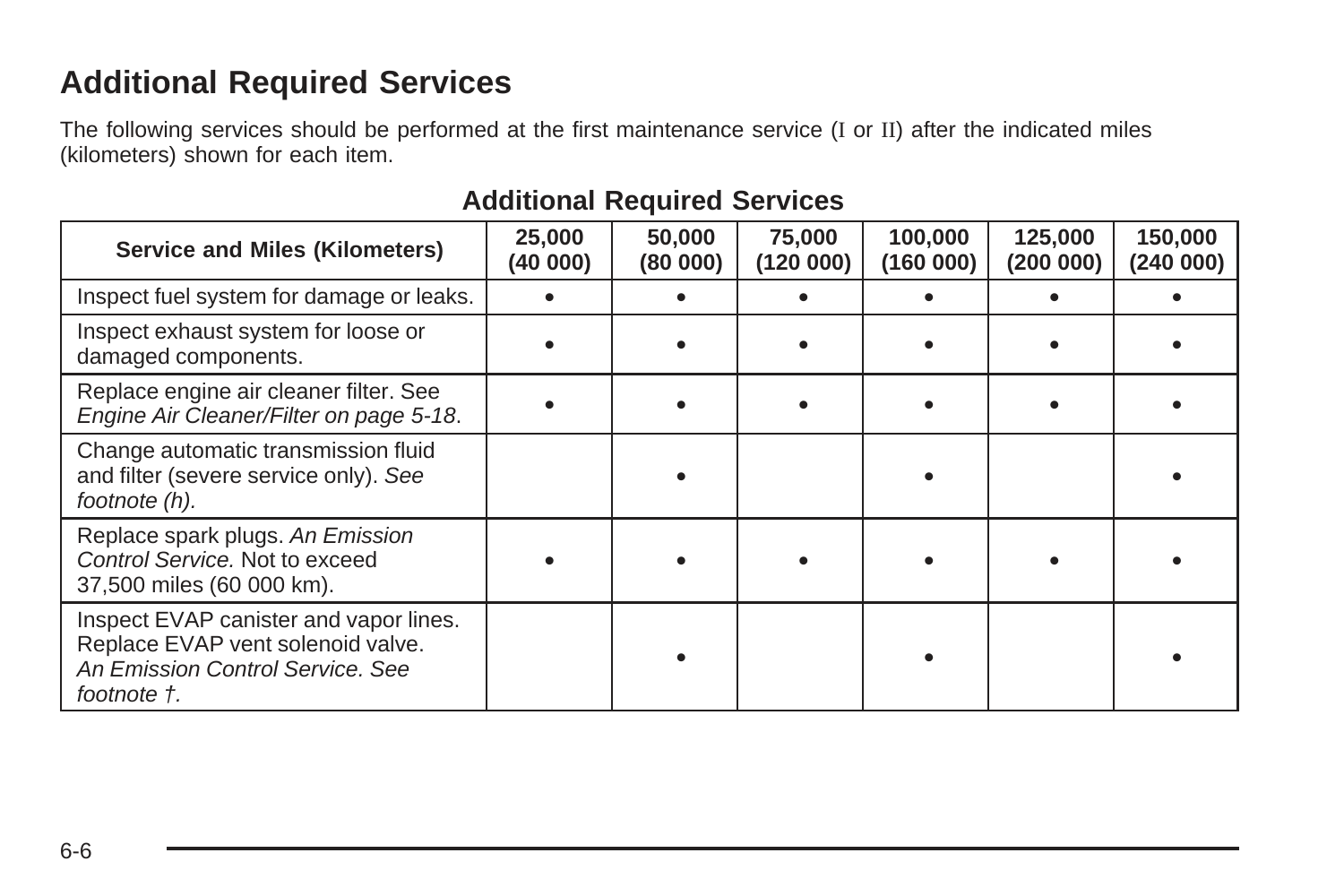<span id="page-304-0"></span>

| <b>Service and Miles (Kilometers)</b>                                                                                                | 25,000<br>(40 000) | 50,000<br>(80000) | 75,000<br>(120 000) | 100,000<br>(160 000) | 125,000<br>(200000) | 150,000<br>(240 000) |
|--------------------------------------------------------------------------------------------------------------------------------------|--------------------|-------------------|---------------------|----------------------|---------------------|----------------------|
| Engine cooling system service<br>(or every five years, whichever occurs<br>first). An Emission Control Service. See<br>footnote (i). |                    |                   |                     |                      |                     |                      |
| Inspect engine accessory drive belts.<br>An Emission Control Service, See<br>footnote $(q)$ .                                        |                    |                   |                     |                      |                     |                      |
| Replace timing belt.                                                                                                                 |                    |                   |                     |                      |                     |                      |
| Replace fuel filter. An Emission Control<br>Service. See footnote t.                                                                 |                    |                   |                     |                      |                     |                      |
| Replace power steering pump accessory<br>drive belt.                                                                                 |                    |                   |                     |                      |                     |                      |

#### **Additional Required Services (cont'd)**

## **Maintenance Footnotes**

† The U.S. Environmental Protection Agency or the California Air Resources Board has determined that the failure to perform this maintenance item will not nullify the emission warranty or limit recall liability prior to the completion of the vehicle's useful life. We, however, urge that all recommended maintenance services be performed at the indicated intervals and the maintenance be recorded.

(a) Visually inspect brake lines and hoses for proper hook-up, binding, leaks, cracks, chafing, etc. Inspect disc brake pads for wear and rotors for surface condition. Inspect drum brake linings/shoes for wear or cracks. Inspect other brake parts, including drums, wheel cylinders, calipers, parking brake, etc.

(b) Visually inspect front and rear suspension and steering system for damaged, loose, or missing parts or signs of wear. Inspect power steering cables for proper hook-up, binding, cracks, chafing, etc.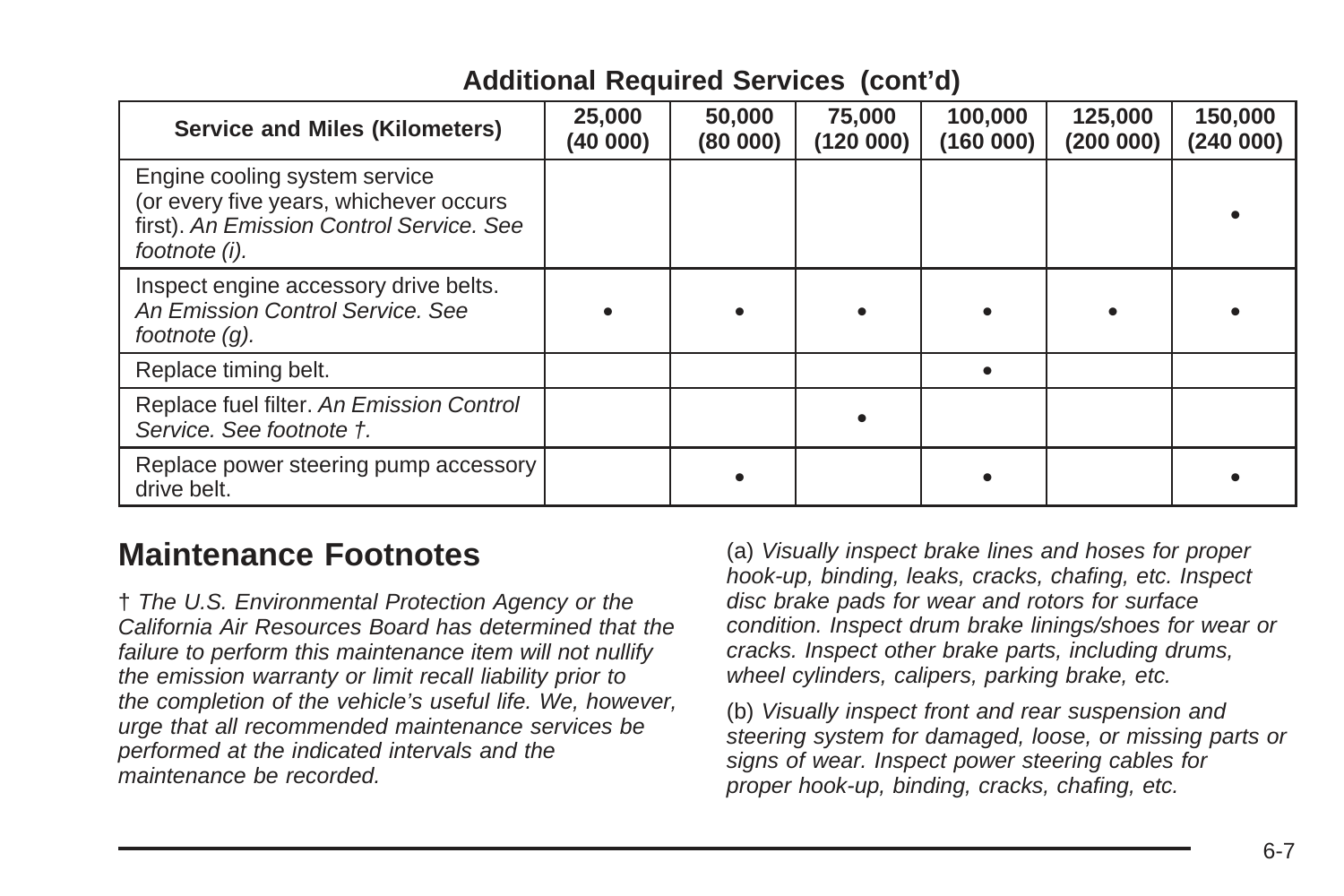(c) Visually inspect hoses and have them replaced if they are cracked, swollen, or deteriorated. Inspect all pipes, fittings and clamps; replace with genuine parts as needed. To help ensure proper operation, a pressure test of the cooling system and pressure cap and cleaning the outside of the radiator and air conditioning condenser is recommended at least once a year.

(d) Inspect wiper blades for wear, cracking, or contamination. Clean the windshield and wiper blades, if contaminated. Replace wiper blades that are worn or damaged. See [Windshield Wiper Blade Replacement](#page-252-0) on page 5-49 and [Windshield and Wiper Blades](#page-287-0) on page 5-84 for more information.

(e) Make sure the safety belt reminder light and safety belt assemblies are working properly. Look for any other loose or damaged safety belt system parts. If you see anything that might keep a safety belt system from doing its job, have it repaired. Have any torn or frayed safety belts replaced. Also see [Checking](#page-75-0) [the Restraint Systems](#page-75-0) on page 1-72.

(f) Lubricate all key lock cylinders, door hinges and latches, hood hinges and latches, and trunk lid hinges and latches. More frequent lubrication may be required when exposed to a corrosive environment. Applying silicone grease on weatherstrips with a clean cloth will make them last longer, seal better, and not stick or squeak.

(g) Visually inspect belt for fraying, excessive cracks, or obvious damage. Replace belt if necessary.

(h) Change automatic transmission fluid and filter if the vehicle is mainly driven under one or more of these conditions:

- − In heavy city traffic where the outside temperature regularly reaches 90°F (32°C) or higher.
- − In hilly or mountainous terrain.
- − When doing frequent trailer towing.
- − Uses such as found in taxi, police, or delivery service.

If the vehicle is not used under any of these conditions, the fluid and filter do not require changing.

(i) Drain, flush, and refill cooling system. This service can be complex; you should have your dealer/retailer perform this service. See [Engine Coolant](#page-226-0) on page 5-23 for what to use. Inspect hoses. Clean radiator, condenser, pressure cap, and filler neck. Pressure test the cooling system and pressure cap.

(j) A fluid loss in any vehicle system could indicate a problem. Have the system inspected and repaired and the fluid level checked. Add fluid if needed.

(k) If driving regularly under dusty conditions, inspect the filter at each engine oil change.

(l) If driving regularly under dusty conditions, the filter may require replacement more often.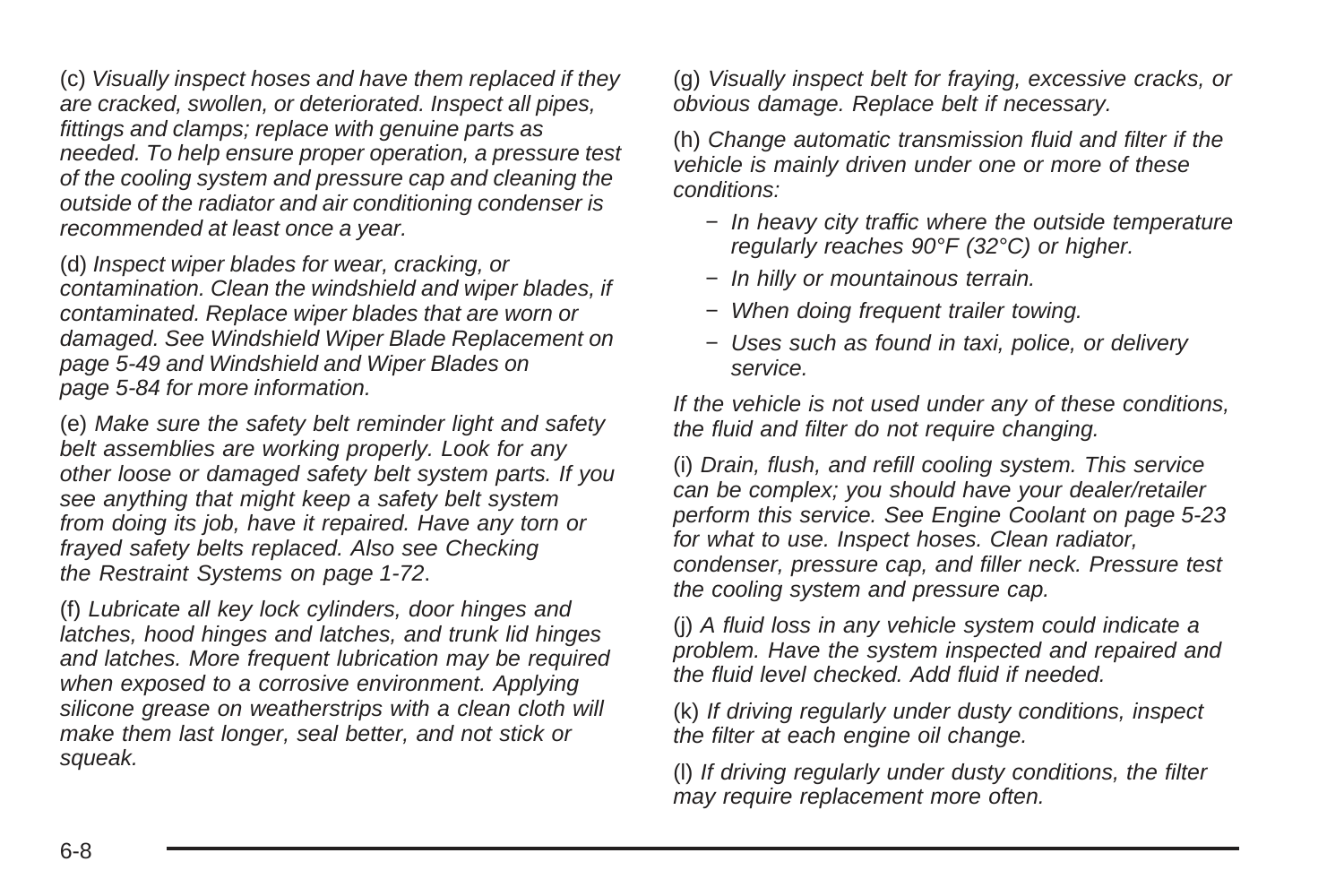## <span id="page-306-0"></span>**Owner Checks and Services**

These owner checks and services should be performed at the intervals specified to help ensure vehicle safety, dependability, and emission control performance. Your dealer/retailer can assist with these checks and services.

Be sure any necessary repairs are completed at once. Whenever any fluids or lubricants are added to the vehicle, make sure they are the proper ones, as shown in [Recommended Fluids and Lubricants](#page-309-0) on page 6-12.

# **At Each Fuel Fill**

It is important to perform these underhood checks at each fuel fill.

#### **Engine Oil Level Check**

**Notice: It is important to check the engine oil regularly and keep it at the proper level. Failure to keep the engine oil at the proper level can cause damage to the engine not covered by the vehicle warranty.**

Check the engine oil level and add the proper oil if necessary. See [Engine Oil](#page-216-0) on page 5-13.

#### **Engine Coolant Level Check**

Check the engine coolant level and add DEX-COOL® coolant mixture if necessary. See [Engine Coolant](#page-226-0) on page 5-23.

#### **Windshield Washer Fluid Level Check**

Check the windshield washer fluid level in the windshield washer fluid reservoir and add the proper fluid if necessary.

## **At Least Once a Month**

#### **Tire Inflation Check**

Inspect the vehicle's tires and make sure they are inflated to the correct pressures. Do not forget to check the spare tire, if the vehicle has one. See [Inflation - Tire Pressure](#page-260-0) on page 5-57. If the vehicle has a spare tire, check to make sure it is stored securely. See [Changing a Flat Tire](#page-273-0) on page 5-70.

#### **Tire Wear Inspection**

Tire rotation may be required for high mileage highway drivers prior to the Engine Oil Life System service notification. Check the tires for wear and, if necessary, rotate the tires. See [Tire Inspection and Rotation](#page-265-0) on page 5-62.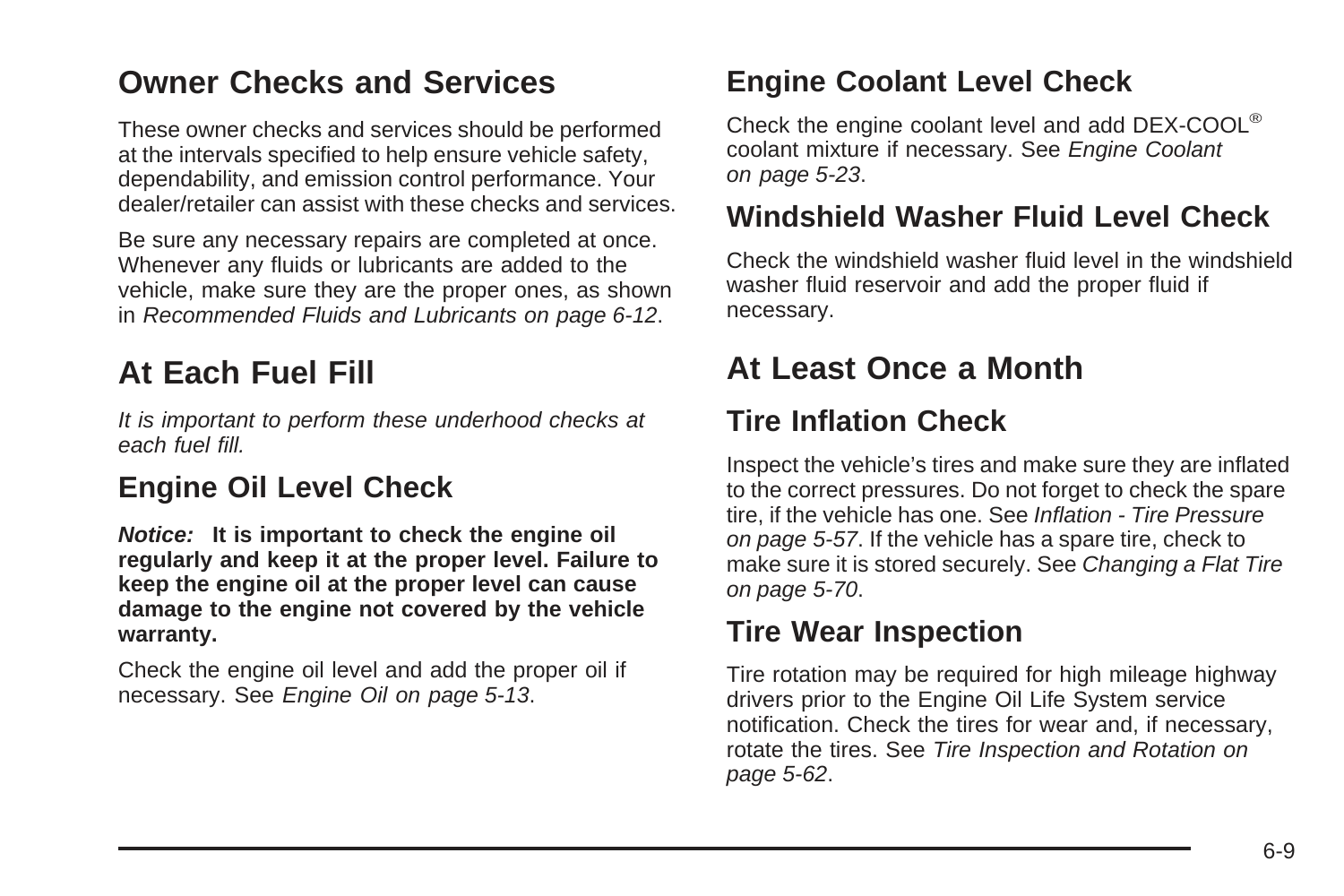# <span id="page-307-0"></span>**At Least Once a Year**

#### **Starter Switch Check**

# { **CAUTION:**

When you are doing this inspection, the vehicle could move suddenly. If the vehicle moves, you or others could be injured.

- 1. Before starting this check, be sure there is enough room around the vehicle.
- 2. Firmly apply both the parking brake and the regular brake. See [Parking Brake](#page-103-0) on page 2-26 if necessary.

Do not use the accelerator pedal, and be ready to turn off the engine immediately if it starts.

3. For automatic transmission vehicles, try to start the engine in each gear. The starter should work only in P (Park) or N (Neutral). If the starter works in any other position, your vehicle needs service.

For manual transmission vehicles, put the shift lever in Neutral, push the clutch pedal down halfway, and try to start the engine. The starter should work only when the clutch pedal is pushed down all the way to the floor. If the starter works when the clutch pedal is not pushed all the way down, your vehicle needs service.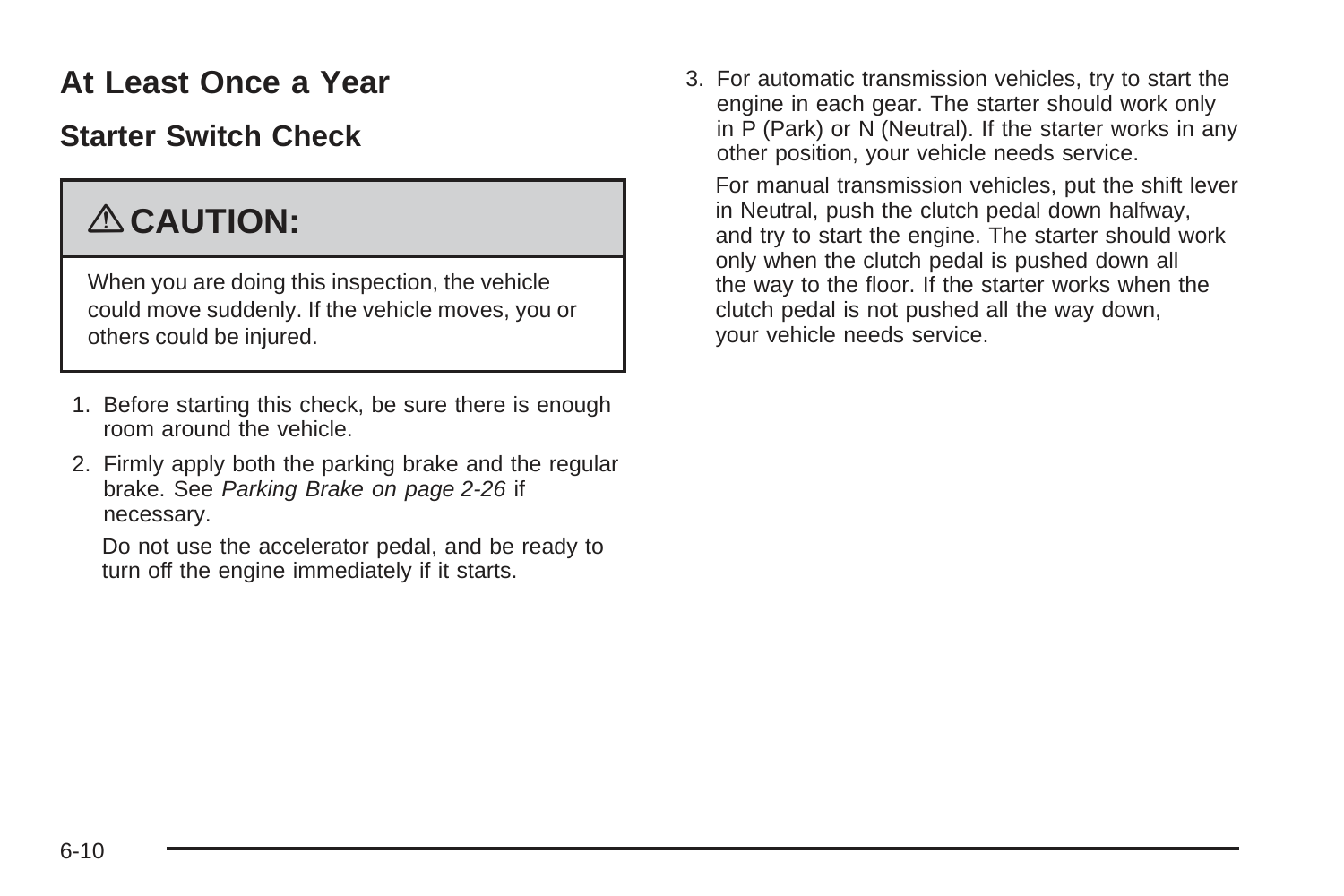#### **Automatic Transmission Shift Lock Control System Check**

# { **CAUTION:**

When you are doing this inspection, the vehicle could move suddenly. If the vehicle moves, you or others could be injured.

- 1. Before starting this check, be sure there is enough room around the vehicle. It should be parked on a level surface.
- 2. Firmly apply the parking brake. See [Parking Brake](#page-103-0) on page 2-26 if necessary.

Be ready to apply the regular brake immediately if the vehicle begins to move.

3. With the engine off, turn the ignition to ON/RUN, but do not start the engine. Without applying the regular brake, try to move the shift lever out of P (Park) with normal effort. If the shift lever moves out of P (Park), your vehicle needs service.

#### **Ignition Transmission Lock Check**

While parked, and with the parking brake set, try to turn the ignition to LOCK/OFF in each shift lever position.

- For automatic transmission vehicles, the ignition should turn to LOCK/OFF only when the shift lever is in P (Park).
- For manual transmission vehicles, the ignition should turn to LOCK/OFF only when you press the key release button.

On all vehicles, the ignition key should come out only in LOCK/OFF.

Turn the steering wheel to the left and to the right. It should only lock when turned to the right.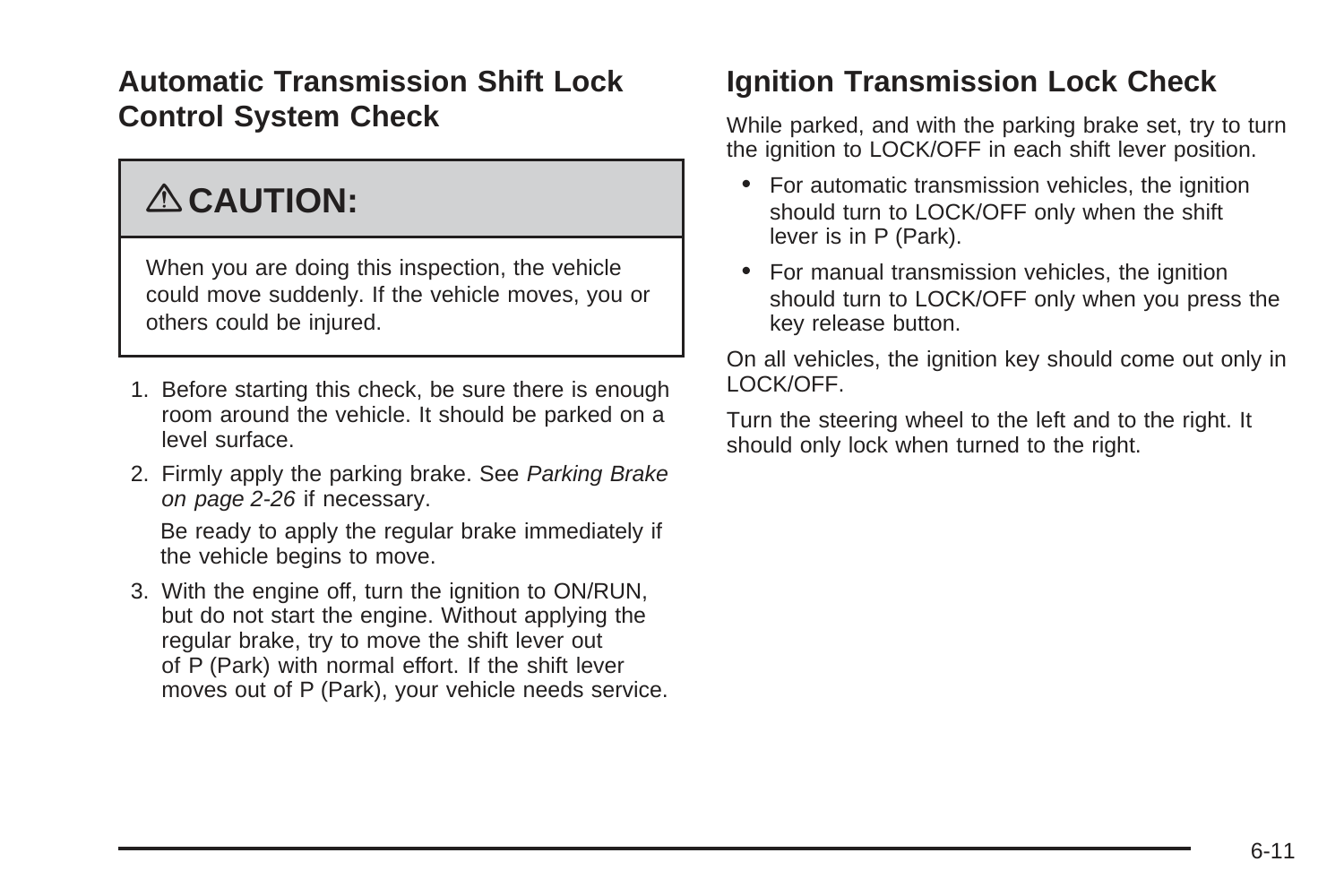#### <span id="page-309-0"></span>**Parking Brake and Automatic Transmission P (Park) Mechanism Check**

# { **CAUTION:**

When you are doing this check, the vehicle could begin to move. You or others could be injured and property could be damaged. Make sure there is room in front of the vehicle in case it begins to roll. Be ready to apply the regular brake at once should the vehicle begin to move.

Park on a fairly steep hill, with the vehicle facing downhill. Keeping your foot on the regular brake, set the parking brake.

- To check the parking brake's holding ability: With the engine running and transmission in N (Neutral), slowly remove foot pressure from the regular brake pedal. Do this until the vehicle is held by the parking brake only.
- To check the P (Park) mechanism's holding ability: With the engine running, shift to P (Park). Then release the parking brake followed by the regular brake.

# **Underbody Flushing Service**

At least every spring, use plain water to flush any corrosive materials from the underbody. Take care to clean thoroughly any areas where mud and other debris can collect.

# **Recommended Fluids and Lubricants**

Fluids and lubricants identified below by name, part number, or specification can be obtained from your dealer/retailer.

| <b>Usage</b>   | <b>Fluid/Lubricant</b>                                                                                                                                                                                                                                   |
|----------------|----------------------------------------------------------------------------------------------------------------------------------------------------------------------------------------------------------------------------------------------------------|
| Engine Oil     | Engine oil which meets GM<br>Standard GM6094M and displays<br>the American Petroleum Institute<br>Certified for Gasoline Engines<br>starburst symbol. To determine the<br>proper viscosity for your vehicle's<br>engine, see Engine Oil on<br>page 5-13. |
| Engine Coolant | 50/50 mixture of clean, drinkable<br>water and use only DEX-COOL®<br>Coolant. See Engine Coolant on<br>page 5-23                                                                                                                                         |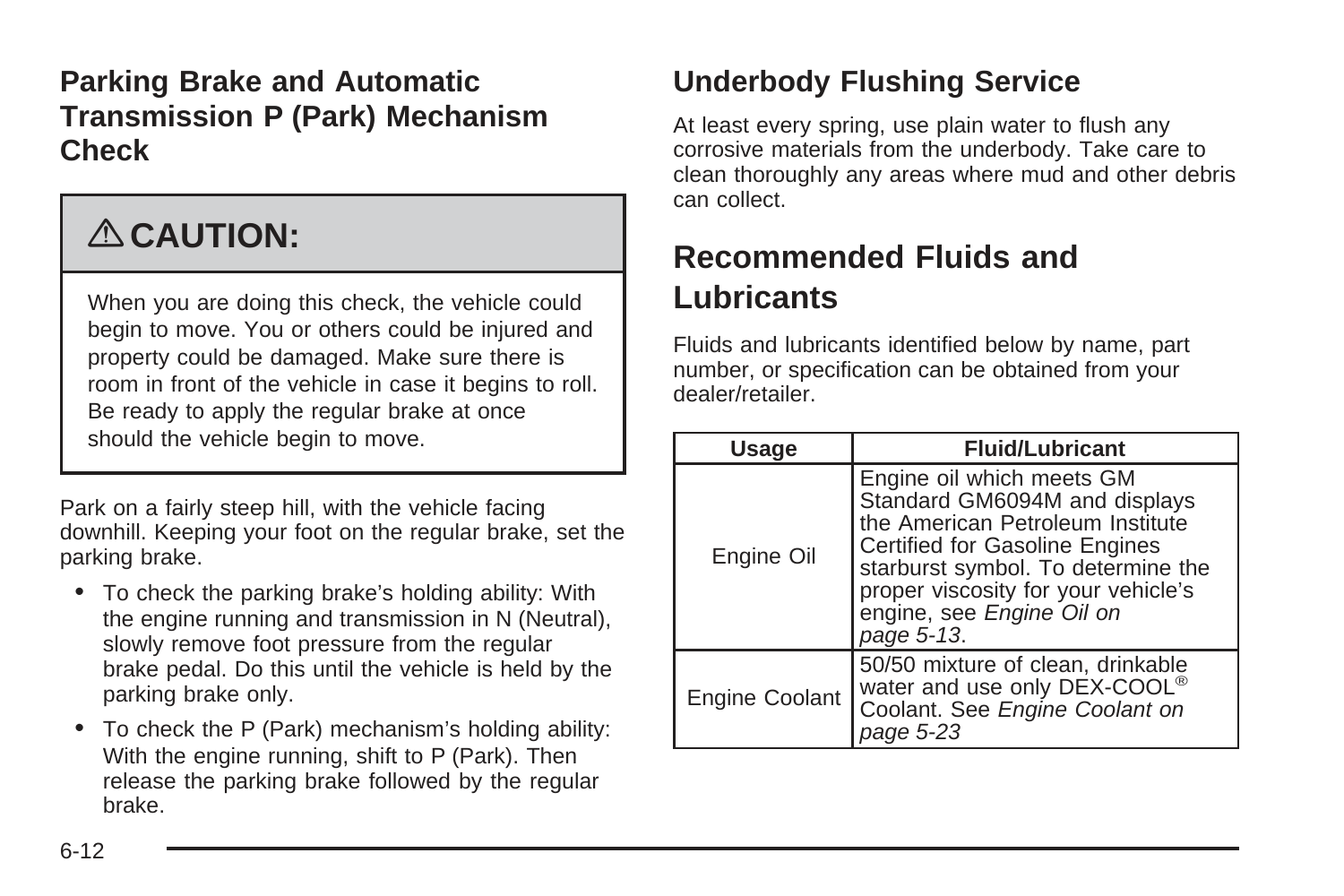| Usage                                   | <b>Fluid/Lubricant</b>                                                                                                                            |              | Usage                                                   | <b>Fluid/Lubricant</b>                                                                    |
|-----------------------------------------|---------------------------------------------------------------------------------------------------------------------------------------------------|--------------|---------------------------------------------------------|-------------------------------------------------------------------------------------------|
| <b>Hydraulic Brake</b><br>System        | DOT 3 Hydraulic Brake Fluid<br>(GM Part No. U.S. 12377967, in<br>Canada 89021320).                                                                |              | <b>Chassis</b><br>Lubrication                           | Chassis Lubricant<br>(GM Part No. U.S. 12377985,<br>in Canada 88901242) or lubricant      |
| Windshield<br><b>Washer Solvent</b>     | Optikleen <sup>®</sup> Washer Solvent.                                                                                                            |              |                                                         | meeting requirements of NLGI #2,<br>Category LB or GC-LB.                                 |
| Power Steering<br>System                | DEXRON <sup>®</sup> -VI Automatic<br>Transmission Fluid.                                                                                          |              | Hood Latch<br>Assembly,<br>Secondary                    | Lubriplate Lubricant Aerosol<br>(GM Part No. U.S. 12346293, in                            |
| Automatic<br>Transmission               | Use only T-IV Automatic<br><b>Transmission Fluid</b><br>(GM Part No. U.S. 88900925,<br>in Canada 22689186).                                       |              | Latch, Pivots,<br>Spring Anchor,<br>and<br>Release Pawl | Canada 992723) or lubricant<br>meeting requirements of NLGI #2,<br>Category LB or GC-LB.  |
| Manual<br>Transmission                  | <b>Manual Transmission Fluid</b><br>(GM Part No. U.S. 89021806,<br>in Canada 89021807).                                                           |              | Hood and Door<br><b>Hinges</b>                          | Multi-Purpose Lubricant, Superlube<br>(GM Part No. U.S. 12346241, in<br>Canada 10953474). |
| Key Lock<br>Cylinders                   | Multi-Purpose Lubricant, Superlube<br>(GM Part No. U.S. 12346241,<br>in Canada 10953474).                                                         | Weatherstrip |                                                         | Weatherstrip Lubricant<br>(GM Part No. U.S. 3634770,<br>in Canada 10953518) or            |
| Manual<br>Transmission<br>Shift Linkage | Chassis Lubricant<br>(GM Part No. U.S. 12377985,<br>in Canada 88901242) or lubricant<br>meeting requirements of NLGI #2,<br>Category LB or GC-LB. |              | Conditioning                                            | Dielectric Silicone Grease<br>(GM Part No. U.S. 12345579,<br>in Canada 992887).           |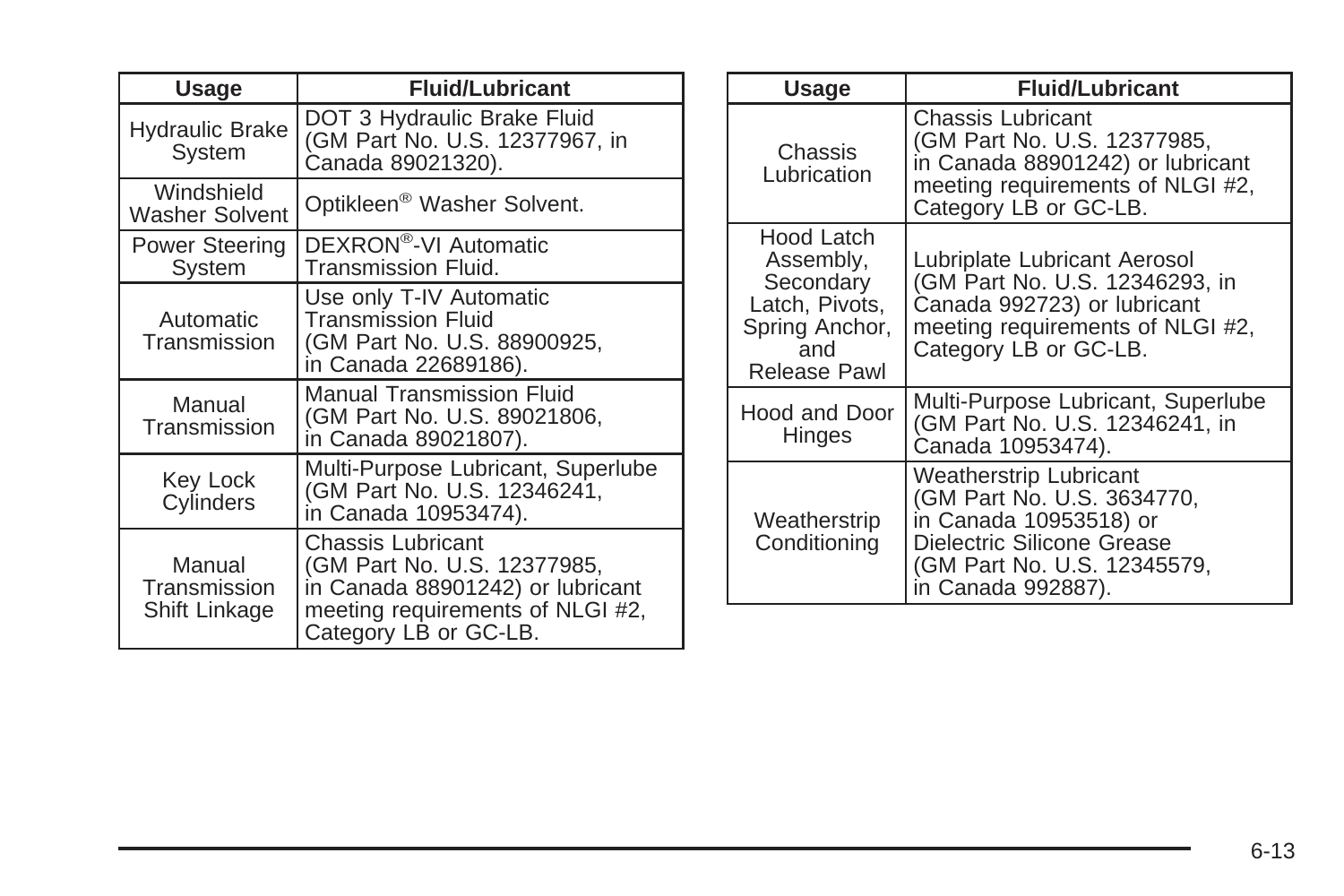## <span id="page-311-0"></span>**Maintenance Replacement Parts**

Replacement parts identified below by name, part number, or specification can be obtained from your dealer/retailer.

#### **Maintenance Replacement Parts**

| Part                             | <b>GM Part Number</b> | <b>ACDelco Part Number</b> |
|----------------------------------|-----------------------|----------------------------|
| Engine Air Cleaner/Filter        | 96536696              | A3081C                     |
| Engine Oil Filter                | 93185674              |                            |
| Passenger Compartment Air Filter | 96962173              |                            |
| Spark Plugs                      | 96476119              |                            |
| Wiper Blades - Hatchback         |                       |                            |
| <b>Driver Side</b>               | 96476652              |                            |
| Passenger Side                   | 96476656              |                            |
| Rear                             | 96301840              |                            |
| Wiper Blades - Sedan             |                       |                            |
| <b>Driver Side</b>               | 96476652              |                            |
| Passenger Side                   | 96476656              |                            |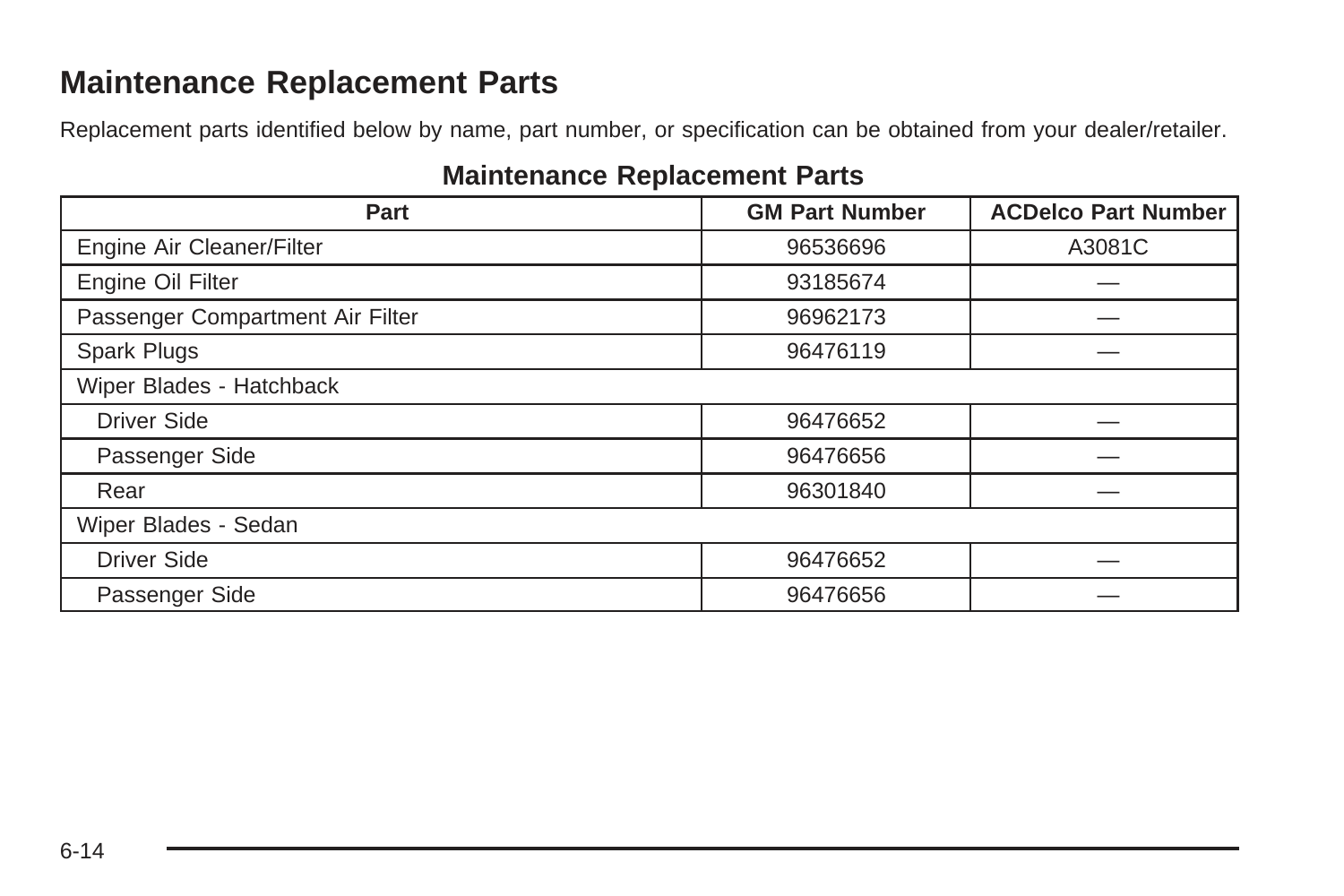# <span id="page-312-0"></span>**Engine Drive Belt Routing**

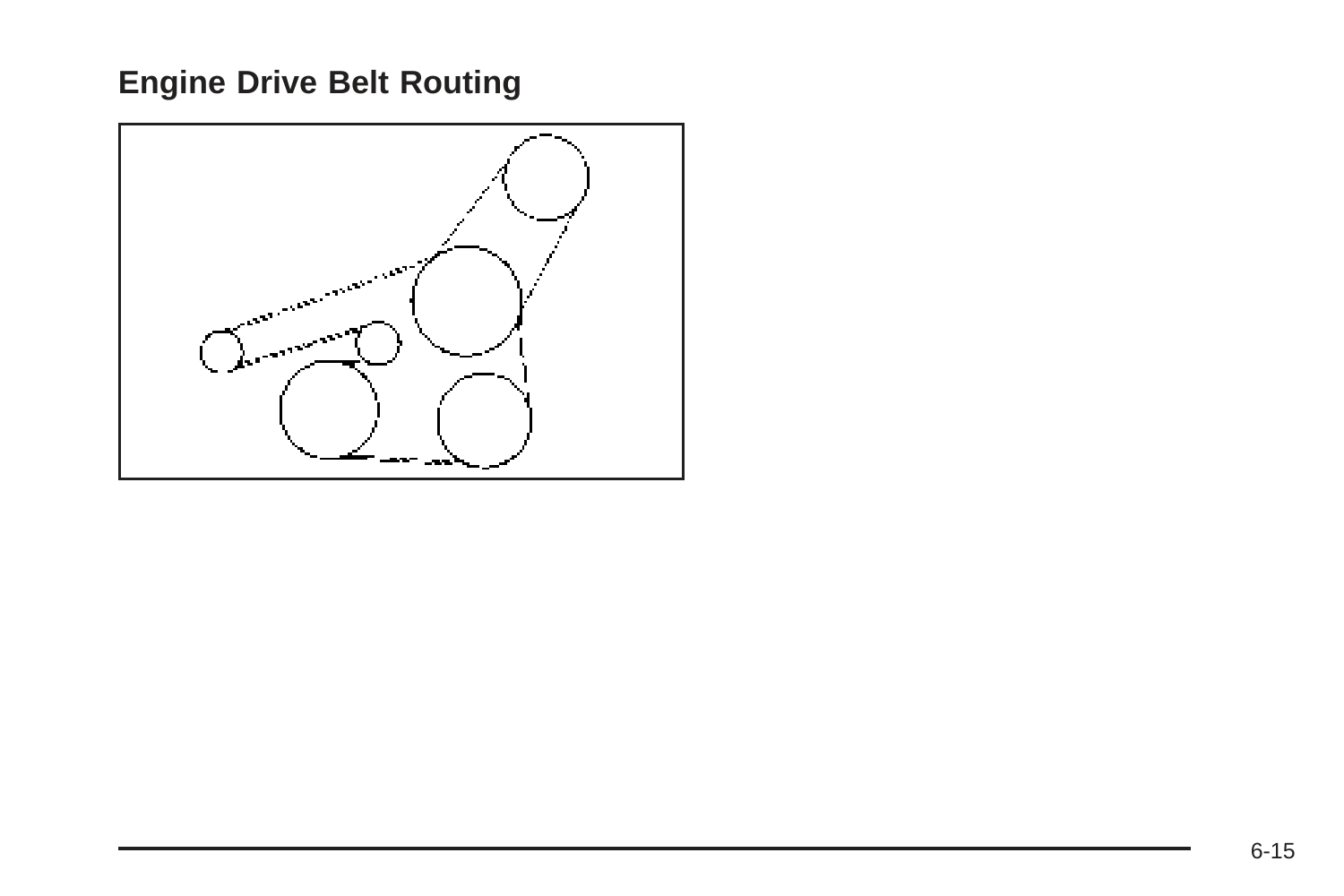#### <span id="page-313-0"></span>**Maintenance Record**

After the scheduled services are performed, record the date, odometer reading, who performed the service, and the type of services performed in the boxes provided. See [Maintenance Requirements](#page-299-0) on page 6-2. Any additional information from [Owner Checks and Services](#page-306-0) on page 6-9 can be added on the following record pages. You should retain all maintenance receipts.

| Date | Odometer<br>Reading | <b>Serviced By</b> | Maintenance I or<br><b>Maintenance II</b> | <b>Services Performed</b> |
|------|---------------------|--------------------|-------------------------------------------|---------------------------|
|      |                     |                    |                                           |                           |
|      |                     |                    |                                           |                           |
|      |                     |                    |                                           |                           |
|      |                     |                    |                                           |                           |
|      |                     |                    |                                           |                           |
|      |                     |                    |                                           |                           |
|      |                     |                    |                                           |                           |
|      |                     |                    |                                           |                           |

#### **Maintenance Record**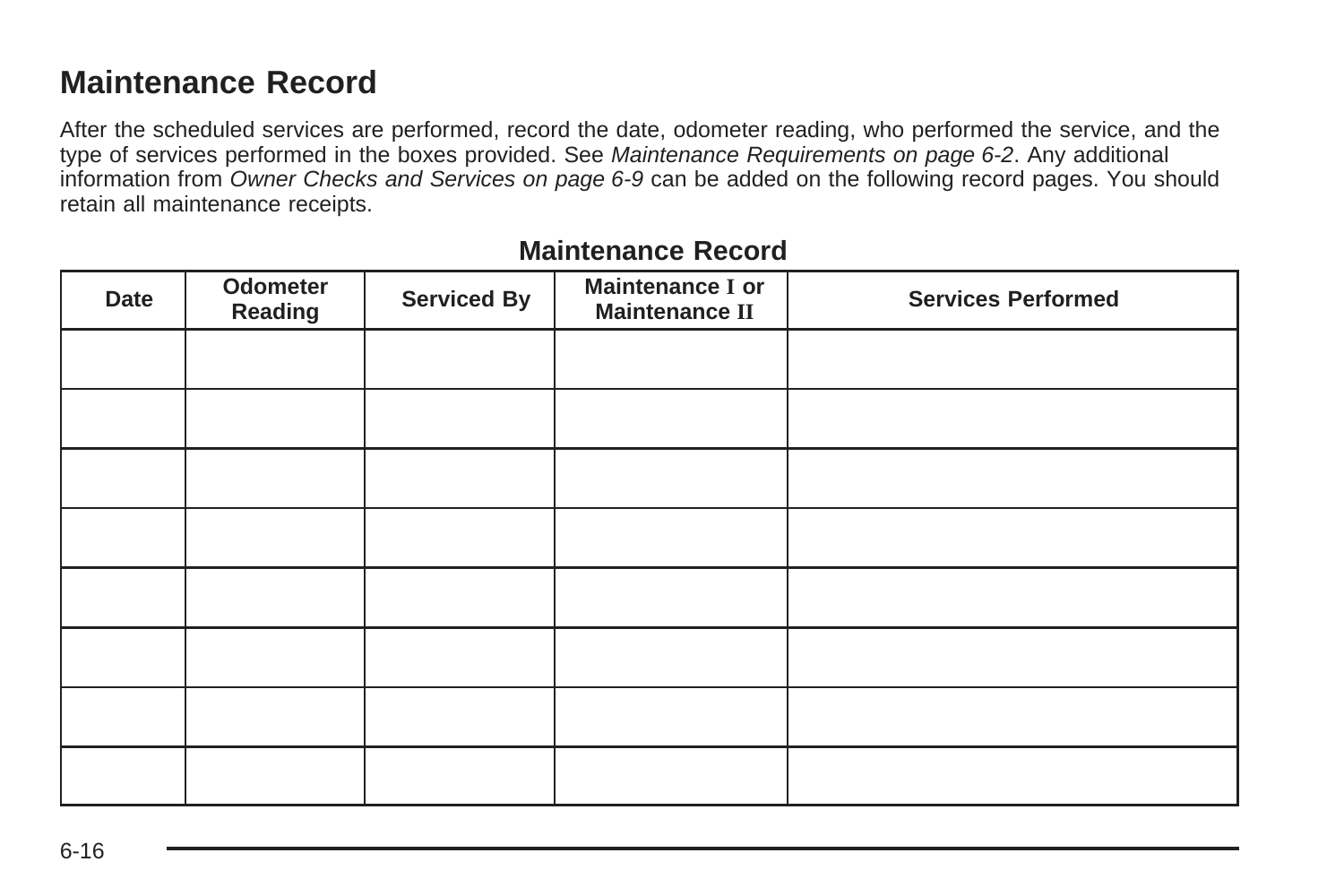#### **Maintenance Record (cont'd)**

| <b>Date</b> | Odometer<br>Reading | <b>Serviced By</b> | <b>Maintenance I or</b><br><b>Maintenance II</b> | <b>Services Performed</b> |
|-------------|---------------------|--------------------|--------------------------------------------------|---------------------------|
|             |                     |                    |                                                  |                           |
|             |                     |                    |                                                  |                           |
|             |                     |                    |                                                  |                           |
|             |                     |                    |                                                  |                           |
|             |                     |                    |                                                  |                           |
|             |                     |                    |                                                  |                           |
|             |                     |                    |                                                  |                           |
|             |                     |                    |                                                  |                           |
|             |                     |                    |                                                  |                           |
|             |                     |                    |                                                  |                           |
|             |                     |                    |                                                  |                           |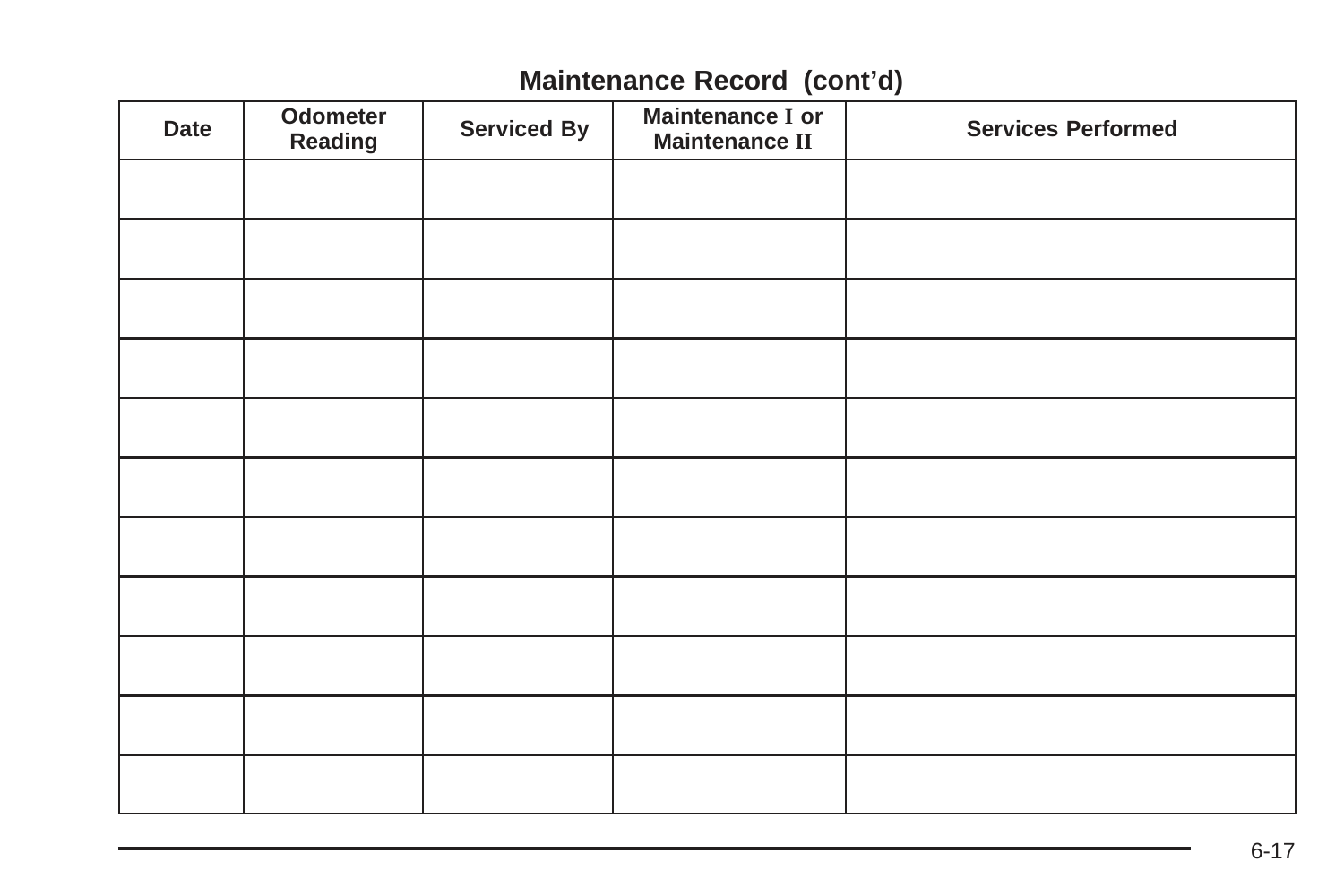#### **Maintenance Record (cont'd)**

| Date | Odometer<br>Reading | <b>Serviced By</b> | Maintenance I or<br><b>Maintenance II</b> | <b>Services Performed</b> |
|------|---------------------|--------------------|-------------------------------------------|---------------------------|
|      |                     |                    |                                           |                           |
|      |                     |                    |                                           |                           |
|      |                     |                    |                                           |                           |
|      |                     |                    |                                           |                           |
|      |                     |                    |                                           |                           |
|      |                     |                    |                                           |                           |
|      |                     |                    |                                           |                           |
|      |                     |                    |                                           |                           |
|      |                     |                    |                                           |                           |
|      |                     |                    |                                           |                           |
|      |                     |                    |                                           |                           |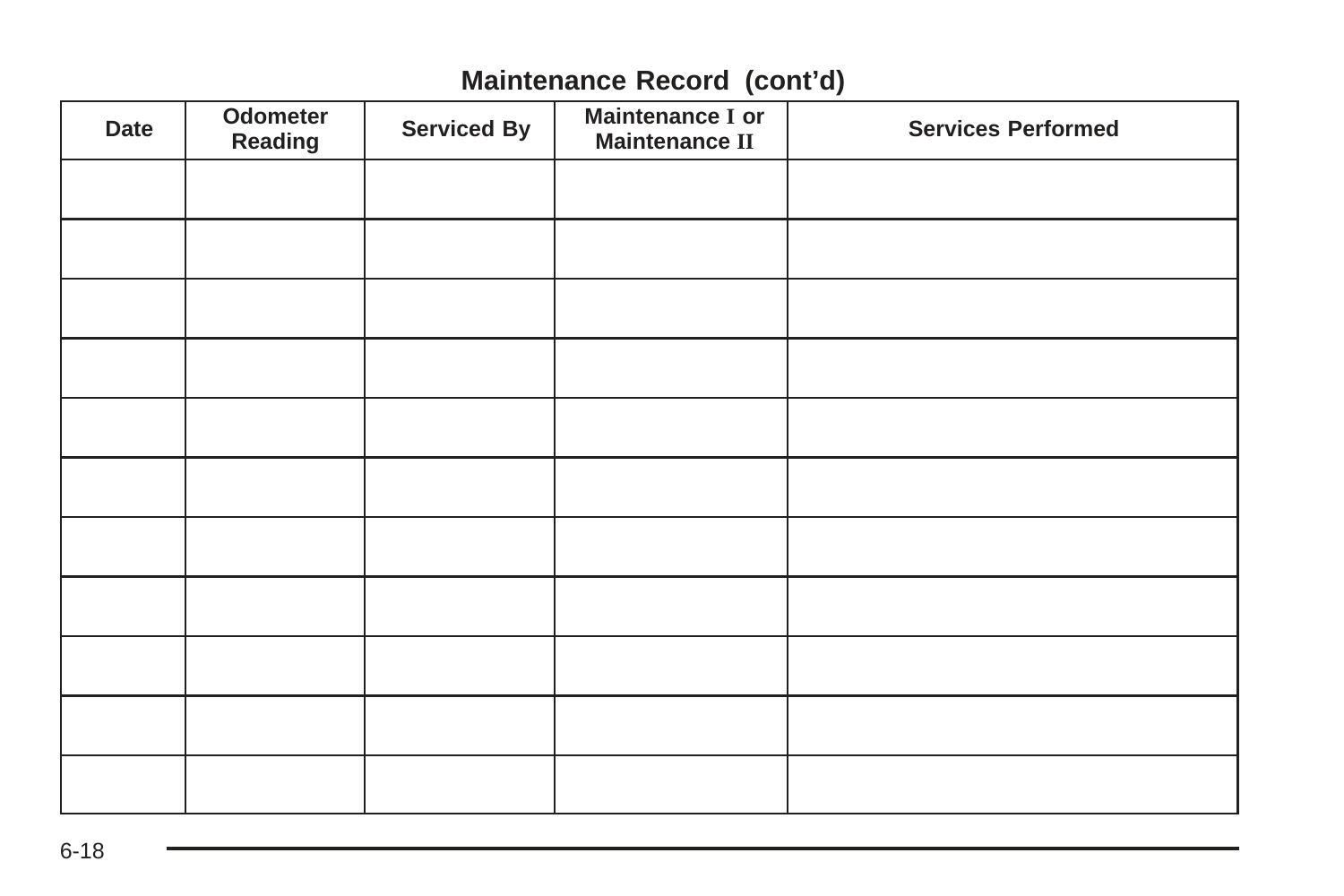# **Section 7 Customer Assistance Information**

| Customer Assistance and Information 7-2 |  |
|-----------------------------------------|--|
|                                         |  |
|                                         |  |
| Customer Assistance for                 |  |
|                                         |  |
|                                         |  |
| GM Mobility Reimbursement Program 7-7   |  |
|                                         |  |
|                                         |  |
|                                         |  |
|                                         |  |

| Reporting Safety Defects to the                                                                   |  |
|---------------------------------------------------------------------------------------------------|--|
| Reporting Safety Defects to the                                                                   |  |
| Reporting Safety Defects to General Motors 7-15<br>Service Publications Ordering Information 7-15 |  |
| Radio Frequency Identification (RFID) 7-18                                                        |  |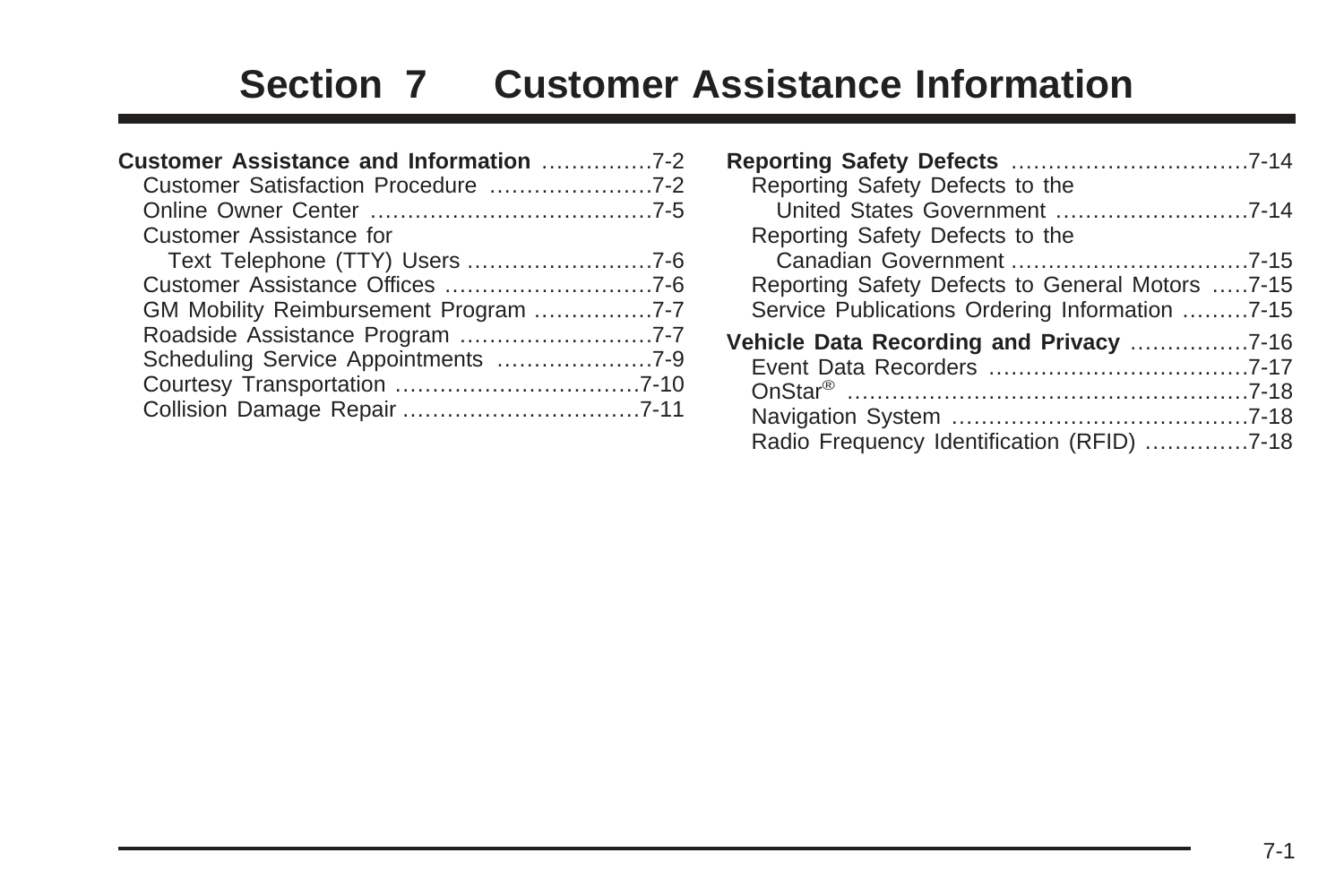# <span id="page-317-0"></span>**Customer Assistance and Information**

#### **Customer Satisfaction Procedure**

Your satisfaction and goodwill are important to your dealer and to Pontiac. Normally, any concerns with the sales transaction or the operation of the vehicle will be resolved by the dealer's sales or service departments. Sometimes, however, despite the best intentions of all concerned, misunderstandings can occur. If your concern has not been resolved to your satisfaction, the following steps should be taken:

**STEP ONE:** Discuss your concern with a member of dealership management. Normally, concerns can be quickly resolved at that level. If the matter has already been reviewed with the sales, service, or parts manager, contact the owner of the dealership or the general manager.

**STEP TWO:** If after contacting a member of dealership management, it appears your concern cannot be resolved by the dealership without further help, in the U.S., call the Pontiac Customer Assistance Center at 1-800-762-2737. In Canada, call General Motors of Canada Customer Communication Centre at 1-800-263-3777 (English) or 1-800-263-7854 (French).

We encourage you to call the toll-free number in order to give your inquiry prompt attention. Have the following information available to give the Customer Assistance Representative:

- Vehicle Identification Number (VIN). This is available from the vehicle registration or title, or the plate at the top left of the instrument panel and visible through the windshield.
- Dealership name and location.
- Vehicle delivery date and present mileage.

When contacting Pontiac, remember that your concern will likely be resolved at a dealer's facility. That is why we suggest you follow Step One first.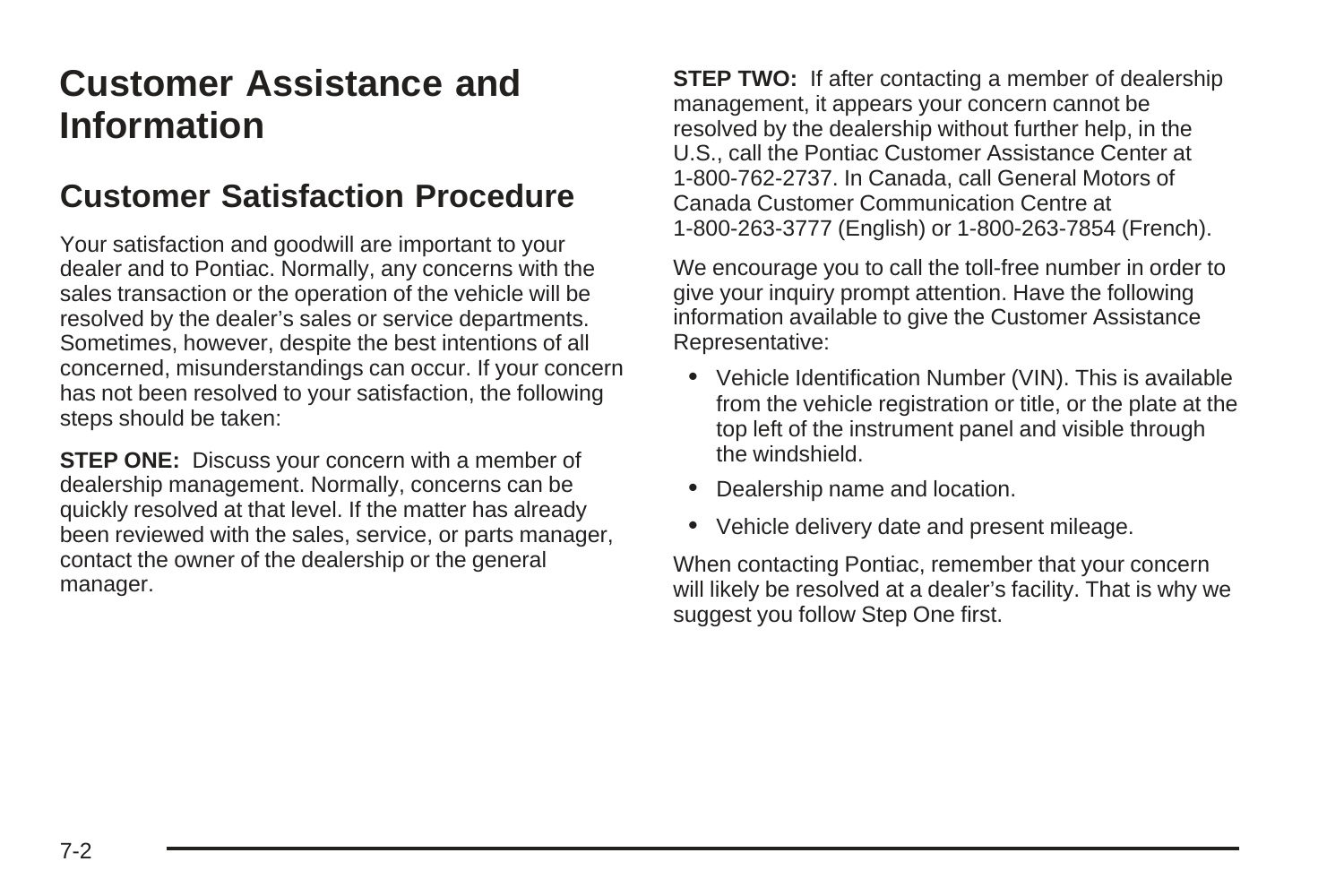**STEP THREE — U.S. Owners:** Both General Motors and your dealer are committed to making sure you are completely satisfied with your new vehicle. However, if you continue to remain unsatisfied after following the procedure outlined in Steps One and Two, you can file with the BBB Auto Line Program to enforce your rights.

The BBB Auto Line Program is an out of court program administered by the Council of Better Business Bureaus to settle automotive disputes regarding vehicle repairs or the interpretation of the New Vehicle Limited Warranty. Although you may be required to resort to this informal dispute resolution program prior to filing a court action, use of the program is free of charge and your case will generally be heard within 40 days. If you do not agree with the decision given in your case, you may reject it and proceed with any other venue for relief available to you.

You can contact the BBB Auto Line Program using the toll-free telephone number or write them at the following address:

BBB Auto Line Program Council of Better Business Bureaus, Inc. 4200 Wilson Boulevard Suite 800 Arlington, VA 22203-1838 Telephone: 1-800-955-5100 www.dr.bbb.org/goauto

This program is available in all 50 states and the District of Columbia. Eligibility is limited by vehicle age, mileage and other factors. General Motors reserves the right to change eligibility limitations and/or discontinue its participation in this program.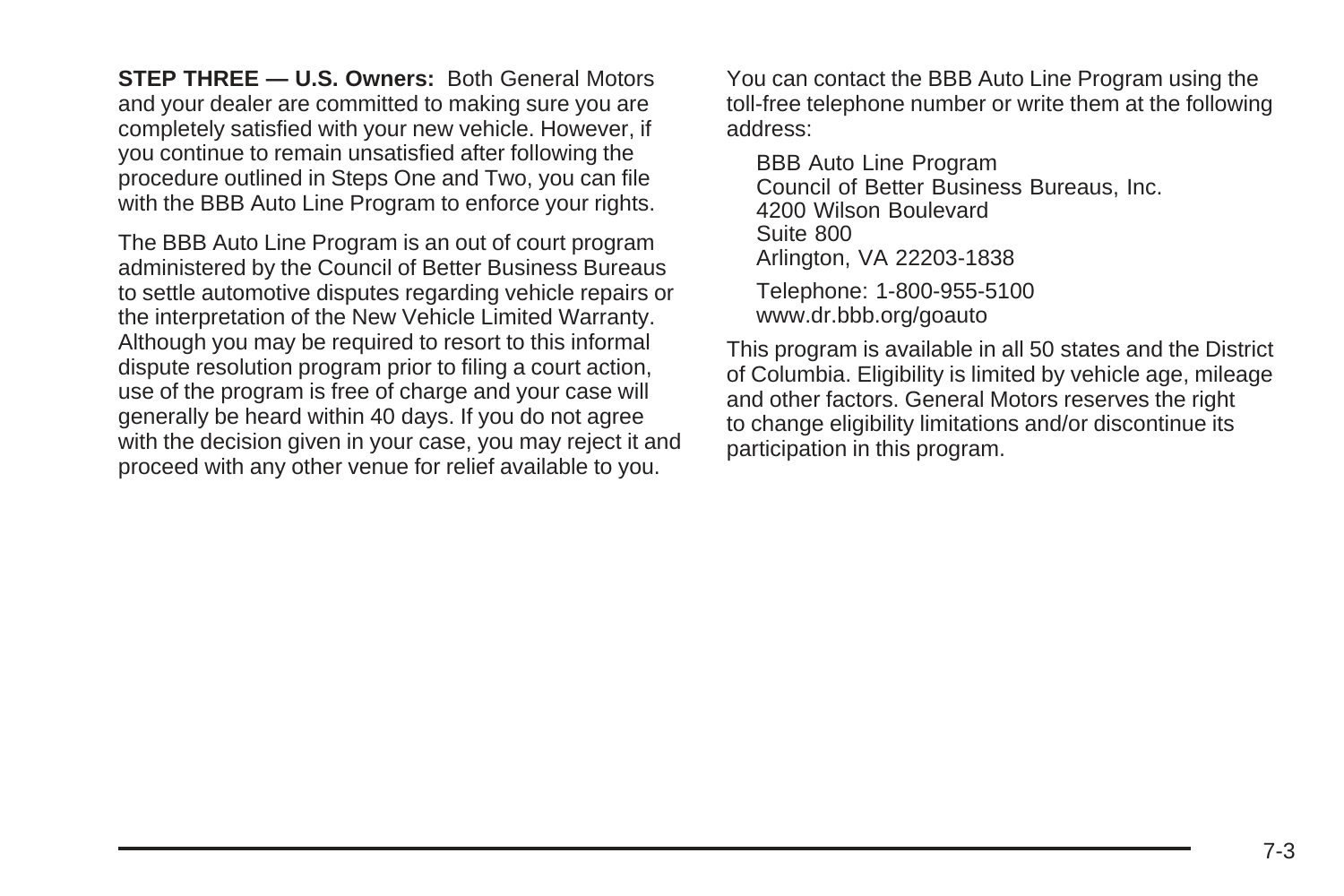**STEP THREE — Canadian Owners:** In the event that you do not feel your concerns have been addressed after following the procedure outlined in Steps One and Two, General Motors of Canada Limited wants you to be aware of its participation in a no-charge Mediation/Arbitration Program. General Motors of Canada Limited has committed to binding arbitration of owner disputes involving factory-related vehicle service claims. The program provides for the review of the facts involved by an impartial third party arbiter, and may include an informal hearing before the arbiter. The program is designed so that the entire dispute settlement process, from the time you file your complaint to the final decision, should be completed in approximately 70 days. We believe our impartial program offers advantages over courts in most jurisdictions because it is informal, quick, and free of charge.

For further information concerning eligibility in the Canadian Motor Vehicle Arbitration Plan (CAMVAP), call toll-free 1-800-207-0685, or call the General Motors Customer Communication Centre, 1-800-263-3777 (English), 1-800-263-7854 (French), or write to:

Mediation/Arbitration Program c/o Customer Communication Centre General Motors of Canada Limited Mail Code: CA1-163-005 1908 Colonel Sam Drive Oshawa, Ontario L1H 8P7

Your inquiry should be accompanied by the Vehicle Identification Number (VIN).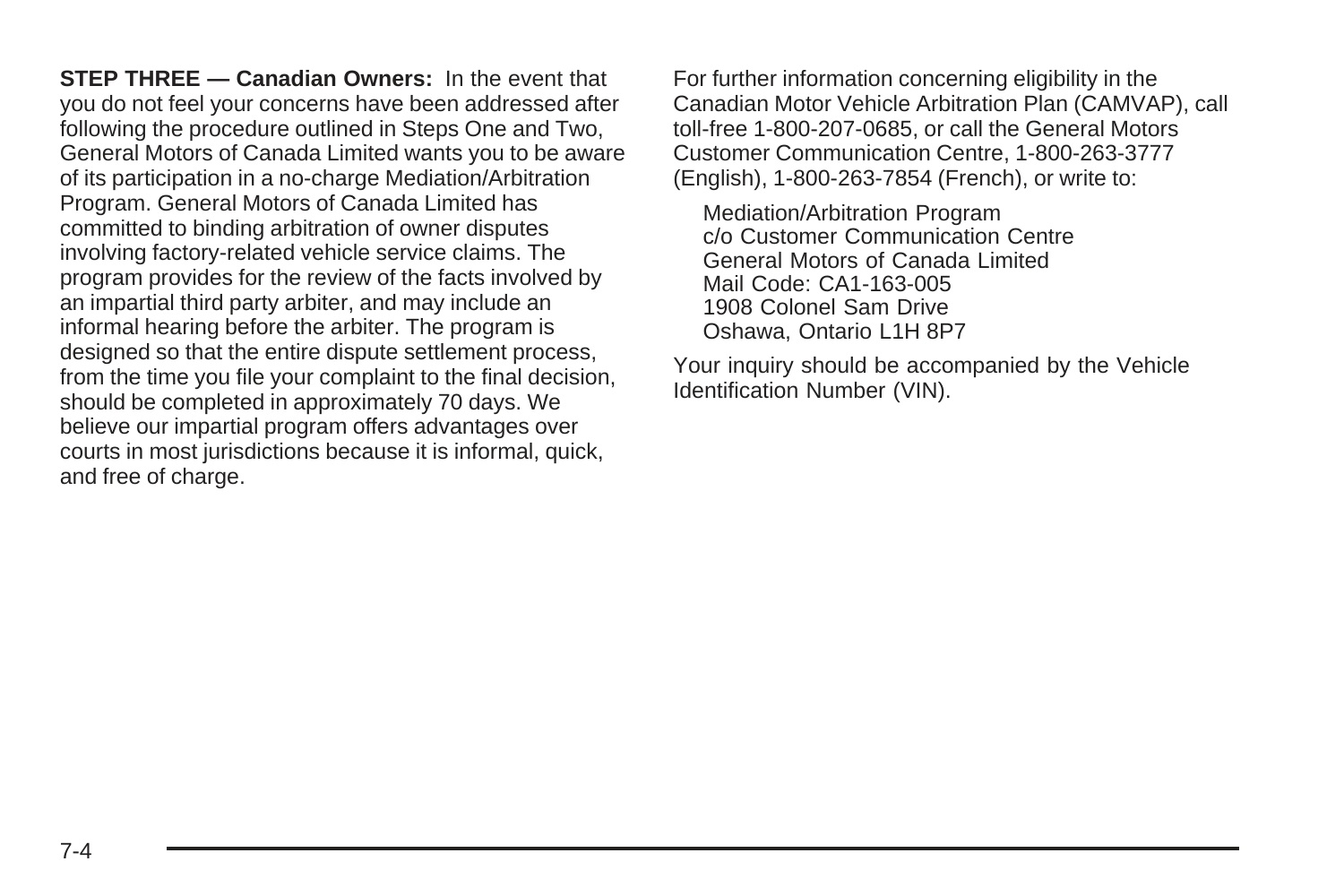# <span id="page-320-0"></span>**Online Owner Center**

#### **Online Owner Center (U.S.) www.gmownercenter.com/pontiac**

Information and services customized for your specific vehicle — all in one convenient place.

- Digital owner manual, warranty information, and more
- Online service and maintenance records
- Find Pontiac dealers for service nationwide
- Exclusive privileges and offers
- Recall notices for your specific vehicle
- OnStar<sup>®</sup> and GM Cardmember Services Earnings summaries

#### **Other Helpful Links:**

Pontiac — www.pontiac.com

Pontiac Merchandise — www.pontiacmall.com

Help Center — www.pontiac.com/helpcenter

- FAQ
- Contact Us

#### **My GM Canada (Canada) — www.gm.ca**

My GM Canada is a password-protected section of www.gm.ca where you can save information on GM vehicles, get personalized offers, and use handy tools and forms with greater ease.

Here are a few of the valuable tools and services you will have access to:

- My Showroom: Find and save information on vehicles and current offers in your area.
- My Dealers/Retailers: Save details such as address and phone number for each of your preferred GM dealers/retailers.
- My Driveway: Access quick links to parts and service estimates, check trade-in values, or schedule a service appointment by adding the vehicles you own to your driveway profile.
- My Preferences: Manage your profile and use tools and forms with greater ease.

To sign up, visit the My GM Canada section within www.gm.ca.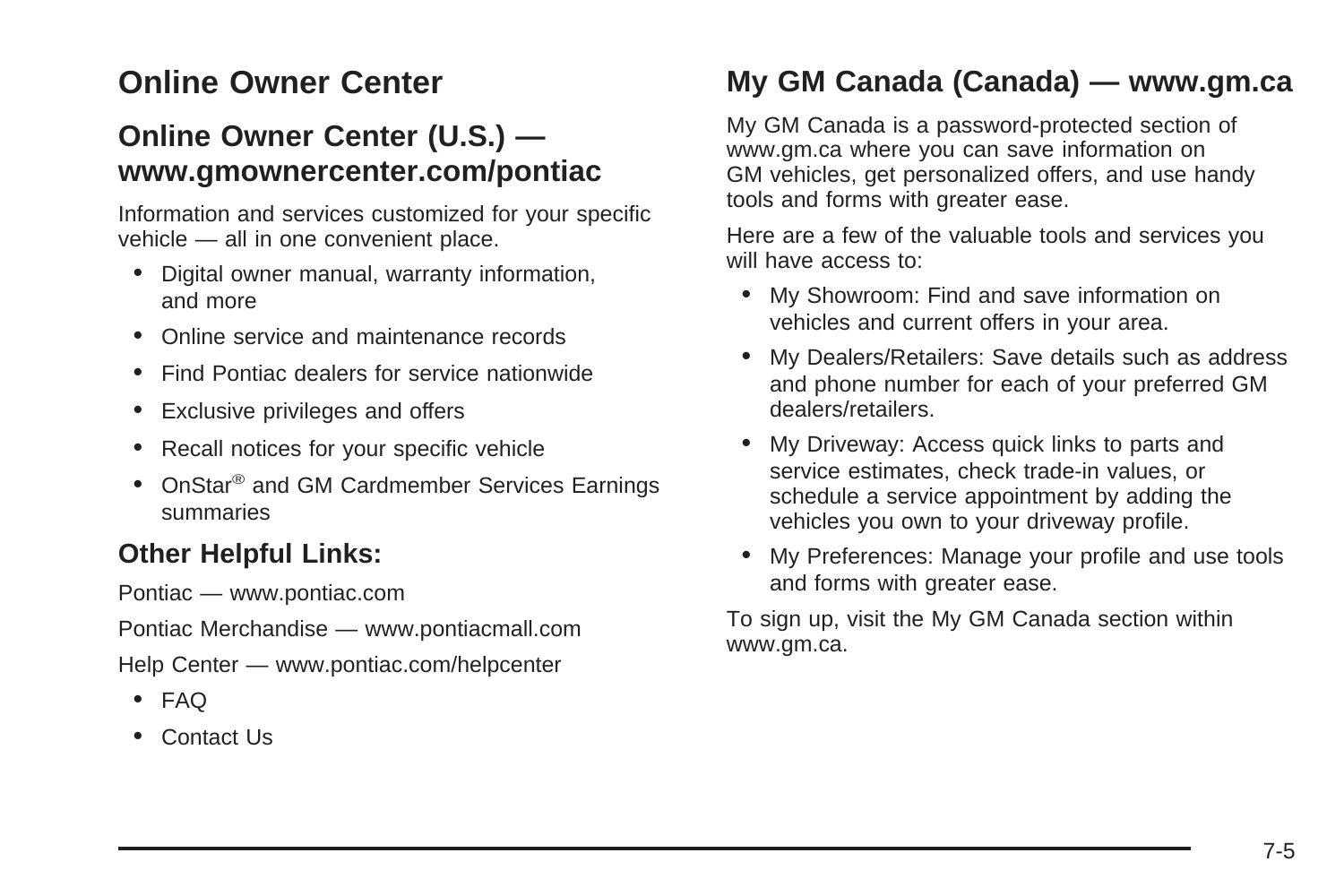# <span id="page-321-0"></span>**Customer Assistance for Text Telephone (TTY) Users**

To assist customers who are deaf, hard of hearing, or speech-impaired and who use Text Telephones (TTYs), Pontiac has TTY equipment available at its Customer Assistance Center. Any TTY user in the U.S. can communicate with Pontiac by dialing: 1-800-833-PONT (7668). (TTY users in Canada can dial 1-800-263-3830.)

# **Customer Assistance Offices**

Pontiac encourages customers to call the toll-free number for assistance. However, if a customer wishes to write or e-mail Pontiac, the letter should be addressed to:

#### **United States — Customer Assistance**

Pontiac Customer Assistance Center P.O. Box 33172 Detroit, MI 48232-5172

www.Pontiac.com 1-800-762-2737 or 1-800-833-7668 (For Text Telephone devices (TTYs)) Roadside Assistance: 1-800-ROADSIDE (762-3743)

From Puerto Rico: 1-800-496-9992 (English) 1-800-496-9993 (Spanish)

From U.S. Virgin Islands: 1-800-496-9994

#### **Canada — Customer Assistance**

General Motors of Canada Limited Customer Communication Centre, CA1-163-005 1908 Colonel Sam Drive Oshawa, Ontario L1H 8P7

www.gmcanada.com 1-800-263-3777 (English) 1-800-263-7854 (French) 1-800-263-3830 (For Text Telephone devices (TTYs)) Roadside Assistance: 1-800-268-6800

#### **Overseas — Customer Assistance**

Please contact the local General Motors Business Unit.

#### **Mexico, Central America and Caribbean Islands/Countries (Except Puerto Rico and U.S. Virgin Islands) — Customer Assistance**

General Motors de Mexico, S. de R.L. de C.V. Customer Assistance Center Paseo de la Reforma #2740 Col. Lomas de Bezares C.P. 11910, Mexico, D.F. 01-800-508-0000 Long Distance: 011-52-53 29 0 800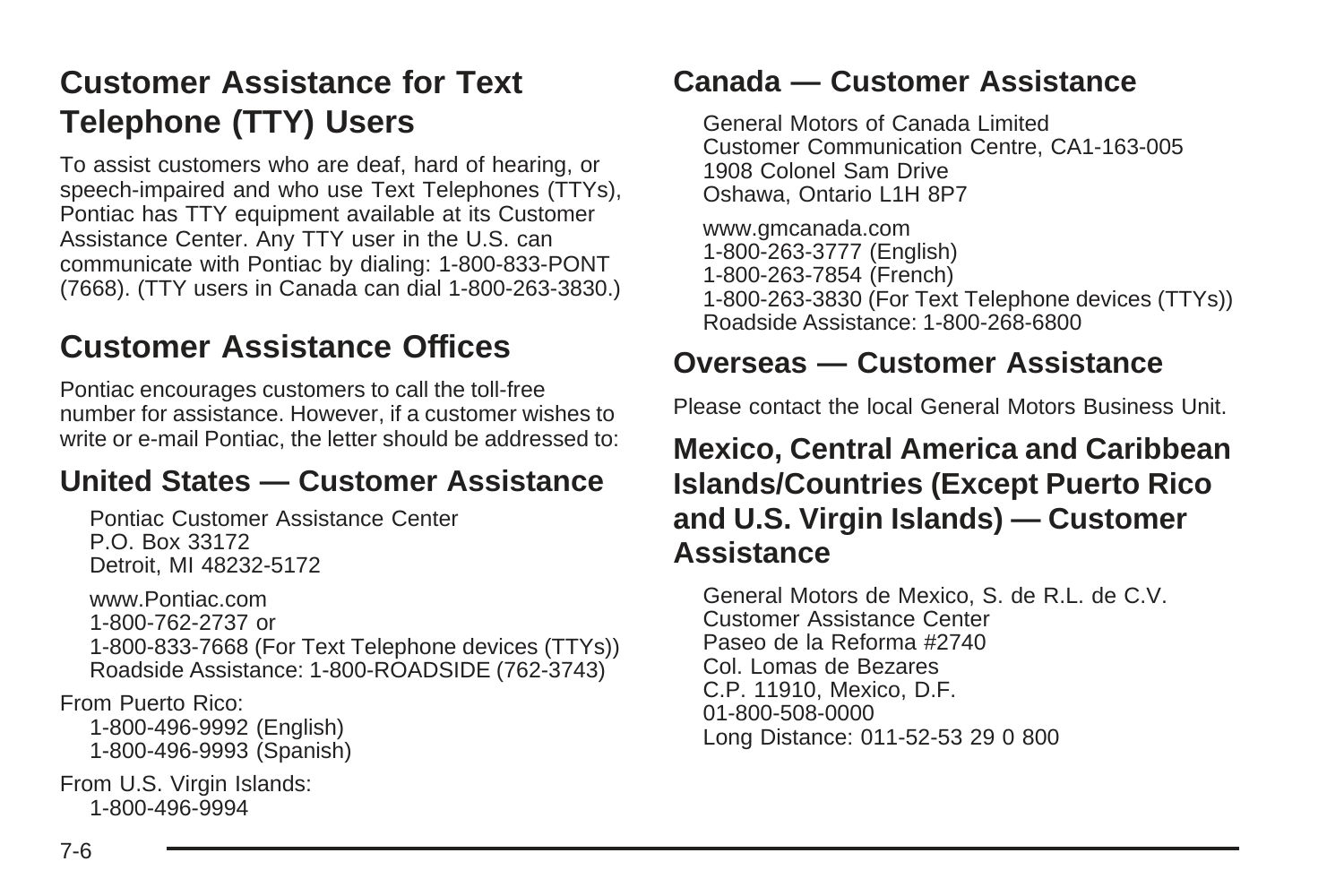# <span id="page-322-0"></span>**GM Mobility Reimbursement Program**

# **圖MOBILITY**

This program, available to qualified applicants, can reimburse you up to \$1,000 of the cost of eligible aftermarket adaptive equipment required for your vehicle, such as hand controls or a wheelchair/scooter lift.

The offer is available for a very limited period of time from the date of vehicle purchase/lease. For more details, or to determine your vehicle's eligibility, visit gmmobility.com or call the GM Mobility Assistance Center at 1-800-323-9935. Text telephone (TTY) users, call 1-800-833-9935.

General Motors of Canada also has a Mobility Program. Call 1-800-GM-DRIVE (463-7483) for details. TTY users call 1-800-263-3830.

## **Roadside Assistance Program**

For U.S. purchased vehicles, call **1-800-ROADSIDE (762-3743); (Text telephone (TTY): 1-888-889-2438)**.

For Canadian purchased vehicles, call **1-800-268-6800**.

Service is available 24 hours a day, 365 days a year.

# **Calling for Assistance**

When calling Roadside Assistance, have the following information ready:

- Your name, home address, and home telephone number
- Telephone number of your location
- Location of the vehicle
- Model, year, color, and license plate number of the vehicle
- Odometer reading, Vehicle Identification Number (VIN), and delivery date of the vehicle
- Description of the problem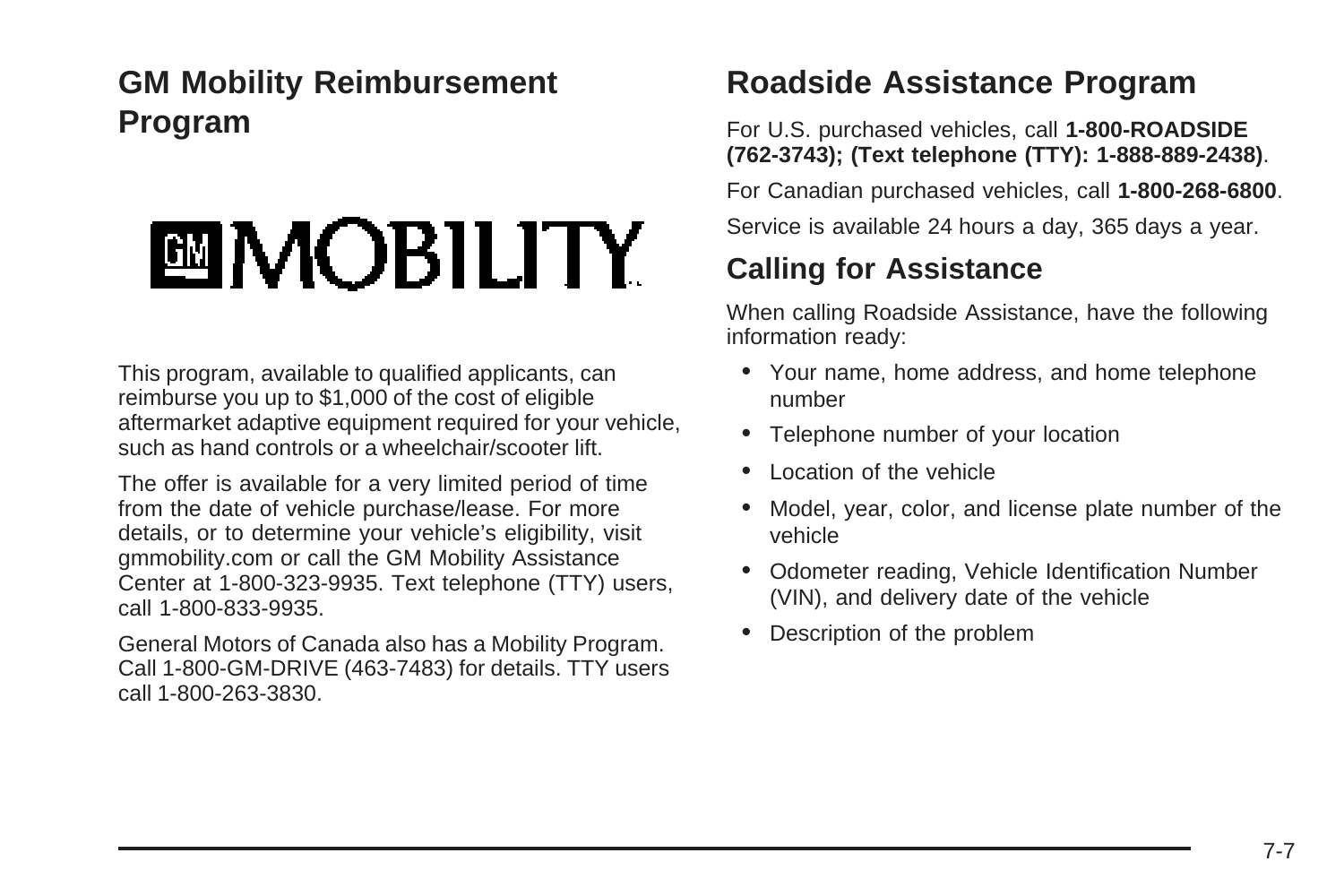#### **Coverage**

Services are provided up to 5 years/100,000 miles (160 000 km), whichever comes first.

In the U.S., anyone driving the vehicle is covered. In Canada, a person driving the vehicle without permission from the owner is not covered.

Roadside Assistance is not a part of the New Vehicle Limited Warranty. Pontiac and General Motors of Canada Limited reserve the right to make any changes or discontinue the Roadside Assistance program at any time without notification.

Pontiac and General Motors of Canada Limited reserve the right to limit services or payment to an owner or driver if they decide the claims are made too often, or the same type of claim is made many times.

## **Services Provided**

- **Emergency Fuel Delivery:** Delivery of enough fuel for the vehicle to get to the nearest service station.
- **Lock-Out Service:** Service is provided to unlock the vehicle if you are locked out. A remote unlock may be available if you have OnStar®. For security reasons, the driver must present identification before this service is given.
- **Emergency Tow From a Public Road or Highway:** Tow to the nearest Pontiac dealer for warranty service, or if the vehicle was in a crash and cannot be driven. Assistance is also given when the vehicle is stuck in sand, mud, or snow.
- **Flat Tire Change:** Service is provided to change a flat tire with the spare tire. The spare tire, if equipped. must be in good condition and properly inflated. It is the owner's responsibility for the repair or replacement of the tire if it is not covered by the warranty.
- **Battery Jump Start:** Service is provided to jump start a dead battery.
- **Trip Interruption Benefits and Assistance:** If your trip is interrupted due to a warranty failure, incidental expenses may be reimbursed during the 5 years/ 100,000 miles (160 000 km) Powertrain warranty period. Items considered are hotel, meals, and rental car.

#### **Services Not Included in Roadside Assistance**

- Impound towing caused by violation of any laws.
- Legal fines.
- Mounting, dismounting or changing of snow tires, chains, or other traction devices.
- Towing or services for vehicles driven on a non-public road or highway.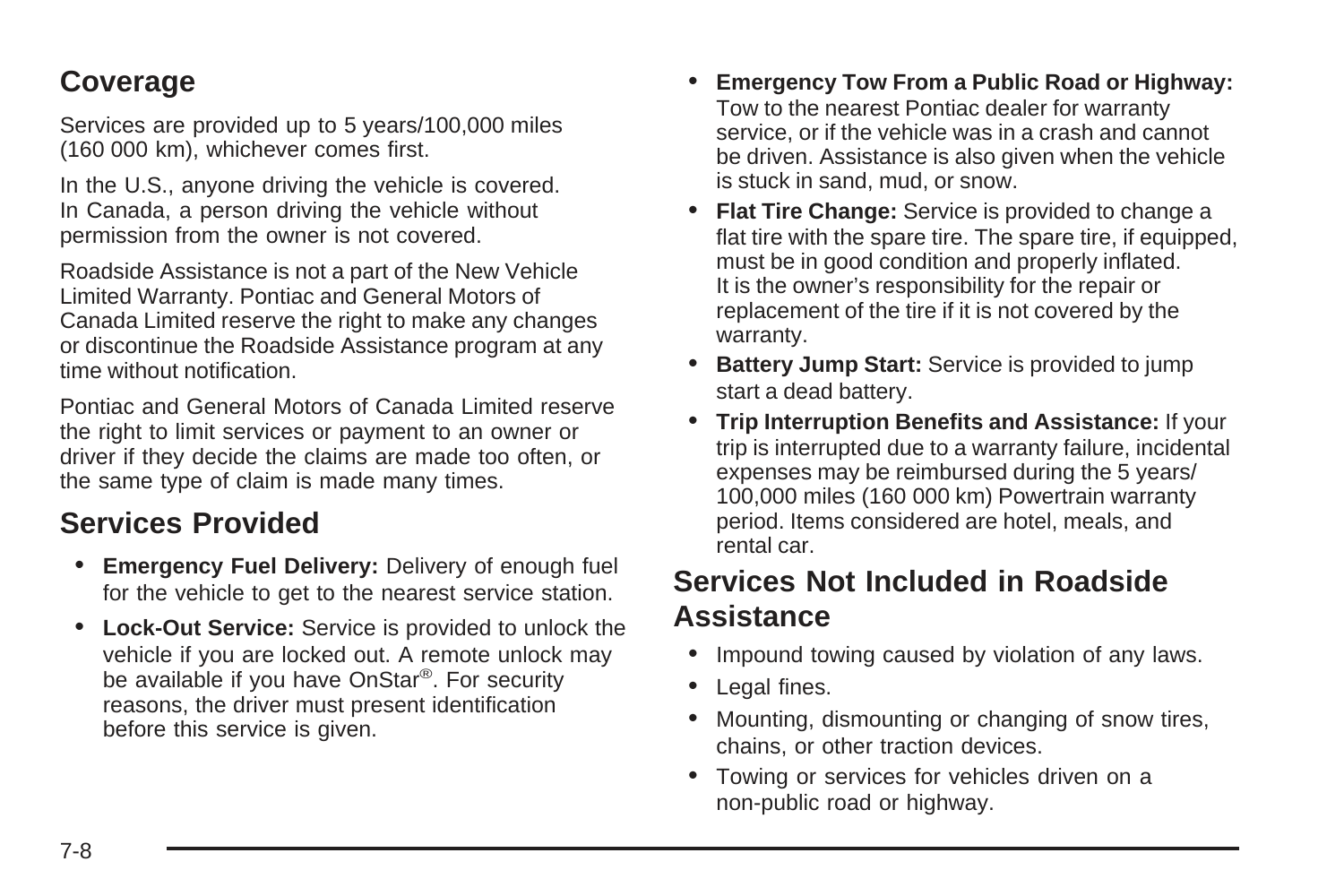### <span id="page-324-0"></span>**Services Specific to Canadian Purchased Vehicles**

- **Fuel delivery:** Reimbursement is approximately \$5 Canadian. Diesel fuel delivery may be restricted. Propane and other fuels are not provided through this service.
- **Lock-Out Service:** Vehicle registration is required.
- **Trip Routing Service:** Detailed maps of North America are provided when requested either with the most direct route or the most scenic route. There is a limit of six requests per year. Additional travel information is also available. Allow three weeks for delivery.
- **Trip Interruption Benefits and Assistance:** Must be over 250 kilometres from where your trip was started to qualify. General Motors of Canada Limited requires pre-authorization, original detailed receipts, and a copy of the repair orders. Once authorization has been received, the Roadside Assistance advisor will help you make arrangements and explain how to receive payment.

• **Alternative Service:** If assistance cannot be provided right away, the Roadside Assistance advisor may give you permission to get local emergency road service. You will receive payment, up to \$100, after sending the original receipt to Roadside Assistance. Mechanical failures may be covered, however any cost for parts and labor for repairs not covered by the warranty are the owner responsibility.

## **Scheduling Service Appointments**

When your vehicle requires warranty service, contact your dealer/retailer and request an appointment. By scheduling a service appointment and advising your service consultant of your transportation needs, your dealer/retailer can help minimize your inconvenience.

If your vehicle cannot be scheduled into the service department immediately, keep driving it until it can be scheduled for service, unless, of course, the problem is safety-related. If it is, please call your dealership/retailer, let them know this, and ask for instructions.

If the dealer/retailer requests you to bring the vehicle for service, you are urged to do so as early in the work day as possible to allow for the same day repair.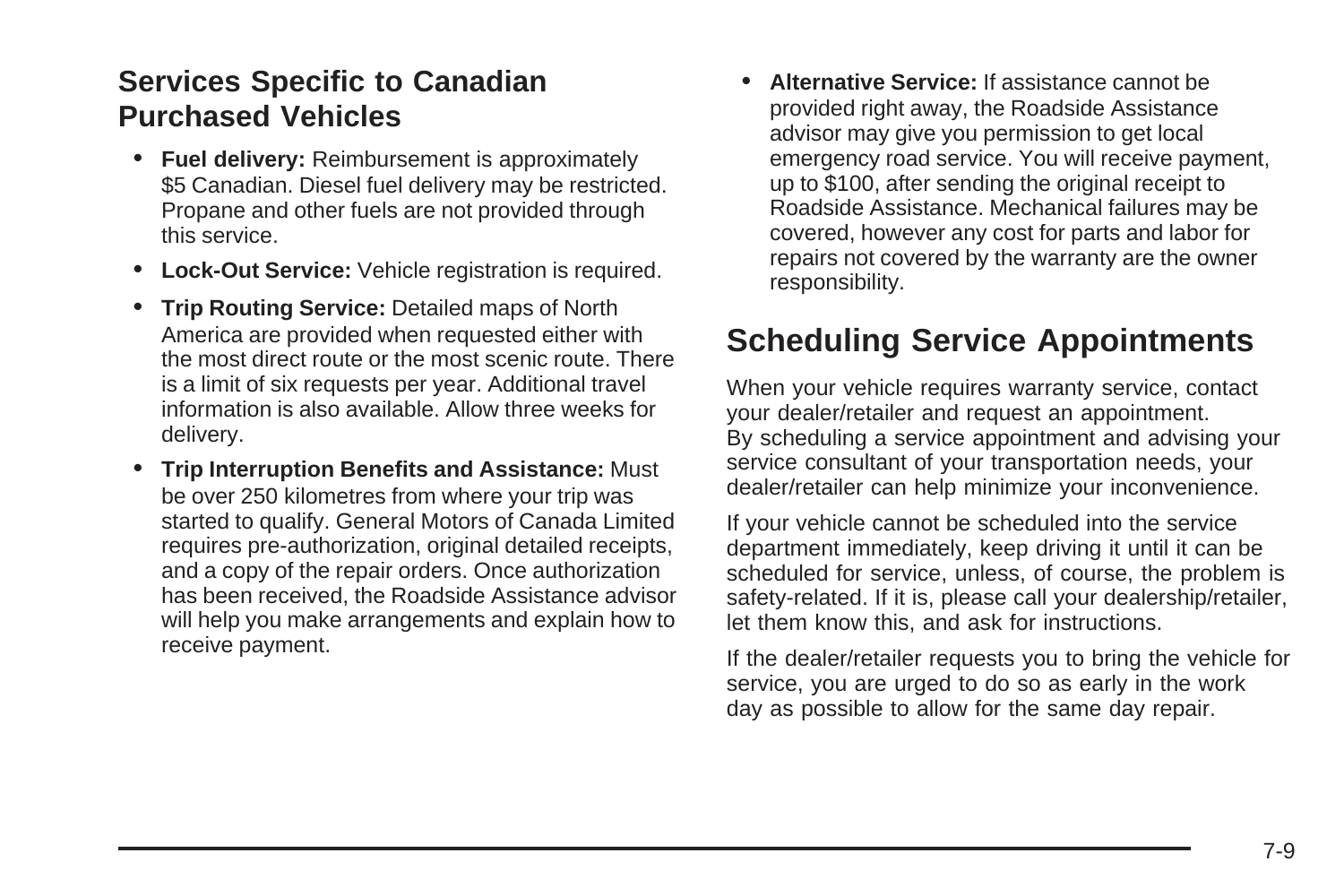# <span id="page-325-0"></span>**Courtesy Transportation**

To enhance your ownership experience, we and our participating dealers are proud to offer Courtesy Transportation, a customer support program for vehicles with the Bumper to Bumper (Base Warranty Coverage period in Canada) and extended powertrain, and hybrid specific warranty in both the U.S. and Canada.

Several courtesy transportation options are available to assist in reducing your inconvenience when warranty repairs are required.

Courtesy Transportation is not a part of the New Vehicle Limited Warranty. A separate booklet entitled "Warranty and Owner Assistance Information" furnished with each new vehicle provides detailed warranty coverage information.

### **Transportation Options**

Warranty service can generally be completed while you wait. However, if you are unable to wait, GM helps to minimize your inconvenience by providing several transportation options. Depending on the circumstances, your dealer can offer you one of the following:

#### **Shuttle Service**

Shuttle service is the preferred means of offering Courtesy Transportation. Dealers may provide you with shuttle service to get you to your destination with minimal interruption of your daily schedule. This includes one-way or round trip shuttle service within reasonable time and distance parameters of the dealer's area.

#### **Public Transportation or Fuel Reimbursement**

If your vehicle requires overnight warranty repairs, and public transportation is used instead of the dealer's shuttle service, the expense must be supported by original receipts and can only be up to the maximum amount allowed by GM for shuttle service.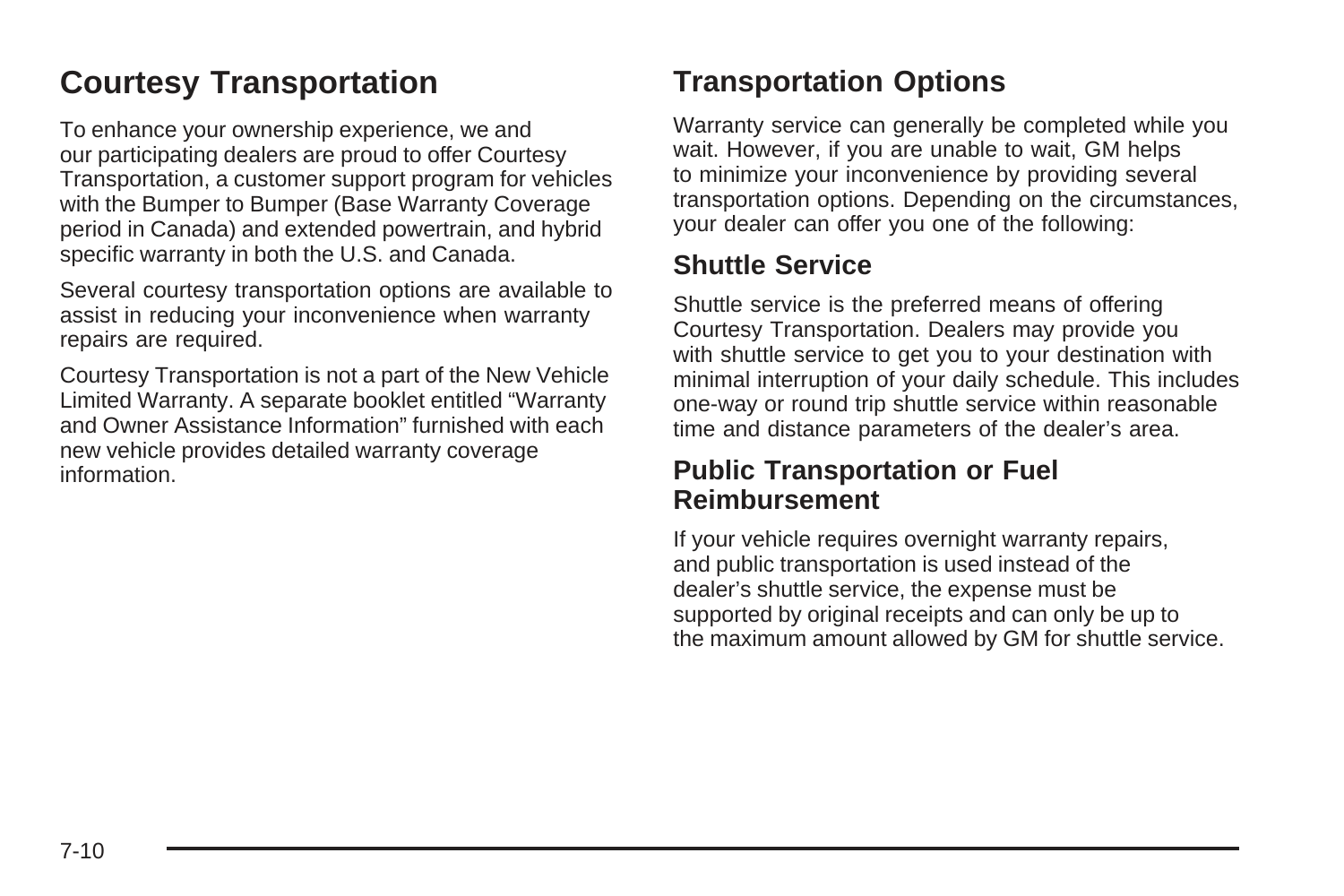<span id="page-326-0"></span>In addition, for U.S. customers, should you arrange transportation through a friend or relative, limited reimbursement for reasonable fuel expenses may be available. Claim amounts should reflect actual costs and be supported by original receipts. See your dealer for information regarding the allowance amounts for reimbursement of fuel or other transportation costs.

#### **Courtesy Rental Vehicle**

Your dealer may arrange to provide you with a courtesy rental vehicle or reimburse you for a rental vehicle that you obtain if your vehicle is kept for an overnight warranty repair. Rental reimbursement will be limited and must be supported by original receipts. This requires that you sign and complete a rental agreement and meet state/ provincial, local, and rental vehicle provider requirements. Requirements vary and may include minimum age requirements, insurance coverage, credit card, etc. You are responsible for fuel usage charges and may also be responsible for taxes, levies, usage fees, excessive mileage, or rental usage beyond the completion of the repair.

It may not be possible to provide a like-vehicle as a courtesy rental.

## **Additional Program Information**

All program options, such as shuttle service, may not be available at every dealer. Please contact your dealer for specific information about availability. All Courtesy Transportation arrangements will be administered by appropriate dealer personnel.

General Motors reserves the right to unilaterally modify, change or discontinue Courtesy Transportation at any time and to resolve all questions of claim eligibility pursuant to the terms and conditions described herein at its sole discretion.

# **Collision Damage Repair**

If your vehicle is involved in a collision and it is damaged, have the damage repaired by a qualified technician using the proper equipment and quality replacement parts. Poorly performed collision repairs diminish your vehicle's resale value, and safety performance can be compromised in subsequent collisions.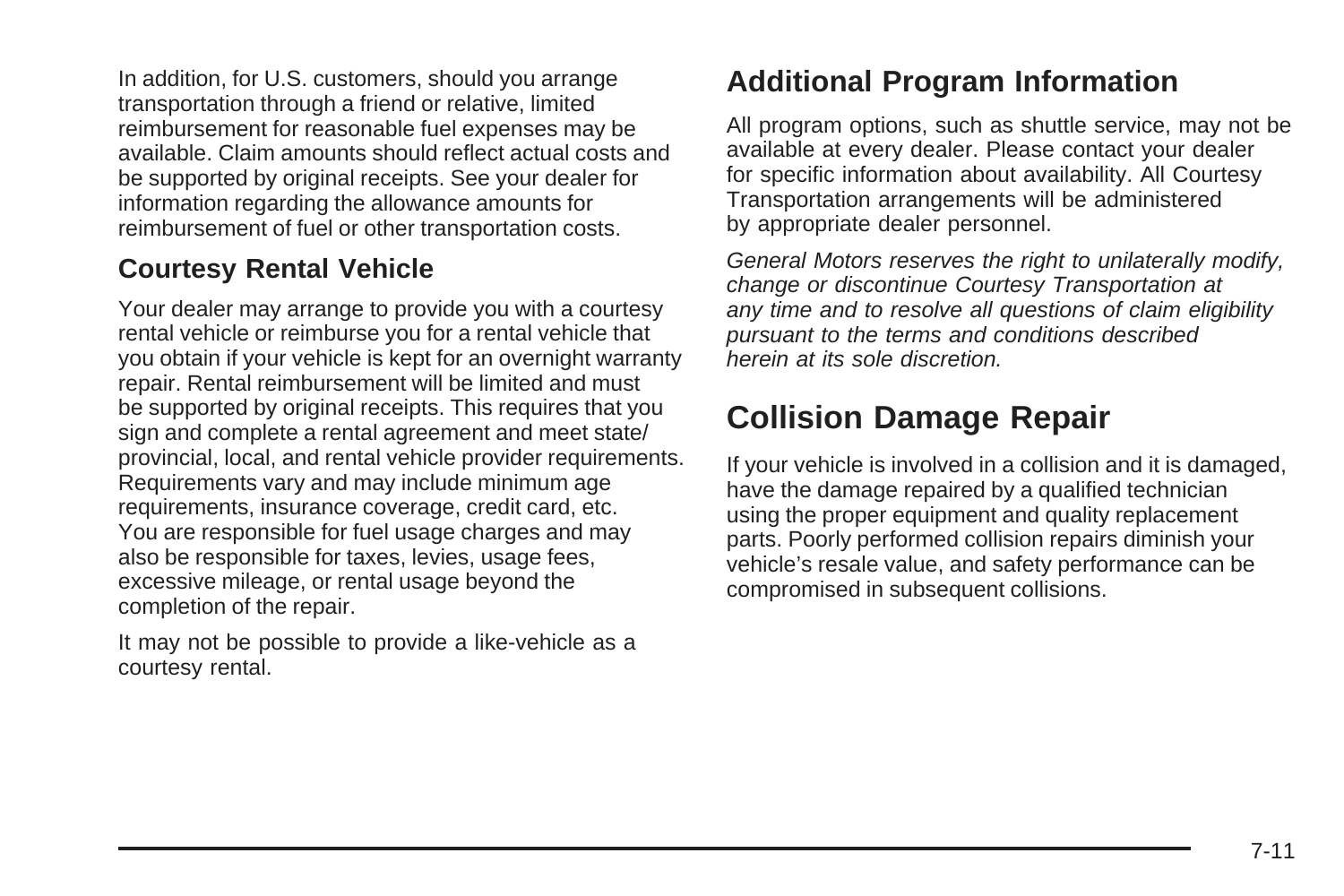### **Collision Parts**

Genuine GM Collision parts are new parts made with the same materials and construction methods as the parts with which your vehicle was originally built. Genuine GM Collision parts are your best choice to ensure that your vehicle's designed appearance, durability, and safety are preserved. The use of Genuine GM parts can help maintain your GM New Vehicle Warranty.

Recycled original equipment parts may also be used for repair. These parts are typically removed from vehicles that were total losses in prior crashes. In most cases, the parts being recycled are from undamaged sections of the vehicle. A recycled original equipment GM part, may be an acceptable choice to maintain your vehicle's originally designed appearance and safety performance, however, the history of these parts is not known. Such parts are not covered by your GM New Vehicle Limited Warranty, and any related failures are not covered by that warranty.

Aftermarket collision parts are also available. These are made by companies other than GM and may not have been tested for your vehicle. As a result, these parts may fit poorly, exhibit premature durability/corrosion problems, and may not perform properly in subsequent collisions. Aftermarket parts are not covered by your GM New Vehicle Limited Warranty, and any vehicle failure related to such parts are not covered by that warranty.

# **Repair Facility**

We recommend that you choose a collision repair facility that meets your needs before you ever need collision repairs. Your dealer/retailer may have a collision repair center with GM-trained technicians and state of the art equipment, or be able to recommend a collision repair center that has GM-trained technicians and comparable equipment.

### **Insuring Your Vehicle**

Protect your investment in your GM vehicle with comprehensive and collision insurance coverage. There are significant differences in the quality of coverage afforded by various insurance policy terms. Many insurance policies provide reduced protection to your GM vehicle by limiting compensation for damage repairs by using aftermarket collision parts. Some insurance companies will not specify aftermarket collision parts. When purchasing insurance, we recommend that you assure your vehicle will be repaired with GM original equipment collision parts. If such insurance coverage is not available from your current insurance carrier, consider switching to another insurance carrier.

If your vehicle is leased, the leasing company may require you to have insurance that assures repairs with Genuine GM Original Equipment Manufacturer (OEM) parts or Genuine Manufacturer replacement parts. Read your lease carefully, as you may be charged at the end of your lease for poor quality repairs.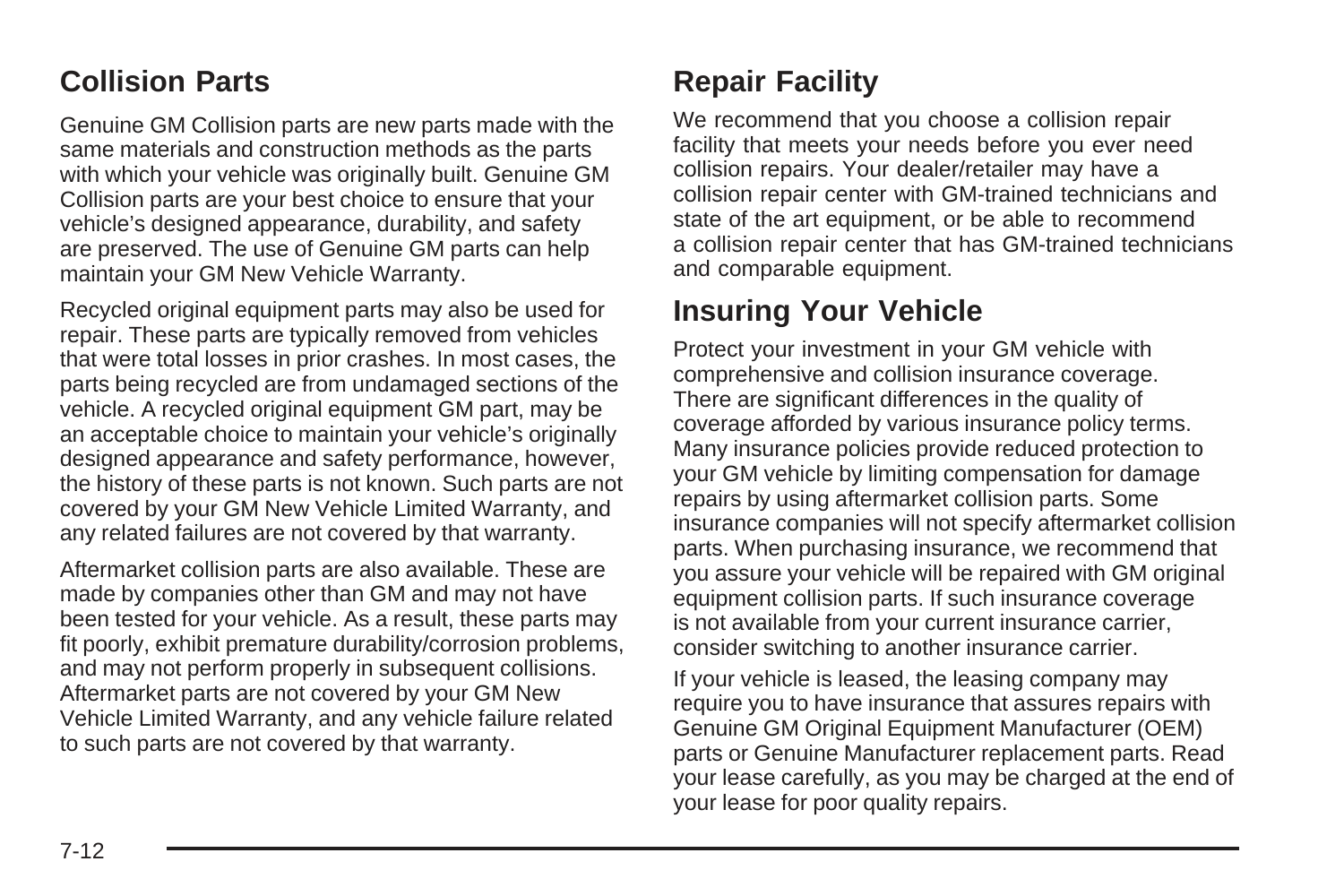### **If a Crash Occurs**

Here is what to do if you are involved in a crash.

- Check to make sure that you are all right. If you are uninjured, make sure that no one else in your vehicle, or the other vehicle, is injured.
- If there has been an injury, call emergency services for help. Do not leave the scene of a crash until all matters have been taken care of. Move your vehicle only if its position puts you in danger or you are instructed to move it by a police officer.
- Give only the necessary and requested information to police and other parties involved in the crash. Do not discuss your personal condition, mental frame of mind, or anything unrelated to the crash. This will help guard against post-crash legal action.
- If you need roadside assistance, call GM Roadside Assistance. See [Roadside Assistance Program](#page-322-0) on page 7-7 for more information.
- If your vehicle cannot be driven, know where the towing service will be taking it. Get a card from the tow truck operator or write down the driver's name, the service's name, and the phone number.
- Remove any valuables from your vehicle before it is towed away. Make sure this includes your insurance information and registration if you keep these items in your vehicle.
- Gather the important information you will need from the other driver. Things like name, address, phone number, driver's license number, vehicle license plate, vehicle make, model and model year, Vehicle Identification Number (VIN), insurance company and policy number, and a general description of the damage to the other vehicle.
- If possible, call your insurance company from the scene of the crash. They will walk you through the information they will need. If they ask for a police report, phone or go to the police department headquarters the next day and you can get a copy of the report for a nominal fee. In some states/provinces with "no fault" insurance laws, a report may not be necessary. This is especially true if there are no injuries and both vehicles are driveable.
- Choose a reputable collision repair facility for your vehicle. Whether you select a dealer/retailer or a private collision repair facility to fix the damage, make sure you are comfortable with them. Remember, you will have to feel comfortable with their work for a long time.
- Once you have an estimate, read it carefully and make sure you understand what work will be performed on your vehicle. If you have a question, ask for an explanation. Reputable shops welcome this opportunity.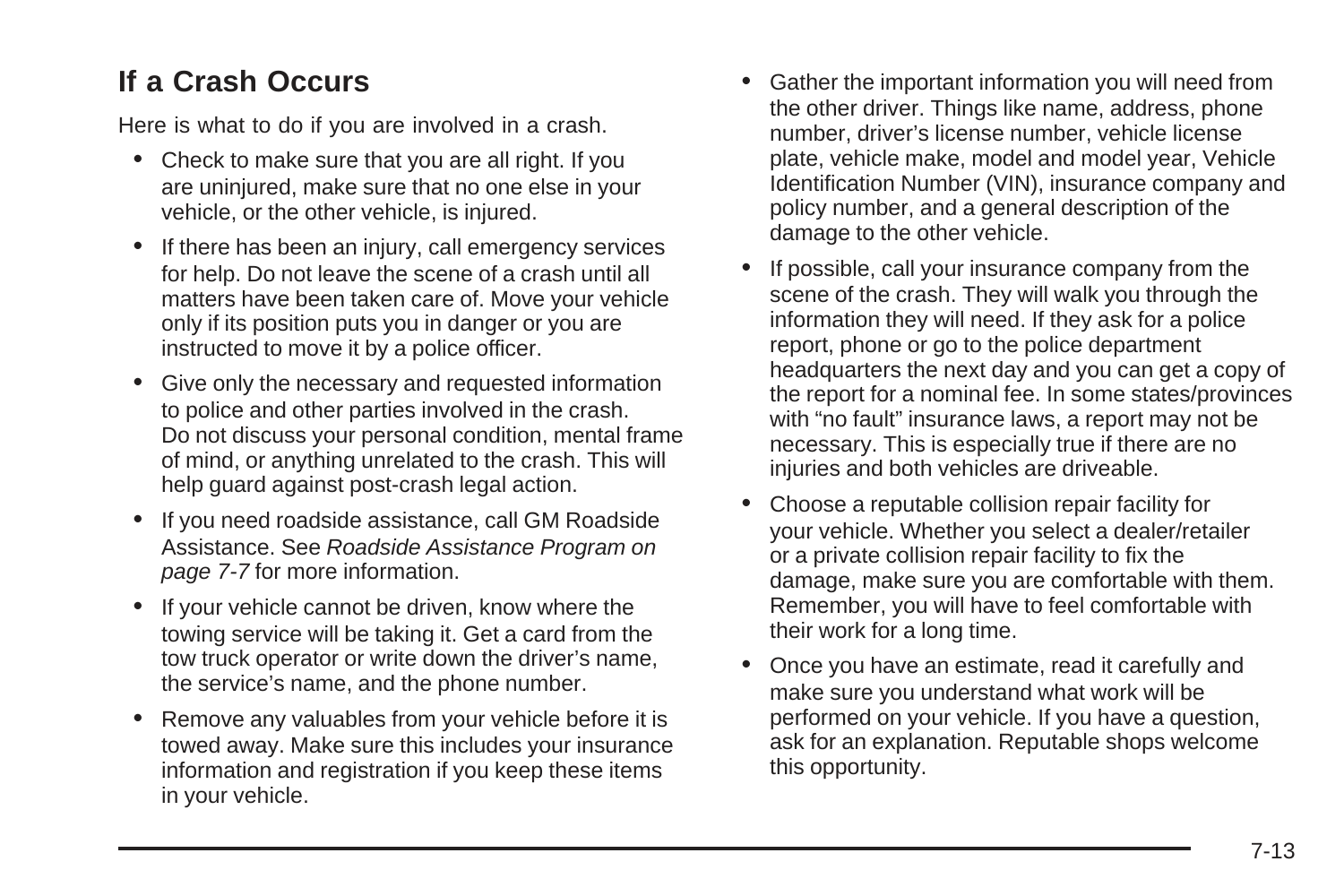### <span id="page-329-0"></span>**Managing the Vehicle Damage Repair Process**

In the event that your vehicle requires damage repairs, GM recommends that you take an active role in its repair. If you have a pre-determined repair facility of choice, take your vehicle there, or have it towed there. Specify to the facility that any required replacement collision parts be original equipment parts, either new Genuine GM parts or recycled original GM parts. Remember, recycled parts will not be covered by your GM vehicle warranty.

Insurance pays the bill for the repair, but you must live with the repair. Depending on your policy limits, your insurance company may initially value the repair using aftermarket parts. Discuss this with your repair professional, and insist on Genuine GM parts. Remember if your vehicle is leased you may be obligated to have the vehicle repaired with Genuine GM parts, even if your insurance coverage does not pay the full cost.

If another party's insurance company is paying for the repairs, you are not obligated to accept a repair valuation based on that insurance company's collision policy repair limits, as you have no contractual limits with that company. In such cases, you can have control of the repair and parts choices as long as cost stays within reasonable limits.

# **Reporting Safety Defects**

## **Reporting Safety Defects to the United States Government**

If you believe that your vehicle has a defect which could cause a crash or could cause injury or death, you should immediately inform the National Highway Traffic Safety Administration (NHTSA) in addition to notifying General Motors.

If NHTSA receives similar complaints, it may open an investigation, and if it finds that a safety defect exists in a group of vehicles, it may order a recall and remedy campaign. However, NHTSA cannot become involved in individual problems between you, your dealer/retailer, or General Motors.

To contact NHTSA, you may call the Vehicle Safety Hotline toll-free at 1-888-327-4236 (TTY: 1-800-424-9153); go to safercar.gov; or write to:

Administrator, NHTSA 1200 New Jersey Avenue, S.E. Washington D.C., 20590

You can also obtain other information about motor vehicle safety from safercar.gov.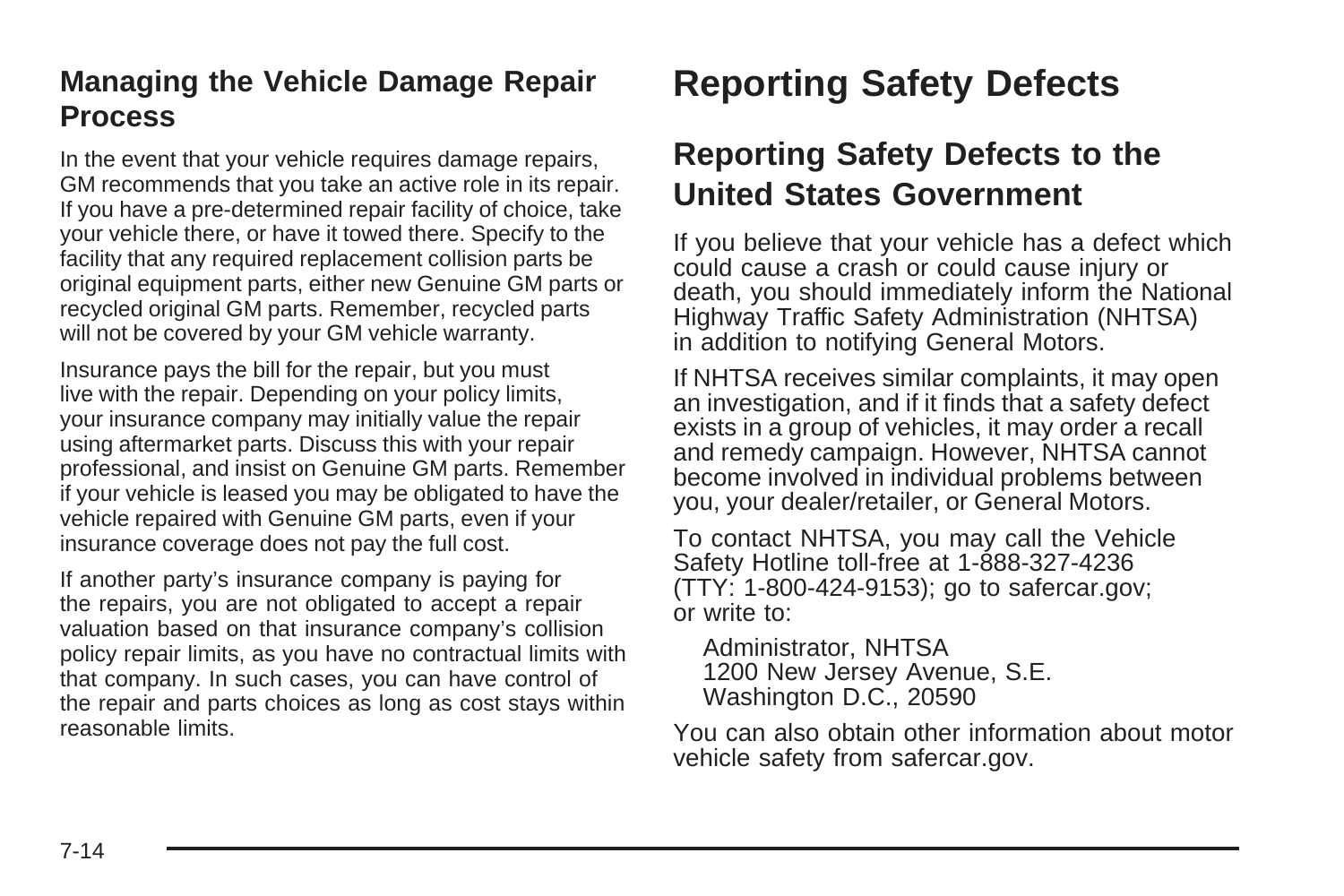# <span id="page-330-0"></span>**Reporting Safety Defects to the Canadian Government**

If you live in Canada, and you believe that your vehicle has a safety defect, notify Transport Canada immediately, in addition to notifying General Motors of Canada Limited. Call them at 1-800-333-0510 or write to:

Transport Canada Road Safety Branch 2780 Sheffield Road Ottawa, Ontario K1B 3V9

### **Reporting Safety Defects to General Motors**

In addition to notifying NHTSA (or Transport Canada) in a situation like this, please notify General Motors.

Call 1-800-762-2737, or write:

Pontiac Customer Assistance Center P.O. Box 33172 Detroit, MI 48232-5172

In Canada, call 1-800-263-3777 (English) or 1-800-263-7854 (French), or write:

General Motors of Canada Limited Customer Communication Centre, CA1-163-005 1908 Colonel Sam Drive Oshawa, Ontario L1H 8P7

# **Service Publications Ordering Information**

#### **Service Manuals**

Service Manuals have the diagnosis and repair information on engines, transmission, axle suspension, brakes, electrical, steering, body, etc.

### **Service Bulletins**

Service Bulletins give additional technical service information needed to knowledgeably service General Motors cars and trucks. Each bulletin contains instructions to assist in the diagnosis and service of your vehicle.

#### **Owner Information**

Owner publications are written specifically for owners and intended to provide basic operational information about the vehicle. The owner manual includes the Maintenance Schedule for all models.

In-Portfolio: Includes a Portfolio, Owner Manual, and Warranty Booklet.

RETAIL SELL PRICE: \$35.00 (U.S.) plus processing fee

Without Portfolio: Owner Manual only.

RETAIL SELL PRICE: \$25.00 (U.S.) plus processing fee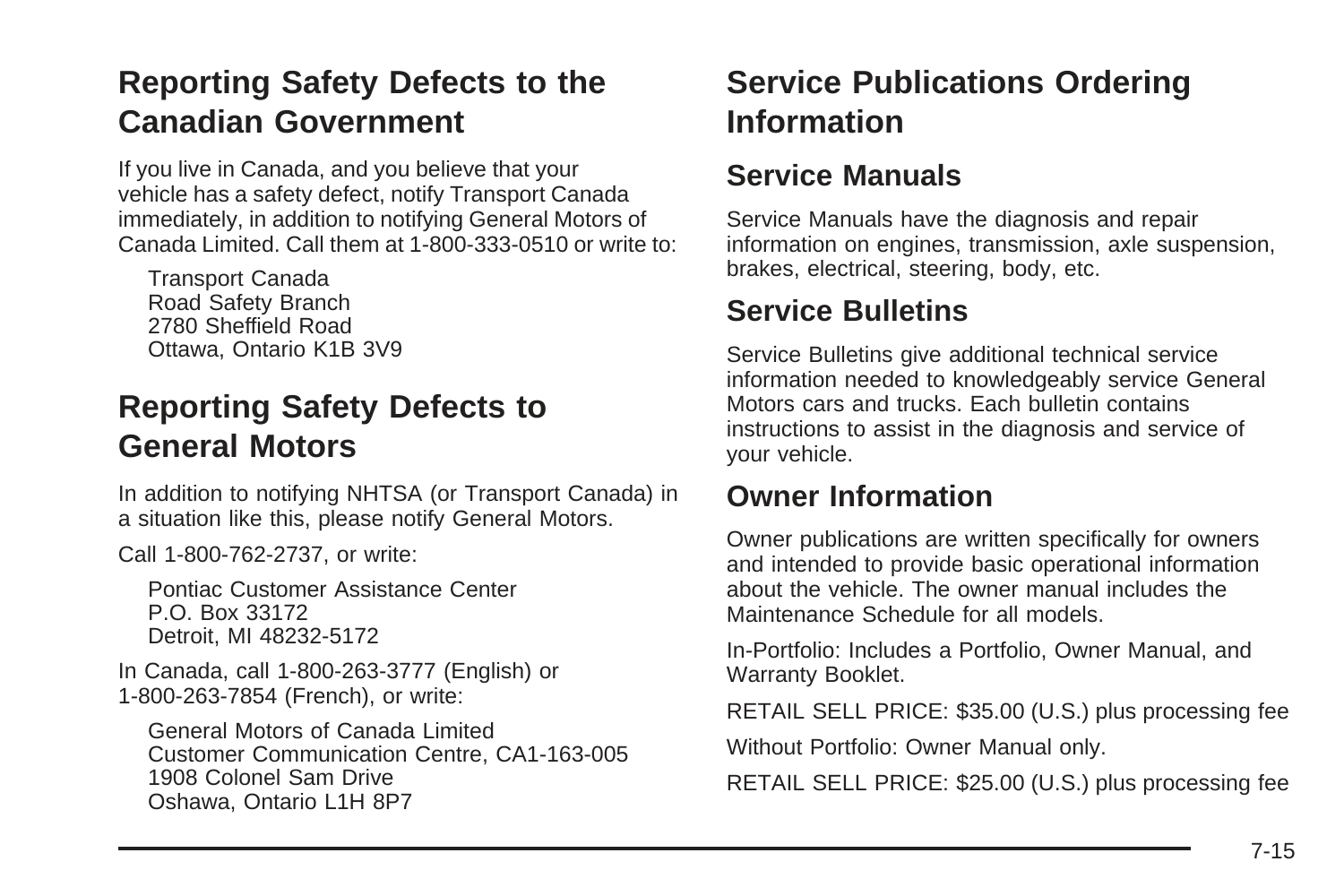### <span id="page-331-0"></span>**Current and Past Model Order Forms**

Technical Service Bulletins and Manuals are available for current and past model GM vehicles. To request an order form, specify year and model name of the vehicle.

#### **ORDER TOLL FREE: 1-800-551-4123 Monday-Friday 8:00 AM - 6:00 PM Eastern Time**

For Credit Card Orders Only (VISA-MasterCard-Discover), visit Helm, Inc. on the World Wide Web at: helminc.com

Or you can write to:

Helm, Incorporated P.O. Box 07130 Detroit, MI 48207

Prices are subject to change without notice and without incurring obligation. Allow ample time for delivery.

Note to Canadian Customers: All listed prices are quoted in U.S. funds. Canadian residents are to make checks payable in U.S. funds.

# **Vehicle Data Recording and Privacy**

Your GM vehicle has a number of sophisticated computers that record information about the vehicle's performance and how it is driven. For example, your vehicle uses computer modules to monitor and control engine and transmission performance, to monitor the conditions for airbag deployment and deploy airbags in a crash and, if so equipped, to provide antilock braking to help the driver control the vehicle. These modules may store data to help your dealer/retailer technician service your vehicle. Some modules may also store data about how you operate the vehicle, such as rate of fuel consumption or average speed. These modules may also retain the owner's personal preferences, such as radio pre-sets, seat positions, and temperature settings.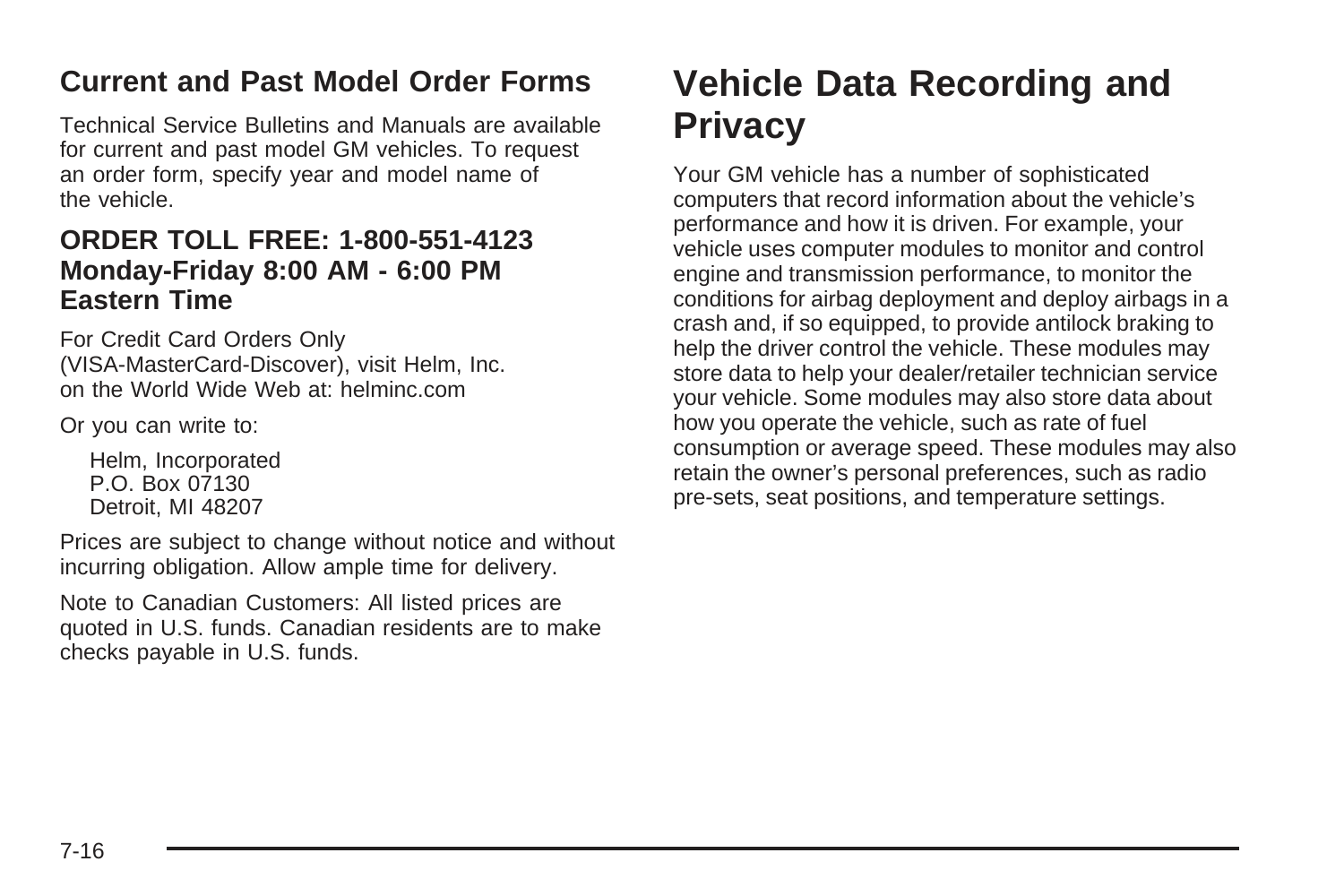## <span id="page-332-0"></span>**Event Data Recorders**

This vehicle has an Event Data Recorder (EDR). The main purpose of an EDR is to record, in certain crash or near crash-like situations, such as an airbag deployment or hitting a road obstacle, data that will assist in understanding how a vehicle's systems performed. The EDR is designed to record data related to vehicle dynamics and safety systems for a short period of time, typically 30 seconds or less. The EDR in this vehicle is designed to record such data as:

- How various systems in your vehicle were operating
- Whether or not the driver and passenger safety belts were buckled/fastened
- How far, if at all, the driver was pressing the accelerator and/or brake pedal
- How fast the vehicle was traveling

This data can help provide a better understanding of the circumstances in which crashes and injuries occur.

**Important:** EDR data is recorded by your vehicle only if a non-trivial crash situation occurs; no data is recorded by the EDR under normal driving conditions and no personal data (e.g., name, gender, age, and crash location) is recorded. However, other parties, such as law enforcement, could combine the EDR data with the type of personally identifying data routinely acquired during a crash investigation.

To read data recorded by an EDR, special equipment is required, and access to the vehicle or the EDR is needed. In addition to the vehicle manufacturer, other parties, such as law enforcement, that have the special equipment, can read the information if they have access to the vehicle or the EDR.

GM will not access this data or share it with others except: with the consent of the vehicle owner or, if the vehicle is leased, with the consent of the lessee; in response to an official request of police or similar government office; as part of GM's defense of litigation through the discovery process; or, as required by law. Data that GM collects or receives may also be used for GM research needs or may be made available to others for research purposes, where a need is shown and the data is not tied to a specific vehicle or vehicle owner.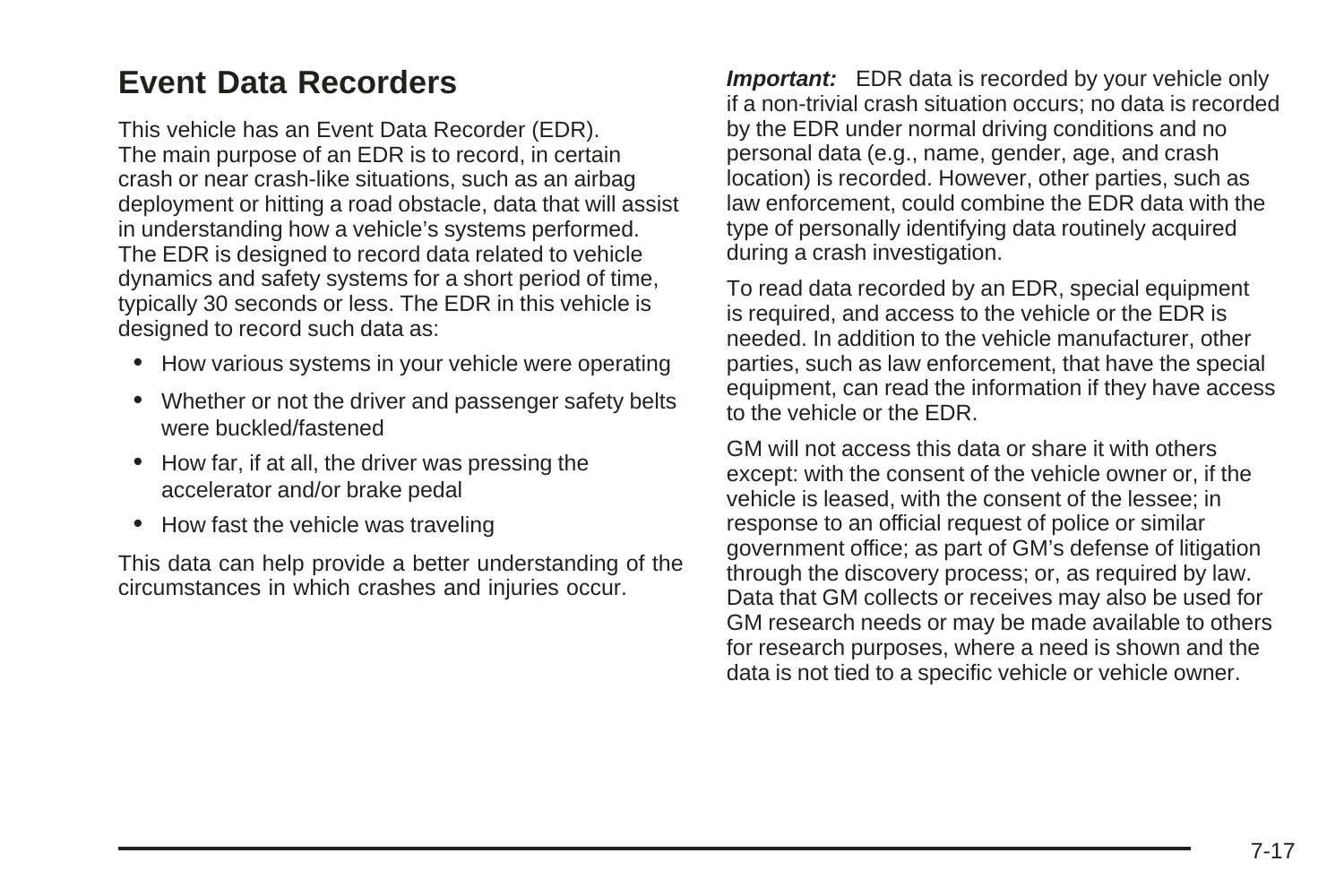# <span id="page-333-0"></span>**OnStar®**

If your vehicle has OnStar and you subscribe to the OnStar services, please refer to the OnStar Terms and Conditions for information on data collection and use.

## **Navigation System**

If your vehicle has a navigation system, use of the system may result in the storage of destinations, addresses, telephone numbers, and other trip information. Refer to the navigation system operating manual for information on stored data and for deletion instructions.

# **Radio Frequency Identification (RFID)**

RFID technology is used in some vehicles for functions such as tire pressure monitoring and ignition system security, as well as in connection with conveniences such as key fobs for remote door locking/unlocking and starting, and in-vehicle transmitters for garage door openers. RFID technology in GM vehicles does not use or record personal information or link with any other GM system containing personal information.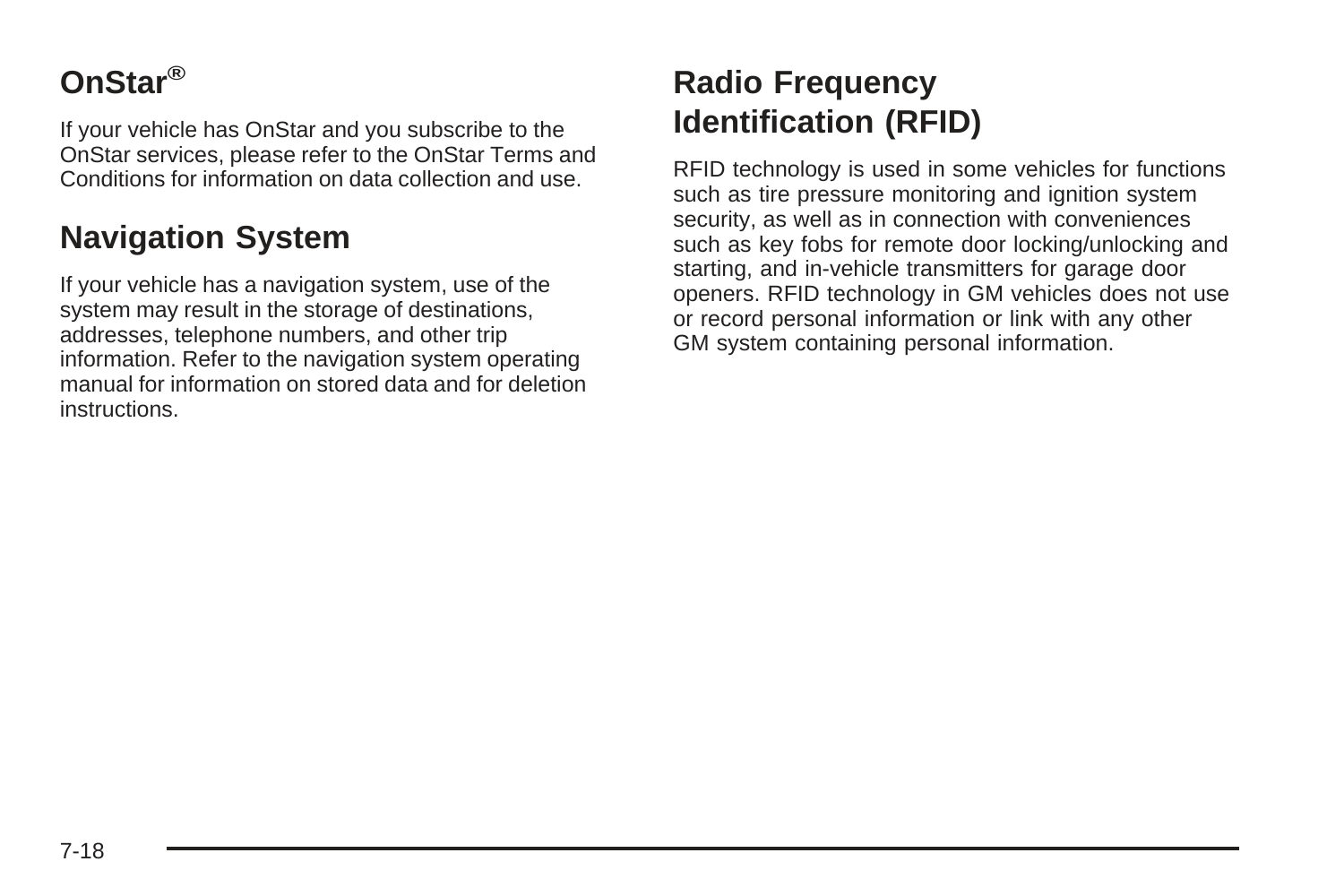### **[A](#page-206-0)**

| Adding Equipment to Your Airbag-Equipped                |  |
|---------------------------------------------------------|--|
|                                                         |  |
| Additional Required Services, Scheduled                 |  |
|                                                         |  |
|                                                         |  |
| Add-On Electrical Equipment  5-87                       |  |
|                                                         |  |
|                                                         |  |
| Air Filter, Passenger Compartment  3-22                 |  |
| Airbag                                                  |  |
|                                                         |  |
|                                                         |  |
| Adding Equipment to Your Airbag-Equipped                |  |
|                                                         |  |
|                                                         |  |
| Passenger Sensing System<br>$1 - 65$                    |  |
| Servicing Your Airbag-Equipped Vehicle<br>$1 - 70$      |  |
| What Makes an Airbag Inflate?<br>$1 - 63$               |  |
| What Will You See After an Airbag Inflates?<br>$1 - 64$ |  |
| When Should an Airbag Inflate?<br>$1 - 62$              |  |
|                                                         |  |
| Airbags                                                 |  |
| Passenger Status Indicator  3-27                        |  |

| Antenna                              |  |
|--------------------------------------|--|
|                                      |  |
|                                      |  |
| Antilock Brake System (ABS)  4-5     |  |
|                                      |  |
| Appearance Care                      |  |
|                                      |  |
|                                      |  |
|                                      |  |
| Cleaning Exterior Lamps/Lenses  5-83 |  |
|                                      |  |
|                                      |  |
|                                      |  |
|                                      |  |
| Instrument Panel, Vinyl, and Other   |  |
|                                      |  |
|                                      |  |
|                                      |  |
|                                      |  |
|                                      |  |
|                                      |  |
|                                      |  |
| Underbody Maintenance  5-86          |  |
|                                      |  |
|                                      |  |
| Windshield and Wiper Blades  5-84    |  |
|                                      |  |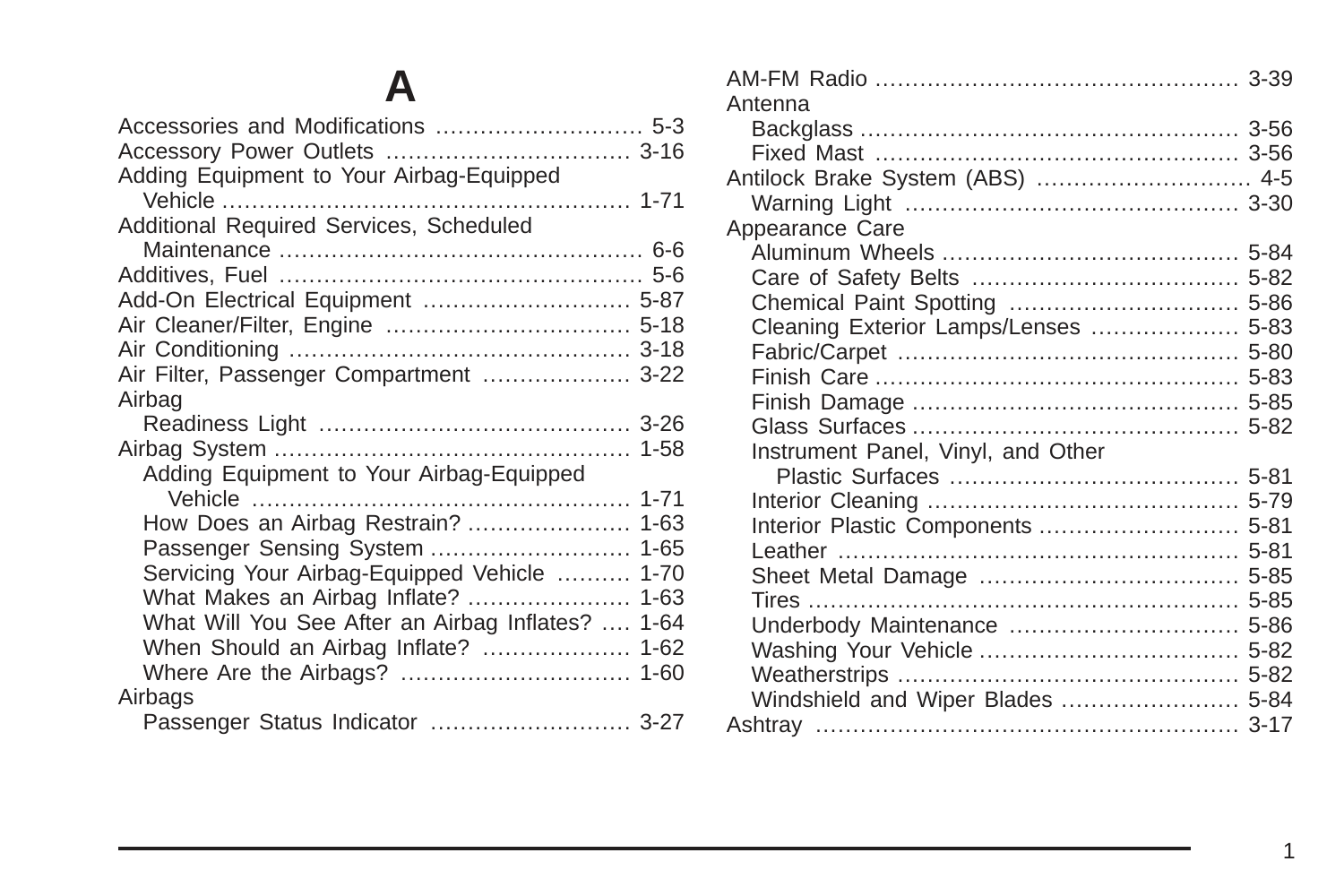| Assistance Program, Roadside  7-7   |  |
|-------------------------------------|--|
|                                     |  |
| Audio Steering Wheel Controls  3-54 |  |
|                                     |  |
| Audio Systems                       |  |
|                                     |  |
| Automatic Transmission              |  |
|                                     |  |
|                                     |  |
|                                     |  |

## **[B](#page-171-0)**

| Center High-Mounted Stoplamp (CHMSL)  5-46 |  |
|--------------------------------------------|--|
|                                            |  |
| Front Turn Signal, Sidemarker and          |  |
|                                            |  |
|                                            |  |
|                                            |  |
|                                            |  |
|                                            |  |
| Taillamps, Turn Signal, Sidemarker,        |  |
| Stoplamps, and Back-Up Lamps  5-47         |  |
|                                            |  |
|                                            |  |

# **[C](#page-207-0)**

#### [California](#page-207-0) [Perchlorate Materials Requirements](#page-207-0) [................. 5-4](#page-207-0) [California Fuel](#page-209-0) [.................................................. 5-6](#page-209-0) [California Proposition 65 Warning](#page-207-0) [....................... 5-4](#page-207-0) [Canadian Owners](#page-1-0) [................................................ ii](#page-1-0) [Capacities and Specifications](#page-296-0) [............................](#page-296-0) 5-93 [Carbon Monoxide](#page-107-0) [Engine Exhaust](#page-107-0) [...........................................](#page-107-0) 2-30 [Liftgate](#page-87-0) [......................................................](#page-87-0) 2-10 [Trunk](#page-85-0) [.......................................................... 2-8](#page-85-0) [Winter Driving](#page-187-0) [.............................................](#page-187-0) 4-14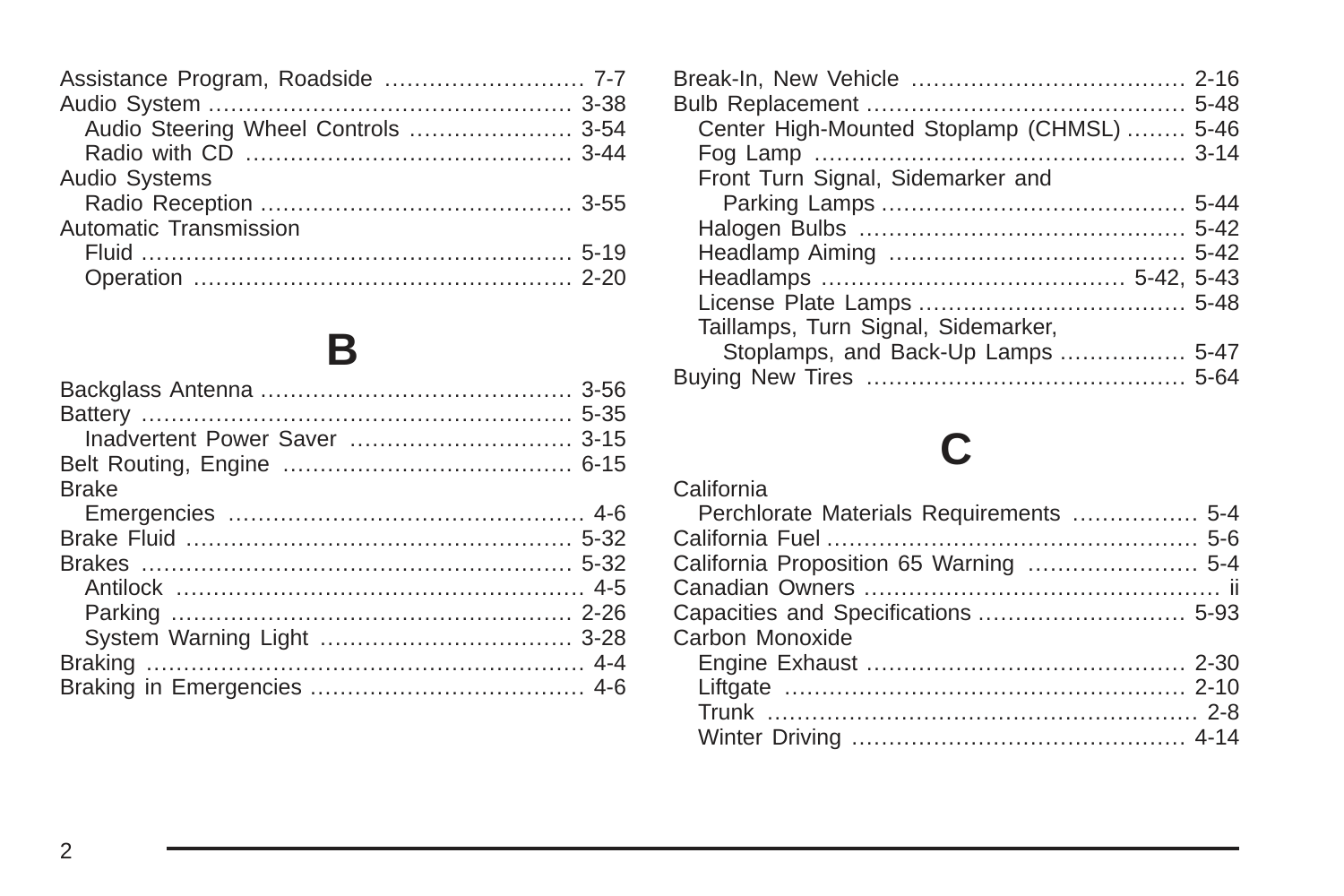#### [Care of](#page-285-0)

| Center High-Mounted Stoplamp (CHMSL)  5-46   |  |
|----------------------------------------------|--|
| Central Door Unlock System  2-6              |  |
|                                              |  |
|                                              |  |
| Check                                        |  |
|                                              |  |
| Checking Things Under the Hood  5-10         |  |
|                                              |  |
| <b>Child Restraints</b>                      |  |
| Infants and Young Children  1-36             |  |
| Lower Anchors and Tethers for Children  1-44 |  |
|                                              |  |
| Securing a Child Restraint in a              |  |
|                                              |  |
| Securing a Child Restraint in the            |  |
|                                              |  |
|                                              |  |
| Where to Put the Restraint  1-42             |  |
|                                              |  |
|                                              |  |
| Cleaning                                     |  |
|                                              |  |
|                                              |  |
|                                              |  |
|                                              |  |

| Cleaning (cont.)                   |  |
|------------------------------------|--|
|                                    |  |
|                                    |  |
| Instrument Panel, Vinyl, and Other |  |
|                                    |  |
|                                    |  |
| Interior Plastic Components  5-81  |  |
|                                    |  |
|                                    |  |
| Underbody Maintenance  5-86        |  |
|                                    |  |
|                                    |  |
| Windshield and Wiper Blades  5-84  |  |
|                                    |  |
|                                    |  |
|                                    |  |
|                                    |  |
|                                    |  |
|                                    |  |
|                                    |  |
|                                    |  |
| Coolant                            |  |
|                                    |  |
| Engine Temperature Gage  3-30      |  |
|                                    |  |
|                                    |  |
|                                    |  |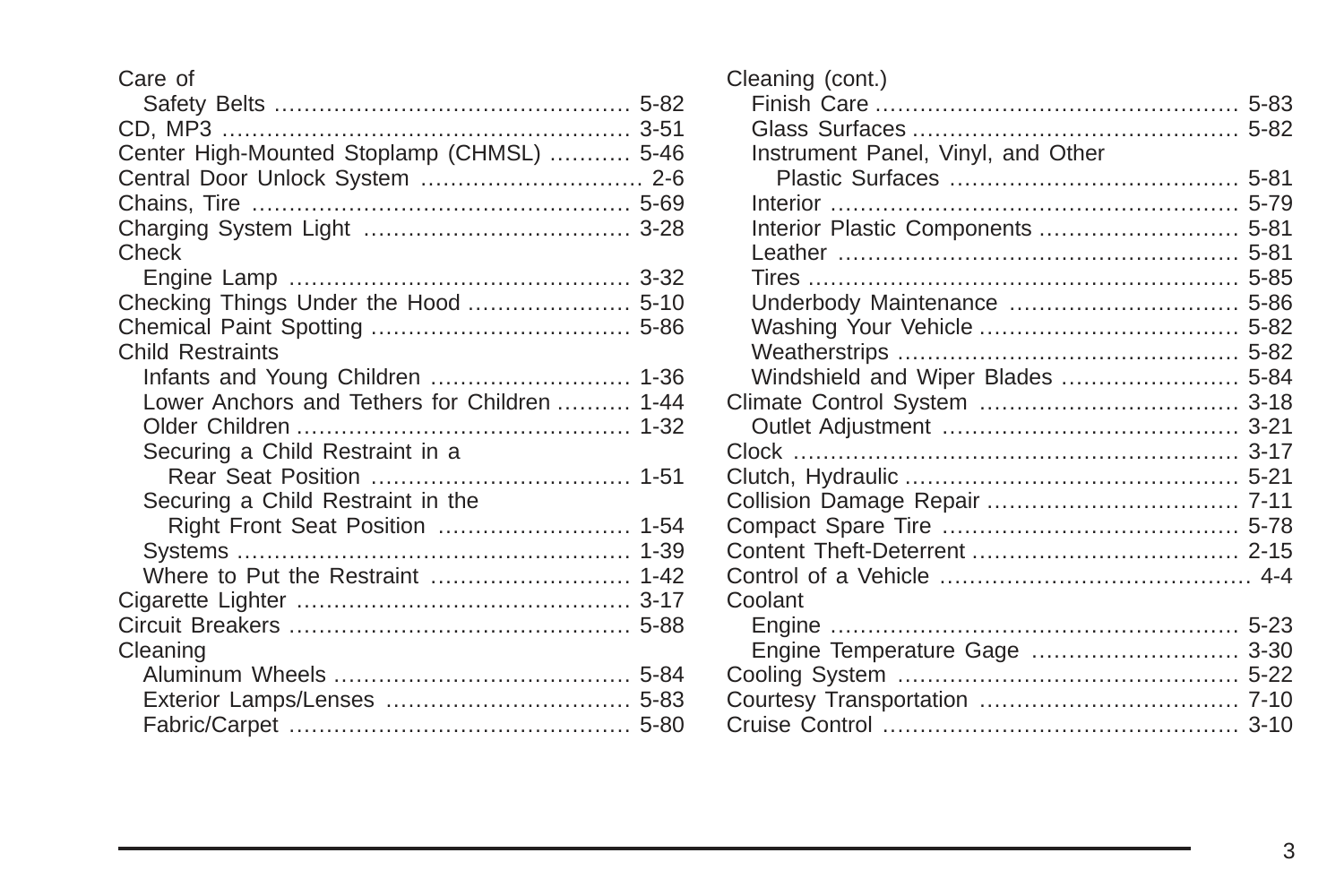| Text Telephone (TTY) Users  7-6                 |
|-------------------------------------------------|
| Customer Information                            |
| Service Publications Ordering Information  7-15 |
|                                                 |

# **[D](#page-326-0)**

| Data Recorders                              |  |
|---------------------------------------------|--|
|                                             |  |
| Daytime Running Lamps (DRL)  3-14           |  |
| Daytime Running Lamps Indicator Light  3-36 |  |
|                                             |  |
|                                             |  |
|                                             |  |
|                                             |  |
| Door                                        |  |
|                                             |  |
|                                             |  |
|                                             |  |
|                                             |  |
|                                             |  |

| 6              | <b>Driver</b>                            |  |
|----------------|------------------------------------------|--|
| 7              |                                          |  |
| 6              | Drivina                                  |  |
| 6              |                                          |  |
| 6              |                                          |  |
|                |                                          |  |
| 5              |                                          |  |
| 2              |                                          |  |
|                | Hill and Mountain Roads  4-13            |  |
|                | In Rain and on Wet Roads  4-11           |  |
|                |                                          |  |
|                |                                          |  |
|                | Rocking Your Vehicle to Get it Out  4-18 |  |
| $\overline{7}$ |                                          |  |
|                | Driving for Better Fuel Economy  4-2     |  |
| 4              |                                          |  |

# **[E](#page-331-0)**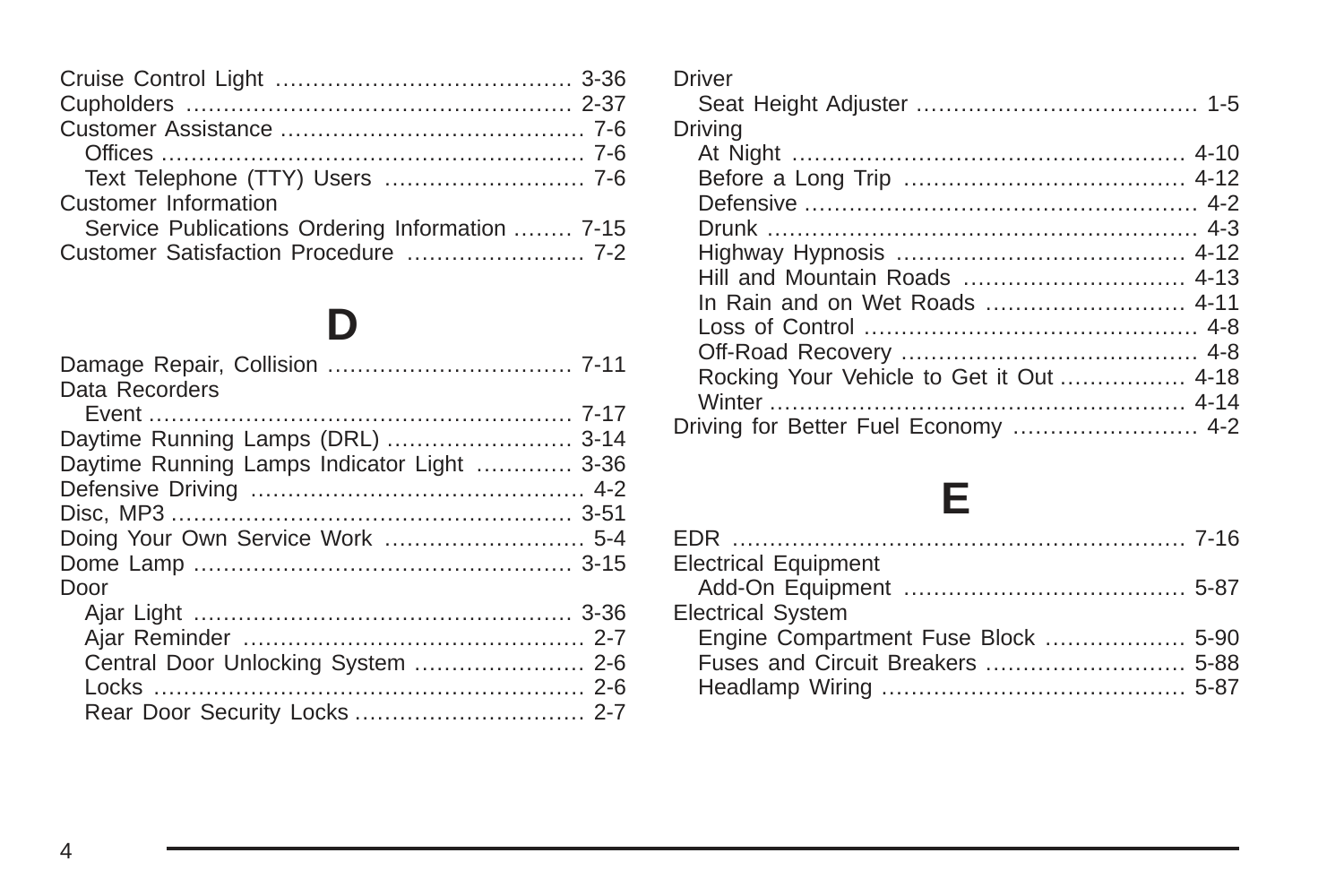| Electrical System (cont.)                   |          |
|---------------------------------------------|----------|
| Instrument Panel Fuse Block  5-89           |          |
| Power Windows and Other Power Options  5-88 |          |
|                                             |          |
| Engine                                      |          |
|                                             |          |
| Change Engine Oil Light  3-35               |          |
| Check and Service Engine Soon Lamp          | $3 - 32$ |
|                                             |          |
|                                             | $5 - 23$ |
| Coolant Temperature Gage                    | $3 - 30$ |
|                                             |          |
|                                             |          |
|                                             | $2 - 30$ |
|                                             |          |
|                                             | $5 - 16$ |
|                                             |          |
|                                             | $2 - 18$ |
|                                             |          |
|                                             |          |
|                                             |          |
|                                             |          |
|                                             |          |

# **[F](#page-221-0)**

| Filter   |  |
|----------|--|
|          |  |
|          |  |
|          |  |
|          |  |
|          |  |
|          |  |
|          |  |
|          |  |
| Fluid    |  |
|          |  |
|          |  |
|          |  |
| Fog Lamp |  |
|          |  |
|          |  |
|          |  |
|          |  |
|          |  |
|          |  |
|          |  |
|          |  |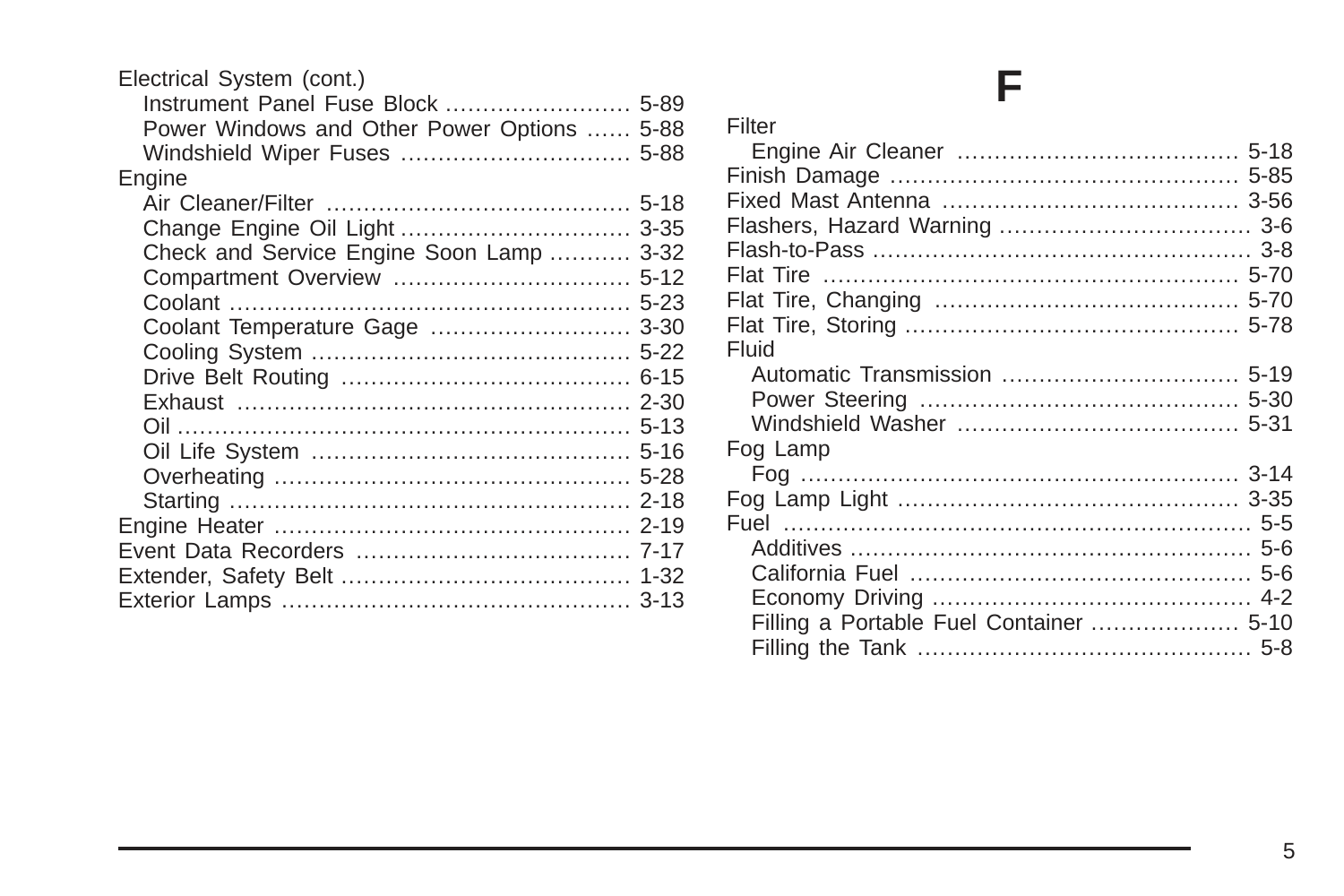#### Fuel (cont.)

| .     |  |
|-------|--|
|       |  |
|       |  |
|       |  |
|       |  |
|       |  |
| Fuses |  |
|       |  |
|       |  |
|       |  |
|       |  |
|       |  |

# **[G](#page-140-0)**

| Gages<br>Engine Coolant Temperature  3-30<br>Gasoline |
|-------------------------------------------------------|
|                                                       |
|                                                       |
|                                                       |
|                                                       |
|                                                       |
|                                                       |
|                                                       |
|                                                       |
|                                                       |
|                                                       |
| GM Mobility Reimbursement Program  7-7                |

# **[H](#page-245-0)**

| Headlamp                          |  |
|-----------------------------------|--|
|                                   |  |
|                                   |  |
|                                   |  |
|                                   |  |
| Daytime Running Lamps (DRL)  3-14 |  |
|                                   |  |
|                                   |  |
| Front Turn Signal, Sidemarker and |  |
|                                   |  |
| High/Low Beam Changer  3-8        |  |
|                                   |  |
|                                   |  |
| Height Adjuster, Driver Seat  1-5 |  |
|                                   |  |
|                                   |  |
|                                   |  |
|                                   |  |
| Hood                              |  |
|                                   |  |
|                                   |  |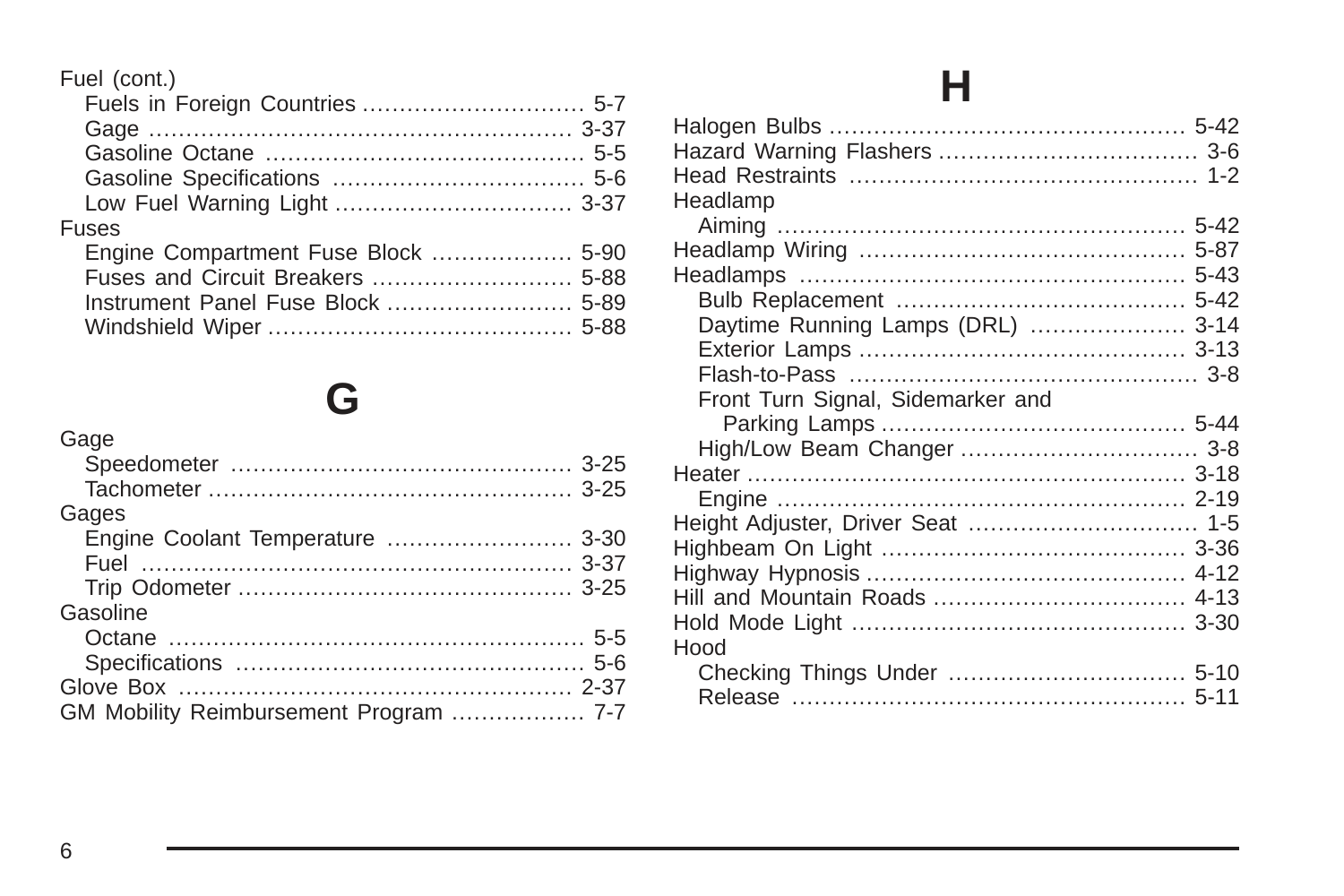| How to Wear Safety Belts Properly  1-20 |  |
|-----------------------------------------|--|
|                                         |  |

**[I](#page-94-0)**

| Inadvertent Power Battery Saver  3-15        |  |
|----------------------------------------------|--|
| Infants and Young Children, Restraints  1-36 |  |
|                                              |  |
| Instrument Panel                             |  |
|                                              |  |
|                                              |  |
|                                              |  |
|                                              |  |

#### **[J](#page-239-0)**

[Jump Starting](#page-239-0) [.................................................](#page-239-0) 5-36

# **[K](#page-81-0)**

| Lamp                                                                                   |                                              |
|----------------------------------------------------------------------------------------|----------------------------------------------|
|                                                                                        |                                              |
| Lamps<br>Daytime Running (DRL)  3-14                                                   | $5 - 48$<br>$1 - 28$                         |
| LATCH System for Child Restraints  1-44                                                |                                              |
| Liftgate                                                                               |                                              |
| Lights<br>Antilock Brake System (ABS) Warning<br>Daytime Running Lamps Indicator  3-36 | $3 - 30$<br>$3 - 28$<br>$3 - 36$<br>$3 - 36$ |
|                                                                                        |                                              |
| High/Low Beam Changer  3-8                                                             |                                              |
|                                                                                        |                                              |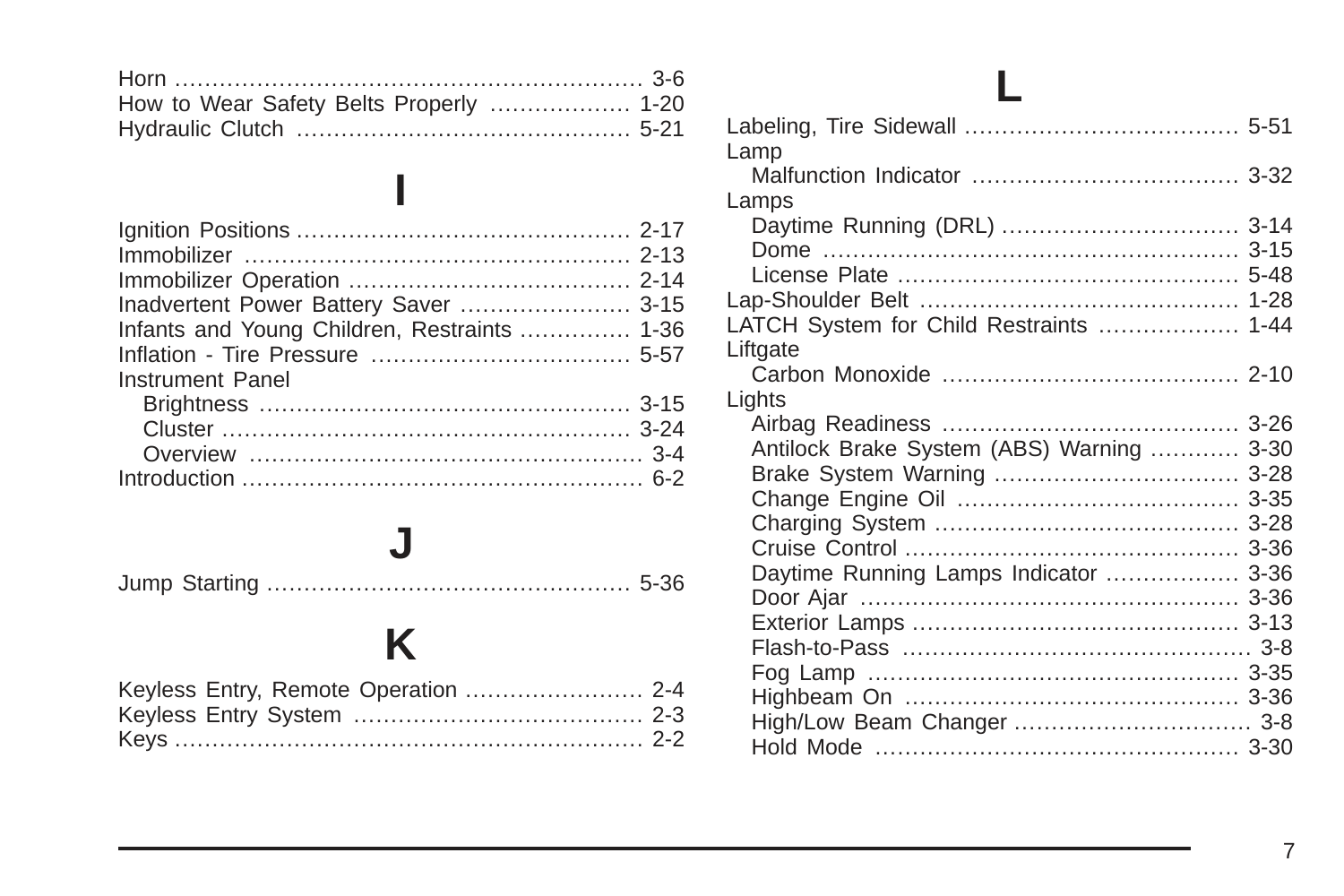Lights (cont.)

| Passenger Airbag Status Indicator  3-27      |  |
|----------------------------------------------|--|
|                                              |  |
|                                              |  |
|                                              |  |
|                                              |  |
| Locks                                        |  |
|                                              |  |
|                                              |  |
| Rear Door Security Locks  2-7                |  |
|                                              |  |
|                                              |  |
| Lower Anchors and Tethers for Children  1-44 |  |
| Lumbar                                       |  |
|                                              |  |

# **[M](#page-304-0)**

| Maintenance          |  |
|----------------------|--|
|                      |  |
| Maintenance Schedule |  |
|                      |  |
|                      |  |
|                      |  |

| Maintenance Schedule (cont.)<br>Maintenance Replacement Parts  6-14<br>Maintenance Requirements  6-2<br>Owner Checks and Services  6-9<br>Recommended Fluids and Lubricants  6-12 |  |
|-----------------------------------------------------------------------------------------------------------------------------------------------------------------------------------|--|
|                                                                                                                                                                                   |  |
| Your Vehicle and the Environment  6-2                                                                                                                                             |  |
| Malfunction Indicator Lamp  3-32                                                                                                                                                  |  |
|                                                                                                                                                                                   |  |
|                                                                                                                                                                                   |  |
| Manual Transmission                                                                                                                                                               |  |
|                                                                                                                                                                                   |  |
|                                                                                                                                                                                   |  |
|                                                                                                                                                                                   |  |
| <b>Mirrors</b>                                                                                                                                                                    |  |
|                                                                                                                                                                                   |  |
|                                                                                                                                                                                   |  |
|                                                                                                                                                                                   |  |
|                                                                                                                                                                                   |  |
|                                                                                                                                                                                   |  |
|                                                                                                                                                                                   |  |
|                                                                                                                                                                                   |  |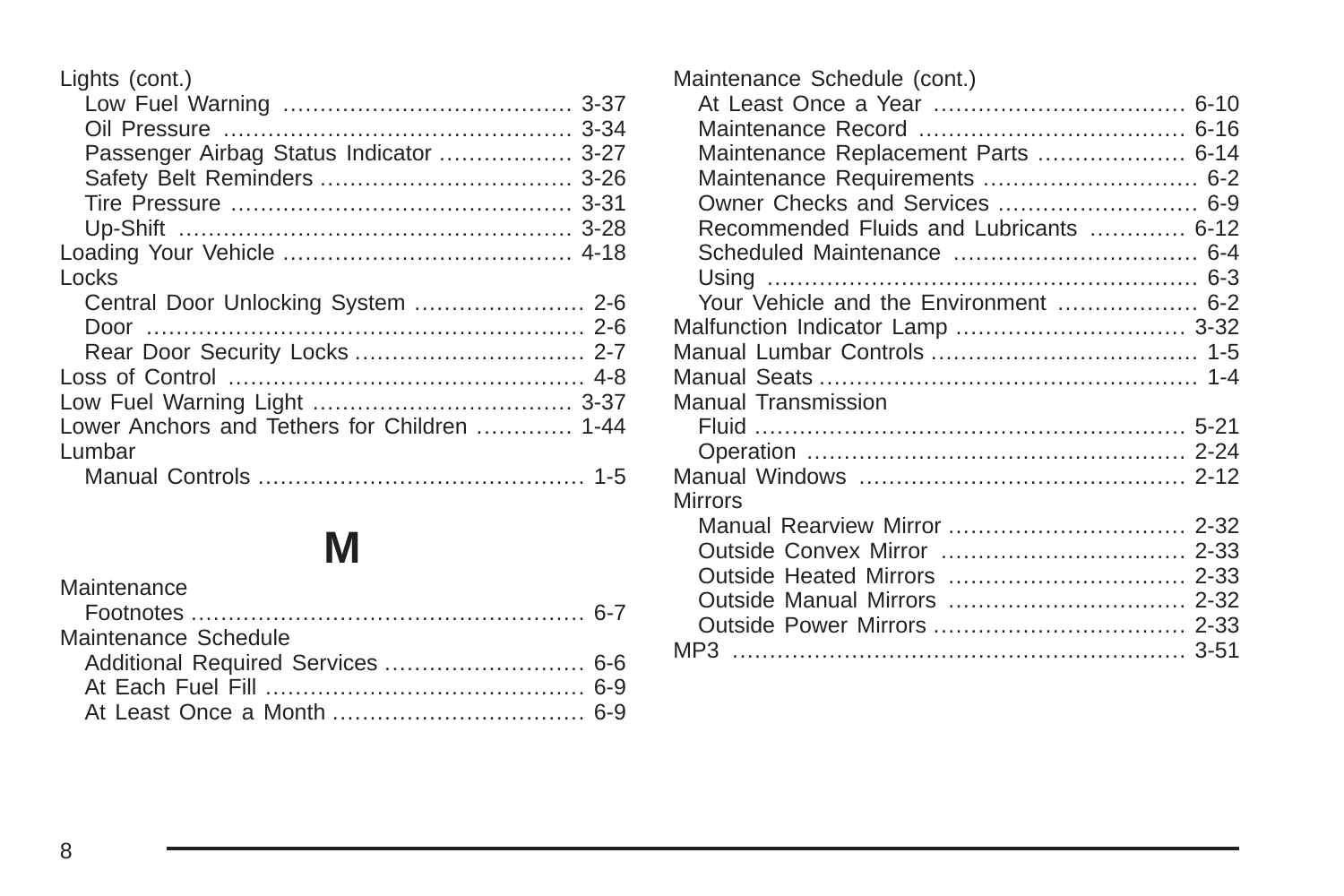**N**

# **[O](#page-140-0)**

| Off-Road                                                         |  |
|------------------------------------------------------------------|--|
|                                                                  |  |
| Oil                                                              |  |
|                                                                  |  |
|                                                                  |  |
|                                                                  |  |
|                                                                  |  |
|                                                                  |  |
|                                                                  |  |
|                                                                  |  |
| OnStar <sup>®</sup> System, see OnStar <sup>®</sup> Manual  2-34 |  |
|                                                                  |  |
| Outlets                                                          |  |
|                                                                  |  |
|                                                                  |  |

#### [Outside](#page-110-0)

# **[P](#page-288-0)**

| Park                                    |  |
|-----------------------------------------|--|
|                                         |  |
|                                         |  |
| Parking                                 |  |
|                                         |  |
|                                         |  |
|                                         |  |
| Passenger Airbag Status Indicator  3-27 |  |
| Passenger Compartment Air Filter  3-22  |  |
| Passenger Sensing System  1-65          |  |
|                                         |  |
| Perchlorate Materials Requirements,     |  |
|                                         |  |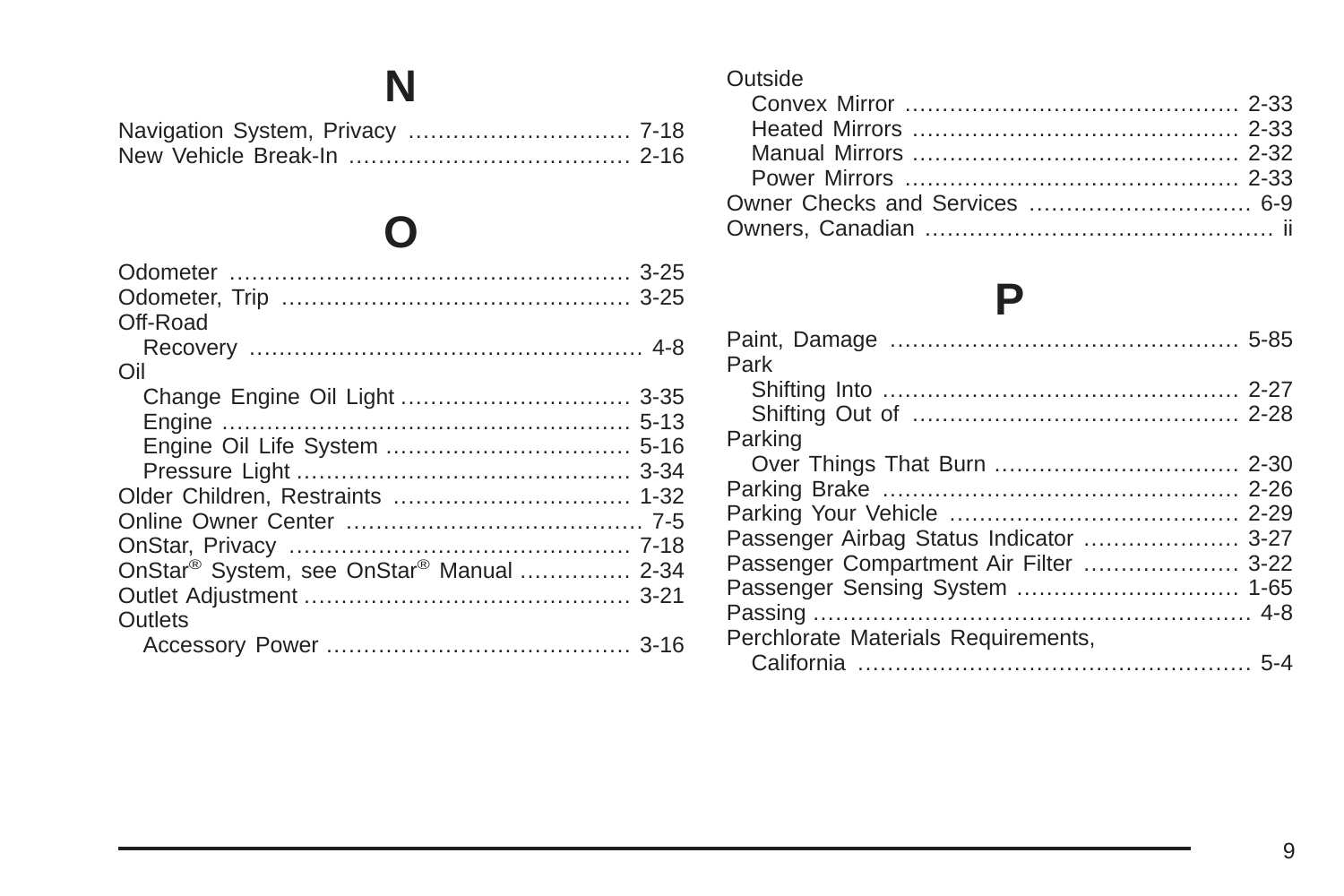#### [Power](#page-291-0)

| Pregnancy, Using Safety Belts  1-31         |
|---------------------------------------------|
|                                             |
|                                             |
|                                             |
| Radio Frequency Identification (RFID)  7-18 |
| Proposition 65 Warning, California  5-4     |
|                                             |

# **[R](#page-333-0)**

| Radio Frequency Identification (RFID),  |  |
|-----------------------------------------|--|
|                                         |  |
| Radios                                  |  |
|                                         |  |
|                                         |  |
|                                         |  |
|                                         |  |
|                                         |  |
|                                         |  |
|                                         |  |
|                                         |  |
| Recommended Fluids and Lubricants  6-12 |  |

| Recreational Vehicle Towing  4-28         |  |
|-------------------------------------------|--|
| Reimbursement Program, GM Mobility  7-7   |  |
| Remote Keyless Entry (RKE) System  2-3    |  |
| Remote Keyless Entry (RKE) System,        |  |
|                                           |  |
| Removing the Flat Tire and Installing the |  |
|                                           |  |
| Removing the Spare Tire and Tools  5-72   |  |
|                                           |  |
| Replacement Parts, Maintenance  6-14      |  |
| <b>Reporting Safety Defects</b>           |  |
|                                           |  |
|                                           |  |
| Reporting Safety Defects to the           |  |
|                                           |  |
| Reporting Safety Defects to the           |  |
| United States Government  7-14            |  |
| <b>Restraint System Check</b>             |  |
| Checking the Restraint Systems  1-72      |  |
| Replacing Restraint System Parts          |  |
|                                           |  |
| Roadside Assistance Program  7-7          |  |
| Rocking Your Vehicle to Get it Out  4-18  |  |
| Roof                                      |  |
|                                           |  |
| Running the Vehicle While Parked  2-31    |  |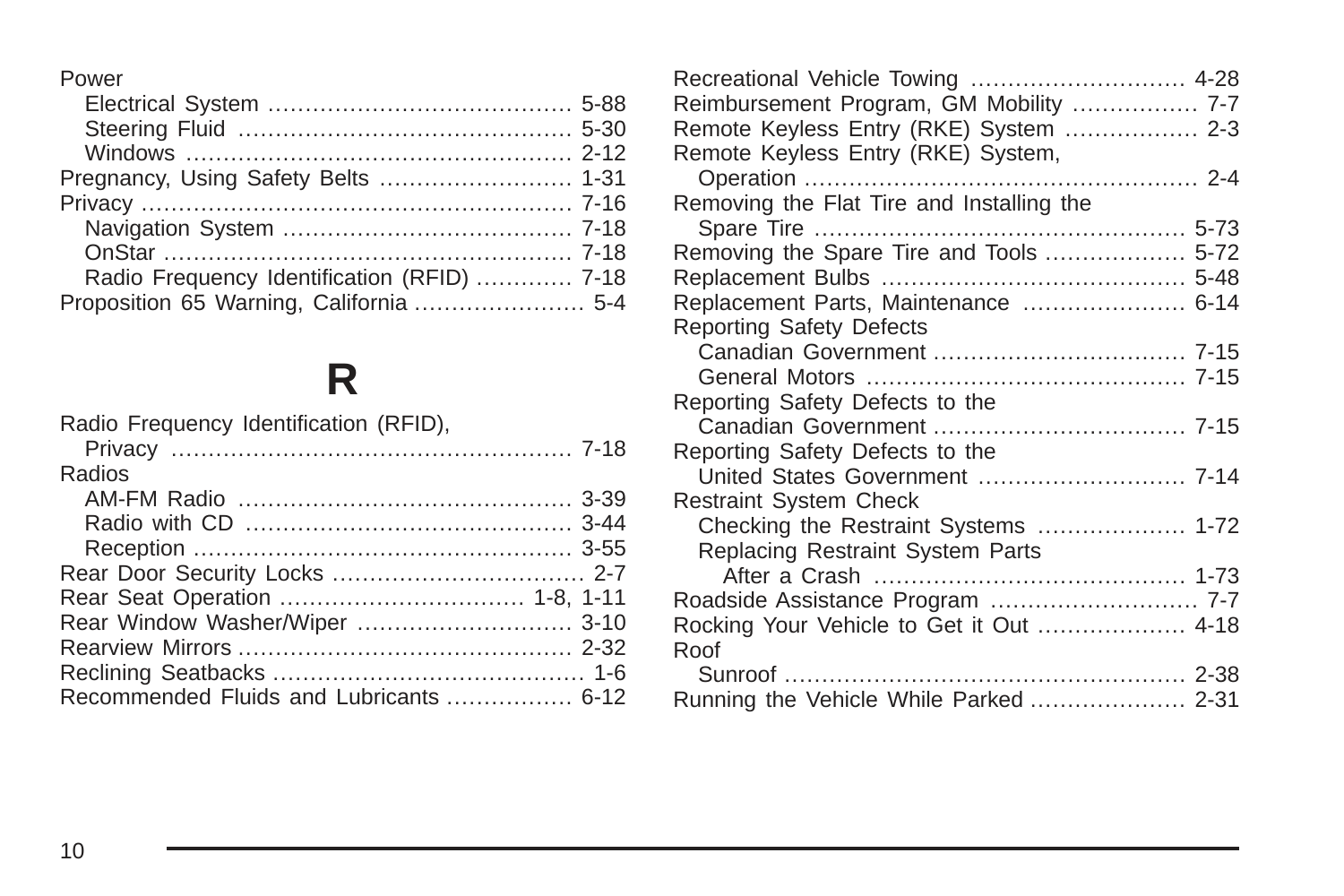# **S**

| Safety Belts                                    |  |
|-------------------------------------------------|--|
|                                                 |  |
|                                                 |  |
| How to Wear Safety Belts Properly  1-20         |  |
|                                                 |  |
| Safety Belts Are for Everyone  1-14             |  |
|                                                 |  |
| Safety Defects                                  |  |
| Reporting to General Motors  7-15               |  |
| Reporting to the United States Government  7-14 |  |
| Safety Warnings and Symbols  iii                |  |
|                                                 |  |
| Additional Required Services  6-6               |  |
|                                                 |  |
| Seats                                           |  |
| Driver Seat Height Adjuster  1-5                |  |
|                                                 |  |
|                                                 |  |
| Rear Seat Operation  1-8, 1-11                  |  |
|                                                 |  |
| Securing a Child Restraint                      |  |
|                                                 |  |
|                                                 |  |
|                                                 |  |

| Accessories and Modifications  5-3           |  |
|----------------------------------------------|--|
| Adding Equipment to the Outside of the       |  |
|                                              |  |
|                                              |  |
|                                              |  |
|                                              |  |
| Publications Ordering Information  7-15      |  |
|                                              |  |
| Service Parts Identification Label  5-87     |  |
| Servicing Your Airbag-Equipped Vehicle  1-70 |  |
|                                              |  |
| Shiftina                                     |  |
|                                              |  |
|                                              |  |
| Signals, Turn and Lane-Change  3-7           |  |
| Spare Tire                                   |  |
|                                              |  |
|                                              |  |
|                                              |  |
|                                              |  |
|                                              |  |
| Specifications and Capacities  5-93          |  |
|                                              |  |
|                                              |  |
| Steering ………………………………………………… 4-6             |  |
| Steering Wheel Controls, Audio  3-54         |  |
|                                              |  |
|                                              |  |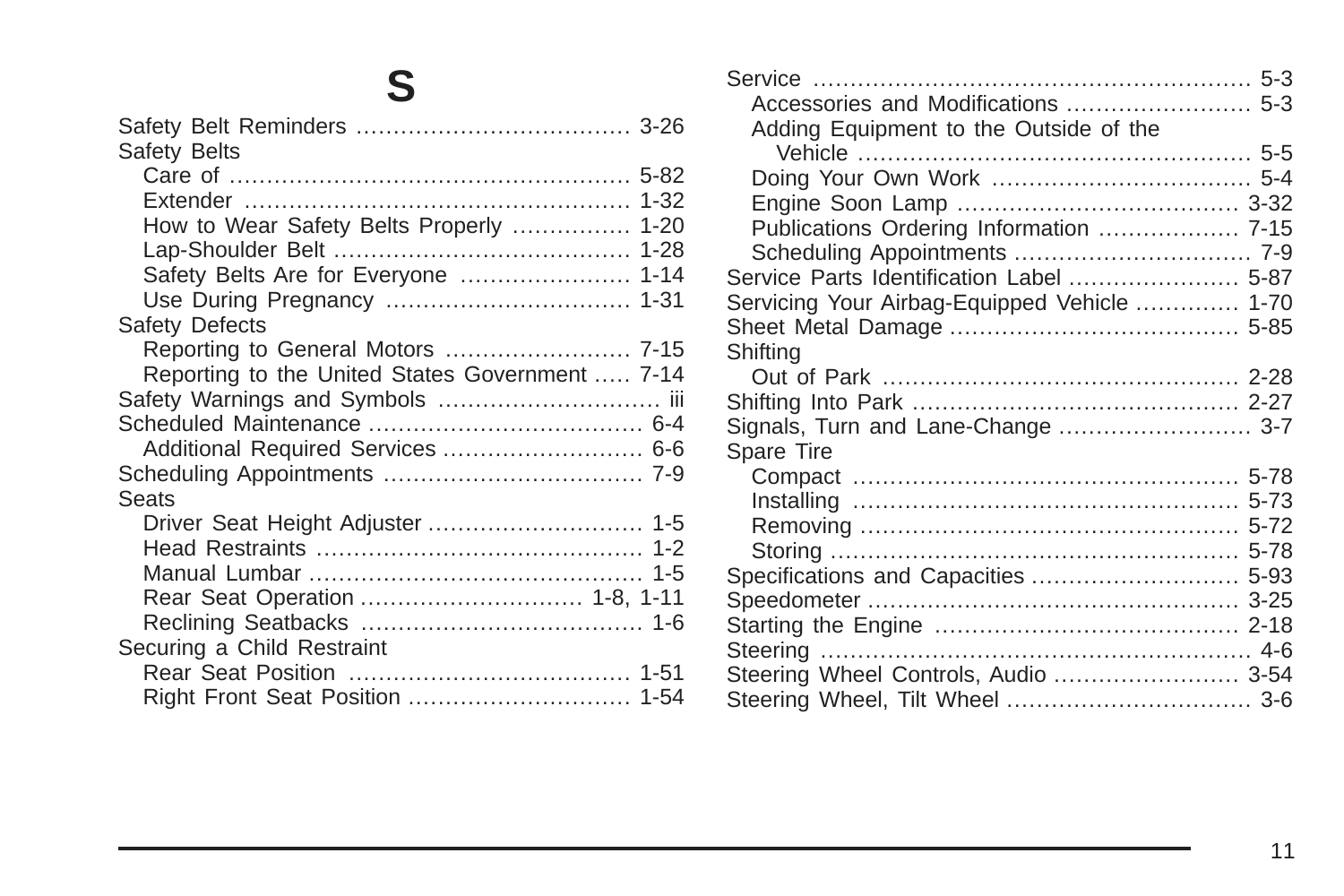| Sunglasses Storage Compartment  2-38   |  |
|----------------------------------------|--|
| Stuck in Sand, Mud, Ice, or Snow  4-17 |  |
|                                        |  |
|                                        |  |

# **[T](#page-140-0)**

| Taillamps                               |  |
|-----------------------------------------|--|
| Turn Signal, Sidemarker, Stoplamps, and |  |
|                                         |  |
|                                         |  |
|                                         |  |
|                                         |  |
|                                         |  |
|                                         |  |
|                                         |  |
|                                         |  |
| Tire                                    |  |
|                                         |  |
|                                         |  |
| Aluminum Wheels, Cleaning  5-84         |  |
|                                         |  |
|                                         |  |

| Tires (cont.)                                |  |
|----------------------------------------------|--|
|                                              |  |
|                                              |  |
|                                              |  |
|                                              |  |
|                                              |  |
|                                              |  |
|                                              |  |
|                                              |  |
|                                              |  |
| Pressure Monitor System  5-58                |  |
|                                              |  |
| Removing the Spare Tire and Tools  5-72      |  |
|                                              |  |
| Storing a Flat or Spare Tire and Tools  5-78 |  |
| Terminology and Definitions  5-54            |  |
|                                              |  |
| Wheel Alignment and Tire Balance  5-68       |  |
|                                              |  |
| When It Is Time for New Tires  5-63          |  |
| Towing                                       |  |
|                                              |  |
|                                              |  |
|                                              |  |
| Transmission                                 |  |
|                                              |  |
|                                              |  |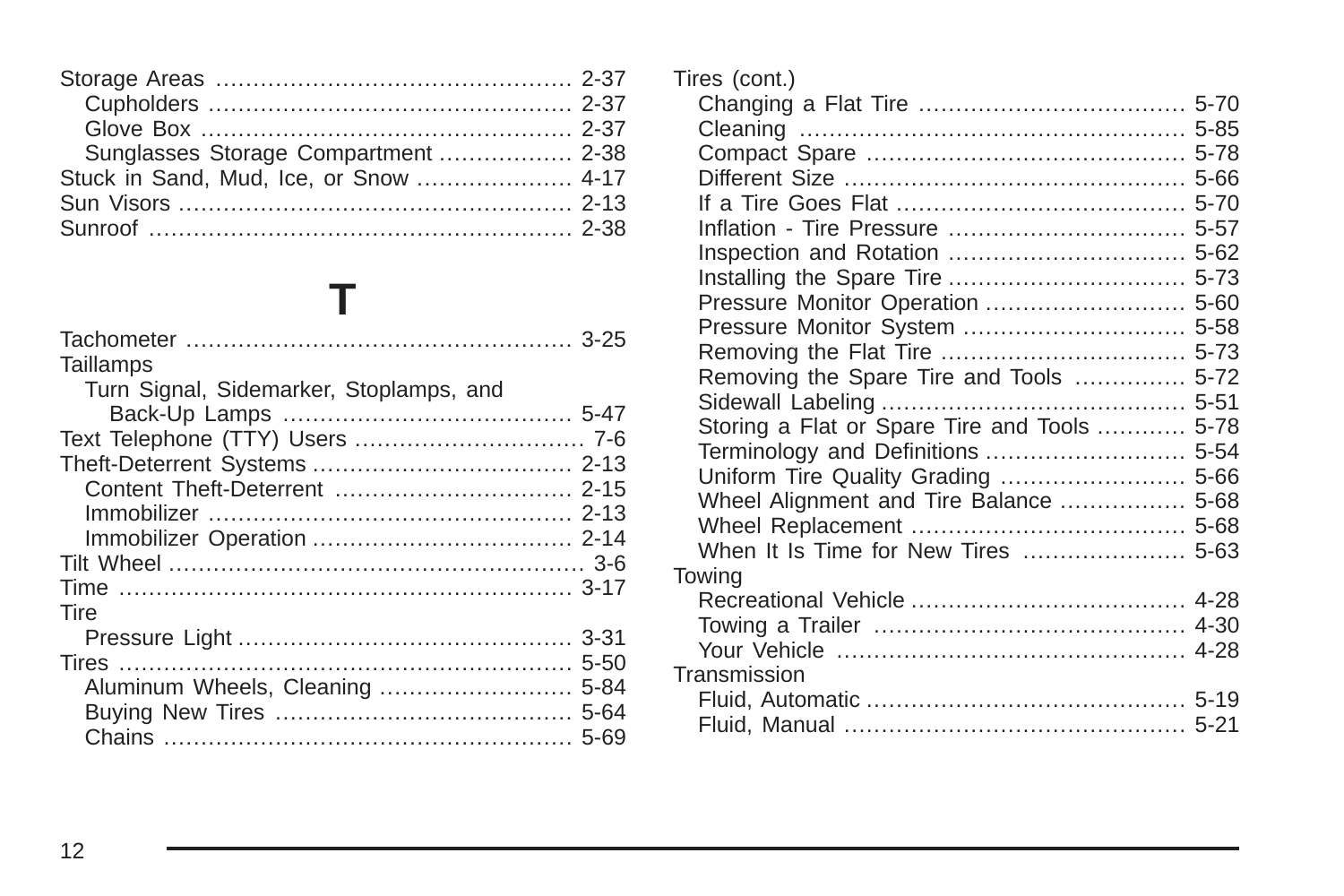| Transmission Operation, Automatic  2-20 |  |
|-----------------------------------------|--|
| Transmission Operation, Manual  2-24    |  |
|                                         |  |
|                                         |  |
|                                         |  |
| Turn and Lane-Change Signals  3-7       |  |
| Turn Signal/Multifunction Lever  3-7    |  |

# **[U](#page-269-0)**

# **[V](#page-177-0)**

#### [Vehicle](#page-177-0) [Control](#page-177-0) [........................................................ 4-4](#page-177-0) [Loading](#page-191-0) [......................................................](#page-191-0) 4-18 [Parking Your](#page-106-0) [...............................................](#page-106-0) 2-29 [Running While Parked](#page-108-0) [..................................](#page-108-0) 2-31 [Symbols](#page-2-0) [......................................................... iii](#page-2-0) [Vehicle Data Recording and Privacy](#page-331-0) [..................](#page-331-0) 7-16 [Vehicle Data Recording,](#page-333-0) [Radio Frequency \(RFID\)](#page-333-0) [...............................](#page-333-0) 7-18

| Vehicle Identification |  |
|------------------------|--|
|                        |  |
|                        |  |
|                        |  |
|                        |  |

# **[W](#page-138-0)**

| Warning Lights, Gages, and Indicators  3-23 |  |
|---------------------------------------------|--|
| Warnings                                    |  |
|                                             |  |
|                                             |  |
| Wheels                                      |  |
|                                             |  |
|                                             |  |
|                                             |  |
| When It Is Time for New Tires  5-63         |  |
| Where to Put the Child Restraint  1-42      |  |
|                                             |  |
|                                             |  |
|                                             |  |